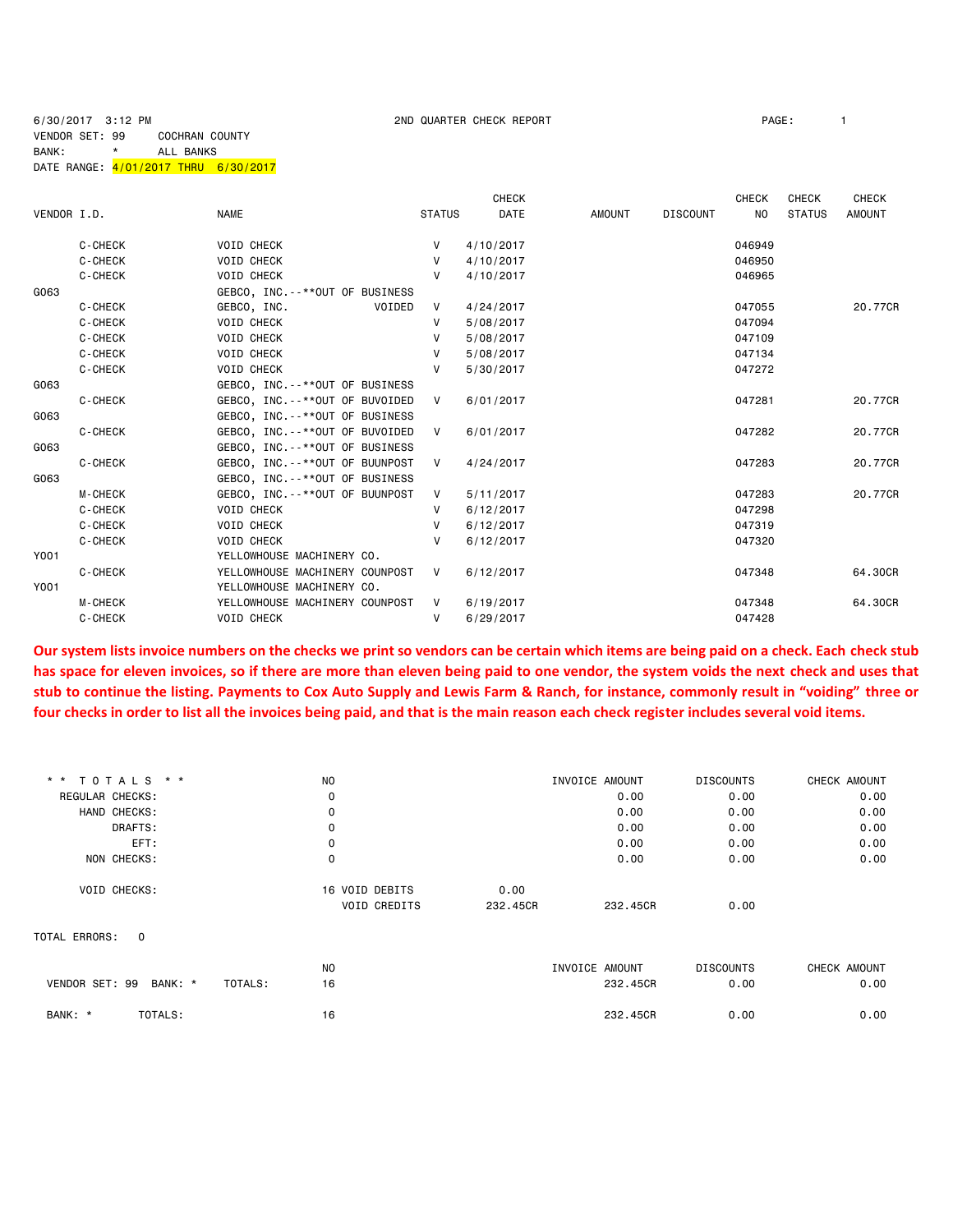# 6/30/2017 3:12 PM 2ND QUARTER CHECK REPORT PAGE: 2 VENDOR SET: 99 COCHRAN COUNTY BANK: CC REGULAR NON-P/R PAYABLES DATE RANGE: 4/01/2017 THRU 6/30/2017

|             |                                    |                      |                      | <b>CHECK</b>         |               |                 | <b>CHECK</b>   | <b>CHECK</b>  | <b>CHECK</b>  |
|-------------|------------------------------------|----------------------|----------------------|----------------------|---------------|-----------------|----------------|---------------|---------------|
| VENDOR I.D. |                                    | <b>NAME</b>          | <b>STATUS</b>        | DATE                 | <b>AMOUNT</b> | <b>DISCOUNT</b> | N <sub>O</sub> | <b>STATUS</b> | <b>AMOUNT</b> |
| A211        |                                    | RUBEN ALVAREZ        |                      |                      |               |                 |                |               |               |
|             | I-GR JURY RE 040617                | DISTRICT COURT       | R                    | 4/07/2017            |               |                 | 046927         |               |               |
|             | 10 435-5491                        | <b>GRAND JURY</b>    | GRAND JURY RECALL 04 |                      | 40.00         |                 |                |               | 40.00         |
| C387        |                                    | JAVIER CERDA         |                      |                      |               |                 |                |               |               |
|             | I-GR JURY RE 040617 DISTRICT COURT |                      | R                    | 4/07/2017            |               |                 | 046928         |               |               |
|             | 10 435-5491                        | <b>GRAND JURY</b>    | GRAND JURY RECALL 04 |                      | 40.00         |                 |                |               | 40.00         |
| H148        |                                    | ROBERT HAWKINS       |                      |                      |               |                 |                |               |               |
|             | I-GR JURY RE 040617 DISTRICT COURT |                      | R                    | 4/07/2017            |               |                 | 046929         |               |               |
|             | 10 435-5491                        | <b>GRAND JURY</b>    |                      | GRAND JURY RECALL 04 | 40.00         |                 |                |               | 40.00         |
| M111        |                                    | RAYMOND MARTINEZ     |                      |                      |               |                 |                |               |               |
|             | I-GR JURY RE 040617                | DISTRICT COURT       | R                    | 4/07/2017            |               |                 | 046930         |               |               |
|             | 10 435-5491                        | <b>GRAND JURY</b>    | GRAND JURY RECALL 04 |                      | 40.00         |                 |                |               | 40.00         |
| M326        |                                    | DONNIE MERRITT       |                      |                      |               |                 |                |               |               |
|             | I-GR JURY RE 040617                | DISTRICT COURT       | R                    | 4/07/2017            |               |                 | 046931         |               |               |
|             | 10 435-5491                        | <b>GRAND JURY</b>    | GRAND JURY RECALL 04 |                      | 40.00         |                 |                |               | 40.00         |
| M328        |                                    | MAKYNLEE MENDOZA     |                      |                      |               |                 |                |               |               |
|             | I-GR JURY RE 040617 DISTRICT COURT |                      | R                    | 4/07/2017            |               |                 | 046932         |               |               |
|             | 10 435-5491                        | <b>GRAND JURY</b>    | GRAND JURY RECALL 04 |                      | 40.00         |                 |                |               | 40.00         |
| R292        |                                    | THOREN ROBERTS       |                      |                      |               |                 |                |               |               |
|             | I-GR JURY RE 040617                | DISTRICT COURT       | R                    | 4/07/2017            |               |                 | 046933         |               |               |
|             | 10 435-5491                        | <b>GRAND JURY</b>    | GRAND JURY RECALL 04 |                      | 40.00         |                 |                |               | 40.00         |
| S037        |                                    | WANDA SABALA         |                      |                      |               |                 |                |               |               |
|             | I-GR JURY RE 040617                | DISTRICT COURT       | R                    | 4/07/2017            |               |                 | 046934         |               |               |
|             | 10 435-5491                        | <b>GRAND JURY</b>    | GRAND JURY RECALL 04 |                      | 40.00         |                 |                |               | 40.00         |
| S098        |                                    | <b>KELLY SANDERS</b> |                      |                      |               |                 |                |               |               |
|             | I-GR JURY RE 040617 DISTRICT COURT |                      | R                    | 4/07/2017            |               |                 | 046935         |               |               |
|             | 10 435-5491                        | <b>GRAND JURY</b>    |                      | GRAND JURY RECALL 04 | 40.00         |                 |                |               | 40.00         |
| T289        |                                    | KATHERYN TOWNSEND    |                      |                      |               |                 |                |               |               |
|             | I-GR JURY RE 040617 DISTRICT COURT |                      | R                    | 4/07/2017            |               |                 | 046936         |               |               |
|             | 10 435-5491                        | <b>GRAND JURY</b>    |                      | GRAND JURY RECALL 04 | 40.00         |                 |                |               | 40.00         |
| W229        |                                    | ANNA WIEBE           |                      |                      |               |                 |                |               |               |
|             | I-GR JURY RE 040617 DISTRICT COURT |                      | R                    | 4/07/2017            |               |                 | 046937         |               |               |
|             | 10 435-5491                        | <b>GRAND JURY</b>    |                      | GRAND JURY RECALL 04 | 40.00         |                 |                |               | 40.00         |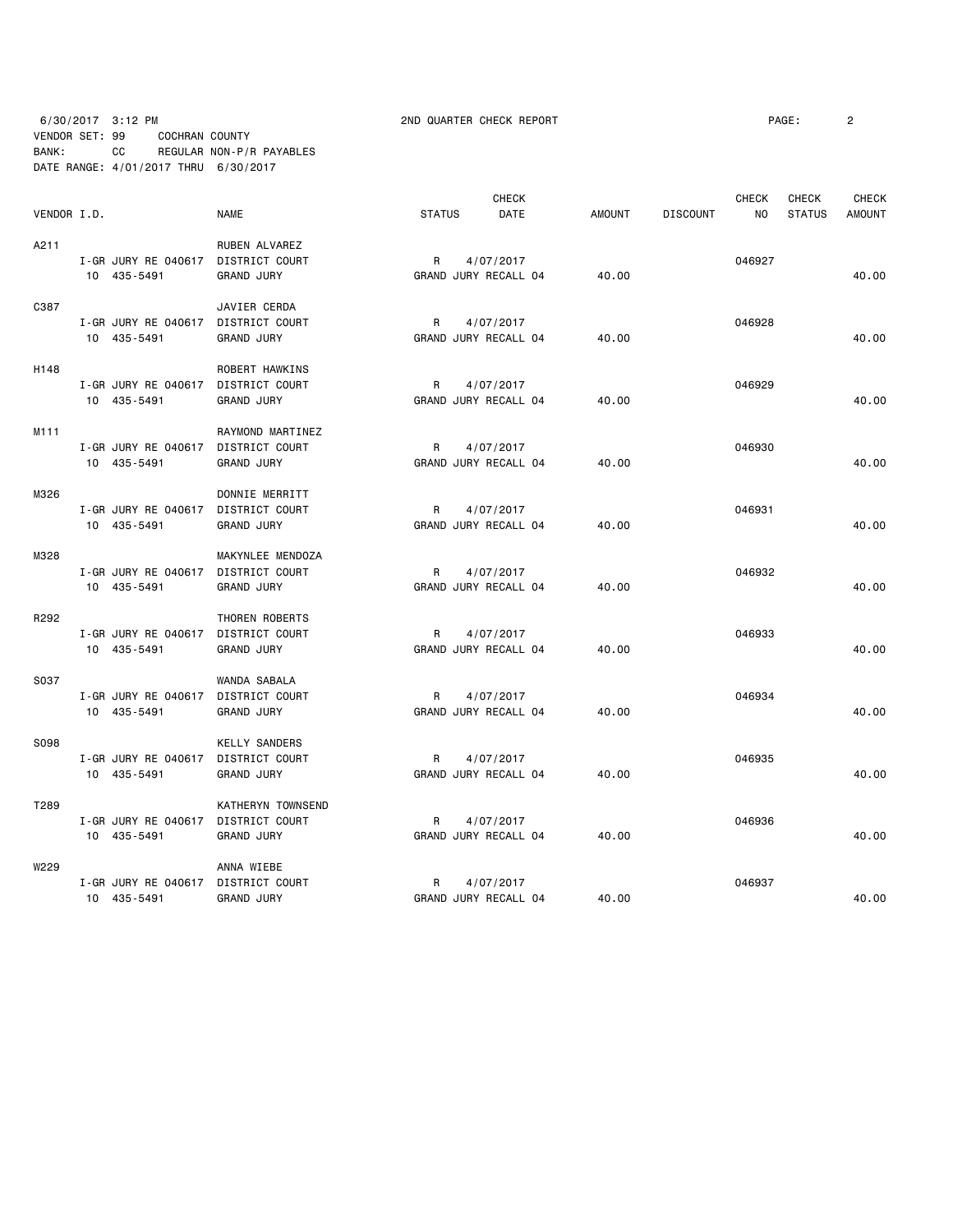6/30/2017 3:12 PM 2ND QUARTER CHECK REPORT PAGE: 3 VENDOR SET: 99 COCHRAN COUNTY BANK: CC REGULAR NON-P/R PAYABLES

DATE RANGE: 4/01/2017 THRU 6/30/2017

|             |          |                     |                             |               |                  | <b>CHECK</b>          |               |                 | <b>CHECK</b>   | <b>CHECK</b>  | <b>CHECK</b>  |
|-------------|----------|---------------------|-----------------------------|---------------|------------------|-----------------------|---------------|-----------------|----------------|---------------|---------------|
| VENDOR I.D. |          |                     | <b>NAME</b>                 | <b>STATUS</b> |                  | DATE                  | <b>AMOUNT</b> | <b>DISCOUNT</b> | N <sub>O</sub> | <b>STATUS</b> | <b>AMOUNT</b> |
| W231        |          |                     | RICKY WEBB                  |               |                  |                       |               |                 |                |               |               |
|             |          | I-GR JURY RE 040617 | DISTRICT COURT              | R             |                  | 4/07/2017             |               |                 | 046938         |               |               |
|             |          | 10 435-5491         | <b>GRAND JURY</b>           |               |                  | GRAND JURY RECALL 04  | 40.00         |                 |                |               | 40.00         |
| A109        |          |                     | ALBUS FARM EQUIPMENT        |               |                  |                       |               |                 |                |               |               |
|             | I-001086 |                     | PREC 1                      | R             |                  | 4/10/2017             |               |                 | 046939         |               |               |
|             |          | 15 621-5451         | <b>REPAIRS</b>              |               | 1FT 1/8 x 2 FLAT |                       | 1.25          |                 |                |               | 1.25          |
| <b>B001</b> |          |                     | BAILEY CO. ELECTRIC COOP    |               |                  |                       |               |                 |                |               |               |
|             | I-376800 |                     | PREC 4                      | R             |                  | 4/10/2017             |               |                 | 046940         |               |               |
|             |          | 15 624-5440         | UTILITIES                   |               |                  | 450 KWH 2/22-3/23     | 51.23         |                 |                |               |               |
|             |          | 15 624-5440         | UTILITIES                   | AREA LIGHT    |                  |                       | 11.33         |                 |                |               |               |
|             | I-376801 |                     | PREC 3                      | R             |                  | 4/10/2017             |               |                 | 046940         |               |               |
|             |          | 15 623-5440         | UTILITIES                   |               | 57 KWH 2/17-3/20 |                       | 19.59         |                 |                |               |               |
|             |          | 15 623-5440         | UTILITIES                   |               | 2/AREA LIGHTS    |                       | 23.56         |                 |                |               |               |
|             | I-376802 |                     | NON-DEPT'L/SHERIFF POSSE    | R             |                  | 4/10/2017             |               |                 | 046940         |               |               |
|             |          | 10 409-5440         | UTILITIES                   |               |                  | ELEC SVC 2/10-3/9     | 23.91         |                 |                |               | 129.62        |
| <b>B007</b> |          |                     | BOB BARKER COMPANY, INC.    |               |                  |                       |               |                 |                |               |               |
|             |          | I-UT1000412144      | SHERIFF/JAIL                | R             |                  | 4/10/2017             |               |                 | 046941         |               |               |
|             | 10       | 560-5205            | UNIFORMS                    |               | 2/2XL POLO, BLK  |                       | 26.00         |                 |                |               |               |
|             | 10       | 560-5205            | UNIFORMS                    |               | 4/3XL POLO, BLK  |                       | 61.96         |                 |                |               |               |
|             | 10       | 560-5205            | UNIFORMS                    |               | 2/SM POLO, BLK   |                       | 26.00         |                 |                |               |               |
|             | 10       | 560-5205            | UNIFORMS                    |               |                  | 4/2XL POLO, SILVER TA | 61.96         |                 |                |               |               |
|             | 10       | 560-5205            | UNIFORMS                    |               |                  | 16/EMBR STAR, IN GOD  | 118.56        |                 |                |               |               |
|             | 10       | 560-5205            | UNIFORMS                    |               | 12/"SHERIFF"     |                       | 13.20         |                 |                |               |               |
|             |          | 10 512-5205         | UNIFORMS                    |               |                  | 4/2in LETTERS"CORREC  | 4.40          |                 |                |               |               |
|             | 10       | 560-5205            | UNIFORMS                    |               | 4/XL POLO, BLK   |                       | 61.96         |                 |                |               |               |
|             | 10       | 560-5205            | UNIFORMS                    | SHIPPING      |                  |                       | 26.82         |                 |                |               | 400.86        |
| B029        |          |                     | BRUCKNER'S TRUCK SALES, INC |               |                  |                       |               |                 |                |               |               |
|             |          | C-CM388829L         | PREC <sub>2</sub>           | R             |                  | 4/10/2017             |               |                 | 046942         |               |               |
|             |          | 15 622-5451         | REPAIRS                     |               | CORE RETURN      |                       | 117.00CR      |                 |                |               |               |
|             |          | I-388829L           | PREC <sub>2</sub>           | R             |                  | 4/10/2017             |               |                 | 046942         |               |               |
|             |          | 15 622-5451         | REPAIRS                     | <b>PUMP</b>   |                  |                       | 286.68        |                 |                |               |               |
|             |          | 15 622-5451         | REPAIRS                     |               | CORE DEPOSIT     |                       | 117.00        |                 |                |               | 286.68        |
| B102        |          |                     | BEAR GRAPHICS INC.          |               |                  |                       |               |                 |                |               |               |
|             |          | I-0768389           | <b>CLERK</b>                | R             |                  | 4/10/2017             |               |                 | 046943         |               |               |
|             |          | 10 403-5310         | OFFICE SUPPLIES             |               |                  | DEATH RECORDS BOOK V  | 140.93        |                 |                |               |               |
|             |          | 10 403-5310         | OFFICE SUPPLIES             | FREIGHT       |                  |                       | 19.45         |                 |                |               | 160.38        |
| <b>B198</b> |          |                     | BLAINE INDUSTRIAL SUPPLY    |               |                  |                       |               |                 |                |               |               |
|             |          | I-S3852595.001      | <b>COURTHOUSE</b>           | R             |                  | 4/10/2017             |               |                 | 046944         |               |               |
|             | 10       | 510-5332            | CUSTODIAL SUPPLIES          |               |                  | 1CS/NOVA SEALER/UNDE  | 65.21         |                 |                |               |               |
|             | 10       | 510-5332            | CUSTODIAL SUPPLIES          |               | 1CS/FLOOR FINISH |                       | 89.98         |                 |                |               |               |
|             |          | 10 510-5332         | CUSTODIAL SUPPLIES          |               | 2/MED LEVEL MOP  |                       | 18.99         |                 |                |               |               |
|             |          | I-S3852597.001      | <b>PARK</b>                 | R             |                  | 4/10/2017             |               |                 | 046944         |               |               |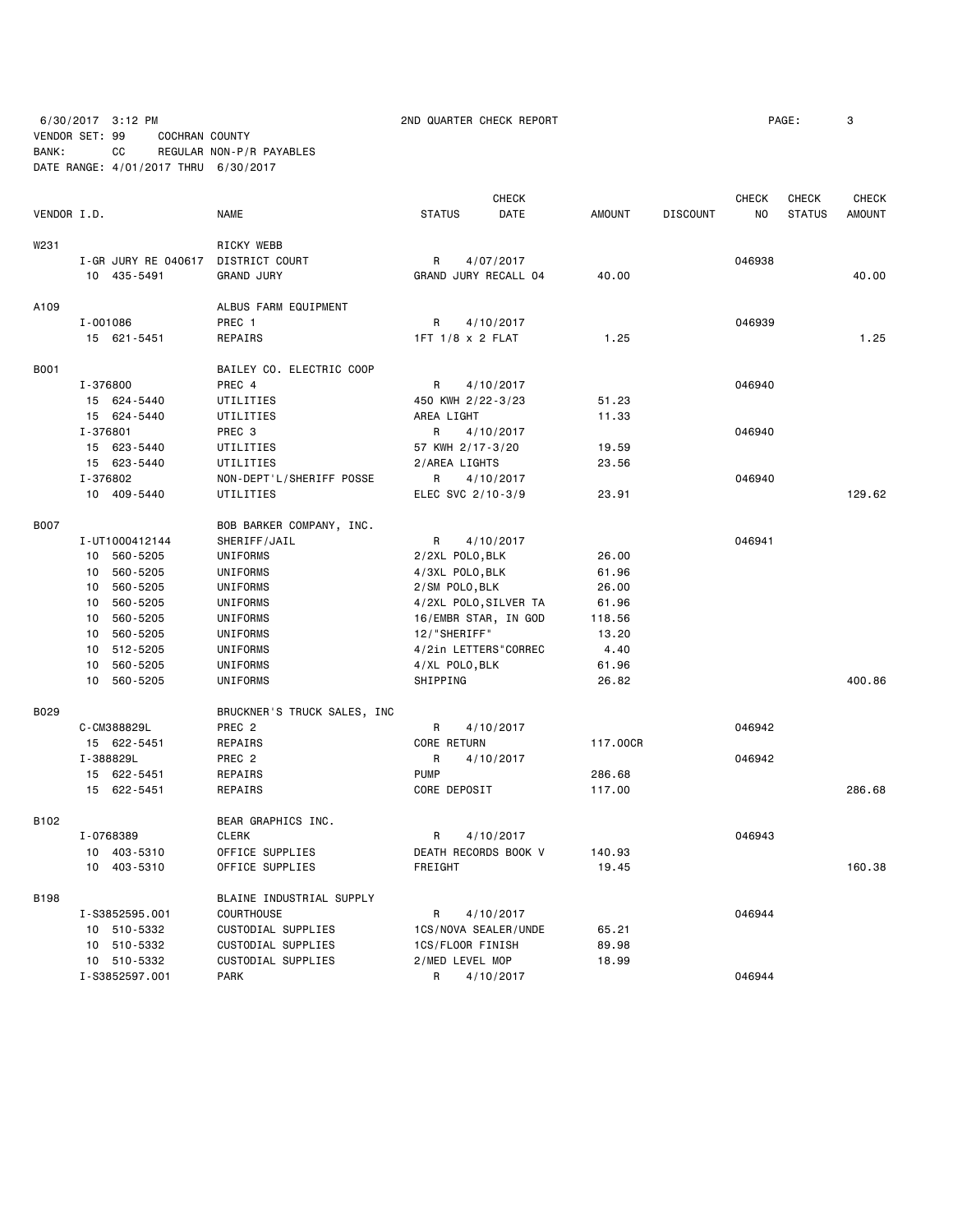# 6/30/2017 3:12 PM 2ND QUARTER CHECK REPORT PAGE: 4 VENDOR SET: 99 COCHRAN COUNTY BANK: CC REGULAR NON-P/R PAYABLES DATE RANGE: 4/01/2017 THRU 6/30/2017

| DATE<br>N <sub>O</sub><br><b>STATUS</b><br><b>AMOUNT</b><br>VENDOR I.D.<br><b>NAME</b><br><b>STATUS</b><br><b>AMOUNT</b><br><b>DISCOUNT</b><br><b>B198</b><br>BLAINE INDUSTRIAL SUPPLY<br>*CONTINUED*<br><b>PARK</b><br>046944<br>I-S3852597.001<br>R<br>4/10/2017<br>10 660-5332<br>CUSTODIAL SUPPLIES<br>1CS/ROLL TOWEL<br>61.29<br>660-5332<br>CUSTODIAL SUPPLIES<br>10<br>1CS/BATH TISSUE<br>57.18<br>660-5332<br>CUSTODIAL SUPPLIES<br>1CS/BLACK TRASH BAGS<br>53.71<br>10<br>660-5332<br>CUSTODIAL SUPPLIES<br>1CS/TOILET BOWL HANG<br>10<br>15.16<br>660-5332<br>CUSTODIAL SUPPLIES<br>1DZ/URINAL SCREEN<br>33.13<br>10<br>I-S3858466.001<br><b>ACTIVITY BLDG</b><br>R<br>4/10/2017<br>046944<br>662-5332<br>CUSTODIAL SUPPLIES<br>2/HAWAIIAN ISLAND SP<br>9.01<br>10<br>662-5332<br>CUSTODIAL SUPPLIES<br>2/OCEAN MIST SPRAY<br>9.01<br>10<br>662-5332<br>CUSTODIAL SUPPLIES<br>2/REFRESHING SPA SPR<br>10<br>9.01<br>10 662-5332<br>CUSTODIAL SUPPLIES<br>1CS/TOWEL<br>85.26<br>506.94<br>B263<br><b>BEN BRISTOW</b><br>I-040417<br>CONSTABLE<br>R<br>046945<br>4/10/2017<br>48.99<br>OFFICE SUPPLIES<br>R/B VISTAPRINT500 BU<br>48.99<br>10 550-5310<br>CHRIS BERTOGLIO<br><b>B288</b><br>I-973096<br>046946<br>LIBRARY<br>R<br>4/10/2017<br><b>BOOKS</b><br>42.00<br>10 650-5590<br>VANISHING COWBOY<br>42.00<br>C007<br>CITY OF MORTON<br>I-033117<br>LIB/MUS/ACT BLDG/CRHSE/PREC1<br>R<br>046947<br>4/10/2017<br>10 650-5440<br>LIBRARY GAS<br>53.00<br>UTILITIES<br>650-5440<br>LIBRARY WATER<br>10<br>UTILITIES<br>28.00<br>650-5440<br>LIBRARY GARBAGE<br>UTILITIES<br>50.50<br>10<br>650-5440<br>LIBRARY SEWER<br>UTILITIES<br>17.00<br>10<br>652-5440<br>UTILITIES<br><b>MUSEUM GAS</b><br>129.50<br>10<br>652-5440<br>UTILITIES<br><b>MUSEUM WATER</b><br>28.00<br>10<br>652-5440<br>MUSEUM GARBAGE<br>27.00<br>10<br>UTILITIES<br>652-5440<br><b>MUSEUM SEWER</b><br>15.00<br>10<br>UTILITIES<br>662-5440<br>UTILITIES<br>ACTIVITY BLDG GAS<br>529.00<br>10<br>662-5440<br>ACT. BLDG WATER<br>UTILITIES<br>31.00<br>10<br>662-5440<br>ACT. BLDG GARBAGE<br>10<br>UTILITIES<br>76.00<br>ACT. BLDG SEWER<br>662-5440<br>UTILITIES<br>45.00<br>10<br><b>COURTHOUSE GAS</b><br>510-5440<br>333.50<br>10<br>UTILITIES<br><b>COURTHOUSE WATER</b><br>510-5440<br>UTILITIES<br>74.75<br>10<br>510-5440<br>UTILITIES<br>CRTHSE GARBAGE<br>328.50<br>10<br><b>COURTHOUSE SEWER</b><br>510-5440<br>UTILITIES<br>51.00<br>10<br>621-5440<br>PREC 1 GAS<br>UTILITIES<br>19.00<br>15<br>621-5440<br>UTILITIES<br>PREC 1 WATER<br>58.50<br>15<br>PREC 1 GARBAGE<br>50.50<br>1,944.75<br>15<br>621-5440<br>UTILITIES |  |  | <b>CHECK</b> |  | <b>CHECK</b> | <b>CHECK</b> | <b>CHECK</b> |
|---------------------------------------------------------------------------------------------------------------------------------------------------------------------------------------------------------------------------------------------------------------------------------------------------------------------------------------------------------------------------------------------------------------------------------------------------------------------------------------------------------------------------------------------------------------------------------------------------------------------------------------------------------------------------------------------------------------------------------------------------------------------------------------------------------------------------------------------------------------------------------------------------------------------------------------------------------------------------------------------------------------------------------------------------------------------------------------------------------------------------------------------------------------------------------------------------------------------------------------------------------------------------------------------------------------------------------------------------------------------------------------------------------------------------------------------------------------------------------------------------------------------------------------------------------------------------------------------------------------------------------------------------------------------------------------------------------------------------------------------------------------------------------------------------------------------------------------------------------------------------------------------------------------------------------------------------------------------------------------------------------------------------------------------------------------------------------------------------------------------------------------------------------------------------------------------------------------------------------------------------------------------------------------------------------------------------------------------------------------------------------------------------------------------------------------------------------------------------------------------------------------------------------------------------------------------------------------------------------------------------|--|--|--------------|--|--------------|--------------|--------------|
|                                                                                                                                                                                                                                                                                                                                                                                                                                                                                                                                                                                                                                                                                                                                                                                                                                                                                                                                                                                                                                                                                                                                                                                                                                                                                                                                                                                                                                                                                                                                                                                                                                                                                                                                                                                                                                                                                                                                                                                                                                                                                                                                                                                                                                                                                                                                                                                                                                                                                                                                                                                                                           |  |  |              |  |              |              |              |
|                                                                                                                                                                                                                                                                                                                                                                                                                                                                                                                                                                                                                                                                                                                                                                                                                                                                                                                                                                                                                                                                                                                                                                                                                                                                                                                                                                                                                                                                                                                                                                                                                                                                                                                                                                                                                                                                                                                                                                                                                                                                                                                                                                                                                                                                                                                                                                                                                                                                                                                                                                                                                           |  |  |              |  |              |              |              |
|                                                                                                                                                                                                                                                                                                                                                                                                                                                                                                                                                                                                                                                                                                                                                                                                                                                                                                                                                                                                                                                                                                                                                                                                                                                                                                                                                                                                                                                                                                                                                                                                                                                                                                                                                                                                                                                                                                                                                                                                                                                                                                                                                                                                                                                                                                                                                                                                                                                                                                                                                                                                                           |  |  |              |  |              |              |              |
|                                                                                                                                                                                                                                                                                                                                                                                                                                                                                                                                                                                                                                                                                                                                                                                                                                                                                                                                                                                                                                                                                                                                                                                                                                                                                                                                                                                                                                                                                                                                                                                                                                                                                                                                                                                                                                                                                                                                                                                                                                                                                                                                                                                                                                                                                                                                                                                                                                                                                                                                                                                                                           |  |  |              |  |              |              |              |
|                                                                                                                                                                                                                                                                                                                                                                                                                                                                                                                                                                                                                                                                                                                                                                                                                                                                                                                                                                                                                                                                                                                                                                                                                                                                                                                                                                                                                                                                                                                                                                                                                                                                                                                                                                                                                                                                                                                                                                                                                                                                                                                                                                                                                                                                                                                                                                                                                                                                                                                                                                                                                           |  |  |              |  |              |              |              |
|                                                                                                                                                                                                                                                                                                                                                                                                                                                                                                                                                                                                                                                                                                                                                                                                                                                                                                                                                                                                                                                                                                                                                                                                                                                                                                                                                                                                                                                                                                                                                                                                                                                                                                                                                                                                                                                                                                                                                                                                                                                                                                                                                                                                                                                                                                                                                                                                                                                                                                                                                                                                                           |  |  |              |  |              |              |              |
|                                                                                                                                                                                                                                                                                                                                                                                                                                                                                                                                                                                                                                                                                                                                                                                                                                                                                                                                                                                                                                                                                                                                                                                                                                                                                                                                                                                                                                                                                                                                                                                                                                                                                                                                                                                                                                                                                                                                                                                                                                                                                                                                                                                                                                                                                                                                                                                                                                                                                                                                                                                                                           |  |  |              |  |              |              |              |
|                                                                                                                                                                                                                                                                                                                                                                                                                                                                                                                                                                                                                                                                                                                                                                                                                                                                                                                                                                                                                                                                                                                                                                                                                                                                                                                                                                                                                                                                                                                                                                                                                                                                                                                                                                                                                                                                                                                                                                                                                                                                                                                                                                                                                                                                                                                                                                                                                                                                                                                                                                                                                           |  |  |              |  |              |              |              |
|                                                                                                                                                                                                                                                                                                                                                                                                                                                                                                                                                                                                                                                                                                                                                                                                                                                                                                                                                                                                                                                                                                                                                                                                                                                                                                                                                                                                                                                                                                                                                                                                                                                                                                                                                                                                                                                                                                                                                                                                                                                                                                                                                                                                                                                                                                                                                                                                                                                                                                                                                                                                                           |  |  |              |  |              |              |              |
|                                                                                                                                                                                                                                                                                                                                                                                                                                                                                                                                                                                                                                                                                                                                                                                                                                                                                                                                                                                                                                                                                                                                                                                                                                                                                                                                                                                                                                                                                                                                                                                                                                                                                                                                                                                                                                                                                                                                                                                                                                                                                                                                                                                                                                                                                                                                                                                                                                                                                                                                                                                                                           |  |  |              |  |              |              |              |
|                                                                                                                                                                                                                                                                                                                                                                                                                                                                                                                                                                                                                                                                                                                                                                                                                                                                                                                                                                                                                                                                                                                                                                                                                                                                                                                                                                                                                                                                                                                                                                                                                                                                                                                                                                                                                                                                                                                                                                                                                                                                                                                                                                                                                                                                                                                                                                                                                                                                                                                                                                                                                           |  |  |              |  |              |              |              |
|                                                                                                                                                                                                                                                                                                                                                                                                                                                                                                                                                                                                                                                                                                                                                                                                                                                                                                                                                                                                                                                                                                                                                                                                                                                                                                                                                                                                                                                                                                                                                                                                                                                                                                                                                                                                                                                                                                                                                                                                                                                                                                                                                                                                                                                                                                                                                                                                                                                                                                                                                                                                                           |  |  |              |  |              |              |              |
|                                                                                                                                                                                                                                                                                                                                                                                                                                                                                                                                                                                                                                                                                                                                                                                                                                                                                                                                                                                                                                                                                                                                                                                                                                                                                                                                                                                                                                                                                                                                                                                                                                                                                                                                                                                                                                                                                                                                                                                                                                                                                                                                                                                                                                                                                                                                                                                                                                                                                                                                                                                                                           |  |  |              |  |              |              |              |
|                                                                                                                                                                                                                                                                                                                                                                                                                                                                                                                                                                                                                                                                                                                                                                                                                                                                                                                                                                                                                                                                                                                                                                                                                                                                                                                                                                                                                                                                                                                                                                                                                                                                                                                                                                                                                                                                                                                                                                                                                                                                                                                                                                                                                                                                                                                                                                                                                                                                                                                                                                                                                           |  |  |              |  |              |              |              |
|                                                                                                                                                                                                                                                                                                                                                                                                                                                                                                                                                                                                                                                                                                                                                                                                                                                                                                                                                                                                                                                                                                                                                                                                                                                                                                                                                                                                                                                                                                                                                                                                                                                                                                                                                                                                                                                                                                                                                                                                                                                                                                                                                                                                                                                                                                                                                                                                                                                                                                                                                                                                                           |  |  |              |  |              |              |              |
|                                                                                                                                                                                                                                                                                                                                                                                                                                                                                                                                                                                                                                                                                                                                                                                                                                                                                                                                                                                                                                                                                                                                                                                                                                                                                                                                                                                                                                                                                                                                                                                                                                                                                                                                                                                                                                                                                                                                                                                                                                                                                                                                                                                                                                                                                                                                                                                                                                                                                                                                                                                                                           |  |  |              |  |              |              |              |
|                                                                                                                                                                                                                                                                                                                                                                                                                                                                                                                                                                                                                                                                                                                                                                                                                                                                                                                                                                                                                                                                                                                                                                                                                                                                                                                                                                                                                                                                                                                                                                                                                                                                                                                                                                                                                                                                                                                                                                                                                                                                                                                                                                                                                                                                                                                                                                                                                                                                                                                                                                                                                           |  |  |              |  |              |              |              |
|                                                                                                                                                                                                                                                                                                                                                                                                                                                                                                                                                                                                                                                                                                                                                                                                                                                                                                                                                                                                                                                                                                                                                                                                                                                                                                                                                                                                                                                                                                                                                                                                                                                                                                                                                                                                                                                                                                                                                                                                                                                                                                                                                                                                                                                                                                                                                                                                                                                                                                                                                                                                                           |  |  |              |  |              |              |              |
|                                                                                                                                                                                                                                                                                                                                                                                                                                                                                                                                                                                                                                                                                                                                                                                                                                                                                                                                                                                                                                                                                                                                                                                                                                                                                                                                                                                                                                                                                                                                                                                                                                                                                                                                                                                                                                                                                                                                                                                                                                                                                                                                                                                                                                                                                                                                                                                                                                                                                                                                                                                                                           |  |  |              |  |              |              |              |
|                                                                                                                                                                                                                                                                                                                                                                                                                                                                                                                                                                                                                                                                                                                                                                                                                                                                                                                                                                                                                                                                                                                                                                                                                                                                                                                                                                                                                                                                                                                                                                                                                                                                                                                                                                                                                                                                                                                                                                                                                                                                                                                                                                                                                                                                                                                                                                                                                                                                                                                                                                                                                           |  |  |              |  |              |              |              |
|                                                                                                                                                                                                                                                                                                                                                                                                                                                                                                                                                                                                                                                                                                                                                                                                                                                                                                                                                                                                                                                                                                                                                                                                                                                                                                                                                                                                                                                                                                                                                                                                                                                                                                                                                                                                                                                                                                                                                                                                                                                                                                                                                                                                                                                                                                                                                                                                                                                                                                                                                                                                                           |  |  |              |  |              |              |              |
|                                                                                                                                                                                                                                                                                                                                                                                                                                                                                                                                                                                                                                                                                                                                                                                                                                                                                                                                                                                                                                                                                                                                                                                                                                                                                                                                                                                                                                                                                                                                                                                                                                                                                                                                                                                                                                                                                                                                                                                                                                                                                                                                                                                                                                                                                                                                                                                                                                                                                                                                                                                                                           |  |  |              |  |              |              |              |
|                                                                                                                                                                                                                                                                                                                                                                                                                                                                                                                                                                                                                                                                                                                                                                                                                                                                                                                                                                                                                                                                                                                                                                                                                                                                                                                                                                                                                                                                                                                                                                                                                                                                                                                                                                                                                                                                                                                                                                                                                                                                                                                                                                                                                                                                                                                                                                                                                                                                                                                                                                                                                           |  |  |              |  |              |              |              |
|                                                                                                                                                                                                                                                                                                                                                                                                                                                                                                                                                                                                                                                                                                                                                                                                                                                                                                                                                                                                                                                                                                                                                                                                                                                                                                                                                                                                                                                                                                                                                                                                                                                                                                                                                                                                                                                                                                                                                                                                                                                                                                                                                                                                                                                                                                                                                                                                                                                                                                                                                                                                                           |  |  |              |  |              |              |              |
|                                                                                                                                                                                                                                                                                                                                                                                                                                                                                                                                                                                                                                                                                                                                                                                                                                                                                                                                                                                                                                                                                                                                                                                                                                                                                                                                                                                                                                                                                                                                                                                                                                                                                                                                                                                                                                                                                                                                                                                                                                                                                                                                                                                                                                                                                                                                                                                                                                                                                                                                                                                                                           |  |  |              |  |              |              |              |
|                                                                                                                                                                                                                                                                                                                                                                                                                                                                                                                                                                                                                                                                                                                                                                                                                                                                                                                                                                                                                                                                                                                                                                                                                                                                                                                                                                                                                                                                                                                                                                                                                                                                                                                                                                                                                                                                                                                                                                                                                                                                                                                                                                                                                                                                                                                                                                                                                                                                                                                                                                                                                           |  |  |              |  |              |              |              |
|                                                                                                                                                                                                                                                                                                                                                                                                                                                                                                                                                                                                                                                                                                                                                                                                                                                                                                                                                                                                                                                                                                                                                                                                                                                                                                                                                                                                                                                                                                                                                                                                                                                                                                                                                                                                                                                                                                                                                                                                                                                                                                                                                                                                                                                                                                                                                                                                                                                                                                                                                                                                                           |  |  |              |  |              |              |              |
|                                                                                                                                                                                                                                                                                                                                                                                                                                                                                                                                                                                                                                                                                                                                                                                                                                                                                                                                                                                                                                                                                                                                                                                                                                                                                                                                                                                                                                                                                                                                                                                                                                                                                                                                                                                                                                                                                                                                                                                                                                                                                                                                                                                                                                                                                                                                                                                                                                                                                                                                                                                                                           |  |  |              |  |              |              |              |
|                                                                                                                                                                                                                                                                                                                                                                                                                                                                                                                                                                                                                                                                                                                                                                                                                                                                                                                                                                                                                                                                                                                                                                                                                                                                                                                                                                                                                                                                                                                                                                                                                                                                                                                                                                                                                                                                                                                                                                                                                                                                                                                                                                                                                                                                                                                                                                                                                                                                                                                                                                                                                           |  |  |              |  |              |              |              |
|                                                                                                                                                                                                                                                                                                                                                                                                                                                                                                                                                                                                                                                                                                                                                                                                                                                                                                                                                                                                                                                                                                                                                                                                                                                                                                                                                                                                                                                                                                                                                                                                                                                                                                                                                                                                                                                                                                                                                                                                                                                                                                                                                                                                                                                                                                                                                                                                                                                                                                                                                                                                                           |  |  |              |  |              |              |              |
|                                                                                                                                                                                                                                                                                                                                                                                                                                                                                                                                                                                                                                                                                                                                                                                                                                                                                                                                                                                                                                                                                                                                                                                                                                                                                                                                                                                                                                                                                                                                                                                                                                                                                                                                                                                                                                                                                                                                                                                                                                                                                                                                                                                                                                                                                                                                                                                                                                                                                                                                                                                                                           |  |  |              |  |              |              |              |
|                                                                                                                                                                                                                                                                                                                                                                                                                                                                                                                                                                                                                                                                                                                                                                                                                                                                                                                                                                                                                                                                                                                                                                                                                                                                                                                                                                                                                                                                                                                                                                                                                                                                                                                                                                                                                                                                                                                                                                                                                                                                                                                                                                                                                                                                                                                                                                                                                                                                                                                                                                                                                           |  |  |              |  |              |              |              |
|                                                                                                                                                                                                                                                                                                                                                                                                                                                                                                                                                                                                                                                                                                                                                                                                                                                                                                                                                                                                                                                                                                                                                                                                                                                                                                                                                                                                                                                                                                                                                                                                                                                                                                                                                                                                                                                                                                                                                                                                                                                                                                                                                                                                                                                                                                                                                                                                                                                                                                                                                                                                                           |  |  |              |  |              |              |              |
|                                                                                                                                                                                                                                                                                                                                                                                                                                                                                                                                                                                                                                                                                                                                                                                                                                                                                                                                                                                                                                                                                                                                                                                                                                                                                                                                                                                                                                                                                                                                                                                                                                                                                                                                                                                                                                                                                                                                                                                                                                                                                                                                                                                                                                                                                                                                                                                                                                                                                                                                                                                                                           |  |  |              |  |              |              |              |
|                                                                                                                                                                                                                                                                                                                                                                                                                                                                                                                                                                                                                                                                                                                                                                                                                                                                                                                                                                                                                                                                                                                                                                                                                                                                                                                                                                                                                                                                                                                                                                                                                                                                                                                                                                                                                                                                                                                                                                                                                                                                                                                                                                                                                                                                                                                                                                                                                                                                                                                                                                                                                           |  |  |              |  |              |              |              |
|                                                                                                                                                                                                                                                                                                                                                                                                                                                                                                                                                                                                                                                                                                                                                                                                                                                                                                                                                                                                                                                                                                                                                                                                                                                                                                                                                                                                                                                                                                                                                                                                                                                                                                                                                                                                                                                                                                                                                                                                                                                                                                                                                                                                                                                                                                                                                                                                                                                                                                                                                                                                                           |  |  |              |  |              |              |              |
|                                                                                                                                                                                                                                                                                                                                                                                                                                                                                                                                                                                                                                                                                                                                                                                                                                                                                                                                                                                                                                                                                                                                                                                                                                                                                                                                                                                                                                                                                                                                                                                                                                                                                                                                                                                                                                                                                                                                                                                                                                                                                                                                                                                                                                                                                                                                                                                                                                                                                                                                                                                                                           |  |  |              |  |              |              |              |
|                                                                                                                                                                                                                                                                                                                                                                                                                                                                                                                                                                                                                                                                                                                                                                                                                                                                                                                                                                                                                                                                                                                                                                                                                                                                                                                                                                                                                                                                                                                                                                                                                                                                                                                                                                                                                                                                                                                                                                                                                                                                                                                                                                                                                                                                                                                                                                                                                                                                                                                                                                                                                           |  |  |              |  |              |              |              |
|                                                                                                                                                                                                                                                                                                                                                                                                                                                                                                                                                                                                                                                                                                                                                                                                                                                                                                                                                                                                                                                                                                                                                                                                                                                                                                                                                                                                                                                                                                                                                                                                                                                                                                                                                                                                                                                                                                                                                                                                                                                                                                                                                                                                                                                                                                                                                                                                                                                                                                                                                                                                                           |  |  |              |  |              |              |              |
|                                                                                                                                                                                                                                                                                                                                                                                                                                                                                                                                                                                                                                                                                                                                                                                                                                                                                                                                                                                                                                                                                                                                                                                                                                                                                                                                                                                                                                                                                                                                                                                                                                                                                                                                                                                                                                                                                                                                                                                                                                                                                                                                                                                                                                                                                                                                                                                                                                                                                                                                                                                                                           |  |  |              |  |              |              |              |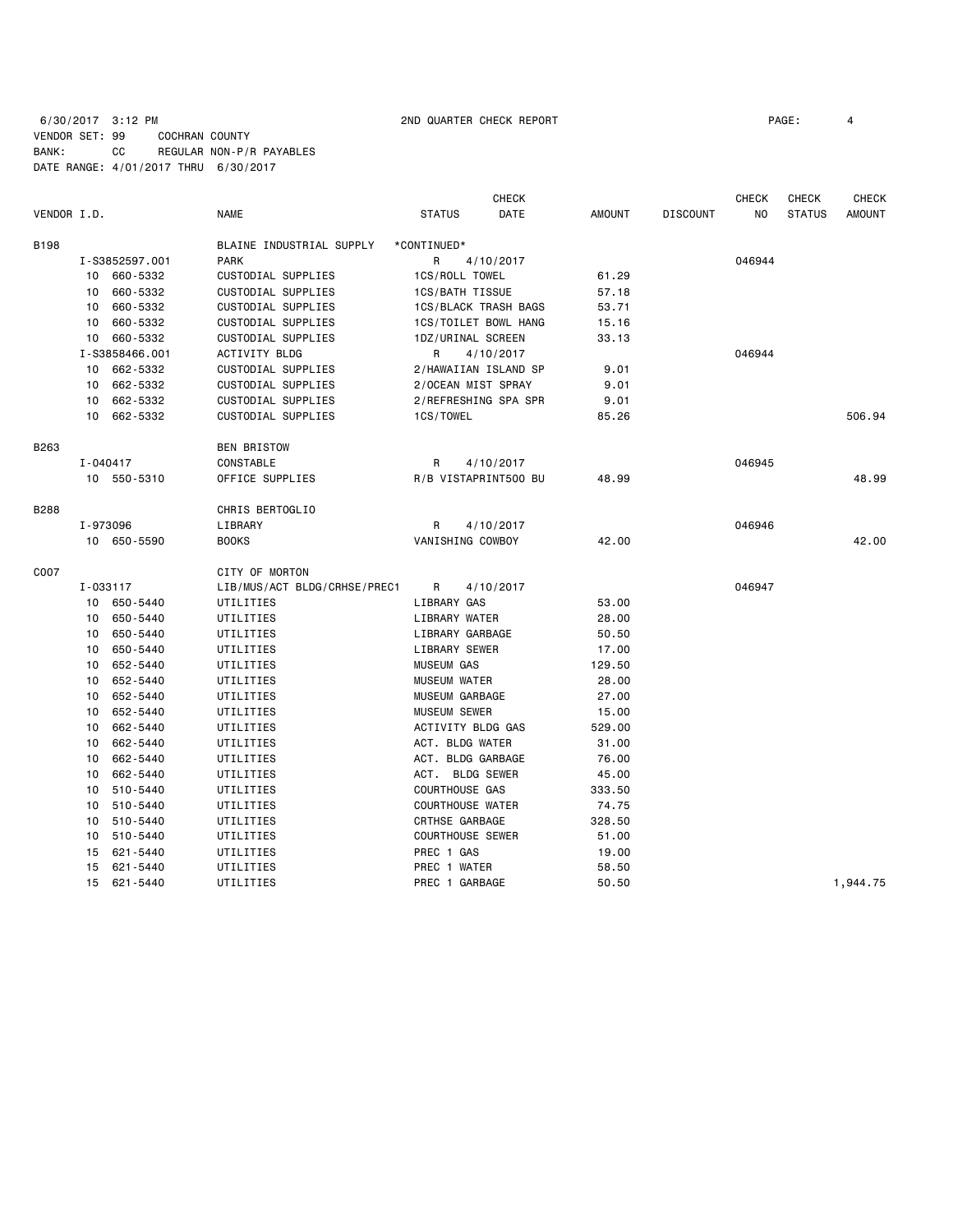### 6/30/2017 3:12 PM 2ND QUARTER CHECK REPORT PAGE: 5 VENDOR SET: 99 COCHRAN COUNTY BANK: CC REGULAR NON-P/R PAYABLES DATE RANGE: 4/01/2017 THRU 6/30/2017

|             |                |                             |                       | CHECK     |        |                 | CHECK  | CHECK         | <b>CHECK</b>  |
|-------------|----------------|-----------------------------|-----------------------|-----------|--------|-----------------|--------|---------------|---------------|
| VENDOR I.D. |                | <b>NAME</b>                 | <b>STATUS</b>         | DATE      | AMOUNT | <b>DISCOUNT</b> | NO     | <b>STATUS</b> | <b>AMOUNT</b> |
| C035        |                | COX AUTO SUPPLY             |                       |           |        |                 |        |               |               |
|             | I-360107       | <b>CLERK</b>                | R                     | 4/10/2017 |        |                 | 046948 |               |               |
|             | 10 403-5310    | OFFICE SUPPLIES             | POWER STRIP           |           | 4.99   |                 |        |               |               |
|             | I-360230       | PREC <sub>3</sub>           | R                     | 4/10/2017 |        |                 | 046948 |               |               |
|             | 15 623-5451    | REPAIRS                     | V BELT                |           | 12.96  |                 |        |               |               |
|             | I-360256       | <b>CEMETERY</b>             | R                     | 4/10/2017 |        |                 | 046948 |               |               |
|             | 10 516-5451    | REPAIR                      | <b>CHAINSAW CHAIN</b> |           | 36.99  |                 |        |               |               |
|             | I-360381       | PREC 1                      | R                     | 4/10/2017 |        |                 | 046948 |               |               |
|             | 15 621-5451    | REPAIRS                     | RADIATOR CAP          |           | 6.39   |                 |        |               |               |
|             | $I - 360511$   | PREC <sub>2</sub>           | R                     | 4/10/2017 |        |                 | 046948 |               |               |
|             | 15 622-5451    | REPAIRS                     | 7 POLE MALE PLUG      |           | 8.44   |                 |        |               |               |
|             | 15 622-5451    | REPAIRS                     | RACHET STRPS          |           | 19.99  |                 |        |               |               |
|             | I-360514       | PREC <sub>2</sub>           | R                     | 4/10/2017 |        |                 | 046948 |               |               |
|             | 15 622-5356    | ROAD MATERIALS & SUPPLIES   | <b>SCREW DRIVER</b>   |           | 1.99   |                 |        |               |               |
|             | 15 622-5356    | ROAD MATERIALS & SUPPLIES   | <b>TOOL</b>           |           | 2.99   |                 |        |               |               |
|             |                |                             |                       |           |        |                 |        |               |               |
|             | I-360517       | PREC 1                      | R                     | 4/10/2017 |        |                 | 046948 |               |               |
|             | 15 621-5451    | <b>REPAIRS</b>              | OUTLET-VALVE          |           | 10.99  |                 |        |               |               |
|             | I-360608       | PREC <sub>2</sub>           | R                     | 4/10/2017 |        |                 | 046948 |               |               |
|             | 15 622-5356    | ROAD MATERIALS & SUPPLIES   | 7/COTTON GLOVES       |           | 20.93  |                 |        |               |               |
|             | 15 622-5356    | ROAD MATERIALS & SUPPLIES   | 10/COTTON GLOVES      |           | 29.90  |                 |        |               |               |
|             | I-360684       | PREC 1                      | R                     | 4/10/2017 |        |                 | 046948 |               |               |
|             | 15 621-5451    | REPAIRS                     | 2-2" COUPLING         |           | 2.18   |                 |        |               |               |
|             | 15 621-5451    | REPAIRS                     | 4-2" 90-EL SS         |           | 8.36   |                 |        |               |               |
|             | 15 621-5451    | REPAIRS                     | 2" PVC TEE SS         |           | 2.25   |                 |        |               |               |
|             | 15 621-5451    | REPAIRS                     | 2x3/4 BUSHING         |           | 2.19   |                 |        |               |               |
|             | 15 621-5451    | REPAIRS                     | 2/PVC-32-COUPLING     |           | 17.38  |                 |        |               |               |
|             | 15 621-5451    | REPAIRS                     | PVC 2" VALVE          |           | 13.39  |                 |        |               |               |
|             | 15 621-5451    | REPAIRS                     | 2-2" SCH40 PIPE       |           | 1.88   |                 |        |               |               |
|             | 15<br>621-5451 | REPAIRS                     | PRIMER                |           | 3.99   |                 |        |               |               |
|             | 15 621-5451    | REPAIRS                     | <b>CEMENT</b>         |           | 6.99   |                 |        |               |               |
|             | I-361367       | PREC <sub>2</sub>           | R                     | 4/10/2017 |        |                 | 046948 |               |               |
|             | 15 622-5451    | REPAIRS                     | 5/FUSE                |           | 3.40   |                 |        |               |               |
|             | 15 622-5356    | ROAD MATERIALS & SUPPLIES   | <b>SCREW DRIVER</b>   |           | 9.99   |                 |        |               |               |
|             | 15 622-5356    | ROAD MATERIALS & SUPPLIES   | SPONGE CLEANER        |           | 4.99   |                 |        |               |               |
|             | I-361675       | <b>SHERIFF</b>              | R                     | 4/10/2017 |        |                 | 046948 |               |               |
|             | 10 560-5334    | OTHER SUPPLIES              | DOUBLE CUT KEY        |           | 1.50   |                 |        |               |               |
|             | I-361768       | PREC 1                      | R                     | 4/10/2017 |        |                 | 046948 |               |               |
|             | 15 621-5451    | REPAIRS                     | LIGHT CONTROL         |           | 11.99  |                 |        |               |               |
|             | I-361836       | <b>PARK</b>                 | R                     | 4/10/2017 |        |                 | 046948 |               |               |
|             | 10 660-5451    | REPAIR                      | 8/PLASTIC COVERS      |           | 119.92 |                 |        |               |               |
|             | 10 660-5332    | CUSTODIAL SUPPLIES          | <b>KEY</b>            |           | 1.00   |                 |        |               |               |
|             | I-361863       | PREC 4                      | R                     | 4/10/2017 |        |                 | 046948 |               |               |
|             | 15 624-5451    | REPAIRS                     | $1/4$ M PLUG          |           | 2.79   |                 |        |               |               |
|             | 624-5451<br>15 | REPAIRS                     | <b>BLOW GUN</b>       |           | 12.79  |                 |        |               |               |
|             | 15 624-5451    | REPAIRS                     | <b>CHUCK</b>          |           | 9.98   |                 |        |               |               |
|             | 15 624-5451    | REPAIRS                     | 1/4 FEMALE PLUG       |           | 2.98   |                 |        |               |               |
|             | I-361993       | SHERIFF                     | R                     | 4/10/2017 |        |                 | 046948 |               |               |
|             | 10 560-5451    | MACHINERY-NON-OFFICE REPAIR | HALOGEN PIGTAL        |           | 3.89   |                 |        |               |               |
|             |                |                             |                       |           |        |                 |        |               |               |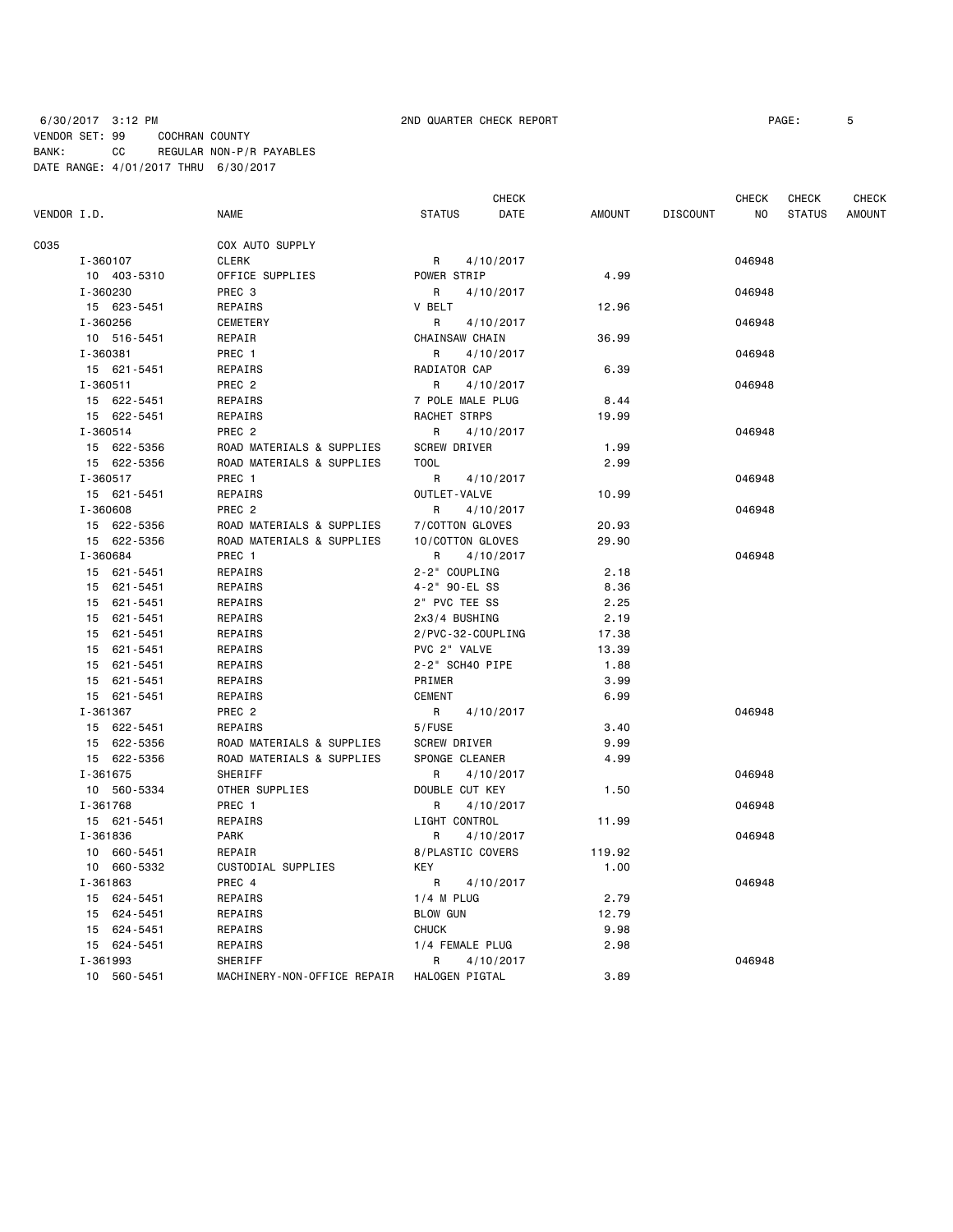### 6/30/2017 3:12 PM 2ND QUARTER CHECK REPORT PAGE: 6 VENDOR SET: 99 COCHRAN COUNTY BANK: CC REGULAR NON-P/R PAYABLES DATE RANGE: 4/01/2017 THRU 6/30/2017

| VENDOR I.D. |                | <b>NAME</b>                    | <b>CHECK</b><br><b>STATUS</b><br><b>DATE</b> | <b>AMOUNT</b> | <b>DISCOUNT</b> | <b>CHECK</b><br><b>NO</b> | <b>CHECK</b><br><b>STATUS</b> | <b>CHECK</b><br><b>AMOUNT</b> |
|-------------|----------------|--------------------------------|----------------------------------------------|---------------|-----------------|---------------------------|-------------------------------|-------------------------------|
| C035        |                | COX AUTO SUPPLY<br>*CONTINUED* |                                              |               |                 |                           |                               |                               |
|             | I-361993       | SHERIFF                        | R<br>4/10/2017                               |               |                 | 046948                    |                               |                               |
|             | 10 560-5451    | MACHINERY-NON-OFFICE REPAIR    | 2/CONNECTORS                                 | 0.30          |                 |                           |                               |                               |
|             | I-362038       | PREC 1                         | R<br>4/10/2017                               |               |                 | 046948                    |                               |                               |
|             | 15 621-5451    | REPAIRS                        | 4/8MMx40MM BOLT                              | 1.08          |                 |                           |                               |                               |
|             | 15<br>621-5451 | REPAIRS                        | 4.8MM LOCK WASHER                            | 0.12          |                 |                           |                               |                               |
|             | 621-5451<br>15 | REPAIRS                        | 4/.5x1.5 BOLT                                | 1.44          |                 |                           |                               |                               |
|             | 621-5451<br>15 | REPAIRS                        | 4/METRIC 8 NUT                               | 0.20          |                 |                           |                               |                               |
|             | 15 621-5451    | REPAIRS                        | 4/.5 STOP NUT                                | 1.00          |                 |                           |                               |                               |
|             | I-362082       | PREC 4                         | R<br>4/10/2017                               |               |                 | 046948                    |                               |                               |
|             | 15 624-5356    | ROAD MATERIALS & SUPPLIES      | 2/HAMMERS                                    | 36.28         |                 |                           |                               |                               |
|             | 15 624-5356    | ROAD MATERIALS & SUPPLIES      | 2/CHANNEL LOCKS                              | 48.98         |                 |                           |                               |                               |
|             | I-362134       | <b>ACTIVITY BLDG</b>           | R<br>4/10/2017                               |               |                 | 046948                    |                               |                               |
|             | 10 662-5332    | CUSTODIAL SUPPLIES             | 3/KEYS                                       | 3.00          |                 |                           |                               |                               |
|             | I-362171       | PREC <sub>3</sub>              | R<br>4/10/2017                               |               |                 | 046948                    |                               |                               |
|             | 15 623-5451    | <b>REPAIRS</b>                 | 4/B12 CARB CLEANER                           | 17.16         |                 |                           |                               |                               |
|             | 15<br>623-5356 | ROAD MATERIALS & SUPPLIES      | 2/BLASTER                                    | 11.98         |                 |                           |                               |                               |
|             | 623-5356<br>15 | ROAD MATERIALS & SUPPLIES      | <b>1BX DUST MASK</b>                         | 30.50         |                 |                           |                               |                               |
|             | 15<br>623-5451 | REPAIRS                        | MILD STEEL 1/8 6011                          | 15.99         |                 |                           |                               |                               |
|             | 15 623-5356    | ROAD MATERIALS & SUPPLIES      | 3/BLACK TAPE                                 | 3.87          |                 |                           |                               |                               |
|             | 623-5356<br>15 | ROAD MATERIALS & SUPPLIES      | NITRILE GLOVES                               | 11.99         |                 |                           |                               |                               |
|             | 15 623-5356    | ROAD MATERIALS & SUPPLIES      | JB WELD                                      | 7.79          |                 |                           |                               |                               |
|             | I-362205       | SHERIFF                        | R<br>4/10/2017                               |               |                 | 046948                    |                               |                               |
|             | 10<br>560-5451 | MACHINERY-NON-OFFICE REPAIR    | 7/AMSOIL 5W-20                               | 83.93         |                 |                           |                               |                               |
|             | 560-5451<br>10 | MACHINERY-NON-OFFICE REPAIR    | OIL FILTER                                   | 6.98          |                 |                           |                               |                               |
|             | 10 560-5451    | MACHINERY-NON-OFFICE REPAIR    | AIR FILTER                                   | 24.98         |                 |                           |                               |                               |
|             | I-362373       | PREC <sub>2</sub>              | R<br>4/10/2017                               |               |                 | 046948                    |                               |                               |
|             | 15 622-5451    | REPAIRS                        | OIL FILTER                                   | 7.98          |                 |                           |                               |                               |
|             | 15 622-5451    | REPAIRS                        | AIR FILTER                                   | 24.87         |                 |                           |                               |                               |
|             | I-362376       | SHERIFF                        | R<br>4/10/2017                               |               |                 | 046948                    |                               |                               |
|             | 10 560-5334    | OTHER SUPPLIES                 | LIQUID WAXY SUDS                             | 9.99          |                 |                           |                               | 750.80                        |
| C321        |                | CLEAR- VU                      |                                              |               |                 |                           |                               |                               |
|             | I-91136        | <b>EXTENSION SVC</b>           | R<br>4/10/2017                               |               |                 | 046951                    |                               |                               |
|             | 10 665-5451    | REPAIRS                        | W/S#DW2040GTM                                | 99.99         |                 |                           |                               |                               |
|             | 10 665-5451    | REPAIRS                        | <b>LABOR</b>                                 | 100.00        |                 |                           |                               |                               |
|             | 10 665-5451    | REPAIRS                        | SHOP EXPENSE                                 | 8.00          |                 |                           |                               |                               |
|             | I-91898        | PREC <sub>2</sub>              | R<br>4/10/2017                               |               |                 | 046951                    |                               |                               |
|             | 15 622-5451    | REPAIRS                        | D/S DOOR/SUNDOWN FIR                         | 200.00        |                 |                           |                               | 407.99                        |
| D048        |                | DATA-LINE OFFICE SYSTEMS       |                                              |               |                 |                           |                               |                               |
|             | I-IN63386      | LIBRARY                        | 4/10/2017<br>R                               |               |                 | 046952                    |                               |                               |
|             | 10 650-5411    | MAINTENANCE CONTRACTS          | COPIER MAINT $3/21 - 4/$                     | 37.50         |                 |                           |                               |                               |
|             | 10 650-5411    | MAINTENANCE CONTRACTS          | 167 COLOR COPIES 2/2                         | 16.70         |                 |                           |                               |                               |
|             | I-IN64156      | <b>EXTENSION SVC</b>           | R<br>4/10/2017                               |               |                 | 046952                    |                               |                               |
|             | 10 665-5411    | MAINTENANCE CONTRACTS          | COPIER MAINT 4/5-5/4                         | 30.00         |                 |                           |                               | 84.20                         |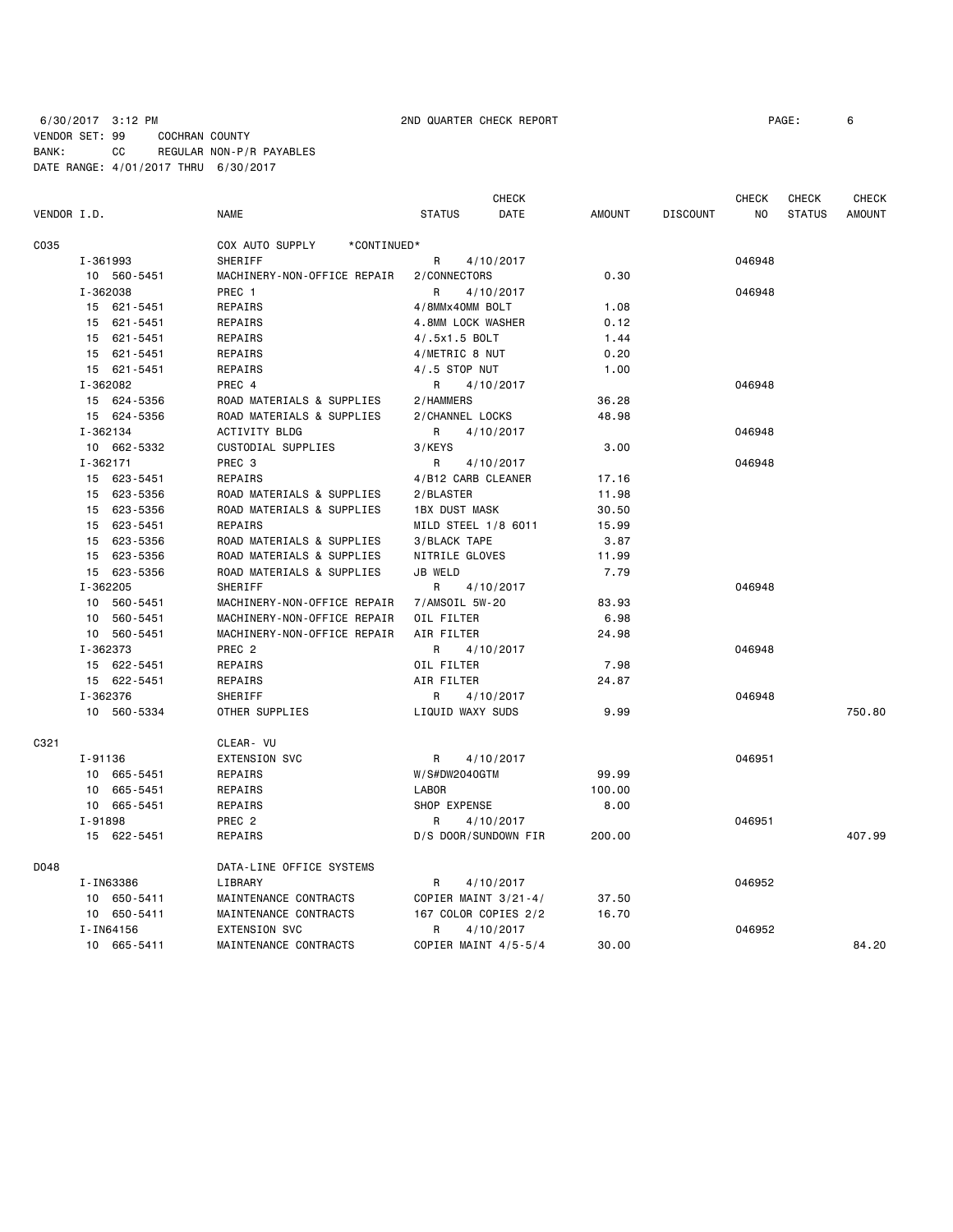# 6/30/2017 3:12 PM **2ND QUARTER CHECK REPORT 200 200 200 200 200 200 200 200 200 200 200 200 200 200 200 200 200 200 200 200 200 200 200 200 200 200 200 200 200 20** VENDOR SET: 99 COCHRAN COUNTY BANK: CC REGULAR NON-P/R PAYABLES DATE RANGE: 4/01/2017 THRU 6/30/2017

|                  |          |                   |                           |                       | <b>CHECK</b>          |               |                 | <b>CHECK</b> | <b>CHECK</b>  | <b>CHECK</b>  |
|------------------|----------|-------------------|---------------------------|-----------------------|-----------------------|---------------|-----------------|--------------|---------------|---------------|
| VENDOR I.D.      |          |                   | <b>NAME</b>               | <b>STATUS</b>         | <b>DATE</b>           | <b>AMOUNT</b> | <b>DISCOUNT</b> | NO.          | <b>STATUS</b> | <b>AMOUNT</b> |
| D <sub>196</sub> |          |                   | JORGE DE LA CRUZ, SHERIFF |                       |                       |               |                 |              |               |               |
|                  | I-033017 |                   | JAIL                      | R                     | 4/10/2017             |               |                 | 046953       |               |               |
|                  |          | 10 512-5333       | FOOD-PRISONERS            | SUGAR/ALLSUPS 3/24    |                       | 3.39          |                 |              |               |               |
|                  |          | 10 512-5333       | FOOD-PRISONERS            | MILK/ALLSUPS 3/27     |                       | 3.49          |                 |              |               |               |
|                  |          | 10 512-5333       | FOOD-PRISONERS            | MILK STAMPS/ALLSUPS   |                       | 3.49CR        |                 |              |               |               |
|                  |          | 10 512-5333       | FOOD-PRISONERS            | EGGS/ALLSUPS 3/27     |                       | 1.89          |                 |              |               |               |
|                  |          | 10 512-5333       | FOOD-PRISONERS            | 4/COOKIES/FAM\$ 3/27  |                       | 5.25          |                 |              |               |               |
|                  |          | 10 512-5333       | FOOD-PRISONERS            | WAFERS/FAM\$ 3/27     |                       | 3.00          |                 |              |               |               |
|                  |          | 10 512-5333       | FOOD-PRISONERS            | CREAMER/FAM\$ 3/27    |                       | 4.50          |                 |              |               |               |
|                  |          | 10 512-5392       | MISCELLANEOUS SUPPLIES    |                       | 2/ROUND BASKETS/FAM\$ | 2.00          |                 |              |               |               |
|                  |          | 10 512-5333       | FOOD-PRISONERS            |                       | 3/FRUIT CANS/FAM\$ 3/ | 3.40          |                 |              |               |               |
|                  |          | 10 512-5333       | FOOD-PRISONERS            |                       | APPLESAUCE/FAM\$ 3/28 | 1.00          |                 |              |               |               |
|                  |          | 10 512-5333       | FOOD-PRISONERS            |                       | BAKING SODA/FAM\$ 3/2 | 0.65          |                 |              |               |               |
|                  |          | 10 512-5392       | MISCELLANEOUS SUPPLIES    |                       | SCOUR PADS/FAM\$ 3/28 | 1.65          |                 |              |               |               |
|                  |          | 10 512-5392       | MISCELLANEOUS SUPPLIES    |                       | SHOE BOX LID/FAM\$ 3/ | 1.00          |                 |              |               |               |
|                  |          | 10 512-5333       | FOOD-PRISONERS            | BACON/ALLSUPS 3/29    |                       | 3.69          |                 |              |               |               |
|                  |          | 10 512-5333       | FOOD-PRISONERS            | EGGS/ALLSUPS 3/29     |                       | 1.89          |                 |              |               |               |
|                  |          | 10 512-5333       | FOOD-PRISONERS            | 2/BEANS/FAM\$ 3/29    |                       | 2.00          |                 |              |               |               |
|                  |          | 10 512-5333       | FOOD-PRISONERS            | EGGS/FAM\$ 3/29       |                       | 1.50          |                 |              |               |               |
|                  |          | 10 512-5333       | FOOD-PRISONERS            |                       | BROWN SUGAR/FAM\$ 3/3 | 2.00          |                 |              |               |               |
|                  |          | 10 512-5392       | MISCELLANEOUS SUPPLIES    | GLOVES/FAM\$ 3/30     |                       | 2.25          |                 |              |               |               |
|                  |          | 10 512-5333       | FOOD-PRISONERS            | 4/FROSTING/FAM\$ 3/30 |                       | 4.00          |                 |              |               |               |
|                  |          | 10 512-5392       | MISCELLANEOUS SUPPLIES    |                       | MISC KITCHEN/\$TREE 3 | 8.00          |                 |              |               | 53.06         |
| E075             |          |                   | <b>WEX BANK</b>           |                       |                       |               |                 |              |               |               |
|                  |          | I-492090485       | SHERIFF/CONSTABLE         | R                     | 4/10/2017             |               |                 | 046954       |               |               |
|                  |          | 10 550-5330       | FUEL & OIL                |                       | 8.003GL/UNL PLUS 3/1  | 19.68         |                 |              |               |               |
|                  |          | 10 550-5330       | FUEL & OIL                |                       | 9.009GL/UNL 3/19 MAR  | 19.63         |                 |              |               |               |
|                  | 10       | 550-5330          | FUEL & OIL                |                       | 8.276 GL/UNL 3/19 CR  | 17.37         |                 |              |               |               |
|                  |          | 10 560-5330       | FUEL AND OIL              |                       | 7.024GL/UNL 3/20 CRO  | 14.74         |                 |              |               |               |
|                  | 10       | 560-5330          | FUEL AND OIL              |                       | 8.754GL/UNL 3/20 ABI  | 17.15         |                 |              |               |               |
|                  | 10       | 550-5330          | FUEL & OIL                |                       | 21.509GL/UNL 3/19 WH  | 45.36         |                 |              |               |               |
|                  | 10       | 560-5330          | FUEL AND OIL              |                       | 8.007GL/UNL 3/20 SNY  | 18.09         |                 |              |               |               |
|                  | 10       | 560-5330          | FUEL AND OIL              |                       | 5.001GL/UNL 3/20 GAT  | 9.95          |                 |              |               |               |
|                  |          | 10 560-5330       | FUEL AND OIL              |                       | 11.527GL/UNL 3/20 LE  | 21.89         |                 |              |               |               |
|                  |          | 10 550-5330       | FUEL & OIL                |                       | 8.512GL/UNL 3/24 M00  | 17.87         |                 |              |               |               |
|                  |          | 10 550-5330       | FUEL & OIL                |                       | 8.571GL/UNL 3/24 HER  | 18.85         |                 |              |               |               |
|                  | 10       | 550-5330          | FUEL & OIL                |                       | 14.5GL/UNL 3/24 HUNT  | 30.15         |                 |              |               |               |
|                  | 10       | 550-5330          | FUEL & OIL                |                       | 9.516GL/UNL 3/24 CRO  | 19.97         |                 |              |               |               |
|                  | 10       | 560-5330          | FUEL AND OIL              |                       | FUEL REBATE/5c 29.01  | 1.45CR        |                 |              |               |               |
|                  |          | 10 560-5499       | MISCELLANEOUS             | CR FINANCE CHARGE     |                       | 75.00CR       |                 |              |               | 194.25        |
| F010             |          |                   | FIVE-AREA TELEPHONE CO-OP |                       |                       |               |                 |              |               |               |
|                  |          | I-927-5510 MAR 17 | PREC 4                    | R                     | 4/10/2017             |               |                 | 046955       |               |               |
|                  |          | 15 624-5420       | TELECOMMUNICATIONS        | BASIC LOCAL SVC       |                       | 32.25         |                 |              |               |               |
|                  | 15       | 624-5420          | TELECOMMUNICATIONS        | <b>FEES</b>           |                       | 9.37          |                 |              |               | 41.62         |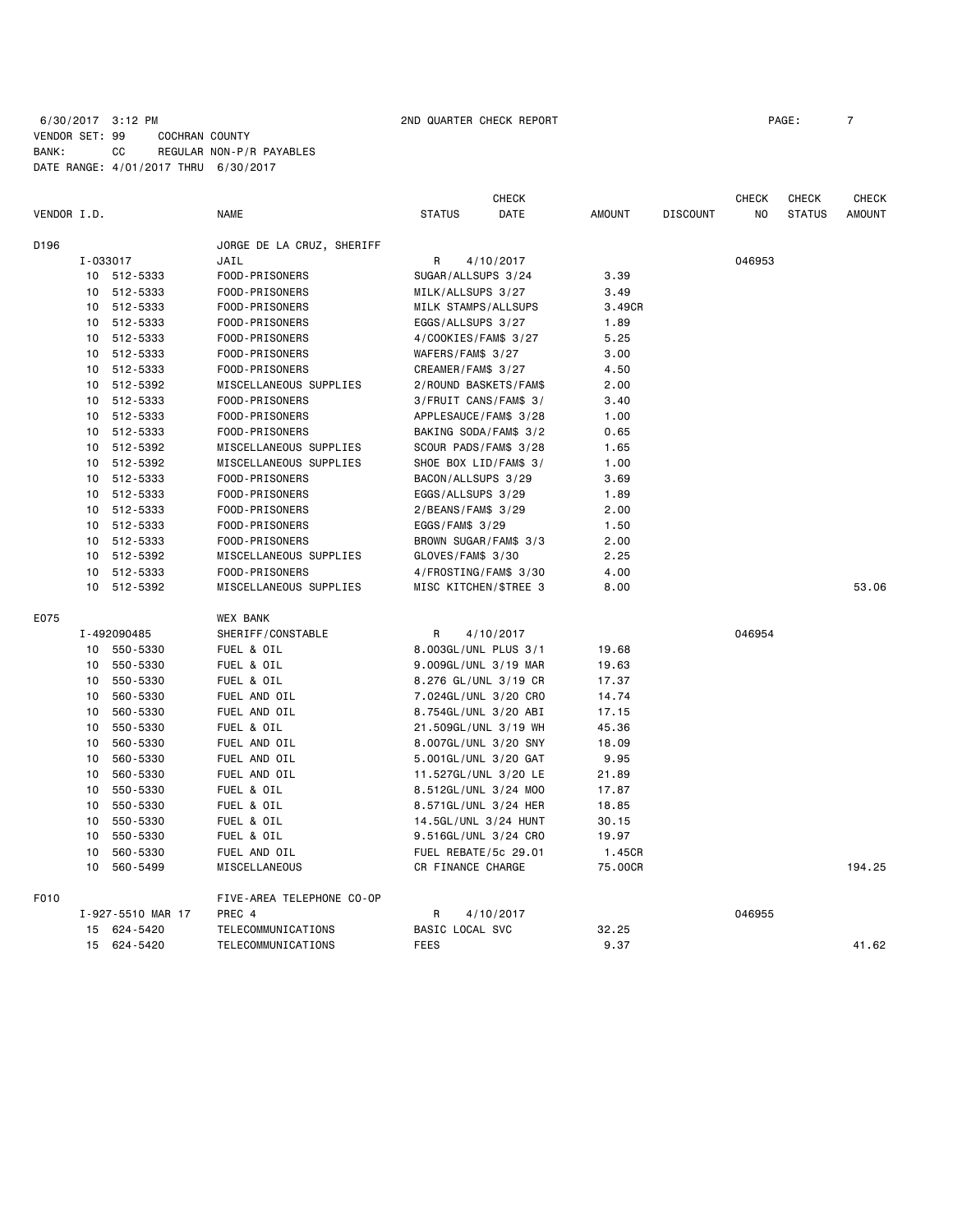6/30/2017 3:12 PM 2ND QUARTER CHECK REPORT PAGE: 8 VENDOR SET: 99 COCHRAN COUNTY

BANK: CC REGULAR NON-P/R PAYABLES

|             | DATE RANGE: 4/01/2017 THRU 6/30/2017 |                                |                   |                             |          |                 |              |                        |                               |
|-------------|--------------------------------------|--------------------------------|-------------------|-----------------------------|----------|-----------------|--------------|------------------------|-------------------------------|
| VENDOR I.D. |                                      | <b>NAME</b>                    | <b>STATUS</b>     | <b>CHECK</b><br><b>DATE</b> | AMOUNT   | <b>DISCOUNT</b> | CHECK<br>NO. | CHECK<br><b>STATUS</b> | <b>CHECK</b><br><b>AMOUNT</b> |
| F093        |                                      | FARMERS CO-OPERATIVE ELEVATOR  |                   |                             |          |                 |              |                        |                               |
|             | $I - 3160$ 3/17                      | PREC <sub>2</sub>              | R                 | 4/10/2017                   |          |                 | 046956       |                        |                               |
|             | 15 622-5330                          | FUEL AND OIL                   |                   | 22.92GL/UNL 3/6             | 46.96    |                 |              |                        | 46.96                         |
|             |                                      |                                |                   |                             |          |                 |              |                        |                               |
| F094        |                                      | ROSE MARY FRANCO               |                   |                             |          |                 |              |                        |                               |
|             | I-DW#17139                           | <b>ACTIVITY BLDG</b>           | R                 | 4/10/2017                   |          |                 | 046957       |                        |                               |
|             | 10 000-4370.101                      | RENT-ACTIVITY BUILDING         |                   | REF DEP FOR 3/25/17         | 150.00   |                 |              |                        | 150,00                        |
| G027        |                                      | ANNETTE GOODMAN, C.S.R.        |                   |                             |          |                 |              |                        |                               |
|             | $I - 862$                            | DISTRICT COURT                 | R                 | 4/10/2017                   |          |                 | 046958       |                        |                               |
|             | 29 435-5499                          | GOV'T CODE 51.601(c) ITEMS     |                   | #16-01-1511, TRNSCR 0       | 299.00   |                 |              |                        | 299.00                        |
| GO31        |                                      | GRAINGER                       |                   |                             |          |                 |              |                        |                               |
|             | I-9404958879                         | TAX A/C                        | R                 | 4/10/2017                   |          |                 | 046959       |                        |                               |
|             | 10 499-5310                          | OFFICE SUPPLIES                |                   | 2/APC 350VA BATTERY         | 131.24   |                 |              |                        | 131.24                        |
|             |                                      |                                |                   |                             |          |                 |              |                        |                               |
| G074        |                                      | GRAVES, HUMPHRIES, STAHL, LTD  |                   |                             |          |                 |              |                        |                               |
|             | I-FEES MAR 17                        | JUSTICE OF PEACE               | R                 | 4/10/2017                   |          |                 | 046960       |                        |                               |
|             | 10 000-2206.002                      | COLLECTION AGENCY FEES         |                   | COLLECTION FEES FOR         | 141.89   |                 |              |                        | 141.89                        |
| J049        |                                      | JUVENILE PROBATION FUND        |                   |                             |          |                 |              |                        |                               |
|             | I-LOCAL MATCH 4/17                   | JUVENILE PROBATION             | R                 | 4/10/2017                   |          |                 | 046961       |                        |                               |
|             | 10 571-5472                          | LOCAL SUPPORT-JUV BOARD        |                   | LOCAL FUNDS MATCH AP        | 6,875.25 |                 |              |                        |                               |
|             | I-LOCAL MATCH 5/17                   | JUVENILE PROBATION             | R                 | 4/10/2017                   |          |                 | 046961       |                        |                               |
|             | 10 571-5472                          | LOCAL SUPPORT-JUV BOARD        |                   | LOCAL FUNDS MATCH MA        | 6,875.25 |                 |              |                        | 13,750.50                     |
| J074        |                                      | TREVA JACKSON, TAX ASSESSOR/CO |                   |                             |          |                 |              |                        |                               |
|             | I-ADV PROP TAX $4/17$ TAX A/C        |                                | R                 | 4/10/2017                   |          |                 | 046962       |                        |                               |
|             | 10 499-5427                          | CONTINUING EDUCATION           |                   | $3/NITES$ AMA $4/2-4/5$     | 215.97   |                 |              |                        |                               |
|             | 10 499-5427                          | CONTINUING EDUCATION           | LODGING TAX       |                             | 19.44    |                 |              |                        |                               |
|             | 10 499-5427                          | CONTINUING EDUCATION           | MEALS $4/3 - 4/5$ |                             | 56.36    |                 |              |                        | 291.77                        |
| J082        |                                      | JOHN DEERE FINANCIAL           |                   |                             |          |                 |              |                        |                               |
|             | I-498465                             | PREC 4                         | R                 | 4/10/2017                   |          |                 | 046963       |                        |                               |
|             | 15 624-5451                          | REPAIRS                        | 2/FILTER KIT      |                             | 54.98    |                 |              |                        | 54.98                         |
| L010        |                                      | LEWIS FARM & RANCH STORE INC   |                   |                             |          |                 |              |                        |                               |
|             | I-45984                              | ACTIVITY BLDG                  | R                 | 4/10/2017                   |          |                 | 046964       |                        |                               |
|             | 10 662-5332                          | CUSTODIAL SUPPLIES             | <b>BULBS</b>      |                             | 11.99    |                 |              |                        |                               |
|             | 10 662-5332                          | CUSTODIAL SUPPLIES             | DISC              |                             | 1.20CR   |                 |              |                        |                               |
|             | I-46067                              | JAIL                           | R                 | 4/10/2017                   |          |                 | 046964       |                        |                               |
|             | 10 512-5392                          | MISCELLANEOUS SUPPLIES         | 1CS/BLEACH        |                             | 23.92    |                 |              |                        |                               |
|             | 10 512-5392                          | MISCELLANEOUS SUPPLIES         | 4/DAWN SOAP       |                             | 15.96    |                 |              |                        |                               |
|             | 10 512-5392                          | MISCELLANEOUS SUPPLIES         | DISC              |                             | 3.98CR   |                 |              |                        |                               |
|             | $I - 46159$                          | COURTHOUSE                     | R                 | 4/10/2017                   |          |                 | 046964       |                        |                               |
|             | 10 510-5332                          | CUSTODIAL SUPPLIES             | MOP AND GLOW      |                             | 7.49     |                 |              |                        |                               |
|             | 10 510-5332                          | CUSTODIAL SUPPLIES             | DISC              |                             | 0.74CR   |                 |              |                        |                               |
|             | I-46222                              | PREC 2                         | R                 | 4/10/2017                   |          |                 | 046964       |                        |                               |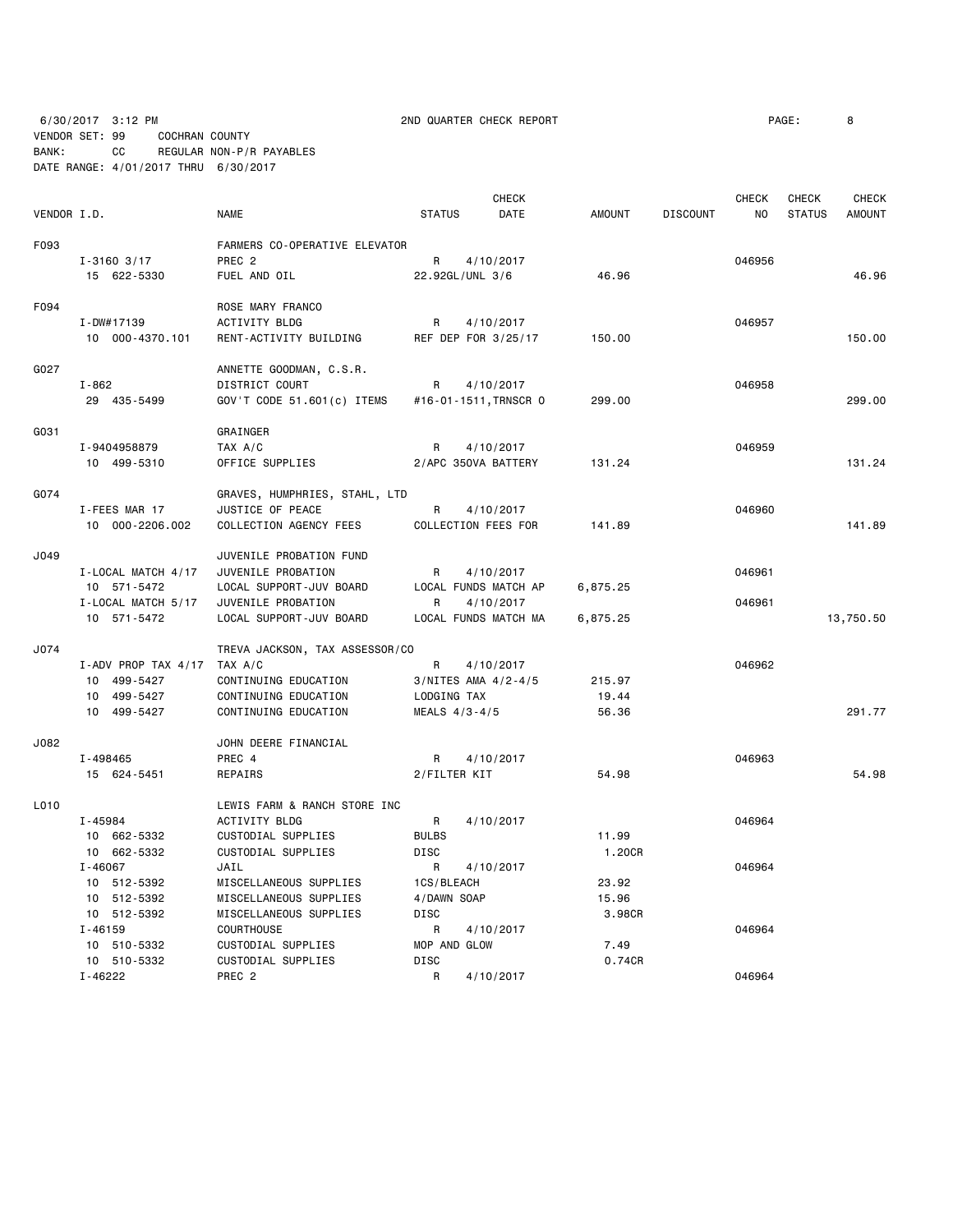# 6/30/2017 3:12 PM 2ND QUARTER CHECK REPORT PAGE: 9 VENDOR SET: 99 COCHRAN COUNTY BANK: CC REGULAR NON-P/R PAYABLES DATE RANGE: 4/01/2017 THRU 6/30/2017

|             |                |                             |                  | <b>CHECK</b> |         |                 | CHECK  | CHECK         | CHECK         |
|-------------|----------------|-----------------------------|------------------|--------------|---------|-----------------|--------|---------------|---------------|
| VENDOR I.D. |                | NAME                        | <b>STATUS</b>    | DATE         | AMOUNT  | <b>DISCOUNT</b> | ΝO     | <b>STATUS</b> | <b>AMOUNT</b> |
| L010        |                | LEWIS FARM & RANCH STORE    | *CONTINUED*      |              |         |                 |        |               |               |
|             | I-46222        | PREC <sub>2</sub>           | R                | 4/10/2017    |         |                 | 046964 |               |               |
|             | 15 622-5356    | ROAD MATERIALS & SUPPLIES   | 1CS/WATER        |              | 5.95    |                 |        |               |               |
|             | I-46386        | <b>COURTHOUSE</b>           | R                | 4/10/2017    |         |                 | 046964 |               |               |
|             | 10 510-5451    | REPAIR                      | TOILET SEAT      |              | 39.99   |                 |        |               |               |
|             | 10 510-5451    | REPAIR                      | <b>DISC</b>      |              | 3.99CR  |                 |        |               |               |
|             | $I - 46406$    | PREC 4                      | R                | 4/10/2017    |         |                 | 046964 |               |               |
|             | 15 624-5451    | REPAIRS                     | 3/FILTERS        |              | 101.97  |                 |        |               |               |
|             | 15 624-5451    | REPAIRS                     | <b>DISC</b>      |              | 10.19CR |                 |        |               |               |
|             | I-46693        | <b>SHERIFF</b>              | R                | 4/10/2017    |         |                 | 046964 |               |               |
|             | 10 560-5310    | OFFICE SUPPLIES             | <b>BATTERY</b>   |              | 4.99    |                 |        |               |               |
|             | 10 560-5310    | OFFICE SUPPLIES             | <b>DISC</b>      |              | 0.49CR  |                 |        |               |               |
|             | I-46838        | <b>COURTHOUSE</b>           | R                | 4/10/2017    |         |                 | 046964 |               |               |
|             | 10 510-5332    | CUSTODIAL SUPPLIES          | SOAP             |              | 3.99    |                 |        |               |               |
|             | 10 510-5332    | CUSTODIAL SUPPLIES          | <b>DISC</b>      |              | 0.39CR  |                 |        |               |               |
|             | $I - 46850$    | <b>PARK</b>                 | R                | 4/10/2017    |         |                 | 046964 |               |               |
|             | 10 660-5451    | REPAIR                      | <b>FAUCET</b>    |              | 17.99   |                 |        |               |               |
|             | 10 660-5332    | CUSTODIAL SUPPLIES          | 2/CLOROX CLEANER |              | 7.98    |                 |        |               |               |
|             | 660-5451<br>10 | REPAIR                      | 3/CAPS           |              | 1.77    |                 |        |               |               |
|             | 10<br>660-5451 | REPAIR                      | <b>OUTLET</b>    |              | 14.99   |                 |        |               |               |
|             | 10<br>660-5332 | CUSTODIAL SUPPLIES          | $W-D$ 40         |              | 5.49    |                 |        |               |               |
|             | 660-5332<br>10 | CUSTODIAL SUPPLIES          | <b>DAWN</b>      |              | 3.99    |                 |        |               |               |
|             | 10<br>660-5451 | REPAIR                      | HOSE ADAPTER     |              | 2.79    |                 |        |               |               |
|             | 10 660-5451    | REPAIR                      | <b>DISC</b>      |              | 5.50CR  |                 |        |               |               |
|             | I-47090        | <b>COURTHOUSE</b>           | R                | 4/10/2017    |         |                 | 046964 |               |               |
|             | 10 510-5332    | CUSTODIAL SUPPLIES          | 2/WEED&FEED      |              | 43.90   |                 |        |               |               |
|             | $I - 47204$    | PREC <sub>2</sub>           | R                | 4/10/2017    |         |                 | 046964 |               |               |
|             | 15 622-5356    | ROAD MATERIALS & SUPPLIES   | LIGHT SENSOR     |              | 8.49    |                 |        |               |               |
|             | 15 622-5356    | ROAD MATERIALS & SUPPLIES   | <b>SPRAYER</b>   |              | 34.99   |                 |        |               |               |
|             | 15 622-5356    | ROAD MATERIALS & SUPPLIES   | <b>DISC</b>      |              | 4.34CR  |                 |        |               |               |
|             | $I - 47244$    | <b>ACTIVITY BLDG</b>        | R                | 4/10/2017    |         |                 | 046964 |               |               |
|             | 10 662-5332    | CUSTODIAL SUPPLIES          | 2/AMMONIA        |              | 4.98    |                 |        |               |               |
|             | 10 662-5332    | CUSTODIAL SUPPLIES          | 2/BLEACH         |              | 5.98    |                 |        |               |               |
|             | 10 662-5332    | CUSTODIAL SUPPLIES          | <b>DISC</b>      |              | 1.09CR  |                 |        |               |               |
|             | $I - 47260$    | <b>PARK</b>                 | R                | 4/10/2017    |         |                 | 046964 |               |               |
|             | 10 660-5332    | CUSTODIAL SUPPLIES          | $50/16 - 8 - 8$  |              | 947.50  |                 |        |               |               |
|             | 10 660-5332    | CUSTODIAL SUPPLIES          | <b>DISC</b>      |              | 50.00CR |                 |        |               |               |
|             | $I - 47358$    | SHERIFF                     | R                | 4/10/2017    |         |                 | 046964 |               |               |
|             | 10 560-5451    | MACHINERY-NON-OFFICE REPAIR | 3/2x2            |              | 13.77   |                 |        |               |               |
|             | 10 560-5451    | MACHINERY-NON-OFFICE REPAIR | <b>DISC</b>      |              | 1.37CR  |                 |        |               |               |
|             | I-47392        | COURTHOUSE                  | R                | 4/10/2017    |         |                 | 046964 |               |               |
|             | 10 510-5332    | CUSTODIAL SUPPLIES          | 12/KLEENEX       |              | 31.08   |                 |        |               |               |
|             | 10 510-5332    | CUSTODIAL SUPPLIES          | <b>DISC</b>      |              | 3.10CR  |                 |        |               |               |
|             | $I - 47432$    | PREC 4                      | R                | 4/10/2017    |         |                 | 046964 |               |               |
|             | 15 624-5356    | ROAD MATERIALS & SUPPLIES   | HOE              |              | 38.95   |                 |        |               |               |
|             | 15 624-5356    | ROAD MATERIALS & SUPPLIES   | HOE HANDLE       |              | 14.99   |                 |        |               |               |
|             | $I - 47512$    | PREC <sub>3</sub>           | R                | 4/10/2017    |         |                 | 046964 |               |               |
|             | 15 623-5356    | ROAD MATERIALS & SUPPLIES   | 1CS/SHOP TOWEL   |              | 57.48   |                 |        |               |               |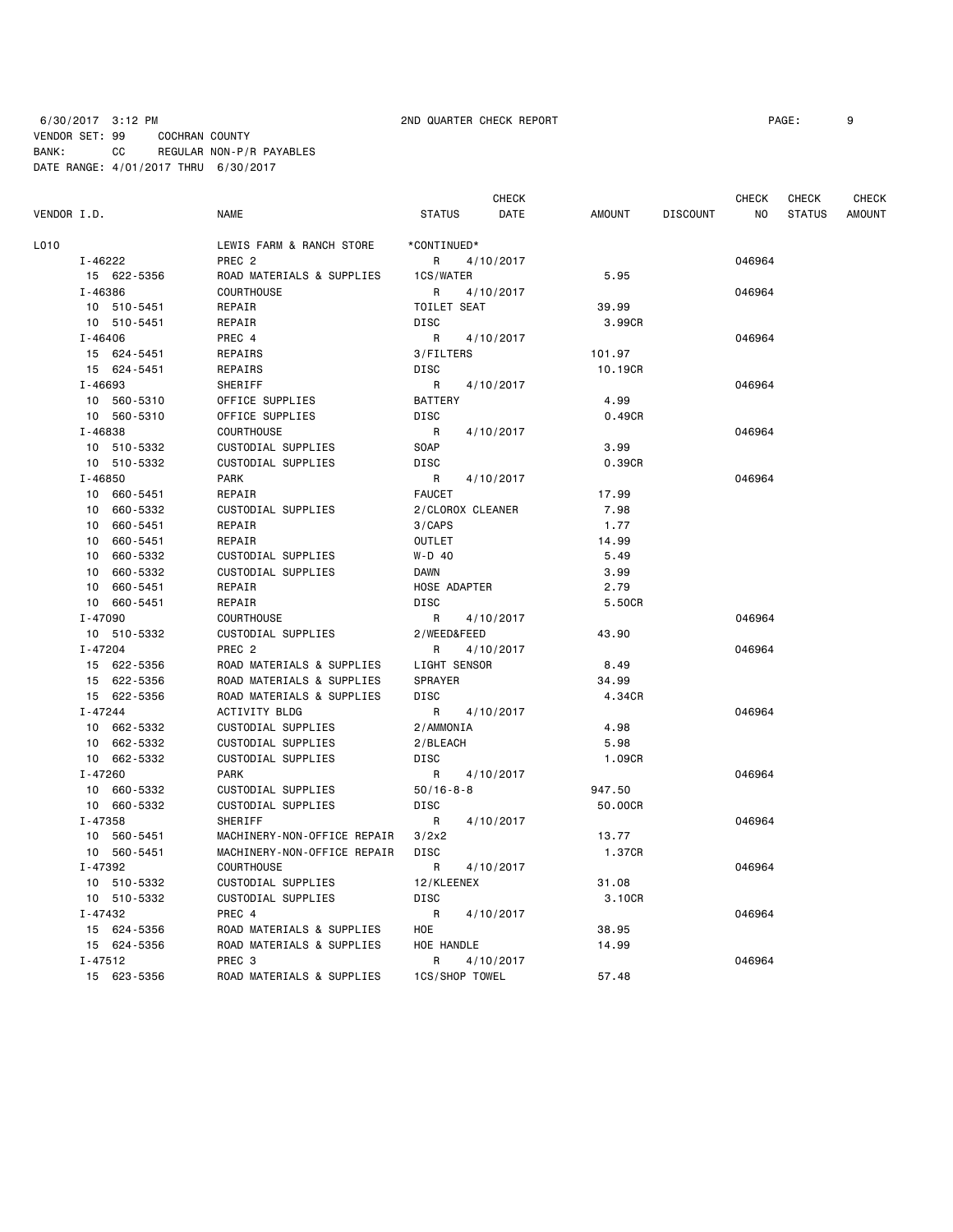6/30/2017 3:12 PM 2ND QUARTER CHECK REPORT PAGE: 10 VENDOR SET: 99 COCHRAN COUNTY BANK: CC REGULAR NON-P/R PAYABLES DATE RANGE: 4/01/2017 THRU 6/30/2017

|             |                                       |                                |                       | <b>CHECK</b> |               |                 | CHECK  | CHECK         | <b>CHECK</b>  |
|-------------|---------------------------------------|--------------------------------|-----------------------|--------------|---------------|-----------------|--------|---------------|---------------|
| VENDOR I.D. |                                       | <b>NAME</b>                    | <b>STATUS</b>         | DATE         | <b>AMOUNT</b> | <b>DISCOUNT</b> | NO.    | <b>STATUS</b> | <b>AMOUNT</b> |
| L010        |                                       | LEWIS FARM & RANCH STORE       | *CONTINUED*           |              |               |                 |        |               |               |
|             | $I - 47512$                           | PREC 3                         | R                     | 4/10/2017    |               |                 | 046964 |               |               |
|             | 15 623-5356                           | ROAD MATERIALS & SUPPLIES      | FORM A GASKET         |              | 9.99          |                 |        |               |               |
|             | 15 623-5356                           | ROAD MATERIALS & SUPPLIES      | <b>DISC</b>           |              | 6.75CR        |                 |        |               |               |
|             | I-47707                               | PREC 4                         | R                     | 4/10/2017    |               |                 | 046964 |               |               |
|             | 15 624-5451                           | REPAIRS                        | CAULK GUN             |              | 4.59          |                 |        |               |               |
|             | 15 624-5451                           | REPAIRS                        | SILICONE              |              | 2.59          |                 |        |               |               |
|             | 15 624-5451                           | REPAIRS                        | <b>BOOT</b>           |              | 6.99          |                 |        |               |               |
|             | 15 624-5451                           | REPAIRS                        | <b>COUPLER</b>        |              | 1.79          |                 |        |               |               |
|             | 15 624-5451                           | REPAIRS                        | 10FT/4" SCH 40        |              | 49.99         |                 |        |               | 1,456.17      |
| L018        |                                       | LUBBOCK GRADER BLADE, INC      |                       |              |               |                 |        |               |               |
|             | I-59976                               | PREC 3                         | R                     | 4/10/2017    |               |                 | 046966 |               |               |
|             | 15 623-5356                           | ROAD MATERIALS & SUPPLIES      | 4"WATCH FOR SAND" SI  |              | 316.00        |                 |        |               | 316.00        |
| N082        |                                       | <b>NETDATA</b>                 |                       |              |               |                 |        |               |               |
|             | I-iTICKET MAR 17                      | JUSTICE OF PEACE               | R                     | 4/10/2017    |               |                 | 046967 |               |               |
|             | 10 455-5499                           | MISCELLANEOUS                  | MAR 2017              |              | 4.00          |                 |        |               | 4.00          |
|             |                                       |                                |                       |              |               |                 |        |               |               |
| N088        |                                       | NATIONAL GEOGRAPHIC LITTLE KID |                       |              |               |                 | 046968 |               |               |
|             | I-1YR SUBSCRIPT                       | LIBRARY                        | R                     | 4/10/2017    |               |                 |        |               |               |
|             | 10 650-5590                           | <b>BOOKS</b>                   | 12 ISSUES             |              | 39.00         |                 |        |               | 39.00         |
| 0037        |                                       | ANGELA OVERMAN, ATTY AT LAW    |                       |              |               |                 |        |               |               |
|             | I-1465, 1464, 4351/YON DISTRICT COURT |                                | R                     | 4/10/2017    |               |                 | 046969 |               |               |
|             | 10 435-5400                           | ATTORNEY AD LITEM              | 46.25HRS @\$75; COPIE |              | 3,468.75      |                 |        |               | 3,468.75      |
| P017        |                                       | POSTMASTER                     |                       |              |               |                 |        |               |               |
|             | I-MUSEUM 4/3/17                       | <b>MUSEUM</b>                  | R                     | 4/10/2017    |               |                 | 046970 |               |               |
|             | 10 652-5311                           | POSTAL EXPENSES                | 40/STAMPS @.49        |              | 19,60         |                 |        |               |               |
|             | $I-SHERIFF 3/30/17$                   | SHERIFF                        | R                     | 4/10/2017    |               |                 | 046970 |               |               |
|             | 10 560-5311                           | POSTAL EXPENSES                | 7/B00KS @9.80         |              | 68.60         |                 |        |               | 88,20         |
| P247        |                                       | PEGASUS SCHOOLS, INC.          |                       |              |               |                 |        |               |               |
|             | I-14373                               | JUVENILE PROBATION             | R                     | 4/10/2017    |               |                 | 046971 |               |               |
|             | 17 573-5413.004                       | Other Placements               | 31 DAYS/POST(N) JUV#  |              | 3,193.93      |                 |        |               | 3,193.93      |
| R256        |                                       | TIMOTHY ROBERTS                |                       |              |               |                 |        |               |               |
|             | I-033017                              | PREC 1                         | R                     | 4/10/2017    |               |                 | 046972 |               |               |
|             | 15 621-5451                           | REPAIRS                        | R/B POSTAGE/OIL SAMP  |              | 3.03          |                 |        |               | 3.03          |
| S010        |                                       | SILVERS COMPANY                |                       |              |               |                 |        |               |               |
|             | I-CEMETERY 3/17                       | CEMETERY                       | R                     | 4/10/2017    |               |                 | 046973 |               |               |
|             |                                       |                                | 24GL/UNL 3/15         |              | 47.64         |                 |        |               |               |
|             | 10 516-5330                           | FUEL & OIL                     |                       |              |               |                 |        |               |               |
|             | 10 516-5330<br>I-CONSTABLE 3/17       | FUEL & OIL<br>CONSTABLE        | 24GL/UNL 3/27         |              | 47.64         |                 | 046973 |               |               |
|             | 10 550-5330                           |                                | R.<br>20GL/UNL 3/2    | 4/10/2017    | 39.70         |                 |        |               |               |
|             |                                       | FUEL & OIL                     |                       |              | 43.69         |                 |        |               |               |
|             | 10 550-5330                           | FUEL & OIL                     | 22.01GL/UNL 3/8       |              |               |                 |        |               |               |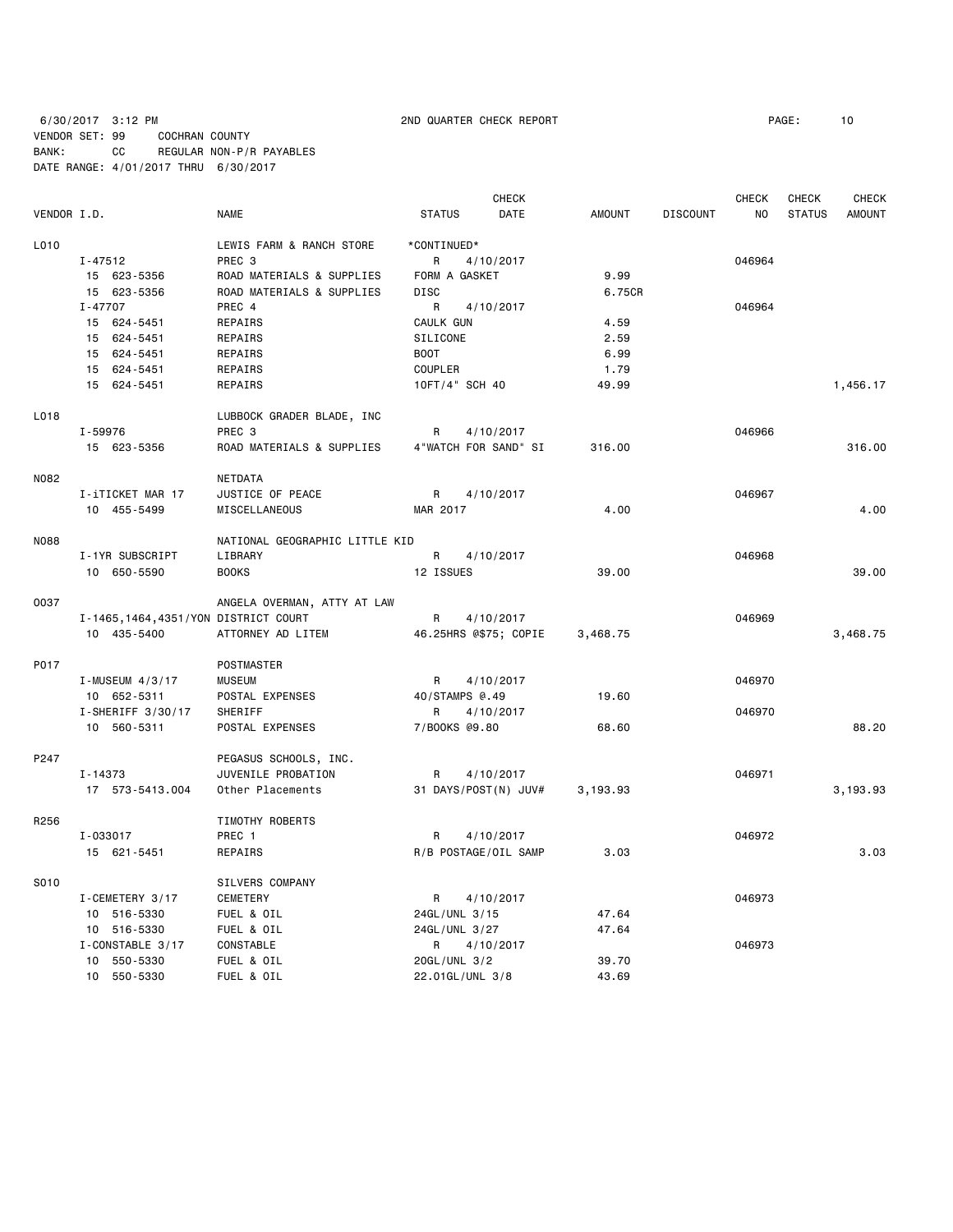# 6/30/2017 3:12 PM 2ND QUARTER CHECK REPORT PAGE: 11 VENDOR SET: 99 COCHRAN COUNTY BANK: CC REGULAR NON-P/R PAYABLES DATE RANGE: 4/01/2017 THRU 6/30/2017

|                             |                      |                     | <b>CHECK</b>         |        |                 | <b>CHECK</b> | <b>CHECK</b>  | CHECK         |
|-----------------------------|----------------------|---------------------|----------------------|--------|-----------------|--------------|---------------|---------------|
| VENDOR I.D.                 | NAME                 | <b>STATUS</b>       | DATE                 | AMOUNT | <b>DISCOUNT</b> | NO           | <b>STATUS</b> | <b>AMOUNT</b> |
| S010                        | SILVERS COMPANY      | *CONTINUED*         |                      |        |                 |              |               |               |
| I-CONSTABLE 3/17            | CONSTABLE            | R                   | 4/10/2017            |        |                 | 046973       |               |               |
| 10 550-5330                 | FUEL & OIL           | 7.52GL/UNL 3/29     |                      | 14.93  |                 |              |               |               |
| I-EXT SVC $3/17$            | <b>EXTENSION SVC</b> | R                   | 4/10/2017            |        |                 | 046973       |               |               |
| 10<br>665-5330              | FUEL AND OIL         | 22.74GL/UNL 3/6     |                      | 45.14  |                 |              |               |               |
| 665-5330<br>10              | FUEL AND OIL         | 32.19GL/UNL 3/15    |                      | 63.90  |                 |              |               |               |
| 665-5330<br>10              | FUEL AND OIL         | 32.78GL/UNL 3/29    |                      | 65.07  |                 |              |               |               |
| I-JUV PROB 3/17             | JUVENILE PROBATION   | R                   | 4/10/2017            |        |                 | 046973       |               |               |
| 17 573-5499                 | OPERATING EXPENSES   | 13.75GL/UNL 3/22    |                      | 27.29  |                 |              |               |               |
| 17 573-5499                 | OPERATING EXPENSES   | 23.59GL/UNL 3/29    |                      | 46.83  |                 |              |               |               |
| $I - NON - DEPT'L 3/17$     | NON-DEPT'L/TAX A/C   | R                   | 4/10/2017            |        |                 | 046973       |               |               |
| 409-5427<br>10              | CONTINUING EDUCATION |                     | 11.78GL/UNL 3/6 HEAL | 23.38  |                 |              |               |               |
| 10 <sub>1</sub><br>499-5427 | CONTINUING EDUCATION | 18.74GL/UNL 3/13    |                      | 37.20  |                 |              |               |               |
| I-PREC 1 3/17               | PREC 1               | R                   | 4/10/2017            |        |                 | 046973       |               |               |
| 15<br>621-5330              | FUEL & OIL           |                     | 109GL/LS DIESEL 3/27 | 243.62 |                 |              |               |               |
| 15<br>621-5330              | FUEL & OIL           | 50GL/HS DIESEL 2/28 |                      | 97.00  |                 |              |               |               |
| 15<br>621-5330              | FUEL & OIL           | 28.7GL/UNL 3/6      |                      | 56.97  |                 |              |               |               |
| 621-5330<br>15              | FUEL & OIL           |                     | 45.2GL/HS DIESEL 3/2 | 87.69  |                 |              |               |               |
| 15<br>621-5330              | FUEL & OIL           | 65GL/HS DIESEL 3/9  |                      | 126.10 |                 |              |               |               |
| 621-5330<br>15              | FUEL & OIL           | 43GL/HS DIESEL 3/10 |                      | 83.42  |                 |              |               |               |
| 621-5330<br>15              | FUEL & OIL           | 24.5GL/UNL 3/10     |                      | 48.63  |                 |              |               |               |
| 621-5330<br>15              | FUEL & OIL           | 62GL/HS DIESEL 3/16 |                      | 120.28 |                 |              |               |               |
| 15<br>621-5330              | FUEL & OIL           | 58GL/HS DIESEL 3/17 |                      | 112.52 |                 |              |               |               |
| 15<br>621-5330              | FUEL & OIL           | 51.1GL/UNL 3/17     |                      | 41.88  |                 |              |               |               |
| 15<br>621-5330              | FUEL & OIL           |                     | 7.2GL/HS DIESEL 3/22 | 13.97  |                 |              |               |               |
| 621-5330<br>15              | FUEL & OIL           | 30.2GL/UNL 3/23     |                      | 59.95  |                 |              |               |               |
| 15<br>621-5330              | FUEL & OIL           | 4GL/HS DIESEL 3/22  |                      | 7.76   |                 |              |               |               |
| 15<br>621-5330              | FUEL & OIL           | 3.6GL/UNL 3/22      |                      | 7.15   |                 |              |               |               |
| 15<br>621-5330              | FUEL & OIL           | 56GL/HS DIESEL 3/27 |                      | 106.40 |                 |              |               |               |
| 621-5330<br>15              | FUEL & OIL           |                     | 40.6GL/HS DIESEL 2/2 | 78.76  |                 |              |               |               |
| I-PREC 2 3/17               | PREC <sub>2</sub>    | R                   | 4/10/2017            |        |                 | 046973       |               |               |
| 15<br>622-5330              | FUEL AND OIL         | 94GL/LS DIESEL 3/1  |                      | 210.09 |                 |              |               |               |
| 15<br>622-5330              | FUEL AND OIL         | 113GL/LS DIESEL 3/1 |                      | 252.56 |                 |              |               |               |
| 15<br>622-5330              | FUEL AND OIL         |                     | 95.8GL/LS DIESEL 2/1 | 214.11 |                 |              |               |               |
| 622-5330<br>15              | FUEL AND OIL         | 80GL/LS DIESEL 3/3  |                      | 178.80 |                 |              |               |               |
| 622-5330<br>15              | FUEL AND OIL         | 26.78GL/UNL 3/2     |                      | 53.16  |                 |              |               |               |
| 15<br>622-5330              | FUEL AND OIL         | 21.34GL/UNL 3/15    |                      | 42.36  |                 |              |               |               |
| 622-5330<br>15              | FUEL AND OIL         | 23.51GL/UNL 3/29    |                      | 46.67  |                 |              |               |               |
| 15<br>622-5330              | FUEL AND OIL         | 30.88GL/UNL 3/8     |                      | 61.30  |                 |              |               |               |
| 622-5330<br>15              | FUEL AND OIL         | 25.03GL/UNL 3/13    |                      | 49.68  |                 |              |               |               |
| 15<br>622-5330              | FUEL AND OIL         | 23.01GL/UNL 3/17    |                      | 45.67  |                 |              |               |               |
| 15<br>622-5330              | FUEL AND OIL         | 10.02GL/UNL 3/22    |                      | 19.89  |                 |              |               |               |
| 15 622-5330                 | FUEL AND OIL         | 32GL/UNL 3/24       |                      | 63.52  |                 |              |               |               |
| I-PREC 3 3/17               | PREC <sub>3</sub>    | R                   | 4/10/2017            |        |                 | 046973       |               |               |
| 15<br>623-5330              | FUEL AND OIL         |                     | 230GL/HS DIESEL 3/28 | 448.50 |                 |              |               |               |
| 623-5330<br>15              | FUEL AND OIL         |                     | 147.8GL/LS DIESEL 3/ | 330.33 |                 |              |               |               |
| 15<br>623-5330              | FUEL AND OIL         |                     | 66.7GL/LS DIESEL 3/2 | 149.07 |                 |              |               |               |
| 15<br>623-5330              | FUEL AND OIL         | 37GL/LS DIESEL 3/3  |                      | 82.70  |                 |              |               |               |
| I-SHERIFF 3/17              | SHERIFF              | R                   | 4/10/2017            |        |                 | 046973       |               |               |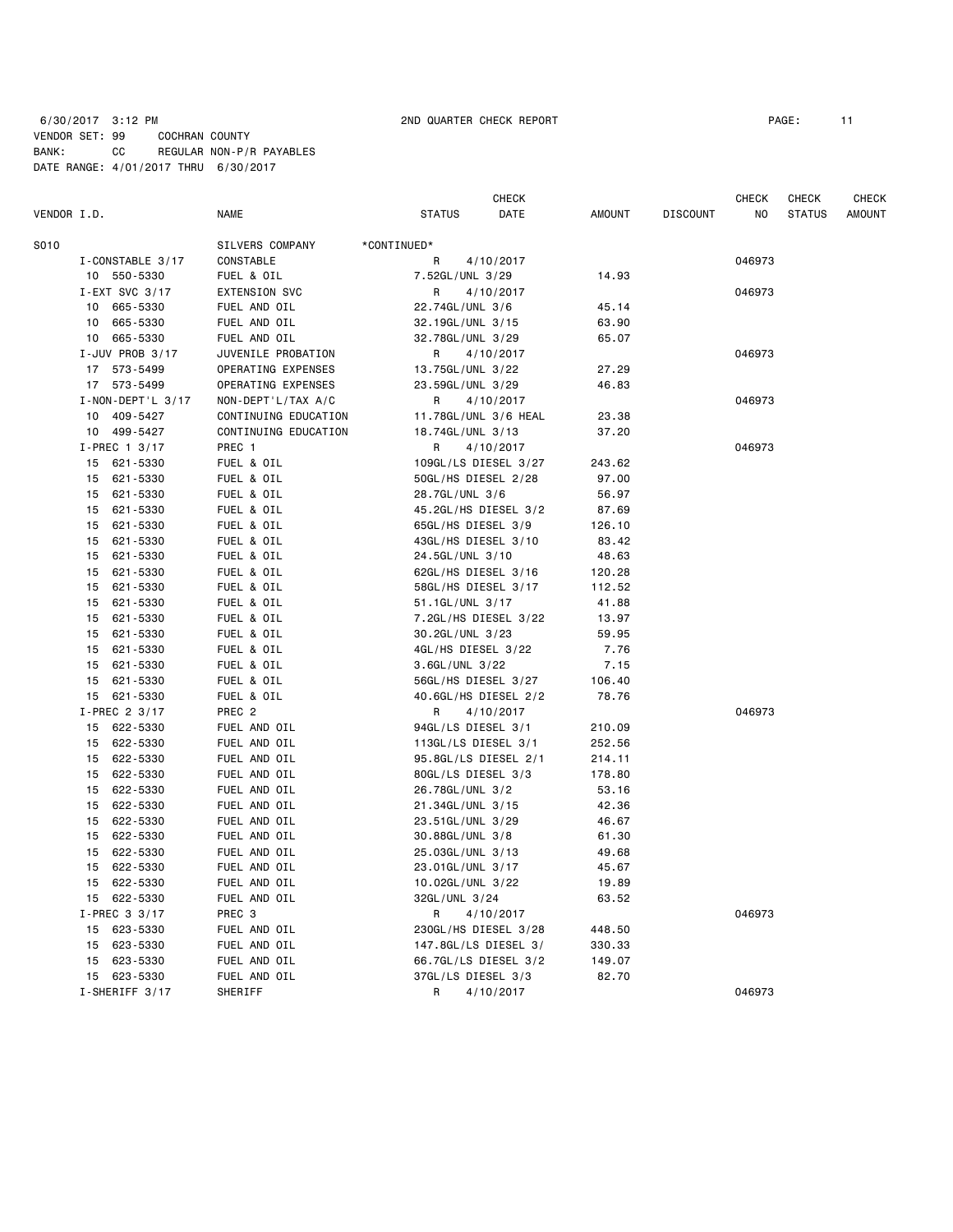6/30/2017 3:12 PM 2ND QUARTER CHECK REPORT PAGE: 12

VENDOR SET: 99 COCHRAN COUNTY

BANK: CC REGULAR NON-P/R PAYABLES DATE RANGE: 4/01/2017 THRU 6/30/2017

| VENDOR I.D. |                  | <b>NAME</b>                    | <b>STATUS</b>          | <b>CHECK</b><br>DATE | AMOUNT   | <b>DISCOUNT</b> | <b>CHECK</b><br>NO. | <b>CHECK</b><br><b>STATUS</b> | <b>CHECK</b><br><b>AMOUNT</b> |
|-------------|------------------|--------------------------------|------------------------|----------------------|----------|-----------------|---------------------|-------------------------------|-------------------------------|
|             |                  |                                |                        |                      |          |                 |                     |                               |                               |
| S010        |                  | SILVERS COMPANY<br>*CONTINUED* |                        |                      |          |                 |                     |                               |                               |
|             | I-SHERIFF 3/17   | SHERIFF                        | R                      | 4/10/2017            |          |                 | 046973              |                               |                               |
|             | 10 560-5451      | MACHINERY-NON-OFFICE REPAIR    | ST INSP/UNIT 107       |                      | 10.00    |                 |                     |                               |                               |
|             | 10 560-5330      | FUEL AND OIL                   | 571.84GL/UNL           |                      | 1,135.05 |                 |                     |                               | 5,187.97                      |
| S047        |                  | SHELL FLEET PLUS               |                        |                      |          |                 |                     |                               |                               |
|             | I-065177891 3/17 | <b>EXTENSION SVC</b>           | R                      | 4/10/2017            |          |                 | 046974              |                               |                               |
|             | 10 665-5330      | FUEL AND OIL                   | 18.14GL UNL 3/28; AMA  |                      | 39.90    |                 |                     |                               |                               |
|             | 10 665-5330      | FUEL AND OIL                   | CR FED TAX             |                      | 3.32CR   |                 |                     |                               | 36.58                         |
| S071        |                  | SCRIPT OFFICE PRODUCTS, INC.   |                        |                      |          |                 |                     |                               |                               |
|             | I-52527          | TAX A/C                        | R                      | 4/10/2017            |          |                 | 046975              |                               |                               |
|             | 10 499-5310      | OFFICE SUPPLIES                | HEW CE278A LSR TONE    |                      | 84.95    |                 |                     |                               |                               |
|             | 10 499-5310      | OFFICE SUPPLIES                | HEWCE255A LSR TONER    |                      | 155.95   |                 |                     |                               |                               |
|             | I-52538          | TREASURER                      | R                      | 4/10/2017            |          |                 | 046975              |                               |                               |
|             | 10 497-5310      | OFFICE SUPPLIES                | 2000/PRINTED DEP WAR   |                      | 618.95   |                 |                     |                               |                               |
|             | $I - 52621$      | CO JUDGE/COMM'R CT             | $\mathsf{R}$           | 4/10/2017            |          |                 | 046975              |                               |                               |
|             | 15 610-5310      | OFFICE SUPPLIES                | HEW CN053AN BLK CTG    |                      | 35.95    |                 |                     |                               |                               |
|             | 15 610-5310      | OFFICE SUPPLIES                | HEW CN054AN CYAN CTG   |                      | 21.95    |                 |                     |                               |                               |
|             | 15 610-5310      | OFFICE SUPPLIES                | HEW CN055AN MAG CTG    |                      | 21.95    |                 |                     |                               |                               |
|             | 15 610-5310      | OFFICE SUPPLIES                | 2/HEW CN056AN YLW CT   |                      | 43.90    |                 |                     |                               |                               |
|             | $I - 52623$      | AUDITOR/CO JUDGE               | R                      | 4/10/2017            |          |                 | 046975              |                               |                               |
|             | 10 495-5310      | OFFICE SUPPLIES                | 1.5BX/COPY PAPER       |                      | 59.25    |                 |                     |                               |                               |
|             | 15 610-5310      | OFFICE SUPPLIES                | .5 BX COPY PAPER       |                      | 19.75    |                 |                     |                               |                               |
|             | 10 495-5310      | OFFICE SUPPLIES                | 2/PEN LR7C REFILLS     |                      | 2.58     |                 |                     |                               |                               |
|             | $I - 52673$      | CO COURT/COMM'R CT             | $\mathsf{R}$           | 4/10/2017            |          |                 | 046975              |                               |                               |
|             | 10 426-5310      | OFFICE SUPPLIES                | 2DZ/PIL31003 G2 PENS   |                      | 45.90    |                 |                     |                               |                               |
|             | I-52679          | TAX A/C                        | R                      | 4/10/2017            |          |                 | 046975              |                               |                               |
|             | 10 499-5310      | OFFICE SUPPLIES                | 1DZ/CALCULATOR PAPER   |                      | 9.95     |                 |                     |                               |                               |
|             | I-52682          | TREASURER                      | R                      | 4/10/2017            |          |                 | 046975              |                               |                               |
|             | 10 497-5310      | OFFICE SUPPLIES                | HANGING FOLDERS        |                      | 10.95    |                 |                     |                               |                               |
|             | 10 497-5310      | OFFICE SUPPLIES                | 3/SCOTCH TAPE          |                      | 5.85     |                 |                     |                               |                               |
|             | 10 497-5310      | OFFICE SUPPLIES                | 2/SHARPIE MARKERS      |                      | 2.72     |                 |                     |                               |                               |
|             | 10 497-5310      | OFFICE SUPPLIES                | 2/BLK MARKS-A-LOT MR   |                      | 1.94     |                 |                     |                               |                               |
|             | 10 497-5310      | OFFICE SUPPLIES                | HEW P2610A LSR CTG     |                      | 181.95   |                 |                     |                               |                               |
|             | $I - 52726$      | JUSTICE OF PEACE               | R                      | 4/10/2017            |          |                 | 046975              |                               |                               |
|             | 10 455-5310      | OFFICE SUPPLIES                | COUNTERFEIT PEN        |                      | 4.95     |                 |                     |                               |                               |
|             | $I - 52727$      | AUDITOR                        | R                      | 4/10/2017            |          |                 | 046975              |                               |                               |
|             | 10 495-5310      | OFFICE SUPPLIES                | TAPE DISPENSER         |                      | 2.95     |                 |                     |                               |                               |
|             | 10 495-5310      | OFFICE SUPPLIES                | <b>TAPE</b>            |                      | 1.95     |                 |                     |                               |                               |
|             | $I - 52759$      | <b>ATTORNEY</b>                | R                      | 4/10/2017            |          |                 | 046975              |                               |                               |
|             | 10 475-5310      | OFFICE SUPPLIES                | BRT TN660 CTG          |                      | 68.49    |                 |                     |                               |                               |
|             | I-52776          | CLERK                          | R                      | 4/10/2017            |          |                 | 046975              |                               |                               |
|             | 10 403-5310      | OFFICE SUPPLIES                | <b>1PK/TAPE STRIPS</b> |                      | 11.00    |                 |                     |                               |                               |
|             | 10 403-5310      | OFFICE SUPPLIES                | 2/HEWCF281A HP81 TON   |                      | 363.90   |                 |                     |                               | 1,777.68                      |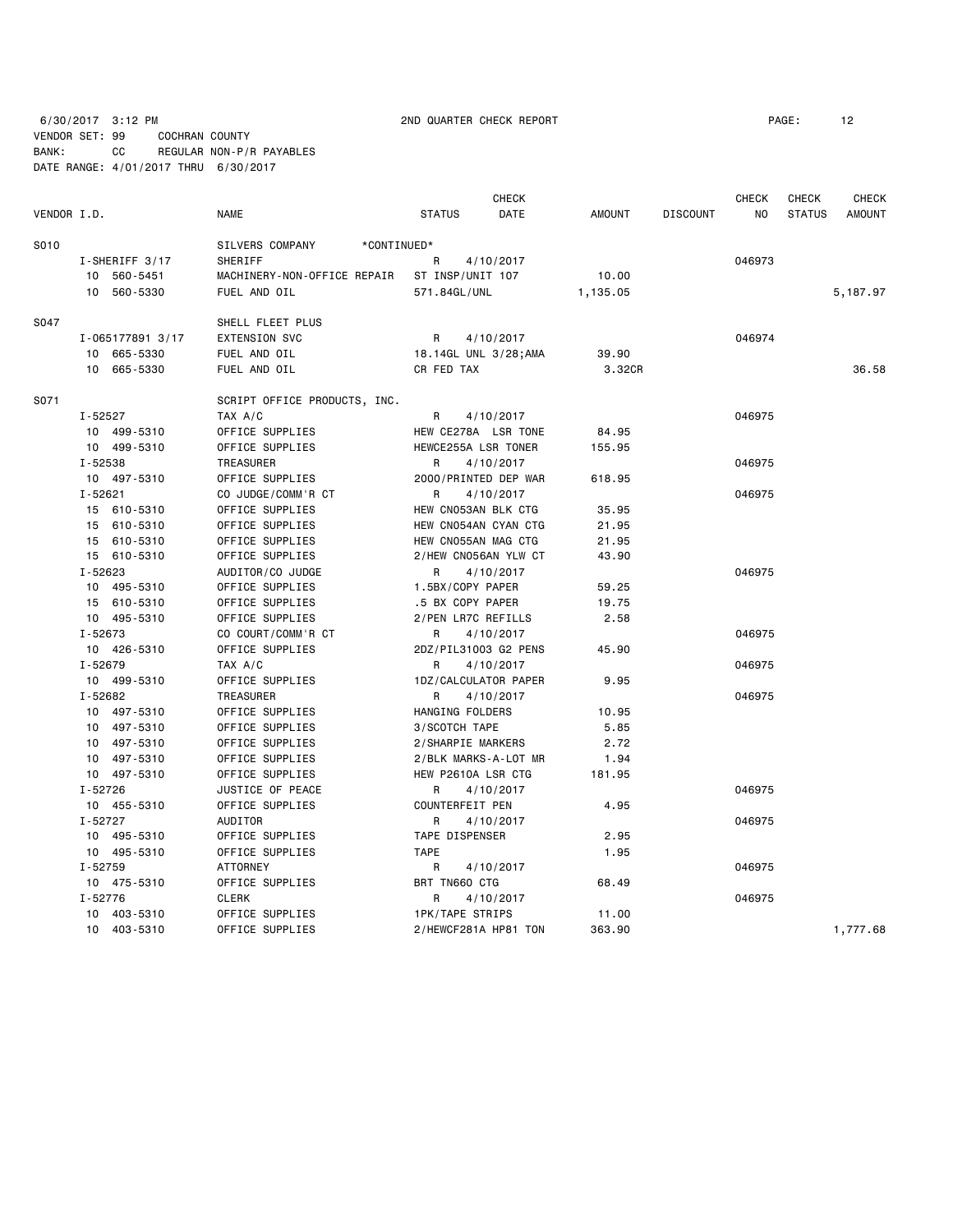6/30/2017 3:12 PM 2ND QUARTER CHECK REPORT PAGE: 13 VENDOR SET: 99 COCHRAN COUNTY BANK: CC REGULAR NON-P/R PAYABLES DATE RANGE: 4/01/2017 THRU 6/30/2017

|                  |                    |                                |               | <b>CHECK</b>         |               |                 | <b>CHECK</b> | CHECK         | CHECK         |
|------------------|--------------------|--------------------------------|---------------|----------------------|---------------|-----------------|--------------|---------------|---------------|
| VENDOR I.D.      |                    | <b>NAME</b>                    | <b>STATUS</b> | DATE                 | <b>AMOUNT</b> | <b>DISCOUNT</b> | NO.          | <b>STATUS</b> | <b>AMOUNT</b> |
| S210             |                    | SHAMBURGER AUTO & FARM SUPPLY  |               |                      |               |                 |              |               |               |
|                  | I-349398           | PREC <sub>2</sub>              | R             | 4/10/2017            |               |                 | 046976       |               |               |
|                  | 15 622-5451        | REPAIRS                        | FUEL FILTER   |                      | 17.49         |                 |              |               |               |
|                  | 15 622-5451        | REPAIRS                        | AIR FILTER    |                      | 119.99        |                 |              |               |               |
|                  | I-349770           | PREC <sub>2</sub>              | R             | 4/10/2017            |               |                 | 046976       |               |               |
|                  | 15 622-5451        | REPAIRS                        | HOSE CLAMP    |                      | 4.69          |                 |              |               | 142.17        |
|                  |                    |                                |               |                      |               |                 |              |               |               |
| S222             |                    | SOUTH PLAINS COMMUNICATIONS    |               |                      |               |                 |              |               |               |
|                  | I-0112235-IN       | CONSTABLE                      | R             | 4/10/2017            |               |                 | 046977       |               |               |
|                  | 10 660-5451        | REPAIR                         |               | RMV/RPL CAMERA SYST  | 337.50        |                 |              |               | 337.50        |
| S409             |                    | SAN MARCOS FAMILY MEDICINE, PA |               |                      |               |                 |              |               |               |
|                  | I-87990A13527 0317 | JUVENILE PROBATION             | R             | 4/10/2017            |               |                 | 046978       |               |               |
|                  | 17 573-5413.004    | Other Placements               |               | PHYS EXAM/JUV#1025   | 44.00         |                 |              |               | 44.00         |
|                  |                    |                                |               |                      |               |                 |              |               |               |
| T087             |                    | TEXAS DEPARTMENT OF HEALTH     |               |                      |               |                 |              |               |               |
|                  | I-20026868         | <b>CLERK</b>                   | R             | 4/10/2017            |               |                 | 046979       |               |               |
|                  | 10 403-5310        | OFFICE SUPPLIES                |               | 14/REMOTE BIRTH ACCE | 25.62         |                 |              |               | 25.62         |
| T148             |                    | TASCOSA OFFICE MACHINES INC    |               |                      |               |                 |              |               |               |
|                  | I-9G6446           | <b>CLERK</b>                   | R             | 4/10/2017            |               |                 | 046980       |               |               |
|                  | 10 403-5411        | MAINTENANCE CONTRACTS          |               | 3468 COPIES 3/10-4/1 | 48.55         |                 |              |               | 48.55         |
| T184             |                    | THYSSENKRUPP ELEVATOR COR      |               |                      |               |                 |              |               |               |
|                  | I-3003139670       | <b>COURTHOUSE</b>              | R             | 4/10/2017            |               |                 | 046981       |               |               |
|                  | 10 510-5411        | MAINTENANCE CONTRACTS          |               | ELEVATOR MAINT 2ND Q | 2,012.80      |                 |              |               | 2,012.80      |
|                  |                    |                                |               |                      |               |                 |              |               |               |
| T <sub>271</sub> |                    | TEXAS STATE UNIVERSITY         |               |                      |               |                 |              |               |               |
|                  | I-17 JP/LEGIS UPDT | JUSTICE OF PEACE               | R             | 4/10/2017            |               |                 | 046982       |               |               |
|                  | 10 455-5427        | CONTINUING EDUCATION           |               | REGIS FEE/DONNA SCHM | 10.00         |                 |              |               |               |
|                  | 10 455-5427        | CONTINUING EDUCATION           |               | TSU OVERHEAD ASSESSM | 140.00        |                 |              |               | 150.00        |
| U019             |                    | UNITED SUPERMARKETS, INC       |               |                      |               |                 |              |               |               |
|                  | I-0584 031017      | JAIL/MEDS                      | R             | 4/10/2017            |               |                 | 046983       |               |               |
|                  | 10 512-5391        | MEDICAL CARE-PRISONERS         | MORIN RX#1    |                      | 14.26         |                 |              |               |               |
|                  | 10 512-5391        | MEDICAL CARE-PRISONERS         | MORIN RX#2    |                      | 10.79         |                 |              |               | 25.05         |
|                  |                    |                                |               |                      |               |                 |              |               |               |
| U036             |                    | UNIFIRST HOLDINGS, INC.        |               |                      |               |                 |              |               |               |
|                  | I-831 2277477      | JAIL/SHERIFF                   | R             | 4/10/2017            |               |                 | 046984       |               |               |
|                  | 10 512-5205        | UNIFORMS                       |               | UNIFORM SVC 3/13/17  | 22.60         |                 |              |               |               |
|                  | 10 560-5205        | UNIFORMS                       |               | UNIFORM SVC 3/13/17  | 57.19         |                 |              |               |               |
|                  | 10 560-5205        | UNIFORMS                       | DEFE CHG      |                      | 9.60          |                 |              |               |               |
|                  | I-831 2278886      | JAIL/SHERIFF                   | R             | 4/10/2017            |               |                 | 046984       |               |               |
|                  | 10 512-5205        | UNIFORMS                       |               | UNIFORM SVC 3/20/17  | 22.60         |                 |              |               |               |
|                  | 10 560-5205        | UNIFORMS                       |               | UNIFORM SVC 3/20/17  | 57.19         |                 |              |               |               |
|                  | 10 560-5205        | UNIFORMS                       | DEFE CHG      |                      | 9.60          |                 |              |               |               |
|                  | I-831 2280290      | JAIL/SHERIFF                   | R             | 4/10/2017            |               |                 | 046984       |               |               |
|                  | 10 512-5205        | UNIFORMS                       |               | UNIFORM SVC 3/27/17  | 22,60         |                 |              |               |               |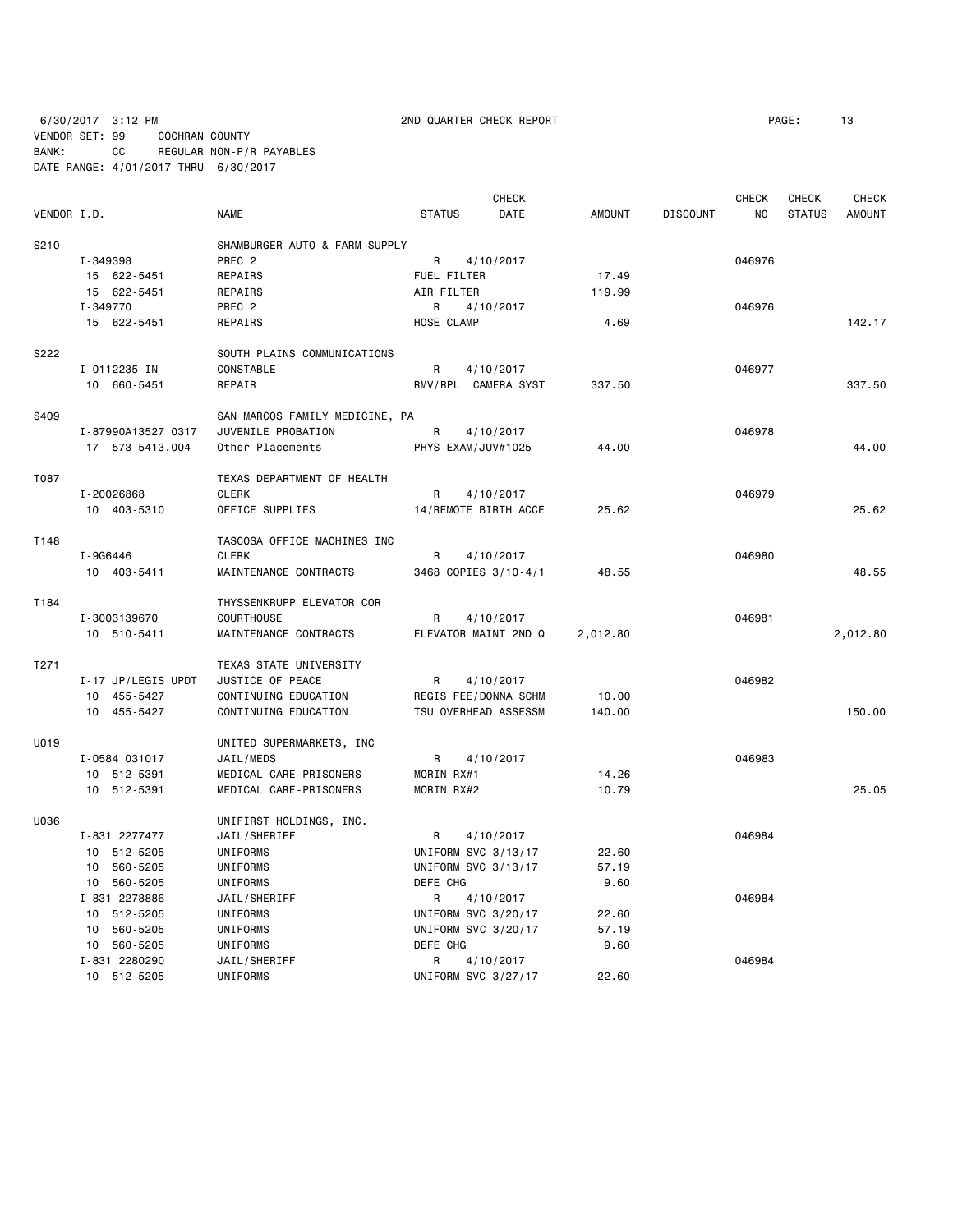# 6/30/2017 3:12 PM 2ND QUARTER CHECK REPORT PAGE: 14 VENDOR SET: 99 COCHRAN COUNTY BANK: CC REGULAR NON-P/R PAYABLES DATE RANGE: 4/01/2017 THRU 6/30/2017

|             |    |                              |                                         |               | <b>CHECK</b>         |               |                 | <b>CHECK</b> | <b>CHECK</b>  | <b>CHECK</b>  |
|-------------|----|------------------------------|-----------------------------------------|---------------|----------------------|---------------|-----------------|--------------|---------------|---------------|
| VENDOR I.D. |    |                              | <b>NAME</b>                             | <b>STATUS</b> | DATE                 | <b>AMOUNT</b> | <b>DISCOUNT</b> | NO           | <b>STATUS</b> | <b>AMOUNT</b> |
| U036        |    |                              | UNIFIRST HOLDINGS, INC                  | *CONTINUED*   |                      |               |                 |              |               |               |
|             |    | I-831 2280290                | JAIL/SHERIFF                            | R             | 4/10/2017            |               |                 | 046984       |               |               |
|             |    | 10 560-5205                  | UNIFORMS                                |               | UNIFORM SVC 3/27/17  | 57.19         |                 |              |               |               |
|             |    | 10 560-5205                  | UNIFORMS                                | DEFE CHG      |                      | 9.60          |                 |              |               |               |
|             |    | I-831 2281681                | JAIL/SHERIFF                            | R             | 4/10/2017            |               |                 | 046984       |               |               |
|             |    | 10 512-5205                  | UNIFORMS                                |               | UNIFORM SVC 4/3/17   | 22.60         |                 |              |               |               |
|             |    | 10 560-5205                  | UNIFORMS                                |               | UNIFORM SVC 4/3/17   | 57.19         |                 |              |               |               |
|             |    | 10 560-5205                  | UNIFORMS                                | DEFE CHARGE   |                      | 9.60          |                 |              |               | 357.56        |
| W062        |    |                              | WAL-MART COMMUNITY                      |               |                      |               |                 |              |               |               |
|             |    | $I - 1738$ 4/3               | JAIL                                    | R             | 4/10/2017            |               |                 | 046985       |               |               |
|             |    | 10 512-5333                  | FOOD-PRISONERS                          |               | 2/MARGARINE TUBS     | 5.96          |                 |              |               |               |
|             |    | 10 512-5333                  | FOOD-PRISONERS                          | 2/CHOPPED HAM |                      | 5.64          |                 |              |               | 11.60         |
| W070        |    |                              | R D WALLACE OIL CO INC                  |               |                      |               |                 |              |               |               |
|             |    | I-12520010 MAR 17            | <b>CEMETERY</b>                         | R             | 4/10/2017            |               |                 | 046986       |               |               |
|             |    | 10 516-5330                  | FUEL & OIL                              |               | 23.504GL/REG ETH 3/2 | 46.44         |                 |              |               |               |
|             |    | I-12520021 MAR 17            | PREC <sub>3</sub>                       | R             | 4/10/2017            |               |                 | 046986       |               |               |
|             |    | 15 623-5330                  | FUEL AND OIL                            |               | 59.4GL/REG ETH 3/13  | 117.37        |                 |              |               |               |
|             |    | 15 623-5330                  | FUEL AND OIL                            |               | 83.5GL/REG ETH 3/30  | 160.81        |                 |              |               |               |
|             |    | 15 623-5330                  | FUEL AND OIL                            |               | 35.1GL/LS DIESEL 3/3 | 67.14         |                 |              |               |               |
|             |    | 15 623-5330                  | FUEL AND OIL                            |               | 284.2GL/DYED DIESEL  | 522.93        |                 |              |               |               |
|             |    | 15 623-5330                  | FUEL AND OIL                            |               | 2/POWER SVC 800Z     | 23.90         |                 |              |               |               |
|             |    | I-12520041 MAR 17            | PREC 4                                  | R             | 4/10/2017            |               |                 | 046986       |               |               |
|             |    | 15 624-5330                  | FUEL AND OIL                            |               | 82GL/CLEAR DIESEL 3/ | 196.72        |                 |              |               |               |
|             |    | 15 624-5330                  | FUEL AND OIL                            |               | 22.002GL/PREM ETH 3/ | 50.08         |                 |              |               |               |
|             |    | 15 624-5330                  | FUEL AND OIL                            |               | 19.004GL/PREM ETH 3/ | 43.25         |                 |              |               |               |
|             |    | 15 624-5330                  | FUEL AND OIL                            |               | 17GL/PREM ETH 3/17   | 32.75         |                 |              |               |               |
|             |    | 15 624-5330                  | FUEL AND OIL                            |               | 25GL/PREM ETH 3/27   | 48.15         |                 |              |               |               |
|             |    | I-12520043 MAR 17            | SHERIFF                                 | R             | 4/10/2017            |               |                 | 046986       |               |               |
|             |    | 10 560-5330                  | FUEL AND OIL                            |               | 69.005GL/REG ETH     | 134.95        |                 |              |               | 1,444.49      |
| W092        |    |                              | WTG FUELS, INC                          |               |                      |               |                 |              |               |               |
|             |    | I-15006-03496 MAR 17 SHERIFF |                                         | R             | 4/10/2017            |               |                 | 046987       |               |               |
|             | 10 | 560-5330                     | FUEL AND OIL                            | 117.77GL/UNL  |                      | 229.90        |                 |              |               |               |
|             |    | 10 560-5330                  | FUEL AND OIL                            | SERVICE FEE   |                      | 6.90          |                 |              |               | 236.80        |
| W092        |    |                              | WTG FUELS, INC                          |               |                      |               |                 |              |               |               |
|             |    |                              | I-15006-47129 MAR 17 JUVENILE PROBATION | R             | 4/10/2017            |               |                 | 046988       |               |               |
|             |    | 17 573-5499                  | OPERATING EXPENSES                      |               | 21.54GL/UNL 3/6      | 41.92         |                 |              |               |               |
|             | 17 | 573-5499                     | OPERATING EXPENSES                      |               | 18.05GL/UNL 3/7      | 35.13         |                 |              |               |               |
|             |    | 17 573-5499                  | OPERATING EXPENSES                      | SERVICE FEE   |                      | 2.31          |                 |              |               | 79.36         |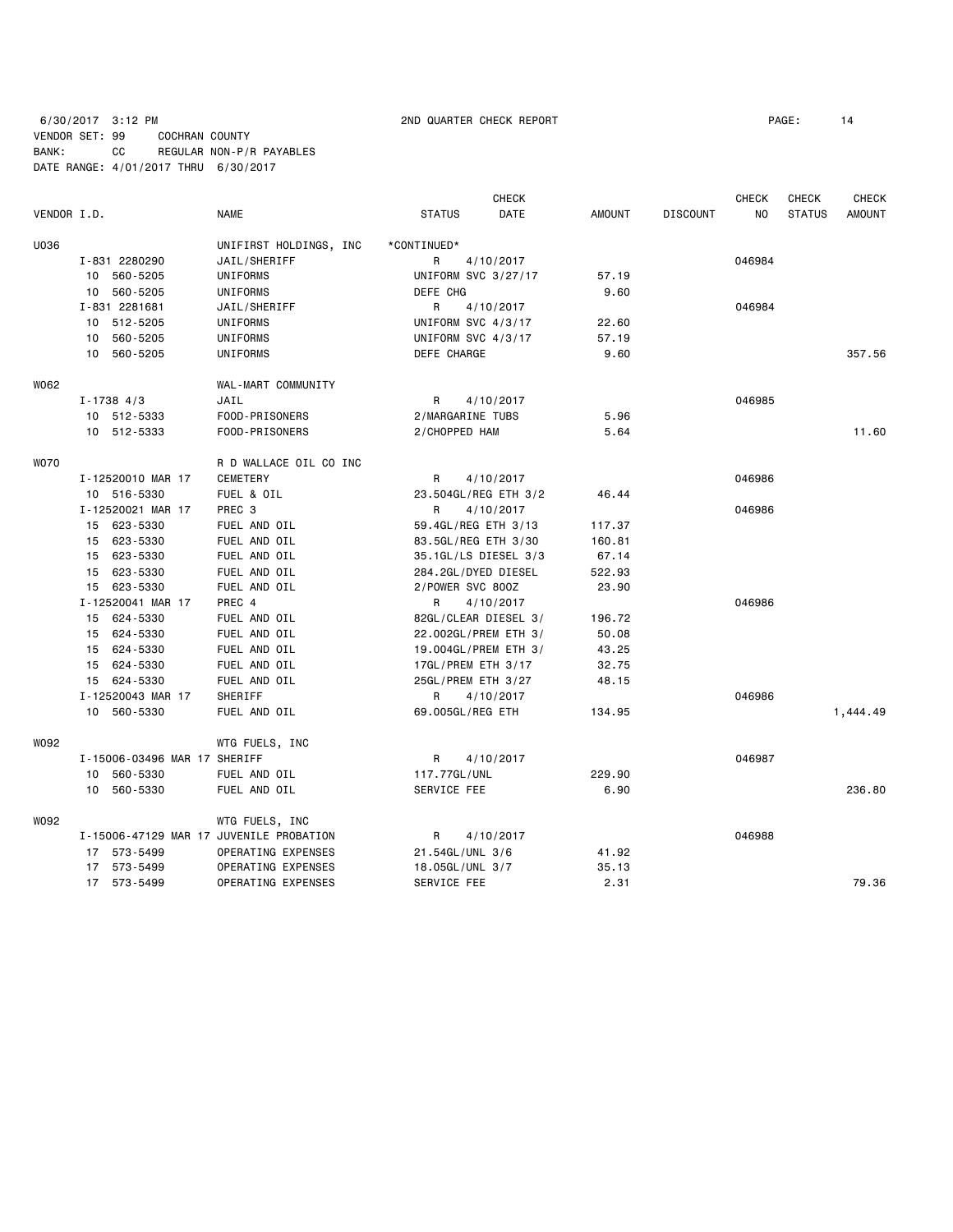6/30/2017 3:12 PM 2ND QUARTER CHECK REPORT PAGE: 15 VENDOR SET: 99 COCHRAN COUNTY BANK: CC REGULAR NON-P/R PAYABLES DATE RANGE: 4/01/2017 THRU 6/30/2017

|                  |                                   |                                 |               |                   | <b>CHECK</b>         |               |                 | CHECK  | CHECK         | <b>CHECK</b>  |
|------------------|-----------------------------------|---------------------------------|---------------|-------------------|----------------------|---------------|-----------------|--------|---------------|---------------|
| VENDOR I.D.      |                                   | <b>NAME</b>                     | <b>STATUS</b> |                   | DATE                 | <b>AMOUNT</b> | <b>DISCOUNT</b> | NO.    | <b>STATUS</b> | <b>AMOUNT</b> |
| W <sub>213</sub> |                                   | WAGNER SUPPLY COMPANY           |               |                   |                      |               |                 |        |               |               |
|                  | I-N86817-00                       | SHERIFF                         | R             | 4/10/2017         |                      |               |                 | 046989 |               |               |
|                  | 10 512-5392                       | MISCELLANEOUS SUPPLIES          |               | 10PK/VINYL GLOVES |                      | 44.60         |                 |        |               |               |
|                  | 10 560-5334                       | OTHER SUPPLIES                  |               | MIN ORDER CHG     |                      | 3.50          |                 |        |               | 48.10         |
| X004             |                                   | XEROX BUSINESS SERVICES LLC     |               |                   |                      |               |                 |        |               |               |
|                  | I-1358700                         | CO/DIST CLERK                   | R.            | 4/10/2017         |                      |               |                 | 046990 |               |               |
|                  | 10 403-5416                       | FILMING & INDEXING              |               | 20/20 LAND REC    |                      | 1,250.00      |                 |        |               |               |
|                  | 10 403-5416                       | FILMING & INDEXING              | FREIGHT       |                   |                      | 13.42         |                 |        |               |               |
|                  | I-1359247                         | CO/DIST CLERK                   | R             | 4/10/2017         |                      |               |                 | 046990 |               |               |
|                  | 10 403-5416                       | FILMING & INDEXING              |               |                   | 3/PERMALIFE ARCHIVAL | 75.00         |                 |        |               |               |
|                  | 10 403-5416                       | FILMING & INDEXING              |               |                   | 3/RECEIPT PRINTER PA | 17.49         |                 |        |               |               |
|                  | 10 403-5416                       | FILMING & INDEXING              | FREIGHT       |                   |                      | 20.39         |                 |        |               | 1,376.30      |
| C391             |                                   | COCHRAN COUNTY REPUBLICAN PARTY |               |                   |                      |               |                 |        |               |               |
|                  | I-REF ADMIN FEE 2016 ELECTIONS    |                                 | R             | 4/10/2017         |                      |               |                 | 046991 |               |               |
|                  | 10 490-5335                       | ELECTION SUPPLIES               |               |                   | REF OVERPMT ADMIN FE | 284.50        |                 |        |               | 284.50        |
| A222             |                                   | JAIME ALVARADO                  |               |                   |                      |               |                 |        |               |               |
|                  | I-PETIT JURY 4/11/17 COUNTY COURT |                                 | R             | 4/12/2017         |                      |               |                 | 046992 |               |               |
|                  | 10 426-5492                       | PETIT JURY                      |               | PETIT JURY SVC    |                      | 15.00         |                 |        |               | 15.00         |
| <b>B289</b>      |                                   | MICHELLE BIHL                   |               |                   |                      |               |                 |        |               |               |
|                  | I-PETIT JURY 4/11/17 COUNTY COURT |                                 | R             | 4/12/2017         |                      |               |                 | 046993 |               |               |
|                  | 10 426-5492                       | PETIT JURY                      |               | PETIT JURY SVC    |                      | 15.00         |                 |        |               | 15.00         |
| C051             |                                   | COCHRAN COUNTY CHILDRENS        |               |                   |                      |               |                 |        |               |               |
|                  | I-PETIT JURY 4/11/17 COUNTY COURT |                                 | R             | 4/12/2017         |                      |               |                 | 046994 |               |               |
|                  | 10 426-5492                       | PETIT JURY                      |               |                   | DONATION/WAYMAN BILB | 15.00         |                 |        |               |               |
|                  | 10 426-5492                       | PETIT JURY                      |               |                   | DONATION/CURTIS GAND | 15.00         |                 |        |               | 30.00         |
| C <sub>120</sub> |                                   | BRENDA CARRILLO                 |               |                   |                      |               |                 |        |               |               |
|                  | I-PETIT JURY 4/11/17 COUNTY COURT |                                 | $\mathsf{R}$  | 4/12/2017         |                      |               |                 | 046995 |               |               |
|                  | 10 426-5492                       | PETIT JURY                      |               | PETIT JURY SVC    |                      | 15.00         |                 |        |               | 15.00         |
| C147             |                                   | HENRY CASAREZ                   |               |                   |                      |               |                 |        |               |               |
|                  | I-PETIT JURY 4/11/17 COUNTY COURT |                                 | R             | 4/12/2017         |                      |               |                 | 046996 |               |               |
|                  | 10 426-5492                       | PETIT JURY                      |               | PETIT JURY SVC    |                      | 40.00         |                 |        |               | 40.00         |
| C335             |                                   | CYNTHIA CASAREZ                 |               |                   |                      |               |                 |        |               |               |
|                  | I-PETIT JURY 4/11/17 COUNTY COURT |                                 | R             | 4/12/2017         |                      |               |                 | 046997 |               |               |
|                  | 10 426-5492                       | PETIT JURY                      |               | PETIT JURY SVC    |                      | 15.00         |                 |        |               | 15.00         |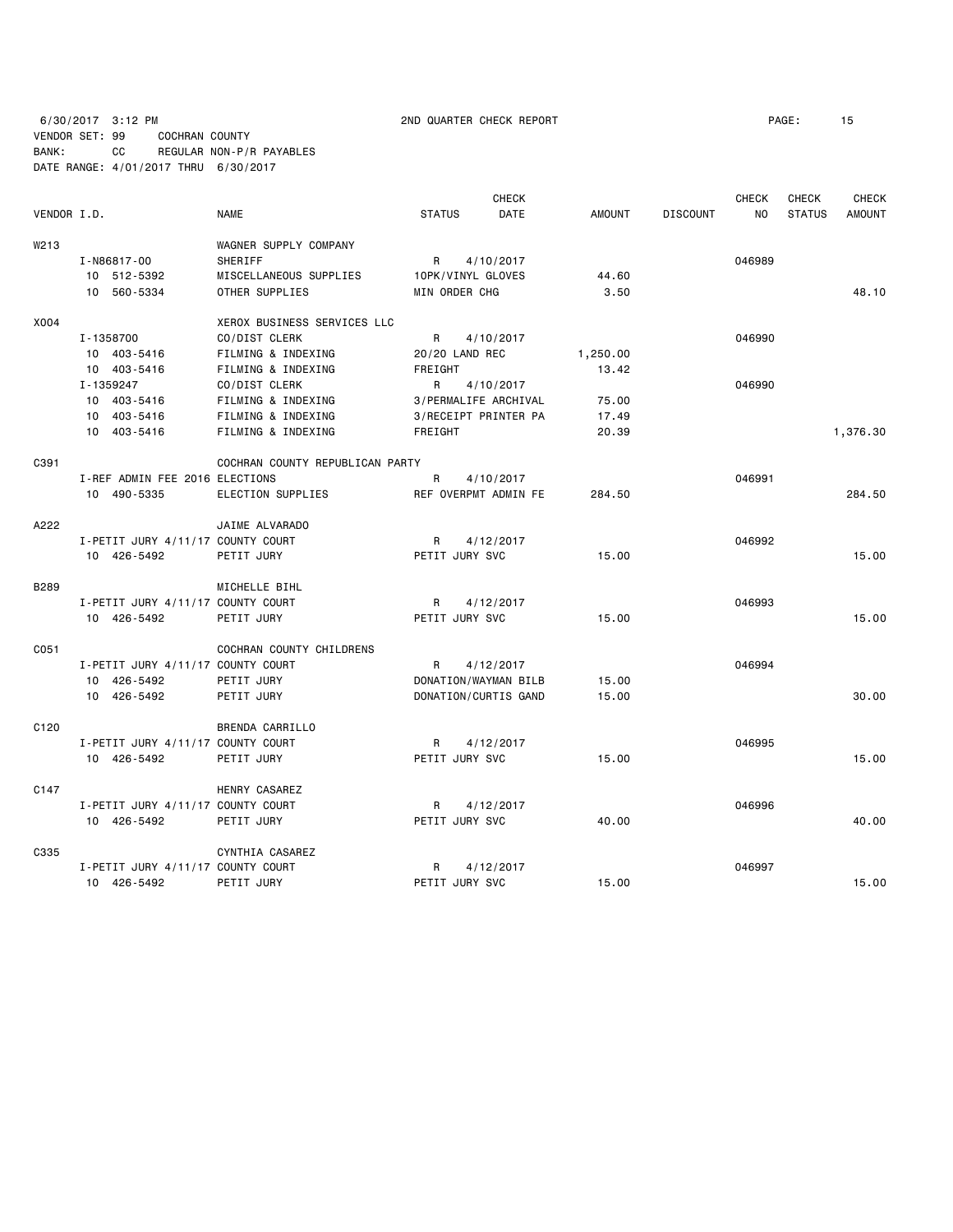6/30/2017 3:12 PM 2ND QUARTER CHECK REPORT PAGE: 16 VENDOR SET: 99 COCHRAN COUNTY BANK: CC REGULAR NON-P/R PAYABLES DATE RANGE: 4/01/2017 THRU 6/30/2017

|                  |                                   |                         |                | <b>CHECK</b> |               |                 | <b>CHECK</b> | <b>CHECK</b>  | <b>CHECK</b>  |
|------------------|-----------------------------------|-------------------------|----------------|--------------|---------------|-----------------|--------------|---------------|---------------|
| VENDOR I.D.      |                                   | <b>NAME</b>             | <b>STATUS</b>  | DATE         | <b>AMOUNT</b> | <b>DISCOUNT</b> | <b>NO</b>    | <b>STATUS</b> | <b>AMOUNT</b> |
| D <sub>193</sub> |                                   | RILEY DEWBRE            |                |              |               |                 |              |               |               |
|                  | I-PETIT JURY 4/11/17 COUNTY COURT |                         |                | R 4/12/2017  |               |                 | 046998       |               |               |
|                  | 10 426-5492                       | PETIT JURY              | PETIT JURY SVC |              | 15.00         |                 |              |               | 15.00         |
| D <sub>198</sub> |                                   | <b>KEVIN DAVIS</b>      |                |              |               |                 |              |               |               |
|                  | I-PETIT JURY 4/11/17 COUNTY COURT |                         |                | R 4/12/2017  |               |                 | 046999       |               |               |
|                  | 10 426-5492                       | PETIT JURY              | PETIT JURY SVC |              | 15.00         |                 |              |               | 15.00         |
| F221             |                                   | HEATHER LEIGHANN FEIGEL |                |              |               |                 |              |               |               |
|                  | I-PETIT JURY 4/11/17 COUNTY COURT |                         |                | R 4/12/2017  |               |                 | 047000       |               |               |
|                  | 10 426-5492                       | PETIT JURY              | PETIT JURY SVC |              | 15.00         |                 |              |               | 15.00         |
| H <sub>238</sub> |                                   | JOSH HUCKABEE           |                |              |               |                 |              |               |               |
|                  | I-PETIT JURY 4/11/17 COUNTY COURT |                         | R 4/12/2017    |              |               |                 | 047001       |               |               |
|                  | 10 426-5492                       | PETIT JURY              | PETIT JURY SVC |              | 15.00         |                 |              |               | 15.00         |
| H304             |                                   | NOVEMBER HARVEY         |                |              |               |                 |              |               |               |
|                  | I-PETIT JURY 4/11/17 COUNTY COURT |                         |                | R 4/12/2017  |               |                 | 047002       |               |               |
|                  | 10 426-5492                       | PETIT JURY              | PETIT JURY SVC |              | 40.00         |                 |              |               | 40.00         |
| L204             |                                   | DANIA LOPEZ             |                |              |               |                 |              |               |               |
|                  | I-PETIT JURY 4/11/17 COUNTY COURT |                         |                | R 4/12/2017  |               |                 | 047003       |               |               |
|                  | 10 426-5492                       | PETIT JURY              | PETIT JURY SVC |              | 15.00         |                 |              |               | 15.00         |
| M061             |                                   | MONTY MERRITT           |                |              |               |                 |              |               |               |
|                  | I-PETIT JURY 4/11/17 COUNTY COURT |                         | R 4/12/2017    |              |               |                 | 047004       |               |               |
|                  | 10 426-5492                       | PETIT JURY              | PETIT JURY SVC |              | 15.00         |                 |              |               | 15,00         |
| M214             |                                   | DIXIE MENDOZA           |                |              |               |                 |              |               |               |
|                  | I-PETIT JURY 4/11/17 COUNTY COURT |                         |                | R 4/12/2017  |               |                 | 047005       |               |               |
|                  | 10 426-5492                       | PETIT JURY              | PETIT JURY SVC |              | 40.00         |                 |              |               | 40.00         |
| M318             |                                   | EMILEE MERRITT          |                |              |               |                 |              |               |               |
|                  | I-PETIT JURY 4/11/17 COUNTY COURT |                         | R              | 4/12/2017    |               |                 | 047006       |               |               |
|                  | 10 426-5492                       | PETIT JURY              | PETIT JURY SVC |              | 15.00         |                 |              |               | 15.00         |
| M327             |                                   | SANDRA MADDING          |                |              |               |                 |              |               |               |
|                  | I-PETIT JURY 4/11/17 COUNTY COURT |                         | R              | 4/12/2017    |               |                 | 047007       |               |               |
|                  | 10 426-5492                       | PETIT JURY              | PETIT JURY SVC |              | 15.00         |                 |              |               | 15.00         |
| R052             |                                   | TOM ROHMFELD            |                |              |               |                 |              |               |               |
|                  | I-PETIT JURY 4/11/17 COUNTY COURT |                         | R              | 4/12/2017    |               |                 | 047008       |               |               |
|                  | 10 426-5492                       | PETIT JURY              | PETIT JURY SVC |              | 15.00         |                 |              |               | 15.00         |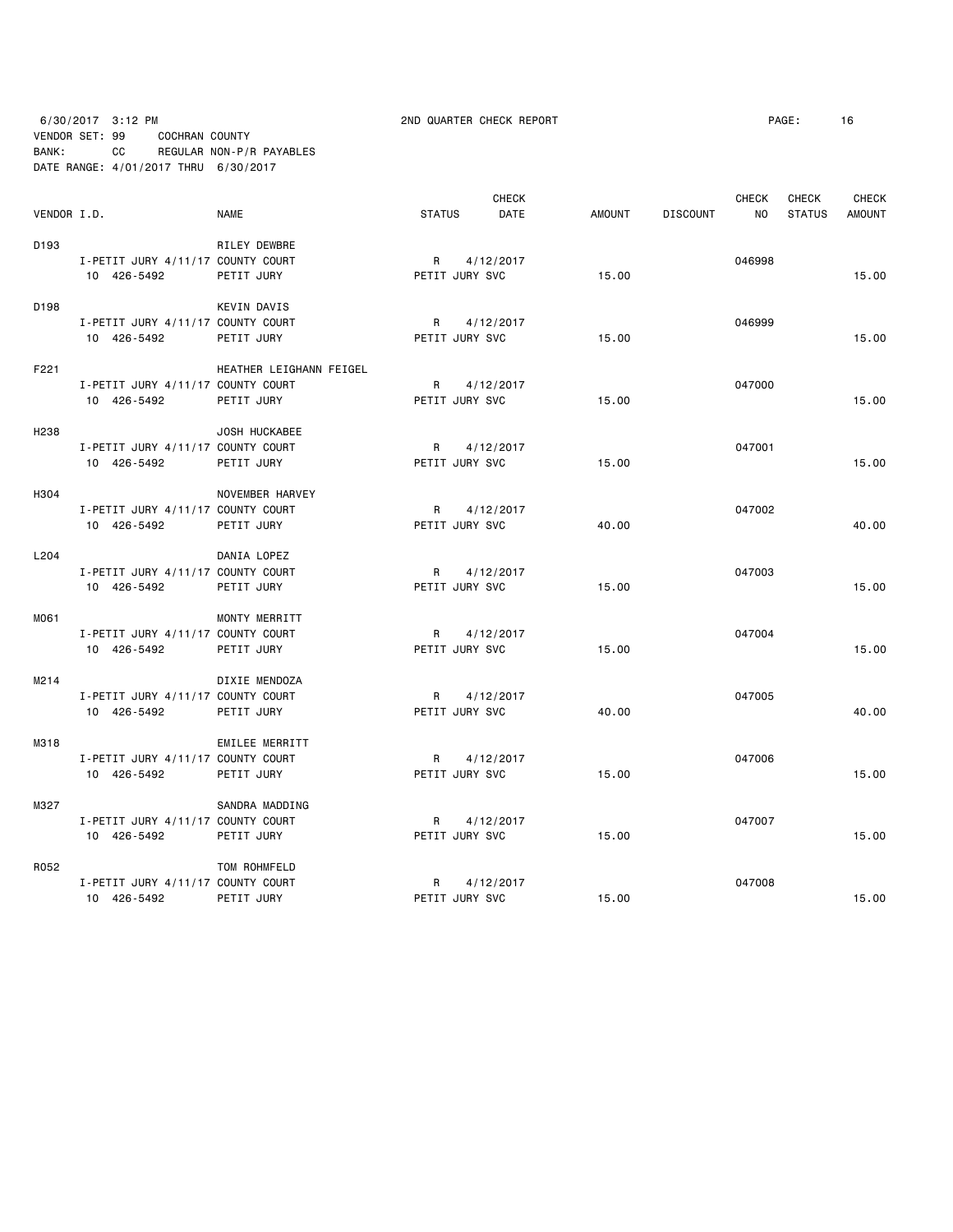6/30/2017 3:12 PM 2ND QUARTER CHECK REPORT PAGE: 17 VENDOR SET: 99 COCHRAN COUNTY BANK: CC REGULAR NON-P/R PAYABLES DATE RANGE: 4/01/2017 THRU 6/30/2017

|             |                                       |                                                    |                | <b>CHECK</b>                    |               |                 | <b>CHECK</b> | CHECK         | <b>CHECK</b>  |
|-------------|---------------------------------------|----------------------------------------------------|----------------|---------------------------------|---------------|-----------------|--------------|---------------|---------------|
| VENDOR I.D. |                                       | <b>NAME</b>                                        | <b>STATUS</b>  | DATE                            | <b>AMOUNT</b> | <b>DISCOUNT</b> | NO.          | <b>STATUS</b> | <b>AMOUNT</b> |
| R293        |                                       | NEECY ANN REYNA                                    |                |                                 |               |                 |              |               |               |
|             | I-PETIT JURY 4/11/17 COUNTY COURT     |                                                    | R              | 4/12/2017                       |               |                 | 047009       |               |               |
|             | 10 426-5492                           | PETIT JURY                                         | PETIT JURY SVC |                                 | 40.00         |                 |              |               | 40.00         |
| R294        |                                       | CHRISTINA LEAL RODRIGUEZ                           |                |                                 |               |                 |              |               |               |
|             | I-PETIT JURY 4/11/17 COUNTY COURT     |                                                    | R              | 4/12/2017                       |               |                 | 047010       |               |               |
|             | 10 426-5492                           | PETIT JURY                                         | PETIT JURY SVC |                                 | 15.00         |                 |              |               | 15.00         |
| <b>S233</b> |                                       | COCHRAN COUNTY STATE FEE                           |                |                                 |               |                 |              |               |               |
|             | I-PETIT JURY 4/11/17 COUNTY COURT     |                                                    | R              | 4/12/2017                       |               |                 | 047011       |               |               |
|             | 10 426-5492                           | PETIT JURY                                         |                | DONATION/LAURA BRIST            | 15.00         |                 |              |               | 15.00         |
| S359        |                                       | ERIC SILHAN                                        |                |                                 |               |                 |              |               |               |
|             | I-PETIT JURY 4/11/17 COUNTY COURT     |                                                    | R.             | 4/12/2017                       |               |                 | 047012       |               |               |
|             | 10 426-5492                           | PETIT JURY                                         | PETIT JURY SVC |                                 | 40.00         |                 |              |               | 40.00         |
| S437        |                                       | <b>DELLA SUTTON</b>                                |                |                                 |               |                 |              |               |               |
|             | I-PETIT JURY 4/11/17 COUNTY COURT     |                                                    | R.             | 4/12/2017                       |               |                 | 047013       |               |               |
|             | 10 426-5492                           | PETIT JURY                                         | PETIT JURY SVC |                                 | 15.00         |                 |              |               | 15.00         |
| T220        |                                       | BELINDA TERRELL                                    |                |                                 |               |                 |              |               |               |
|             | I-PETIT JURY 4/11/17 COUNTY COURT     |                                                    | R              | 4/12/2017                       |               |                 | 047014       |               |               |
|             | 10 426-5492                           | PETIT JURY                                         | PETIT JURY SVC |                                 | 15.00         |                 |              |               | 15.00         |
| W224        |                                       | STEPHEN WRIGHT                                     |                |                                 |               |                 |              |               |               |
|             | I-PETIT JURY 4/11/17 COUNTY COURT     |                                                    | R              | 4/12/2017                       |               |                 | 047015       |               |               |
|             | 10 426-5492                           | PETIT JURY                                         | PETIT JURY SVC |                                 | 40.00         |                 |              |               | 40.00         |
| W233        |                                       | JOHN CLAUDE WHITE                                  |                |                                 |               |                 |              |               |               |
|             | I-PETIT JURY 4/11/17 COUNTY COURT     |                                                    | R.             | 4/12/2017                       |               |                 | 047016       |               |               |
|             | 10 426-5492                           | PETIT JURY                                         | PETIT JURY SVC |                                 | 15.00         |                 |              |               | 15.00         |
| G005        |                                       | <b>GENERAL FUND</b>                                |                |                                 |               |                 |              |               |               |
|             | I-1ST QTR '17 SPEC                    | SPECIALTY CT SVC FEES                              | R              | 4/13/2017                       |               |                 | 047017       |               |               |
|             | 90 000-2379.001                       | Drug Court Fee CCP102.0178                         |                | 1ST QTR SPECIALTY CT            | 1.33          |                 |              |               |               |
|             | I-1ST QTR CIV '17                     | STATE CIVIL FEES                                   | R              | 4/13/2017                       |               |                 | 047017       |               |               |
|             | 90 000-2363.004                       | Co Filing Fee Ind Lgl Serv.                        |                | 1ST QTR CIVIL FEES              | 0.60          |                 |              |               |               |
|             | 90 000-2363.001                       | Divorce & Family Gov't 133.1511ST QTR CIVIL FEES   |                |                                 | 0.25          |                 |              |               |               |
|             | 90 000-2363.002                       | Other Than Divorce/Family 10B 1ST QTR CIVIL FEES   |                |                                 | 3.50          |                 |              |               |               |
|             | 90 000-2363.004<br>I-1ST QTR CRIM '17 | Co Filing Fee Ind Lgl Serv.<br>STATE CRIM SVC FEES | R              | 1ST QTR CIVIL FEES<br>4/13/2017 | 9.71          |                 | 047017       |               |               |
|             | 90<br>000-2358.001                    | State CCC Date 010104 Forward 1ST QTR CRIMINAL FEE |                |                                 | 232.35        |                 |              |               |               |
|             | 000-2368<br>90                        | BB Bond Fee (Gov CD 41.258)                        |                | 1ST QTR CRIMINAL FEE            | 25.50         |                 |              |               |               |
|             | 000-2378<br>90                        | JRF Jury Reimb Fee CCP102.00451ST QTR CRIMINAL FEE |                |                                 | 21.51         |                 |              |               |               |
|             | 90<br>000-2363.003                    | Indigent Defense Fee                               |                | 1ST QTR CRIMINAL FEE            | 10.27         |                 |              |               |               |
|             | 90<br>000-2355                        | MVF CCP 102.002                                    |                | 1ST QTR CRIMINAL FEE            | 0.32          |                 |              |               |               |
|             | 90<br>000-2367                        | STF-Sub 95% C(Trans CD542.40 1ST QTR CRIMINAL FEE  |                |                                 | 50.28         |                 |              |               | 355.62        |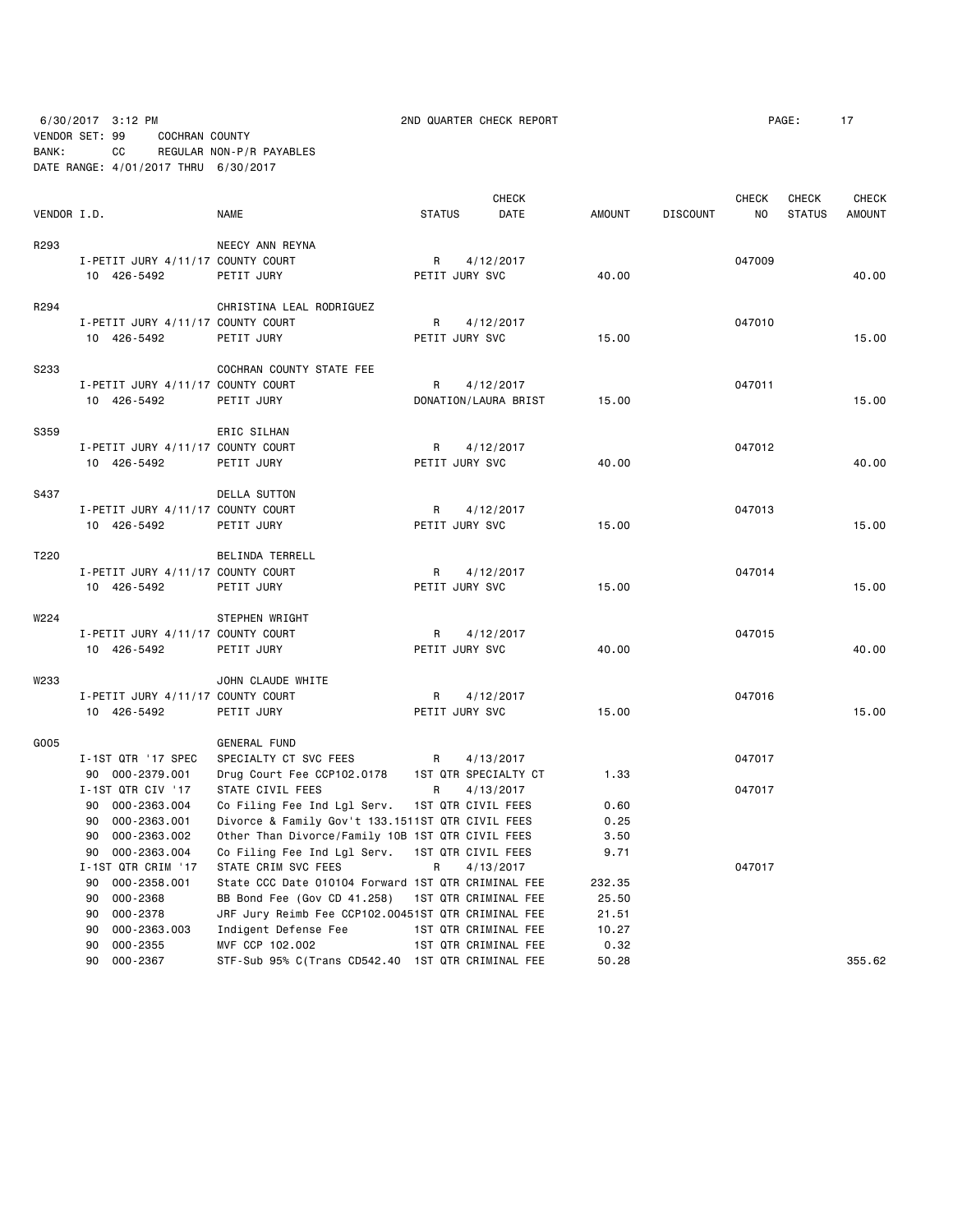6/30/2017 3:12 PM 2ND QUARTER CHECK REPORT PAGE: 18 VENDOR SET: 99 COCHRAN COUNTY BANK: CC REGULAR NON-P/R PAYABLES DATE RANGE: 4/01/2017 THRU 6/30/2017

|             |                     |                                                    |                  | CHECK                |               |                 | <b>CHECK</b> | CHECK         | <b>CHECK</b>  |
|-------------|---------------------|----------------------------------------------------|------------------|----------------------|---------------|-----------------|--------------|---------------|---------------|
| VENDOR I.D. |                     | <b>NAME</b>                                        | <b>STATUS</b>    | DATE                 | <b>AMOUNT</b> | <b>DISCOUNT</b> | NO.          | <b>STATUS</b> | <b>AMOUNT</b> |
| S217        |                     | STATE COMPTROLLER                                  |                  |                      |               |                 |              |               |               |
|             |                     | I-1ST QTR 17 SPEC CT SPECIALTY COURT COSTS         | R                | 4/13/2017            |               |                 | 047018       |               |               |
|             | 90 000-2379.001     | Drug Court Fee CCP102.0178                         |                  | 1ST QTR REMITTACE FE | 11.95         |                 |              |               | 11.95         |
|             |                     |                                                    |                  |                      |               |                 |              |               |               |
| S217        |                     | STATE COMPTROLLER                                  |                  |                      |               |                 |              |               |               |
|             | I-1ST QTR CIVIL '17 | STATE CIVIL FEES                                   | R                | 4/13/2017            |               |                 | 047019       |               |               |
|             | 000-2372<br>90      | Birth Cert. Gov118.015                             | STATE CIVIL FEES |                      | 45.00         |                 |              |               |               |
|             | 000-2373<br>90      | Marriage License Gov 118.011 STATE CIVIL FEES      |                  |                      | 120.00        |                 |              |               |               |
|             | 90<br>000-2363.004  | Co Filing Fee Ind Lgl Serv.                        | STATE CIVIL FEES |                      | 11.40         |                 |              |               |               |
|             | 000-2363.001<br>90  | Divorce & Family Gov't 133.151STATE CIVIL FEES     |                  |                      | 49.75         |                 |              |               |               |
|             | 90<br>000-2363.002  | Other Than Divorce/Family 10B STATE CIVIL FEES     |                  |                      | 546.50        |                 |              |               |               |
|             | 90<br>000-2363.004  | Co Filing Fee Ind Lgl Serv.                        | STATE CIVIL FEES |                      | 184.44        |                 |              |               |               |
|             | 000-2379<br>90      | Judicial Support Fee/L133.105 STATE CIVIL FEES     |                  |                      | 712.00        |                 |              |               | 1,669.09      |
| S217        |                     | STATE COMPTROLLER                                  |                  |                      |               |                 |              |               |               |
|             | I-1ST QTR CRIM '17  | STATE CRIMINAL FEES                                | R                | 4/13/2017            |               |                 | 047020       |               |               |
|             | 90<br>000-2358.001  | State CCC Date 010104 Forward 1ST QTR REMITTANCE F |                  |                      | 2,091.18      |                 |              |               |               |
|             | 90<br>000-2368      | BB Bond Fee (Gov CD 41.258)                        |                  | 1ST QTR REMITTANCE F | 229.50        |                 |              |               |               |
|             | 90<br>000-2378      | JRF Jury Reimb Fee CCP102.00451ST QTR REMITTANCE F |                  |                      | 193.62        |                 |              |               |               |
|             | 90<br>000-2363.003  | Indigent Defense Fee                               |                  | 1ST QTR REMITTANCE F | 92.44         |                 |              |               |               |
|             | 90<br>$000 - 2355$  | MVF CCP 102.002                                    |                  | 1ST QTR REMITTANCE F | 2.85          |                 |              |               |               |
|             | 90<br>000-2367      | STF-Sub 95% C(Trans CD542.40 1ST QTR REMITTANCE F  |                  |                      | 955.29        |                 |              |               |               |
|             | $000 - 2342$<br>90  | Arrest Fees - State Officers 1ST QTR REMITTANCE F  |                  |                      | 11.65         |                 |              |               |               |
|             | 90<br>000-2342.001  | Omni FTA                                           |                  | 1ST QTR REMITTANCE F | 260.00        |                 |              |               |               |
|             | 000-2376<br>90      | Co. CrtCriminal Judicial Fund 1ST QTR REMITTANCE F |                  |                      | 240.00        |                 |              |               |               |
|             | $000 - 2361$<br>90  | 50% of Time Payment to State 1ST QTR REMITTANCE F  |                  |                      | 118.46        |                 |              |               |               |
|             | 90<br>$000 - 2379$  | Judicial Support Fee/L133.105 1ST QTR REMITTANCE F |                  |                      | 295.63        |                 |              |               |               |
|             | 000-2347.001<br>90  | Truancy Prvtn & Diver. 102.0151ST QTR REMITTANCE F |                  |                      | 98.10         |                 |              |               | 4,588.72      |
| S217        |                     | STATE COMPTROLLER                                  |                  |                      |               |                 |              |               |               |
|             | I-1ST QTR EFILE '17 | STATE E-FILE FEES                                  | R                | 4/13/2017            |               |                 | 047021       |               |               |
|             | 90<br>000-2363.005  | ELE. FILING FEE DIS CLK                            |                  | 1ST QTR REMITTANCE F | 330.00        |                 |              |               |               |
|             | 90<br>000-2363.006  | ELE FILING FEE COUNTY CLERK                        |                  | 1ST QTR REMITTANCE F | 120.00        |                 |              |               |               |
|             | 000-2363.007<br>90  | ELE FILING FEE JP                                  |                  | 1ST QTR REMITTANCE F | 20.00         |                 |              |               |               |
|             | 000-2376.001<br>90  | CRIM ELECTRONIC EFF DIS CLK 1ST QTR REMITTANCE F   |                  |                      | 3.51          |                 |              |               |               |
|             | 90<br>000-2376.002  | CRIMINAL ELECTRONIC EFF CO.                        |                  | 1ST QTR REMITTANCE F | 77.20         |                 |              |               | 550.71        |
|             |                     |                                                    |                  |                      |               |                 |              |               |               |
| <b>B007</b> |                     | BOB BARKER COMPANY, INC.                           |                  |                      |               |                 |              |               |               |
|             | I-UT1000414686      | SHERIFF                                            | R                | 4/24/2017            |               |                 | 047047       |               |               |
|             | 10 560-5205         | UNIFORMS                                           |                  | SAMPLE COCHRAN COUNT | 50.00         |                 |              |               |               |
|             | I-UT1000415203      | SHERIFF                                            | R                | 4/24/2017            |               |                 | 047047       |               |               |
|             | 10 560-5205         | UNIFORMS                                           |                  | 3/TROUSERS/32x30 FAI | 39.00         |                 |              |               |               |
|             | 10 560-5205         | UNIFORMS                                           | SHIPPING         |                      | 10.98         |                 |              |               |               |
|             | I-UT1000415632      | SHERIFF                                            | R                | 4/24/2017            |               |                 | 047047       |               |               |
|             | 560-5205<br>10      | UNIFORMS                                           |                  | 2/TROUSERS/40x32 DE  | 26.00         |                 |              |               |               |
|             | 560-5205<br>10      | UNIFORMS                                           |                  | 4/TROUSERS/44x34 GAL | 52.00         |                 |              |               |               |
|             | 560-5205<br>10      | UNIFORMS                                           | SHIPPING         |                      | 6.33          |                 |              |               |               |
|             | I-UT1000416171      | SHERIFF                                            | R                | 4/24/2017            |               |                 | 047047       |               |               |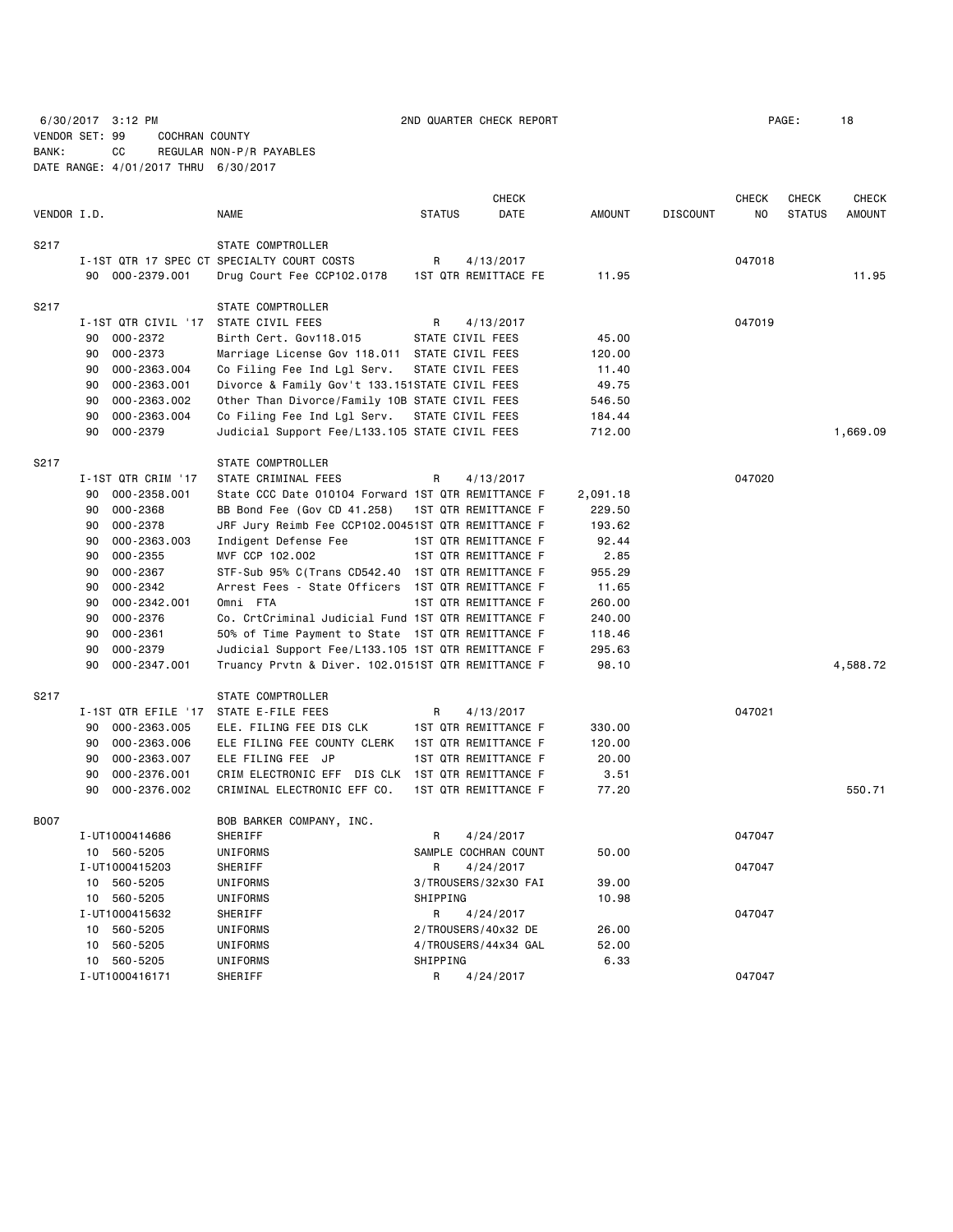6/30/2017 3:12 PM 2ND QUARTER CHECK REPORT PAGE: 19 VENDOR SET: 99 COCHRAN COUNTY BANK: CC REGULAR NON-P/R PAYABLES

DATE RANGE: 4/01/2017 THRU 6/30/2017

 CHECK CHECK CHECK CHECK VENDOR I.D. NAME STATUS DATE AMOUNT DISCOUNT NO STATUS AMOUNT BOO7 BOB BARKER COMPANY, INC \*CONTINUED\* I-UT1000416171 SHERIFF R A/24/2017 R 4/24/2017 10 560-5205 UNIFORMS TROUSERS/42x34 GALVA 13.00 10 560-5205 UNIFORMS SHIPPING 5.89 203.20 B026 BLEDSOE WATER SUPPLY CORP I-3004 4/17 PREC 3 R 4/24/2017 047048 15 623-5440 UTILITIES 340GL WATER MAR 17 20.10 20.10 B279 KENDRA BILBREY I-4/12/17 EXTENSION SVC/4H JUDGING R 4/24/2017 047049 10 665-5334 OTHER SUPPLIES 2/FILLER PAPER/WALMA 1.64 10 665-5334 OTHER SUPPLIES 7/CLIP BOARDS 13.16 10 665-5334 OTHER SUPPLIES 25PK ERASERS 0.57 10 665-5334 OTHER SUPPLIES 30CT PRINTED 3.24 10 665-5334 OTHER SUPPLIES COPY PAPER 3.72 10 665-5334 OTHER SUPPLIES 8/DIVIDERS 7.04 10 665-5334 OTHER SUPPLIES 8/BINDERS 13.36 42.73 C019 COCHRAN MEMORIAL HOSPITAL I-6083 4/5/17 JAIL/SHERIFF R R 4/24/2017 047050 10 560-5499 MISCELLANEOUS EMPL PHYS/RODNEY BOW 50.00 10 512-5391 MEDICAL CARE-PRISONERS TB TEST/ROCKY MONTEZ 18.00 10 560-5499 MISCELLANEOUS EMPL PHYS/ROSAILEE O 60.00 10 560-5499 MISCELLANEOUS EMPL DRUG SCREEN/OLI 50.00 10 560-5499 MISCELLANEOUS EMPL DRUG SCREEN/DER 50.00 10 560-5499 MISCELLANEOUS EMPL DRUG SCREEN/OLG 50.00 10 560-5499 MISCELLANEOUS EMPL DRUG SCREEN/DAV 50.00 328.00 C084 CLERK, SEVENTH COURT OF APPEAL I-MAR 17 STATE FEES R 4/24/2017 R 4024/2017 047051 90 000-2379.002 7th Crt of Appeal Gov't22.2081DISTRICT COURT 20.00 20.00 C340 COUNTY INFORMATION RESOURCE AG I-SOP007163 NON-DEPT'L R 4/24/2017 047052 10 409-5420 TELECOMMUNICATIONS 26 EMAIL ACCTS MAR 1 52.00 52.00 D196 JORGE DE LA CRUZ, SHERIFF I-4/11/17 JAIL/SHERIFF R 4/24/2017 047053 10 512-5333 FOOD-PRISONERS CHOPPED ONION/FAM\$ 3 1.00 10 512-5392 MISCELLANEOUS SUPPLIES 1GAL PTCHR/FAM\$ 4/1 3.85 10 512-5392 MISCELLANEOUS SUPPLIES STORAGE SET/FAM\$ 4/1 6.50 10 512-5392 MISCELLANEOUS SUPPLIES BELLA DRAWER SET/FAM 12.00 10 560-5499 MISCELLANEOUS MEALS TRNSPRT/CUERO 21.56 10 560-5499 MISCELLANEOUS MEALS TRNSPRT/SPRING 10.50 10 560-5499 MISCELLANEOUS MEALS TRNSPRT/SWTWTR 7.90 10 512-5333 FOOD-PRISONERS 6/BREAD/ALLSUPS 4/4 4.77

10 512-5333 FOOD-PRISONERS 2/MILK/ALLSUPS 4/4 6.98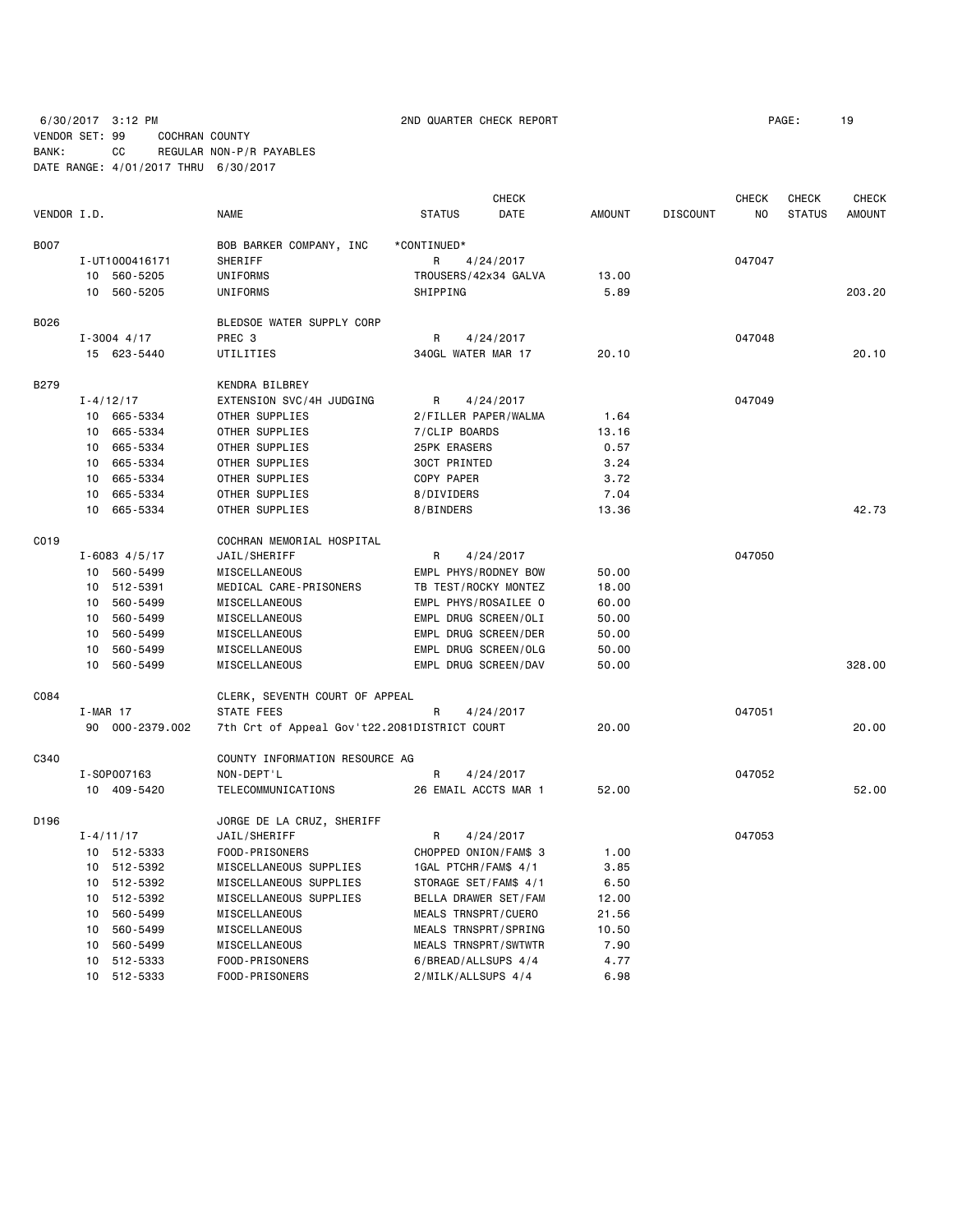# 6/30/2017 3:12 PM 2ND QUARTER CHECK REPORT PAGE: 20 VENDOR SET: 99 COCHRAN COUNTY BANK: CC REGULAR NON-P/R PAYABLES DATE RANGE: 4/01/2017 THRU 6/30/2017

|             |                                         |                                     | CHECK                         |               |                 | <b>CHECK</b> | <b>CHECK</b>  | <b>CHECK</b>  |
|-------------|-----------------------------------------|-------------------------------------|-------------------------------|---------------|-----------------|--------------|---------------|---------------|
| VENDOR I.D. |                                         | <b>NAME</b>                         | <b>DATE</b><br><b>STATUS</b>  | <b>AMOUNT</b> | <b>DISCOUNT</b> | NO.          | <b>STATUS</b> | <b>AMOUNT</b> |
| D196        |                                         | JORGE DE LA CRUZ, SHERIFF           | *CONTINUED*                   |               |                 |              |               |               |
|             | $I - 4/11/17$                           | JAIL/SHERIFF                        | 4/24/2017<br>R                |               |                 | 047053       |               |               |
|             | 10 512-5333                             | FOOD-PRISONERS                      | 2/EGGS/ALLSUPS 4-4            | 3.78          |                 |              |               |               |
|             | 10 512-5333                             | FOOD-PRISONERS                      | BACON/ALLSUPS 4/4             | 3.69          |                 |              |               |               |
|             | 10 512-5333                             | FOOD-PRISONERS                      | INST POTATOES/FAM\$ 4         | 2.00          |                 |              |               |               |
|             | 10 512-5333                             | FOOD-PRISONERS                      | 2/FRUIT CUPS/FAM\$ 4/         | 2.00          |                 |              |               |               |
|             | 512-5333<br>10                          | FOOD-PRISONERS                      | 3/APPLESNAX/FAM\$ 4/7         | 3.00          |                 |              |               |               |
|             | 10 512-5392                             | MISCELLANEOUS SUPPLIES              | 2/SINK STOPPER/FAM\$          | 2.00          |                 |              |               |               |
|             | 10 512-5333                             | FOOD-PRISONERS                      | 3/POTATOES/ALLSUPS 4          | 2.97          |                 |              |               |               |
|             | 10 512-5333                             | FOOD-PRISONERS                      | BACON/ALLSUPS 4/8             | 3.69          |                 |              |               |               |
|             | 10 512-5333                             | FOOD-PRISONERS                      | EGGS/ALLSUPS 4/8              | 1.89          |                 |              |               |               |
|             | 10 512-5333                             | FOOD-PRISONERS                      | 8/BREAD/ALLSUPS 4/9           | 6.36          |                 |              |               |               |
|             | 10 512-5333                             | FOOD-PRISONERS                      | $3/CHIPS/FAMS$ 4/11           | 5.25          |                 |              |               |               |
|             | 10 512-5333                             | FOOD-PRISONERS                      | 2/CHOC FUDGE/FAM\$ 4/         | 2.00          |                 |              |               | 113.69        |
| F097        |                                         | NATHAN D FOOS dba                   |                               |               |                 |              |               |               |
|             | $I - 0153$                              | <b>COURTHOUSE</b>                   | R<br>4/24/2017                |               |                 | 047054       |               |               |
|             | 10 510-5451                             | REPAIR                              | RPR BOILER/CHILLER 2          | 212.50        |                 |              |               | 212.50        |
| G063        |                                         | GEBCO, INC. --**OUT OF BUSINESS     |                               |               |                 |              |               |               |
|             | I-772768                                | PREC 1                              | $\vee$<br>4/24/2017           |               |                 | 047055       |               | 20.77         |
| G063        |                                         | GEBCO, INC. - - * * OUT OF BUSINESS |                               |               |                 |              |               |               |
|             | <b>M-CHECK</b>                          | GEBCO, INC.                         | $\vee$<br>VOIDED<br>4/24/2017 |               |                 | 047055       |               | 20.77CR       |
| G249        |                                         | GULF COAST TRADES CENTER            |                               |               |                 |              |               |               |
|             | I-2013043424                            | JUVENILE PROBATION                  | R<br>4/24/2017                |               |                 | 047056       |               |               |
|             | 17 573-5413.004                         | Other Placements                    | 31 DAYS/POST(N)/JUV#          | 3,193.93      |                 |              |               | 3,193.93      |
| H301        |                                         | HAYS COUNTY TREASURER               |                               |               |                 |              |               |               |
|             | $I - 4/6/17$ #1025                      | JUVENILE PROBATION                  | R<br>4/24/2017                |               |                 | 047057       |               |               |
|             | 17 573-5413.004                         | Other Placements                    | 31 DAYS GO/POST(S)/J          | 3,410.00      |                 |              |               | 3,410.00      |
| J049        |                                         | JUVENILE PROBATION FUND             |                               |               |                 |              |               |               |
|             | I-LOCAL MATCH 6/17                      | JUVENILE PROBATION                  | 4/24/2017<br>R                |               |                 | 047058       |               |               |
|             | 10 571-5472                             | LOCAL SUPPORT-JUV BOARD             | LOCAL FUNDS MATCH JU          | 6,875.25      |                 |              |               |               |
|             | I-LOCAL MATCH 7/17                      | JUVENILE PROBATION                  | R<br>4/24/2017                |               |                 | 047058       |               |               |
|             | 10 571-5472                             | LOCAL SUPPORT-JUV BOARD             | LOCAL FUNDS MATCH JU          | 6,875.25      |                 |              |               |               |
|             | I-LOCAL MATCH 8/17                      | JUVENILE PROBATION                  | R<br>4/24/2017                |               |                 | 047058       |               |               |
|             | 10 571-5472                             | LOCAL SUPPORT-JUV BOARD             | LOCAL FUNDS MATCH AU          | 6,875.25      |                 |              |               | 20,625.75     |
| L015        |                                         | LUBBOCK COUNTY, TEXAS               |                               |               |                 |              |               |               |
|             | I-FEB17 833/824/1033 JUVENILE PROBATION |                                     | 4/24/2017<br>R                |               |                 | 047059       |               |               |
|             | 17 573-5413.004                         | Other Placements                    | 9 DAYS POST(S)#833            | 900.00        |                 |              |               |               |
|             | 17 573-5413                             | Detention Services                  | 1 DAY PRE(S)#824              | 100.00        |                 |              |               |               |
|             | 17 573-5413.004                         | Other Placements                    | 8 DAYS POST(S)#824            | 800.00        |                 |              |               |               |
|             | 17 573-5413                             | Detention Services                  | 3 DAYS PRE(S)#1033            | 300.00        |                 |              |               | 2,100.00      |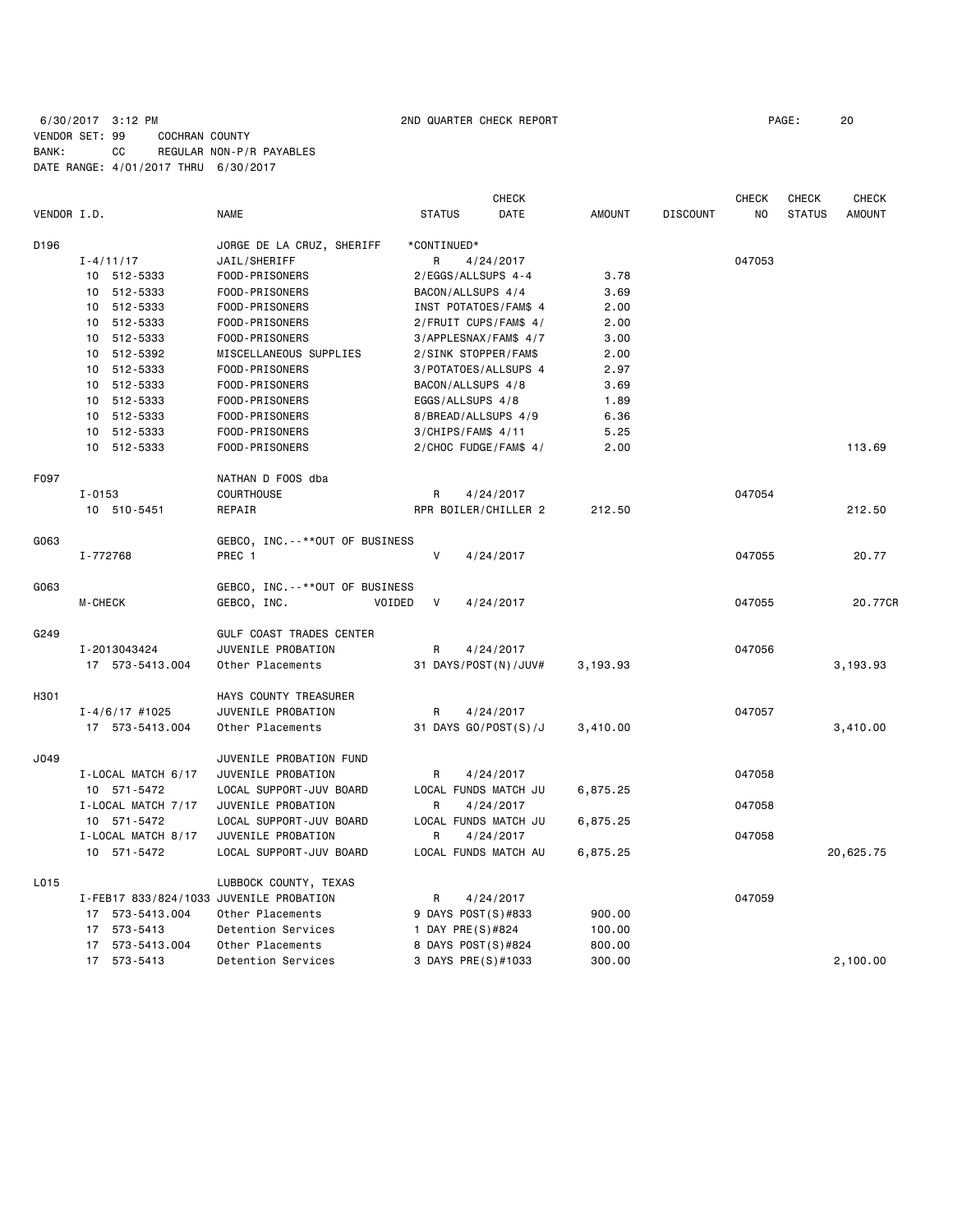6/30/2017 3:12 PM 2ND QUARTER CHECK REPORT PAGE: 21 VENDOR SET: 99 COCHRAN COUNTY BANK: CC REGULAR NON-P/R PAYABLES DATE RANGE: 4/01/2017 THRU 6/30/2017

|             |                           |                             |                      | <b>CHECK</b> |               |                 | <b>CHECK</b> | <b>CHECK</b>  | <b>CHECK</b>  |
|-------------|---------------------------|-----------------------------|----------------------|--------------|---------------|-----------------|--------------|---------------|---------------|
| VENDOR I.D. |                           | <b>NAME</b>                 | <b>STATUS</b>        | DATE         | <b>AMOUNT</b> | <b>DISCOUNT</b> | NO           | <b>STATUS</b> | <b>AMOUNT</b> |
| L015        |                           | LUBBOCK COUNTY, TEXAS       |                      |              |               |                 |              |               |               |
|             | I-JAN 2017 #833/824       | JUVENILE PROBATION          | R                    | 4/24/2017    |               |                 | 047060       |               |               |
|             | 17 573-5413.004           | Other Placements            | 9 DAYS POST(S)#833   |              | 900.00        |                 |              |               |               |
|             | 17 573-5413               | Detention Services          | 13 DAYS PRE(S)#834   |              | 1,300.00      |                 |              |               | 2,200.00      |
|             |                           |                             |                      |              |               |                 |              |               |               |
| L015        |                           | LUBBOCK COUNTY, TEXAS       |                      |              |               |                 |              |               |               |
|             | I-MAR 2017 #831           | JUVENILE PROBATION          | R                    | 4/24/2017    |               |                 | 047061       |               |               |
|             | 17 573-5413               | Detention Services          | 5 DAYS PRE(S)#831    |              | 500.00        |                 |              |               | 500.00        |
| L135        |                           | LOWE'S HOME CENTERS INC     |                      |              |               |                 |              |               |               |
|             | I-92764933 040917         | JAIL                        | R                    | 4/24/2017    |               |                 | 047062       |               |               |
|             | 10 512-5392               | MISCELLANEOUS SUPPLIES      | BROAN RANGE HOOD/SHE |              | 44.99         |                 |              |               |               |
|             | 10 512-5392               | MISCELLANEOUS SUPPLIES      | <b>DISC</b>          |              | 2.24CR        |                 |              |               | 42.75         |
| L214        |                           |                             |                      |              |               |                 |              |               |               |
|             |                           | LUBBOCK COUNTY, OFFICE OF   |                      |              |               |                 | 047063       |               |               |
|             | $I - 17 - 03 - 4998$ 4/17 | DISPUTE RESOLUTION          | R                    | 4/24/2017    |               |                 |              |               |               |
|             | 19 435-5409               | DISPUTE RESOLUTION          | MI TO/FR LVND 3/31/R |              | 49.24         |                 |              |               | 49.24         |
| M304        |                           | JESSE MENDEZ                |                      |              |               |                 |              |               |               |
|             | I-#1526/BEJARANO          | DISTRICT COURT              | R                    | 4/24/2017    |               |                 | 047064       |               |               |
|             | 10 435-5400               | ATTORNEY AD LITEM           | PLEA BARGN/(F)RUBEN  |              | 350.00        |                 |              |               |               |
|             | 10 435-5400               | ATTORNEY AD LITEM           | EXTENSIVE DISCOVERY/ |              | 100.00        |                 |              |               | 450.00        |
| M316        |                           | MAIL FINANCE                |                      |              |               |                 |              |               |               |
|             | I-N6486093                | NON-DEPT'L                  | R                    | 4/24/2017    |               |                 | 047065       |               |               |
|             | 10 409-5311               | POSTAL EXPENSES             | POSTG MCH LEASE 5/8/ |              | 737.91        |                 |              |               | 737.91        |
|             |                           |                             |                      |              |               |                 |              |               |               |
| M321        |                           | JAMES M MOORE               |                      |              |               |                 |              |               |               |
|             | $I - 6360$ 4/11/17        | COUNTY COURT                | R                    | 4/24/2017    |               |                 | 047066       |               |               |
|             | 10 426-5400               | ATTORNEY AD LITEM           | PLEA HRNG/VETO ORNEL |              | 200,00        |                 |              |               |               |
|             | $I - 6385$ 4/11/17        | COUNTY COURT                | R                    | 4/24/2017    |               |                 | 047066       |               |               |
|             | 10 426-5400               | ATTORNEY AD LITEM           | PLEA HRNG/FABIAN FLO |              | 200.00        |                 |              |               |               |
|             | $I - 6394$ 4/11/17        | COUNTY COURT                | R                    | 4/24/2017    |               |                 | 047066       |               |               |
|             | 10 426-5400               | ATTORNEY AD LITEM           | JURY TRIAL/T. EVANS/ |              | 1,400.00      |                 |              |               | 1,800.00      |
| N066        |                           | NTS COMMUNICATIONS          |                      |              |               |                 |              |               |               |
|             | I-8062660032 APR 17       | COMM'R CT/CO JUDGE          | R                    | 4/24/2017    |               |                 | 047067       |               |               |
|             | 15 610-5420               | TELECOMMUNICATIONS          | WATS LINE            |              | 4.99          |                 |              |               |               |
|             | 15 610-5420               | TELECOMMUNICATIONS          | <b>FEES</b>          |              | 7.43          |                 |              |               | 12.42         |
| 0037        |                           | ANGELA OVERMAN, ATTY AT LAW |                      |              |               |                 |              |               |               |
|             | I-CPS#4499                | DISTRICT COURT              | R                    | 4/24/2017    |               |                 | 047068       |               |               |
|             | 10 435-5400               | ATTORNEY AD LITEM           | CPS HRNG/(P)#17-03-4 |              | 300.00        |                 |              |               | 300.00        |
|             |                           |                             |                      |              |               |                 |              |               |               |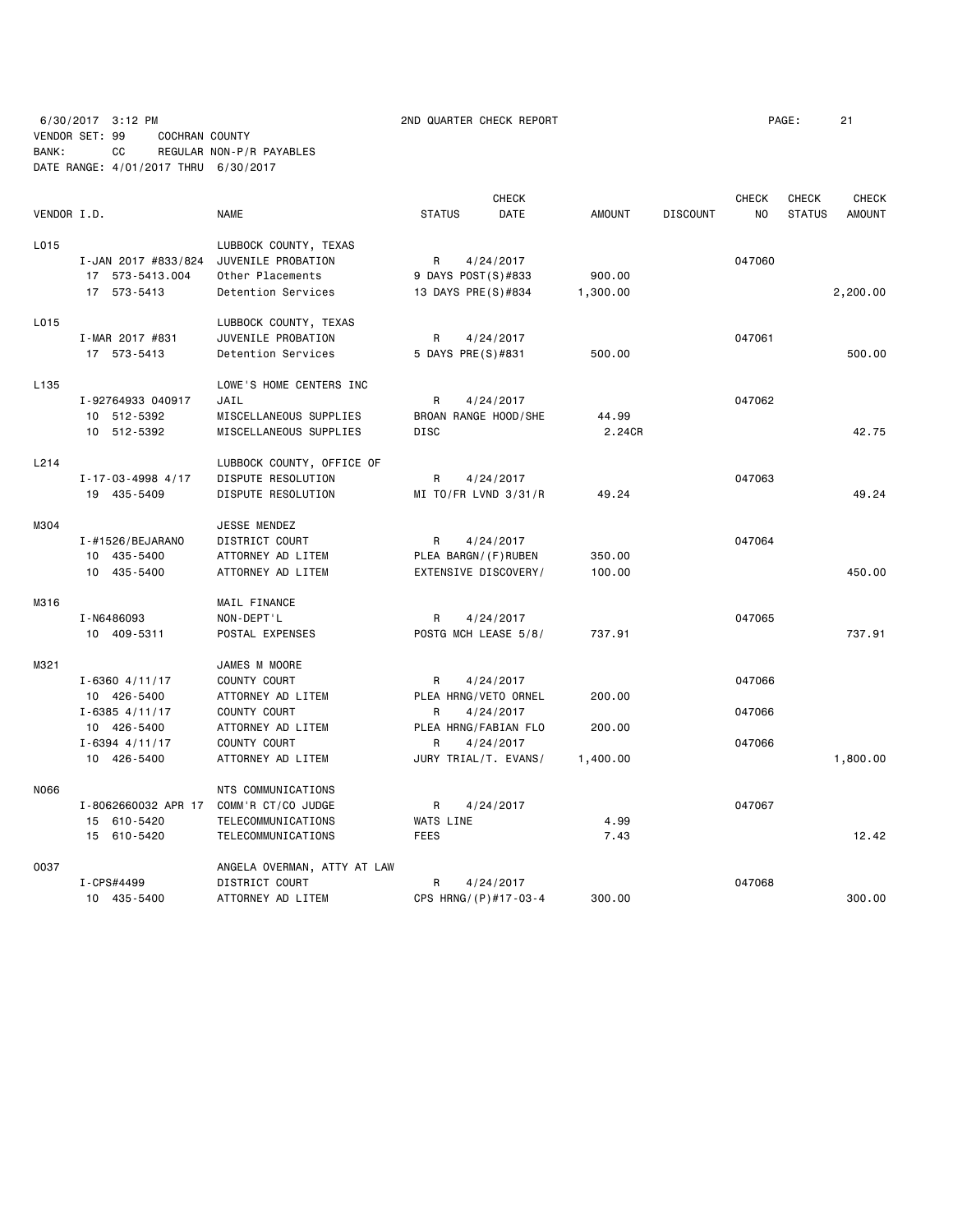6/30/2017 3:12 PM 2ND QUARTER CHECK REPORT PAGE: 22

VENDOR SET: 99 COCHRAN COUNTY BANK: CC REGULAR NON-P/R PAYABLES DATE RANGE: 4/01/2017 THRU 6/30/2017

|             |          |                                |                                |                      | <b>CHECK</b> |               |                 | <b>CHECK</b> | CHECK         | <b>CHECK</b>  |
|-------------|----------|--------------------------------|--------------------------------|----------------------|--------------|---------------|-----------------|--------------|---------------|---------------|
| VENDOR I.D. |          |                                | <b>NAME</b>                    | <b>STATUS</b>        | <b>DATE</b>  | <b>AMOUNT</b> | <b>DISCOUNT</b> | NO.          | <b>STATUS</b> | <b>AMOUNT</b> |
| 0041        |          |                                | OMNIBASE SERVICES OF TEXAS, LP |                      |              |               |                 |              |               |               |
|             |          | I-1ST QTR FEES 2017            | FTA FEES                       | R                    | 4/24/2017    |               |                 | 047069       |               |               |
|             |          | 10 000-2206.003                | Omni Collection Fee            | 1ST QTR FEES 2017    |              | 72.00         |                 |              |               | 72.00         |
|             |          |                                |                                |                      |              |               |                 |              |               |               |
| Q010        |          |                                | QUEST & SONS , INC.            |                      |              |               |                 |              |               |               |
|             | I-124460 |                                | PREC 1                         | R                    | 4/24/2017    |               |                 | 047070       |               |               |
|             |          | 15 621-5451                    | REPAIRS                        | 2/FLIP TARP          |              | 290.00        |                 |              |               | 290.00        |
| R272        |          |                                | RICKER LAW FIRM, PC            |                      |              |               |                 |              |               |               |
|             |          | I-CPS#4499                     | DISTRICT COURT                 | R                    | 4/24/2017    |               |                 | 047071       |               |               |
|             |          | 10 435-5400                    | ATTORNEY AD LITEM              | CPS HRNG/(C)#17-03-4 |              | 275.00        |                 |              |               |               |
|             |          | I-CPS#4501                     | DISTRICT COURT                 | R                    | 4/24/2017    |               |                 | 047071       |               |               |
|             |          | 10 435-5400                    | ATTORNEY AD LITEM              | CPS HRNG/(C)#17-04-4 |              | 275.00        |                 |              |               | 550.00        |
|             |          |                                |                                |                      |              |               |                 |              |               |               |
| <b>S005</b> |          |                                | DORIS SEALY, COUNTY TREAS      |                      |              |               |                 |              |               |               |
|             |          | I-45TH TREAS CONF 17 TREASURER |                                | R                    | 4/24/2017    |               |                 | 047072       |               |               |
|             |          | 10 497-5427                    | CONTINUING EDUCATION           | 3 NITES/LOST PINES 4 |              | 405.00        |                 |              |               |               |
|             |          | 10 497-5427                    | CONTINUING EDUCATION           | LODGING TAX          |              | 72.75         |                 |              |               |               |
|             |          | 10 497-5427                    | CONTINUING EDUCATION           | MEALS 4/17-4/20      |              | 57.01         |                 |              |               |               |
|             |          | I-INV ACADEMY 2017             | TREASURER                      | R                    | 4/24/2017    |               |                 | 047072       |               |               |
|             |          | 10 497-5427                    | CONTINUING EDUCATION           | 2 NITES/AUSTIN 4/5-6 |              | 278.00        |                 |              |               |               |
|             |          | 10 497-5427                    | CONTINUING EDUCATION           | LODGING TAX          |              | 41.70         |                 |              |               |               |
|             |          | 10 497-5427                    | CONTINUING EDUCATION           | 878 MILES TO/FR AUST |              | 469.74        |                 |              |               | 1,324.20      |
| S242        |          |                                | SAM'S CLUB                     |                      |              |               |                 |              |               |               |
|             |          | I-011272 041317                | JAIL                           | R                    | 4/24/2017    |               |                 | 047073       |               |               |
|             |          | 10 512-5392                    | MISCELLANEOUS SUPPLIES         | 2/TRASH BAGS         |              | 27.96         |                 |              |               |               |
|             |          | 10 512-5392                    | MISCELLANEOUS SUPPLIES         | 2/TRASH BAGS         |              | 31.36         |                 |              |               |               |
|             |          | 10 512-5392                    | MISCELLANEOUS SUPPLIES         | 2/TOILET PAPER       |              | 36.92         |                 |              |               |               |
|             |          | 10 512-5392                    | MISCELLANEOUS SUPPLIES         | 2/PAPER TOWELS       |              | 33.52         |                 |              |               |               |
|             |          | 10 512-5392                    | MISCELLANEOUS SUPPLIES         | 80Z FOAM CUPS        |              | 16.48         |                 |              |               |               |
|             |          | 10 512-5392                    | MISCELLANEOUS SUPPLIES         | 8IN FOAM PLATES      |              | 10.98         |                 |              |               |               |
|             |          | 10 512-5392                    | MISCELLANEOUS SUPPLIES         | 160Z FOAM CUPS       |              | 16.72         |                 |              |               |               |
|             |          | 10 512-5392                    | MISCELLANEOUS SUPPLIES         | <b>PLATES</b>        |              | 7.34          |                 |              |               |               |
|             |          | 10 512-5392                    | MISCELLANEOUS SUPPLIES         | 160Z CUPS            |              | 16.72         |                 |              |               |               |
|             |          | 10 512-5392                    | MISCELLANEOUS SUPPLIES         | <b>BOWLS</b>         |              | 8.86          |                 |              |               |               |
|             |          | 10 512-5392                    | MISCELLANEOUS SUPPLIES         | ZIPLOCK BAGS QUART   |              | 10.98         |                 |              |               |               |
|             |          | 10 512-5392                    | MISCELLANEOUS SUPPLIES         | 2/FORKS&SPOONS       |              | 19.94         |                 |              |               |               |
|             |          | 10 512-5392                    | MISCELLANEOUS SUPPLIES         | DISC/FORKS&SPOONS    |              | 2.00CR        |                 |              |               |               |
|             |          | 10 512-5392                    | MISCELLANEOUS SUPPLIES         | FOIL                 |              | 14.98         |                 |              |               |               |
|             |          | 10 512-5392                    | MISCELLANEOUS SUPPLIES         | ZIPLOCK FREEZER GAL  |              | 12.48         |                 |              |               |               |
|             |          | 10 512-5392                    | MISCELLANEOUS SUPPLIES         | 30Z CUPS             |              | 6.98          |                 |              |               |               |
|             |          | 10 512-5392                    | MISCELLANEOUS SUPPLIES         | 2/LYSOL              |              | 29.96         |                 |              |               |               |
|             |          | 10 512-5333                    | FOOD-PRISONERS                 | 6/JUICE BOX          |              | 59.88         |                 |              |               |               |
|             |          | 10 409-5300                    | COUNTY-WIDE SUPPLIES           | 2/LAND O'LAKES HALF/ |              | 17.44         |                 |              |               |               |
|             | 10       | 512-5333                       | FOOD-PRISONERS                 | FLOUR TORTILLAS      |              | 3.53          |                 |              |               |               |
|             | 10       | 512-5333                       | FOOD-PRISONERS                 | 2/HOTDOG BUNS        |              | 4.56          |                 |              |               |               |
|             |          | 10 512-5333                    | FOOD-PRISONERS                 | 2/HAMBURGER BUNS     |              | 4.76          |                 |              |               |               |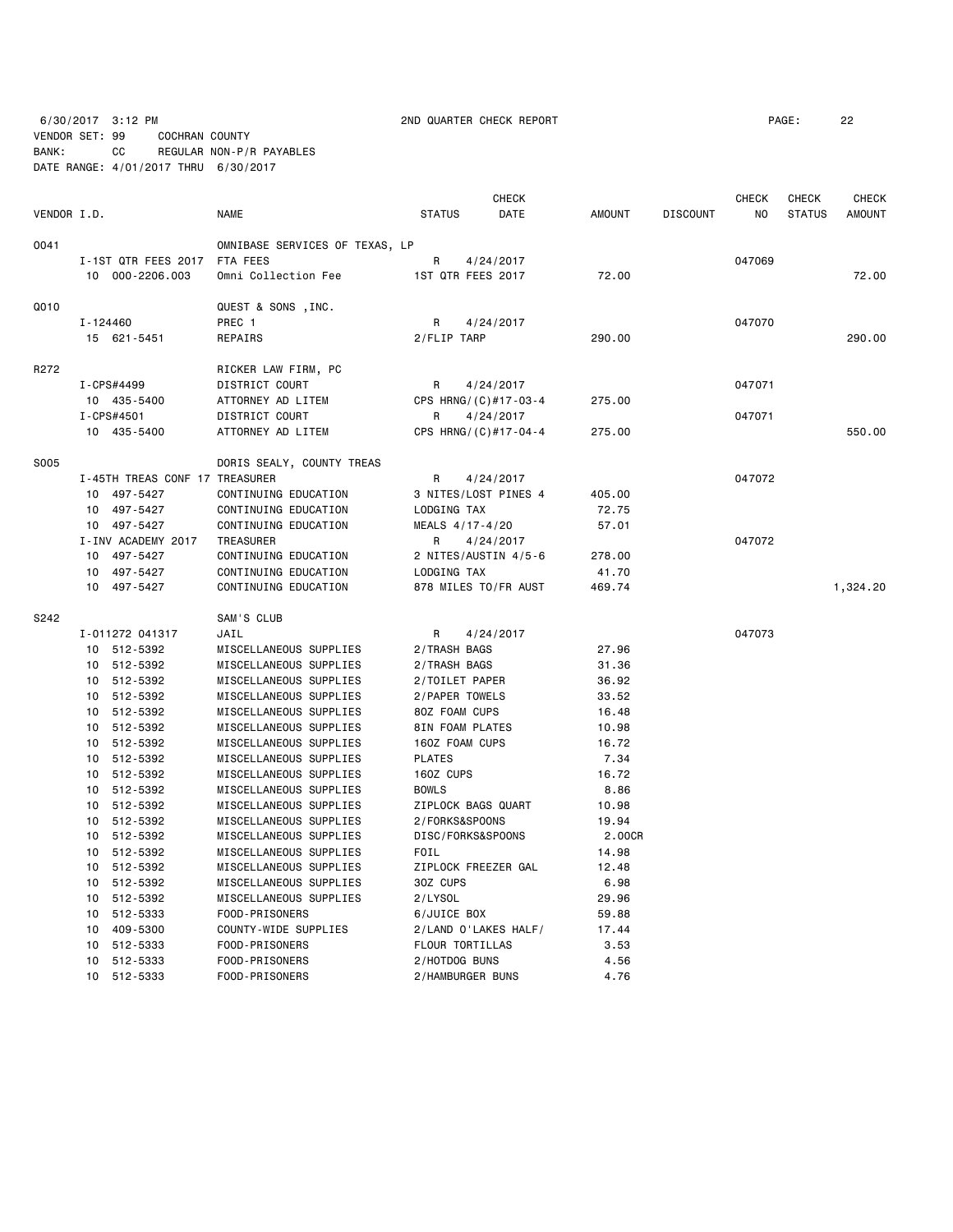# 6/30/2017 3:12 PM 2ND QUARTER CHECK REPORT PAGE: 23 VENDOR SET: 99 COCHRAN COUNTY BANK: CC REGULAR NON-P/R PAYABLES DATE RANGE: 4/01/2017 THRU 6/30/2017

|             |            |                 |                           |                      | <b>CHECK</b> |               |                 | <b>CHECK</b>   | <b>CHECK</b>  | <b>CHECK</b>  |
|-------------|------------|-----------------|---------------------------|----------------------|--------------|---------------|-----------------|----------------|---------------|---------------|
| VENDOR I.D. |            |                 | <b>NAME</b>               | <b>STATUS</b>        | DATE         | <b>AMOUNT</b> | <b>DISCOUNT</b> | N <sub>O</sub> | <b>STATUS</b> | <b>AMOUNT</b> |
| S242        |            |                 | SAM'S CLUB                | *CONTINUED*          |              |               |                 |                |               |               |
|             |            | I-011272 041317 | JAIL                      | R                    | 4/24/2017    |               |                 | 047073         |               |               |
|             |            | 10 512-5333     | FOOD-PRISONERS            | <b>BROWN SUGAR</b>   |              | 4.39          |                 |                |               |               |
|             | 10         | 512-5333        | FOOD-PRISONERS            | <b>RAISIN BRAN</b>   |              | 7.78          |                 |                |               |               |
|             |            | 10 512-5333     | FOOD-PRISONERS            | RANCH DRESSING       |              | 9.98          |                 |                |               |               |
|             |            | 10 512-5333     | FOOD-PRISONERS            | EGGS                 |              | 3.73          |                 |                |               |               |
|             | 10         | 512-5333        | FOOD-PRISONERS            | FRUIT COCKTAIL       |              | 6.48          |                 |                |               |               |
|             |            | 10 512-5333     | FOOD-PRISONERS            | PINEAPPLE            |              | 5.98          |                 |                |               |               |
|             | 10         | 512-5333        | FOOD-PRISONERS            | GARLIC               |              | 7.98          |                 |                |               |               |
|             | 10         | 512-5333        | FOOD-PRISONERS            | ONION POWDER         |              | 4.96          |                 |                |               |               |
|             | 10         | 512-5333        | FOOD-PRISONERS            | MINCED ONION         |              | 5.98          |                 |                |               |               |
|             | 10         | 512-5333        | FOOD-PRISONERS            | 2/LAYS CHIPS         |              | 9.96          |                 |                |               |               |
|             | 10         | 512-5333        | FOOD-PRISONERS            | CANNED CHILI         |              | 9.27          |                 |                |               |               |
|             | 10         | 512-5333        | FOOD-PRISONERS            | HAND SOAP            |              | 6.98          |                 |                |               |               |
|             |            | 10 512-5333     | FOOD-PRISONERS            | <b>GREEN BEANS</b>   |              | 8.98          |                 |                |               |               |
|             |            | 10 512-5333     | FOOD-PRISONERS            | CORN                 |              | 8.98          |                 |                |               |               |
|             |            | 10 512-5392     | MISCELLANEOUS SUPPLIES    | 3.5GL BOX            |              | 15.97         |                 |                |               |               |
|             |            | 10 512-5392     | MISCELLANEOUS SUPPLIES    | 2/PINESOL            |              | 21.16         |                 |                |               |               |
|             |            | 10 512-5392     | MISCELLANEOUS SUPPLIES    | WINDFRESH            |              | 16.24         |                 |                |               |               |
|             | 10         | 512-5392        | MISCELLANEOUS SUPPLIES    | 2/DAWN               |              | 17.56         |                 |                |               |               |
|             |            | 10 512-5333     | FOOD-PRISONERS            | <b>MUSTARD</b>       |              | 7.88          |                 |                |               |               |
|             | 10         | 512-5333        | FOOD-PRISONERS            | <b>KETCHUP</b>       |              | 17.98         |                 |                |               |               |
|             | 10         | 512-5499        | MISCELLANEOUS             | SALES TAX SAM'S 4/13 |              | 31.19         |                 |                |               | 619.76        |
| T279        |            |                 | TEAGUE PEST CONTROL, INC. |                      |              |               |                 |                |               |               |
|             | $I - 3725$ |                 | COMM TOWER/CRTHSE/ANNEX   | R                    | 4/24/2017    |               |                 | 047074         |               |               |
|             |            | 10 580-5499     | MISCELLANEOUS             | WEED MGMT/COMM TOWER |              | 50.00         |                 |                |               |               |
|             |            | 10 510-5332     | CUSTODIAL SUPPLIES        | WEED MGMT/COURTHOUSE |              | 250.00        |                 |                |               |               |
|             |            | 10 510-5332     | CUSTODIAL SUPPLIES        | WEED MGMT/ANNEX      |              | 75.00         |                 |                |               | 375.00        |
| U019        |            |                 | UNITED SUPERMARKETS, INC  |                      |              |               |                 |                |               |               |
|             |            | I-1520 041317   | JAIL                      | R                    | 4/24/2017    |               |                 | 047075         |               |               |
|             |            | 10 512-5333     | FOOD-PRISONERS            | 5/GROUND BEEF        |              | 59.95         |                 |                |               |               |
|             |            | 10 512-5333     | FOOD-PRISONERS            | 2/PORK CHOPS         |              | 27.02         |                 |                |               |               |
|             |            | 10 512-5333     | FOOD-PRISONERS            | 3/CHICKEN LEGS       |              | 11.08         |                 |                |               |               |
|             |            | 10 512-5333     | FOOD-PRISONERS            | 3/CHICKEN THIGHS     |              | 11.75         |                 |                |               |               |
|             |            | I-3061 041917   | JAIL                      | R                    | 4/24/2017    |               |                 | 047075         |               |               |
|             |            | 10 512-5333     | FOOD-PRISONERS            | 2/TOMATOES           |              | 3.98          |                 |                |               |               |
|             |            | 10 512-5333     | FOOD-PRISONERS            | 2/SALAD              |              | 7.98          |                 |                |               |               |
|             |            | 10 512-5333     | FOOD-PRISONERS            | 2/LETTUCE            |              | 3.28          |                 |                |               |               |
|             | 10         | 512-5333        | FOOD-PRISONERS            | 2/ORANGES            |              | 7.98          |                 |                |               |               |
|             |            | 10 512-5333     | FOOD-PRISONERS            | 2/APPLES             |              | 10.00         |                 |                |               |               |
|             | 10         | 512-5333        | FOOD-PRISONERS            | 3/SHREDDED CHEESE    |              | 23.97         |                 |                |               |               |
|             | 10         | 512-5333        | FOOD-PRISONERS            | 2/FLOUR TORTILLAS    |              | 7.38          |                 |                |               |               |
|             | 10         | 512-5333        | FOOD-PRISONERS            | <b>SUGAR</b>         |              | 13.99         |                 |                |               |               |
|             |            | 10 512-5333     | FOOD-PRISONERS            | SPICES               |              | 4.99          |                 |                |               |               |
|             |            | I-509400 4/9/17 | JAIL                      | R                    | 4/24/2017    |               |                 | 047075         |               |               |
|             |            | 10 512-5333     | FOOD-PRISONERS            | <b>BLACK PEPPER</b>  |              | 12.49         |                 |                |               |               |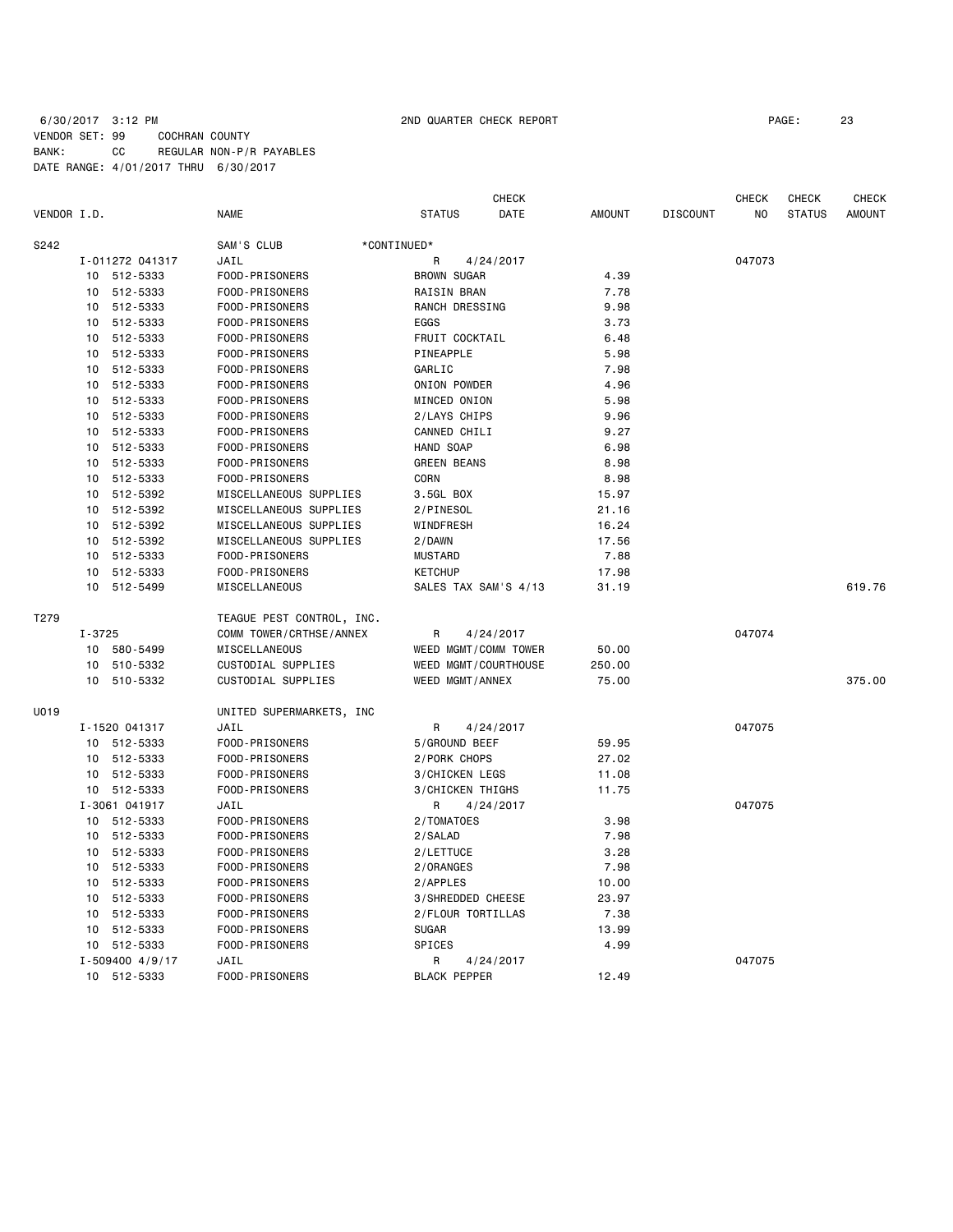## 6/30/2017 3:12 PM 2ND QUARTER CHECK REPORT PAGE: 24 VENDOR SET: 99 COCHRAN COUNTY BANK: CC REGULAR NON-P/R PAYABLES DATE RANGE: 4/01/2017 THRU 6/30/2017

|             |                            |                                  | CHECK                           |               |                 | CHECK  | CHECK         | <b>CHECK</b>  |
|-------------|----------------------------|----------------------------------|---------------------------------|---------------|-----------------|--------|---------------|---------------|
| VENDOR I.D. |                            | <b>NAME</b>                      | <b>STATUS</b><br>DATE           | <b>AMOUNT</b> | <b>DISCOUNT</b> | NO     | <b>STATUS</b> | <b>AMOUNT</b> |
| U019        |                            | UNITED SUPERMARKETS, INC         | *CONTINUED*                     |               |                 |        |               |               |
|             | $I - 509400$ 4/9/17        | JAIL                             | R<br>4/24/2017                  |               |                 | 047075 |               |               |
|             | 10 512-5333                | FOOD-PRISONERS                   | 2/MASHED POTATOES               | 7.58          |                 |        |               |               |
|             | 512-5333<br>10             | FOOD-PRISONERS                   | 3/PUDDING                       | 2.97          |                 |        |               |               |
|             | 512-5333<br>10             | FOOD-PRISONERS                   | FRUIT COCKTAIL                  | 8.99          |                 |        |               |               |
|             | 512-5333<br>10             | FOOD-PRISONERS                   | 3/APPLESAUCE                    | 8.97          |                 |        |               |               |
|             | 10<br>512-5333             | FOOD-PRISONERS                   | 3/CANOLA OIL                    | 23.97         |                 |        |               |               |
|             | 10<br>512-5333             | FOOD-PRISONERS                   | CHERRY RED                      | 1.19          |                 |        |               |               |
|             | 512-5333<br>10             | FOOD-PRISONERS                   | <b>MUSTARD</b>                  | 1.49          |                 |        |               |               |
|             | 512-5333<br>10             | FOOD-PRISONERS                   | 2/PINEAPPLE JUICE               | 1.98          |                 |        |               |               |
|             | 512-5333<br>10             | FOOD-PRISONERS                   | 24/TOMATO SAUCE                 | 8.00          |                 |        |               |               |
|             | 512-5333<br>10             | FOOD-PRISONERS                   | 2/TOMATOES                      | 3.98          |                 |        |               |               |
|             | 512-5333<br>10             | FOOD-PRISONERS                   | 2/SALAD                         | 7.98          |                 |        |               |               |
|             | 512-5333<br>10             | FOOD-PRISONERS                   | 2/LETTUCE                       | 3.18          |                 |        |               |               |
|             | 512-5333<br>10             | FOOD-PRISONERS                   | 2/ORANGES                       | 7.98          |                 |        |               |               |
|             | 512-5333<br>10             | FOOD-PRISONERS                   | <b>BANANAS</b>                  | 1.29          |                 |        |               |               |
|             | 512-5333<br>10             | FOOD-PRISONERS                   | 2/APPLES                        | 10.00         |                 |        |               |               |
|             | 10<br>512-5333             | FOOD-PRISONERS                   | 2/POTAOTES                      | 7.58          |                 |        |               |               |
|             | 10<br>512-5333             | FOOD-PRISONERS                   | 5/CHOPPED HAM                   | 10.00         |                 |        |               |               |
|             | 10                         |                                  |                                 | 2.97          |                 |        |               |               |
|             | 512-5333<br>10<br>512-5333 | FOOD-PRISONERS<br>FOOD-PRISONERS | 3/BAR S WEENIES<br>4/PORK CHOPS | 5.16          |                 |        |               |               |
|             | 10                         |                                  |                                 |               |                 |        |               |               |
|             | 512-5333<br>512-5333<br>10 | FOOD-PRISONERS                   | 2/WHITE CORN TORTILL            | 7.38<br>12.99 |                 |        |               |               |
|             | 512-5333                   | FOOD-PRISONERS                   | KRAFT CHEESE<br>TORTILLAS       | 7.38          |                 |        |               |               |
|             | 10                         | FOOD-PRISONERS                   |                                 |               |                 |        |               |               |
|             | 512-5333<br>10             | FOOD-PRISONERS                   | <b>VELVEETA</b>                 | 6.99          |                 |        |               |               |
|             | 512-5333<br>10             | FOOD-PRISONERS                   | 2/SAUSAGE                       | 10.00         |                 |        |               |               |
|             | 512-5333<br>10             | FOOD-PRISONERS                   | SAUSAGE                         | 14.99         |                 |        |               |               |
|             | 512-5333<br>10             | FOOD-PRISONERS                   | 5/APPLE JUICE                   | 7.50          |                 |        |               |               |
|             | 512-5333<br>10             | FOOD-PRISONERS                   | 3/GRAPE JUICE                   | 5.97          |                 |        |               |               |
|             | 10<br>512-5333             | FOOD-PRISONERS                   | EGGS                            | 2.09          |                 |        |               |               |
|             | 10<br>512-5333             | FOOD-PRISONERS                   | 2/MILK                          | 3.94          |                 |        |               |               |
|             | 512-5333<br>10             | FOOD-PRISONERS                   | 2/CHEERIOS                      | 6.00          |                 |        |               |               |
|             | 512-5333<br>10             | FOOD-PRISONERS                   | 3/MIRACLE WHIP                  | 8.97          |                 |        |               |               |
|             | 512-5333<br>10             | FOOD-PRISONERS                   | <b>SUGAR</b>                    | 13.99         |                 |        |               |               |
|             | 512-5333<br>10             | FOOD-PRISONERS                   | RICE                            | 2.49          |                 |        |               |               |
|             | 10 512-5333                | FOOD-PRISONERS                   | FRIES                           | 5.99          |                 |        |               |               |
|             | 512-5333<br>10             | FOOD-PRISONERS                   | TATER TOTS                      | 5.99          |                 |        |               |               |
|             | 10 512-5333                | FOOD-PRISONERS                   | <b>HASH BROWNS</b>              | 3.49          |                 |        |               | 457.25        |
| U036        |                            | UNIFIRST HOLDINGS, INC.          |                                 |               |                 |        |               |               |
|             | I-831 2283074              | JAIL/SHERIFF                     | R<br>4/24/2017                  |               |                 | 047076 |               |               |
|             | 512-5205<br>10             | UNIFORMS                         | UNIFORM SVC 4/10/17             | 22.60         |                 |        |               |               |
|             | 560-5205<br>10             | UNIFORMS                         | UNIFORM SVC 4/10/17             | 57.19         |                 |        |               |               |
|             | 10<br>560-5205             | UNIFORMS                         | DEFE CHG                        | 9.60          |                 |        |               |               |
|             | 560-5205<br>10             | UNIFORMS                         | MIN CHARGE                      | 8.75          |                 |        |               |               |
|             | I-831 2284442              | JAIL/SHERIFF                     | R<br>4/24/2017                  |               |                 | 047076 |               |               |
|             | 512-5205<br>10             | <b>UNIFORMS</b>                  | UNIFORM SVC 4/17/17             | 22.60         |                 |        |               |               |
|             | 10<br>560-5205             | <b>UNIFORMS</b>                  | UNIFORM SVC 4/17/17             | 57.19         |                 |        |               |               |
|             |                            |                                  |                                 |               |                 |        |               |               |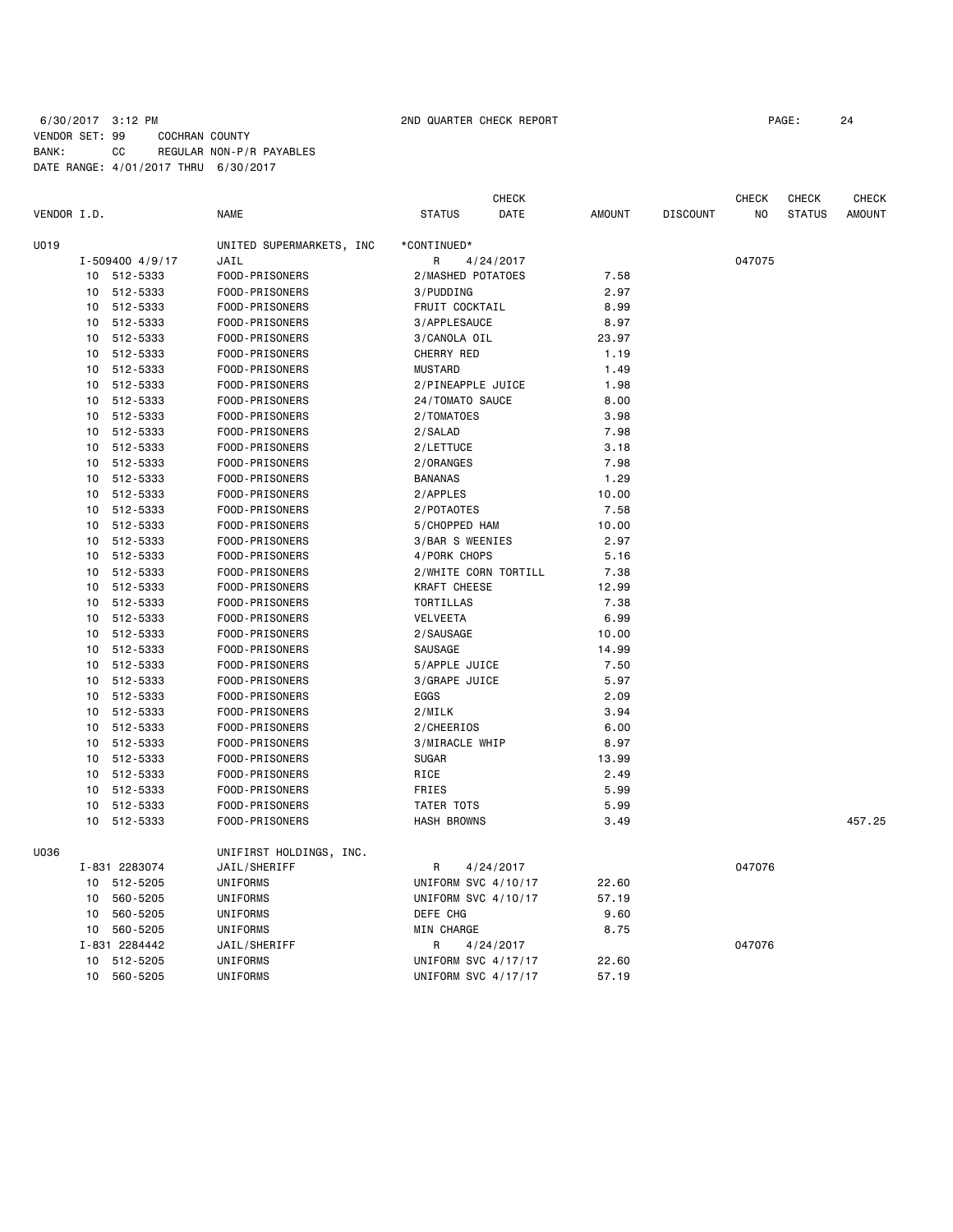6/30/2017 3:12 PM 2ND QUARTER CHECK REPORT PAGE: 25 VENDOR SET: 99 COCHRAN COUNTY

BANK: CC REGULAR NON-P/R PAYABLES

|                  | DATE RANGE: 4/01/2017 THRU 6/30/2017 |                                |                              |               |                 |              |               |               |
|------------------|--------------------------------------|--------------------------------|------------------------------|---------------|-----------------|--------------|---------------|---------------|
|                  |                                      |                                | <b>CHECK</b>                 |               |                 | <b>CHECK</b> | CHECK         | <b>CHECK</b>  |
| VENDOR I.D.      |                                      | <b>NAME</b>                    | <b>DATE</b><br><b>STATUS</b> | <b>AMOUNT</b> | <b>DISCOUNT</b> | NO           | <b>STATUS</b> | <b>AMOUNT</b> |
| U036             |                                      | UNIFIRST HOLDINGS, INC         | *CONTINUED*                  |               |                 |              |               |               |
|                  | I-831 2284442                        | JAIL/SHERIFF                   | R<br>4/24/2017               |               |                 | 047076       |               |               |
|                  | 10 560-5205                          | UNIFORMS                       | DEFE CHG                     | 9.60          |                 |              |               |               |
|                  | 10 560-5205                          | UNIFORMS                       | <b>MIN CHARGE</b>            | 8.75          |                 |              |               | 196.28        |
| <b>WO07</b>      |                                      | THOMSON REUTERS-WEST PAYMENT C |                              |               |                 |              |               |               |
|                  | I-835867005                          | ATTORNEY/LAW LIBRARY           | R<br>4/24/2017               |               |                 | 047077       |               |               |
|                  | 10 475-5590                          | LAW LIBRARY MTRLS/UPDATES      | MONTHLY DATABASE CHG         | 134.19        |                 |              |               |               |
|                  | I-835952318                          | ATTORNEY/LAW LIBRARY           | R<br>4/24/2017               |               |                 | 047077       |               |               |
|                  | 10 475-5590                          | LAW LIBRARY MTRLS/UPDATES      | COMP LIB SUB 3/16-3/         | 283.66        |                 |              |               |               |
|                  | 10 475-5590                          | LAW LIBRARY MTRLS/UPDATES      | COMP LIB SUB 4/1-4/3         | 549.60        |                 |              |               |               |
|                  | 10 475-5590                          | LAW LIBRARY MTRLS/UPDATES      | CRIMINAL FORMS&TRIAL         | 195.00        |                 |              |               |               |
|                  | I-835963300                          | ATTORNEY/LAW LIBRARY           | R<br>4/24/2017               |               |                 | 047077       |               |               |
|                  | 10 475-5590                          | LAW LIBRARY MTRLS/UPDATES      | COMPLETE LIB SUB 3/1         | 53.13         |                 |              |               |               |
|                  | 10 475-5590                          | LAW LIBRARY MTRLS/UPDATES      | COMPLETE LIB SUB APR         | 109.80        |                 |              |               | 1,325.38      |
| <b>W055</b>      |                                      | WINDSTREAM COMMUNICATIONS SW   |                              |               |                 |              |               |               |
|                  | I-266-5181 APR 17                    | <b>ELECTIONS</b>               | 4/24/2017<br>R               |               |                 | 047078       |               |               |
|                  | 10 490-5420                          | TELECOMMUNICATIONS             | BASIC LOCAL SVC              | 51.59         |                 |              |               |               |
|                  | 10 490-5420                          | TELECOMMUNICATIONS             | OPTIONAL SVC                 | 3.00          |                 |              |               |               |
|                  | 10 490-5420                          | TELECOMMUNICATIONS             | LONG DISTANCE SVC            | 6.08          |                 |              |               | 60.67         |
| W062             |                                      | WAL-MART COMMUNITY             |                              |               |                 |              |               |               |
|                  | I-9312 040917                        | JAIL                           | R<br>4/24/2017               |               |                 | 047079       |               |               |
|                  | 10 512-5392                          | MISCELLANEOUS SUPPLIES         | 2/7PKT LTR                   | 5.94          |                 |              |               |               |
|                  | 10 512-5392                          | MISCELLANEOUS SUPPLIES         | LETTER FILE                  | 4.97          |                 |              |               | 10.91         |
|                  |                                      |                                |                              |               |                 |              |               |               |
| <b>WO97</b>      |                                      | WILDRED L. MATHENY dba******** |                              |               |                 |              |               |               |
|                  | I-1937                               | CRTHSE/LIBRARY/ACT BLDG        | R<br>4/24/2017               |               |                 | 047080       |               |               |
|                  | 10 510-5332                          | CUSTODIAL SUPPLIES             | <b>SPRAY BUGS</b>            | 70.00         |                 |              |               |               |
|                  | 10 662-5332                          | CUSTODIAL SUPPLIES             | <b>SPRAY BUGS</b>            | 45.00         |                 |              |               |               |
|                  | 10 650-5332                          | CUSTODIAL SUPPLIES             | <b>SPRAY BUGS</b>            | 35.00         |                 |              |               | 150.00        |
| W <sub>193</sub> |                                      | WESTWARD AUTOMOTIVE REPAIR LLC |                              |               |                 |              |               |               |
|                  | $I - 164$                            | <b>SHERIFF</b>                 | R<br>4/24/2017               |               |                 | 047081       |               |               |
|                  | 10 560-5451                          | MACHINERY-NON-OFFICE REPAIR    | OIL CHANGE/FLUIDS #4         | 15.00         |                 |              |               |               |
|                  | $I - 177$                            | <b>SHERIFF</b>                 | R<br>4/24/2017               |               |                 | 047081       |               |               |
|                  | 10 560-5451                          | MACHINERY-NON-OFFICE REPAIR    | SWAP 2 PASS DOORS ON         | 280.00        |                 |              |               | 295,00        |
| X001             |                                      | <b>XCEL ENERGY</b>             |                              |               |                 |              |               |               |
|                  | I-54-1829977-7 APR17 PREC 2          |                                | 4/24/2017<br>R               |               |                 | 047082       |               |               |
|                  | 15 622-5440                          | UTILITIES                      | 106KWH 3/14-4/12             | 18.79         |                 |              |               |               |
|                  | 15 622-5440                          | UTILITIES                      | AREA LIGHT                   | 17.14         |                 |              |               | 35.93         |
|                  |                                      |                                |                              |               |                 |              |               |               |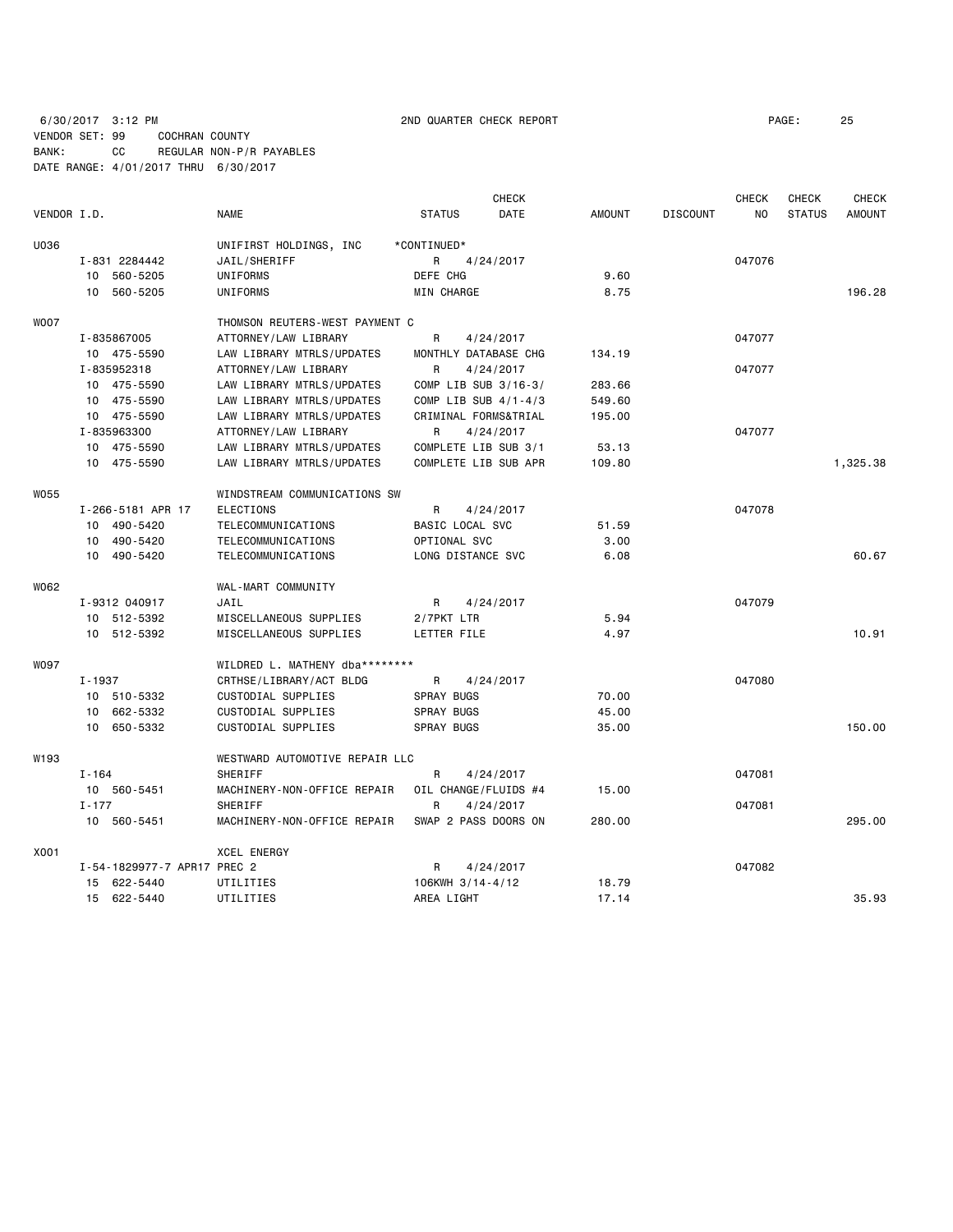6/30/2017 3:12 PM 2ND QUARTER CHECK REPORT PAGE: 26 VENDOR SET: 99 COCHRAN COUNTY BANK: CC REGULAR NON-P/R PAYABLES DATE RANGE: 4/01/2017 THRU 6/30/2017

|             |                             |                             | <b>CHECK</b>            |               |                 | <b>CHECK</b>   | <b>CHECK</b>  | <b>CHECK</b>  |
|-------------|-----------------------------|-----------------------------|-------------------------|---------------|-----------------|----------------|---------------|---------------|
| VENDOR I.D. |                             | <b>NAME</b>                 | <b>STATUS</b><br>DATE   | <b>AMOUNT</b> | <b>DISCOUNT</b> | N <sub>O</sub> | <b>STATUS</b> | <b>AMOUNT</b> |
| Y001        |                             | YELLOWHOUSE MACHINERY CO.   |                         |               |                 |                |               |               |
|             | C-229323                    | PREC 1                      | 4/24/2017<br>R          |               |                 | 047083         |               |               |
|             | 15 621-5451                 | REPAIRS                     | 2/FILTERS RETURNED      | 226.96CR      |                 |                |               |               |
|             | I-229320                    | PREC 1                      | R<br>4/24/2017          |               |                 | 047083         |               |               |
|             | 15 621-5451                 | REPAIRS                     | 2/FILTERS #8372         | 127.40        |                 |                |               |               |
|             | 15 621-5451                 | REPAIRS                     | 4/FILTERS #6228         | 354.36        |                 |                |               | 254.80        |
| A007        |                             | ALBERT GONZALEZ, dba        |                         |               |                 |                |               |               |
|             | I-203611                    | SHERIFF                     | 5/08/2017<br>R          |               |                 | 047084         |               |               |
|             | 10 560-5454                 | TIRES                       | 245/55-15 TIRE CHANG    | 20.00         |                 |                |               |               |
|             | 10 560-5454                 | <b>TIRES</b>                | <b>BALANCE</b>          | 10.00         |                 |                |               |               |
|             | I-28766                     | ACTIVITY BUILDING           | R<br>5/08/2017          |               |                 | 047084         |               |               |
|             | 10 662-5451                 | REPAIR                      | ST205-T5R15 ZEEMAX H    | 85.00         |                 |                |               |               |
|             | 10 662-5451                 | REPAIR                      | <b>STEM</b>             | 1.00          |                 |                |               |               |
|             | 10 662-5451                 | REPAIR                      | SERVICE CALL            | 20.00         |                 |                |               |               |
|             | 10 662-5451                 | REPAIR                      | TIRE DISPOSAL FEE       | 5.00          |                 |                |               |               |
|             | 10 662-5451                 | REPAIR                      | TIRE CHG R/R PARK TR    | 10.00         |                 |                |               | 151.00        |
| A178        |                             | AMAZON                      |                         |               |                 |                |               |               |
|             | I-011031201568              | LIBRARY                     | R<br>5/08/2017          |               |                 | 047085         |               |               |
|             | 10 650-5590                 | <b>BOOKS</b>                | THE ICE BENEATH HER     | 14.85         |                 |                |               |               |
|             | 650-5590<br>10              | <b>BOOKS</b>                | MY NOT SO PERFECT LI    | 14.64         |                 |                |               |               |
|             | 10 650-5590                 | <b>BOOKS</b>                | FANTASTIC BEASTS AND    | 7.38          |                 |                |               |               |
|             | 10 <sup>1</sup><br>650-5590 | <b>BOOKS</b>                | <b>HEARTBREAK HOTEL</b> | 15.77         |                 |                |               |               |
|             | 10<br>650-5590              | <b>BOOKS</b>                | BONE BOX                | 15.22         |                 |                |               |               |
|             | 650-5590<br>10              | <b>BOOKS</b>                | THE DEVIL'S TRIANGLE    | 14.63         |                 |                |               |               |
|             | 10<br>650-5590              | <b>BOOKS</b>                | THE MISADVENTURES OF    | 5.68          |                 |                |               |               |
|             | 10<br>650-5590              | <b>BOOKS</b>                | WAIT FOR DARK           | 14.16         |                 |                |               |               |
|             | 10<br>650-5590              | <b>BOOKS</b>                | <b>EXIT WEST</b>        | 13.68         |                 |                |               |               |
|             | 10<br>650-5590              | <b>BOOKS</b>                | <b>HEARTLESS</b>        | 12.25         |                 |                |               |               |
|             | 650-5590<br>10              | <b>BOOKS</b>                | MARKED FOR REVENGE      | 14.68         |                 |                |               |               |
|             | 10 650-5590                 | <b>BOOKS</b>                | MARKED FOR LIFE         | 17.88         |                 |                |               |               |
|             | 10 650-5590                 | <b>BOOKS</b>                | DEATH'S MISTRESS        | 15.59         |                 |                |               |               |
|             | I-011031273405              | LIBRARY                     | 5/08/2017<br>R          |               |                 | 047085         |               |               |
|             | 10 650-5590                 | <b>BOOKS</b>                | PRESENT OVER PERFECT    | 12.50         |                 |                |               | 188.91        |
| A249        |                             | ANTELOPE TIRE & SUPPLY, INC |                         |               |                 |                |               |               |
|             | $I - 2712$                  | PREC 4                      | R<br>5/08/2017          |               |                 | 047086         |               |               |
|             | 15 624-5454                 | TIRES                       | SWAP TIRES              | 50.00         |                 |                |               |               |
|             | 15 624-5454                 | <b>TIRES</b>                | TIRE DISPOSAL           | 9.00          |                 |                |               | 59.00         |
| B001        |                             | BAILEY CO. ELECTRIC COOP    |                         |               |                 |                |               |               |
|             | I-348798                    | PREC <sub>3</sub>           | 5/08/2017<br>R.         |               |                 | 047087         |               |               |
|             | 15 623-5440                 | UTILITIES                   | 76KWH 3/20-4/20         | 22.07         |                 |                |               |               |
|             | 15 623-5440                 | UTILITIES                   | 2/AREA LIGHTS           | 23.83         |                 |                |               |               |
|             | I-378797                    | PREC 4                      | 5/08/2017<br>R          |               |                 | 047087         |               |               |
|             | 15 624-5440                 | UTILITIES                   | 550KWH 3/23-4/25        | 66.16         |                 |                |               |               |
|             | 15 624-5440                 | UTILITIES                   | AREA LIGHT              | 11.49         |                 |                |               |               |
|             | I-378799                    | NON-DEPT'L/SHERIFF POSSE    | R<br>5/08/2017          |               |                 | 047087         |               |               |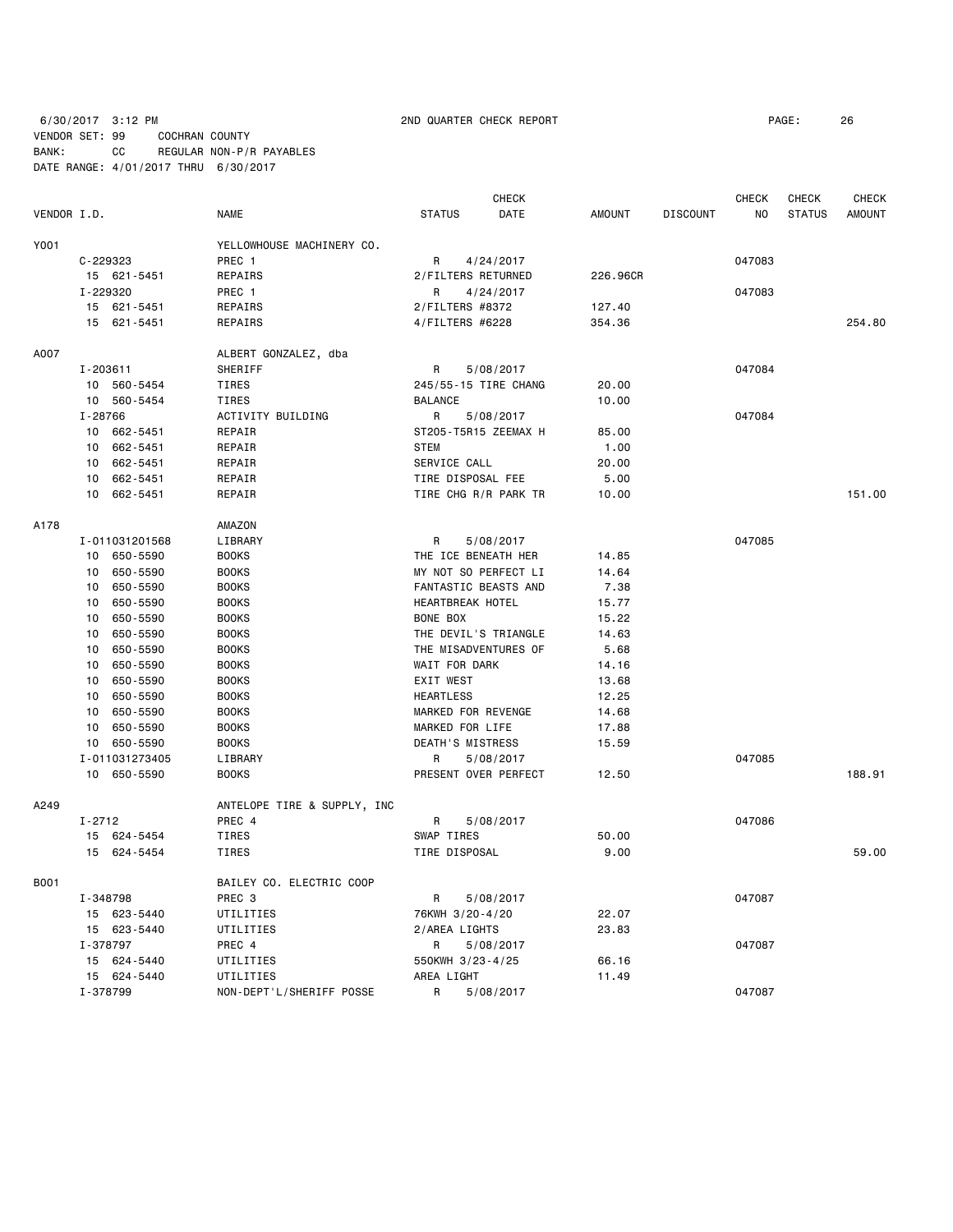# 6/30/2017 3:12 PM 2ND QUARTER CHECK REPORT PAGE: 27 VENDOR SET: 99 COCHRAN COUNTY BANK: CC REGULAR NON-P/R PAYABLES DATE RANGE: 4/01/2017 THRU 6/30/2017

|             |          |                |                              |                         | <b>CHECK</b> |               |                 | <b>CHECK</b>   | <b>CHECK</b>  | <b>CHECK</b>  |
|-------------|----------|----------------|------------------------------|-------------------------|--------------|---------------|-----------------|----------------|---------------|---------------|
| VENDOR I.D. |          |                | <b>NAME</b>                  | <b>STATUS</b>           | DATE         | <b>AMOUNT</b> | <b>DISCOUNT</b> | N <sub>O</sub> | <b>STATUS</b> | <b>AMOUNT</b> |
| <b>B001</b> |          |                | BAILEY CO. ELECTRIC COOP     | *CONTINUED*             |              |               |                 |                |               |               |
|             | I-378799 |                | NON-DEPT'L/SHERIFF POSSE     | R                       | 5/08/2017    |               |                 | 047087         |               |               |
|             |          | 10 409-5440    | UTILITIES                    | ELEC SVC 3/9-4/10       |              | 23.91         |                 |                |               | 147.46        |
| <b>B007</b> |          |                | BOB BARKER COMPANY, INC.     |                         |              |               |                 |                |               |               |
|             |          | I-UT1000416429 | SHERIFF                      | R                       | 5/08/2017    |               |                 | 047088         |               |               |
|             |          | 10 560-5205    | UNIFORMS                     | 1CS/COCHRAN COUNTY P    |              | 353.58        |                 |                |               |               |
|             |          | I-UT1000416602 | JAIL                         | R                       | 5/08/2017    |               |                 | 047088         |               |               |
|             |          | 10 512-5205    | UNIFORMS                     | 4/TROUSERS              |              | 52.00         |                 |                |               |               |
|             |          | 10 512-5205    | UNIFORMS                     | SHIPPING                |              | 4.11          |                 |                |               | 409.69        |
| <b>B198</b> |          |                | BLAINE INDUSTRIAL SUPPLY     |                         |              |               |                 |                |               |               |
|             |          | I-S388474.001  | <b>COURTHOUSE</b>            | R                       | 5/08/2017    |               |                 | 047089         |               |               |
|             |          | 10 510-5332    | CUSTODIAL SUPPLIES           | MOP HANDLE FBRGLASS     |              | 15.81         |                 |                |               | 15.81         |
| C007        |          |                | CITY OF MORTON               |                         |              |               |                 |                |               |               |
|             | I-042817 |                | LIB/MUS/ACT BLDG/CRHSE/PREC1 | R                       | 5/08/2017    |               |                 | 047090         |               |               |
|             |          | 10 650-5440    | UTILITIES                    | LIBRARY GAS             |              | 36.00         |                 |                |               |               |
|             |          | 10 650-5440    | UTILITIES                    | LIBRARY WATER           |              | 28.00         |                 |                |               |               |
|             |          | 10 650-5440    | UTILITIES                    | LIBRARY GARBAGE         |              | 50.50         |                 |                |               |               |
|             | 10       | 650-5440       | UTILITIES                    | LIBRARY SEWER           |              | 17.00         |                 |                |               |               |
|             | 10       | 652-5440       | UTILITIES                    | <b>MUSEUM GAS</b>       |              | 104.00        |                 |                |               |               |
|             |          | 10 652-5440    | UTILITIES                    | <b>MUSEUM WATER</b>     |              | 28.00         |                 |                |               |               |
|             | 10       | 652-5440       | UTILITIES                    | MUSEUM GARBAGE          |              | 27.00         |                 |                |               |               |
|             |          | 10 652-5440    | UTILITIES                    | <b>MUSEUM SEWER</b>     |              | 15.00         |                 |                |               |               |
|             |          | 10 662-5440    | UTILITIES                    | ACTIVITY BLDG GAS       |              | 325.00        |                 |                |               |               |
|             |          | 10 662-5440    | UTILITIES                    | ACT. BLDG WATER         |              | 34.00         |                 |                |               |               |
|             | 10       | 662-5440       | UTILITIES                    | ACT. BLDG GARBAGE       |              | 76.00         |                 |                |               |               |
|             | 10       | 662-5440       | UTILITIES                    | ACT. BLDG SEWER         |              | 45.00         |                 |                |               |               |
|             |          | 10 510-5440    | UTILITIES                    | <b>COURTHOUSE GAS</b>   |              | 78.50         |                 |                |               |               |
|             |          | 10 510-5440    | UTILITIES                    | <b>COURTHOUSE WATER</b> |              | 477.50        |                 |                |               |               |
|             | 10       | 510-5440       | UTILITIES                    | <b>CRTHSE GARBAGE</b>   |              | 328.50        |                 |                |               |               |
|             |          | 10 510-5440    | UTILITIES                    | <b>COURTHOUSE SEWER</b> |              | 51.00         |                 |                |               |               |
|             | 15       | 621-5440       | UTILITIES                    | PREC 1 GAS              |              | 19.00         |                 |                |               |               |
|             | 15       | 621 - 5440     | UTILITIES                    | PREC 1 WATER            |              | 28.00         |                 |                |               |               |
|             | 15       | 621-5440       | UTILITIES                    | PREC 1 GARBAGE          |              | 50.50         |                 |                |               | 1,818.50      |
| C008        |          |                | CITY OF WHITEFACE            |                         |              |               |                 |                |               |               |
|             |          | $I - 409$ 4/17 | PREC 2                       | R                       | 5/08/2017    |               |                 | 047091         |               |               |
|             |          | 15 622-5440    | UTILITIES                    | GAS SVC                 |              | 16.25         |                 |                |               |               |
|             |          | 15 622-5440    | UTILITIES                    | <b>WATER SVC</b>        |              | 14.00         |                 |                |               |               |
|             | 15       | 622-5440       | UTILITIES                    | GARBAGE SVC             |              | 50.10         |                 |                |               |               |
|             |          | 15 622-5440    | UTILITIES                    | SEWER SVC               |              | 22.50         |                 |                |               | 102.85        |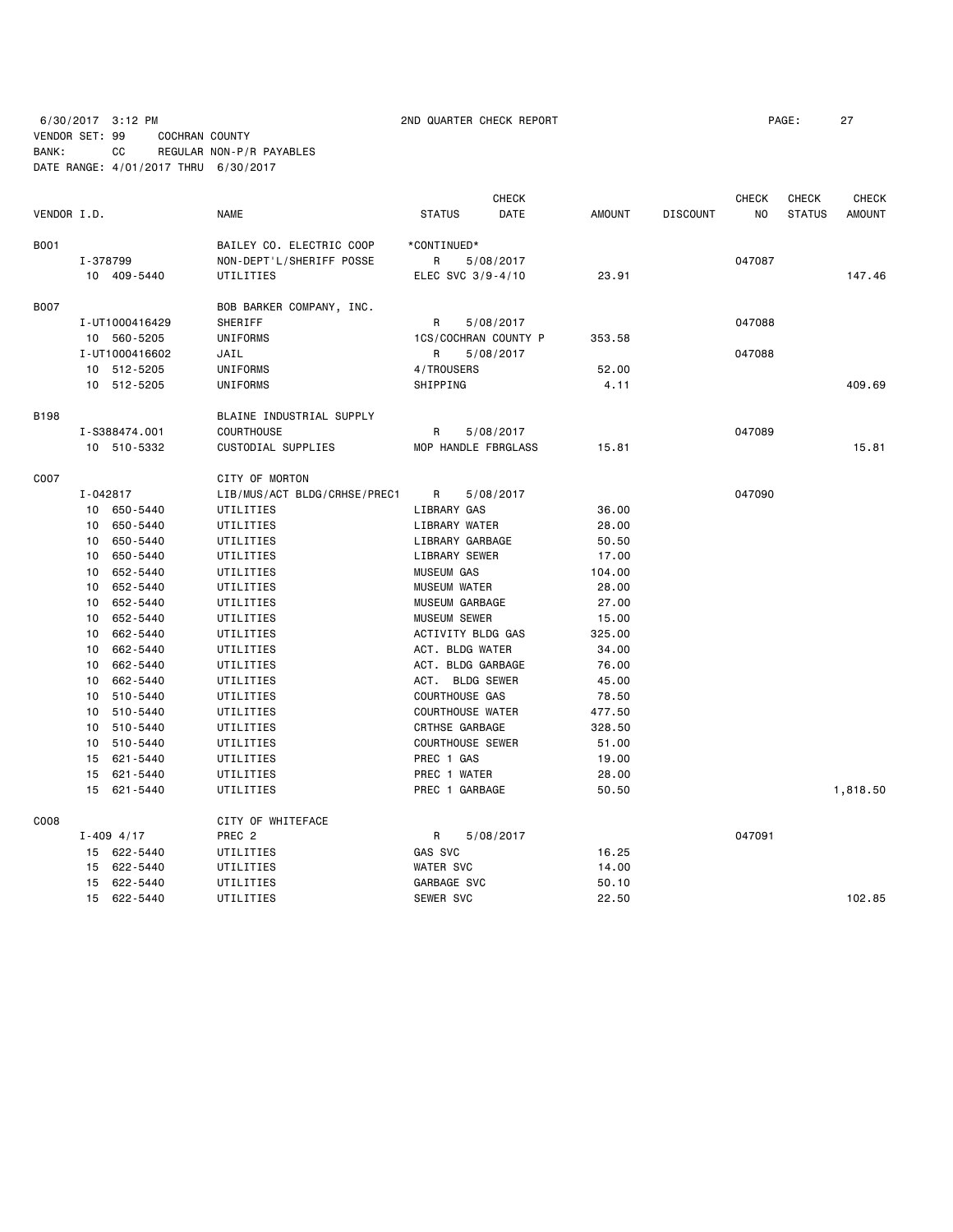# 6/30/2017 3:12 PM 2ND QUARTER CHECK REPORT PAGE: 28 VENDOR SET: 99 COCHRAN COUNTY BANK: CC REGULAR NON-P/R PAYABLES DATE RANGE: 4/01/2017 THRU 6/30/2017

|             |                    |                           |                       | <b>CHECK</b>         |               |                 | <b>CHECK</b>   | <b>CHECK</b>  | <b>CHECK</b>  |
|-------------|--------------------|---------------------------|-----------------------|----------------------|---------------|-----------------|----------------|---------------|---------------|
| VENDOR I.D. |                    | <b>NAME</b>               | <b>STATUS</b>         | DATE                 | <b>AMOUNT</b> | <b>DISCOUNT</b> | N <sub>O</sub> | <b>STATUS</b> | <b>AMOUNT</b> |
| C015        |                    | COCHRAN COUNTY SENIOR     |                       |                      |               |                 |                |               |               |
|             | I-APRIL'17 INSTLMT | SENIOR CITIZENS           | R                     | 5/08/2017            |               |                 | 047092         |               |               |
|             | 10 663-5418        | SENIOR CITIZENS CONTRACT  | APRIL 2017            |                      | 6,250.00      |                 |                |               | 6,250.00      |
| C035        |                    | COX AUTO SUPPLY           |                       |                      |               |                 |                |               |               |
|             | I-362544           | PREC <sub>2</sub>         | R                     | 5/08/2017            |               |                 | 047093         |               |               |
|             | 15 622-5451        | REPAIRS                   | 10/BOLTS              |                      | 0.90          |                 |                |               |               |
|             | 15<br>622-5451     | REPAIRS                   | 10/FLAT WASHERS       |                      | 0.35          |                 |                |               |               |
|             | 15 622-5451        | REPAIRS                   | 10/LOCK WASHERS       |                      | 0.30          |                 |                |               |               |
|             | 15 622-5451        | REPAIRS                   | 10/HEX NUTS           |                      | 0.30          |                 |                |               |               |
|             | I-362573           | PREC 4                    | R                     | 5/08/2017            |               |                 | 047093         |               |               |
|             | 15 624-5451        | REPAIRS                   | 2/B12 CARB CLEANER    |                      | 8.58          |                 |                |               |               |
|             | I-362621           | PREC 1                    | R                     | 5/08/2017            |               |                 | 047093         |               |               |
|             | 15 621-5451        | REPAIRS                   | 6/KET-RINGS           |                      | 2.94          |                 |                |               |               |
|             | 15<br>621-5451     | REPAIRS                   | 15/SCREWS             |                      | 1.50          |                 |                |               |               |
|             | 621-5356<br>15     | ROAD MATERIALS & SUPPLIES | 4/SHOP TOWELS         |                      | 15.96         |                 |                |               |               |
|             | 621-5356<br>15     | ROAD MATERIALS & SUPPLIES | 2/GLASS CLEANER       |                      | 9.78          |                 |                |               |               |
|             | 15 621-5356        | ROAD MATERIALS & SUPPLIES | CREDIT FOR TAXES      |                      | 4.44CR        |                 |                |               |               |
|             | I-362835           | ACTIVITY BUILDING         | R                     | 5/08/2017            |               |                 | 047093         |               |               |
|             | 10 662-5332        | CUSTODIAL SUPPLIES        | YELLOW SAFETY GLASSE  |                      | 12.99         |                 |                |               |               |
|             | I-362953           | <b>PARK</b>               | R                     | 5/08/2017            |               |                 | 047093         |               |               |
|             | 10 660-5332        | CUSTODIAL SUPPLIES        | <b>BLOW GUN</b>       |                      | 21.99         |                 |                |               |               |
|             | 10 660-5451        | REPAIR                    | PLUG                  |                      | 2.79          |                 |                |               |               |
|             | I-363530           | PREC 3                    | R                     | 5/08/2017            |               |                 | 047093         |               |               |
|             | 15 623-5330        | FUEL AND OIL              | UPPER CYL LUBE        |                      | 32.97         |                 |                |               |               |
|             | 15 623-5356        | ROAD MATERIALS & SUPPLIES | 2/PAPER TOWELS        |                      | 2.78          |                 |                |               |               |
|             | I-364090           | PREC 1                    | R                     | 5/08/2017            |               |                 | 047093         |               |               |
|             | 15 621-5356        | ROAD MATERIALS & SUPPLIES | MAGNETIC TOOL         |                      | 14.98         |                 |                |               |               |
|             | I-364122           | <b>PARK</b>               | R                     | 5/08/2017            |               |                 | 047093         |               |               |
|             | 10 660-5451        | REPAIR                    | TRFLX BELT            |                      | 7.98          |                 |                |               |               |
|             | 10 660-5451        | REPAIR                    | 2/PINS                |                      | 1.98          |                 |                |               |               |
|             | I-364340           | ACTIVITY BUILDING         | R                     | 5/08/2017            |               |                 | 047093         |               |               |
|             | 10 662-5451        | REPAIR                    | TRFLX BELT            |                      | 5.97          |                 |                |               |               |
|             | I-364703           | <b>ACTIVITY BUILDING</b>  | R                     | 5/08/2017            |               |                 | 047093         |               |               |
|             | 10 662-5451        | REPAIR                    | 12/SCREWS             |                      | 0.60          |                 |                |               |               |
|             | $I - 364747$       | PREC 1                    | R                     | 5/08/2017            |               |                 | 047093         |               |               |
|             | 15 621-5451        | <b>REPAIRS</b>            | 4/20amp FUSES         |                      | 3.00          |                 |                |               |               |
|             | I-364855           | PREC 3                    | R                     | 5/08/2017            |               |                 | 047093         |               |               |
|             | 15 623-5451        | REPAIRS                   | 3/DELCO BATTERY       |                      | 413.94        |                 |                |               |               |
|             | 623-5451<br>15     | REPAIRS                   | 3/STATE BATT FEE      |                      | 9.00          |                 |                |               |               |
|             | 15<br>623-5451     | REPAIRS                   | 5/20amp FUSES         |                      | 3.75          |                 |                |               |               |
|             | 15 623-5451        | REPAIRS                   | <b>BATT CLEANER</b>   |                      | 3.99          |                 |                |               |               |
|             | 15 623-5451        | REPAIRS                   | SHOE HANDLE           |                      | 4.59          |                 |                |               |               |
|             | I-364867           | PREC 1                    | R                     | 5/08/2017            |               |                 | 047093         |               |               |
|             | 15 621-5356        | ROAD MATERIALS & SUPPLIES | <b>CIRCUIT TESTER</b> |                      | 14.95         |                 |                |               |               |
|             | I-364896           | PREC 1                    | R                     | 5/08/2017            |               |                 | 047093         |               |               |
|             | 15 621-5356        | ROAD MATERIALS & SUPPLIES |                       | 2/MARVEL MYSTERY OIL | 12.58         |                 |                |               |               |
|             | I-364898           | PREC <sub>3</sub>         | R                     | 5/08/2017            |               |                 | 047093         |               |               |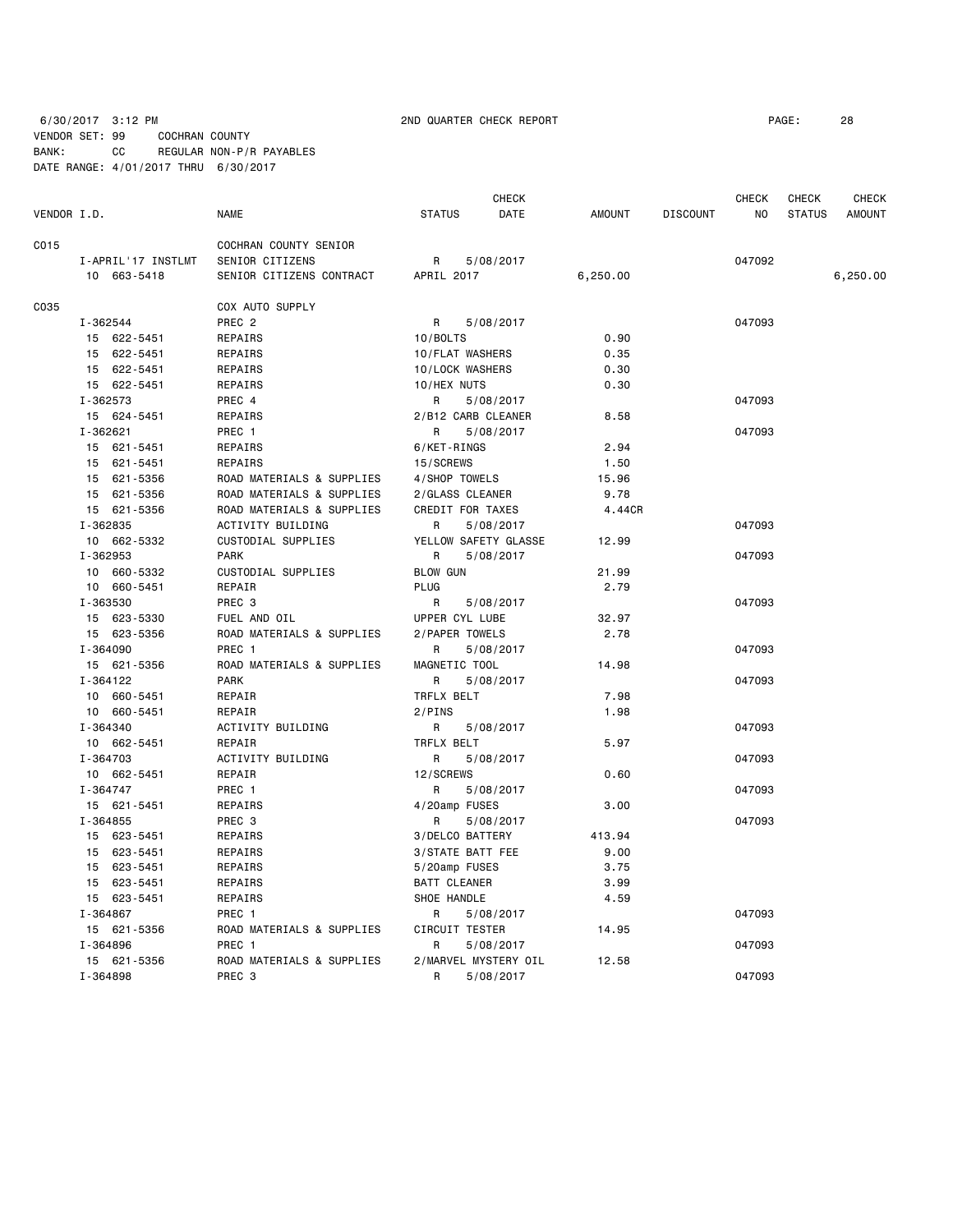6/30/2017 3:12 PM 2ND QUARTER CHECK REPORT PAGE: 29 VENDOR SET: 99 COCHRAN COUNTY BANK: CC REGULAR NON-P/R PAYABLES

DATE RANGE: 4/01/2017 THRU 6/30/2017

|                  |          |                |                                |                      | <b>CHECK</b> |               |                 | <b>CHECK</b> | <b>CHECK</b>  | <b>CHECK</b>  |
|------------------|----------|----------------|--------------------------------|----------------------|--------------|---------------|-----------------|--------------|---------------|---------------|
| VENDOR I.D.      |          |                | <b>NAME</b>                    | <b>STATUS</b>        | DATE         | <b>AMOUNT</b> | <b>DISCOUNT</b> | NO           | <b>STATUS</b> | <b>AMOUNT</b> |
| C035             |          |                | COX AUTO SUPPLY                | *CONTINUED*          |              |               |                 |              |               |               |
|                  | I-364898 |                | PREC <sub>3</sub>              | R                    | 5/08/2017    |               |                 | 047093       |               |               |
|                  |          | 15 623-5451    | REPAIRS                        | <b>BUSHING</b>       |              | 0.75          |                 |              |               |               |
|                  | 15       | 623-5451       | REPAIRS                        | <b>BUSHING</b>       |              | 1.09          |                 |              |               |               |
|                  |          | 15 623-5451    | REPAIRS                        | <b>PLUG</b>          |              | 2.79          |                 |              |               | 611.63        |
| C <sub>255</sub> |          |                | COCHRAN COUNTY AIRPORT FUND    |                      |              |               |                 |              |               |               |
|                  |          | I-2017 SUBSIDY | AIRPORT FUND                   | R                    | 5/08/2017    |               |                 | 047095       |               |               |
|                  |          | 10 700-5700    | TRANSFERS TO OTHER FUNDS       | TRNSFR TO AIRPORT/OP |              | 20,000.00     |                 |              |               | 20,000.00     |
| C384             |          |                | CHEMAQUA                       |                      |              |               |                 |              |               |               |
|                  |          | I-2688823      | <b>COURTHOUSE</b>              | R                    | 5/08/2017    |               |                 | 047096       |               |               |
|                  |          | 10 510-5411    | MAINTENANCE CONTRACTS          | WATER TREATMENT APRI |              | 120.00        |                 |              |               | 120.00        |
| C392             |          |                | CONDUENT GOVERNMENT RECORDS SV |                      |              |               |                 |              |               |               |
|                  |          | I-1559672      | CO/DIST CLERK                  | R                    | 5/08/2017    |               |                 | 047097       |               |               |
|                  |          | 10 403-5416    | FILMING & INDEXING             | 20/20 LAND REC       |              | 1,250.00      |                 |              |               |               |
|                  |          | 10 403-5416    | FILMING & INDEXING             | FREIGHT              |              | 13.42         |                 |              |               | 1,263.42      |
| D048             |          |                | DATA-LINE OFFICE SYSTEMS       |                      |              |               |                 |              |               |               |
|                  |          | I-IN61915      | LIBRARY                        | R                    | 5/08/2017    |               |                 | 047098       |               |               |
|                  |          | 10 650-5411    | MAINTENANCE CONTRACTS          | COPIER MAINT 2/21-3/ |              | 37.50         |                 |              |               |               |
|                  |          | 10 650-5411    | MAINTENANCE CONTRACTS          | 238 COLOR COPIES 1/2 |              | 23.80         |                 |              |               |               |
|                  |          | I-IN65585      | <b>EXTENSION SVC</b>           | R                    | 5/08/2017    |               |                 | 047098       |               |               |
|                  |          | 10 665-5411    | MAINTENANCE CONTRACTS          | COPIER MAINT 5/5-6/4 |              | 30.00         |                 |              |               | 91.30         |
| D196             |          |                | JORGE DE LA CRUZ, SHERIFF      |                      |              |               |                 |              |               |               |
|                  | I-042617 |                | JAIL/SHERIFF                   | R                    | 5/08/2017    |               |                 | 047099       |               |               |
|                  |          | 10 560-5427    | CONTINUING EDUCATION           | THEO/SCHOOL MEALS/SO |              | 10.81         |                 |              |               |               |
|                  | 10       | 560-5427       | CONTINUING EDUCATION           | THEO/SCHOOL MEALS/SO |              | 13.40         |                 |              |               |               |
|                  | 10       | 560-5427       | CONTINUING EDUCATION           | THEO/SCHOOL MEALS/SO |              | 2.80          |                 |              |               |               |
|                  | 10       | 560-5427       | CONTINUING EDUCATION           | THEO/SCHOOL MEALS/KF |              | 14.06         |                 |              |               |               |
|                  | 10       | 512-5333       | FOOD-PRISONERS                 | 2/MILK/ALLSUPS 4/12  |              | 6.98          |                 |              |               |               |
|                  | 10       | 512-5333       | FOOD-PRISONERS                 | 2/EGGS/ALLSUPS 3/12  |              | 3.78          |                 |              |               |               |
|                  | 10       | 512-5333       | FOOD-PRISONERS                 | 2/ROTEL/FAM\$ 4/12   |              | 2.00          |                 |              |               |               |
|                  | 10       | 512-5333       | FOOD-PRISONERS                 | 2/CORN/FAM\$ 4/12    |              | 4.00          |                 |              |               |               |
|                  | 10       | 512-5392       | MISCELLANEOUS SUPPLIES         | $2/TOTES/FAMS$ 4/13  |              | 2.00          |                 |              |               |               |
|                  | 10       | 512-5333       | FOOD-PRISONERS                 | 4/VANILLA WAFERS/FAM |              | 4.00          |                 |              |               |               |
|                  | 10       | 512-5392       | MISCELLANEOUS SUPPLIES         | 2/BLEACH/FAM\$ 4/13  |              | 3.90          |                 |              |               |               |
|                  |          | 10 512-5333    | FOOD-PRISONERS                 | 2/MILK/ALLSUPS 4/17  |              | 6.98          |                 |              |               |               |
|                  | 10       | 512-5333       | FOOD-PRISONERS                 | 6/BREAD/ALLSUPS 4/17 |              | 4.77          |                 |              |               |               |
|                  |          | 10 512-5333    | FOOD-PRISONERS                 | 2/EGGS/ALLSUPS 4/18  |              | 3.78          |                 |              |               |               |
|                  | 10       | 512-5333       | FOOD-PRISONERS                 | 2/BANANAS/ALLSUPS 4/ |              | 0.50          |                 |              |               |               |
|                  | 10       | 512-5333       | FOOD-PRISONERS                 | TOMATOES/ALLSUPS 4/1 |              | 0.99          |                 |              |               |               |
|                  | 10       | 512-5333       | FOOD-PRISONERS                 | LETTUCE/ALLSUPS 4/18 |              | 2.59          |                 |              |               |               |
|                  | 10       | 512-5392       | MISCELLANEOUS SUPPLIES         | VINEGAR/FAM\$ 4/18   |              | 1.85          |                 |              |               |               |
|                  | 10       | 512-5333       | FOOD-PRISONERS                 | $2/CHIPS/FAMS$ 4/18  |              | 3.50          |                 |              |               |               |
|                  | 10       | 512-5333       | FOOD-PRISONERS                 | 2/CHEESE/ALLSUPS 4/1 |              | 7.98          |                 |              |               |               |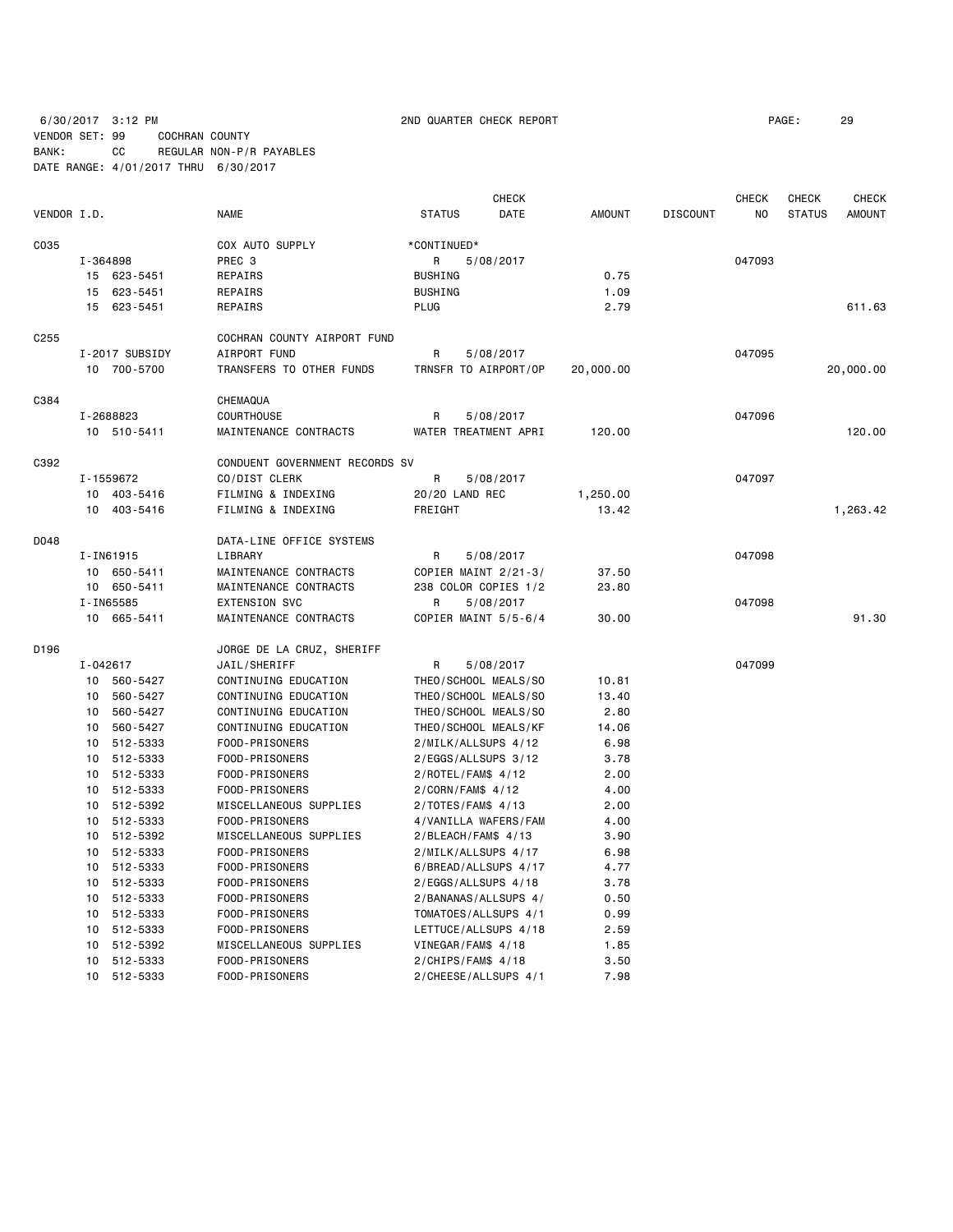# 6/30/2017 3:12 PM 2ND QUARTER CHECK REPORT PAGE: 30 VENDOR SET: 99 COCHRAN COUNTY BANK: CC REGULAR NON-P/R PAYABLES DATE RANGE: 4/01/2017 THRU 6/30/2017

| VENDOR I.D. |    |                  | <b>NAME</b>                      | <b>STATUS</b>                            | <b>CHECK</b><br><b>DATE</b> | <b>AMOUNT</b> | <b>DISCOUNT</b> | <b>CHECK</b><br>NO. | <b>CHECK</b><br><b>STATUS</b> | <b>CHECK</b><br><b>AMOUNT</b> |
|-------------|----|------------------|----------------------------------|------------------------------------------|-----------------------------|---------------|-----------------|---------------------|-------------------------------|-------------------------------|
|             |    |                  |                                  |                                          |                             |               |                 |                     |                               |                               |
| D196        |    | $I - 042617$     | JORGE DE LA CRUZ, SHERIFF        | *CONTINUED*<br>R                         |                             |               |                 | 047099              |                               |                               |
|             |    | 10 512-5333      | JAIL/SHERIFF<br>FOOD-PRISONERS   |                                          | 5/08/2017                   | 2.49          |                 |                     |                               |                               |
|             |    | 10 512-5333      |                                  | CHIPS/ALLSUPS 4/19                       |                             |               |                 |                     |                               |                               |
|             |    | 10 512-5333      | FOOD-PRISONERS<br>FOOD-PRISONERS | CRM MSHRM/FAM\$ 4/19<br>ROTEL/FAM\$ 4/19 |                             | 1.40<br>1.00  |                 |                     |                               |                               |
|             |    | 10 512-5333      | FOOD-PRISONERS                   |                                          | 6/BREAD/ALLSUPS 4/23        | 4.77          |                 |                     |                               |                               |
|             |    | 10 512-5333      | FOOD-PRISONERS                   | BUTTER/ALLSUPS 4/23                      |                             | 3.19          |                 |                     |                               |                               |
|             |    | 10 512-5333      | FOOD-PRISONERS                   |                                          |                             |               |                 |                     |                               |                               |
|             |    | 10 512-5333      |                                  | 2/MILK/ALLSUPS 4/23                      |                             | 6.98          |                 |                     |                               |                               |
|             |    |                  | FOOD-PRISONERS                   | FRANKS/ALLSUPS 4/25                      |                             | 1.29          |                 |                     |                               |                               |
|             |    | 10 512-5333      | FOOD-PRISONERS                   |                                          | 3/CHILI/ALLSUPS 4/25        | 3.00          |                 |                     |                               |                               |
|             |    | $I - 042817$     | JAIL                             | R                                        | 5/08/2017                   |               |                 | 047099              |                               |                               |
|             |    | 10 512-5333      | FOOD-PRISONERS                   |                                          | TOMATOES/ALLSUPS 4/2        | 0.99          |                 |                     |                               |                               |
|             |    | 10 512-5333      | FOOD-PRISONERS                   | FRIES/ALLSUPS 4/25                       |                             | 2.99          |                 |                     |                               |                               |
|             |    | 10 512-5333      | FOOD-PRISONERS                   | FRIES/ALLSUPS 4/25                       |                             | 2.99          |                 |                     |                               |                               |
|             |    | 10 512-5333      | FOOD-PRISONERS                   |                                          | LETTUCE/ALLSUPS 4/25        | 2.59          |                 |                     |                               |                               |
|             |    | 10 512-5333      | FOOD-PRISONERS                   | BUTTER/ALLSUPS 4/26                      |                             | 2.38          |                 |                     |                               |                               |
|             |    | 10 512-5333      | FOOD-PRISONERS                   |                                          | POTATOES/ALLSUPS 4/2        | 2.99          |                 |                     |                               |                               |
|             |    | 10 512-5333      | FOOD-PRISONERS                   |                                          | 6/BREAD/ALLSUPS 4/26        | 6.36          |                 |                     |                               | 146.08                        |
| E075        |    |                  | <b>WEX BANK</b>                  |                                          |                             |               |                 |                     |                               |                               |
|             |    | I-49555977       | SHERIFF/CONSTABLE/JUV PROB       | R                                        | 5/08/2017                   |               |                 | 047100              |                               |                               |
|             |    | 10 550-5330      | FUEL & OIL                       |                                          | 22.216GL/UNL LBK 3/3        | 43.74         |                 |                     |                               |                               |
|             | 10 | 550-5330         | FUEL & OIL                       |                                          | 21.024GL/UNL WF 4/27        | 47.49         |                 |                     |                               |                               |
|             | 10 | 560-5330         | FUEL AND OIL                     |                                          | 9.3GL/UNL JUNCTION 4        | 21.03         |                 |                     |                               |                               |
|             | 10 | 560-5330         | FUEL AND OIL                     |                                          | 10.197GL/UNL SWEETWA        | 21.40         |                 |                     |                               |                               |
|             | 10 | 560-5330         | FUEL AND OIL                     |                                          | 14.472HL/UNL CONVERS        | 31.82         |                 |                     |                               |                               |
|             | 10 | 560-5330         | FUEL AND OIL                     | 9.179GL/UNL SS 4/4                       |                             | 19.91         |                 |                     |                               |                               |
|             | 10 | 560-5330         | FUEL AND OIL                     |                                          | 14.011GL/UNL POST 4/        | 30.81         |                 |                     |                               |                               |
|             |    | 17 573-5499      | OPERATING EXPENSES               |                                          | 15.56GL/UNL COMANCHE        | 32.97         |                 |                     |                               |                               |
|             |    | 17 573-5499      | OPERATING EXPENSES               |                                          | 17.555GL/UNL COMANCH        | 38.60         |                 |                     |                               |                               |
|             | 10 | 560-5330         | FUEL AND OIL                     |                                          | FUEL REBATE/5c 147.4        | 0.72CR        |                 |                     |                               | 287.05                        |
| F010        |    |                  | FIVE-AREA TELEPHONE CO-OP        |                                          |                             |               |                 |                     |                               |                               |
|             |    | I-927-5510 MAY17 | PREC 4                           | R                                        | 5/08/2017                   |               |                 | 047101              |                               |                               |
|             |    | 15 624-5420      | TELECOMMUNICATIONS               | BASIC LOCAL SVC                          |                             | 32.25         |                 |                     |                               |                               |
|             |    | 15 624-5420      | TELECOMMUNICATIONS               | <b>FEES</b>                              |                             | 9.37          |                 |                     |                               |                               |
|             | 15 | 624-5420         | TELECOMMUNICATIONS               | LONG DISTANCE SVC                        |                             | 2.97          |                 |                     |                               | 44.59                         |
| F073        |    |                  | FRONTIER VALLEY INC.             |                                          |                             |               |                 |                     |                               |                               |
|             |    | I-345687         | JAIL                             | R                                        | 5/08/2017                   |               |                 | 047102              |                               |                               |
|             |    | 10 512-5451      | REPAIR                           |                                          | INSTL VENT HOOD/JAIL        | 109.00        |                 |                     |                               |                               |
|             |    | 10 512-5451      | REPAIR                           |                                          | 12/2 20R BX CABLE WI        | 8.17          |                 |                     |                               |                               |
|             |    | 10 512-5451      | REPAIR                           |                                          | 1/2" ROMEX CONNECTOR        | 0.36          |                 |                     |                               |                               |
|             |    | I-375553         | COURTHOUSE                       | R                                        | 5/08/2017                   |               |                 | 047102              |                               |                               |
|             |    | 10 510-5451      | REPAIR                           |                                          | RSTR POWER N SIDE DC        | 109.00        |                 |                     |                               | 226.53                        |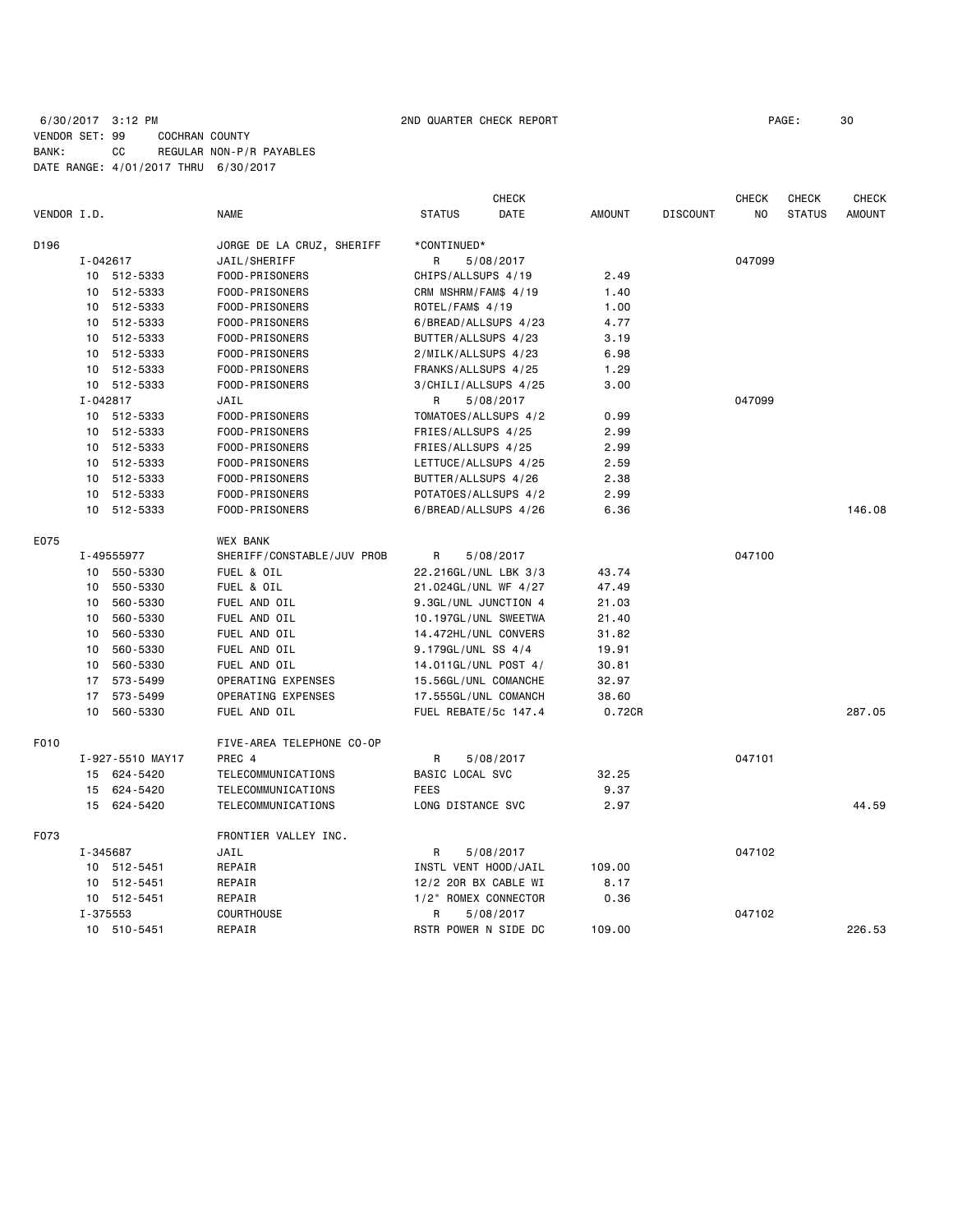6/30/2017 3:12 PM 2ND QUARTER CHECK REPORT PAGE: 31

VENDOR SET: 99 COCHRAN COUNTY BANK: CC REGULAR NON-P/R PAYABLES DATE RANGE: 4/01/2017 THRU 6/30/2017

|             |                        |                                                   |                  | <b>CHECK</b>         |               |                 | CHECK  | CHECK         | CHECK  |
|-------------|------------------------|---------------------------------------------------|------------------|----------------------|---------------|-----------------|--------|---------------|--------|
| VENDOR I.D. |                        | <b>NAME</b>                                       | <b>STATUS</b>    | DATE                 | <b>AMOUNT</b> | <b>DISCOUNT</b> | NO     | <b>STATUS</b> | AMOUNT |
| F093        |                        | FARMERS CO-OPERATIVE ELEVATOR                     |                  |                      |               |                 |        |               |        |
|             | $I - 3160$ 4/17        | PREC <sub>2</sub>                                 | R                | 5/08/2017            |               |                 | 047103 |               |        |
|             | 15 622-5330            | FUEL AND OIL                                      | 23.20GL/UNL 4/24 |                      | 50.10         |                 |        |               | 50.10  |
|             |                        |                                                   |                  |                      |               |                 |        |               |        |
| G161        |                        | GEBO'S CREDIT CORPORATION                         |                  |                      |               |                 |        |               |        |
|             | I-772768               | PREC 1                                            | R                | 5/08/2017            |               |                 | 047104 |               |        |
|             | 15 621-5451            | REPAIRS                                           |                  | MERCURY VAP 175W MOG | 16.99         |                 |        |               |        |
|             | 15 621-5451            | REPAIRS                                           | 2/HOSE CLAMPS    |                      | 3.78          |                 |        |               | 20.77  |
| G259        |                        | G4S SERVICES, LLC                                 |                  |                      |               |                 |        |               |        |
|             | I - COCHRAN - 0317 - B | JUVENILE PROBATION                                | R                | 5/08/2017            |               |                 | 047105 |               |        |
|             | 17 573-5413.001        | Inter-Cnty Contr TELECOUNSEL'GTele-couns'g Mar'17 |                  |                      | 578.70        |                 |        |               | 578.70 |
| H126        |                        | HOLLAND'S OFFICE TECHNOLOGIES                     |                  |                      |               |                 |        |               |        |
|             | I-00122502             | <b>SHERIFF</b>                                    | R.               | 5/08/2017            |               |                 | 047106 |               |        |
|             | 10 560-5310            | OFFICE SUPPLIES                                   |                  | TONER/FS4200/M3550   | 99.95         |                 |        |               |        |
|             | I-00122503             | SHERIFF                                           | R                | 5/08/2017            |               |                 | 047106 |               |        |
|             | 10 560-5452            | OFFICE EQUIPMENT REPAIR                           |                  | SVC CALL/CLN ADF ROL | 125.00        |                 |        |               | 224.95 |
|             |                        |                                                   |                  |                      |               |                 |        |               |        |
| J082        |                        | JOHN DEERE FINANCIAL                              |                  |                      |               |                 |        |               |        |
|             | I-508914               | PREC 1                                            | R                | 5/08/2017            |               |                 | 047107 |               |        |
|             | 15 621-5330            | FUEL & OIL                                        |                  | 18/PLUS 50 OIL 15W40 | 308.88        |                 |        |               |        |
|             | $I - 511479$           | ACTIVITY BUILDING                                 | R                | 5/08/2017            |               |                 | 047107 |               |        |
|             | 10 662-5451            | REPAIR                                            | LAWN MOWER BLADE |                      | 11.97         |                 |        |               |        |
|             | I-511693               | <b>CEMETERY</b>                                   | R                | 5/08/2017            |               |                 | 047107 |               |        |
|             | 10 516-5451            | REPAIR                                            |                  | 4/AUTOCUT 25-2 BLIST | 111.96        |                 |        |               | 432.81 |
| L010        |                        | LEWIS FARM & RANCH STORE                          |                  |                      |               |                 |        |               |        |
|             | I-47780                | PREC 4                                            | R                | 5/08/2017            |               |                 | 047108 |               |        |
|             | 15 624-5356            | ROAD MATERIALS & SUPPLIES                         | 2/SPRAY SCENT    |                      | 13.98         |                 |        |               |        |
|             | I-47792                | PREC 1                                            | R                | 5/08/2017            |               |                 | 047108 |               |        |
|             | 15 621-5356            | ROAD MATERIALS & SUPPLIES                         |                  | CHICKEN SCRATCH/PIGE | 13.50         |                 |        |               |        |
|             | I-47844                | PREC 1                                            | R                | 5/08/2017            |               |                 | 047108 |               |        |
|             | 15 621-5356            | ROAD MATERIALS & SUPPLIES                         | FIRST AID KIT    |                      | 15.99         |                 |        |               |        |
|             | 15 621-5356            | ROAD MATERIALS & SUPPLIES                         | <b>GLOVES</b>    |                      | 12.99         |                 |        |               |        |
|             | I-47957                | ACTIVITY BUILDING                                 | R                | 5/08/2017            |               |                 | 047108 |               |        |
|             | 10 662-5451            | REPAIR                                            |                  | 4/SOLID BRASS CYLIND | 39.96         |                 |        |               |        |
|             | 10 662-5451            | REPAIR                                            | DISC             |                      | 3.99CR        |                 |        |               |        |
|             | $I - 48070$            | PREC 4                                            | R                | 5/08/2017            |               |                 | 047108 |               |        |
|             | 15 624-5356            | ROAD MATERIALS & SUPPLIES                         | MISC SUPPLIES    |                      | 12.87         |                 |        |               |        |
|             | $I - 48121$            | <b>CEMETERY</b>                                   | R                | 5/08/2017            |               |                 | 047108 |               |        |
|             | 10 516-5451            | REPAIR                                            | 2-3/8x2.5 BOLTS  |                      | 0.46          |                 |        |               |        |
|             | 10 516-5451            | REPAIR                                            | $4 - 3/8$ NUTS   |                      | 0.28          |                 |        |               |        |
|             | 10 516-5451            | REPAIR                                            | 2-3/8 LOCKS      |                      | 0.12          |                 |        |               |        |
|             | 10 516-5451            | REPAIR                                            | 2-3/8 WASHERS    |                      | 0.10          |                 |        |               |        |
|             | 10 516-5451            | REPAIR                                            | REDIMIX          |                      | 4.75          |                 |        |               |        |
|             | I-48269                | DISTRICT COURT                                    | R.               | 5/08/2017            |               |                 | 047108 |               |        |
|             | 10 435-5499            | MISCELLANEOUS                                     | 2/CS DRINKS      |                      | 21.00         |                 |        |               |        |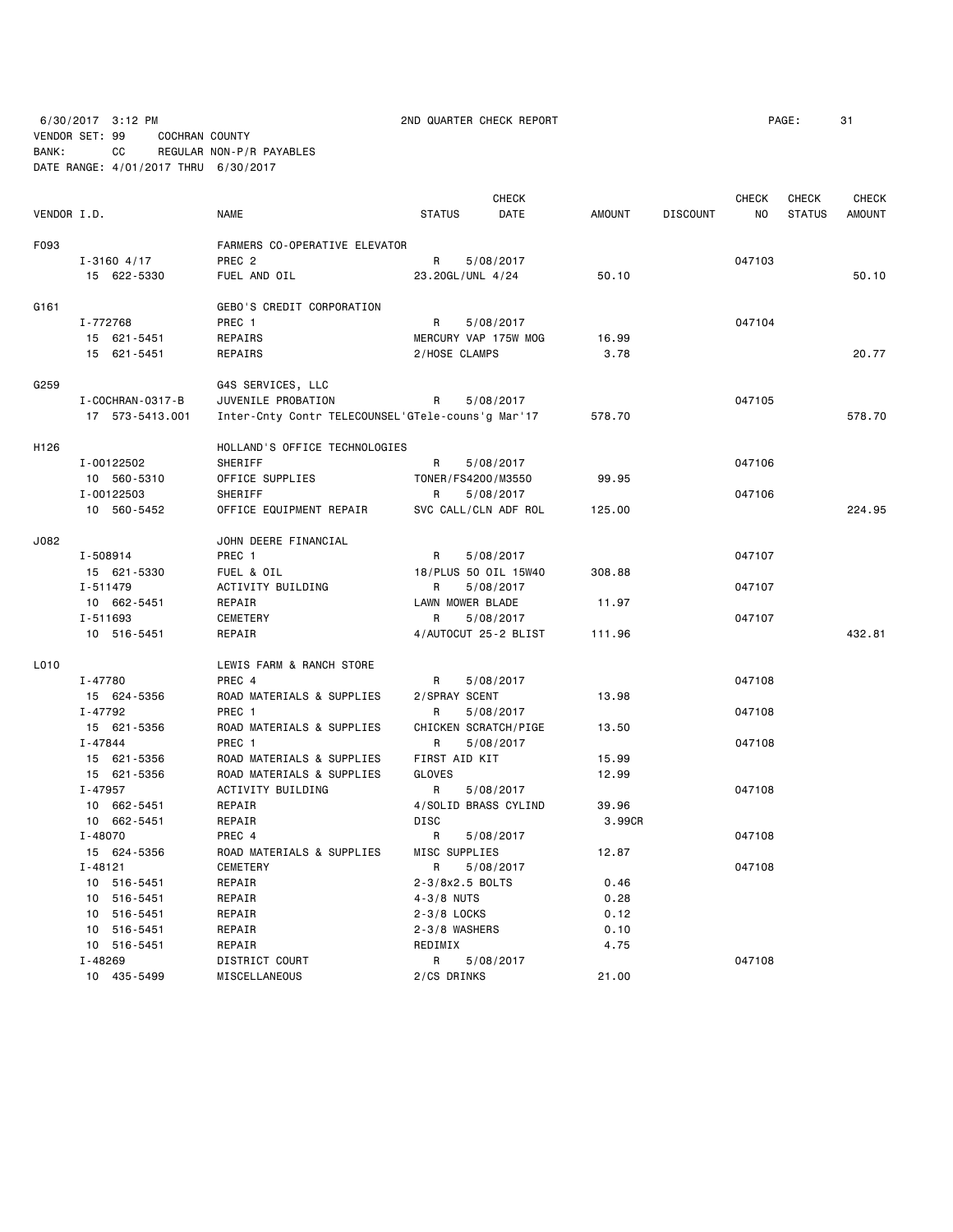# 6/30/2017 3:12 PM 2ND QUARTER CHECK REPORT PAGE: 32 VENDOR SET: 99 COCHRAN COUNTY BANK: CC REGULAR NON-P/R PAYABLES DATE RANGE: 4/01/2017 THRU 6/30/2017

|                  |              |                               |                   | <b>CHECK</b>         |               |                 | CHECK  | CHECK         | CHECK         |
|------------------|--------------|-------------------------------|-------------------|----------------------|---------------|-----------------|--------|---------------|---------------|
| VENDOR I.D.      |              | NAME                          | <b>STATUS</b>     | DATE                 | <b>AMOUNT</b> | <b>DISCOUNT</b> | NO.    | <b>STATUS</b> | <b>AMOUNT</b> |
| L010             |              | LEWIS FARM & RANCH STORE      | *CONTINUED*       |                      |               |                 |        |               |               |
|                  | I-48269      | DISTRICT COURT                | R                 | 5/08/2017            |               |                 | 047108 |               |               |
|                  | 10 435-5499  | MISCELLANEOUS                 | <b>DISC</b>       |                      | 2.10CR        |                 |        |               |               |
|                  | I-48300      | PREC 4                        | R                 | 5/08/2017            |               |                 | 047108 |               |               |
|                  | 15 624-5451  | REPAIRS                       | 3/HINGES          |                      | 14.97         |                 |        |               |               |
|                  | 15 624-5451  | REPAIRS                       | <b>DISC</b>       |                      | 1.49CR        |                 |        |               |               |
|                  | $I - 48361$  | PREC 1                        | R                 | 5/08/2017            |               |                 | 047108 |               |               |
|                  | 15 621-5356  | ROAD MATERIALS & SUPPLIES     | 2/REDIMIX         |                      | 9.50          |                 |        |               |               |
|                  | $I - 48769$  | <b>PARK</b>                   | R                 | 5/08/2017            |               |                 | 047108 |               |               |
|                  | 10 660-5451  | REPAIR                        | FLUSH VALVE       |                      | 159.99        |                 |        |               |               |
|                  | 10 660-5451  | REPAIR                        | <b>DISC</b>       |                      | 15.99CR       |                 |        |               |               |
|                  | $I - 48797$  | PREC <sub>3</sub>             | R                 | 5/08/2017            |               |                 | 047108 |               |               |
|                  | 15 623-5356  | ROAD MATERIALS & SUPPLIES     | TRASH BAGS        |                      | 13.99         |                 |        |               |               |
|                  | 15 623-5356  | ROAD MATERIALS & SUPPLIES     | <b>DISC</b>       |                      | 1.39CR        |                 |        |               |               |
|                  | I-48834      | JAIL                          | R                 | 5/08/2017            |               |                 | 047108 |               |               |
|                  | 10 512-5392  | MISCELLANEOUS SUPPLIES        | 2/CS BLEACH       |                      | 47.84         |                 |        |               |               |
|                  | 10 512-5392  | MISCELLANEOUS SUPPLIES        | <b>DISC</b>       |                      | 4.78CR        |                 |        |               |               |
|                  | $I - 49106$  | ACTIVITY BUILDING             | R                 | 5/08/2017            |               |                 | 047108 |               |               |
|                  | 10 662-5332  | CUSTODIAL SUPPLIES            | AMMONIA           |                      | 4.99          |                 |        |               |               |
|                  | 10 662-5332  | CUSTODIAL SUPPLIES            | <b>BLEACH</b>     |                      | 2.99          |                 |        |               |               |
|                  | 10 662-5332  | CUSTODIAL SUPPLIES            | <b>DISC</b>       |                      | 0.80CR        |                 |        |               |               |
|                  | I-49232      | PARK                          | R                 | 5/08/2017            |               |                 | 047108 |               |               |
|                  | 10 660-5451  | REPAIR                        | TOILET WAX RING   |                      | 4.99          |                 |        |               |               |
|                  | 10 660-5451  | REPAIR                        | <b>DISC</b>       |                      | 0.49CR        |                 |        |               |               |
|                  | I-49383      | <b>CEMETERY</b>               | R                 | 5/08/2017            |               |                 | 047108 |               |               |
|                  | 10 516-5332  | CUSTODIAL SUPPLIES            | METAL DETECTOR    |                      | 109.99        |                 |        |               |               |
|                  | 10 516-5332  | CUSTODIAL SUPPLIES            | 2/9v BATTERIES    |                      | 7.18          |                 |        |               |               |
|                  | 10 516-5332  | CUSTODIAL SUPPLIES            | <b>DISC</b>       |                      | 11.71CR       |                 |        |               | 469.69        |
|                  |              |                               |                   |                      |               |                 |        |               |               |
| L018             |              | LUBBOCK GRADER BLADE, INC     |                   |                      |               |                 |        |               |               |
|                  | I-60187      | PREC 4                        | R                 | 5/08/2017            |               |                 | 047110 |               |               |
|                  | 15 624-5451  | <b>REPAIRS</b>                |                   | 4/PS2036 ADAPTER BLA | 2,454.48      |                 |        |               |               |
|                  | 15 624-5451  | REPAIRS                       |                   | 4/PS2048 ADAPTER BLA | 3,276.80      |                 |        |               |               |
|                  | 15 624-5451  | REPAIRS                       | 260/G01 BITS@7.58 |                      | 1,970.80      |                 |        |               | 7,702.08      |
| L135             |              | LOWE'S HOME CENTERS INC       |                   |                      |               |                 |        |               |               |
|                  | I-51982532   | JAIL                          | R                 | 5/08/2017            |               |                 | 047111 |               |               |
|                  | 10 512-5392  | MISCELLANEOUS SUPPLIES        |                   | UT 16in LED PLUG VAL | 18.98         |                 |        |               |               |
|                  | 10 512-5392  | MISCELLANEOUS SUPPLIES        | <b>DISC</b>       |                      | 0.95CR        |                 |        |               | 18.03         |
| L <sub>189</sub> |              | HOCKLEY COUNTY PUBLISHING CO. |                   |                      |               |                 |        |               |               |
|                  | $I - 042617$ | COMMISSIONERS COURT           | R                 | 5/08/2017            |               |                 | 047112 |               |               |
|                  | 15 610-5430  | LEGAL NOTICES                 |                   | TREAS QTRLY REPORT 4 | 211.20        |                 |        |               |               |
|                  | $I - 10635$  | COMMISSIONERS COURT           | R                 | 5/08/2017            |               |                 | 047112 |               |               |
|                  | 15 610-5430  | LEGAL NOTICES                 | AD/BIDS 3/8 3/12  |                      | 188.00        |                 |        |               |               |
|                  | $I - 10636$  | AUDITOR                       | R                 | 5/08/2017            |               |                 | 047112 |               |               |
|                  | 10 495-5310  | OFFICE SUPPLIES               | 1YR SUBSCRIPTION  |                      | 45.00         |                 |        |               |               |
|                  | $I - 10697$  | COMMISSIONERS COURT           | R                 | 5/08/2017            |               |                 | 047112 |               |               |
|                  |              |                               |                   |                      |               |                 |        |               |               |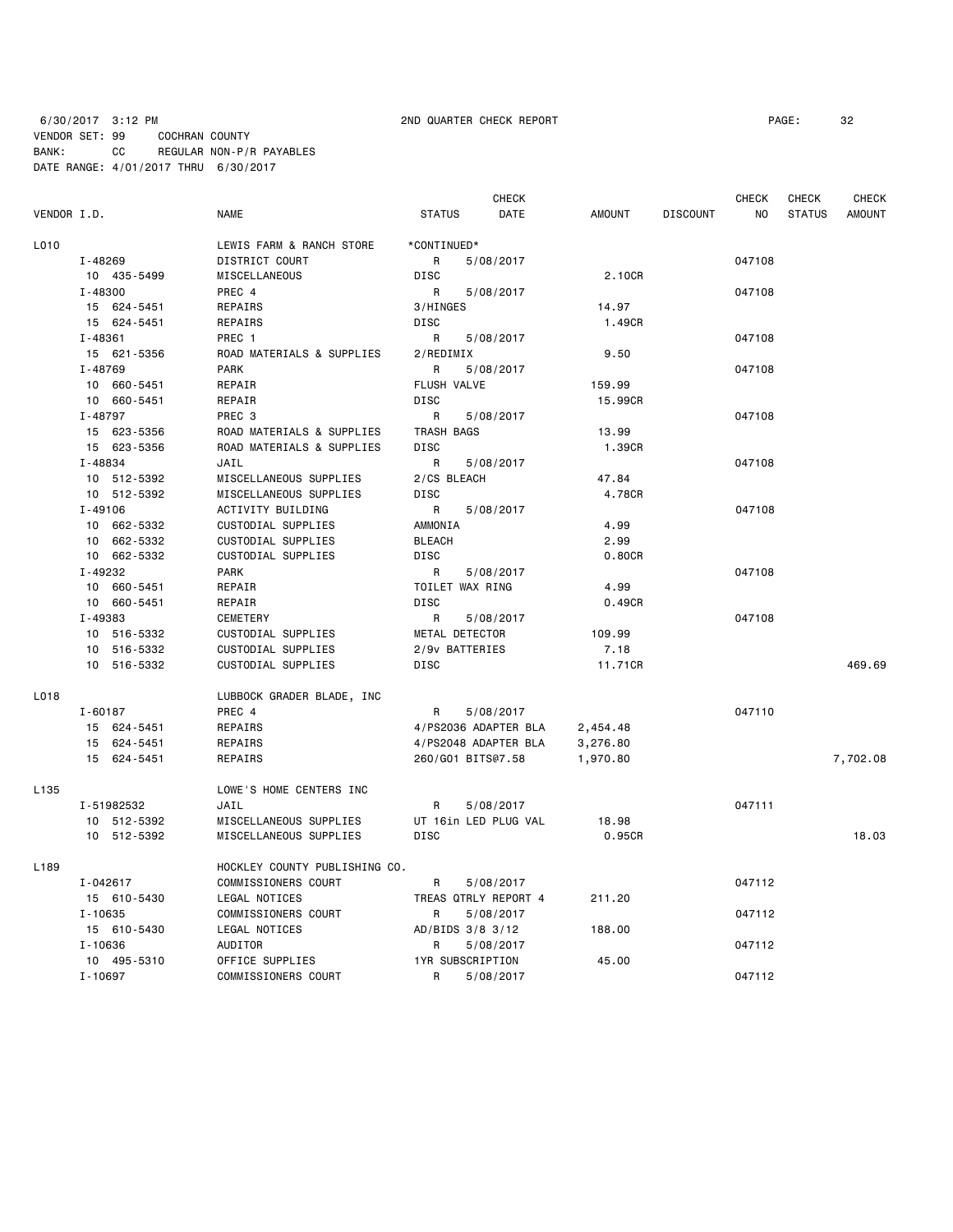6/30/2017 3:12 PM 2ND QUARTER CHECK REPORT PAGE: 33 VENDOR SET: 99 COCHRAN COUNTY BANK: CC REGULAR NON-P/R PAYABLES DATE RANGE: 4/01/2017 THRU 6/30/2017

|             |                             |                                |                       | <b>CHECK</b> |               |                 | <b>CHECK</b>   | CHECK         | CHECK         |
|-------------|-----------------------------|--------------------------------|-----------------------|--------------|---------------|-----------------|----------------|---------------|---------------|
| VENDOR I.D. |                             | <b>NAME</b>                    | <b>STATUS</b>         | <b>DATE</b>  | <b>AMOUNT</b> | <b>DISCOUNT</b> | N <sub>O</sub> | <b>STATUS</b> | <b>AMOUNT</b> |
| L189        |                             | HOCKLEY COUNTY PUBLISHING CO.  | *CONTINUED*           |              |               |                 |                |               |               |
|             | I-10697                     | COMMISSIONERS COURT            | R                     | 5/08/2017    |               |                 | 047112         |               |               |
|             | 15 610-5430                 | LEGAL NOTICES                  | 4YR DEP BID NTC, 2/15 |              | 759.00        |                 |                |               | 1,203.20      |
| L208        |                             | LOVE FIELD CDJR                |                       |              |               |                 |                |               |               |
|             | I-'16 CHARGER #8558         | SHERIFF                        | R                     | 5/08/2017    |               |                 | 047113         |               |               |
|             | 10 560-5571                 | CAPITAL OUTLAY                 | 2016 CHRGR/#2C3CDXAT  |              | 27,960.00     |                 |                |               | 27,960.00     |
| M018        |                             | MORTON INSURANCE AGENCY        |                       |              |               |                 |                |               |               |
|             | I-ADJ TO BOND#8445          | TAX A/C                        | R                     | 5/08/2017    |               |                 | 047114         |               |               |
|             | 10 499-5480                 | BONDS & NOTARY FEES            | ADJ BOND TO \$20,000  |              | 25.00         |                 |                |               | 25.00         |
| M182        |                             | BEVERLY MCCLELLAN              |                       |              |               |                 |                |               |               |
|             | I-59TH AUD INST '17 AUDITOR |                                | R                     | 5/08/2017    |               |                 | 047115         |               |               |
|             | 10 495-5427                 | CONTINUING EDUCATION           | 120 MI TO/FR LBK AIR  |              | 64.20         |                 |                |               |               |
|             | 10 495-5427                 | CONTINUING EDUCATION           | CAB FARE TO DOUBLETR  |              | 32.90         |                 |                |               |               |
|             | 10 495-5427                 | CONTINUING EDUCATION           | MEALS 5/1-5/5/17      |              | 73.01         |                 |                |               |               |
|             | 10 495-5427                 | CONTINUING EDUCATION           | 4 NITES/DOUBLETREE 5  |              | 562.00        |                 |                |               |               |
|             | 10 495-5427                 | CONTINUING EDUCATION           | 4 NITES LODGING TAX   |              | 88.52         |                 |                |               |               |
|             | 10 495-5427                 | CONTINUING EDUCATION           | AIRFARE TO/FR AUSTIN  |              | 332.12        |                 |                |               | 1,152.75      |
| M331        |                             | LYNDA MARCH PHD, RD/LD         |                       |              |               |                 |                |               |               |
|             | I-04182017                  | JAIL                           | R                     | 5/08/2017    |               |                 | 047116         |               |               |
|             | 10 512-5499                 | MISCELLANEOUS                  | NUTRITION ANALYSIS F  |              | 60.00         |                 |                |               | 60.00         |
| 0037        |                             | ANGELA OVERMAN, ATTY AT LAW    |                       |              |               |                 |                |               |               |
|             | I-CPS#4499 050217           | DISTRICT COURT                 | R                     | 5/08/2017    |               |                 | 047117         |               |               |
|             | 10 435-5400                 | ATTORNEY AD LITEM              | CPS HRNG/(P)#17-03-4  |              | 300.00        |                 |                |               | 300.00        |
| P232        |                             | THE POLICE AND SHERIFFS PRESS, |                       |              |               |                 |                |               |               |
|             | I-92770                     | SHERIFF                        | R                     | 5/08/2017    |               |                 | 047118         |               |               |
|             | 10 560-5310                 | OFFICE SUPPLIES                | 5/ID CARDS            |              | 75.00         |                 |                |               |               |
|             | 10 560-5310                 | OFFICE SUPPLIES                | SHIPPING              |              | 2.90          |                 |                |               |               |
|             | I-92771                     | CONSTABLE                      | R                     | 5/08/2017    |               |                 | 047118         |               |               |
|             | 10 550-5310                 | OFFICE SUPPLIES                | ID CARD               |              | 15.00         |                 |                |               |               |
|             | 10 550-5310                 | OFFICE SUPPLIES                | SHIPPING              |              | 2.49          |                 |                |               | 95.39         |
| R272        |                             | RICKER LAW FIRM, PC            |                       |              |               |                 |                |               |               |
|             | I-CPS#4499 050217           | DISTRICT COURT                 | R                     | 5/08/2017    |               |                 | 047119         |               |               |
|             | 10 435-5400                 | ATTORNEY AD LITEM              | CPS HRNG/(C)#17-03-4  |              | 300.00        |                 |                |               |               |
|             | $I - CPS / #4499$           | DISTRICT COURT                 | R.                    | 5/08/2017    |               |                 | 047119         |               |               |
|             | 10 435-5400                 | ATTORNEY AD LITEM              | CPS HRNG/(C)#17-03-4  |              | 300.00        |                 |                |               | 600.00        |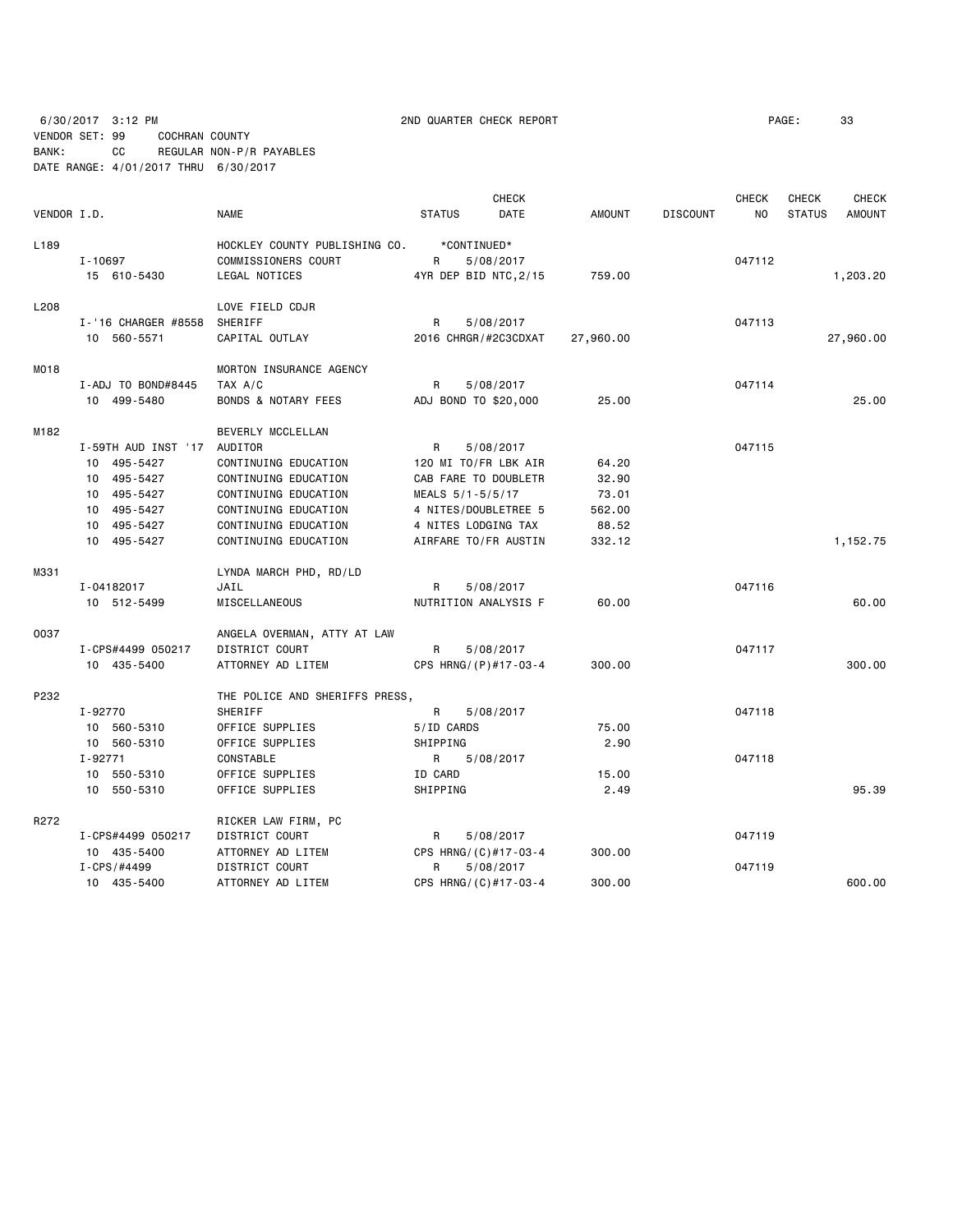# 6/30/2017 3:12 PM 2ND QUARTER CHECK REPORT PAGE: 34 VENDOR SET: 99 COCHRAN COUNTY BANK: CC REGULAR NON-P/R PAYABLES DATE RANGE: 4/01/2017 THRU 6/30/2017

|             |                         |                              |                      | CHECK     |               |                 | CHECK  | CHECK         | <b>CHECK</b>  |
|-------------|-------------------------|------------------------------|----------------------|-----------|---------------|-----------------|--------|---------------|---------------|
| VENDOR I.D. |                         | <b>NAME</b>                  | <b>STATUS</b>        | DATE      | <b>AMOUNT</b> | <b>DISCOUNT</b> | NO     | <b>STATUS</b> | <b>AMOUNT</b> |
| S010        |                         | SILVERS COMPANY              |                      |           |               |                 |        |               |               |
|             | I-CONSTABLE 4/17        | CONSTABLE                    | R                    | 5/08/2017 |               |                 | 047120 |               |               |
|             | 10 550-5330             | FUEL & OIL                   | 21.5GL/UNL 4/12      |           | 44.85         |                 |        |               |               |
|             | 10 550-5330             | FUEL & OIL                   | 22.49GL/UNL 4/21     |           | 47.59         |                 |        |               |               |
|             | I-EXT SVC $4/17$        | <b>EXTENSION SVC</b>         | R                    | 5/08/2017 |               |                 | 047120 |               |               |
|             | 10 665-5330             | FUEL AND OIL                 | 25.61GL/UNL 4/6      |           | 50.86         |                 |        |               |               |
|             | 10 665-5330             | FUEL AND OIL                 | 31.97GL/UNL 4/14     |           | 66.69         |                 |        |               |               |
|             | 10 665-5330             | FUEL AND OIL                 | 31.27GL/UNL 4/21     |           | 66.17         |                 |        |               |               |
|             | I-JUV PROB $4/17$       | JUVENILE PROBATION           | R.                   | 5/08/2017 |               |                 | 047120 |               |               |
|             | 17 573-5499             | OPERATING EXPENSES           | 19.57GL/UNL 4/3      |           | 38.87         |                 |        |               |               |
|             | 17 573-5499             | OPERATING EXPENSES           | 21.16GL/UNL 4/6      |           | 42.02         |                 |        |               |               |
|             | 17 573-5499             | OPERATING EXPENSES           | 17.51GL/UNL 4/18     |           | 36.53         |                 |        |               |               |
|             | $I - NON - DEPT'L 4/17$ | NON-DEPT'L/TAX A/C/TREASURER | R                    | 5/08/2017 |               |                 | 047120 |               |               |
|             | 10 499-5427             | CONTINUING EDUCATION         | 15.68GL/UNL 4/6      |           | 31.14         |                 |        |               |               |
|             | 10 497-5427             | CONTINUING EDUCATION         | 7.64GL/UNL 4/21      |           | 16.17         |                 |        |               |               |
|             | $I-PARK$ 4/17           | PARK/AIRPORT                 | R                    | 5/08/2017 |               |                 | 047120 |               |               |
|             | 30 518-5330             | FUEL & OIL                   | 30GL/UNL 4/21        |           | 63.48         |                 |        |               |               |
|             | $I-PREC$ 1 4/17         | PREC 1                       | R                    | 5/08/2017 |               |                 | 047120 |               |               |
|             | 15 621-5330             | FUEL & OIL                   | 120GL/HS DIESEL 4/2  |           | 238.80        |                 |        |               |               |
|             | 15 621-5330             | FUEL & OIL                   | 95.8GL/HS DIESEL 4/1 |           | 190.64        |                 |        |               |               |
|             | 15 621-5330             | FUEL & OIL                   | DEF 4/14             |           | 7.81          |                 |        |               |               |
|             | 15 621-5330             | FUEL & OIL                   | 62.4GL/HS DIESEL 4/1 |           | 124.18        |                 |        |               |               |
|             | 15<br>621-5330          | FUEL & OIL                   | 69.7GL/HS DIESEL 4/3 |           | 132.43        |                 |        |               |               |
|             | 15 621-5330             | FUEL & OIL                   | 64GL/HS DIESEL 3/31  |           | 121.60        |                 |        |               |               |
|             | 621-5330<br>15          | FUEL & OIL                   | $4/BLUE$ DEF $4/21$  |           | 31.24         |                 |        |               |               |
|             | 15 621-5330             | FUEL & OIL                   | 70.1GL/HS DIESEL 4/7 |           | 135.99        |                 |        |               |               |
|             | 15 621-5330             | FUEL & OIL                   | 25.7GL/UNL 3/29      |           | 51.04         |                 |        |               |               |
|             | 15 621-5330             | FUEL & OIL                   | 25.6GL/UNL 4/6       |           | 53.40         |                 |        |               |               |
|             | 15 621-5330             | FUEL & OIL                   | 14.3GL/UNL 4/11      |           | 29.83         |                 |        |               |               |
|             | 15 621-5330             | FUEL & OIL                   | 27.9GL/UNL 4/18      |           | 58.20         |                 |        |               |               |
|             | I-PREC 2 4/17           | PREC <sub>2</sub>            | R                    | 5/08/2017 |               |                 | 047120 |               |               |
|             | 15 622-5330             | FUEL AND OIL                 | 216.3GL/HS DIESEL 4/ |           | 421.78        |                 |        |               |               |
|             | 15 622-5330             | FUEL AND OIL                 | $4/BLUE$ DEF $4/21$  |           | 31.24         |                 |        |               |               |
|             | 15 622-5330             | FUEL AND OIL                 | 242.6GL/HS DIESEL 3/ |           | 473.07        |                 |        |               |               |
|             | 15 622-5330             | FUEL AND OIL                 | 24GL/UNL 4/5         |           | 47.66         |                 |        |               |               |
|             | 622-5330<br>15          | FUEL AND OIL                 | 29.04GL/UNL 4/12     |           | 60.58         |                 |        |               |               |
|             | 15<br>622-5330          | FUEL AND OIL                 | 22.57GL/UNL 4/12     |           | 47.08         |                 |        |               |               |
|             | 622-5330<br>15          | FUEL AND OIL                 | 10.01GL/UNL 4/14     |           | 20.88         |                 |        |               |               |
|             | 15 622-5330             | FUEL AND OIL                 | 13.02GL/UNL 4/21     |           | 27.55         |                 |        |               |               |
|             | 15 622-5330             | FUEL AND OIL                 | 27.11GL/UNL 4/25     |           | 57.36         |                 |        |               |               |
|             | I-PREC 3 4/17           | PREC <sub>3</sub>            | R                    | 5/08/2017 |               |                 | 047120 |               |               |
|             | 15 623-5330             | FUEL AND OIL                 | 96GL/LS DIESEL 4/11  |           | 212.64        |                 |        |               |               |
|             | 15 623-5330             | FUEL AND OIL                 | 89.9GL/LS DIESEL 4/5 |           | 195.53        |                 |        |               |               |
|             | 15 623-5330             | FUEL AND OIL                 | 165GL/HS DIESEL 4/11 |           | 336.60        |                 |        |               |               |
|             | 15 623-5330             | FUEL AND OIL                 | $5/DEF$ 4/19         |           | 41.49         |                 |        |               |               |
|             | 15<br>623-5330          | FUEL AND OIL                 | REF TAX ON DEF       |           | 2.44CR        |                 |        |               |               |
|             | 15 623-5330             | FUEL AND OIL                 | 60GL/LS DIESEL 4/11  |           | 132.90        |                 |        |               |               |
|             | $I-SHERIFF 4/17$        | SHERIFF                      | R                    | 5/08/2017 |               |                 | 047120 |               |               |
|             |                         |                              |                      |           |               |                 |        |               |               |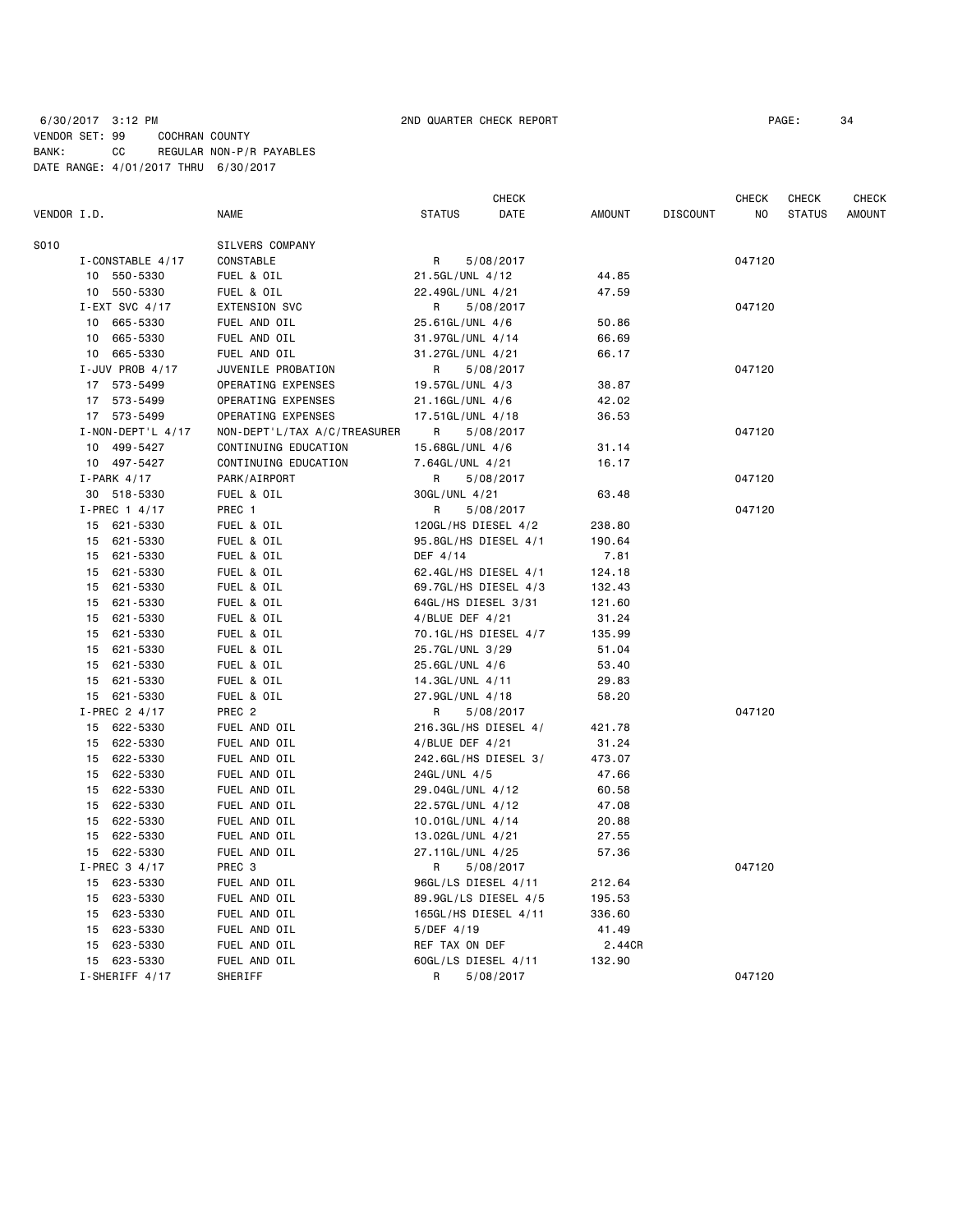# 6/30/2017 3:12 PM 2ND QUARTER CHECK REPORT PAGE: 35 VENDOR SET: 99 COCHRAN COUNTY BANK: CC REGULAR NON-P/R PAYABLES DATE RANGE: 4/01/2017 THRU 6/30/2017

|             |                   |                               | <b>CHECK</b>          |               |                 | <b>CHECK</b> | CHECK         | <b>CHECK</b>  |
|-------------|-------------------|-------------------------------|-----------------------|---------------|-----------------|--------------|---------------|---------------|
| VENDOR I.D. |                   | <b>NAME</b>                   | <b>STATUS</b><br>DATE | <b>AMOUNT</b> | <b>DISCOUNT</b> | NO           | <b>STATUS</b> | <b>AMOUNT</b> |
| S010        |                   | SILVERS COMPANY               | *CONTINUED*           |               |                 |              |               |               |
|             | $I$ -SHERIFF 4/17 | SHERIFF                       | R<br>5/08/2017        |               |                 | 047120       |               |               |
|             | 10 560-5330       | FUEL AND OIL                  | 557.63GL/UNL          | 1,150.00      |                 |              |               | 4,933.45      |
| S071        |                   | SCRIPT OFFICE PRODUCTS, INC.  |                       |               |                 |              |               |               |
|             | I-52838           | AUDITOR                       | R<br>5/08/2017        |               |                 | 047121       |               |               |
|             | 10 495-5310       | OFFICE SUPPLIES               | BLUE TAPE FLAGS       | 6.95          |                 |              |               |               |
|             | 10 495-5310       | OFFICE SUPPLIES               | ORANGE TAPE FLAGS     | 6.95          |                 |              |               |               |
|             | 10 495-5310       | OFFICE SUPPLIES               | PINK TAPE FLAGS       | 6.95          |                 |              |               |               |
|             | 10 495-5310       | OFFICE SUPPLIES               | PURPLE TAPE FLAGS     | 6.95          |                 |              |               |               |
|             | $I - 52871$       | JUSTICE OF PEACE              | 5/08/2017<br>R        |               |                 | 047121       |               |               |
|             | 10 455-5310       | OFFICE SUPPLIES               | BRT TN660 TONER CTG   | 68.49         |                 |              |               |               |
|             | I-52872           | CO JUDGE/COMM'R CT            | 5/08/2017<br>R        |               |                 | 047121       |               |               |
|             | 15 610-5310       | OFFICE SUPPLIES               | HAM122549 COVER STK   | 16.95         |                 |              |               |               |
|             | $I - 52905$       | SHERIFF                       | R<br>5/08/2017        |               |                 | 047121       |               |               |
|             | 10 560-5310       | OFFICE SUPPLIES               | STAMP-RYAN DAVIS C/S  | 19.54         |                 |              |               |               |
|             | 10 560-5310       | OFFICE SUPPLIES               | STAMP-COCHRAN COUNTY  | 19.54         |                 |              |               |               |
|             | 10 560-5310       | OFFICE SUPPLIES               | STAMP-ELIDA ALVAREZ   | 20.93         |                 |              |               |               |
|             | $I - 52925$       | <b>AUDITOR</b>                | 5/08/2017<br>R        |               |                 | 047121       |               |               |
|             | 10 495-5310       | OFFICE SUPPLIES               | SMP10334 MANILA FOLD  | 29.95         |                 |              |               |               |
|             | 10 495-5310       | OFFICE SUPPLIES               | SMP11993 ASSORTED FO  | 41.95         |                 |              |               |               |
|             | 10 495-5310       | OFFICE SUPPLIES               | 2/KEYBOARD DRAWERS    | 100.00        |                 |              |               | 345.15        |
| S210        |                   | SHAMBURGER AUTO & FARM SUPPLY |                       |               |                 |              |               |               |
|             | I-350496          | PREC <sub>2</sub>             | R<br>5/08/2017        |               |                 | 047122       |               |               |
|             | 15 622-5451       | REPAIRS                       | AIR FILTER            | 109.99        |                 |              |               |               |
|             | I-350869          | PREC <sub>2</sub>             | R<br>5/08/2017        |               |                 | 047122       |               |               |
|             | 15 622-5451       | REPAIRS                       | REPLACEMENT ANTENNA   | 8.29          |                 |              |               | 118.28        |
| S222        |                   | SOUTH PLAINS COMMUNICATIONS   |                       |               |                 |              |               |               |
|             | I-0112266-IN      | PREC 1                        | R<br>5/08/2017        |               |                 | 047123       |               |               |
|             | 15 621-5451       | REPAIRS                       | COAX BRASS MT         | 25.00         |                 |              |               |               |
|             | I-0112305-IN      | PREC 1                        | R<br>5/08/2017        |               |                 | 047123       |               |               |
|             | 15 621-5451       | REPAIRS                       | MAGNET MOUNT          | 39.00         |                 |              |               |               |
|             | 15 621-5451       | REPAIRS                       | RETURN/COAX BRASS MT  | 25.00CR       |                 |              |               | 39,00         |
| S316        |                   | <b>BRYANT SEARS</b>           |                       |               |                 |              |               |               |
|             | $I - 4/23/17$     | JUVENILE PROBATION            | 5/08/2017<br>R        |               |                 | 047124       |               |               |
|             | 17 573-5427       | TRAVEL & TRAINING             | MEALS 4/25-4/26/JJAT  | 22.26         |                 |              |               |               |
|             | 17 573-5427       | TRAVEL & TRAINING             | 3 NITES/TNGLWOD RSRT  | 255.00        |                 |              |               |               |
|             | 17 573-5427       | TRAVEL & TRAINING             | LODGING TAX           | 42.33         |                 |              |               |               |
|             | 17 573-5427       | TRAVEL & TRAINING             | MILEAGE TO POTTSBORO  | 243.96        |                 |              |               | 563.55        |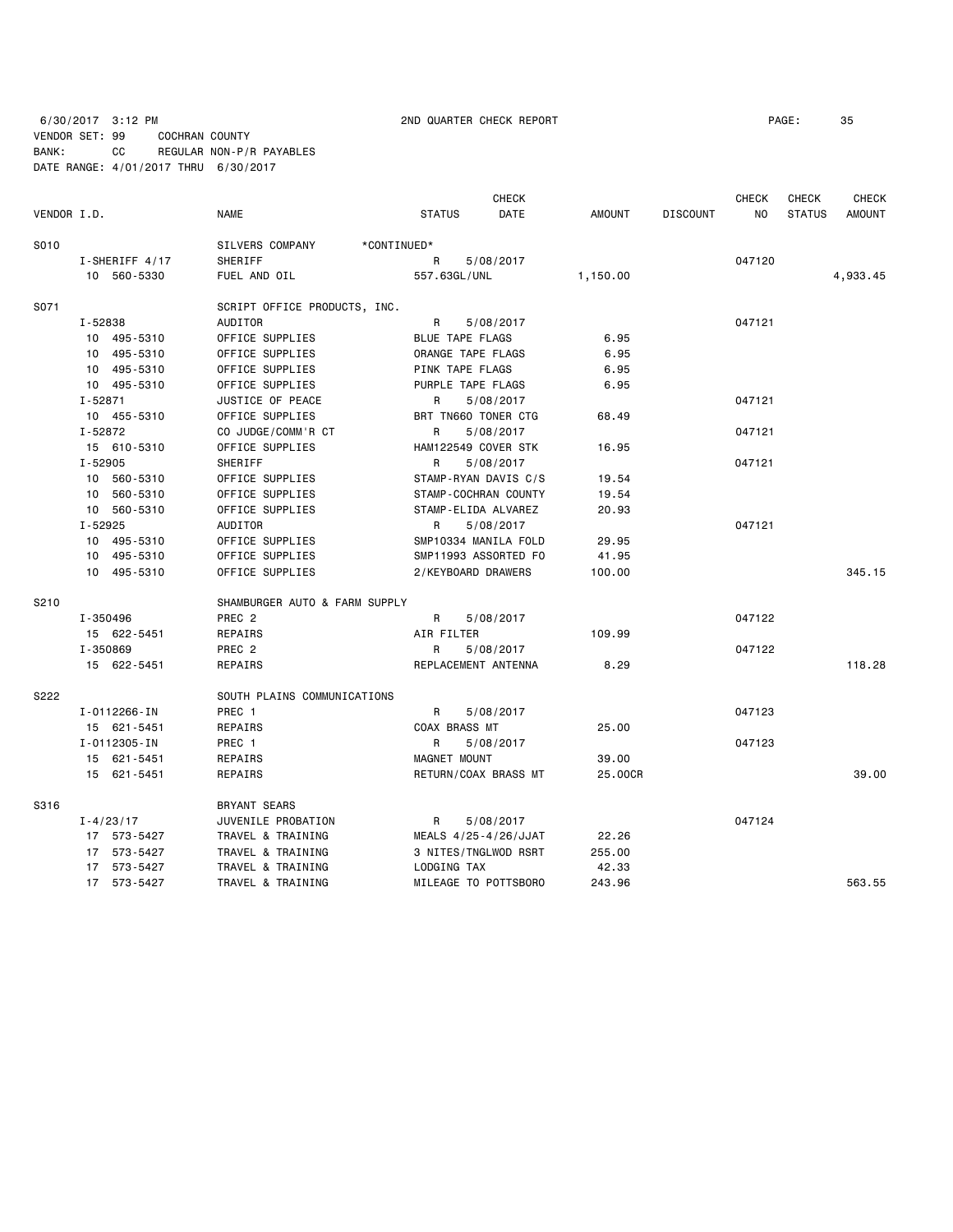6/30/2017 3:12 PM 2ND QUARTER CHECK REPORT PAGE: 36 VENDOR SET: 99 COCHRAN COUNTY

BANK: CC REGULAR NON-P/R PAYABLES DATE RANGE: 4/01/2017 THRU 6/30/2017

| VENDOR I.D. |                                                                                   |                                                                                                                                                                                                                                                                                                       | <b>NAME</b>                                                                                                                                                                                                                                                                                                                                                                                                                                  | <b>STATUS</b>                                                                                                                                                                                                                                                                                                                                                     | <b>CHECK</b><br>DATE | <b>AMOUNT</b>                                                                                                                                                                         | <b>DISCOUNT</b> | <b>CHECK</b><br>NO. | <b>CHECK</b><br><b>STATUS</b> | <b>CHECK</b><br><b>AMOUNT</b> |
|-------------|-----------------------------------------------------------------------------------|-------------------------------------------------------------------------------------------------------------------------------------------------------------------------------------------------------------------------------------------------------------------------------------------------------|----------------------------------------------------------------------------------------------------------------------------------------------------------------------------------------------------------------------------------------------------------------------------------------------------------------------------------------------------------------------------------------------------------------------------------------------|-------------------------------------------------------------------------------------------------------------------------------------------------------------------------------------------------------------------------------------------------------------------------------------------------------------------------------------------------------------------|----------------------|---------------------------------------------------------------------------------------------------------------------------------------------------------------------------------------|-----------------|---------------------|-------------------------------|-------------------------------|
| S400        | $I - 73147$                                                                       | 10 665-5451                                                                                                                                                                                                                                                                                           | STUEART'S PIT STOP KWIK LUBE<br><b>EXTENSION SVC</b><br>REPAIRS                                                                                                                                                                                                                                                                                                                                                                              | R<br>OIL CHANGE/'15 CHEVY                                                                                                                                                                                                                                                                                                                                         | 5/08/2017            | 43.98                                                                                                                                                                                 |                 | 047125              |                               | 43.98                         |
| S416        | $I - 4075$                                                                        | 15 623-5440<br>15 624-5440                                                                                                                                                                                                                                                                            | SOS WASTE DISPOSAL, INC<br>PREC3/PREC4<br>UTILITIES<br>UTILITIES                                                                                                                                                                                                                                                                                                                                                                             | R<br>DUMPSTER SVC MAR 17<br>DUMPSTER SVC MAR 17                                                                                                                                                                                                                                                                                                                   | 5/08/2017            | 53.25<br>53.25                                                                                                                                                                        |                 | 047126              |                               | 106.50                        |
| S435        |                                                                                   | I-042817 AMMO<br>10 560-5334<br>10 560-5334                                                                                                                                                                                                                                                           | SS OUTFITTERS<br>SHERIFF<br>OTHER SUPPLIES<br>OTHER SUPPLIES                                                                                                                                                                                                                                                                                                                                                                                 | R<br>500rds/BLAZER BRASS<br>20/HORNADY 135/CRITI                                                                                                                                                                                                                                                                                                                  | 5/08/2017            | 113.00<br>380.00                                                                                                                                                                      |                 | 047127              |                               | 493.00                        |
| T083        |                                                                                   | I-025-187368<br>10 409-5411                                                                                                                                                                                                                                                                           | TYLER TECHNOLOGIES, INC<br>NON-DEPT'L<br>MAINTENANCE CONTRACTS                                                                                                                                                                                                                                                                                                                                                                               | R<br>MONTHLY NETWORK MAIN                                                                                                                                                                                                                                                                                                                                         | 5/08/2017            | 220.50                                                                                                                                                                                |                 | 047128              |                               | 220.50                        |
| T087        | I-2003068                                                                         | 10 403-5310                                                                                                                                                                                                                                                                                           | TEXAS DEPARTMENT OF HEALTH<br><b>CLERK</b><br>OFFICE SUPPLIES                                                                                                                                                                                                                                                                                                                                                                                | R<br>7/REMOTE BIRTH ACCES                                                                                                                                                                                                                                                                                                                                         | 5/08/2017            | 12.81                                                                                                                                                                                 |                 | 047129              |                               | 12.81                         |
| U019        | $I - 5549$ 4/27<br>10<br>10<br>10<br>10<br>10<br>10<br>10<br>10<br>10<br>10<br>10 | 10 512-5333<br>10 512-5333<br>10 512-5333<br>10 512-5333<br>512-5333<br>10 512-5333<br>512-5333<br>512-5333<br>512-5333<br>10 512-5333<br>10 512-5333<br>512-5333<br>512-5333<br>512-5333<br>10 512-5333<br>10 512-5333<br>512-5333<br>512-5333<br>10 512-5333<br>10 512-5333<br>512-5333<br>512-5333 | UNITED SUPERMARKETS, INC<br>JAIL<br>FOOD-PRISONERS<br>FOOD-PRISONERS<br>FOOD-PRISONERS<br>FOOD-PRISONERS<br>FOOD-PRISONERS<br>FOOD-PRISONERS<br>FOOD-PRISONERS<br>FOOD-PRISONERS<br>FOOD-PRISONERS<br>FOOD-PRISONERS<br>FOOD-PRISONERS<br>FOOD-PRISONERS<br>FOOD-PRISONERS<br>FOOD-PRISONERS<br>FOOD-PRISONERS<br>FOOD-PRISONERS<br>FOOD-PRISONERS<br>FOOD-PRISONERS<br>FOOD-PRISONERS<br>FOOD-PRISONERS<br>FOOD-PRISONERS<br>FOOD-PRISONERS | R<br>12/HAMBURGER HELPER<br><b>BEANS</b><br>3/MASHED POTATOES<br>2/CONSTENA PEPPERS<br>CHIPS<br>4/CANOLA OIL<br>4/CORN<br>SALAD<br>2/LETTUCE<br><b>JALAPENOS</b><br>2/ORANGES<br>2/APPLES<br><b>SERRANO PEPPERS</b><br>2/POTATOES<br>ONIONS<br>5/GROUND BEEF<br>6/CHOPPED HAM<br>6/FRANKS<br>2/PORK CHOPS<br>2/KRAFT CHEESE SLICE<br>3/FLOUR TORTILLAS<br>2/BACON | 5/08/2017            | 12.00<br>4.19<br>11.37<br>4.58<br>4.99<br>31.96<br>2.76<br>3.99<br>2.98<br>1.45<br>7.98<br>10.00<br>2.39<br>1.96<br>2.99<br>59.95<br>12.00<br>5.94<br>2.58<br>25.98<br>11.07<br>25.98 |                 | 047130              |                               |                               |
|             | 10                                                                                | 512-5333<br>10 512-5333                                                                                                                                                                                                                                                                               | FOOD-PRISONERS<br>FOOD-PRISONERS                                                                                                                                                                                                                                                                                                                                                                                                             | 2/HOT SAUCE<br>5/CHICKEN                                                                                                                                                                                                                                                                                                                                          |                      | 10.00<br>18.95                                                                                                                                                                        |                 |                     |                               |                               |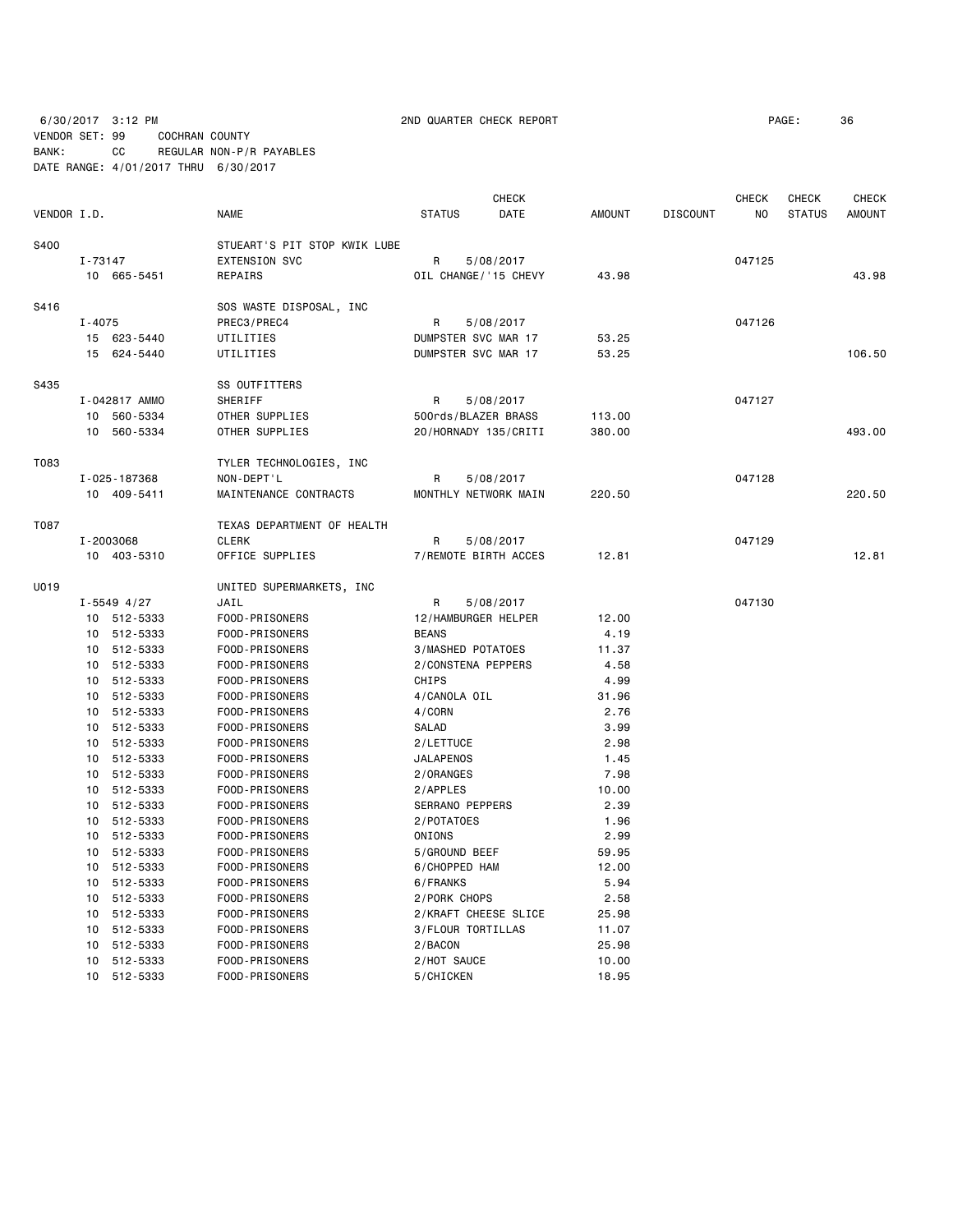# 6/30/2017 3:12 PM 2ND QUARTER CHECK REPORT PAGE: 37 VENDOR SET: 99 COCHRAN COUNTY BANK: CC REGULAR NON-P/R PAYABLES DATE RANGE: 4/01/2017 THRU 6/30/2017

|             |                               |                                        |                        | <b>CHECK</b> |               |                 | <b>CHECK</b> | CHECK         | <b>CHECK</b>  |
|-------------|-------------------------------|----------------------------------------|------------------------|--------------|---------------|-----------------|--------------|---------------|---------------|
| VENDOR I.D. |                               | <b>NAME</b>                            | <b>STATUS</b>          | DATE         | <b>AMOUNT</b> | <b>DISCOUNT</b> | NO           | <b>STATUS</b> | <b>AMOUNT</b> |
| U019        |                               | UNITED SUPERMARKETS, INC               | *CONTINUED*            |              |               |                 |              |               |               |
|             | $I - 5549$ 4/27               | JAIL                                   | R                      | 5/08/2017    |               |                 | 047130       |               |               |
|             | 10 512-5333                   | FOOD-PRISONERS                         | <b>BANANAS</b>         |              | 0.90          |                 |              |               |               |
|             | 10 512-5333                   | FOOD-PRISONERS                         | 4/IMPERIAL SPREAD      |              | 11.96         |                 |              |               |               |
|             | 10 512-5333                   | FOOD-PRISONERS                         | 2/CRINKLE FRIES        |              | 8.88          |                 |              |               |               |
|             | 10 512-5333                   | FOOD-PRISONERS                         | 2/TATER TOTS           |              | 8.88          |                 |              |               |               |
|             | 10 512-5333                   | FOOD-PRISONERS                         | 2/CORN                 |              | 1.38          |                 |              |               |               |
|             | 10 512-5333                   | FOOD-PRISONERS                         | 4/CRM OF MSHRM         |              | 5.00          |                 |              |               |               |
|             | 10 512-5333                   | FOOD-PRISONERS                         | 2/CHILI                |              | 7.98          |                 |              |               |               |
|             | 10 512-5333                   | FOOD-PRISONERS                         | HOT DOG BUNS           |              | 1.98          |                 |              |               |               |
|             | 10 512-5333                   | FOOD-PRISONERS                         | <b>SUGAR</b>           |              | 13.99         |                 |              |               |               |
|             | I-6645 042317                 | JAIL/MEDS                              | R                      | 5/08/2017    |               |                 | 047130       |               |               |
|             | 10 512-5391                   | MEDICAL CARE-PRISONERS                 | MONTEZ RX              |              | 15.20         |                 |              |               | 354.19        |
|             |                               |                                        |                        |              |               |                 |              |               |               |
| U036        |                               | UNIFIRST HOLDINGS, INC.                |                        |              |               |                 |              |               |               |
|             | I-831 2285850                 | JAIL/SHERIFF                           | R                      | 5/08/2017    |               |                 | 047131       |               |               |
|             | 10 512-5205                   | UNIFORMS                               | UNIFORM SVC 4/24/17    |              | 22.60         |                 |              |               |               |
|             | 10 560-5205                   | UNIFORMS                               | UNIFORM SVC 4/24/17    |              | 57.19         |                 |              |               |               |
|             | 10 560-5205                   | UNIFORMS                               | DEFE CHG               |              | 9.60          |                 |              |               |               |
|             | 10 560-5205                   | UNIFORMS                               | MIN CHARGE             |              | 8.75          |                 |              |               |               |
|             | I-831 2287237                 | JAIL/SHERIFF                           | R                      | 5/08/2017    |               |                 | 047131       |               |               |
|             | 10 512-5205                   | UNIFORMS                               | UNIFORM SVC 5/1        |              | 22.60         |                 |              |               |               |
|             | 560-5205<br>10                | UNIFORMS                               | UNIFORM SVC 5/1        |              | 57.19         |                 |              |               |               |
|             | 10<br>560-5205                | UNIFORMS                               | DEFE CHG               |              | 9.60          |                 |              |               |               |
|             | 10<br>560-5205                | UNIFORMS                               | MIN CHARGE             |              | 8.75          |                 |              |               | 196.28        |
| <b>WO10</b> |                               | WEST TEXAS GAS INC                     |                        |              |               |                 |              |               |               |
|             | I-004036001501 4/17 PARK/SHOP |                                        | R                      | 5/08/2017    |               |                 | 047132       |               |               |
|             | 10 660-5440                   | UTILITIES & IRRIGATION                 | <b>CUSTOMER CHARGE</b> |              | 10.00         |                 |              |               |               |
|             | 660-5440<br>10                | UTILITIES & IRRIGATION                 | <b>GRIP CHARGE</b>     |              | 3.23          |                 |              |               |               |
|             | I-004036002501 4/17           | PARK/SHOWBARN                          | R                      | 5/08/2017    |               |                 | 047132       |               |               |
|             | 660-5440<br>10                | UTILITIES & IRRIGATION                 | COST OF SVC 3/7-4/7    |              | 1.88          |                 |              |               |               |
|             | 660-5440<br>10                | UTILITIES & IRRIGATION                 | COST OF GAS(2.7300)    |              | 1.36          |                 |              |               |               |
|             | 660-5440<br>10                | UTILITIES & IRRIGATION                 | <b>CUSTOMER CHARGE</b> |              | 10.00         |                 |              |               |               |
|             | 660-5440<br>10                | UTILITIES & IRRIGATION                 | GRIP CHARGE            |              | 3.23          |                 |              |               |               |
|             | 10 660-5440                   | UTILITIES & IRRIGATION                 | RATE CASE SURCHARGE    |              | 0.05          |                 |              |               |               |
|             | I-004049022001 4/17 PREC 3    |                                        | R                      | 5/08/2017    |               |                 | 047132       |               |               |
|             | 15 623-5440                   | UTILITIES                              | GAS SVC 3/7-4/7        |              | 13.70         |                 |              |               |               |
|             | 15 623-5440                   | UTILITIES                              | GRIP CHARGE            |              | 8.59          |                 |              |               | 52.04         |
|             |                               |                                        |                        |              |               |                 |              |               |               |
| <b>W055</b> | I-266-0638 APRIL 17           | WINDSTREAM COMMUNICATIONS SW<br>MUSEUM | R                      | 5/08/2017    |               |                 | 047133       |               |               |
|             | 10 652-5420                   | TELECOMMUNICATIONS                     | BASIC LOCAL SVC        |              | 148.26        |                 |              |               |               |
|             | 652-5420<br>10                | TELECOMMUNICATIONS                     | CREDIT LATE CHARGE     |              | 6.86CR        |                 |              |               |               |
|             | 652-5420<br>10                | TELECOMMUNICATIONS                     | CR/HI SPEED INTERNET   |              | 25.00CR       |                 |              |               |               |
|             | 10 <sub>1</sub><br>652-5420   | TELECOMMUNICATIONS                     | OPTIONAL SVC           |              | 8.70          |                 |              |               |               |
|             | 10 652-5420                   | TELECOMMUNICATIONS                     | LONG DISTANCE SVC      |              | 6.63          |                 |              |               |               |
|             | I-266-5051 APRIL 17 LIBRARY   |                                        | R                      | 5/08/2017    |               |                 | 047133       |               |               |
|             |                               |                                        |                        |              |               |                 |              |               |               |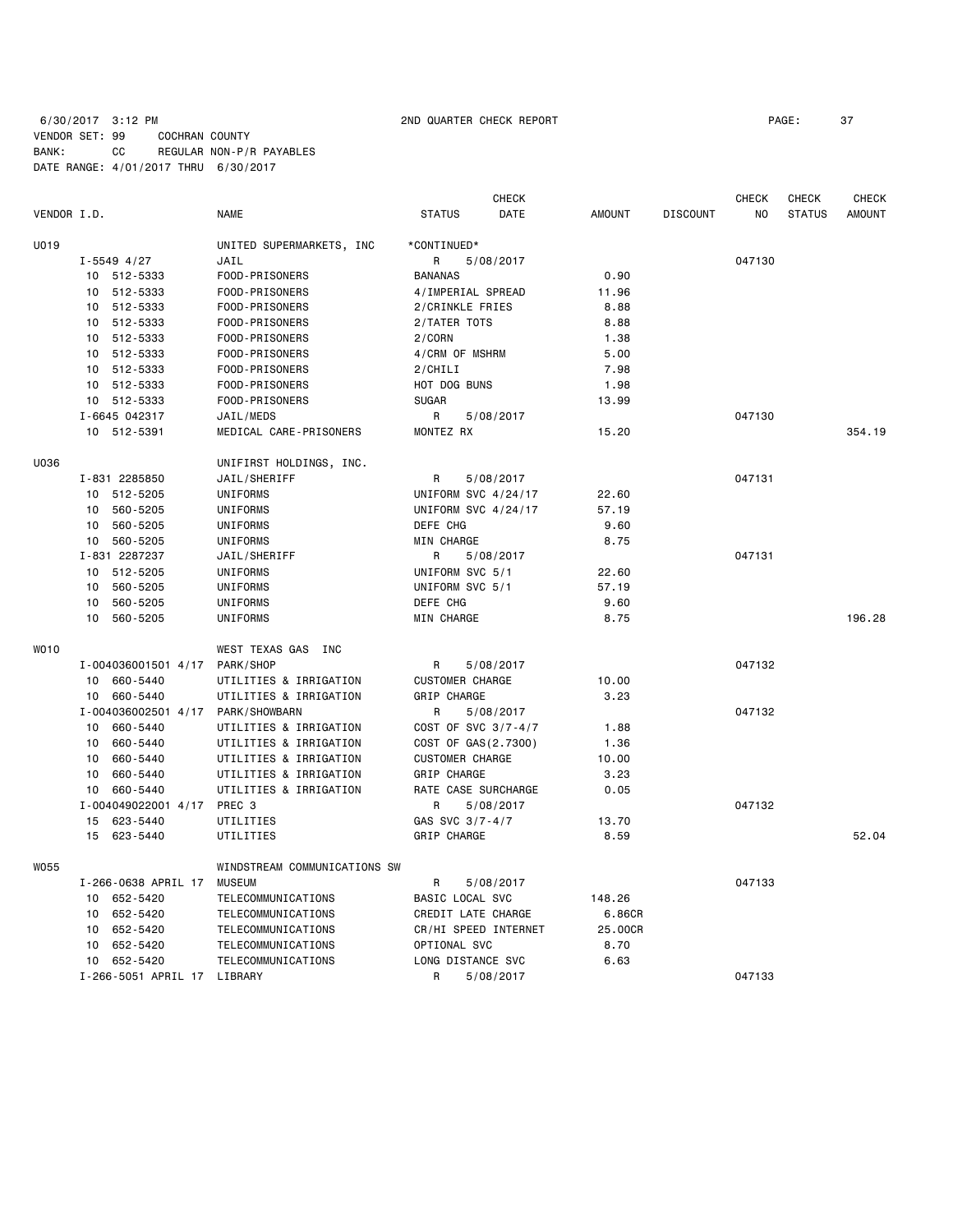# 6/30/2017 3:12 PM 2ND QUARTER CHECK REPORT PAGE: 38 VENDOR SET: 99 COCHRAN COUNTY BANK: CC REGULAR NON-P/R PAYABLES DATE RANGE: 4/01/2017 THRU 6/30/2017

| VENDOR I.D. |                             | <b>NAME</b>                   | <b>STATUS</b>        | <b>CHECK</b><br>DATE | <b>AMOUNT</b> | <b>DISCOUNT</b> | CHECK<br>N <sub>O</sub> | <b>CHECK</b><br><b>STATUS</b> | <b>CHECK</b><br><b>AMOUNT</b> |
|-------------|-----------------------------|-------------------------------|----------------------|----------------------|---------------|-----------------|-------------------------|-------------------------------|-------------------------------|
| WO55        |                             | WINDSTREAM COMMUNICATIONS SW  | *CONTINUED*          |                      |               |                 |                         |                               |                               |
|             | I-266-5051 APRIL 17 LIBRARY |                               | R<br>5/08/2017       |                      |               |                 | 047133                  |                               |                               |
|             | 10 650-5420                 | TELECOMMUNICATIONS            | BASIC LOCAL SVC/2 LI |                      | 109.96        |                 |                         |                               |                               |
|             | 650-5420<br>10              | TELECOMMUNICATIONS            | HI SPEED INTERNET    |                      | 54.99         |                 |                         |                               |                               |
|             | 10 650-5420                 | TELECOMMUNICATIONS            | LONG DISTANCE SVC    |                      | 0.46          |                 |                         |                               |                               |
|             | I-266-5074 APRIL 17         | ADULT PROBATION               | 5/08/2017<br>R       |                      |               |                 | 047133                  |                               |                               |
|             | 10<br>570-5420              | TELECOMMUNICATIONS            | BASIC LOCAL SVC      |                      | 48.89         |                 |                         |                               |                               |
|             | 10<br>570-5420              | TELECOMMUNICATIONS            | OPTIONAL SVC         |                      | 11.97         |                 |                         |                               |                               |
|             | I-266-5161 APRIL 17         | TREASURER                     | 5/08/2017<br>R       |                      |               |                 | 047133                  |                               |                               |
|             | 10 497-5420                 | TELECOMMUNICATIONS            | BASIC LOCAL SVC      |                      | 48.89         |                 |                         |                               |                               |
|             | 10 497-5420                 | TELECOMMUNICATIONS            | LONG DISTANCE SVC    |                      | 0.33          |                 |                         |                               |                               |
|             | I-266-5171 APRIL 17         | TAX A/C                       | R<br>5/08/2017       |                      |               |                 | 047133                  |                               |                               |
|             | 10 499-5420                 | TELECOMMUNICATIONS            | BASIC LOCAL SVC/3 LI |                      | 151.27        |                 |                         |                               |                               |
|             | 10 499-5420                 | TELECOMMUNICATIONS            | HI SPEED INTERNET    |                      | 84.99         |                 |                         |                               |                               |
|             | 10 499-5420                 | TELECOMMUNICATIONS            | OPTIONAL SVC         |                      | 28.72         |                 |                         |                               |                               |
|             |                             |                               |                      |                      |               |                 |                         |                               |                               |
|             | 10 499-5420                 | TELECOMMUNICATIONS<br>SHERIFF | LONG DISTANCE SVC    |                      | 9.75          |                 |                         |                               |                               |
|             | I-266-5211 APRIL 17         |                               | R<br>5/08/2017       |                      |               |                 | 047133                  |                               |                               |
|             | 10<br>560-5420              | TELECOMMUNICATIONS            | BASIC LOCAL SVC/3 LI |                      | 169.78        |                 |                         |                               |                               |
|             | 560-5420<br>10              | TELECOMMUNICATIONS            | LONG DISTANCE SVC    |                      | 7.52          |                 |                         |                               |                               |
|             | I-266-5215 APR 17           | <b>EXTENSION SVC</b>          | 5/08/2017<br>R       |                      |               |                 | 047133                  |                               |                               |
|             | 10 665-5420                 | TELECOMMUNICATIONS            | BASIC LOCAL SVC      |                      | 169.14        |                 |                         |                               |                               |
|             | 10 665-5420                 | TELECOMMUNICATIONS            | HI SPEED INTERNET    |                      | 39.99         |                 |                         |                               |                               |
|             | 10 665-5420                 | TELECOMMUNICATIONS            | LONG DISTANCE SVC    |                      | 4.10          |                 |                         |                               |                               |
|             | I-266-5302 APRIL 17         | JUSTICE OF PEACE              | 5/08/2017<br>R       |                      |               |                 | 047133                  |                               |                               |
|             | 10 455-5420                 | TELECOMMUNICATIONS            | BASIC LOCAL SVC      |                      | 48.89         |                 |                         |                               |                               |
|             | 10 455-5420                 | TELECOMMUNICATIONS            | LONG DISTANCE SVC    |                      | 1.60          |                 |                         |                               |                               |
|             | I-266-5411 APRIL 17         | JUVENILE PROBATION            | R<br>5/08/2017       |                      |               |                 | 047133                  |                               |                               |
|             | 17 573-5499                 | OPERATING EXPENSES            | BASIC LOCAL SVC      |                      | 48.89         |                 |                         |                               |                               |
|             | 17 573-5499                 | OPERATING EXPENSES            | LONG DISTANCE SVC    |                      | 5.04          |                 |                         |                               |                               |
|             | I-266-5412 APRIL 17         | DISTRICT COURT/CONSTABLE      | R<br>5/08/2017       |                      |               |                 | 047133                  |                               |                               |
|             | 10 435-5420                 | TELECOMMUNICATIONS            | BASIC LOCAL SVC/2 LI |                      | 84.91         |                 |                         |                               |                               |
|             | 10 435-5420                 | TELECOMMUNICATIONS            | HI SPEED INTERNET    |                      | 171.99        |                 |                         |                               |                               |
|             | 10 435-5420                 | TELECOMMUNICATIONS            | OPTIONAL SVC         |                      | 53.75         |                 |                         |                               |                               |
|             | 550-5420<br>10              | TELECOMMUNICATIONS            | LONG DISTANCE SVC 26 |                      | 3.22          |                 |                         |                               |                               |
|             | I-266-5450 APRIL 17         | CLERK                         | 5/08/2017<br>R       |                      |               |                 | 047133                  |                               |                               |
|             | 10 403-5420                 | TELECOMMUNICATIONS            | BASIC LOCAL SVC/3 LI |                      | 166.53        |                 |                         |                               |                               |
|             | 10 403-5420                 | TELECOMMUNICATIONS            | OPTIONAL SVC         |                      | 3.00          |                 |                         |                               |                               |
|             | 10 403-5420                 | TELECOMMUNICATIONS            | LONG DISTANCE SVC    |                      | 8.59          |                 |                         |                               |                               |
|             | I-266-5508 APRIL 17         | CO JUDGE/COMM'R CT            | R<br>5/08/2017       |                      |               |                 | 047133                  |                               |                               |
|             | 610-5420<br>15              | TELECOMMUNICATIONS            | BASIC LOCAL SVC/2 LI |                      | 118.83        |                 |                         |                               |                               |
|             | 610-5420<br>15              | TELECOMMUNICATIONS            | LONG DISTANCE SVC    |                      | 9.39          |                 |                         |                               |                               |
|             | I-266-5700 APRIL 17         | SHERIFF                       | R<br>5/08/2017       |                      |               |                 | 047133                  |                               |                               |
|             | 10 560-5420                 | TELECOMMUNICATIONS            | BASIC LOCAL SVC      |                      | 57.23         |                 |                         |                               |                               |
|             | 10 560-5420                 | TELECOMMUNICATIONS            | LONG DISTANCE SVC    |                      | 0.93          |                 |                         |                               |                               |
|             | I-266-5822 APR 17           | AUDITOR/NON-DEPT'L            | R<br>5/08/2017       |                      |               |                 | 047133                  |                               |                               |
|             | 10 495-5420                 | TELECOMMUNICATIONS            | BASIC LOCAL SVC 266- |                      | 40.05         |                 |                         |                               |                               |
|             | 495-5420<br>10              | TELECOMMUNICATIONS            | PREMIUM PLUS INTERNE |                      | 120.00        |                 |                         |                               |                               |
|             | 10 495-5420                 | TELECOMMUNICATIONS            | LONG DISTANCE SVC    |                      | 0.58          |                 |                         |                               |                               |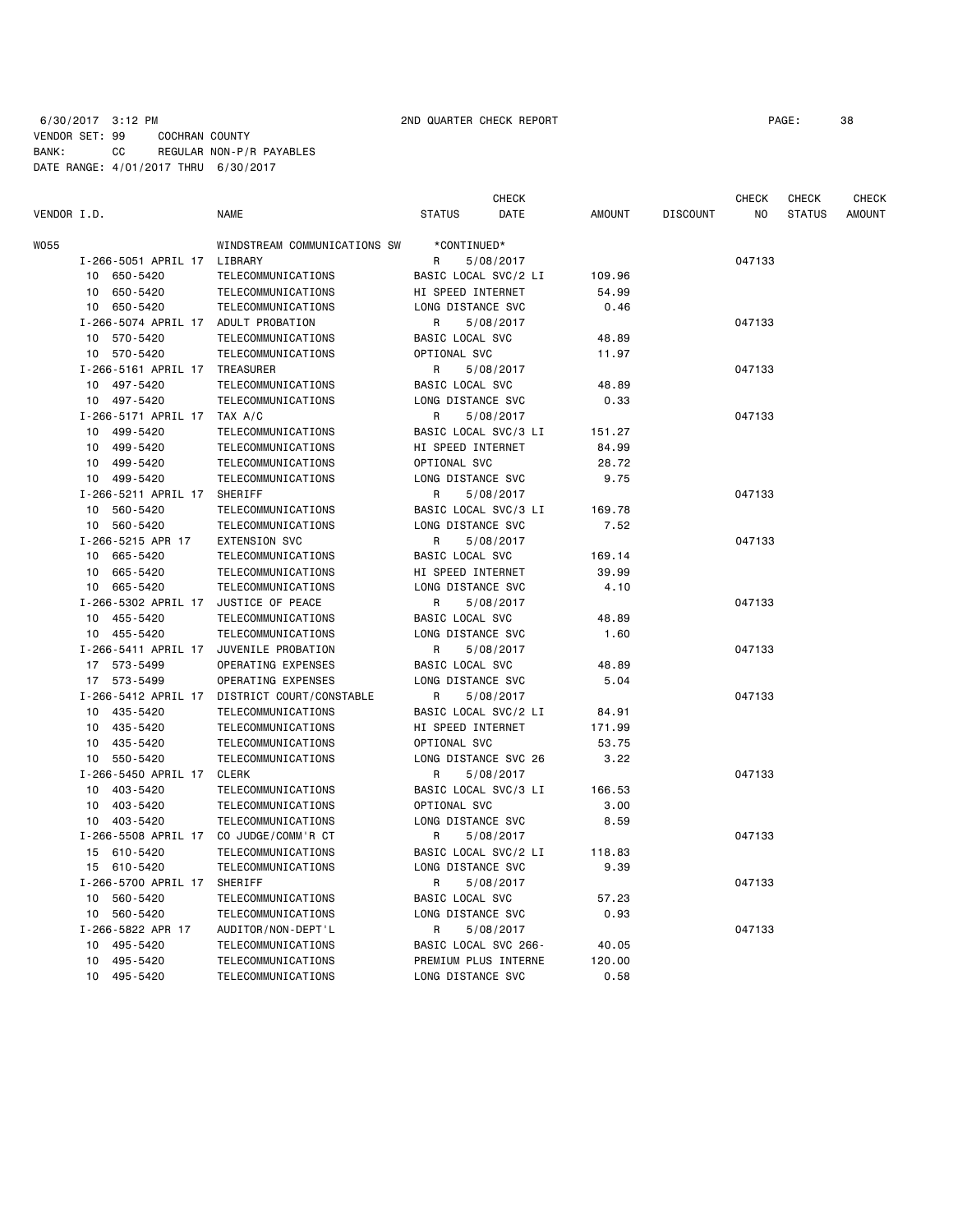# 6/30/2017 3:12 PM 2ND QUARTER CHECK REPORT PAGE: 39 VENDOR SET: 99 COCHRAN COUNTY BANK: CC REGULAR NON-P/R PAYABLES DATE RANGE: 4/01/2017 THRU 6/30/2017

|             |                              |                              |                      | <b>CHECK</b>         |               |                 | <b>CHECK</b>   | <b>CHECK</b>  | <b>CHECK</b>  |
|-------------|------------------------------|------------------------------|----------------------|----------------------|---------------|-----------------|----------------|---------------|---------------|
| VENDOR I.D. |                              | NAME                         | <b>STATUS</b>        | DATE                 | <b>AMOUNT</b> | <b>DISCOUNT</b> | N <sub>O</sub> | <b>STATUS</b> | <b>AMOUNT</b> |
| <b>W055</b> |                              | WINDSTREAM COMMUNICATIONS SW | *CONTINUED*          |                      |               |                 |                |               |               |
|             | I-266-5822 APR 17            | AUDITOR/NON-DEPT'L           | R                    | 5/08/2017            |               |                 | 047133         |               |               |
|             | 10 495-5420                  | TELECOMMUNICATIONS           | UPGR INTERNET/CCT 3/ |                      | 119.19        |                 |                |               |               |
|             | 10 409-5420                  | TELECOMMUNICATIONS           | FAX LINE 266-5629    |                      | 40.06         |                 |                |               |               |
|             | 10 409-5420                  | TELECOMMUNICATIONS           | FAX LONG DISTANCE    |                      | 0.34          |                 |                |               |               |
|             | 10 409-5420                  | TELECOMMUNICATIONS           | HI SPEED INTERNET    |                      | 154.99        |                 |                |               |               |
|             | I-266-8661 APR 17            | <b>ATTORNEY</b>              | R                    | 5/08/2017            |               |                 | 047133         |               |               |
|             | 10 475-5420                  | TELECOMMUNICATIONS           | BASIC LOCAL SVC/2 LI |                      | 114.04        |                 |                |               |               |
|             | 10 475-5420                  | TELECOMMUNICATIONS           | HI SPEED INTERNET    |                      | 79.99         |                 |                |               |               |
|             | 10 475-5420                  | TELECOMMUNICATIONS           | LONG DISTANCE SVC    |                      | 2.45          |                 |                |               |               |
|             | I-266-8888 APRIL 17 SHERIFF  |                              | R                    | 5/08/2017            |               |                 | 047133         |               |               |
|             | 10 560-5420                  | TELECOMMUNICATIONS           | FAX LINE/CRIME CONTR |                      | 46.21         |                 |                |               |               |
|             | 10 560-5420                  | TELECOMMUNICATIONS           | LONG DISTANCE SVC    |                      | 0.42          |                 |                |               | 2,573.59      |
| <b>WO70</b> |                              | R D WALLACE OIL CO INC       |                      |                      |               |                 |                |               |               |
|             | I-12520010 APR 17            | <b>CEMETERY</b>              | R                    | 5/08/2017            |               |                 | 047135         |               |               |
|             | 10 516-5330                  | FUEL & OIL                   | 7GL/REG ETH 4/12     |                      | 14.53         |                 |                |               |               |
|             | I-12520019 APR 17            | <b>PARK</b>                  | R                    | 5/08/2017            |               |                 | 047135         |               |               |
|             | 10 660-5330                  | FUEL AND OIL                 |                      | 25.001GL/REG ETH 4/5 | 51.90         |                 |                |               |               |
|             | I-12520021 APR 17            | PREC <sub>3</sub>            | R                    | 5/08/2017            |               |                 | 047135         |               |               |
|             | 15 623-5330                  | FUEL AND OIL                 | 83GL/CLEAR DIESEL 4/ |                      | 194.97        |                 |                |               |               |
|             | 15 623-5330                  | FUEL AND OIL                 | 315GL/DYED DIESEL 4/ |                      | 608.53        |                 |                |               |               |
|             | 15 623-5330                  | FUEL AND OIL                 | 2/POWER SVC          |                      | 23.90         |                 |                |               |               |
|             | 15 623-5330                  | FUEL AND OIL                 | 128.4GL/REG ETH 4/28 |                      | 247.30        |                 |                |               |               |
|             | I-12520041 APR 17            | PREC 4                       | R                    | 5/08/2017            |               |                 | 047135         |               |               |
|             | 15 624-5330                  | FUEL AND OIL                 | 625.4GL/DYED DIESEL  |                      | 1,182.01      |                 |                |               |               |
|             | 15 624-5330                  | FUEL AND OIL                 | 2/POWER SVC 4/3      |                      | 23.90         |                 |                |               |               |
|             | 15 624-5330                  | FUEL AND OIL                 | POWER SVC            |                      | 6.95          |                 |                |               |               |
|             | 15 624-5330                  | FUEL AND OIL                 | $6/DEF$ 4/4          |                      | 82.50         |                 |                |               |               |
|             | 15 624-5330                  | FUEL AND OIL                 | 27GL/REG ETH 4/10    |                      | 56.06         |                 |                |               |               |
|             | 15 624-5330                  | FUEL AND OIL                 | 28.581GL/HWY DIESEL  |                      | 61.63         |                 |                |               |               |
|             | 15 624-5330                  | FUEL AND OIL                 |                      | 16.002GL/REG ETH 4/2 | 33.23         |                 |                |               |               |
|             | 15 624-5330                  | FUEL AND OIL                 |                      | 24GL/PREMIUM ETH 4/2 | 57.98         |                 |                |               |               |
|             | I-12520043 APR 17            | SHERIFF                      | R                    | 5/08/2017            |               |                 | 047135         |               |               |
|             | 10 560-5330                  | FUEL AND OIL                 | 8.85GL/UNL 4/8       |                      | 20.01         |                 |                |               |               |
|             | 560-5330<br>10               | FUEL AND OIL                 | 20.36GL/UNL 4/23     |                      | 46.00         |                 |                |               |               |
|             | 10 560-5330                  | FUEL AND OIL                 | 25GL/REG ETH 4/10    |                      | 51.90         |                 |                |               |               |
|             | 10 560-5330                  | FUEL AND OIL                 | 22.004GL/REG ETH 4/1 |                      | 45.68         |                 |                |               |               |
|             | 560-5330<br>10               | FUEL AND OIL                 |                      | 28.002GL/REG ETH 4/2 | 56.46         |                 |                |               | 2,865.44      |
|             |                              |                              |                      |                      |               |                 |                |               |               |
| W092        |                              | WTG FUELS, INC               |                      |                      |               |                 | 047136         |               |               |
|             | I-15006-03496 APR 17 SHERIFF |                              | R                    | 5/08/2017            |               |                 |                |               |               |
|             | 10 560-5330                  | FUEL AND OIL                 | 44.64GL/UNL          |                      | 44.64         |                 |                |               |               |
|             | 560-5330<br>10               | FUEL AND OIL                 | SERVICE FEE          |                      | 1.34          |                 |                |               | 45.98         |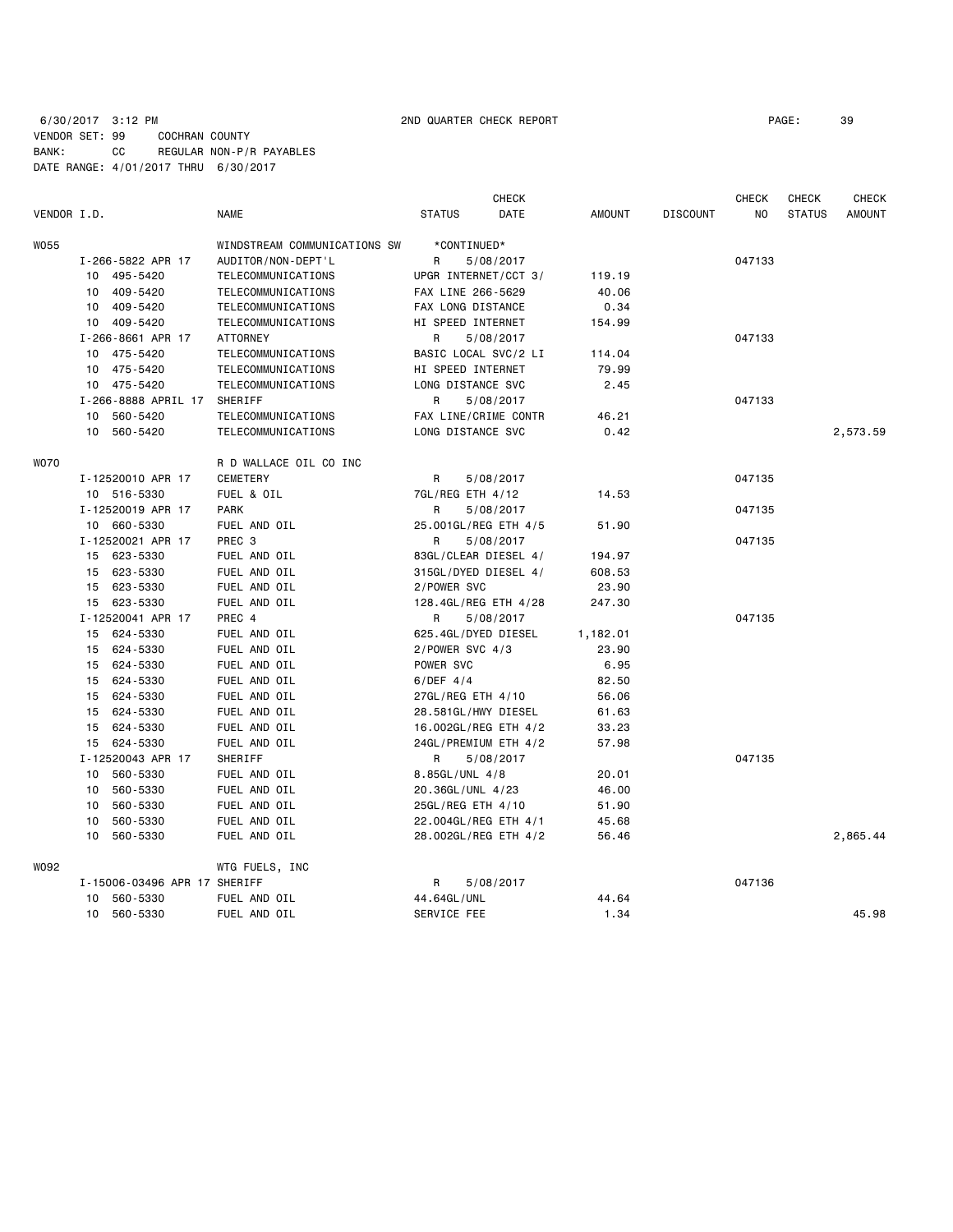### 6/30/2017 3:12 PM 2ND QUARTER CHECK REPORT PAGE: 40 VENDOR SET: 99 COCHRAN COUNTY BANK: CC REGULAR NON-P/R PAYABLES DATE RANGE: 4/01/2017 THRU 6/30/2017

|             |                                       |                          | <b>CHECK</b>                 |               |                 | <b>CHECK</b>   | <b>CHECK</b>  | <b>CHECK</b>  |
|-------------|---------------------------------------|--------------------------|------------------------------|---------------|-----------------|----------------|---------------|---------------|
| VENDOR I.D. |                                       | <b>NAME</b>              | <b>DATE</b><br><b>STATUS</b> | <b>AMOUNT</b> | <b>DISCOUNT</b> | N <sub>O</sub> | <b>STATUS</b> | <b>AMOUNT</b> |
| X001        |                                       | <b>XCEL ENERGY</b>       |                              |               |                 |                |               |               |
|             | I-54-1324315-7 APR17 ALMOST ALL DEPTS |                          | R<br>5/08/2017               |               |                 | 047137         |               |               |
|             | 30 518-5440                           | UTILITIES                | 300210167 RUNWAY LIG         | 41.09         |                 |                |               |               |
|             | 10 510-5440                           | UTILITIES                | 300240736 COURTHOUSE         | 1,390.43      |                 |                |               |               |
|             | 660-5440<br>10                        | UTILITIES & IRRIGATION   | 300265059 SOFTBALL P         | 10.19         |                 |                |               |               |
|             | 580-5440<br>10                        | UTILITIES [TOWER]        | 300282806 TOWER              | 48.26         |                 |                |               |               |
|             | 15 621-5440                           | UTILITIES                | 300294119 PREC 1 SHO         | 36.22         |                 |                |               |               |
|             | 650-5440<br>10                        | UTILITIES                | 300338546 LIBRARY            | 117.88        |                 |                |               |               |
|             | 10 652-5440                           | UTILITIES                | 300342232 MUSEUM             | 24.43         |                 |                |               |               |
|             | 662-5440<br>10                        | UTILITIES                | 300390484 ACTIVITY B         | 388.26        |                 |                |               |               |
|             | 660-5440<br>10                        | UTILITIES & IRRIGATION   | 300410370 PARK               | 376.49        |                 |                |               |               |
|             | 660-5440<br>10                        | UTILITIES & IRRIGATION   | 300457515 PARK/SHOP          | 37.67         |                 |                |               |               |
|             | 516-5440<br>10                        | UTILITIES                | 300555198 CEMETERY           | 10.19         |                 |                |               |               |
|             | 660-5440<br>10                        | UTILITIES & IRRIGATION   | 300587052 SHOWBARN           | 18.85         |                 |                |               |               |
|             | 10 660-5440                           | UTILITIES & IRRIGATION   | 300587753 RODEO GROU         | 22.53         |                 |                |               |               |
|             | 409-5440<br>10                        | UTILITIES                | 300588989 ANNEX              | 95.02         |                 |                |               |               |
|             | 10 516-5440                           | UTILITIES                | 300603417 CEMETERY           | 15.27         |                 |                |               |               |
|             | 10 516-5440                           | UTILITIES                | 300637038 CEMETERY S         | 10.27         |                 |                |               | 2,643.05      |
| C051        |                                       | COCHRAN COUNTY CHILDRENS |                              |               |                 |                |               |               |
|             | I-PETIT JURY 5/8/17                   | DISTRICT COURT           | R<br>5/10/2017               |               |                 | 047138         |               |               |
|             | 10 435-5492                           | PETIT JURY               | DONATION/LUISA MARTI         | 15.00         |                 |                |               |               |
|             | 10 435-5492                           | PETIT JURY               | DONATION/ELVIRA RIOS         | 15.00         |                 |                |               |               |
|             | 10 435-5492                           | PETIT JURY               | DONATION/DAVID GOBER         | 15.00         |                 |                |               |               |
|             | 10 435-5492                           | PETIT JURY               | DONATION/KAREN BRASW         | 15.00         |                 |                |               |               |
|             | 10 435-5492                           | PETIT JURY               | DONATION/ROBERT DAVI         | 15.00         |                 |                |               | 75.00         |
| C094        |                                       | MICHELLE CARDENAS        |                              |               |                 |                |               |               |
|             | I-PETIT JURY 5/8/17                   | DISTRICT COURT           | R<br>5/10/2017               |               |                 | 047139         |               |               |
|             | 10 435-5492                           | PETIT JURY               | PETIT JURY SVC               | 15.00         |                 |                |               | 15.00         |
|             |                                       |                          |                              |               |                 |                |               |               |
| C358        |                                       | SAVANNAH CAVEZUELA       |                              |               |                 |                |               |               |
|             | I-PETIT JURY 5/8/17 DISTRICT COURT    |                          | 5/10/2017<br>R               |               |                 | 047140         |               |               |
|             | 10 435-5492                           | PETIT JURY               | PETIT JURY SVC               | 15.00         |                 |                |               | 15.00         |
| C393        |                                       | EDDY COX                 |                              |               |                 |                |               |               |
|             | I-PETIT JURY 5/8/17                   | DISTRICT COURT           | R<br>5/10/2017               |               |                 | 047141         |               |               |
|             | 10 435-5492                           | PETIT JURY               | PETIT JURY SVC               | 15.00         |                 |                |               | 15.00         |
| D144        |                                       | SHAWNA DEMEL             |                              |               |                 |                |               |               |
|             | I-PETIT JURY 5/8/17                   | DISTRICT COURT           | R<br>5/10/2017               |               |                 | 047142         |               |               |
|             | 10 435-5492                           | PETIT JURY               | PETIT JURY SVC               | 15.00         |                 |                |               | 15.00         |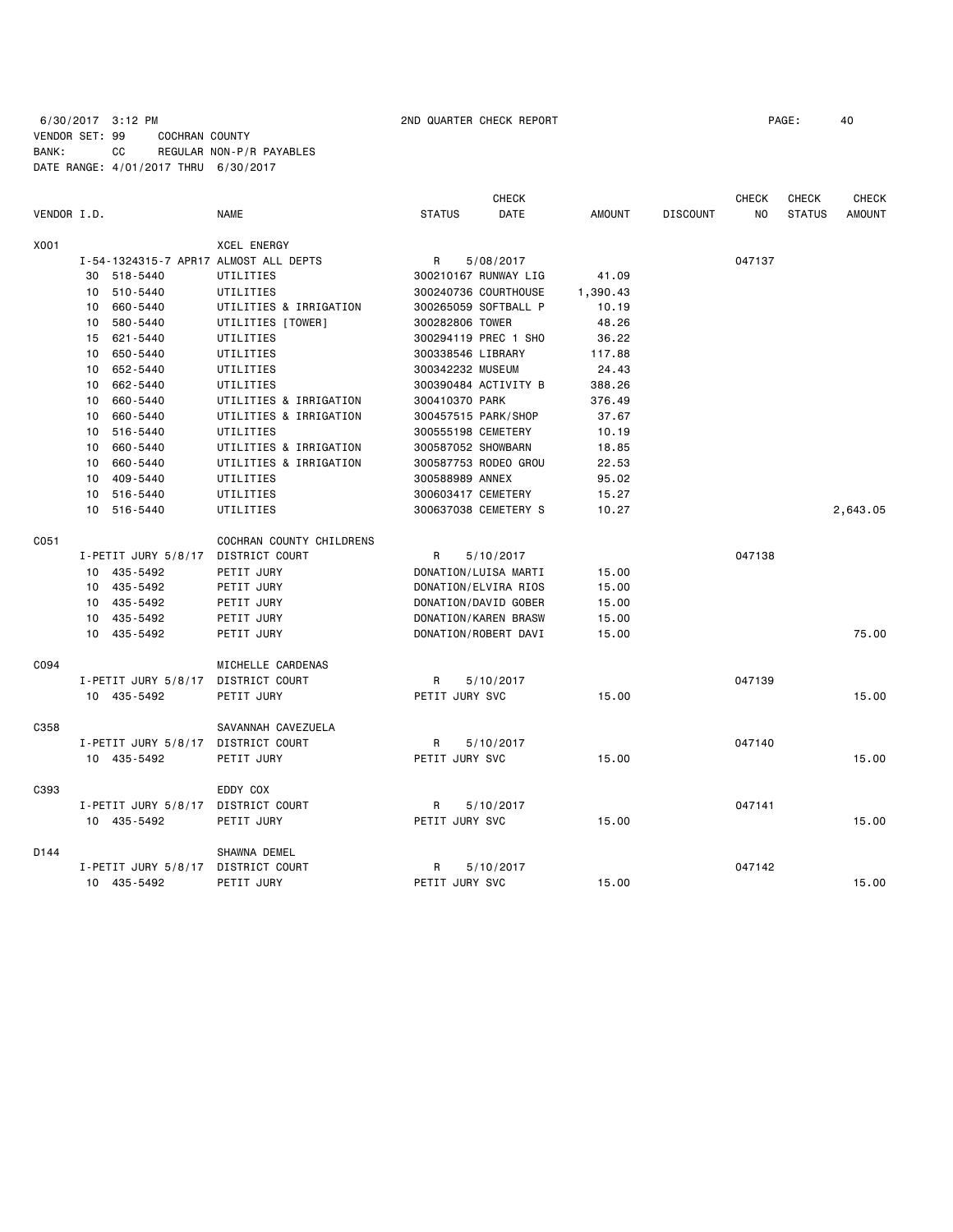6/30/2017 3:12 PM 2ND QUARTER CHECK REPORT PAGE: 41 VENDOR SET: 99 COCHRAN COUNTY BANK: CC REGULAR NON-P/R PAYABLES DATE RANGE: 4/01/2017 THRU 6/30/2017

| VENDOR I.D.      |                                    | <b>NAME</b>             | <b>STATUS</b>  | <b>CHECK</b><br>DATE | <b>AMOUNT</b> | <b>DISCOUNT</b> | <b>CHECK</b><br>NO. | <b>CHECK</b><br><b>STATUS</b> | <b>CHECK</b><br><b>AMOUNT</b> |
|------------------|------------------------------------|-------------------------|----------------|----------------------|---------------|-----------------|---------------------|-------------------------------|-------------------------------|
| D <sub>171</sub> |                                    | KRISTI LYNN DOBSON      |                |                      |               |                 |                     |                               |                               |
|                  | I-PETIT JURY 5/8/17 DISTRICT COURT |                         | R              | 5/10/2017            |               |                 | 047143              |                               |                               |
|                  | 10 435-5492                        | PETIT JURY              | PETIT JURY SVC |                      | 15.00         |                 |                     |                               | 15.00                         |
| D199             |                                    | DANIELA DURAN           |                |                      |               |                 |                     |                               |                               |
|                  | I-PETIT JURY 5/8/17 DISTRICT COURT |                         | R              | 5/10/2017            |               |                 | 047144              |                               |                               |
|                  | 10 435-5492                        | PETIT JURY              | PETIT JURY SVC |                      | 40.00         |                 |                     |                               | 40.00                         |
| E086             |                                    | ANA ENRIQUEZ            |                |                      |               |                 |                     |                               |                               |
|                  | I-PETIT JURY 5/8/17 DISTRICT COURT |                         | R              | 5/10/2017            |               |                 | 047145              |                               |                               |
|                  | 10 435-5492                        | PETIT JURY              | PETIT JURY SVC |                      | 15.00         |                 |                     |                               | 15.00                         |
| F193             |                                    | ESPERANZA FLORES        |                |                      |               |                 |                     |                               |                               |
|                  | I-PETIT JURY 5/8/17 DISTRICT COURT |                         | R              | 5/10/2017            |               |                 | 047146              |                               |                               |
|                  | 10 435-5492                        | PETIT JURY              | PETIT JURY SVC |                      | 15.00         |                 |                     |                               | 15.00                         |
| F200             |                                    | ERICA FRANCO            |                |                      |               |                 |                     |                               |                               |
|                  | I-PETIT JURY 5/8/17 DISTRICT COURT |                         | $\mathsf{R}$   | 5/10/2017            |               |                 | 047147              |                               |                               |
|                  | 10 435-5492                        | PETIT JURY              | PETIT JURY SVC |                      | 15.00         |                 |                     |                               | 15.00                         |
| F222             |                                    | BARBARA MICHELLE FRENCH |                |                      |               |                 |                     |                               |                               |
|                  | I-PETIT JURY 5/8/17 DISTRICT COURT |                         | $R \sim$       | 5/10/2017            |               |                 | 047148              |                               |                               |
|                  | 10 435-5492                        | PETIT JURY              | PETIT JURY SVC |                      | 15.00         |                 |                     |                               | 15.00                         |
| G244             |                                    | ALMA GONZALES           |                |                      |               |                 |                     |                               |                               |
|                  | I-PETIT JURY 5/8/17 DISTRICT COURT |                         | $\mathsf{R}$   | 5/10/2017            |               |                 | 047149              |                               |                               |
|                  | 10 435-5492                        | PETIT JURY              | PETIT JURY SVC |                      | 15.00         |                 |                     |                               | 15.00                         |
| H305             |                                    | SUSAN KAY HUNT          |                |                      |               |                 |                     |                               |                               |
|                  | I-PETIT JURY 5/8/17 DISTRICT COURT |                         | R              | 5/10/2017            |               |                 | 047150              |                               |                               |
|                  | 10 435-5492                        | PETIT JURY              | PETIT JURY SVC |                      | 40.00         |                 |                     |                               | 40.00                         |
| H306             |                                    | EVA HERRERA             |                |                      |               |                 |                     |                               |                               |
|                  | I-PETIT JURY 5/8/17 DISTRICT COURT |                         | $\mathsf{R}$   | 5/10/2017            |               |                 | 047151              |                               |                               |
|                  | 10 435-5492                        | PETIT JURY              | PETIT JURY SVC |                      | 15.00         |                 |                     |                               | 15.00                         |
| K060             |                                    | TREVA KUEHLER           |                |                      |               |                 |                     |                               |                               |
|                  | I-PETIT JURY 5/8/17 DISTRIT COURT  |                         | R              | 5/10/2017            |               |                 | 047152              |                               |                               |
|                  | 10 435-5492                        | PETIT JURY              | PETIT JURY SVC |                      | 40.00         |                 |                     |                               | 40.00                         |
| L219             |                                    | CHARLES GLEN LYON       |                |                      |               |                 |                     |                               |                               |
|                  | I-PETIT JURY 5/8/17 DISTRICT COURT |                         | R              | 5/10/2017            |               |                 | 047153              |                               |                               |
|                  | 10 435-5492                        | PETIT JURY              | PETIT JURY SVC |                      | 15.00         |                 |                     |                               | 15.00                         |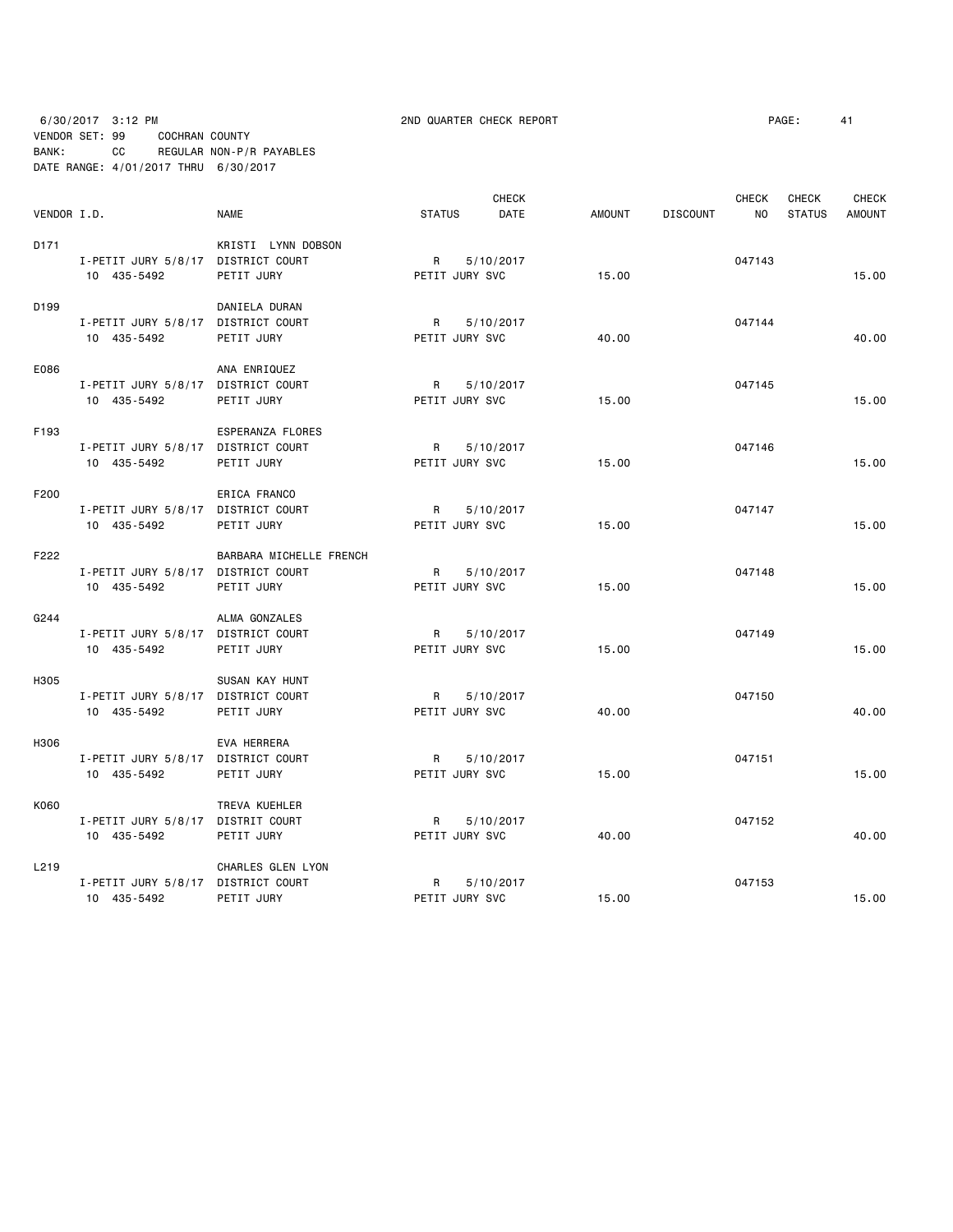# 6/30/2017 3:12 PM 2ND QUARTER CHECK REPORT PAGE: 42 VENDOR SET: 99 COCHRAN COUNTY BANK: CC REGULAR NON-P/R PAYABLES DATE RANGE: 4/01/2017 THRU 6/30/2017

|             |                                    |                       |                | <b>CHECK</b> |               |                 | <b>CHECK</b> | <b>CHECK</b>  | <b>CHECK</b>  |
|-------------|------------------------------------|-----------------------|----------------|--------------|---------------|-----------------|--------------|---------------|---------------|
| VENDOR I.D. |                                    | <b>NAME</b>           | <b>STATUS</b>  | <b>DATE</b>  | <b>AMOUNT</b> | <b>DISCOUNT</b> | <b>NO</b>    | <b>STATUS</b> | <b>AMOUNT</b> |
| L220        |                                    | PHYLLIS LYNSKEY       |                |              |               |                 |              |               |               |
|             | I-PETIT JURY 5/8/17 DISTRICT COURT |                       | R              | 5/10/2017    |               |                 | 047154       |               |               |
|             | 10 435-5492                        | PETIT JURY            | PETIT JURY SVC |              | 40.00         |                 |              |               | 40.00         |
| M319        |                                    | BRANDI MCCASLAND      |                |              |               |                 |              |               |               |
|             | I-PETIT JURY 5/8/17 DISTRICT COURT |                       | R              | 5/10/2017    |               |                 | 047155       |               |               |
|             | 10 435-5492                        | PETIT JURY            | PETIT JURY SVC |              | 40.00         |                 |              |               | 40.00         |
| <b>N083</b> |                                    | <b>IVAN NAVA</b>      |                |              |               |                 |              |               |               |
|             | I-PETIT JURY 5/8/17 DISTRICT COURT |                       | $\mathsf{R}$   | 5/10/2017    |               |                 | 047156       |               |               |
|             | 10 435-5492                        | PETIT JURY            | PETIT JURY SVC |              | 15.00         |                 |              |               | 15.00         |
| 0119        |                                    | MATILDA ORNELAS       |                |              |               |                 |              |               |               |
|             | I-PETIT JURY 5/8/17 DISTRICT COURT |                       | R              | 5/10/2017    |               |                 | 047157       |               |               |
|             | 10 435-5492                        | PETIT JURY            | PETIT JURY SVC |              | 15.00         |                 |              |               | 15.00         |
| 0120        |                                    | <b>FELIPE ORNELAS</b> |                |              |               |                 |              |               |               |
|             | I-PETIT JURY 5/8/17 DISTRICT COURT |                       | R              | 5/10/2017    |               |                 | 047158       |               |               |
|             | 10 435-5492                        | PETIT JURY            | PETIT JURY SVC |              | 40.00         |                 |              |               | 40.00         |
| P234        |                                    | JEREMIAH PEREZ        |                |              |               |                 |              |               |               |
|             | I-PETIT JURY 5/8/17 DISTRICT COURT |                       | R              | 5/10/2017    |               |                 | 047159       |               |               |
|             | 10 435-5492                        | PETIT JURY            | PETIT JURY SVC |              | 15.00         |                 |              |               | 15.00         |
| P250        |                                    | AMANDA PEREZ          |                |              |               |                 |              |               |               |
|             | I-PETIT JURY 5/8/17 DISTRICT COURT |                       | R              | 5/10/2017    |               |                 | 047160       |               |               |
|             | 10 435-5492                        | PETIT JURY            | PETIT JURY SVC |              | 15.00         |                 |              |               | 15.00         |
| R265        |                                    | RENAN RODRIGUEZ       |                |              |               |                 |              |               |               |
|             | I-PETIT JURY 5/8/17 DISTRICT COURT |                       | R              | 5/10/2017    |               |                 | 047161       |               |               |
|             | 10 435-5492                        | PETIT JURY            | PETIT JURY SVC |              | 15.00         |                 |              |               | 15.00         |
| R279        |                                    | REBECCA ROMERO        |                |              |               |                 |              |               |               |
|             | I-PETIT JURY 5/8/17 DISTRICT COURT |                       | R              | 5/10/2017    |               |                 | 047162       |               |               |
|             | 10 435-5492                        | PETIT JURY            | PETIT JURY SVC |              | 15.00         |                 |              |               | 15.00         |
| R295        |                                    | JULIE RICHARDSON      |                |              |               |                 |              |               |               |
|             | I-PETIT JURY 5/8/17 DISTRICT COURT |                       | R              | 5/10/2017    |               |                 | 047163       |               |               |
|             | 10 435-5492                        | PETIT JURY            | PETIT JURY SVC |              | 40.00         |                 |              |               | 40.00         |
| R296        |                                    | SANTA CRUZ REYNA JR   |                |              |               |                 |              |               |               |
|             | I-PETIT JURY 5/8/17 DISTRICT COURT |                       | R              | 5/10/2017    |               |                 | 047164       |               |               |
|             | 10 435-5492                        | PETIT JURY            | PETIT JURY SVC |              | 15.00         |                 |              |               | 15.00         |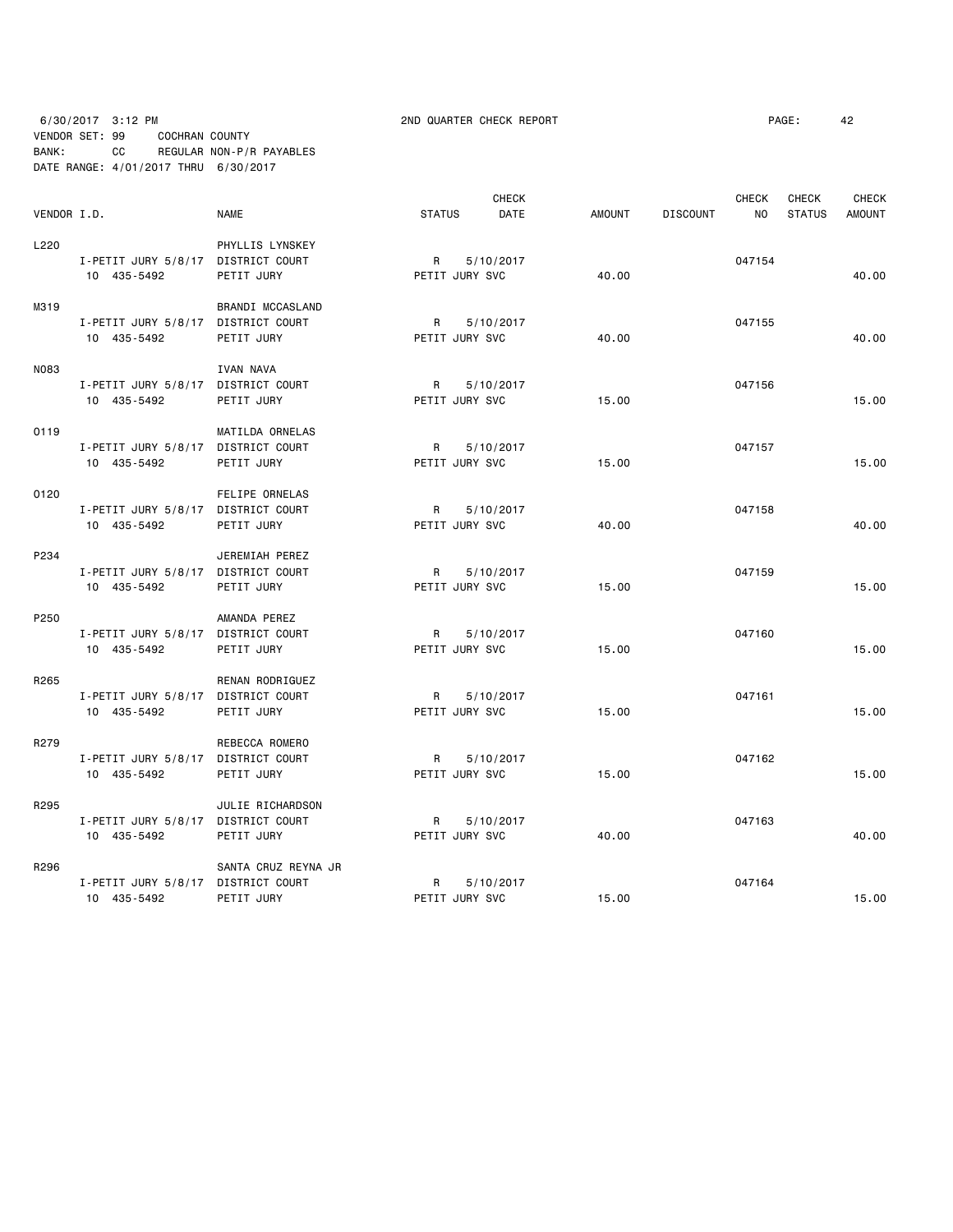6/30/2017 3:12 PM 2ND QUARTER CHECK REPORT PAGE: 43 VENDOR SET: 99 COCHRAN COUNTY BANK: CC REGULAR NON-P/R PAYABLES DATE RANGE: 4/01/2017 THRU 6/30/2017

|                  |                                    |                          |                 | <b>CHECK</b>         |        |                 | <b>CHECK</b> | <b>CHECK</b>  | <b>CHECK</b>  |
|------------------|------------------------------------|--------------------------|-----------------|----------------------|--------|-----------------|--------------|---------------|---------------|
| VENDOR I.D.      |                                    | <b>NAME</b>              | <b>STATUS</b>   | DATE                 | AMOUNT | <b>DISCOUNT</b> | NO.          | <b>STATUS</b> | <b>AMOUNT</b> |
| S <sub>141</sub> |                                    | DOLORES SEPULBEDA        |                 |                      |        |                 |              |               |               |
|                  | I-PETIT JURY 5/8/17 DISTRICT COURT |                          | $\mathsf{R}$    | 5/10/2017            |        |                 | 047165       |               |               |
|                  | 10 435-5492                        | PETIT JURY               | PETIT JURY SVC  |                      | 15.00  |                 |              |               | 15.00         |
| S233             |                                    | COCHRAN COUNTY STATE FEE |                 |                      |        |                 |              |               |               |
|                  | I-PETIT JURY 5/8/17 DISTRICT COURT |                          | R               | 5/10/2017            |        |                 | 047166       |               |               |
|                  | 10 435-5492                        | PETIT JURY               |                 | DONATION/JENNY HENRY | 15.00  |                 |              |               | 15.00         |
| S294             |                                    | SHIRLEY SEARS            |                 |                      |        |                 |              |               |               |
|                  | I-PETIT JURY 5/8/17 DISTRICT COURT |                          | R               | 5/10/2017            |        |                 | 047167       |               |               |
|                  | 10 435-5492                        | PETIT JURY               | PETIT JURY SVC  |                      | 15.00  |                 |              |               | 15.00         |
| S310             |                                    | NATALIE SILHAN-TUCKER    |                 |                      |        |                 |              |               |               |
|                  | I-PETIT JURY 5/8/17 DISTRICT COURT |                          | R               | 5/10/2017            |        |                 | 047168       |               |               |
|                  | 10 435-5492                        | PETIT JURY               | PETIT JURY SVC  |                      | 40.00  |                 |              |               | 40.00         |
| <b>S330</b>      |                                    | JUANA ALVAREZ SOLIZ      |                 |                      |        |                 |              |               |               |
|                  | I-PETIT JURY 5/8/17 DISTRICT COURT |                          | R 5/10/2017     |                      |        |                 | 047169       |               |               |
|                  | 10 435-5492                        | PETIT JURY               | PETIT JURY SVC  |                      | 15.00  |                 |              |               | 15.00         |
| S397             |                                    | <b>BRENT SCOGGINS</b>    |                 |                      |        |                 |              |               |               |
|                  | I-PETIT JURY 5/8/17 DISTRICT COURT |                          | R               | 5/10/2017            |        |                 | 047170       |               |               |
|                  | 10 435-5492                        | PETIT JURY               | PETIT JURY SVC  |                      | 40.00  |                 |              |               | 40.00         |
| S438             |                                    | ANTHONY SOLIZ            |                 |                      |        |                 |              |               |               |
|                  | I-PETIT JURY 5/8/17 DISTRICT COURT |                          | R               | 5/10/2017            |        |                 | 047171       |               |               |
|                  | 10 435-5492                        | PETIT JURY               | PETIT JURY SVC  |                      | 40.00  |                 |              |               | 40.00         |
| T282             |                                    | <b>KAYLA TIMMONS</b>     |                 |                      |        |                 |              |               |               |
|                  | I-PETIT JURY 5/8/17 DISTRICT COURT |                          | <b>R</b>        | 5/10/2017            |        |                 | 047172       |               |               |
|                  | 10 435-5492                        | PETIT JURY               | PETIT JURY SVC  |                      | 15.00  |                 |              |               | 15.00         |
| T291             |                                    | DAVID TURNEY             |                 |                      |        |                 |              |               |               |
|                  | I-PETIT JURY 5/8/17 DISTRICT COURT |                          | <b>R</b>        | 5/10/2017            |        |                 | 047173       |               |               |
|                  | 10 435-5492                        | PETIT JURY               | PETIT JURY SVC  |                      | 40.00  |                 |              |               | 40.00         |
| W234             |                                    | HAYDEN WHITTEN           |                 |                      |        |                 |              |               |               |
|                  | I-PETIT JURY 5/8/17 DISTRICT COURT |                          | R               | 5/10/2017            |        |                 | 047174       |               |               |
|                  | 10 435-5492                        | PETIT JURY               | PETIT JURY SVC  |                      | 40.00  |                 |              |               | 40.00         |
| A007             |                                    | ALBERT GONZALEZ, dba     |                 |                      |        |                 |              |               |               |
|                  | I-28757                            | SHERIFF                  | R               | 5/30/2017            |        |                 | 047202       |               |               |
|                  | 10 560-5454                        | TIRES                    | TIRE CHANGE R/R |                      | 20.00  |                 |              |               |               |
|                  | 10 560-5454                        | TIRES                    | <b>BALANCE</b>  |                      | 10.00  |                 |              |               | 30.00         |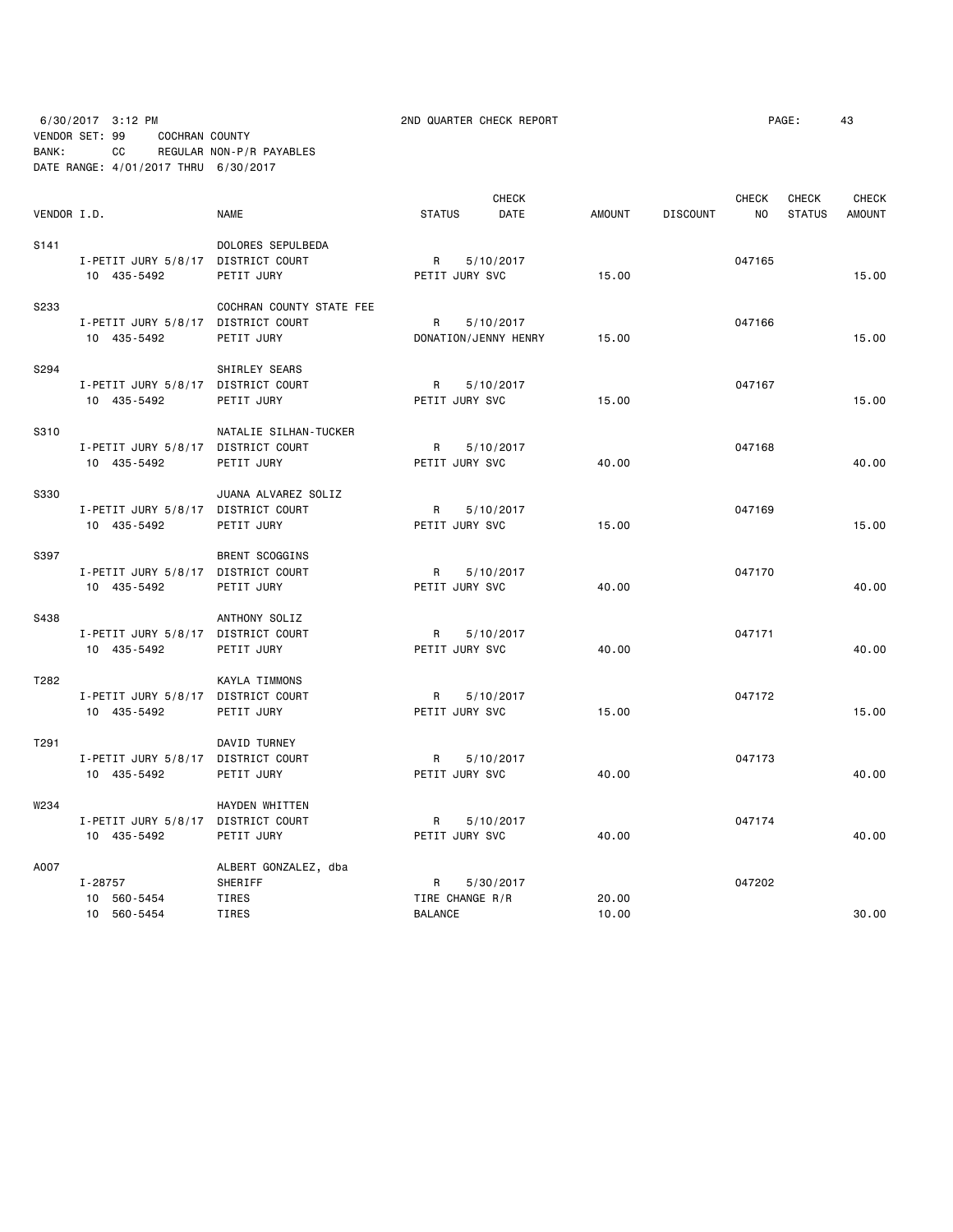### 6/30/2017 3:12 PM **2ND QUARTER CHECK REPORT 200 200 200 200 200 200 200 200 200 200 200 200 200 200 200 200 200 200 200 200 200 200 200 200 200 200 200 200 200 20** VENDOR SET: 99 COCHRAN COUNTY BANK: CC REGULAR NON-P/R PAYABLES DATE RANGE: 4/01/2017 THRU 6/30/2017

|             |                                | CHECK                       |                      |           |               |                 | <b>CHECK</b> | CHECK         | <b>CHECK</b>  |
|-------------|--------------------------------|-----------------------------|----------------------|-----------|---------------|-----------------|--------------|---------------|---------------|
| VENDOR I.D. |                                | <b>NAME</b>                 | <b>STATUS</b>        | DATE      | <b>AMOUNT</b> | <b>DISCOUNT</b> | NO.          | <b>STATUS</b> | <b>AMOUNT</b> |
| A178        |                                | AMAZON                      |                      |           |               |                 |              |               |               |
|             | I-133709300143                 | LIBRARY                     | R                    | 5/30/2017 |               |                 | 047203       |               |               |
|             | 10 650-5590                    | <b>BOOKS</b>                | THE ELK HUNT         |           | 7.95          |                 |              |               |               |
|             | 10<br>650-5590                 | <b>BOOKS</b>                | TEXAS GRIT           |           | 7.95          |                 |              |               |               |
|             | 650-5590<br>10                 | <b>BOOKS</b>                | <b>NEMESIS</b>       |           | 10.58         |                 |              |               |               |
|             | 650-5590<br>10                 | <b>BOOKS</b>                | THE BLACK BOOK       |           | 14.64         |                 |              |               |               |
|             | 10<br>650-5590                 | <b>BOOKS</b>                | THE LONGMIRE MYSTERY |           | 85.29         |                 |              |               |               |
|             | 10<br>650-5590                 | <b>BOOKS</b>                | THE BURIAL HOUR      |           | 19.78         |                 |              |               |               |
|             | 650-5590<br>10                 | <b>BOOKS</b>                | THE BONE WITCH       |           | 9.86          |                 |              |               |               |
|             | 650-5590<br>10                 | <b>BOOKS</b>                | <b>HAUNTED</b>       |           | 9.86          |                 |              |               |               |
|             | 650-5590<br>10                 | <b>BOOKS</b>                | <b>SHADOW RUN</b>    |           | 9.86          |                 |              |               |               |
|             | I-201523216112                 | SHERIFF                     | R                    | 5/30/2017 |               |                 | 047203       |               |               |
|             | 10 560-5310                    | OFFICE SUPPLIES             | 2017 HP 15.6" HD TOU |           | 361.57        |                 |              |               |               |
|             | 10 560-5310                    | OFFICE SUPPLIES             | 1TB PORTABLE HARD DR |           | 54.99         |                 |              |               |               |
|             | I-L170510                      | LIBRARY                     | R                    | 5/30/2017 |               |                 | 047203       |               |               |
|             | 10 650-5499                    | MISCELLANEOUS               | LATE CHARGE MARCH IN |           | 3.78          |                 |              |               | 596.11        |
|             |                                |                             |                      |           |               |                 |              |               |               |
| A206        |                                | DAVID LYNN ALEXANDER        |                      |           |               |                 |              |               |               |
|             | I-CR 210/FEMA                  | PREC <sub>3</sub>           | R                    | 5/30/2017 |               |                 | 047204       |               |               |
|             | 15 623-5356                    | ROAD MATERIALS & SUPPLIES   | 184 LOADS CALICHE/20 |           | 9,200.00      |                 |              |               | 9,200.00      |
| A206        |                                | DAVID LYNN ALEXANDER        |                      |           |               |                 |              |               |               |
|             | I-PREC 3 MAY 2017              | PREC 3                      | R                    | 5/30/2017 |               |                 | 047205       |               |               |
|             | 15 623-5356                    | ROAD MATERIALS & SUPPLIES   | 43 LOADS CALICHE/20Y |           | 2,150.00      |                 |              |               | 2,150.00      |
| A258        |                                | ADVANCED BUSINESS SOLUTIONS |                      |           |               |                 |              |               |               |
|             | $I - 15025$                    | <b>CLERK</b>                | R                    | 5/30/2017 |               |                 | 047206       |               |               |
|             | 10 403-5310                    | OFFICE SUPPLIES             | 600-750 INK CRTG     |           | 213.00        |                 |              |               |               |
|             | 403-5310<br>10                 | OFFICE SUPPLIES             | DOUBLE STRIP LABELS  |           | 29.95         |                 |              |               |               |
|             | 10 403-5310                    | OFFICE SUPPLIES             | SHIPPING             |           | 12.08         |                 |              |               | 255.03        |
| A265        |                                | LUZ ACEVEDO                 |                      |           |               |                 |              |               |               |
|             | I-DW#017413                    | ACTIVITY BLDG               | R                    | 5/30/2017 |               |                 | 047207       |               |               |
|             | 10 000-4370.101                | RENT-ACTIVITY BUILDING      | REF DEP FOR 3/21     |           | 150.00        |                 |              |               | 150.00        |
|             |                                |                             |                      |           |               |                 |              |               |               |
| B119        |                                | CHERYL BUTLER               |                      |           |               |                 |              |               |               |
|             | I-35TH ELECT SEMINAR ELECTIONS |                             | R                    | 5/30/2017 |               |                 | 047208       |               |               |
|             | 10 490-5427                    | CONTINUING EDUCATION        | R/B REG FEE/35TH ELE |           | 260.00        |                 |              |               | 260.00        |
| <b>B198</b> |                                | BLAINE INDUSTRIAL SUPPLY    |                      |           |               |                 |              |               |               |
|             | I-S3858467.001                 | <b>COURTHOUSE</b>           | R                    | 5/30/2017 |               |                 | 047209       |               |               |
|             | 10 510-5332                    | CUSTODIAL SUPPLIES          | 2/DISPENSER FOR METE |           | 50.35         |                 |              |               |               |
|             | 10 510-5332                    | CUSTODIAL SUPPLIES          | 1CS/PLEDGE           |           | 62.00         |                 |              |               |               |
|             | I-S3858467.002                 | <b>COURTHOUSE</b>           | R                    | 5/30/2017 |               |                 | 047209       |               |               |
|             | 510-5332<br>10                 | CUSTODIAL SUPPLIES          | 1CS/PINESOL          |           | 43.01         |                 |              |               |               |
|             | 10 510-5332                    | CUSTODIAL SUPPLIES          | 1CS/PLEDGE           |           | 62.00         |                 |              |               |               |
|             | I-S3887044.001                 | COURTHOUSE                  | R                    | 5/30/2017 |               |                 | 047209       |               |               |
|             | 10 510-5332                    | CUSTODIAL SUPPLIES          | <b>TISSUE</b>        |           | 69.88         |                 |              |               |               |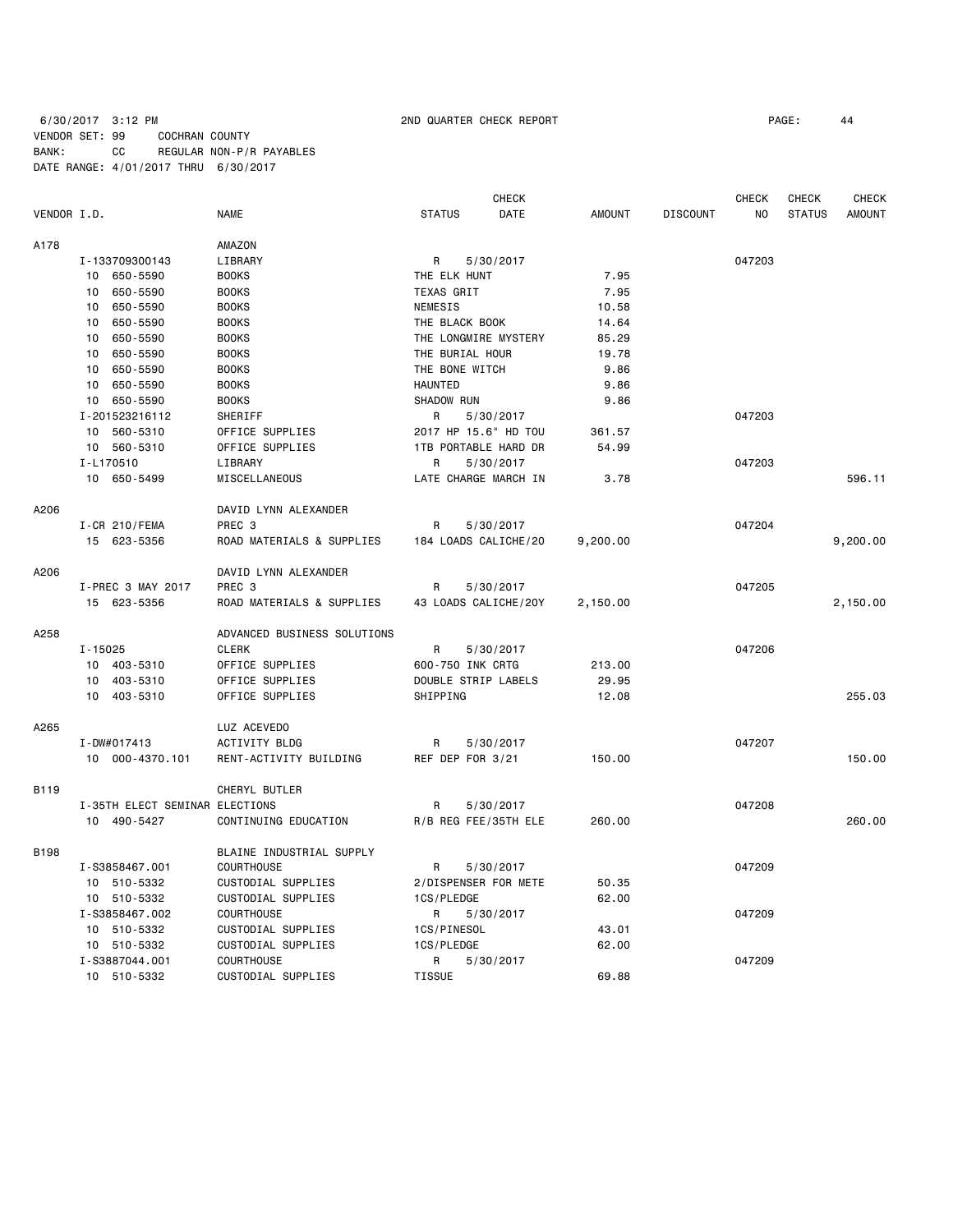6/30/2017 3:12 PM 2ND QUARTER CHECK REPORT PAGE: 45 VENDOR SET: 99 COCHRAN COUNTY BANK: CC REGULAR NON-P/R PAYABLES DATE RANGE: 4/01/2017 THRU 6/30/2017

|             |                  |                                              |                      | <b>CHECK</b> |          |                 | <b>CHECK</b> | <b>CHECK</b>  | <b>CHECK</b>  |
|-------------|------------------|----------------------------------------------|----------------------|--------------|----------|-----------------|--------------|---------------|---------------|
| VENDOR I.D. |                  | <b>NAME</b>                                  | <b>STATUS</b>        | DATE         | AMOUNT   | <b>DISCOUNT</b> | NO.          | <b>STATUS</b> | <b>AMOUNT</b> |
| B198        |                  | BLAINE INDUSTRIAL SUPPLY                     | *CONTINUED*          |              |          |                 |              |               |               |
|             | I-S3887044.001   | COURTHOUSE                                   | R                    | 5/30/2017    |          |                 | 047209       |               |               |
|             | 10 510-5332      | CUSTODIAL SUPPLIES                           | MOP HANDLE           |              | 15.81    |                 |              |               |               |
|             | 10 510-5332      | CUSTODIAL SUPPLIES                           | 1CS/WHITE TRASH BAGS |              | 40.53    |                 |              |               |               |
|             | 10 510-5332      | CUSTODIAL SUPPLIES                           | 2/PEARL URINAL SCREE |              | 43.42    |                 |              |               |               |
|             | 10 510-5332      | CUSTODIAL SUPPLIES                           | BLACK STRIPPING PAD  |              | 25.80    |                 |              |               |               |
|             | 10 510-5332      | CUSTODIAL SUPPLIES                           | 1CS/FLOOR WAX        |              | 79.97    |                 |              |               |               |
|             | I-S3887045.001   | <b>COURTHOUSE</b>                            | R                    | 5/30/2017    |          |                 | 047209       |               |               |
|             | 10 510-5332      | CUSTODIAL SUPPLIES                           | 1GL/SEALER AND UNDER |              | 19.02    |                 |              |               |               |
|             | 10 510-5332      | CUSTODIAL SUPPLIES                           | 2/SSS METEOR RESTORE |              | 26.78    |                 |              |               | 538.57        |
| C015        |                  | COCHRAN COUNTY SENIOR                        |                      |              |          |                 |              |               |               |
|             | I-MAY'17 INSTLMT | SENIOR CITIZENS                              | R                    | 5/30/2017    |          |                 | 047210       |               |               |
|             | 10 663-5418      | SENIOR CITIZENS CONTRACT                     | MAY 2017             |              | 6,250.00 |                 |              |               | 6,250.00      |
| C064        |                  | CITY OF MORTON F D                           |                      |              |          |                 |              |               |               |
|             | I-APRIL 2017     | PUBLIC SAFETY*OTHER                          | R                    | 5/30/2017    |          |                 | 047211       |               |               |
|             | 10 580-5414      | FIRE PROTECTION CONTRACTS                    | 1M E OF BLEDSOE 3/10 |              | 350.00   |                 |              |               |               |
|             | 10 580-5414      | FIRE PROTECTION CONTRACTS                    | 2600/2700 BLK/CR197  |              | 350.00   |                 |              |               | 700.00        |
| C084        |                  | CLERK, SEVENTH COURT OF APPEAL               |                      |              |          |                 |              |               |               |
|             | $I-APR$ 17       | STATE FEES                                   | R                    | 5/30/2017    |          |                 | 047212       |               |               |
|             | 90 000-2379.002  | 7th Crt of Appeal Gov't22.2081COUNTY COURT   |                      |              | 5.00     |                 |              |               |               |
|             | 90 000-2379.002  | 7th Crt of Appeal Gov't22.2081DISTRICT COURT |                      |              | 5.00     |                 |              |               | 10.00         |
| C165        |                  | CITY OF MORTON                               |                      |              |          |                 |              |               |               |
|             | $I - 5/23/17$    | <b>CEMETERY</b>                              | R                    | 5/30/2017    |          |                 | 047213       |               |               |
|             | 10 516-5486      | CONTRACT LABOR-OPEN CLOSE                    | WANDA GUNNELS 5/13/1 |              | 300.00   |                 |              |               |               |
|             | 10 516-5486      | CONTRACT LABOR-OPEN CLOSE                    | IKE WILLIAMS 5/20/17 |              | 300.00   |                 |              |               | 600.00        |
| C340        |                  | COUNTY INFORMATION RESOURCE AG               |                      |              |          |                 |              |               |               |
|             | I-S0P007298      | NON-DEPT'L                                   | R                    | 5/30/2017    |          |                 | 047214       |               |               |
|             | 10 409-5420      | TELECOMMUNICATIONS                           | 25 EMAIL ACCOUNTS AP |              | 50.00    |                 |              |               | 50.00         |
| C381        |                  | CERTIFIED LABORATORIES                       |                      |              |          |                 |              |               |               |
|             | I-2713517        | <b>COURTHOUSE</b>                            | R                    | 5/30/2017    |          |                 | 047215       |               |               |
|             | 10 510-5332      | CUSTODIAL SUPPLIES                           | 1CS/FLOW-MATE CLASSI |              | 338.75   |                 |              |               | 338.75        |
| C384        |                  | CHEMAQUA                                     |                      |              |          |                 |              |               |               |
|             | I-2721906        | <b>COURTHOUSE</b>                            | R                    | 5/30/2017    |          |                 | 047216       |               |               |
|             | 10 510-5411      | MAINTENANCE CONTRACTS                        | WATER TREATMENT MAY  |              | 120.00   |                 |              |               | 120.00        |
| D048        |                  | DATA-LINE OFFICE SYSTEMS                     |                      |              |          |                 |              |               |               |
|             | I-IN65115        | LIBRARY                                      | R                    | 5/30/2017    |          |                 | 047217       |               |               |
|             | 10 650-5411      | MAINTENANCE CONTRACTS                        | COPIER MAINT 4/21-5/ |              | 37.50    |                 |              |               |               |
|             | 10 650-5411      | MAINTENANCE CONTRACTS                        | 553 COLOR COPIES 3/2 |              | 55.30    |                 |              |               | 92.80         |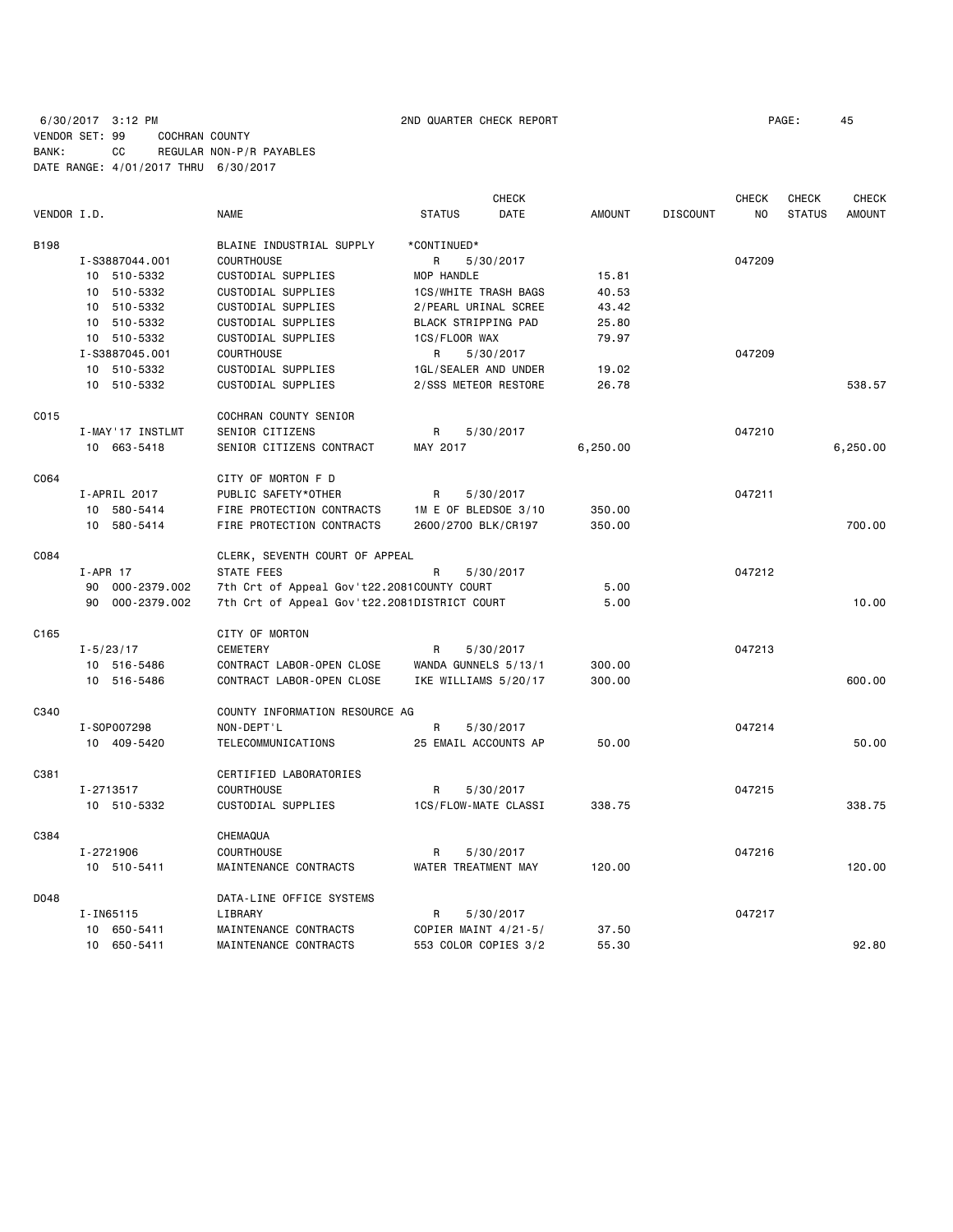# 6/30/2017 3:12 PM 2ND QUARTER CHECK REPORT PAGE: 46 VENDOR SET: 99 COCHRAN COUNTY BANK: CC REGULAR NON-P/R PAYABLES DATE RANGE: 4/01/2017 THRU 6/30/2017

|             |               |                 |                                |                     | <b>CHECK</b>          |               |                 | <b>CHECK</b> | <b>CHECK</b>  | <b>CHECK</b> |
|-------------|---------------|-----------------|--------------------------------|---------------------|-----------------------|---------------|-----------------|--------------|---------------|--------------|
| VENDOR I.D. |               |                 | <b>NAME</b>                    | <b>STATUS</b>       | DATE                  | <b>AMOUNT</b> | <b>DISCOUNT</b> | NO           | <b>STATUS</b> | AMOUNT       |
| D196        |               |                 | JORGE DE LA CRUZ, SHERIFF      |                     |                       |               |                 |              |               |              |
|             |               | $I - 5/19/17$   | JAIL/SHERIFF                   | R                   | 5/30/2017             |               |                 | 047218       |               |              |
|             |               | 10 560-5427     | CONTINUING EDUCATION           |                     | 2 NITES/AMA/HESTER 5  | 138.00        |                 |              |               |              |
|             | 10            | 560-5427        | CONTINUING EDUCATION           | 2 NITES LODGING TAX |                       | 20.70         |                 |              |               |              |
|             | 10            | 560-5427        | CONTINUING EDUCATION           |                     | DEREK HESTER MEALS 5  | 38.71         |                 |              |               |              |
|             | 10            | 512-5333        | FOOD-PRISONERS                 |                     | 2/SOUR CREAM/ALLSUPS  | 4.30          |                 |              |               |              |
|             | 10            | 512-5333        | FOOD-PRISONERS                 |                     | TOMATOES/ALLSUPS 5/9  | 0.99          |                 |              |               |              |
|             | 10            | 512-5333        | FOOD-PRISONERS                 | LETTUCE/ALLSUPS 5/9 |                       | 2.59          |                 |              |               |              |
|             |               | 10 512-5333     | FOOD-PRISONERS                 | 2/MILK/ALLSUPS 5/9  |                       | 6.98          |                 |              |               |              |
|             | 10            | 512-5333        | FOOD-PRISONERS                 | 8/BREAD/ALLSUPS 5/9 |                       | 6.36          |                 |              |               |              |
|             |               | 10 512-5333     | FOOD-PRISONERS                 |                     | 2/BAR S FRANKS/ALLSU  | 2.58          |                 |              |               |              |
|             | 10            | 512-5333        | FOOD-PRISONERS                 |                     | 11/BREAD/ALLSUPS 5/1  | 8.84          |                 |              |               |              |
|             | 10            | 512-5333        | FOOD-PRISONERS                 | 2/EGGS/ALLSUPS 5/16 |                       | 3.78          |                 |              |               |              |
|             |               | 10 512-5333     | FOOD-PRISONERS                 |                     | JALAPENOS/ALLSUPS 5/  | 0.99          |                 |              |               |              |
|             | 10            | 512-5333        | FOOD-PRISONERS                 |                     | 2/TOMATOES/ALLSUPS 5  | 1.98          |                 |              |               |              |
|             | 10            | 512-5333        | FOOD-PRISONERS                 | ONION/ALLSUPS 5/16  |                       | 0.99          |                 |              |               |              |
|             | 10            | 512-5333        | FOOD-PRISONERS                 |                     | CABBAGE/ALLSUPS 5/16  | 1.69          |                 |              |               |              |
|             | 10            | 512-5333        | FOOD-PRISONERS                 | $2/MILK/FAM$$ 5/16  |                       | 6.80          |                 |              |               |              |
|             |               | 10 512-5333     | FOOD-PRISONERS                 | RICE/FAM\$ 5/17     |                       | 1.95          |                 |              |               |              |
|             | 10            | 512-5333        | FOOD-PRISONERS                 | COOKIES/FAM\$ 5/17  |                       | 1.00          |                 |              |               |              |
|             | 10            | 512-5333        | FOOD-PRISONERS                 |                     | 3/CRM CHKN SOUP/FAM\$ | 2.10          |                 |              |               |              |
|             | 10            | 512-5333        | FOOD-PRISONERS                 |                     | JALAPENOS/ALLSUPS 5/  | 0.60          |                 |              |               |              |
|             |               | 10 512-5333     | FOOD-PRISONERS                 |                     | TOMATOES/ALLSUPS 5/1  | 0.50          |                 |              |               |              |
|             | $I - 5/5/17$  |                 | JAIL                           | R                   | 5/30/2017             |               |                 | 047218       |               |              |
|             |               | 10 512-5333     | FOOD-PRISONERS                 | ONION/ALLSUPS 4/26  |                       | 0.99          |                 |              |               |              |
|             |               | 10 512-5333     | FOOD-PRISONERS                 | 2/TORTILLAS/ALLSUPS |                       | 3.98          |                 |              |               |              |
|             | 10            | 512-5333        | FOOD-PRISONERS                 |                     | 3/FROSTING/FAM\$ 4/28 | 3.00          |                 |              |               |              |
|             |               | 10 512-5333     | FOOD-PRISONERS                 |                     | 5/REFRIED BEANS/FAM\$ | 5.00          |                 |              |               |              |
|             |               | 10 512-5333     | FOOD-PRISONERS                 |                     | DEVIL FOOD CAKE/FAM\$ | 1.50          |                 |              |               |              |
|             | 10            | 512-5333        | FOOD-PRISONERS                 | 8/BREAD/ALLSUPS 5/3 |                       | 6.36          |                 |              |               |              |
|             | 10            | 512-5333        | FOOD-PRISONERS                 | EGGS/ALLSUPS 5/3    |                       | 1.89          |                 |              |               |              |
|             | 10            | 512-5333        | FOOD-PRISONERS                 |                     | TOMATOES/ALLSUPS 5/4  | 1.98          |                 |              |               | 277.13       |
| E005        |               |                 | EAGLE RUBBER & SUPPLY          |                     |                       |               |                 |              |               |              |
|             | I-95166       |                 | PREC <sub>2</sub>              | R                   | 5/30/2017             |               |                 | 047219       |               |              |
|             |               | 15 622-5451     | REPAIRS                        | HOSE ASSEMBLY       |                       | 37.18         |                 |              |               | 37.18        |
| E069        |               |                 | ENCARTELE, INC                 |                     |                       |               |                 |              |               |              |
|             | I-6934        |                 | JAIL                           | R                   | 5/30/2017             |               |                 | 047220       |               |              |
|             |               | 10 000-4380.200 | OTHER [MISCELLANEOUS]          | 100 PHONE CARDS     |                       | 500.00        |                 |              |               | 500.00       |
| F028        |               |                 | FORENSIC NURSE STAFFING OF WES |                     |                       |               |                 |              |               |              |
|             | $I - 17 - 33$ |                 | SHERIFF                        | R                   | 5/30/2017             |               |                 | 047221       |               |              |
|             | 10            | 560-5499        | MISCELLANEOUS                  | SANE EXAM           |                       | 628.00        |                 |              |               | 628.00       |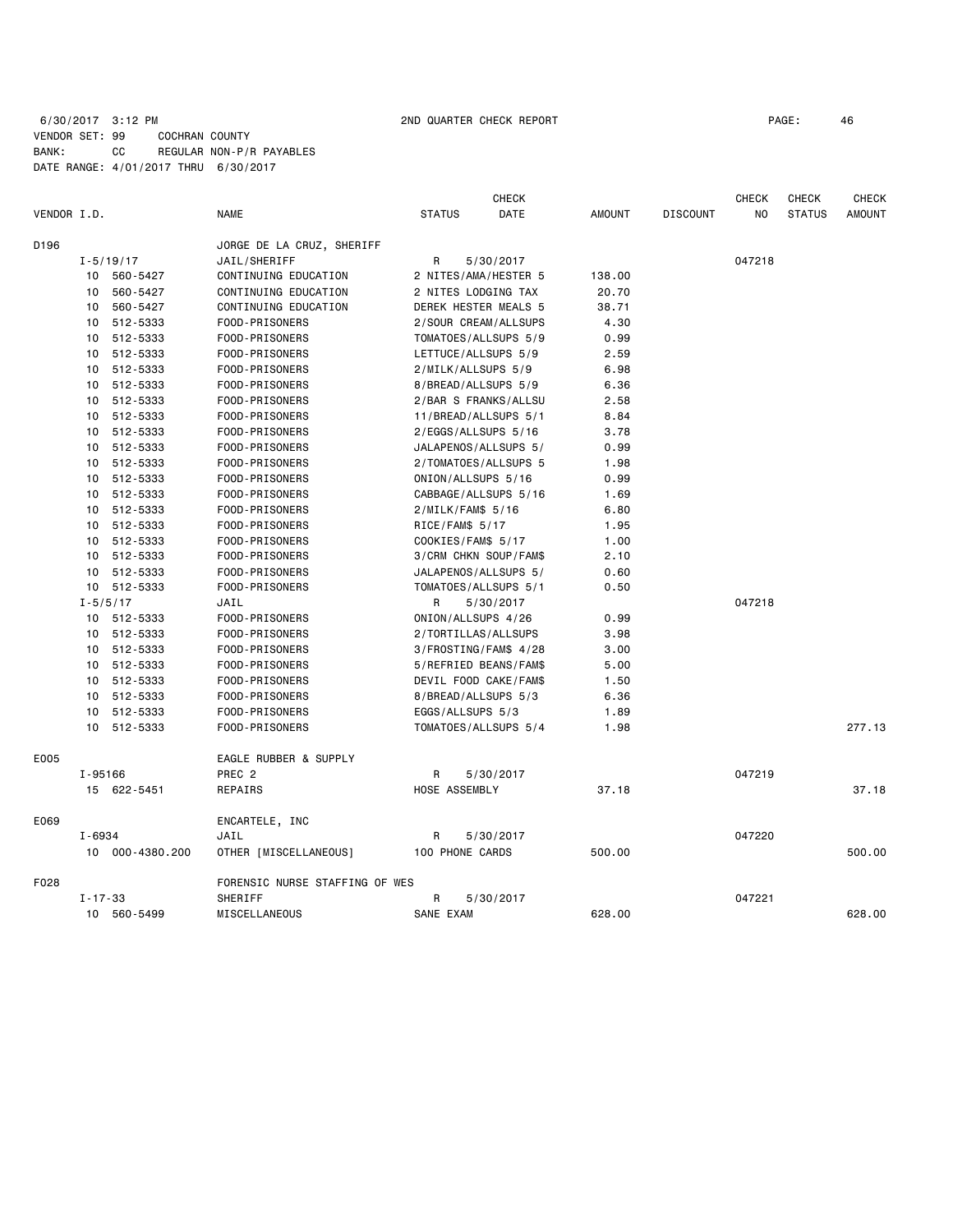6/30/2017 3:12 PM 2ND QUARTER CHECK REPORT PAGE: 47 VENDOR SET: 99 COCHRAN COUNTY BANK: CC REGULAR NON-P/R PAYABLES

DATE RANGE: 4/01/2017 THRU 6/30/2017

| VENDOR I.D. |                        | <b>NAME</b>                                        | <b>STATUS</b>        | <b>CHECK</b><br>DATE | <b>AMOUNT</b> | <b>DISCOUNT</b> | <b>CHECK</b><br>NO | <b>CHECK</b><br><b>STATUS</b> | CHECK<br><b>AMOUNT</b> |
|-------------|------------------------|----------------------------------------------------|----------------------|----------------------|---------------|-----------------|--------------------|-------------------------------|------------------------|
| F223        |                        | ELENA FEHR                                         |                      |                      |               |                 |                    |                               |                        |
|             | I-DW#017415            | ACTIVITY BLDG                                      | R                    | 5/30/2017            |               |                 | 047222             |                               |                        |
|             | 10 000-4370.101        | RENT-ACTIVITY BUILDING                             | REF DEP FOR 5/19     |                      | 150.00        |                 |                    |                               | 150.00                 |
| G031        |                        | GRAINGER                                           |                      |                      |               |                 |                    |                               |                        |
|             | I-9448441247           | <b>COURTHOUSE</b>                                  | R                    | 5/30/2017            |               |                 | 047223             |                               |                        |
|             | 10 510-5451            | REPAIR                                             | 2/PNEUMATIC OIL FLTR |                      | 113.90        |                 |                    |                               | 113.90                 |
| G064        |                        | TOMMY GATTIS                                       |                      |                      |               |                 |                    |                               |                        |
|             | I-REF PROP SALE        | CO CLERK/CEMETERY PROP                             | R                    | 5/30/2017            |               |                 | 047224             |                               |                        |
|             | 10 000-4370.103        | SALE OF CEMETERY LOTS                              | REF PRICE OF 5TH LOT |                      | 50.00         |                 |                    |                               | 50.00                  |
| G074        |                        | GRAVES, HUMPHRIES, STAHL, LTD                      |                      |                      |               |                 |                    |                               |                        |
|             | I-FEES APR 17          | JUSTICE OF PEACE                                   | R                    | 5/30/2017            |               |                 | 047225             |                               |                        |
|             | 10 000-2206.002        | COLLECTION AGENCY FEES                             | COLLECTION FEES FOR  |                      | 146.12        |                 |                    |                               | 146.12                 |
| G249        |                        | GULF COAST TRADES CENTER                           |                      |                      |               |                 |                    |                               |                        |
|             | I-2013043470           | JUVENILE PROBATION                                 | R                    | 5/30/2017            |               |                 | 047226             |                               |                        |
|             | 17 573-5413.004        | Other Placements                                   | 30 DAYS/POST(N)/JUV# |                      | 3,090.90      |                 |                    |                               | 3,090.90               |
| G259        |                        | G4S SERVICES, LLC                                  |                      |                      |               |                 |                    |                               |                        |
|             | I - COCHRAN - 0417 - B | JUVENILE PROBATION                                 | R                    | 5/30/2017            |               |                 | 047227             |                               |                        |
|             | 17 573-5413.001        | Inter-Cnty Contr TELECOUNSEL'GTele-couns'g Apr'17F |                      |                      | 578.70        |                 |                    |                               | 578.70                 |
| H301        |                        | HAYS COUNTY TREASURER                              |                      |                      |               |                 |                    |                               |                        |
|             | $I - 5/5/17$ #1025     | JUVENILE PROBATION                                 | R                    | 5/30/2017            |               |                 | 047228             |                               |                        |
|             | 17 573-5413.004        | Other Placements                                   | 30 DAYS GO/POST(S)/J |                      | 3,300.00      |                 |                    |                               | 3,300.00               |
| H307        |                        | <b>DEREK HESTER</b>                                |                      |                      |               |                 |                    |                               |                        |
|             | I-5-17-17 TRAINING     | SHERIFF                                            | R                    | 5/30/2017            |               |                 | 047229             |                               |                        |
|             | 10 560-5427            | CONTINUING EDUCATION                               | 242MI TO/FR AMA/FR L |                      | 129.47        |                 |                    |                               | 129.47                 |
| I111        |                        | INTERSTATE BILLING SVC, INC                        |                      |                      |               |                 |                    |                               |                        |
|             | I-3006077305           | PREC 4                                             | R                    | 5/30/2017            |               |                 | 047230             |                               |                        |
|             | 15 624-5451            | REPAIRS                                            | 2/LATCH HOOD HOLD DO |                      | 51.78         |                 |                    |                               |                        |
|             | 15 624-5451            | REPAIRS                                            | 2/MUDFLAPS 14x16 BLK |                      | 56.52         |                 |                    |                               |                        |
|             | 15 624-5451            | REPAIRS                                            | 2/GLADHAND SEALS-BLU |                      | 0.92          |                 |                    |                               |                        |
|             | 15 624-5451            | REPAIRS                                            | 2/GLADHAND SEALS-RED |                      | 0.92          |                 |                    |                               |                        |
|             | 15 624-5451            | REPAIRS                                            | MUDFLAP FLYING EAGLE |                      | 52.27         |                 |                    |                               |                        |
|             | 15 624-5451            | REPAIRS                                            | MUDFLAP BULL BACKGRN |                      | 52.27         |                 |                    |                               | 214.68                 |
| J090        |                        | JOHN ROLEY AUTOCENTER                              |                      |                      |               |                 |                    |                               |                        |
|             | I-32462                | PREC 1                                             | R                    | 5/30/2017            |               |                 | 047231             |                               |                        |
|             | 15 621-5451            | REPAIRS                                            | RPL PEDAL/THROTTLE B |                      | 120.00        |                 |                    |                               |                        |
|             | 15 621-5451            | REPAIRS                                            | SHOP SUPPLIES        |                      | 10.00         |                 |                    |                               | 130.00                 |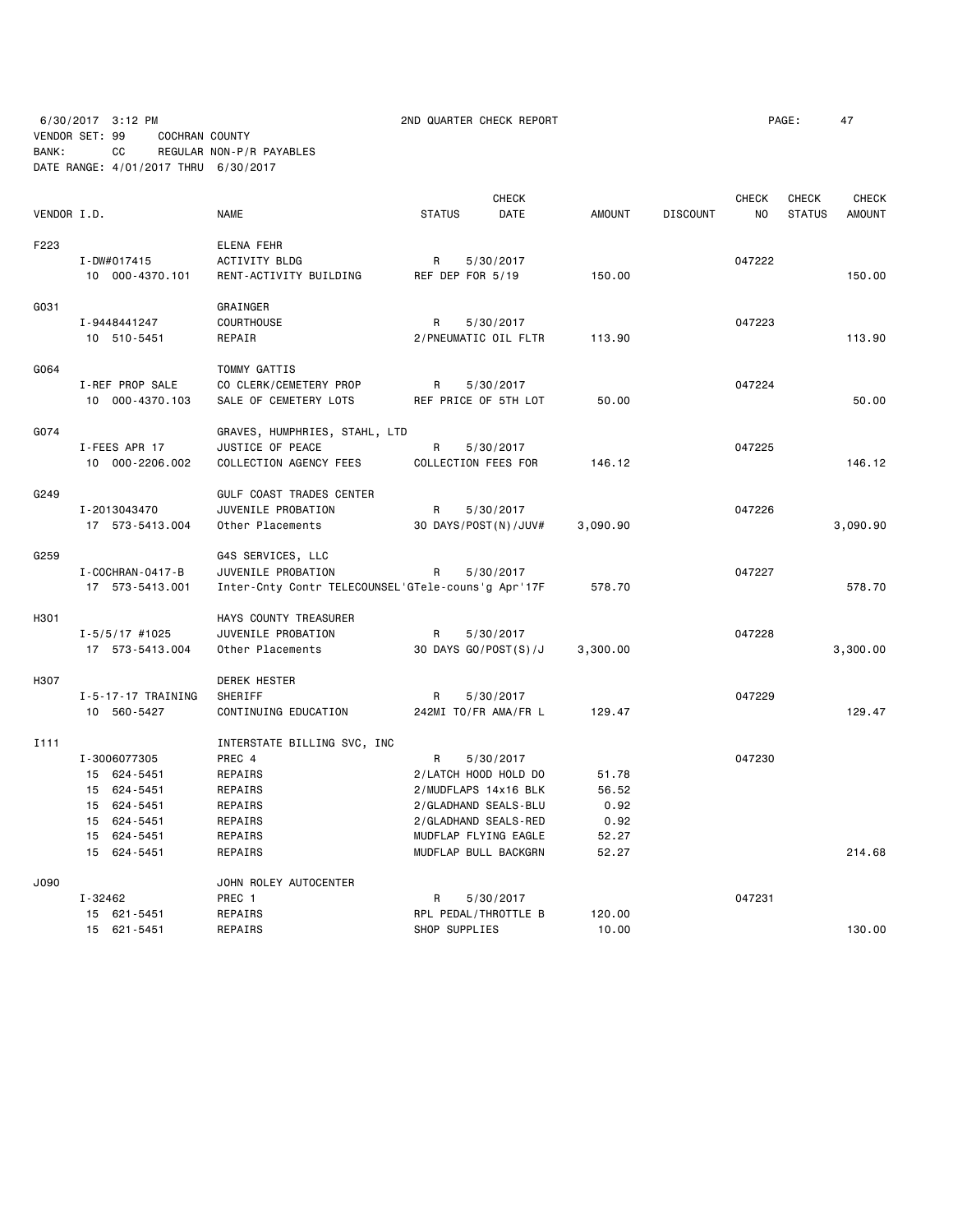### 6/30/2017 3:12 PM 2ND QUARTER CHECK REPORT PAGE: 48 VENDOR SET: 99 COCHRAN COUNTY BANK: CC REGULAR NON-P/R PAYABLES DATE RANGE: 4/01/2017 THRU 6/30/2017

|                  |              |              |                           |                       | <b>CHECK</b>         |               |                 | <b>CHECK</b>   | <b>CHECK</b>  | <b>CHECK</b>  |
|------------------|--------------|--------------|---------------------------|-----------------------|----------------------|---------------|-----------------|----------------|---------------|---------------|
| VENDOR I.D.      |              |              | <b>NAME</b>               | <b>STATUS</b>         | DATE                 | <b>AMOUNT</b> | <b>DISCOUNT</b> | N <sub>0</sub> | <b>STATUS</b> | <b>AMOUNT</b> |
| K084             |              |              | KASEY KUEHLER             |                       |                      |               |                 |                |               |               |
|                  | $I - 000003$ |              | JAIL                      | R                     | 5/30/2017            |               |                 | 047232         |               |               |
|                  |              | 10 512-5391  | MEDICAL CARE-PRISONERS    |                       | MENTAL HEALTH SCREEN | 75.00         |                 |                |               | 75.00         |
| L004             |              |              | LEGAL DIRECTORIES PUB. CO |                       |                      |               |                 |                |               |               |
|                  |              | I-JUN3016-IN | <b>CLERK</b>              | R                     | 5/30/2017            |               |                 | 047233         |               |               |
|                  |              | 10 403-5310  | OFFICE SUPPLIES           | 2016 TX LEGAL DIR     |                      |               |                 |                |               |               |
|                  |              | 10 403-5310  | OFFICE SUPPLIES           | SHIPPING              |                      | 15.50         |                 |                |               | 15.50         |
| L <sub>161</sub> |              |              | LUBBOCK TRUCK SALES, INC. |                       |                      |               |                 |                |               |               |
|                  |              | I-P338989    | PREC <sub>2</sub>         | R                     | 5/30/2017            |               |                 | 047234         |               |               |
|                  |              | 15 622-5451  | REPAIRS                   |                       | FUEL PUMP/ORDERED BY | 250.50        |                 |                |               | 250.50        |
| L <sub>172</sub> |              |              | LOOKOUT BOOKS             |                       |                      |               |                 |                |               |               |
|                  |              | I-L441627    | LIBRARY                   | R                     | 5/30/2017            |               |                 | 047235         |               |               |
|                  |              | 10 650-5590  | <b>BOOKS</b>              | <b>BIG RIGS</b>       |                      | 19.38         |                 |                |               |               |
|                  | 10           | 650-5590     | <b>BOOKS</b>              | <b>GARBAGE TRUCKS</b> |                      | 19.38         |                 |                |               |               |
|                  | 10           | 650-5590     | <b>BOOKS</b>              | MONSTER TRUCKS        |                      | 19.38         |                 |                |               |               |
|                  | 10           | 650-5590     | <b>BOOKS</b>              | PICKUP TRUCKS         |                      | 19.38         |                 |                |               |               |
|                  | 10           | 650-5590     | <b>BOOKS</b>              | <b>TANKER TRUCKS</b>  |                      | 19.38         |                 |                |               |               |
|                  | 10           | 650-5590     | <b>BOOKS</b>              | TOW TRUCKS            |                      | 19.38         |                 |                |               |               |
|                  | 10           | 650-5590     | <b>BOOKS</b>              | <b>BABY CAMELS</b>    |                      | 17.44         |                 |                |               |               |
|                  | 10           | 650-5590     | <b>BOOKS</b>              | <b>BABY CHICKENS</b>  |                      | 17.44         |                 |                |               |               |
|                  | 10           | 650-5590     | <b>BOOKS</b>              | <b>BABY FOXES</b>     |                      | 17.44         |                 |                |               |               |
|                  | 10           | 650-5590     | <b>BOOKS</b>              | <b>BABY GIRAFFES</b>  |                      | 17.44         |                 |                |               |               |
|                  | 10           | 650-5590     | <b>BOOKS</b>              | <b>BABY HEDGEHOGS</b> |                      | 17.44         |                 |                |               |               |
|                  | 10           | 650-5590     | <b>BOOKS</b>              | <b>BABY HIPPOS</b>    |                      | 17.44         |                 |                |               |               |
|                  | 10           | 650-5590     | <b>BOOKS</b>              | <b>BABY KANGAROOS</b> |                      | 17.44         |                 |                |               |               |
|                  | 10           | 650-5590     | <b>BOOKS</b>              | <b>BABY KOALAS</b>    |                      | 17.44         |                 |                |               |               |
|                  | 10           | 650-5590     | <b>BOOKS</b>              | <b>BABY SQUIRRELS</b> |                      | 17.44         |                 |                |               |               |
|                  | 10           | 650-5590     | <b>BOOKS</b>              | <b>BABY TURTLES</b>   |                      | 17.44         |                 |                |               |               |
|                  | 10           | 650-5590     | <b>BOOKS</b>              | S/H                   |                      | 15.00         |                 |                |               | 305.68        |
| M059             |              |              | <b>MSB</b>                |                       |                      |               |                 |                |               |               |
|                  | I-P0F241     |              | JUVENILE PROBATION        | R                     | 5/30/2017            |               |                 | 047236         |               |               |
|                  |              | 17 573-5427  | TRAVEL & TRAINING         |                       | CRYSTAL FALLS MAINLI | 1.40          |                 |                |               |               |
|                  |              | 17 573-5427  | TRAVEL & TRAINING         |                       | PARK STREET MAINLINE | 1.97          |                 |                |               |               |
|                  |              | 17 573-5427  | TRAVEL & TRAINING         |                       | LAKELINE MAINLINE SB | 0.73          |                 |                |               |               |
|                  |              | 17 573-5427  | TRAVEL & TRAINING         |                       | LAKELINE MAINLINE NB | 0.73          |                 |                |               |               |
|                  |              | 17 573-5427  | TRAVEL & TRAINING         |                       | PARK STREET MAINLINE | 1.97          |                 |                |               |               |
|                  |              | 17 573-5427  | TRAVEL & TRAINING         |                       | CRYSTAL FALLS MAINLI | 1.40          |                 |                |               |               |
|                  |              | 17 573-5427  | TRAVEL & TRAINING         | PROCESSING FEE        |                      | 1.00          |                 |                |               |               |
|                  | I-PWJ366     |              | TREASURER                 | R                     | 5/30/2017            |               |                 | 047236         |               |               |
|                  |              | 10 497-5427  | CONTINUING EDUCATION      |                       | FM973 MAINLINE WB 4/ | 1.16          |                 |                |               |               |
|                  |              | 10 497-5427  | CONTINUING EDUCATION      | PROCESSING FEE        |                      | 1.00          |                 |                |               | 11.36         |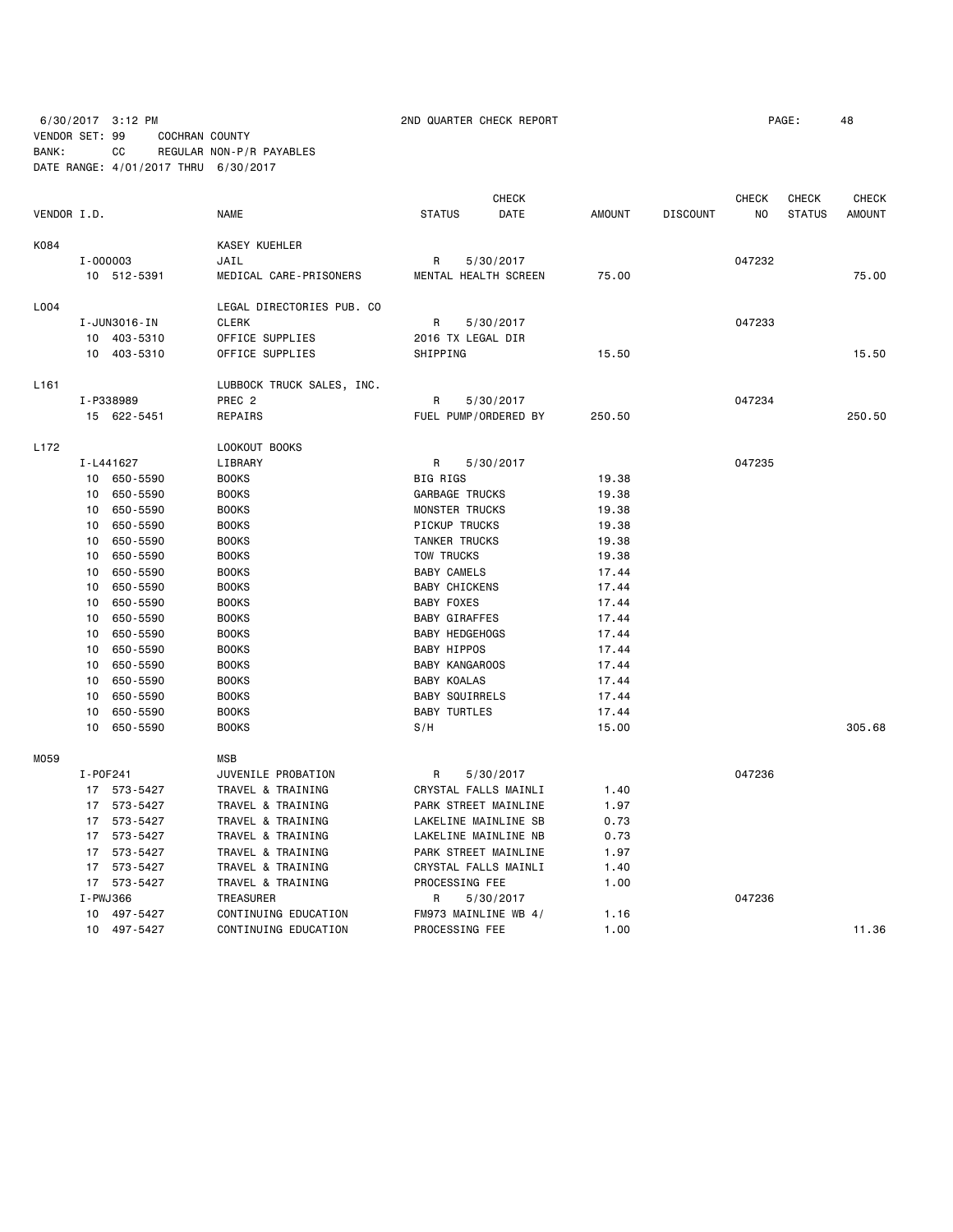6/30/2017 3:12 PM **2ND QUARTER CHECK REPORT 200 200 200 200 200 200 200 200 200 200 PAGE:** 49 VENDOR SET: 99 COCHRAN COUNTY BANK: CC REGULAR NON-P/R PAYABLES DATE RANGE: 4/01/2017 THRU 6/30/2017

|             |                      |                                |                      | <b>CHECK</b>         |               |                 | <b>CHECK</b> | <b>CHECK</b>  | <b>CHECK</b>  |
|-------------|----------------------|--------------------------------|----------------------|----------------------|---------------|-----------------|--------------|---------------|---------------|
| VENDOR I.D. |                      | <b>NAME</b>                    | <b>STATUS</b>        | <b>DATE</b>          | <b>AMOUNT</b> | <b>DISCOUNT</b> | <b>NO</b>    | <b>STATUS</b> | <b>AMOUNT</b> |
| M092        |                      | SYLVIA MARTINEZ                |                      |                      |               |                 |              |               |               |
|             | $I - #1546/MARTINEZ$ | DISTRICT COURT                 | R                    | 5/30/2017            |               |                 | 047237       |               |               |
|             | 10 435-5499          | MISCELLANEOUS                  | INTERPERTER FEE/ROQU |                      | 100.00        |                 |              |               | 100.00        |
| M182        |                      | BEVERLY MCCLELLAN              |                      |                      |               |                 |              |               |               |
|             | I-R/B REGIS CHRGR    | SHERIFF                        | R                    | 5/30/2017            |               |                 | 047238       |               |               |
|             | 10 560-5571          | CAPITAL OUTLAY                 | R/B 2YR REG '16 CHAR |                      | 16.75         |                 |              |               | 16.75         |
| M281        |                      | MOTION PICTURE LICENSING CORP. |                      |                      |               |                 |              |               |               |
|             | I-504089049          | LIBRARY                        | R                    | 5/30/2017            |               |                 | 047239       |               |               |
|             | 10 650-5411          | MAINTENANCE CONTRACTS          | MOTION PICTURE LIC 7 |                      | 114.67        |                 |              |               | 114.67        |
| M304        |                      | JESSE MENDEZ                   |                      |                      |               |                 |              |               |               |
|             | $I - #1546/MARTINEZ$ | DISTRICT COURT                 | R                    | 5/30/2017            |               |                 | 047240       |               |               |
|             | 10 435-5400          | ATTORNEY AD LITEM              | PLEA HRNG(F)/ROQUE M |                      | 375.00        |                 |              |               | 375.00        |
| M332        |                      | MALWAREBYTES CORPORATION       |                      |                      |               |                 |              |               |               |
|             | I-INV00062501 2017   | ALMOST ALL DEPT'S/CRTHSE       | R                    | 5/30/2017            |               |                 | 047241       |               |               |
|             | 10 499-5310          | OFFICE SUPPLIES                | 5/COMPUTERS/TAX A/C  |                      | 90.95         |                 |              |               |               |
|             | 10 497-5310          | OFFICE SUPPLIES                | 3/COMPUTERS/TREASURE |                      | 54.57         |                 |              |               |               |
|             | 10 495-5310          | OFFICE SUPPLIES                | 3/COMPUTERS/AUDITOR  |                      | 54.57         |                 |              |               |               |
|             | 10 426-5310          | OFFICE SUPPLIES                | 3/COMPUTERS/CO JUDGE |                      | 54.57         |                 |              |               |               |
|             | 10 403-5310          | OFFICE SUPPLIES                | 4/COMPUTERS/CLERK    |                      | 72.76         |                 |              |               |               |
|             | 10 455-5310          | OFFICE SUPPLIES                | 2/COMPUTERS/JUSTICE  |                      | 36.38         |                 |              |               |               |
|             | 10 550-5310          | OFFICE SUPPLIES                | 1/COMPUTER/CONSTABLE |                      | 18.19         |                 |              |               |               |
|             | 17 573-5499          | OPERATING EXPENSES             | 1/COMPUTER/JUVENILE  |                      | 18.19         |                 |              |               |               |
|             | 10 490-5310          | OFFICE SUPPLIES                | 1/COMPUTER/ELECTIONS |                      | 18.19         |                 |              |               |               |
|             | 10 560-5310          | OFFICE SUPPLIES                | 6/COMPUTERS/SHERIFF  |                      | 109.14        |                 |              |               |               |
|             | 10 512-5310          | OFFICE SUPPLIES                | 2/COMPUTERS/JAIL     |                      | 18.19         |                 |              |               | 545.70        |
| N066        |                      | NTS COMMUNICATIONS             |                      |                      |               |                 |              |               |               |
|             | I-8062660032 MAY 17  | COMM'R CT/CO JUDGE             | R                    | 5/30/2017            |               |                 | 047242       |               |               |
|             | 15 610-5420          | TELECOMMUNICATIONS             | WATS LINE            |                      | 4.99          |                 |              |               |               |
|             | 15 610-5420          | TELECOMMUNICATIONS             | <b>FEES</b>          |                      | 7.43          |                 |              |               | 12.42         |
| N082        |                      | NETDATA                        |                      |                      |               |                 |              |               |               |
|             | I-iTICKET APR 17     | JUSTICE OF PEACE               | R                    | 5/30/2017            |               |                 | 047243       |               |               |
|             | 10 455-5499          | MISCELLANEOUS                  | APR 17               |                      | 2.00          |                 |              |               | 2.00          |
| 0037        |                      | ANGELA OVERMAN, ATTY AT LAW    |                      |                      |               |                 |              |               |               |
|             | I-#1511/LOPEZ        | DISTRICT COURT                 | R                    | 5/30/2017            |               |                 | 047244       |               |               |
|             | 10 435-5400          | ATTORNEY AD LITEM              |                      | LOPEZ/TRIAL 55 HRS @ | 4,125.00      |                 |              |               | 4,125.00      |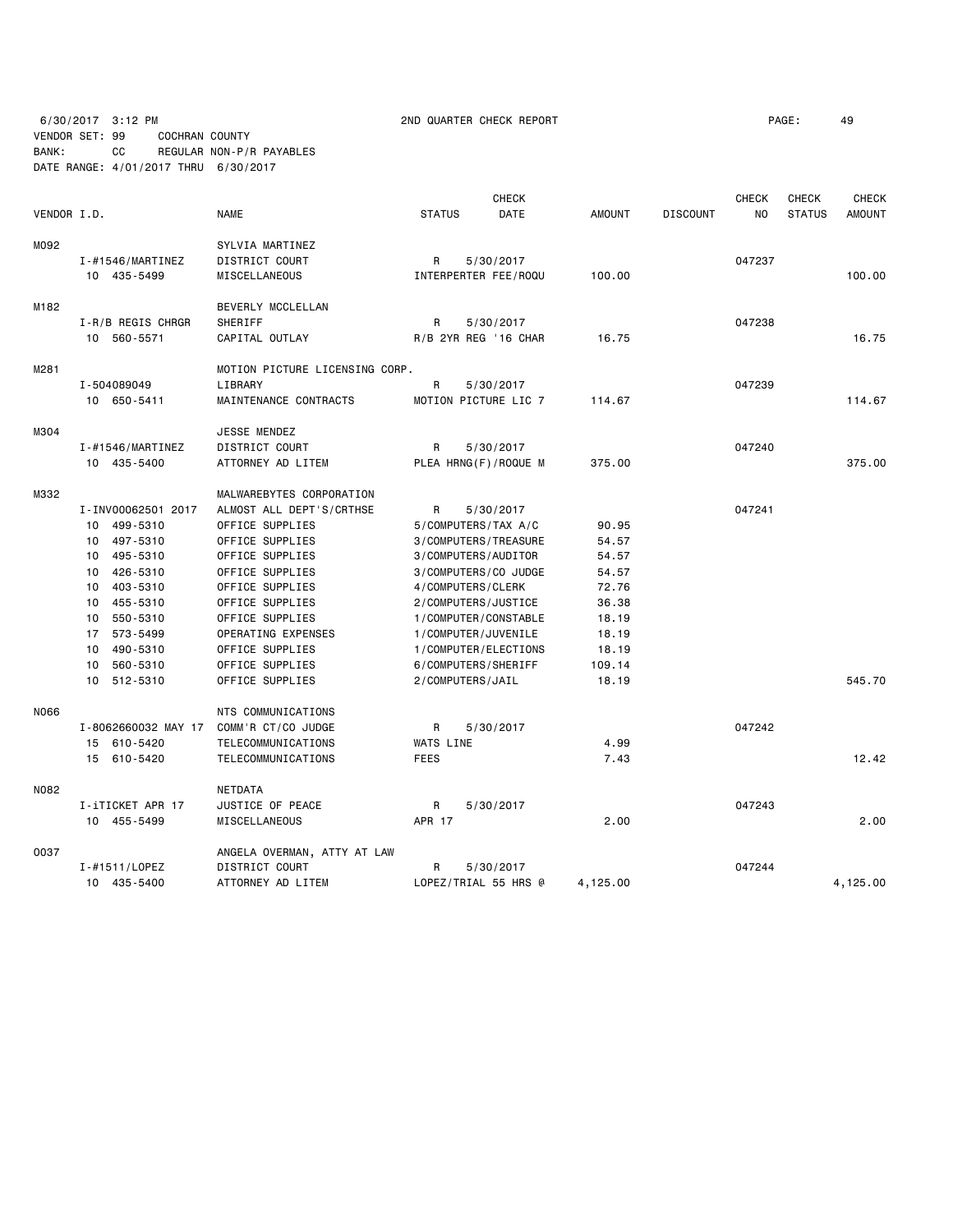6/30/2017 3:12 PM 2ND QUARTER CHECK REPORT PAGE: 50 VENDOR SET: 99 COCHRAN COUNTY BANK: CC REGULAR NON-P/R PAYABLES

DATE RANGE: 4/01/2017 THRU 6/30/2017

 CHECK CHECK CHECK CHECK VENDOR I.D. NAME STATUS DATE AMOUNT DISCOUNT NO STATUS AMOUNT P232 THE POLICE AND SHERIFFS PRESS, I-93761 SHERIFF R R 5/30/2017 R 93761 047245 10 560-5310 OFFICE SUPPLIES ID CARD 15.00 10 560-5310 OFFICE SUPPLIES SHIPPING 2.49 17.49 P247 PEGASUS SCHOOLS, INC. I-14463 JUVENILE PROBATION R 5/30/2017 047246 17 573-5413.004 Other Placements 30 DAYS/POST(N)/JUV# 3,090.90 3,090.90 Q010 QUEST & SONS ,INC. I-124768 PREC 1 R 5/30/2017 047247 15 621-5451 REPAIRS MOUNTAIN TARP 377.50 15 621-5451 REPAIRS 2/SPRING ASSEMBLYS 388.00 765.50 R115 ROGERS, HARVEY & CRUTCHER I-90132-JJ DISTRICT COURT R 5/30/2017 047248 10 435-5410 COURT REPORTER SERVICES 4/11/17/T EVANS/#639 409.00 409.00 S047 SHELL FLEET PLUS I-00065174922705 TREASURER R 5/30/2017 10 497-5427 CONTINUING EDUCATION 14.982GL UNL/BRADY 4 34.46 10 497-5427 CONTINUING EDUCATION 8.47GL UNL/CEDAR CRE 18.55 10 497-5427 CONTINUING EDUCATION 15.304GL UNL/BIG SPR 35.49 10 497-5427 CONTINUING EDUCATION CR FED TAX 7.09CR 81.41 S063 ANGEL RAMIREZ, dba I-010801 PREC 2 R 5/30/2017 047250 15 622-5451 REPAIRS LABOR R/R F FLTR/PMP 455.00 455.00 S071 SCRIPT OFFICE PRODUCTS, INC. I-52874 TAX A/C R 5/30/2017 047251 10 499-5310 OFFICE SUPPLIES NOTARY STAMP/TREVA J 21.23 10 499-5310 OFFICE SUPPLIES NOTARY STAMP/DIXIE M 21.23 I-52878 CLERK R 5/30/2017 047251 10 403-5310 OFFICE SUPPLIES 4/CORRECTION TAPE 15.80 10 403-5310 OFFICE SUPPLIES 2/1.4mm BLK PENS 3.98 I-52955 TREASURER R 5/30/2017 047251 10 497-5310 OFFICE SUPPLIES 4/ACROBALL BLUE MEDI 9.96 10 497-5310 OFFICE SUPPLIES CRO85142 REFILLS 9.00 10 497-5310 OFFICE SUPPLIES CRO85122 REFILLS 9.00 10 497-5310 OFFICE SUPPLIES POST-IT NOTES 26.95 10 497-5310 OFFICE SUPPLIES 3/TAPE FLAGS 20.85 10 497-5310 OFFICE SUPPLIES 3/TAPE FLAGS 20.85 I-52976 CO JUDGE/COMM'R CT R 5/30/2017 047251 15 610-5310 OFFICE SUPPLIES HP INK CTG 39.95 15 610-5310 OFFICE SUPPLIES 3/HP INK CTG 67.44 I-52977 ATTORNEY R 5/30/2017 047251 10 475-5310 OFFICE SUPPLIES 3/.5 BLUE REFILLS 3.87

I-53025 CO JUDGE/COMM'R CT R 5/30/2017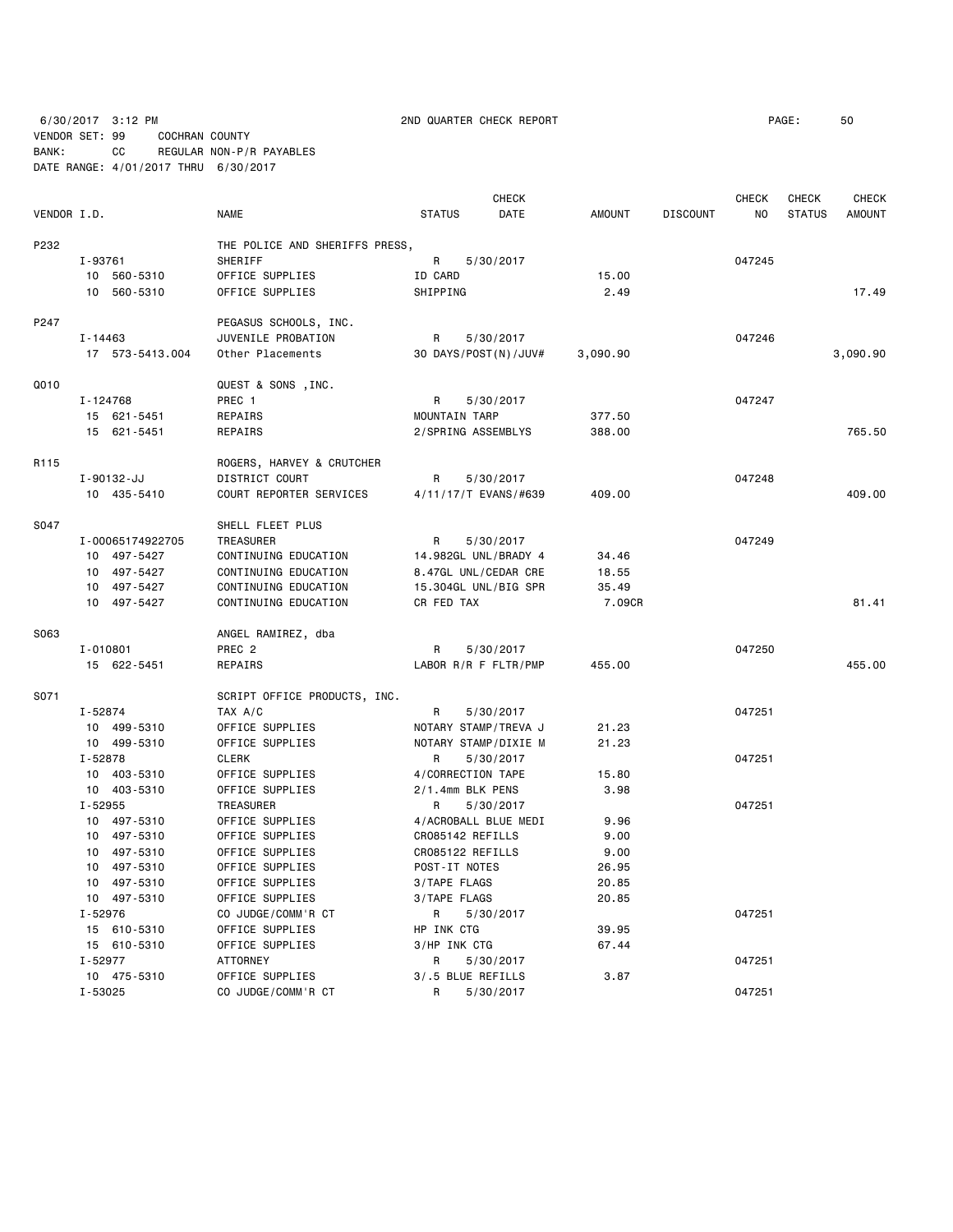6/30/2017 3:12 PM 2ND QUARTER CHECK REPORT PAGE: 51 VENDOR SET: 99 COCHRAN COUNTY BANK: CC REGULAR NON-P/R PAYABLES DATE RANGE: 4/01/2017 THRU 6/30/2017

|             |              |                              |                               |                      | <b>CHECK</b> |               |                 | <b>CHECK</b> | <b>CHECK</b>  | <b>CHECK</b>  |
|-------------|--------------|------------------------------|-------------------------------|----------------------|--------------|---------------|-----------------|--------------|---------------|---------------|
| VENDOR I.D. |              |                              | <b>NAME</b>                   | <b>STATUS</b>        | <b>DATE</b>  | <b>AMOUNT</b> | <b>DISCOUNT</b> | NO           | <b>STATUS</b> | <b>AMOUNT</b> |
| S071        |              |                              | SCRIPT OFFICE PRODUCTS        | *CONTINUED*          |              |               |                 |              |               |               |
|             | $I - 53025$  |                              | CO JUDGE/COMM'R CT            | R                    | 5/30/2017    |               |                 | 047251       |               |               |
|             |              | 10 426-5310                  | OFFICE SUPPLIES               | <b>BLACK INK</b>     |              | 44.99         |                 |              |               |               |
|             | I-53026      |                              | <b>ATTORNEY</b>               | R                    | 5/30/2017    |               |                 | 047251       |               |               |
|             |              | 10 475-5310                  | OFFICE SUPPLIES               | 2/FAX FILM CARTRIDGE |              | 69.90         |                 |              |               |               |
|             |              | 10 475-5310                  | OFFICE SUPPLIES               | 1000/ENVELOPES       |              | 76.95         |                 |              |               |               |
|             | I-53047      |                              | AUDITOR                       | R                    | 5/30/2017    |               |                 | 047251       |               |               |
|             |              | 10 495-5310                  | OFFICE SUPPLIES               | 1DZ/CALC PAPER       |              | 9.95          |                 |              |               | 471.90        |
| S081        |              |                              | SIGNS ON THE GO               |                      |              |               |                 |              |               |               |
|             |              | I-110451/16CHRGR8558 SHERIFF |                               | R                    | 5/30/2017    |               |                 | 047252       |               |               |
|             | 10           | 560-5571                     | CAPITAL OUTLAY                | VEH DIE CUT/FRONT/BA |              | 375.00        |                 |              |               |               |
|             | 10           | 560-5571                     | CAPITAL OUTLAY                | 2/VINYL PRINTED BADG |              | 25,00         |                 |              |               | 400.00        |
| S210        |              |                              | SHAMBURGER AUTO & FARM SUPPLY |                      |              |               |                 |              |               |               |
|             | $I - 351111$ |                              | PREC <sub>2</sub>             | R                    | 5/30/2017    |               |                 | 047253       |               |               |
|             |              | 15 622-5451                  | REPAIRS                       | AIR FILTER           |              | 109.99        |                 |              |               |               |
|             |              | 15 622-5451                  | REPAIRS                       | FUEL FILTER          |              | 25.99         |                 |              |               |               |
|             |              | 15 622-5451                  | REPAIRS                       | FUEL FILTER(GOLD)    |              | 14.49         |                 |              |               | 150.47        |
| S222        |              |                              | SOUTH PLAINS COMMUNICATIONS   |                      |              |               |                 |              |               |               |
|             |              | I-0112435-IN                 | SHERIFF                       | R                    | 5/30/2017    |               |                 | 047254       |               |               |
|             |              | 10 560-5451                  | MACHINERY-NON-OFFICE REPAIR   | KENWOOD BATT#925     |              | 136.00        |                 |              |               | 136.00        |
| S242        |              |                              | SAM'S CLUB                    |                      |              |               |                 |              |               |               |
|             |              | $C-047886$ 5/6/17            | JAIL                          | R                    | 5/30/2017    |               |                 | 047255       |               |               |
|             |              | 10 512-5499                  | MISCELLANEOUS                 | REFUND SALES TAX 4/1 |              | 31.19CR       |                 |              |               |               |
|             |              | I-001289 050617              | JAIL/NON-DEPT'L/SHERIFF       | R                    | 5/30/2017    |               |                 | 047255       |               |               |
|             |              | 10 512-5333                  | FOOD-PRISONERS                | <b>RAISIN BRAN</b>   |              | 7.78          |                 |              |               |               |
|             | 10           | 512-5333                     | FOOD-PRISONERS                | MAYO PACKET          |              | 9.73          |                 |              |               |               |
|             | 10           | 512-5333                     | FOOD-PRISONERS                | PINTO BEANS          |              | 7.64          |                 |              |               |               |
|             | 10           | 512-5333                     | FOOD-PRISONERS                | SALT PACKETS         |              | 1.98          |                 |              |               |               |
|             | 10           | 512-5333                     | FOOD-PRISONERS                | PEPPER PACKETS       |              | 2.98          |                 |              |               |               |
|             | 10           | 512-5333                     | FOOD-PRISONERS                | PREGO TRADITIONAL    |              | 7.98          |                 |              |               |               |
|             | 10           | 512-5333                     | FOOD-PRISONERS                | MINCED ONION         |              | 5.98          |                 |              |               |               |
|             |              | 10 512-5333                  | FOOD-PRISONERS                | COOKING SPRAY        |              | 4.98          |                 |              |               |               |
|             | 10           | 512-5333                     | FOOD-PRISONERS                | PARM CHEESE          |              | 7.48          |                 |              |               |               |
|             |              | 10 512-5333                  | FOOD-PRISONERS                | <b>BAKED BEANS</b>   |              | 8.98          |                 |              |               |               |
|             |              | 10 512-5333                  | FOOD-PRISONERS                | 2/WOLF CHILI         |              | 15.96         |                 |              |               |               |
|             |              | 10 512-5333                  | FOOD-PRISONERS                | 2/CORN               |              | 17.96         |                 |              |               |               |
|             | 10           | 512-5333                     | FOOD-PRISONERS                | 2/GREEN BEANS        |              | 17.96         |                 |              |               |               |
|             | 10           | 512-5333                     | FOOD-PRISONERS                | <b>CHEERIOS</b>      |              | 6.88          |                 |              |               |               |
|             | 10           | 512-5333                     | FOOD-PRISONERS                | MAYO PACKETS         |              | 9.73          |                 |              |               |               |
|             | 10           | 512-5333                     | FOOD-PRISONERS                | 3/MIXED FRUIT CUPS   |              | 22.74         |                 |              |               |               |
|             | 10           | 512-5333                     | FOOD-PRISONERS                | 2/HAMBURGER BUNS     |              | 4.76          |                 |              |               |               |
|             | 10           | 512-5333                     | FOOD-PRISONERS                | 2/HOTDOG BUNS        |              | 4.56          |                 |              |               |               |
|             | 10           | 512-5333                     | FOOD-PRISONERS                | <b>PEACHES</b>       |              | 7.58          |                 |              |               |               |
|             |              | 10 512-5333                  | FOOD-PRISONERS                | <b>APPLES</b>        |              | 7.98          |                 |              |               |               |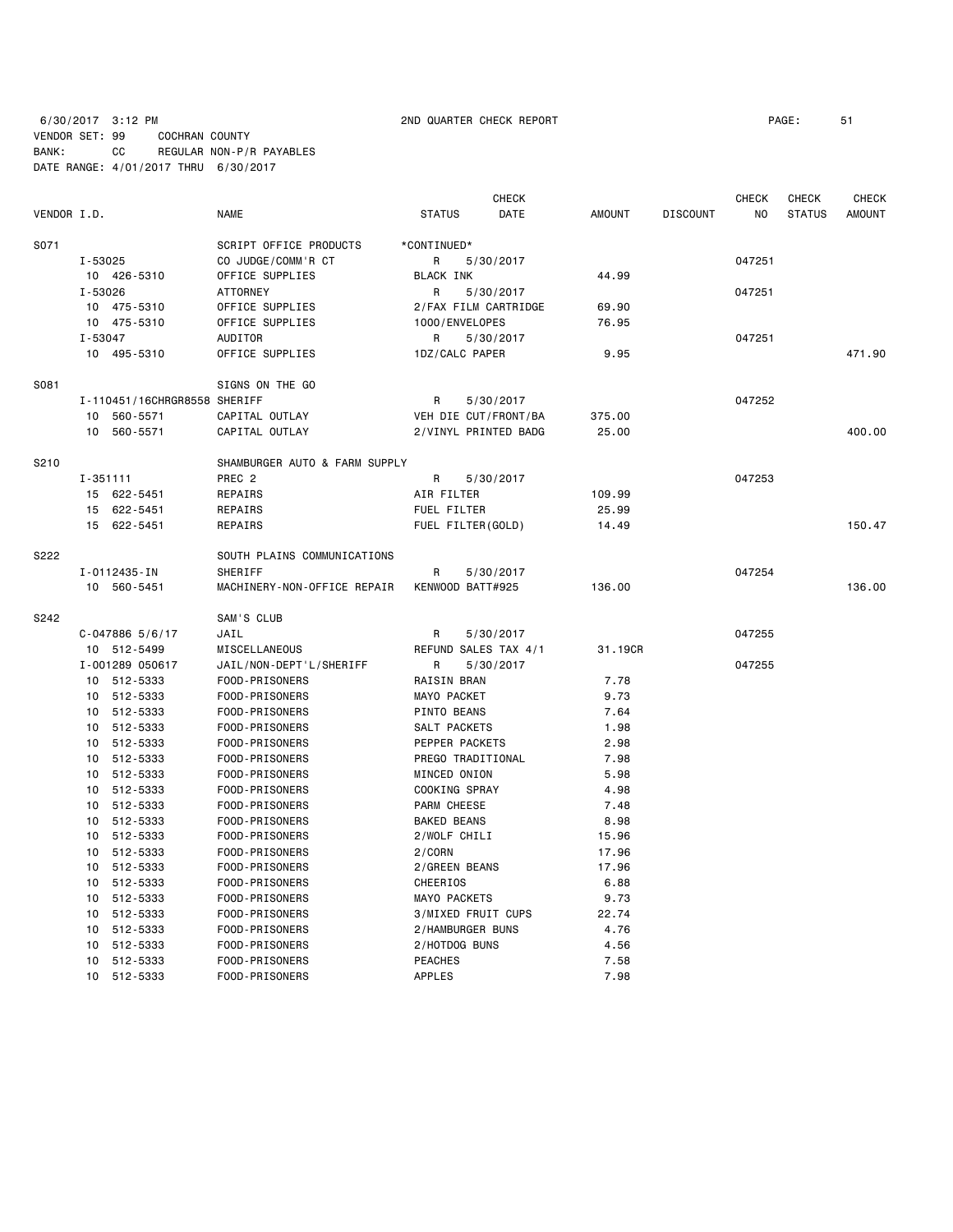# 6/30/2017 3:12 PM 2ND QUARTER CHECK REPORT PAGE: 52 VENDOR SET: 99 COCHRAN COUNTY BANK: CC REGULAR NON-P/R PAYABLES DATE RANGE: 4/01/2017 THRU 6/30/2017

| VENDOR I.D. |                 |                 | <b>NAME</b>             | <b>STATUS</b>            | <b>CHECK</b><br>DATE | <b>AMOUNT</b> | <b>DISCOUNT</b> | <b>CHECK</b><br>NO | <b>CHECK</b><br><b>STATUS</b> | <b>CHECK</b><br><b>AMOUNT</b> |
|-------------|-----------------|-----------------|-------------------------|--------------------------|----------------------|---------------|-----------------|--------------------|-------------------------------|-------------------------------|
|             |                 |                 |                         |                          |                      |               |                 |                    |                               |                               |
| S242        | SAM'S CLUB      |                 |                         | *CONTINUED*              |                      |               |                 |                    |                               |                               |
|             |                 | I-001289 050617 | JAIL/NON-DEPT'L/SHERIFF | R                        | 5/30/2017            |               |                 | 047255             |                               |                               |
|             | 10 <sup>1</sup> | 512-5392        | MISCELLANEOUS SUPPLIES  | FOAM CUPS 16oz           |                      | 16.72         |                 |                    |                               |                               |
|             | 10              | 512-5333        | FOOD-PRISONERS          | SLICED CHEESE            |                      | 10.68         |                 |                    |                               |                               |
|             |                 | 10 512-5333     | FOOD-PRISONERS          | CHEERIOS                 |                      | 5.78          |                 |                    |                               |                               |
|             |                 | 10 512-5333     | FOOD-PRISONERS          | SHREDDED CHEESE          |                      | 11.98         |                 |                    |                               |                               |
|             | 10              | 512-5333        | FOOD-PRISONERS          | PANCAKE MIX              |                      | 5.98          |                 |                    |                               |                               |
|             | 10              | 512-5392        | MISCELLANEOUS SUPPLIES  | 2/FOAM PLATES            |                      | 21.96         |                 |                    |                               |                               |
|             | 10              | 512-5333        | FOOD-PRISONERS          | <b>SYRUP</b>             |                      | 6.82          |                 |                    |                               |                               |
|             |                 | 10 512-5333     | FOOD-PRISONERS          | APPLES                   |                      | 7.98          |                 |                    |                               |                               |
|             | 10              | 512-5333        | FOOD-PRISONERS          | 2/EGGS                   |                      | 6.86          |                 |                    |                               |                               |
|             | 10              | 512-5333        | FOOD-PRISONERS          | 6/DRINK BOXES            |                      | 59.88         |                 |                    |                               |                               |
|             | 10              | 409-5300        | COUNTY-WIDE SUPPLIES    | LAND O LAKES HALF/HA     |                      | 8.72          |                 |                    |                               |                               |
|             |                 | 10 512-5333     | FOOD-PRISONERS          | <b>OATS</b>              |                      | 7.98          |                 |                    |                               |                               |
|             | 10              | 512-5333        | FOOD-PRISONERS          | 2/SALAD                  |                      | 5.94          |                 |                    |                               |                               |
|             | 10              | 512-5333        | FOOD-PRISONERS          | 2/CHIPS                  |                      | 9.96          |                 |                    |                               |                               |
|             | 10              | 512-5392        | MISCELLANEOUS SUPPLIES  | 4/DISINFECTANT CLEAN     |                      | 25.44         |                 |                    |                               |                               |
|             | 10              | 512-5333        | FOOD-PRISONERS          | PORK LOIN                |                      | 17.90         |                 |                    |                               |                               |
|             | 10              | 512-5333        | FOOD-PRISONERS          | PORK LOIN                |                      | 19.44         |                 |                    |                               |                               |
|             | 10              | 512-5392        | MISCELLANEOUS SUPPLIES  | PINESOL                  |                      | 10.58         |                 |                    |                               |                               |
|             |                 | 10 512-5392     | MISCELLANEOUS SUPPLIES  | <b>DAWN</b>              |                      | 8.78          |                 |                    |                               |                               |
|             |                 | 10 512-5392     | MISCELLANEOUS SUPPLIES  | 2/13GL TRASH BAGS        |                      | 27.96         |                 |                    |                               |                               |
|             |                 | 10 512-5333     | FOOD-PRISONERS          | <b>POTATOES</b>          |                      | 6.98          |                 |                    |                               |                               |
|             |                 | 10 512-5392     | MISCELLANEOUS SUPPLIES  | WINDFRESH DETERGENT      |                      | 16.24         |                 |                    |                               |                               |
|             |                 | 10 512-5392     | MISCELLANEOUS SUPPLIES  | 2/COMET                  |                      | 13.56         |                 |                    |                               |                               |
|             |                 | 10 512-5333     | FOOD-PRISONERS          | 2/FLOUR TORTILLAS        |                      | 7.06          |                 |                    |                               |                               |
|             | 10              | 512-5333        | FOOD-PRISONERS          | 2/TORTILLAS              |                      | 5.74          |                 |                    |                               |                               |
|             | 10              | 512-5392        | MISCELLANEOUS SUPPLIES  | 4/SPRAYWAY               |                      | 30.16         |                 |                    |                               |                               |
|             | 10              | 512-5333        | FOOD-PRISONERS          | <b>BANANAS</b>           |                      | 1.38          |                 |                    |                               |                               |
|             | 10              | 512-5392        | MISCELLANEOUS SUPPLIES  | 3/LYSOL                  |                      | 44.94         |                 |                    |                               | 573.83                        |
| S281        |                 |                 | <b>STAPLES</b>          |                          |                      |               |                 |                    |                               |                               |
|             |                 | C-1806625141    | SHERIFF                 | R                        | 5/30/2017            |               |                 | 047256             |                               |                               |
|             |                 | 10 560-5310     | OFFICE SUPPLIES         | RETURN 4/ADHESIVE PA     |                      | 33,96CR       |                 |                    |                               |                               |
|             |                 | I-1802040891    | <b>SHERIFF</b>          | R                        | 5/30/2017            |               |                 | 047256             |                               |                               |
|             | 10              | 560-5310        | OFFICE SUPPLIES         | JAM BRIGHT COLOR PAP     |                      | 9.99          |                 |                    |                               |                               |
|             | 10              | 560-5310        | OFFICE SUPPLIES         | JAM BRIGHT COLOR PAP     |                      | 6.49          |                 |                    |                               |                               |
|             | 10              | 560-5310        | OFFICE SUPPLIES         | 4/COUPONS                |                      | 3.44CR        |                 |                    |                               |                               |
|             | 10              | 560-5310        | OFFICE SUPPLIES         | HANGING FILE             |                      | 9.99          |                 |                    |                               |                               |
|             | 10              | 560-5310        | OFFICE SUPPLIES         | 2 HOLE PUNCH             |                      | 11.87         |                 |                    |                               |                               |
|             | 10              | 560-5310        | OFFICE SUPPLIES         | 3 HOLE PUNCH             |                      | 13.79         |                 |                    |                               |                               |
|             | 10              | 560-5310        | OFFICE SUPPLIES         | MAGNETIC PAPERCLIP H     |                      | 6.69          |                 |                    |                               |                               |
|             | 10              | 560-5310        | OFFICE SUPPLIES         | 4/ADHESIVE PAPER         |                      | 33.96         |                 |                    |                               |                               |
|             | 10              | 560-5310        | OFFICE SUPPLIES         | AAA BATTERIES            |                      | 16.99         |                 |                    |                               |                               |
|             | 10              | 560-5310        | OFFICE SUPPLIES         | POST-IT NOTES            |                      | 29.99         |                 |                    |                               |                               |
|             |                 | 10 560-5310     | OFFICE SUPPLIES         | 7/COUPONS                |                      | 14.05CR       |                 |                    |                               |                               |
|             |                 | I-1805255541    | SHERIFF                 | R                        | 5/30/2017            |               |                 | 047256             |                               |                               |
|             |                 | 10 560-5310     | OFFICE SUPPLIES         | <b>3TAB FILE FOLDERS</b> |                      | 19.49         |                 |                    |                               |                               |
|             |                 | I-1810082141    | SHERIFF                 | R                        | 5/30/2017            |               |                 | 047256             |                               |                               |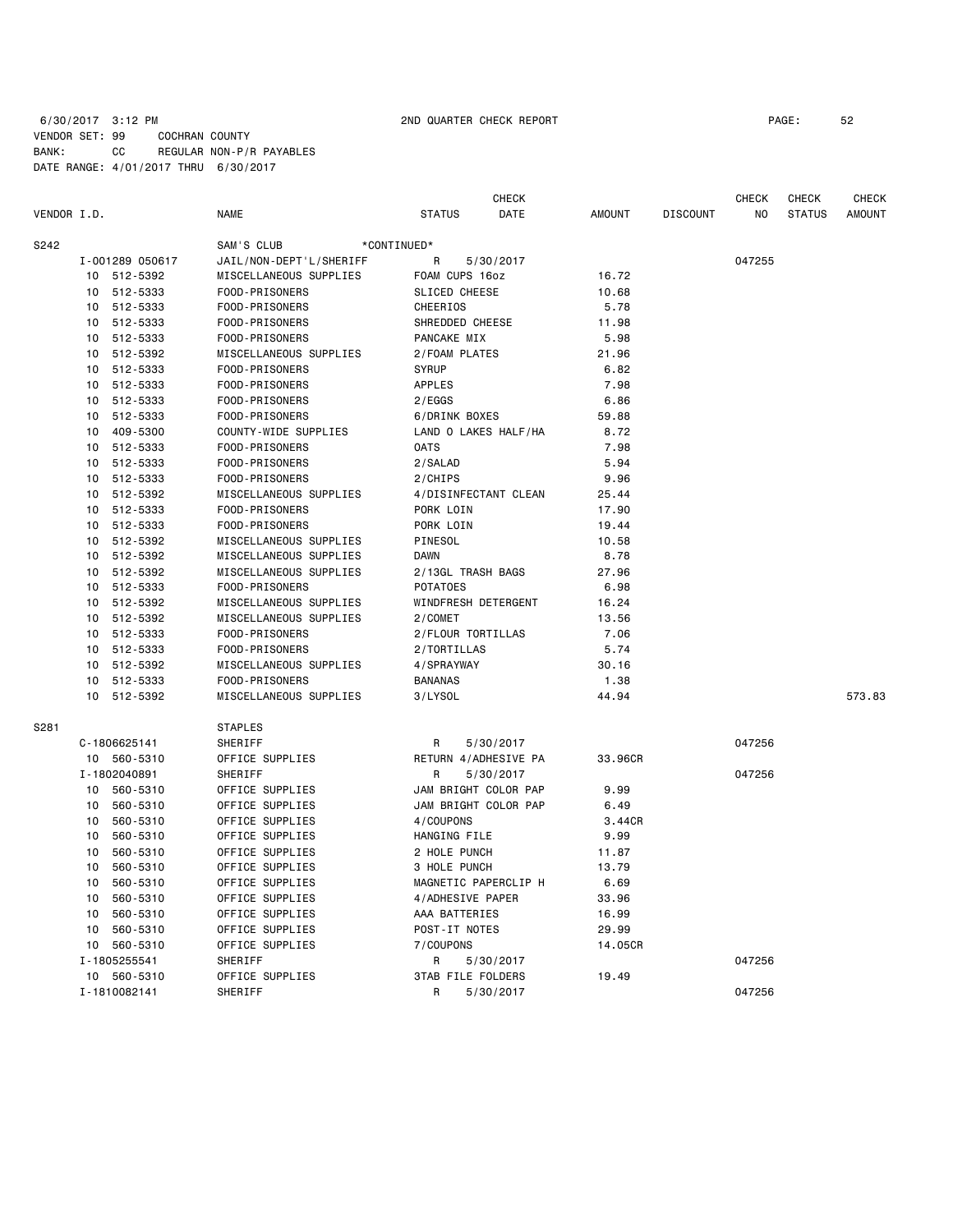6/30/2017 3:12 PM 2ND QUARTER CHECK REPORT PAGE: 53 VENDOR SET: 99 COCHRAN COUNTY BANK: CC REGULAR NON-P/R PAYABLES DATE RANGE: 4/01/2017 THRU 6/30/2017

|             |                |                          | <b>CHECK</b>          |               |                 | <b>CHECK</b> | <b>CHECK</b>  | <b>CHECK</b>  |
|-------------|----------------|--------------------------|-----------------------|---------------|-----------------|--------------|---------------|---------------|
| VENDOR I.D. |                | <b>NAME</b>              | <b>STATUS</b><br>DATE | <b>AMOUNT</b> | <b>DISCOUNT</b> | NO           | <b>STATUS</b> | <b>AMOUNT</b> |
| S281        |                | <b>STAPLES</b>           | *CONTINUED*           |               |                 |              |               |               |
|             | I-1810082141   | SHERIFF                  | 5/30/2017<br>R        |               |                 | 047256       |               |               |
|             | 10 560-5310    | OFFICE SUPPLIES          | MAGNETIC PAPERCLIP H  | 5.19          |                 |              |               |               |
|             | 560-5310<br>10 | OFFICE SUPPLIES          | AA BATTERIES          | 24.99         |                 |              |               |               |
|             | 10 560-5310    | OFFICE SUPPLIES          | 3/COPY PAPER          | 167.97        |                 |              |               |               |
|             | 560-5310<br>10 | OFFICE SUPPLIES          | <b>ENVELOPES</b>      | 32.99         |                 |              |               |               |
|             | 560-5310<br>10 | OFFICE SUPPLIES          | INKJET PAPER          | 46.99         |                 |              |               |               |
|             | 10 560-5310    | OFFICE SUPPLIES          | <b>D BATTERIES</b>    | 122.99        |                 |              |               |               |
|             | 10 560-5310    | OFFICE SUPPLIES          | 4/COUPONS             | 73.00CR       |                 |              |               |               |
|             | I-1812225661   | SHERIFF                  | R<br>5/30/2017        |               |                 | 047256       |               |               |
|             | 560-5310<br>10 | OFFICE SUPPLIES          | 4/D1 LABEL TAPE       | 75.16         |                 |              |               |               |
|             | 10 560-5310    | OFFICE SUPPLIES          | COUPON                | 17.60CR       |                 |              |               | 493.48        |
|             |                |                          |                       |               |                 |              |               |               |
| S347        |                | SOUTHERN TIRE MART, LLC  |                       |               |                 |              |               |               |
|             | I-70242920     | PREC 1                   | R<br>5/30/2017        |               |                 | 047257       |               |               |
|             | 15 621-5454    | TIRES                    | 4/17.5R25 V-STL TIRE  | 4,692.24      |                 |              |               |               |
|             | 15 621-5454    | <b>TIRES</b>             | 4/25" 0-RINGS         | 60.00         |                 |              |               | 4,752.24      |
| S416        |                | SOS WASTE DISPOSAL, INC  |                       |               |                 |              |               |               |
|             | $I - 4597$     | PREC 3/PREC 4            | 5/30/2017<br>R        |               |                 | 047258       |               |               |
|             | 15 623-5440    | UTILITIES                | DUMPSTER SVC APR 17   | 53.25         |                 |              |               |               |
|             | 15 624-5440    | UTILITIES                | DUMPSTER SVC APR 17   | 53.25         |                 |              |               | 106.50        |
| S436        |                | SAFE LIFE DEFENSE, LLC   |                       |               |                 |              |               |               |
|             | I-4826         | SHERIFF/BODY ARMOR       | 5/30/2017<br>R.       |               |                 | 047259       |               |               |
|             | 93 560-5334    | OTHER SUPPLIES           | 10/MULTI-THREAT VEST  | 5,690.00      |                 |              |               |               |
|             | 93<br>560-5334 | OTHER SUPPLIES           | 10/PATCH LETTERING I  | 125.00        |                 |              |               |               |
|             | 93 560-5334    | OTHER SUPPLIES           | <b>DISC</b>           | 1,300.00CR    |                 |              |               | 4,515.00      |
|             |                |                          |                       |               |                 |              |               |               |
| T081        |                | TAC RISK MANAGEMENT POOL |                       |               |                 |              |               |               |
|             | I-18737        | NON-DEPT'L/PROPERTY      | R<br>5/30/2017        |               |                 | 047260       |               |               |
|             | 10 409-5482    | PROPERTY INSURANCE       | BLDGS & CONTENTS COV  | 25,246.00     |                 |              |               | 25,246.00     |
| T083        |                | TYLER TECHNOLOGIES, INC  |                       |               |                 |              |               |               |
|             | I-025-189830   | NON-DEPT'L/AUDITOR       | 5/30/2017<br>R        |               |                 | 047261       |               |               |
|             | 10 409-5411    | MAINTENANCE CONTRACTS    | SFTWR MAINT--ACUSERV  | 423.53        |                 |              |               |               |
|             | 10 409-5411    | MAINTENANCE CONTRACTS    | SFTWR MAINT--GEN LED  | 2,323.13      |                 |              |               |               |
|             | 409-5411<br>10 | MAINTENANCE CONTRACTS    | SFTWR MAINT--BUDGET   |               |                 |              |               |               |
|             | 10 409-5411    | MAINTENANCE CONTRACTS    | SFTWR MAINT--CK RECO  |               |                 |              |               |               |
|             | 10 409-5411    | MAINTENANCE CONTRACTS    | SFTWR MAINT--ACCTS P  | 1,794.05      |                 |              |               |               |
|             | 409-5411<br>10 | MAINTENANCE CONTRACTS    | SFTWR MAINT--PAYROLL  | 2,109.24      |                 |              |               |               |
|             | 10<br>409-5411 | MAINTENANCE CONTRACTS    | SFTWR MAINT--NETWORK  | 1,098.95      |                 |              |               |               |
|             | 10 495-5427    | CONTINUING EDUCATION     | ONLINE TRAINING CTR   | 500.00        |                 |              |               |               |
|             | I-025-191148   | NON-DEPT'L               | R<br>5/30/2017        |               |                 | 047261       |               |               |
|             | 10 409-5411    | MAINTENANCE CONTRACTS    | MONTHLY NETWORK MAIN  | 220.50        |                 |              |               | 8,469.40      |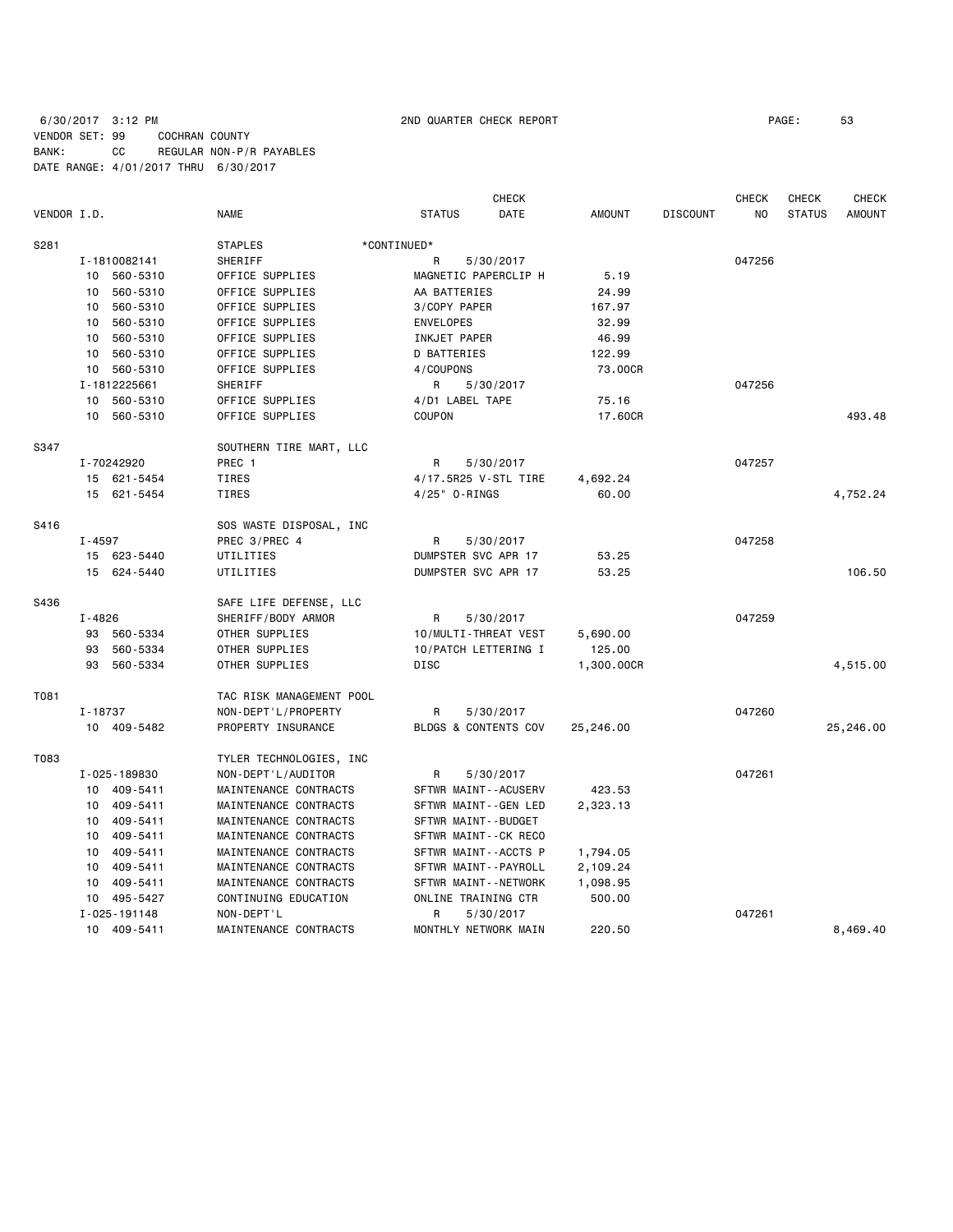6/30/2017 3:12 PM 2ND QUARTER CHECK REPORT PAGE: 54 VENDOR SET: 99 COCHRAN COUNTY

BANK: CC REGULAR NON-P/R PAYABLES DATE RANGE: 4/01/2017 THRU 6/30/2017

|             |                             |                              |                    | <b>CHECK</b>           |               |                 | CHECK  | <b>CHECK</b>  | <b>CHECK</b>  |
|-------------|-----------------------------|------------------------------|--------------------|------------------------|---------------|-----------------|--------|---------------|---------------|
| VENDOR I.D. |                             | <b>NAME</b>                  | <b>STATUS</b>      | DATE                   | <b>AMOUNT</b> | <b>DISCOUNT</b> | NO     | <b>STATUS</b> | <b>AMOUNT</b> |
| T092        |                             | TEXAS TECH UNIVERSITY        |                    |                        |               |                 |        |               |               |
|             | $I - #1457 / REYES$         | DISTRICT COURT               | R                  | 5/30/2017              |               |                 | 047262 |               |               |
|             | 10 435-5400                 | ATTORNEY AD LITEM            |                    | REVOCATION (F) / MARIA | 300.00        |                 |        |               | 300,00        |
| T148        |                             | TASCOSA OFFICE MACHINES INC  |                    |                        |               |                 |        |               |               |
|             | I-9G8701                    | <b>CLERK</b>                 | R                  | 5/30/2017              |               |                 | 047263 |               |               |
|             | 10 403-5411                 | MAINTENANCE CONTRACTS        |                    | 1763 COPIES 4/10-5/1   | 24.68         |                 |        |               | 24.68         |
| T273        |                             | TEXAS JUVENILE JUSTICE DEPT. |                    |                        |               |                 |        |               |               |
|             | $I - '17$ BUDGET W/S        | JUVENILE PROBATION           | R                  | 5/30/2017              |               |                 | 047264 |               |               |
|             | 17 573-5427                 | TRAVEL & TRAINING            |                    | REGIS/B SEARS 8/1-8/   | 75.00         |                 |        |               |               |
|             | I-'17 POST-LEGIS            | JUVENILE PROBATION           | R                  | 5/30/2017              |               |                 | 047264 |               |               |
|             | 17 573-5427                 | TRAVEL & TRAINING            |                    | REGIS/B SEARS 7/31-8   | 150.00        |                 |        |               | 225.00        |
| U019        |                             | UNITED SUPERMARKETS, INC     |                    |                        |               |                 |        |               |               |
|             | I-1336006 5/6/17            | JAIL                         | R                  | 5/30/2017              |               |                 | 047265 |               |               |
|             | 10 512-5333                 | FOOD-PRISONERS               | 8/CAKE MIX         |                        | 10.12         |                 |        |               |               |
|             | 10 512-5333                 | FOOD-PRISONERS               | 2/FROSTING         |                        | 3.98          |                 |        |               |               |
|             | 10 512-5333                 | FOOD-PRISONERS               | 5/BEEF CHUBS       |                        | 64.95         |                 |        |               |               |
|             | 512-5333<br>10 <sup>1</sup> | FOOD-PRISONERS               | DISC ON BEEF       |                        | 16.25CR       |                 |        |               |               |
|             | 10 512-5333                 | FOOD-PRISONERS               | <b>DRUMS</b>       |                        | 3.90          |                 |        |               |               |
|             | 10 512-5333                 | FOOD-PRISONERS               | <b>DRUMS</b>       |                        | 3.86          |                 |        |               |               |
|             | 10 512-5333                 | FOOD-PRISONERS               | <b>DRUMS</b>       |                        | 4.19          |                 |        |               |               |
|             | 10 512-5333                 | FOOD-PRISONERS               | THIGHS             |                        | 3.61          |                 |        |               |               |
|             | 10 512-5333                 | FOOD-PRISONERS               | THIGHS             |                        | 3.80          |                 |        |               |               |
|             | 10 512-5333                 | FOOD-PRISONERS               | THIGHS             |                        | 3.94          |                 |        |               | 86.10         |
| U027        |                             | UNIVERSITY MEDICAL CENTER    |                    |                        |               |                 |        |               |               |
|             | I-11678955-1                | SHERIFF                      | R                  | 5/30/2017              |               |                 | 047266 |               |               |
|             | 10 560-5499                 | MISCELLANEOUS                | SANE EXAM          |                        | 400.00        |                 |        |               | 400.00        |
| U036        |                             | UNIFIRST HOLDINGS, INC.      |                    |                        |               |                 |        |               |               |
|             | I-831 2288649               | JAIL/SHERIFF                 | R                  | 5/30/2017              |               |                 | 047267 |               |               |
|             | 10 512-5205                 | UNIFORMS                     | UNIFORM SVC 5/8/17 |                        | 22.60         |                 |        |               |               |
|             | 10 560-5205                 | UNIFORMS                     | UNIFORM SVC 5/8/17 |                        | 112.88        |                 |        |               |               |
|             | 10 560-5205                 | UNIFORMS                     | DEFE CHARGE        |                        | 9.60          |                 |        |               |               |
|             | I-831 2290031               | JAIL/SHERIFF                 | R                  | 5/30/2017              |               |                 | 047267 |               |               |
|             | 10 512-5205                 | UNIFORMS                     | UNIFORM SVC 5/15   |                        | 40.60         |                 |        |               |               |
|             | 10 560-5205                 | UNIFORMS                     | UNIFORM SVC 5/15   |                        | 45.43         |                 |        |               |               |
|             | 10 560-5205                 | UNIFORMS                     | DEFE CHARGE        |                        | 9.60          |                 |        |               |               |
|             | I-831 2291426               | JAIL/SHERIFF                 | R                  | 5/30/2017              |               |                 | 047267 |               |               |
|             | 10<br>512-5205              | UNIFORMS                     | UNIFORM SVC 5/22   |                        | 40.60         |                 |        |               |               |
|             | 560-5205<br>10              | UNIFORMS                     | UNIFORM SVC 5/22   |                        | 45.43         |                 |        |               |               |
|             | 560-5205<br>10              | UNIFORMS                     | DEFE CHARGE        |                        | 9.60          |                 |        |               |               |
|             | 10<br>560-5205              | UNIFORMS                     | MIN CHARGE         |                        | 2.51          |                 |        |               | 338.85        |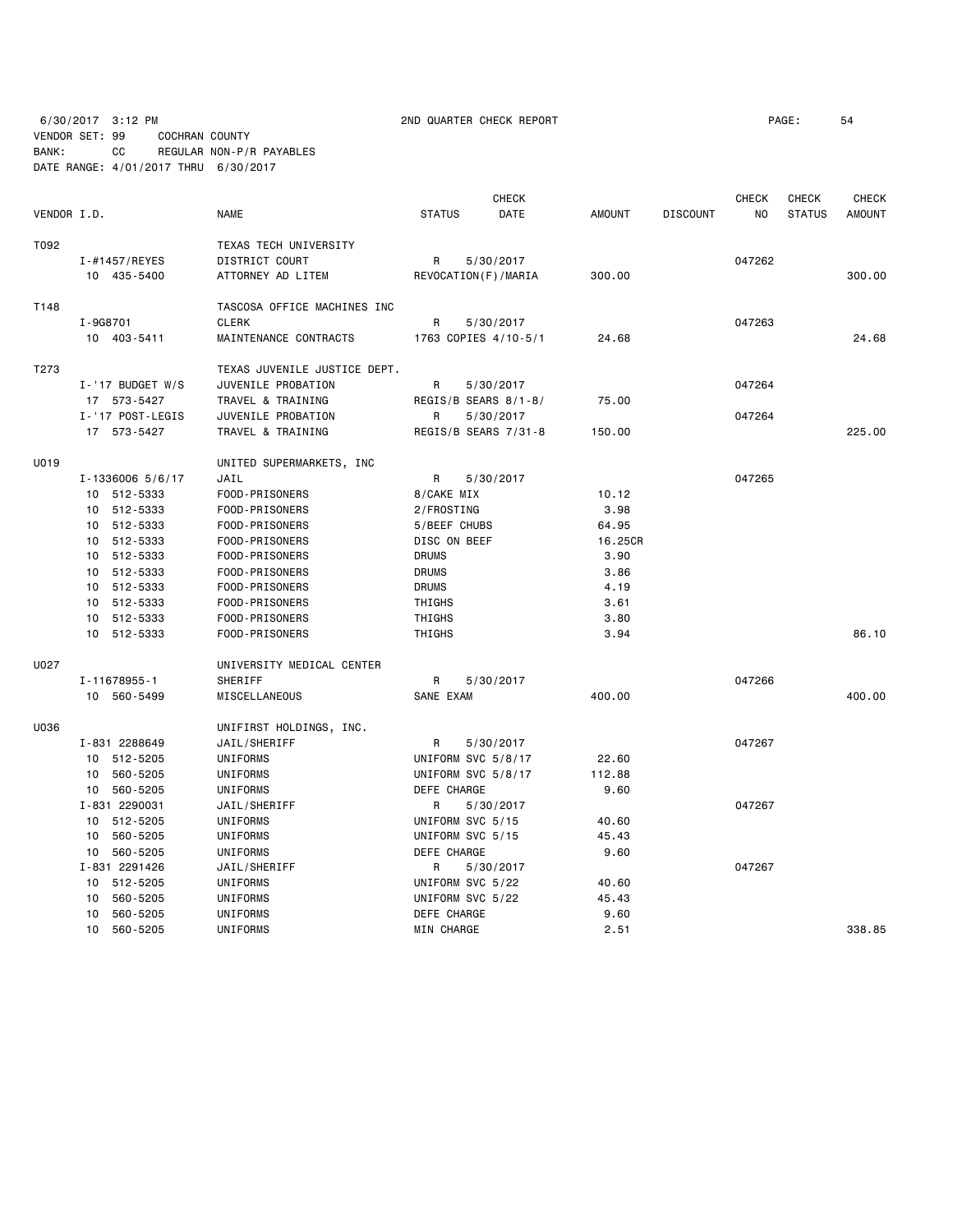|             |                     |                              |                      | <b>CHECK</b>         |               |                 | <b>CHECK</b> | <b>CHECK</b>  | <b>CHECK</b>  |
|-------------|---------------------|------------------------------|----------------------|----------------------|---------------|-----------------|--------------|---------------|---------------|
| VENDOR I.D. |                     | <b>NAME</b>                  | <b>STATUS</b>        | DATE                 | <b>AMOUNT</b> | <b>DISCOUNT</b> | NO           | <b>STATUS</b> | <b>AMOUNT</b> |
| U040        |                     | US FOODS INC                 |                      |                      |               |                 |              |               |               |
|             | I-4976843           | NON-DEPT'L                   | R                    | 5/30/2017            |               |                 | 047268       |               |               |
|             | 10 409-5300         | COUNTY-WIDE SUPPLIES         | 3CS/TEA              |                      | 47.01         |                 |              |               |               |
|             | 409-5300<br>10      | COUNTY-WIDE SUPPLIES         | 1CS/COFFEE HOUSE BLE |                      | 41.53         |                 |              |               |               |
|             | 409-5300<br>10      | COUNTY-WIDE SUPPLIES         |                      | 2CS/COFFEE DRK BLEND | 67.60         |                 |              |               |               |
|             | 409-5300<br>10      | COUNTY-WIDE SUPPLIES         | <b>DISC</b>          |                      | 4.00CR        |                 |              |               | 152.14        |
| V039        |                     | HIGINIO VASQUEZ JR. dba      |                      |                      |               |                 |              |               |               |
|             | I-040817 1000047    | JAIL                         | R                    | 5/30/2017            |               |                 | 047269       |               |               |
|             | 10 512-5333         | FOOD-PRISONERS               | HOT HOUSE            |                      | 1.88          |                 |              |               |               |
|             | 10 512-5333         | FOOD-PRISONERS               | LETTUCE              |                      | 1.99          |                 |              |               |               |
|             | 10 512-5333         | FOOD-PRISONERS               | 2/SHREDDED CHEESE    |                      | 5.18          |                 |              |               |               |
|             | I-042617 1000052    | JAIL                         | R                    | 5/30/2017            |               |                 | 047269       |               |               |
|             | 10 512-5333         | FOOD-PRISONERS               | HOT HOUSE            |                      | 6.09          |                 |              |               |               |
|             | 10 512-5333         | FOOD-PRISONERS               | <b>DILL PICKLES</b>  |                      | 2.59          |                 |              |               | 17.73         |
| WO10        |                     | WEST TEXAS GAS INC           |                      |                      |               |                 |              |               |               |
|             | I-004036001501 5/17 | PARK/SHOP                    | R                    | 5/30/2017            |               |                 | 047270       |               |               |
|             | 10 660-5440         | UTILITIES & IRRIGATION       | GAS SVC 4/7-5/8      |                      | 10.00         |                 |              |               |               |
|             | 10 660-5440         | UTILITIES & IRRIGATION       | GRIP CHARGE          |                      | 3.23          |                 |              |               |               |
|             | 10 660-5440         | UTILITIES & IRRIGATION       | PL SAFETY SURCHARGE  |                      | 1.00          |                 |              |               |               |
|             | I-004036002501 5/17 | PARK/SHOWBARN                | R                    | 5/30/2017            |               |                 | 047270       |               |               |
|             | 10 660-5440         | UTILITIES & IRRIGATION       | GAS SVC 4/7-5/8      |                      | 10.00         |                 |              |               |               |
|             | 10 660-5440         | UTILITIES & IRRIGATION       | GRIP CHARGE          |                      | 3.23          |                 |              |               |               |
|             | 10 660-5440         | UTILITIES & IRRIGATION       | PL SAFETY SURCHARGE  |                      | 1.00          |                 |              |               |               |
|             | I-004049022001 5/17 | PREC <sub>3</sub>            | R                    | 5/30/2017            |               |                 | 047270       |               |               |
|             | 15 623-5440         | UTILITIES                    | GAS SVC 4/7-5/8      |                      | 13.70         |                 |              |               |               |
|             | 15 623-5440         | UTILITIES                    | GRIP CHARGE          |                      | 8.59          |                 |              |               |               |
|             | 15 623-5440         | UTILITIES                    | PL SAFETY CHARGE     |                      | 1.00          |                 |              |               | 51.75         |
| <b>W055</b> |                     | WINDSTREAM COMMUNICATIONS SW |                      |                      |               |                 |              |               |               |
|             | I-266-0638 MAY 17   | <b>MUSEUM</b>                | R                    | 5/30/2017            |               |                 | 047271       |               |               |
|             | 10 652-5420         | TELECOMMUNICATIONS           | BASIC LOCAL SVC      |                      | 53.66         |                 |              |               |               |
|             | 10 652-5420         | TELECOMMUNICATIONS           | HI SPEED INTERNET    |                      | 100.00        |                 |              |               |               |
|             | 10 652-5420         | TELECOMMUNICATIONS           | CR/HI SPEED INTERNET |                      | 25.00CR       |                 |              |               |               |
|             | 10 652-5420         | TELECOMMUNICATIONS           | OPTIONAL SVC         |                      | 9.36          |                 |              |               |               |
|             | 10 652-5420         | TELECOMMUNICATIONS           | LONG DISTANCE        |                      | 7.15          |                 |              |               |               |
|             | I-266-5051 MAY 17   | LIBRARY                      | R                    | 5/30/2017            |               |                 | 047271       |               |               |
|             | 10 650-5420         | TELECOMMUNICATIONS           | BASIC LOCAL SVC/2 LI |                      | 109.96        |                 |              |               |               |
|             | 10 650-5420         | TELECOMMUNICATIONS           | HI SPEED INTERNET    |                      | 54.99         |                 |              |               |               |
|             | 10 650-5420         | TELECOMMUNICATIONS           | LONG DISTANCE        |                      | 0.68          |                 |              |               |               |
|             | I-266-5074 MAY 17   | ADULT PROBATION              | R                    | 5/30/2017            |               |                 | 047271       |               |               |
|             | 10 570-5420         | TELECOMMUNICATIONS           | BASIC LOCAL SVC      |                      | 48.89         |                 |              |               |               |
|             | 10 570-5420         | TELECOMMUNICATIONS           | OPTIONAL SVC         |                      | 11.97         |                 |              |               |               |
|             | I-266-5161 MAY 17   | TREASURER                    | R                    | 5/30/2017            |               |                 | 047271       |               |               |
|             | 10 497-5420         | TELECOMMUNICATIONS           | BASIC LOCAL SVC      |                      | 48.89         |                 |              |               |               |
|             | I-266-5171 MAY 17   | TAX A/C                      | R                    | 5/30/2017            |               |                 | 047271       |               |               |

10 499-5420 TELECOMMUNICATIONS BASIC LOCAL SVC/3 LI 151.27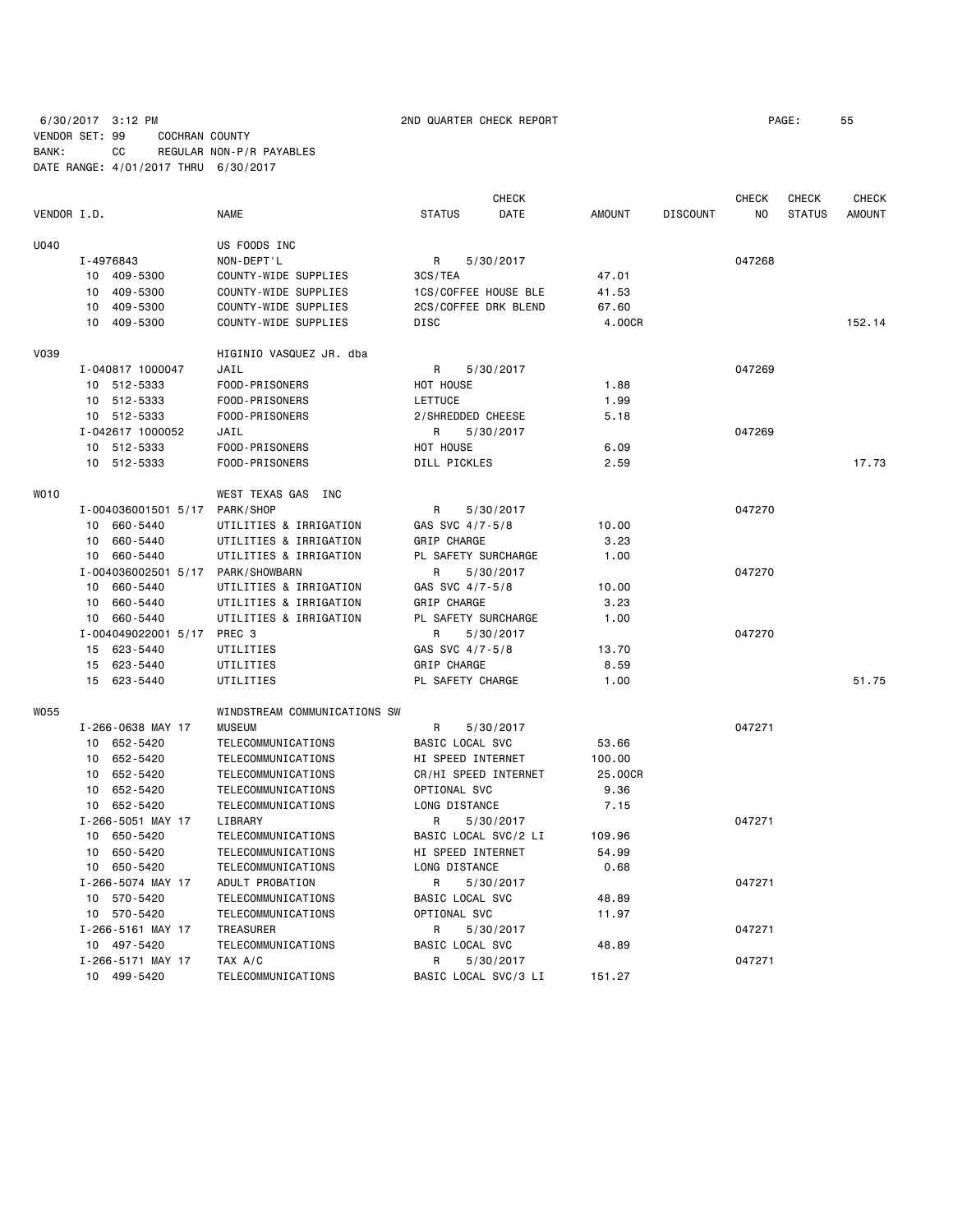# 6/30/2017 3:12 PM 2ND QUARTER CHECK REPORT PAGE: 56 VENDOR SET: 99 COCHRAN COUNTY BANK: CC REGULAR NON-P/R PAYABLES DATE RANGE: 4/01/2017 THRU 6/30/2017

| VENDOR I.D. |                             | <b>NAME</b>                  | <b>STATUS</b>                        | <b>CHECK</b><br>DATE | <b>AMOUNT</b> | <b>DISCOUNT</b> | <b>CHECK</b><br>NO | CHECK<br><b>STATUS</b> | <b>CHECK</b><br><b>AMOUNT</b> |
|-------------|-----------------------------|------------------------------|--------------------------------------|----------------------|---------------|-----------------|--------------------|------------------------|-------------------------------|
| W055        |                             | WINDSTREAM COMMUNICATIONS SW | *CONTINUED*                          |                      |               |                 |                    |                        |                               |
|             | I-266-5171 MAY 17           | TAX A/C                      | R                                    | 5/30/2017            |               |                 | 047271             |                        |                               |
|             | 10 499-5420                 | TELECOMMUNICATIONS           | HI SPEED INTERNET                    |                      | 84.99         |                 |                    |                        |                               |
|             | 499-5420<br>10              | TELECOMMUNICATIONS           | OPTIONAL SVC                         |                      | 28.72         |                 |                    |                        |                               |
|             | 499-5420<br>10              | TELECOMMUNICATIONS           | LONG DISTANCE SVC                    |                      | 11.49         |                 |                    |                        |                               |
|             | I-266-5181 MAY 17           | <b>ELECTIONS</b>             | R                                    | 5/30/2017            |               |                 | 047271             |                        |                               |
|             | 490-5420<br>10              | TELECOMMUNICATIONS           | BASIC LOCAL SVC                      |                      | 51.59         |                 |                    |                        |                               |
|             | 490-5420<br>10              | TELECOMMUNICATIONS           | OPTIONAL SVC                         |                      | 3.00          |                 |                    |                        |                               |
|             | 490-5420<br>10              | TELECOMMUNICATIONS           | LONG DISTANCE SVC                    |                      | 6.08          |                 |                    |                        |                               |
|             | I-266-5211 MAY 17           | SHERIFF                      | R                                    | 5/30/2017            |               |                 | 047271             |                        |                               |
|             | 10<br>560-5420              | TELECOMMUNICATIONS           | BASIC LOCAL SVC/3 LI                 |                      | 169.78        |                 |                    |                        |                               |
|             | 10<br>560-5420              | TELECOMMUNICATIONS           | LONG DISTANCE SVC                    |                      | 10.34         |                 |                    |                        |                               |
|             | I-266-5302 MAY 17           | JUSTICE OF PEACE             | R                                    | 5/30/2017            |               |                 | 047271             |                        |                               |
|             | 10 455-5420                 | TELECOMMUNICATIONS           | BASIC LOCAL SVC                      |                      | 48.89         |                 |                    |                        |                               |
|             | 10 455-5420                 | TELECOMMUNICATIONS           | LONG DISTANCE SVC                    |                      | 1.37          |                 |                    |                        |                               |
|             | I-266-5411 MAY 17           | JUVENILE PROBATION           | R                                    | 5/30/2017            |               |                 | 047271             |                        |                               |
|             | 17 573-5499                 | <b>OPERATING EXPENSES</b>    | BASIC LOCAL SVC                      |                      | 48.89         |                 |                    |                        |                               |
|             | 17 573-5499                 | OPERATING EXPENSES           | LONG DISTANCE SVC                    |                      | 4.43          |                 |                    |                        |                               |
|             | I-266-5412 MAY 17           | DISTRICT COURT/CONSTABLE     | R                                    | 5/30/2017            |               |                 | 047271             |                        |                               |
|             | 435-5420<br>10              | TELECOMMUNICATIONS           | BASIC LOCAL SVC/2 LI                 |                      | 86.14         |                 |                    |                        |                               |
|             | 435-5420<br>10              | TELECOMMUNICATIONS           | HI SPEED INTERNET                    |                      | 266.68        |                 |                    |                        |                               |
|             | 435-5420<br>10              | TELECOMMUNICATIONS           | OPTIONAL SVC                         |                      | 20.00         |                 |                    |                        |                               |
|             | 10 550-5420                 | TELECOMMUNICATIONS           | LONG DISTANCE SVC 26                 |                      | 2.80          |                 |                    |                        |                               |
|             | I-266-5450 MAY 17           | <b>CLERK</b>                 | R                                    | 5/30/2017            |               |                 | 047271             |                        |                               |
|             | 10 403-5420                 |                              |                                      |                      | 166.53        |                 |                    |                        |                               |
|             | 403-5420                    | TELECOMMUNICATIONS           | BASIC LOCAL SVC/3 LI<br>OPTIONAL SVC |                      |               |                 |                    |                        |                               |
|             | 10                          | TELECOMMUNICATIONS           |                                      |                      | 3.00          |                 |                    |                        |                               |
|             | 10 403-5420                 | TELECOMMUNICATIONS           | LONG DISTANCE SVC                    |                      | 9.40          |                 |                    |                        |                               |
|             | I-266-5508 MAY 17           | CO JUDGE/COMM'R CT           | R                                    | 5/30/2017            |               |                 | 047271             |                        |                               |
|             | 15 610-5420                 | TELECOMMUNICATIONS           |                                      | BASIC LOCAL SVC/2 LI | 118.83        |                 |                    |                        |                               |
|             | 15 610-5420                 | TELECOMMUNICATIONS           | LONG DISTANCE SVC                    |                      | 4.25          |                 |                    |                        |                               |
|             | I-266-5700 MAY 17           | <b>SHERIFF</b>               | R                                    | 5/30/2017            |               |                 | 047271             |                        |                               |
|             | 560-5420<br>10              | TELECOMMUNICATIONS           | BASIC LOCAL SVC                      |                      | 60.23         |                 |                    |                        |                               |
|             | 10 560-5420                 | TELECOMMUNICATIONS           | LONG DISTANCE SVC                    |                      | 2.11          |                 |                    |                        |                               |
|             | I-266-5822 MAY 17           | AUDITOR/NON-DEPT'L           | R                                    | 5/30/2017            |               |                 | 047271             |                        |                               |
|             | 10 495-5420                 | TELECOMMUNICATIONS           | BASIC LOCAL SVC-266-                 |                      | 40.33         |                 |                    |                        |                               |
|             | 495-5420<br>10              | TELECOMMUNICATIONS           | PREMIUM PLUS INTERNE                 |                      | 120.00        |                 |                    |                        |                               |
|             | 495-5420<br>10              | TELECOMMUNICATIONS           | LONG DISTANCE SVC                    |                      | 0.53          |                 |                    |                        |                               |
|             | 409-5420<br>10              | TELECOMMUNICATIONS           | FAX LINE 266-5629                    |                      | 40.32         |                 |                    |                        |                               |
|             | 409-5420<br>10              | TELECOMMUNICATIONS           | HI SPEED INTERNET                    |                      | 154.99        |                 |                    |                        |                               |
|             | 409-5420<br>10              | TELECOMMUNICATIONS           | FAX LONG DISTANCE                    |                      | 0.90          |                 |                    |                        |                               |
|             | I-266-8661 MAY 17           | <b>ATTORNEY</b>              | R                                    | 5/30/2017            |               |                 | 047271             |                        |                               |
|             | 475-5420<br>10              | TELECOMMUNICATIONS           | BASIC LOCAL SVC                      |                      | 114.04        |                 |                    |                        |                               |
|             | 10 475-5420                 | TELECOMMUNICATIONS           | HI SPEED INTERNET                    |                      | 79.99         |                 |                    |                        |                               |
|             | 10 475-5420                 | TELECOMMUNICATIONS           | LONG DISTANCE SVC                    |                      | 0.59          |                 |                    |                        |                               |
|             | I-266-8888 MAY 17           | SHERIFF                      | R                                    | 5/30/2017            |               |                 | 047271             |                        |                               |
|             | 560-5420<br>10              | TELECOMMUNICATIONS           | FAX LINE&CRIME CONTR                 |                      | 46.21         |                 |                    |                        |                               |
|             | 10 <sup>1</sup><br>560-5420 | TELECOMMUNICATIONS           | LONG DISTANCE SVC                    |                      | 0.87          |                 |                    |                        | 2,380.13                      |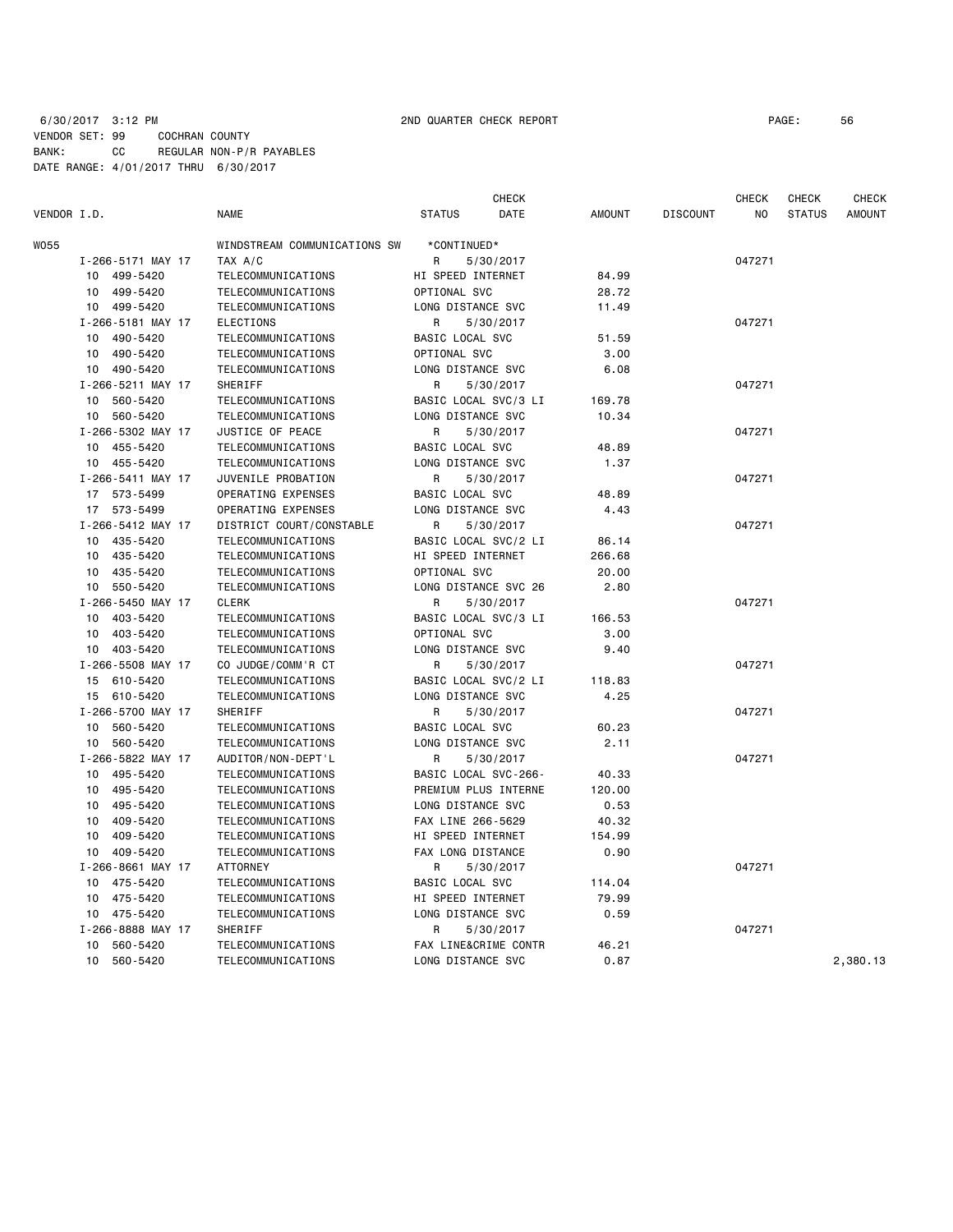# 6/30/2017 3:12 PM 2ND QUARTER CHECK REPORT PAGE: 57 VENDOR SET: 99 COCHRAN COUNTY BANK: CC REGULAR NON-P/R PAYABLES DATE RANGE: 4/01/2017 THRU 6/30/2017

|             |                 |                 | <b>CHECK</b>                          |                         |           |      | <b>CHECK</b> | <b>CHECK</b>    | CHECK          |               |               |
|-------------|-----------------|-----------------|---------------------------------------|-------------------------|-----------|------|--------------|-----------------|----------------|---------------|---------------|
| VENDOR I.D. |                 |                 | <b>NAME</b>                           | <b>STATUS</b>           |           | DATE | AMOUNT       | <b>DISCOUNT</b> | N <sub>O</sub> | <b>STATUS</b> | <b>AMOUNT</b> |
| <b>W058</b> |                 |                 | <b>BRIAN S WALSH</b>                  |                         |           |      |              |                 |                |               |               |
|             |                 | I-#6391/T LOPEZ | COUNTY COURT                          | R                       | 5/30/2017 |      |              |                 | 047273         |               |               |
|             |                 | 10 426-5400     | ATTORNEY AD LITEM                     | DISMISSAL (M) / TRINIDA |           |      | 100.00       |                 |                |               | 100.00        |
| W062        |                 |                 | WAL-MART COMMUNITY                    |                         |           |      |              |                 |                |               |               |
|             |                 | I-023416 042317 | JAIL                                  | R                       | 5/30/2017 |      |              |                 | 047274         |               |               |
|             |                 | 10 512-5391     | MEDICAL CARE-PRISONERS                | 2/BANDAIDS              |           |      | 9.94         |                 |                |               |               |
|             | 10              | 512-5391        | MEDICAL CARE-PRISONERS                | 4/ANTIBIOTIC CREAM      |           |      | 9.44         |                 |                |               |               |
|             | 10              | 512-5392        | MISCELLANEOUS SUPPLIES                | <b>SINK BASKET</b>      |           |      | 6.92         |                 |                |               |               |
|             | 10              | 512-5392        | MISCELLANEOUS SUPPLIES                | SKILLET                 |           |      | 18.96        |                 |                |               |               |
|             | 10              | 512-5392        | MISCELLANEOUS SUPPLIES                | UTILITY CLOTH           |           |      | 3.48         |                 |                |               |               |
|             | 10              | 512-5392        | MISCELLANEOUS SUPPLIES                | DISH MAT                |           |      | 5.97         |                 |                |               |               |
|             | 10 <sub>1</sub> | 512-5392        | MISCELLANEOUS SUPPLIES                | GRAY 4PK                |           |      | 8.97         |                 |                |               |               |
|             | 10              | 512-5392        | MISCELLANEOUS SUPPLIES                | PITCHER                 |           |      | 2.57         |                 |                |               |               |
|             |                 | 10 512-5392     | MISCELLANEOUS SUPPLIES                | 2/COOLERS               |           |      | 19.66        |                 |                |               |               |
|             |                 | I-06334 050617  | JAIL                                  | R                       | 5/30/2017 |      |              |                 | 047274         |               |               |
|             |                 | 10 512-5392     | MISCELLANEOUS SUPPLIES                | COMMAND HOOKS           |           |      | 2.38         |                 |                |               |               |
|             |                 | 10 512-5392     | MISCELLANEOUS SUPPLIES                | 2/COMMAND HOOKS         |           |      | 6.88         |                 |                |               |               |
|             |                 | 10 512-5392     | MISCELLANEOUS SUPPLIES                | <b>MINI HOOK</b>        |           |      | 2.38         |                 |                |               | 97.55         |
| <b>WO97</b> |                 |                 | WILDRED L. MATHENY dba********        |                         |           |      |              |                 |                |               |               |
|             | $I - 2412$      |                 | CRTHSE/LIBRARY/ACT BLDG               | R                       | 5/30/2017 |      |              |                 | 047275         |               |               |
|             |                 | 10 510-5332     | CUSTODIAL SUPPLIES                    | SPRAY BUGS              |           |      | 70.00        |                 |                |               |               |
|             | 10              | 650-5332        | CUSTODIAL SUPPLIES                    | <b>SPRAY BUGS</b>       |           |      | 45.00        |                 |                |               |               |
|             | 10 <sup>1</sup> | 662-5332        | CUSTODIAL SUPPLIES                    | <b>SPRAY BUGS</b>       |           |      | 35.00        |                 |                |               | 150.00        |
| W164        |                 |                 | WARREN CAT                            |                         |           |      |              |                 |                |               |               |
|             |                 | I-PS020331675   | PREC <sub>2</sub>                     | R                       | 5/30/2017 |      |              |                 | 047276         |               |               |
|             |                 | 15 622-5451     | REPAIRS                               | ELEMENT AS              |           |      | 41.21        |                 |                |               |               |
|             |                 | 15 622-5451     | REPAIRS                               | ELEMENT PRI             |           |      | 94.97        |                 |                |               | 136.18        |
| W193        |                 |                 | WESTWARD AUTOMOTIVE REPAIR LLC        |                         |           |      |              |                 |                |               |               |
|             | I-221           |                 | SHERIFF                               | R                       | 5/30/2017 |      |              |                 | 047277         |               |               |
|             |                 | 10 560-5451     | MACHINERY-NON-OFFICE REPAIR           | OIL CHG/CK FLUIDS       |           |      | 15.00        |                 |                |               |               |
|             | 10              | 560-5451        | MACHINERY-NON-OFFICE REPAIR           | SVC REAR DIFF/REFILL    |           |      | 44.80        |                 |                |               |               |
|             |                 | 10 560-5451     | MACHINERY-NON-OFFICE REPAIR           | <b>BRAKE CLEANER</b>    |           |      | 4.75         |                 |                |               | 64.55         |
| X001        |                 |                 | <b>XCEL ENERGY</b>                    |                         |           |      |              |                 |                |               |               |
|             |                 |                 | I-54-1324315-7 MAY17 ALMOST ALL DEPTS | R                       | 5/30/2017 |      |              |                 | 047278         |               |               |
|             | 30              | 518-5440        | UTILITIES                             | 300210167 RUNWAY LIG    |           |      | 37.67        |                 |                |               |               |
|             | 10              | 510-5440        | UTILITIES                             | 300240736 COURTHOUSE    |           |      | 1,378.36     |                 |                |               |               |
|             | 10              | 660-5440        | UTILITIES & IRRIGATION                | 300265059 SOFTBALL P    |           |      | 10.19        |                 |                |               |               |
|             | 10              | 580-5440        | UTILITIES [TOWER]                     | 300282806 TOWER         |           |      | 47.17        |                 |                |               |               |
|             | 15              | 621-5440        | UTILITIES                             | 300294119 PREC 1 SHO    |           |      | 38.05        |                 |                |               |               |
|             | 10              | 650-5440        | UTILITIES                             | 300338546 LIBRARY       |           |      | 148.70       |                 |                |               |               |
|             | 10              | 652-5440        | UTILITIES                             | 300342232 MUSEUM        |           |      | 14.26        |                 |                |               |               |
|             | 10 <sup>1</sup> | 662-5440        | UTILITIES                             | 300390484 ACTIVITY B    |           |      | 535.04       |                 |                |               |               |

10 660-5440 UTILITIES & IRRIGATION 300410370 PARK 383.46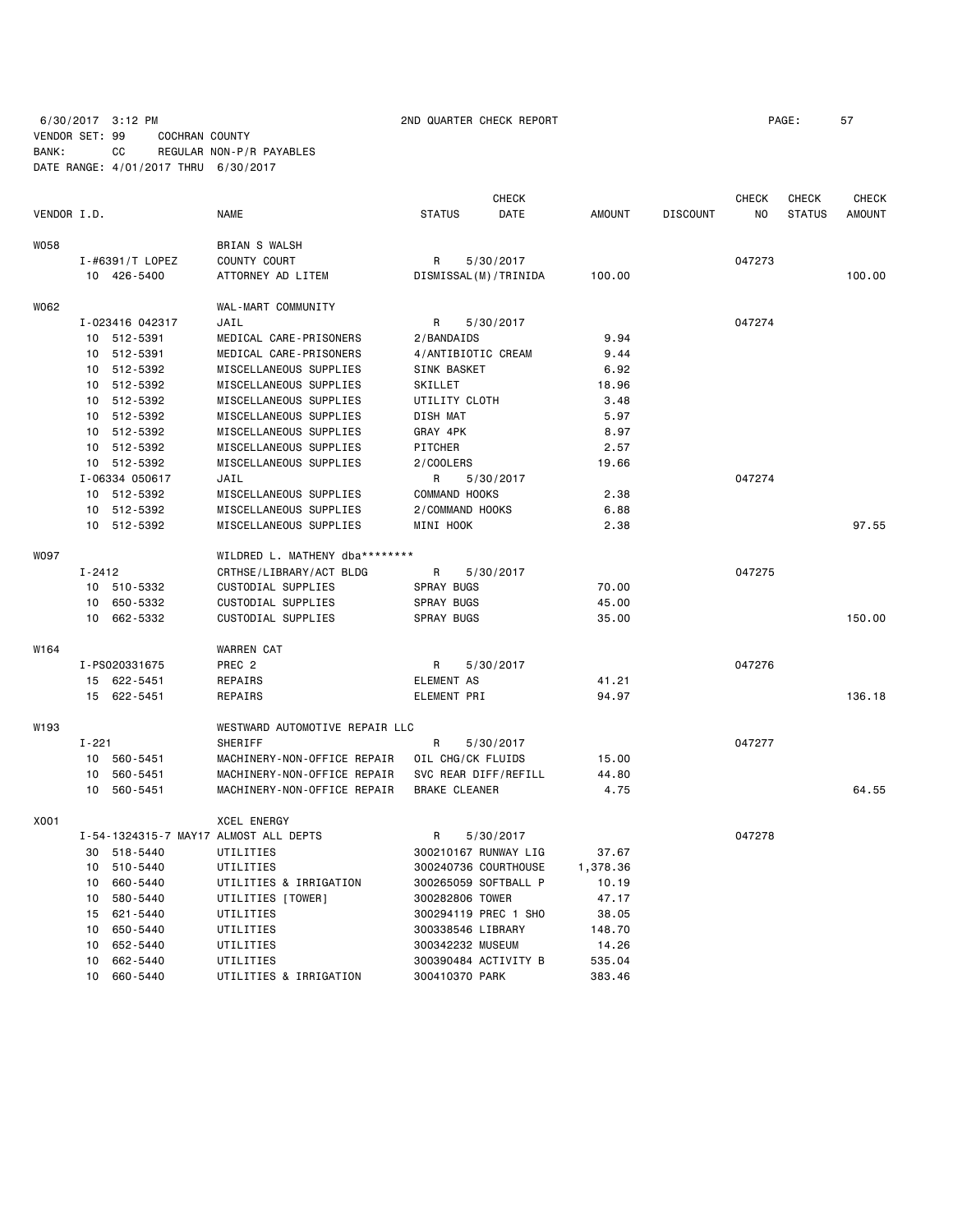6/30/2017 3:12 PM 2ND QUARTER CHECK REPORT PAGE: 58 VENDOR SET: 99 COCHRAN COUNTY BANK: CC REGULAR NON-P/R PAYABLES DATE RANGE: 4/01/2017 THRU 6/30/2017

|             |                                       |                                   |                | <b>CHECK</b>         |               |                 | <b>CHECK</b> | <b>CHECK</b>  | <b>CHECK</b>  |
|-------------|---------------------------------------|-----------------------------------|----------------|----------------------|---------------|-----------------|--------------|---------------|---------------|
| VENDOR I.D. |                                       | NAME                              | <b>STATUS</b>  | DATE                 | <b>AMOUNT</b> | <b>DISCOUNT</b> | NO.          | <b>STATUS</b> | <b>AMOUNT</b> |
| X001        |                                       | <b>XCEL ENERGY</b><br>*CONTINUED* |                |                      |               |                 |              |               |               |
|             | I-54-1324315-7 MAY17 ALMOST ALL DEPTS |                                   | R              | 5/30/2017            |               |                 | 047278       |               |               |
|             | 10 660-5440                           | UTILITIES & IRRIGATION            |                | 300457515 PARK/SHOP  | 33.57         |                 |              |               |               |
|             | 10 516-5440                           | UTILITIES                         |                | 300555198 CEMETERY   | 151.18        |                 |              |               |               |
|             | 10 660-5440                           | UTILITIES & IRRIGATION            |                | 300587052 SHOWBARN   | 21.35         |                 |              |               |               |
|             | 10 660-5440                           | UTILITIES & IRRIGATION            |                | 300587753 RODEO GROU | 22.53         |                 |              |               |               |
|             | 10 409-5440                           | UTILITIES                         |                | 300588989 ANNEX      | 16.68         |                 |              |               |               |
|             | 10 516-5440                           | UTILITIES                         |                | 300603417 CEMETERY   | 116.24        |                 |              |               |               |
|             | 10 516-5440                           | UTILITIES                         |                | 300637038 CEMETERY S | 228.61        |                 |              |               | 3,183.06      |
| X001        |                                       | <b>XCEL ENERGY</b>                |                |                      |               |                 |              |               |               |
|             | I-54-1829977-7 MAY17 PREC 2           |                                   | R              | 5/30/2017            |               |                 | 047279       |               |               |
|             | 15 622-5440                           | UTILITIES                         |                | 110KWH 4/12-5/12     | 19.09         |                 |              |               |               |
|             | 15 622-5440                           | UTILITIES                         | AREA LIGHT     |                      | 17.22         |                 |              |               | 36.31         |
| Y001        |                                       | YELLOWHOUSE MACHINERY CO.         |                |                      |               |                 |              |               |               |
|             | I-239619                              | PREC 1                            | R              | 5/30/2017            |               |                 | 047280       |               |               |
|             | 15 621-5451                           | REPAIRS                           | OIL LINE       |                      | 64.30         |                 |              |               | 64.30         |
| G063        |                                       | GEBCO, INC.--**OUT OF BUSINESS    |                |                      |               |                 |              |               |               |
|             | I-772768 RE-ISSUE                     | PREC 1                            | V              | 6/01/2017            |               |                 | 047281       |               | 20.77         |
| G063        |                                       | GEBCO, INC. --**OUT OF BUSINESS   |                |                      |               |                 |              |               |               |
|             | <b>M-CHECK</b>                        | GEBCO, INC. --**OUT OF BUVOIDED   | V              | 6/01/2017            |               |                 | 047281       |               | 20.77CR       |
| G063        |                                       | GEBCO, INC. --**OUT OF BUSINESS   |                |                      |               |                 |              |               |               |
|             | I-CE772768                            | PREC 1                            | V              | 6/01/2017            |               |                 | 047282       |               | 20.77         |
| G063        |                                       | GEBCO, INC. --**OUT OF BUSINESS   |                |                      |               |                 |              |               |               |
|             | <b>M-CHECK</b>                        | GEBCO, INC. --**OUT OF BUVOIDED   | V              | 6/01/2017            |               |                 | 047282       |               | 20.77CR       |
| G063        |                                       | GEBCO, INC.--**OUT OF BUSINESS    |                |                      |               |                 |              |               |               |
|             | I-772768 CE3                          | PREC 1                            | $\mathsf{V}$   | 4/24/2017            |               |                 | 047283       |               | 20.77         |
| G063        |                                       | GEBCO, INC.--**OUT OF BUSINESS    |                |                      |               |                 |              |               |               |
|             | <b>M-CHECK</b>                        | GEBCO, INC. --**OUT OF BUUNPOST   | V              | 5/11/2017            |               |                 | 047283       |               | 20.77CR       |
| M322        |                                       | MARY HELEN McKNIGHT               |                |                      |               |                 |              |               |               |
|             | I-BANNERS 2017                        | MUSEUM/HISTORICAL COMMISSION      | R              | 6/05/2017            |               |                 | 047284       |               |               |
|             | 31 652-5499                           | MISCELLANEOUS                     | <b>BANNERS</b> |                      | 500.00        |                 |              |               | 500.00        |
| M322        |                                       | MARY HELEN MCKNIGHT               |                |                      |               |                 |              |               |               |
|             | I-JR HIST 2017                        | MUSEUM/JR HISTORIANS 2017         | R              | 6/05/2017            |               |                 | 047285       |               |               |
|             | 31 652-5499                           | MISCELLANEOUS                     |                | MUSEUM/JR HISTORIANS | 300.00        |                 |              |               | 300.00        |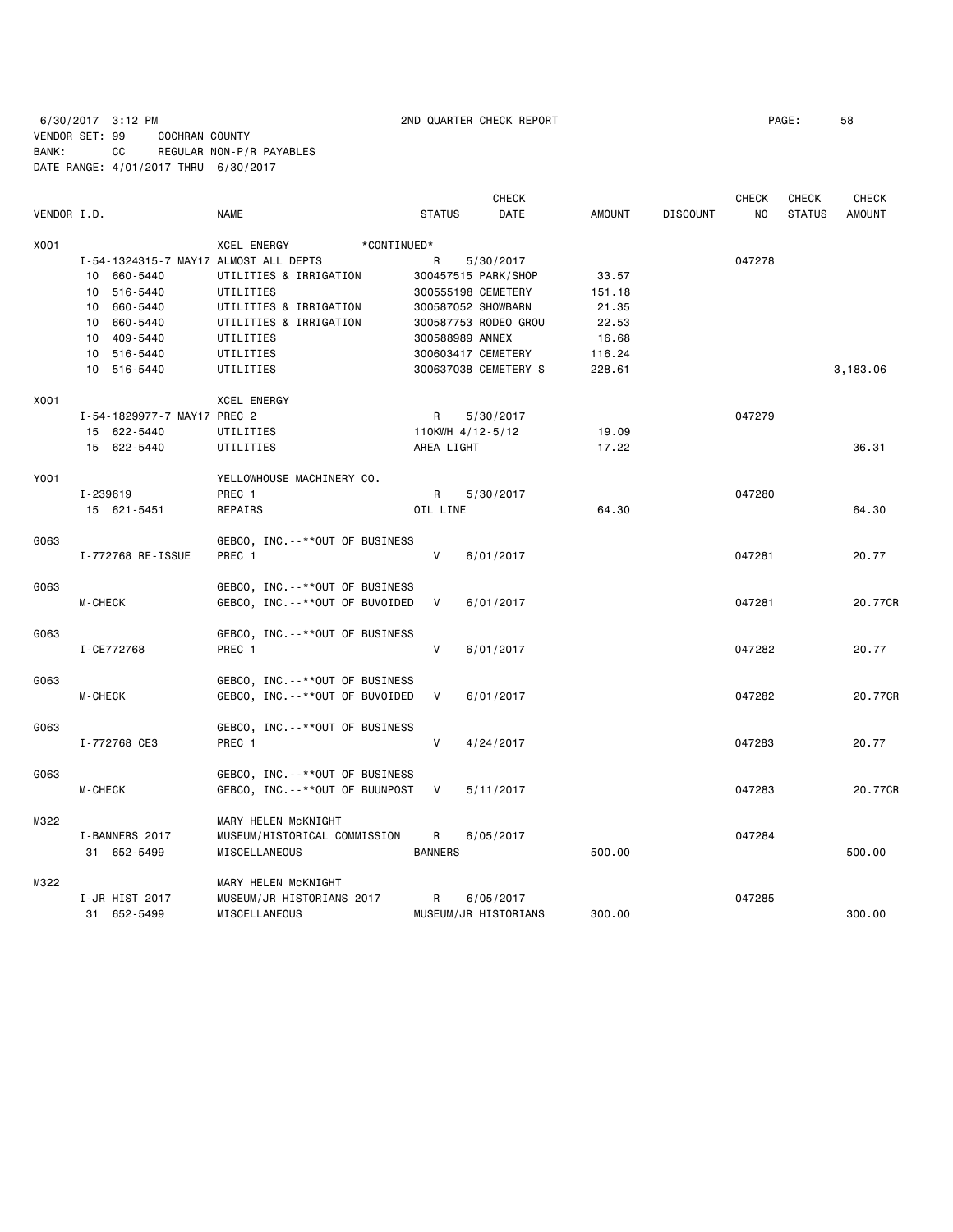6/30/2017 3:12 PM 2ND QUARTER CHECK REPORT PAGE: 59 VENDOR SET: 99 COCHRAN COUNTY BANK: CC REGULAR NON-P/R PAYABLES

DATE RANGE: 4/01/2017 THRU 6/30/2017

 CHECK CHECK CHECK CHECK VENDOR I.D. NAME STATUS DATE AMOUNT DISCOUNT NO STATUS AMOUNT M322 MARY HELEN McKNIGHT I-SUN LUNCH 2017 MUSEUM/HISTORICAL COMMISSION R 6/05/2017 047286 31 652-5499 MISCELLANEOUS FOOD/SUNDAY LUNCHEON 300.00 300.00 A007 ALBERT GONZALEZ, dba I-28847 SHERIFF R 6/12/2017 047287 10 560-5454 TIRES 4/P225-18 ROTATE 10 560-5454 TIRES 4/COATS BALANCE 40.00 40.00 A109 ALBUS FARM EQUIPMENT I-000536 PREC 4 R 6/12/2017 2088 15 624-5356 ROAD MATERIALS & SUPPLIES 3/4N 0.40 15 624-5356 ROAD MATERIALS & SUPPLIES 5/8x5 HEX 2.05 15 624-5356 ROAD MATERIALS & SUPPLIES 3/4x5 HEX 2.95 15 624-5356 ROAD MATERIALS & SUPPLIES 5/8N 0.20 15 624-5356 ROAD MATERIALS & SUPPLIES 20/1/4x2x3 TUBING 15.00 15 624-5356 ROAD MATERIALS & SUPPLIES DRILLING 10.00 30.60 A249 ANTELOPE TIRE & SUPPLY, INC I-2815 PREC 4 R 6/12/2017 R 6/12/2017 15 624-5454 TIRES FIX FLAT 12.00 15 624-5454 TIRES NEW TUBE MR 14/15 18.00 30.00 B001 BAILEY CO. ELECTRIC COOP I-380795 PREC 4 R 6/12/2017 047290 15 624-5440 UTILITIES 530KWH 4/25-5/25 62.97 15 624-5440 UTILITIES AREA LIGHT 11.33 I-380796 PREC 3 R 6/12/2017 047290 15 623-5440 UTILITIES 84KWH 4/20-5/22 22.60 15 623-5440 UTILITIES 2/AREA LIGHTS 23.56 I-380797 NON-DEPT'L/SHERIFF POSSE R 6/12/2017 047290 10 409-5440 UTILITIES ELEC SVC 4/10-5/8 23.91 144.37 BOO7 BOB BARKER COMPANY, INC. I-UT1000419446 SHERIFF R 6/12/2017 047291 10 560-5205 UNIFORMS 3/S POLO SHIRTS/BLK/ 39.00 10 560-5205 UNIFORMS 3/EMBR SHERIFF 3.30 10 560-5205 UNIFORMS 3/COCHRAN COUNTY STA 22.23 10 560-5205 UNIFORMS FREIGHT 11.78 76.31 B026 BLEDSOE WATER SUPPLY CORP I-3004 5/17 PREC 3 R 6/12/2017 047292 15 623-5440 UTILITIES 320GL WATER MAY 17 20.10 20.10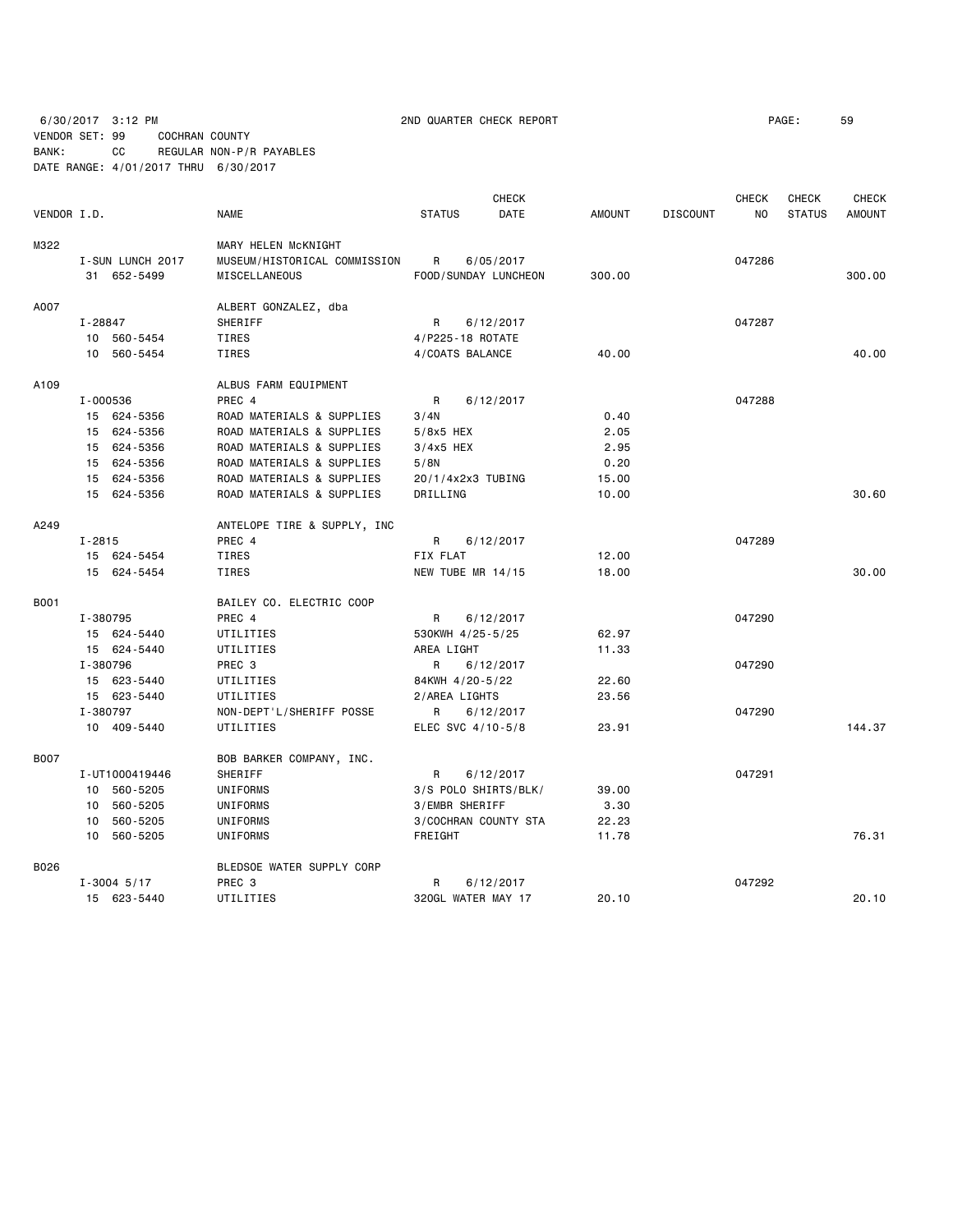# 6/30/2017 3:12 PM 2ND QUARTER CHECK REPORT PAGE: 60 VENDOR SET: 99 COCHRAN COUNTY BANK: CC REGULAR NON-P/R PAYABLES DATE RANGE: 4/01/2017 THRU 6/30/2017

| DATE<br><b>NO</b><br><b>STATUS</b><br><b>AMOUNT</b><br>VENDOR I.D.<br><b>NAME</b><br><b>STATUS</b><br><b>AMOUNT</b><br><b>DISCOUNT</b><br><b>B198</b><br>BLAINE INDUSTRIAL SUPPLY<br><b>COURTHOUSE</b><br>6/12/2017<br>047293<br>I-S3887045.002<br>R<br>CUSTODIAL SUPPLIES<br>10 510-5332<br>1GL/SSS SEALER/UNDER<br>19.02<br>I-S3915509.001<br><b>COURTHOUSE</b><br>047293<br>R<br>6/12/2017<br>10 510-5332<br>CUSTODIAL SUPPLIES<br>1CS/TOILET PAPER<br>57.14<br>510-5332<br>CUSTODIAL SUPPLIES<br>1CS/WHITE TOWEL<br>56.36<br>10<br>10 510-5332<br>CUSTODIAL SUPPLIES<br>2CS/COMET W/BLEACH<br>126.07<br>10 510-5332<br>CUSTODIAL SUPPLIES<br>MOP HANDLE<br>11.77<br>I-S3915511.001<br><b>ACTIVITY BLDG</b><br>R<br>047293<br>6/12/2017<br>10 662-5332<br>CUSTODIAL SUPPLIES<br>1/FIBERGLASS HANDLE<br>14.90<br>662-5332<br>CUSTODIAL SUPPLIES<br>1/5x48 FRAME<br>10<br>10.93<br>662-5332<br>CUSTODIAL SUPPLIES<br>1/DUST MOP<br>21.70<br>10<br>662-5332<br>10<br>CUSTODIAL SUPPLIES<br>1CS/TOILET PAPER<br>77.94<br>662-5332<br>CUSTODIAL SUPPLIES<br>2/HAWAIIAN SPRAY<br>9.01<br>10<br>662-5332<br>CUSTODIAL SUPPLIES<br>2/OCEAN SPRAY<br>9.01<br>10<br>422.86<br>662-5332<br>CUSTODIAL SUPPLIES<br>2/SPA SPRAY<br>9.01<br>10<br>B286<br>BRENT'S TINT & OFFROAD<br>$I - 2564$<br>SHERIFF<br>R<br>047294<br>6/12/2017<br>10 560-5571<br>CAPITAL OUTLAY<br>TINT/16 CHARGER #855<br>125.00<br>125,00<br>C007<br>CITY OF MORTON<br>047295<br>LIB/MUS/ACT BLDG/CRHSE/PREC1<br>R<br>I-053117<br>6/12/2017<br>LIBRARY GAS<br>19.00<br>10 650-5440<br>UTILITIES<br>650-5440<br>LIBRARY WATER<br>10<br>UTILITIES<br>28.00<br>650-5440<br>LIBRARY GARBAGE<br>UTILITIES<br>50.50<br>10<br>650-5440<br>LIBRARY SEWER<br>UTILITIES<br>17.00<br>10<br>652-5440<br>UTILITIES<br><b>MUSEUM GAS</b><br>19.00<br>10<br>652-5440<br>UTILITIES<br><b>MUSEUM WATER</b><br>28.00<br>10<br>652-5440<br>MUSEUM GARBAGE<br>27.00<br>10<br>UTILITIES<br>652-5440<br><b>MUSEUM SEWER</b><br>15.00<br>10<br>UTILITIES<br>662-5440<br>ACTIVITY BLDG GAS<br>10<br>UTILITIES<br>197.50<br>662-5440<br>ACT. BLDG WATER<br>UTILITIES<br>49.00<br>10<br>662-5440<br>ACT. BLDG GARBAGE<br>10<br>UTILITIES<br>76.00<br>ACT. BLDG SEWER<br>10<br>662-5440<br>UTILITIES<br>45.00<br><b>COURTHOUSE GAS</b><br>10<br>510-5440<br>UTILITIES<br>36.00<br>510-5440<br>UTILITIES<br><b>COURTHOUSE WATER</b><br>923.75<br>10<br>510-5440<br>UTILITIES<br>CRTHSE GARBAGE<br>328.50<br>10<br><b>COURTHOUSE SEWER</b><br>510-5440<br>UTILITIES<br>51.00<br>10<br>621-5440<br>PREC 1 GAS<br>UTILITIES<br>19.00<br>15<br>621-5440<br>UTILITIES<br>PREC 1 WATER<br>28.00<br>15<br>PREC 1 GARBAGE<br>50.50<br>2,007.75<br>15<br>621-5440<br>UTILITIES |  |  | <b>CHECK</b> |  | <b>CHECK</b> | <b>CHECK</b> | <b>CHECK</b> |
|--------------------------------------------------------------------------------------------------------------------------------------------------------------------------------------------------------------------------------------------------------------------------------------------------------------------------------------------------------------------------------------------------------------------------------------------------------------------------------------------------------------------------------------------------------------------------------------------------------------------------------------------------------------------------------------------------------------------------------------------------------------------------------------------------------------------------------------------------------------------------------------------------------------------------------------------------------------------------------------------------------------------------------------------------------------------------------------------------------------------------------------------------------------------------------------------------------------------------------------------------------------------------------------------------------------------------------------------------------------------------------------------------------------------------------------------------------------------------------------------------------------------------------------------------------------------------------------------------------------------------------------------------------------------------------------------------------------------------------------------------------------------------------------------------------------------------------------------------------------------------------------------------------------------------------------------------------------------------------------------------------------------------------------------------------------------------------------------------------------------------------------------------------------------------------------------------------------------------------------------------------------------------------------------------------------------------------------------------------------------------------------------------------------------------------------------------------------------------------------------------------------------------------------------------------------------------------------------------------------------------------------------------------------------------------------------------------|--|--|--------------|--|--------------|--------------|--------------|
|                                                                                                                                                                                                                                                                                                                                                                                                                                                                                                                                                                                                                                                                                                                                                                                                                                                                                                                                                                                                                                                                                                                                                                                                                                                                                                                                                                                                                                                                                                                                                                                                                                                                                                                                                                                                                                                                                                                                                                                                                                                                                                                                                                                                                                                                                                                                                                                                                                                                                                                                                                                                                                                                                                        |  |  |              |  |              |              |              |
|                                                                                                                                                                                                                                                                                                                                                                                                                                                                                                                                                                                                                                                                                                                                                                                                                                                                                                                                                                                                                                                                                                                                                                                                                                                                                                                                                                                                                                                                                                                                                                                                                                                                                                                                                                                                                                                                                                                                                                                                                                                                                                                                                                                                                                                                                                                                                                                                                                                                                                                                                                                                                                                                                                        |  |  |              |  |              |              |              |
|                                                                                                                                                                                                                                                                                                                                                                                                                                                                                                                                                                                                                                                                                                                                                                                                                                                                                                                                                                                                                                                                                                                                                                                                                                                                                                                                                                                                                                                                                                                                                                                                                                                                                                                                                                                                                                                                                                                                                                                                                                                                                                                                                                                                                                                                                                                                                                                                                                                                                                                                                                                                                                                                                                        |  |  |              |  |              |              |              |
|                                                                                                                                                                                                                                                                                                                                                                                                                                                                                                                                                                                                                                                                                                                                                                                                                                                                                                                                                                                                                                                                                                                                                                                                                                                                                                                                                                                                                                                                                                                                                                                                                                                                                                                                                                                                                                                                                                                                                                                                                                                                                                                                                                                                                                                                                                                                                                                                                                                                                                                                                                                                                                                                                                        |  |  |              |  |              |              |              |
|                                                                                                                                                                                                                                                                                                                                                                                                                                                                                                                                                                                                                                                                                                                                                                                                                                                                                                                                                                                                                                                                                                                                                                                                                                                                                                                                                                                                                                                                                                                                                                                                                                                                                                                                                                                                                                                                                                                                                                                                                                                                                                                                                                                                                                                                                                                                                                                                                                                                                                                                                                                                                                                                                                        |  |  |              |  |              |              |              |
|                                                                                                                                                                                                                                                                                                                                                                                                                                                                                                                                                                                                                                                                                                                                                                                                                                                                                                                                                                                                                                                                                                                                                                                                                                                                                                                                                                                                                                                                                                                                                                                                                                                                                                                                                                                                                                                                                                                                                                                                                                                                                                                                                                                                                                                                                                                                                                                                                                                                                                                                                                                                                                                                                                        |  |  |              |  |              |              |              |
|                                                                                                                                                                                                                                                                                                                                                                                                                                                                                                                                                                                                                                                                                                                                                                                                                                                                                                                                                                                                                                                                                                                                                                                                                                                                                                                                                                                                                                                                                                                                                                                                                                                                                                                                                                                                                                                                                                                                                                                                                                                                                                                                                                                                                                                                                                                                                                                                                                                                                                                                                                                                                                                                                                        |  |  |              |  |              |              |              |
|                                                                                                                                                                                                                                                                                                                                                                                                                                                                                                                                                                                                                                                                                                                                                                                                                                                                                                                                                                                                                                                                                                                                                                                                                                                                                                                                                                                                                                                                                                                                                                                                                                                                                                                                                                                                                                                                                                                                                                                                                                                                                                                                                                                                                                                                                                                                                                                                                                                                                                                                                                                                                                                                                                        |  |  |              |  |              |              |              |
|                                                                                                                                                                                                                                                                                                                                                                                                                                                                                                                                                                                                                                                                                                                                                                                                                                                                                                                                                                                                                                                                                                                                                                                                                                                                                                                                                                                                                                                                                                                                                                                                                                                                                                                                                                                                                                                                                                                                                                                                                                                                                                                                                                                                                                                                                                                                                                                                                                                                                                                                                                                                                                                                                                        |  |  |              |  |              |              |              |
|                                                                                                                                                                                                                                                                                                                                                                                                                                                                                                                                                                                                                                                                                                                                                                                                                                                                                                                                                                                                                                                                                                                                                                                                                                                                                                                                                                                                                                                                                                                                                                                                                                                                                                                                                                                                                                                                                                                                                                                                                                                                                                                                                                                                                                                                                                                                                                                                                                                                                                                                                                                                                                                                                                        |  |  |              |  |              |              |              |
|                                                                                                                                                                                                                                                                                                                                                                                                                                                                                                                                                                                                                                                                                                                                                                                                                                                                                                                                                                                                                                                                                                                                                                                                                                                                                                                                                                                                                                                                                                                                                                                                                                                                                                                                                                                                                                                                                                                                                                                                                                                                                                                                                                                                                                                                                                                                                                                                                                                                                                                                                                                                                                                                                                        |  |  |              |  |              |              |              |
|                                                                                                                                                                                                                                                                                                                                                                                                                                                                                                                                                                                                                                                                                                                                                                                                                                                                                                                                                                                                                                                                                                                                                                                                                                                                                                                                                                                                                                                                                                                                                                                                                                                                                                                                                                                                                                                                                                                                                                                                                                                                                                                                                                                                                                                                                                                                                                                                                                                                                                                                                                                                                                                                                                        |  |  |              |  |              |              |              |
|                                                                                                                                                                                                                                                                                                                                                                                                                                                                                                                                                                                                                                                                                                                                                                                                                                                                                                                                                                                                                                                                                                                                                                                                                                                                                                                                                                                                                                                                                                                                                                                                                                                                                                                                                                                                                                                                                                                                                                                                                                                                                                                                                                                                                                                                                                                                                                                                                                                                                                                                                                                                                                                                                                        |  |  |              |  |              |              |              |
|                                                                                                                                                                                                                                                                                                                                                                                                                                                                                                                                                                                                                                                                                                                                                                                                                                                                                                                                                                                                                                                                                                                                                                                                                                                                                                                                                                                                                                                                                                                                                                                                                                                                                                                                                                                                                                                                                                                                                                                                                                                                                                                                                                                                                                                                                                                                                                                                                                                                                                                                                                                                                                                                                                        |  |  |              |  |              |              |              |
|                                                                                                                                                                                                                                                                                                                                                                                                                                                                                                                                                                                                                                                                                                                                                                                                                                                                                                                                                                                                                                                                                                                                                                                                                                                                                                                                                                                                                                                                                                                                                                                                                                                                                                                                                                                                                                                                                                                                                                                                                                                                                                                                                                                                                                                                                                                                                                                                                                                                                                                                                                                                                                                                                                        |  |  |              |  |              |              |              |
|                                                                                                                                                                                                                                                                                                                                                                                                                                                                                                                                                                                                                                                                                                                                                                                                                                                                                                                                                                                                                                                                                                                                                                                                                                                                                                                                                                                                                                                                                                                                                                                                                                                                                                                                                                                                                                                                                                                                                                                                                                                                                                                                                                                                                                                                                                                                                                                                                                                                                                                                                                                                                                                                                                        |  |  |              |  |              |              |              |
|                                                                                                                                                                                                                                                                                                                                                                                                                                                                                                                                                                                                                                                                                                                                                                                                                                                                                                                                                                                                                                                                                                                                                                                                                                                                                                                                                                                                                                                                                                                                                                                                                                                                                                                                                                                                                                                                                                                                                                                                                                                                                                                                                                                                                                                                                                                                                                                                                                                                                                                                                                                                                                                                                                        |  |  |              |  |              |              |              |
|                                                                                                                                                                                                                                                                                                                                                                                                                                                                                                                                                                                                                                                                                                                                                                                                                                                                                                                                                                                                                                                                                                                                                                                                                                                                                                                                                                                                                                                                                                                                                                                                                                                                                                                                                                                                                                                                                                                                                                                                                                                                                                                                                                                                                                                                                                                                                                                                                                                                                                                                                                                                                                                                                                        |  |  |              |  |              |              |              |
|                                                                                                                                                                                                                                                                                                                                                                                                                                                                                                                                                                                                                                                                                                                                                                                                                                                                                                                                                                                                                                                                                                                                                                                                                                                                                                                                                                                                                                                                                                                                                                                                                                                                                                                                                                                                                                                                                                                                                                                                                                                                                                                                                                                                                                                                                                                                                                                                                                                                                                                                                                                                                                                                                                        |  |  |              |  |              |              |              |
|                                                                                                                                                                                                                                                                                                                                                                                                                                                                                                                                                                                                                                                                                                                                                                                                                                                                                                                                                                                                                                                                                                                                                                                                                                                                                                                                                                                                                                                                                                                                                                                                                                                                                                                                                                                                                                                                                                                                                                                                                                                                                                                                                                                                                                                                                                                                                                                                                                                                                                                                                                                                                                                                                                        |  |  |              |  |              |              |              |
|                                                                                                                                                                                                                                                                                                                                                                                                                                                                                                                                                                                                                                                                                                                                                                                                                                                                                                                                                                                                                                                                                                                                                                                                                                                                                                                                                                                                                                                                                                                                                                                                                                                                                                                                                                                                                                                                                                                                                                                                                                                                                                                                                                                                                                                                                                                                                                                                                                                                                                                                                                                                                                                                                                        |  |  |              |  |              |              |              |
|                                                                                                                                                                                                                                                                                                                                                                                                                                                                                                                                                                                                                                                                                                                                                                                                                                                                                                                                                                                                                                                                                                                                                                                                                                                                                                                                                                                                                                                                                                                                                                                                                                                                                                                                                                                                                                                                                                                                                                                                                                                                                                                                                                                                                                                                                                                                                                                                                                                                                                                                                                                                                                                                                                        |  |  |              |  |              |              |              |
|                                                                                                                                                                                                                                                                                                                                                                                                                                                                                                                                                                                                                                                                                                                                                                                                                                                                                                                                                                                                                                                                                                                                                                                                                                                                                                                                                                                                                                                                                                                                                                                                                                                                                                                                                                                                                                                                                                                                                                                                                                                                                                                                                                                                                                                                                                                                                                                                                                                                                                                                                                                                                                                                                                        |  |  |              |  |              |              |              |
|                                                                                                                                                                                                                                                                                                                                                                                                                                                                                                                                                                                                                                                                                                                                                                                                                                                                                                                                                                                                                                                                                                                                                                                                                                                                                                                                                                                                                                                                                                                                                                                                                                                                                                                                                                                                                                                                                                                                                                                                                                                                                                                                                                                                                                                                                                                                                                                                                                                                                                                                                                                                                                                                                                        |  |  |              |  |              |              |              |
|                                                                                                                                                                                                                                                                                                                                                                                                                                                                                                                                                                                                                                                                                                                                                                                                                                                                                                                                                                                                                                                                                                                                                                                                                                                                                                                                                                                                                                                                                                                                                                                                                                                                                                                                                                                                                                                                                                                                                                                                                                                                                                                                                                                                                                                                                                                                                                                                                                                                                                                                                                                                                                                                                                        |  |  |              |  |              |              |              |
|                                                                                                                                                                                                                                                                                                                                                                                                                                                                                                                                                                                                                                                                                                                                                                                                                                                                                                                                                                                                                                                                                                                                                                                                                                                                                                                                                                                                                                                                                                                                                                                                                                                                                                                                                                                                                                                                                                                                                                                                                                                                                                                                                                                                                                                                                                                                                                                                                                                                                                                                                                                                                                                                                                        |  |  |              |  |              |              |              |
|                                                                                                                                                                                                                                                                                                                                                                                                                                                                                                                                                                                                                                                                                                                                                                                                                                                                                                                                                                                                                                                                                                                                                                                                                                                                                                                                                                                                                                                                                                                                                                                                                                                                                                                                                                                                                                                                                                                                                                                                                                                                                                                                                                                                                                                                                                                                                                                                                                                                                                                                                                                                                                                                                                        |  |  |              |  |              |              |              |
|                                                                                                                                                                                                                                                                                                                                                                                                                                                                                                                                                                                                                                                                                                                                                                                                                                                                                                                                                                                                                                                                                                                                                                                                                                                                                                                                                                                                                                                                                                                                                                                                                                                                                                                                                                                                                                                                                                                                                                                                                                                                                                                                                                                                                                                                                                                                                                                                                                                                                                                                                                                                                                                                                                        |  |  |              |  |              |              |              |
|                                                                                                                                                                                                                                                                                                                                                                                                                                                                                                                                                                                                                                                                                                                                                                                                                                                                                                                                                                                                                                                                                                                                                                                                                                                                                                                                                                                                                                                                                                                                                                                                                                                                                                                                                                                                                                                                                                                                                                                                                                                                                                                                                                                                                                                                                                                                                                                                                                                                                                                                                                                                                                                                                                        |  |  |              |  |              |              |              |
|                                                                                                                                                                                                                                                                                                                                                                                                                                                                                                                                                                                                                                                                                                                                                                                                                                                                                                                                                                                                                                                                                                                                                                                                                                                                                                                                                                                                                                                                                                                                                                                                                                                                                                                                                                                                                                                                                                                                                                                                                                                                                                                                                                                                                                                                                                                                                                                                                                                                                                                                                                                                                                                                                                        |  |  |              |  |              |              |              |
|                                                                                                                                                                                                                                                                                                                                                                                                                                                                                                                                                                                                                                                                                                                                                                                                                                                                                                                                                                                                                                                                                                                                                                                                                                                                                                                                                                                                                                                                                                                                                                                                                                                                                                                                                                                                                                                                                                                                                                                                                                                                                                                                                                                                                                                                                                                                                                                                                                                                                                                                                                                                                                                                                                        |  |  |              |  |              |              |              |
|                                                                                                                                                                                                                                                                                                                                                                                                                                                                                                                                                                                                                                                                                                                                                                                                                                                                                                                                                                                                                                                                                                                                                                                                                                                                                                                                                                                                                                                                                                                                                                                                                                                                                                                                                                                                                                                                                                                                                                                                                                                                                                                                                                                                                                                                                                                                                                                                                                                                                                                                                                                                                                                                                                        |  |  |              |  |              |              |              |
|                                                                                                                                                                                                                                                                                                                                                                                                                                                                                                                                                                                                                                                                                                                                                                                                                                                                                                                                                                                                                                                                                                                                                                                                                                                                                                                                                                                                                                                                                                                                                                                                                                                                                                                                                                                                                                                                                                                                                                                                                                                                                                                                                                                                                                                                                                                                                                                                                                                                                                                                                                                                                                                                                                        |  |  |              |  |              |              |              |
|                                                                                                                                                                                                                                                                                                                                                                                                                                                                                                                                                                                                                                                                                                                                                                                                                                                                                                                                                                                                                                                                                                                                                                                                                                                                                                                                                                                                                                                                                                                                                                                                                                                                                                                                                                                                                                                                                                                                                                                                                                                                                                                                                                                                                                                                                                                                                                                                                                                                                                                                                                                                                                                                                                        |  |  |              |  |              |              |              |
|                                                                                                                                                                                                                                                                                                                                                                                                                                                                                                                                                                                                                                                                                                                                                                                                                                                                                                                                                                                                                                                                                                                                                                                                                                                                                                                                                                                                                                                                                                                                                                                                                                                                                                                                                                                                                                                                                                                                                                                                                                                                                                                                                                                                                                                                                                                                                                                                                                                                                                                                                                                                                                                                                                        |  |  |              |  |              |              |              |
|                                                                                                                                                                                                                                                                                                                                                                                                                                                                                                                                                                                                                                                                                                                                                                                                                                                                                                                                                                                                                                                                                                                                                                                                                                                                                                                                                                                                                                                                                                                                                                                                                                                                                                                                                                                                                                                                                                                                                                                                                                                                                                                                                                                                                                                                                                                                                                                                                                                                                                                                                                                                                                                                                                        |  |  |              |  |              |              |              |
|                                                                                                                                                                                                                                                                                                                                                                                                                                                                                                                                                                                                                                                                                                                                                                                                                                                                                                                                                                                                                                                                                                                                                                                                                                                                                                                                                                                                                                                                                                                                                                                                                                                                                                                                                                                                                                                                                                                                                                                                                                                                                                                                                                                                                                                                                                                                                                                                                                                                                                                                                                                                                                                                                                        |  |  |              |  |              |              |              |
|                                                                                                                                                                                                                                                                                                                                                                                                                                                                                                                                                                                                                                                                                                                                                                                                                                                                                                                                                                                                                                                                                                                                                                                                                                                                                                                                                                                                                                                                                                                                                                                                                                                                                                                                                                                                                                                                                                                                                                                                                                                                                                                                                                                                                                                                                                                                                                                                                                                                                                                                                                                                                                                                                                        |  |  |              |  |              |              |              |
|                                                                                                                                                                                                                                                                                                                                                                                                                                                                                                                                                                                                                                                                                                                                                                                                                                                                                                                                                                                                                                                                                                                                                                                                                                                                                                                                                                                                                                                                                                                                                                                                                                                                                                                                                                                                                                                                                                                                                                                                                                                                                                                                                                                                                                                                                                                                                                                                                                                                                                                                                                                                                                                                                                        |  |  |              |  |              |              |              |
|                                                                                                                                                                                                                                                                                                                                                                                                                                                                                                                                                                                                                                                                                                                                                                                                                                                                                                                                                                                                                                                                                                                                                                                                                                                                                                                                                                                                                                                                                                                                                                                                                                                                                                                                                                                                                                                                                                                                                                                                                                                                                                                                                                                                                                                                                                                                                                                                                                                                                                                                                                                                                                                                                                        |  |  |              |  |              |              |              |
|                                                                                                                                                                                                                                                                                                                                                                                                                                                                                                                                                                                                                                                                                                                                                                                                                                                                                                                                                                                                                                                                                                                                                                                                                                                                                                                                                                                                                                                                                                                                                                                                                                                                                                                                                                                                                                                                                                                                                                                                                                                                                                                                                                                                                                                                                                                                                                                                                                                                                                                                                                                                                                                                                                        |  |  |              |  |              |              |              |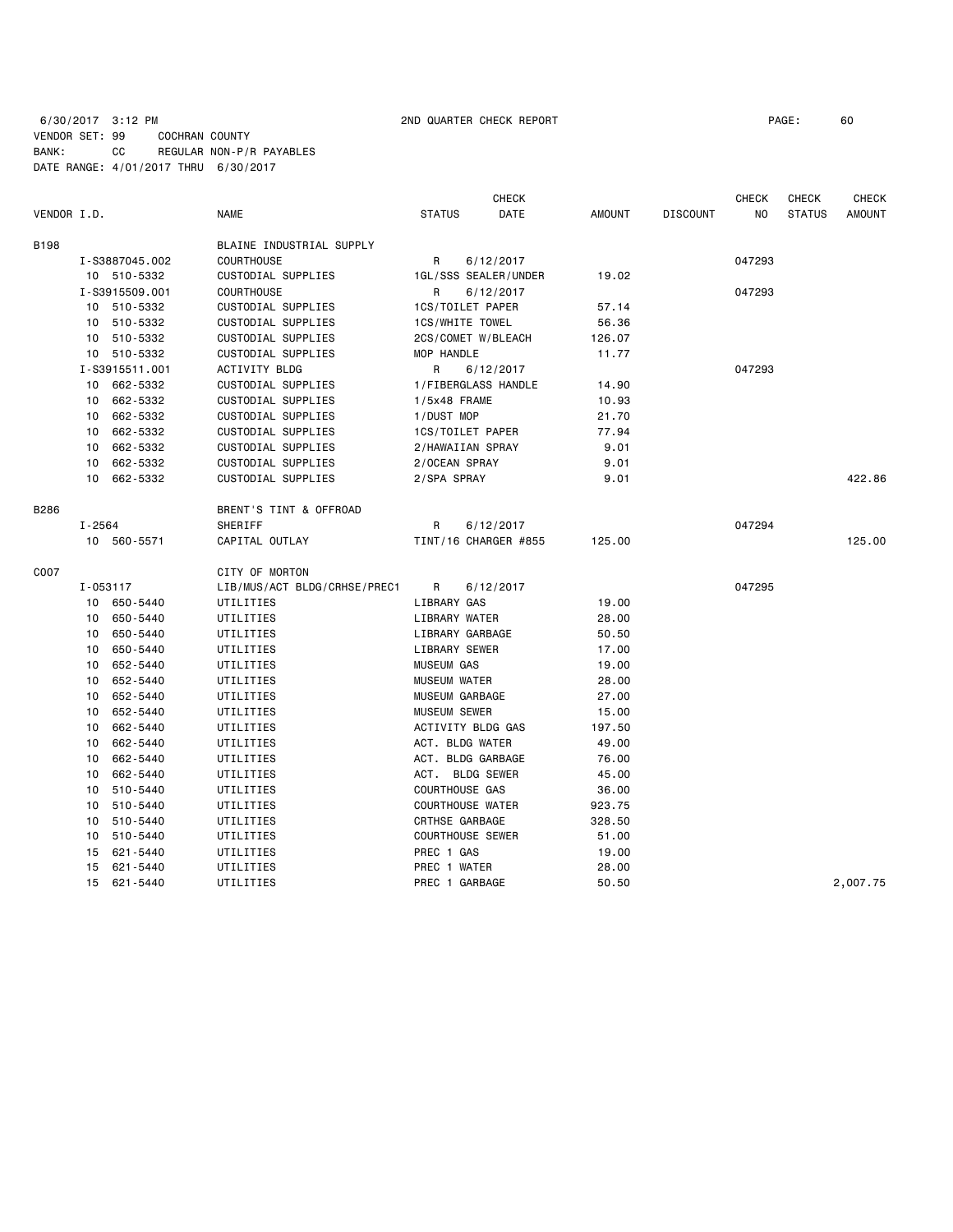6/30/2017 3:12 PM 2ND QUARTER CHECK REPORT PAGE: 61 VENDOR SET: 99 COCHRAN COUNTY BANK: CC REGULAR NON-P/R PAYABLES DATE RANGE: 4/01/2017 THRU 6/30/2017

| VENDOR I.D.    | <b>NAME</b>                 | <b>CHECK</b><br><b>STATUS</b><br>DATE | <b>AMOUNT</b> | <b>DISCOUNT</b> | CHECK<br>NO | <b>CHECK</b><br><b>STATUS</b> | <b>CHECK</b><br><b>AMOUNT</b> |
|----------------|-----------------------------|---------------------------------------|---------------|-----------------|-------------|-------------------------------|-------------------------------|
|                |                             |                                       |               |                 |             |                               |                               |
| C008           | CITY OF WHITEFACE           |                                       |               |                 |             |                               |                               |
| $I - 409$ 5/17 | PREC <sub>2</sub>           | 6/12/2017<br>R                        |               |                 | 047296      |                               |                               |
| 15 622-5440    | UTILITIES                   | GAS SVC 4/17-5/17                     | 16.25         |                 |             |                               |                               |
| 15 622-5440    | UTILITIES                   | <b>WATER SVC</b>                      | 14.00         |                 |             |                               |                               |
| 15 622-5440    | UTILITIES                   | GARBAGE SVC                           | 50.10         |                 |             |                               |                               |
| 15 622-5440    | UTILITIES                   | SEWER SVC                             | 22.50         |                 |             |                               | 102.85                        |
| C035           | COX AUTO SUPPLY CO          |                                       |               |                 |             |                               |                               |
| I-365230       | PREC 4                      | 6/12/2017<br>R                        |               |                 | 047297      |                               |                               |
| 15 624-5356    | ROAD MATERIALS & SUPPLIES   | VISE GRIP                             | 19.79         |                 |             |                               |                               |
| 15 624-5356    | ROAD MATERIALS & SUPPLIES   | 2/SAFETY GLASSES                      | 25.98         |                 |             |                               |                               |
| $I - 365401$   | PREC <sub>2</sub>           | R<br>6/12/2017                        |               |                 | 047297      |                               |                               |
| 15 622-5451    | REPAIRS                     | FUEL FILTER                           | 14.98         |                 |             |                               |                               |
| I-365520       | PREC 1                      | R<br>6/12/2017                        |               |                 | 047297      |                               |                               |
| 15 621-5451    | REPAIRS                     | LAWNMOWER BATTERY                     | 35.99         |                 |             |                               |                               |
| 15 621-5451    | REPAIRS                     | STATE BATT FEE                        | 3,00          |                 |             |                               |                               |
| I-365565       | PREC 4                      | R<br>6/12/2017                        |               |                 | 047297      |                               |                               |
| 15 624-5451    | REPAIRS                     | <b>MOUNT</b>                          | 104.99        |                 |             |                               |                               |
| 15 624-5356    | ROAD MATERIALS & SUPPLIES   | <b>CHOPSAW BLADE</b>                  | 16.98         |                 |             |                               |                               |
| 15 624-5356    | ROAD MATERIALS & SUPPLIES   | <b>LYSOL</b>                          | 5.99          |                 |             |                               |                               |
| I-365986       | PREC 4                      | R<br>6/12/2017                        |               |                 | 047297      |                               |                               |
| 15 624-5356    | ROAD MATERIALS & SUPPLIES   | SMELL-GOOD                            | 5.29          |                 |             |                               |                               |
| 15 624-5356    | ROAD MATERIALS & SUPPLIES   | RUBBER FOAM                           | 5.29          |                 |             |                               |                               |
| I-366088       | PREC 3                      | 6/12/2017<br>R                        |               |                 | 047297      |                               |                               |
| 15 623-5451    | REPAIRS                     | CORK RUBBER GASKET S                  | 12.99         |                 |             |                               |                               |
| 15 623-5356    | ROAD MATERIALS & SUPPLIES   | KNIFE                                 | 13.99         |                 |             |                               |                               |
| 15 623-5356    | ROAD MATERIALS & SUPPLIES   | <b>BLADES</b>                         | 2.99          |                 |             |                               |                               |
| I-366128       | PREC 3                      | R<br>6/12/2017                        |               |                 | 047297      |                               |                               |
| 15 623-5451    | REPAIRS                     | 5/10amp FUSES                         | 3.75          |                 |             |                               |                               |
| 15 623-5451    | REPAIRS                     | 5/25amp FUSES                         | 3.75          |                 |             |                               |                               |
| 15 623-5451    | REPAIRS                     | 10/20amp FUSES                        | 7.50          |                 |             |                               |                               |
| I-366175       | PREC 3                      | R<br>6/12/2017                        |               |                 | 047297      |                               |                               |
| 15 623-5451    | REPAIRS                     | 15/FUSES                              | 10.20         |                 |             |                               |                               |
| I-366602       | PREC 4                      | R<br>6/12/2017                        |               |                 | 047297      |                               |                               |
| 15 624-5356    | ROAD MATERIALS & SUPPLIES   | 4/BLUE SHOP TOWELS                    | 15.96         |                 |             |                               |                               |
| 15 624-5356    | ROAD MATERIALS & SUPPLIES   | <b>GLASS CLEANER</b>                  | 4.99          |                 |             |                               |                               |
| I-366649       | PREC 1                      | R<br>6/12/2017                        |               |                 | 047297      |                               |                               |
| 15 621-5451    | <b>REPAIRS</b>              | CHAINSAW CHAIN                        | 7.50          |                 |             |                               |                               |
| 15 621-5356    | ROAD MATERIALS & SUPPLIES   | <b>KEY</b>                            | 1.00          |                 |             |                               |                               |
| I-366940       | <b>SHERIFF</b>              | R<br>6/12/2017                        |               |                 | 047297      |                               |                               |
| 10 560-5451    | MACHINERY-NON-OFFICE REPAIR | 7/AMSOIL                              | 62.93         |                 |             |                               |                               |
| 10 560-5451    | MACHINERY-NON-OFFICE REPAIR | OIL FILTER                            | 6.65          |                 |             |                               |                               |
| I-366971       | SHERIFF                     | 6/12/2017<br>R                        |               |                 | 047297      |                               |                               |
| 10 560-5451    | MACHINERY-NON-OFFICE REPAIR | OIL FILTER                            | 6.99          |                 |             |                               |                               |
| 10 560-5451    | MACHINERY-NON-OFFICE REPAIR | AIR FILTER                            | 20.58         |                 |             |                               |                               |
| 10 560-5451    | MACHINERY-NON-OFFICE REPAIR | 6/AMSOIL                              | 53.94         |                 |             |                               |                               |
| I-366980       | <b>SHERIFF</b>              | R<br>6/12/2017                        |               |                 | 047297      |                               |                               |
| 10 560-5451    | MACHINERY-NON-OFFICE REPAIR | 3/75/140FS OIL                        | 50.97         |                 |             |                               |                               |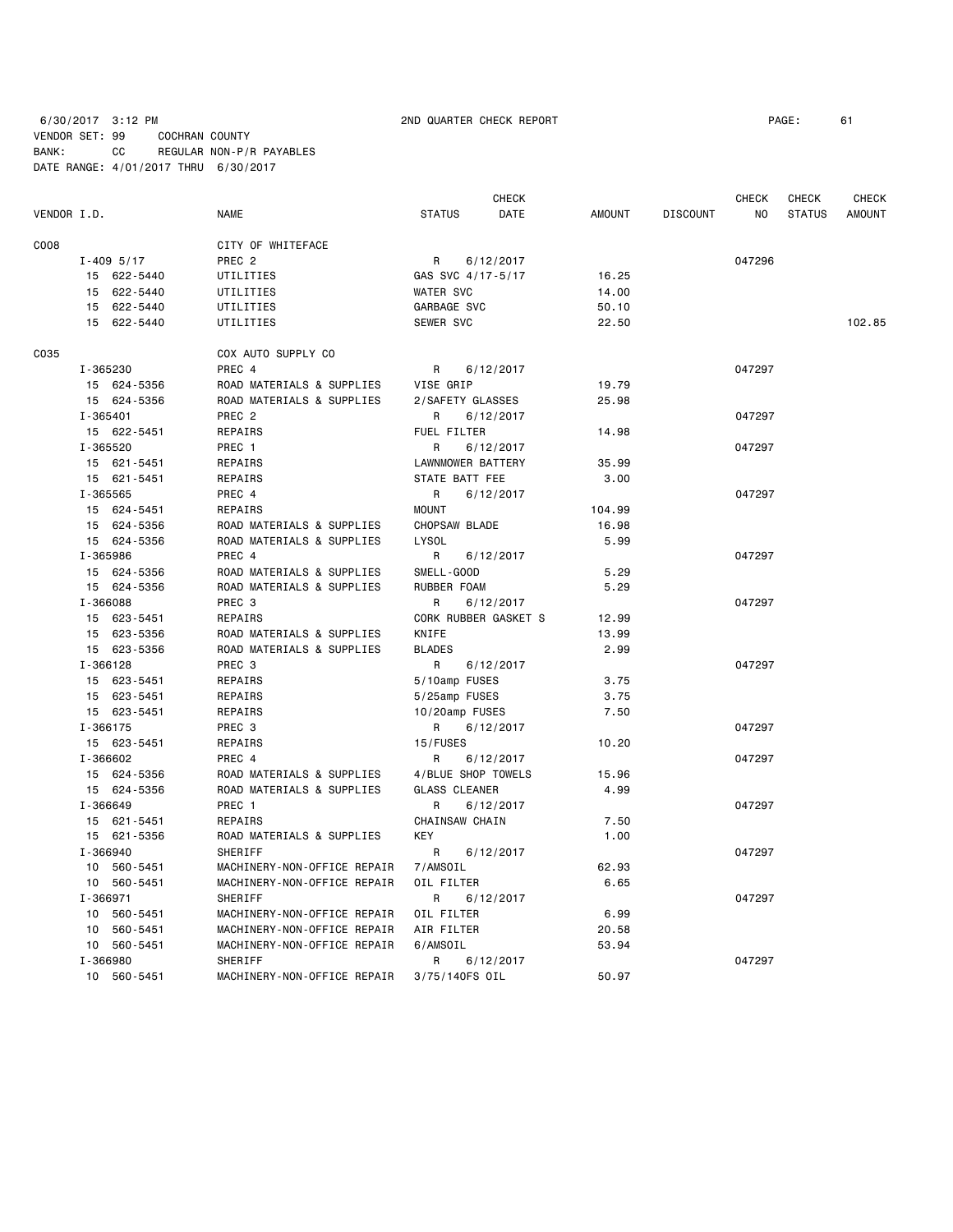6/30/2017 3:12 PM 2ND QUARTER CHECK REPORT PAGE: 62 VENDOR SET: 99 COCHRAN COUNTY BANK: CC REGULAR NON-P/R PAYABLES DATE RANGE: 4/01/2017 THRU 6/30/2017

|             |                |                                   |                       | <b>CHECK</b> |               |                 | <b>CHECK</b> | <b>CHECK</b>  | <b>CHECK</b>  |
|-------------|----------------|-----------------------------------|-----------------------|--------------|---------------|-----------------|--------------|---------------|---------------|
| VENDOR I.D. |                | <b>NAME</b>                       | <b>STATUS</b>         | DATE         | <b>AMOUNT</b> | <b>DISCOUNT</b> | NO           | <b>STATUS</b> | <b>AMOUNT</b> |
| C035        |                | COX AUTO SUPPLY CO<br>*CONTINUED* |                       |              |               |                 |              |               |               |
|             | I-366980       | SHERIFF                           | R                     | 6/12/2017    |               |                 | 047297       |               |               |
|             | 10 560-5451    | MACHINERY-NON-OFFICE REPAIR       | GASKET MARKER         |              | 5.99          |                 |              |               |               |
|             | 10 560-5451    | MACHINERY-NON-OFFICE REPAIR       | SLIP-LOCK             |              | 11.99         |                 |              |               |               |
|             | I-367455       | PREC 1                            | R                     | 6/12/2017    |               |                 | 047297       |               |               |
|             | 15 621-5451    | REPAIRS                           | 2/BOLTS               |              | 1.08          |                 |              |               |               |
|             | 15 621-5451    | REPAIRS                           | 2/STOP NUTS           |              | 0.24          |                 |              |               |               |
|             | 15 621-5451    | REPAIRS                           | <b>BLADES</b>         |              | 2.89          |                 |              |               |               |
|             | I-367500       | PREC 1                            | R                     | 6/12/2017    |               |                 | 047297       |               |               |
|             | 15 621-5451    | REPAIRS                           | LUG FOR CABLE         |              | 3.79          |                 |              |               |               |
|             | I-367579       | PREC 4                            | R                     | 6/12/2017    |               |                 | 047297       |               |               |
|             | 15 624-5451    | REPAIRS                           | 2/20amp FUSES         |              | 5.98          |                 |              |               |               |
|             | I-367580       | PREC 1                            | R                     | 6/12/2017    |               |                 | 047297       |               |               |
|             | 15 621-5451    | REPAIRS                           | CIRCUIT BREAKER       |              | 11.56         |                 |              |               | 568.48        |
| C064        |                | CITY OF MORTON F D                |                       |              |               |                 |              |               |               |
|             | I-MAY 2017     | PUBLIC SAFETY*OTHER               | R                     | 6/12/2017    |               |                 | 047299       |               |               |
|             | 580-5414<br>10 | FIRE PROTECTION CONTRACTS         | 1169/S214 4/6 FIRE    |              | 350.00        |                 |              |               |               |
|             | 580-5414<br>10 | FIRE PROTECTION CONTRACTS         | N&W OF MORTON 4/27 W  |              |               |                 |              |               |               |
|             | 10 580-5414    | FIRE PROTECTION CONTRACTS         | S214 TO WF 4/27 WEAT  |              |               |                 |              |               | 350.00        |
| C321        |                | CLEAR- VU                         |                       |              |               |                 |              |               |               |
|             | I-93855        | PREC <sub>2</sub>                 | R                     | 6/12/2017    |               |                 | 047300       |               |               |
|             | 15 622-5451    | REPAIRS                           | W/S 08 FORD PK #6682  |              | 119.99        |                 |              |               |               |
|             | 15 622-5451    | REPAIRS                           | <b>LABOR</b>          |              | 100.00        |                 |              |               | 219.99        |
| C372        |                | TANIA L MOODY, CUTE BOOTS         |                       |              |               |                 |              |               |               |
|             | $I - 5/1/17$   | MUSEUM/HISTORIAL COMM             | R                     | 6/12/2017    |               |                 | 047301       |               |               |
|             | 31 652-5430    | ADVERTISING                       | ADVERTISING/CAKE-A-T  |              | 200.00        |                 |              |               | 200,00        |
| C392        |                | CONDUENT GOVERNMENT RECORDS SV    |                       |              |               |                 |              |               |               |
|             | I-1375713      | CO/DIST CLERK                     | R                     | 6/12/2017    |               |                 | 047302       |               |               |
|             | 10 403-5416    | FILMING & INDEXING                | 20/20 LAND REC        |              | 1,250.00      |                 |              |               |               |
|             | 10 403-5416    | FILMING & INDEXING                | FREIGHT               |              | 27.90         |                 |              |               |               |
|             | I-1378580      | <b>CLERK</b>                      | R                     | 6/12/2017    |               |                 | 047302       |               |               |
|             | 10 403-5416    | FILMING & INDEXING                | 3/PERMALIFE REC PAPE  |              | 75.00         |                 |              |               |               |
|             | 403-5416<br>10 | FILMING & INDEXING                | FREIGHT               |              | 20.12         |                 |              |               | 1,373.02      |
| D196        |                | JORGE DE LA CRUZ, SHERIFF         |                       |              |               |                 |              |               |               |
|             | $I - 5/24/17$  | JAIL/SHERIFF                      | R                     | 6/12/2017    |               |                 | 047303       |               |               |
|             | 10 512-5333    | FOOD-PRISONERS                    | 2/MARGARINE/FAM\$ 5/2 |              | 2.50          |                 |              |               |               |
|             | 10<br>512-5333 | FOOD-PRISONERS                    | 2/SUGAR/FAM\$ 5/20    |              | 4.50          |                 |              |               |               |
|             | 10 512-5333    | FOOD-PRISONERS                    | 2/MANWICH/FAM\$ 5/22  |              | 3.50          |                 |              |               |               |
|             | 512-5333<br>10 | FOOD-PRISONERS                    | 6/POTATO CHIPS/FAM\$  |              | 10.50         |                 |              |               |               |
|             | 512-5333<br>10 | FOOD-PRISONERS                    | 2/BBQ SAUCE/FAM\$ 5/2 |              | 1.70          |                 |              |               |               |
|             | 512-5333<br>10 | FOOD-PRISONERS                    | 12/BREAD/ALLSUPS 5/2  |              | 9.54          |                 |              |               |               |
|             | 512-5333<br>10 | FOOD-PRISONERS                    | 2/MILK/ALLSUPS 5/23   |              | 6.98          |                 |              |               |               |
|             | 10 560-5499    | MISCELLANEOUS                     | TRNSP ALVAREZ/HENRY   |              | 37.46         |                 |              |               |               |
|             | $I - 6/5/17$   | JAIL/SHERIFF                      | R                     | 6/12/2017    |               |                 | 047303       |               |               |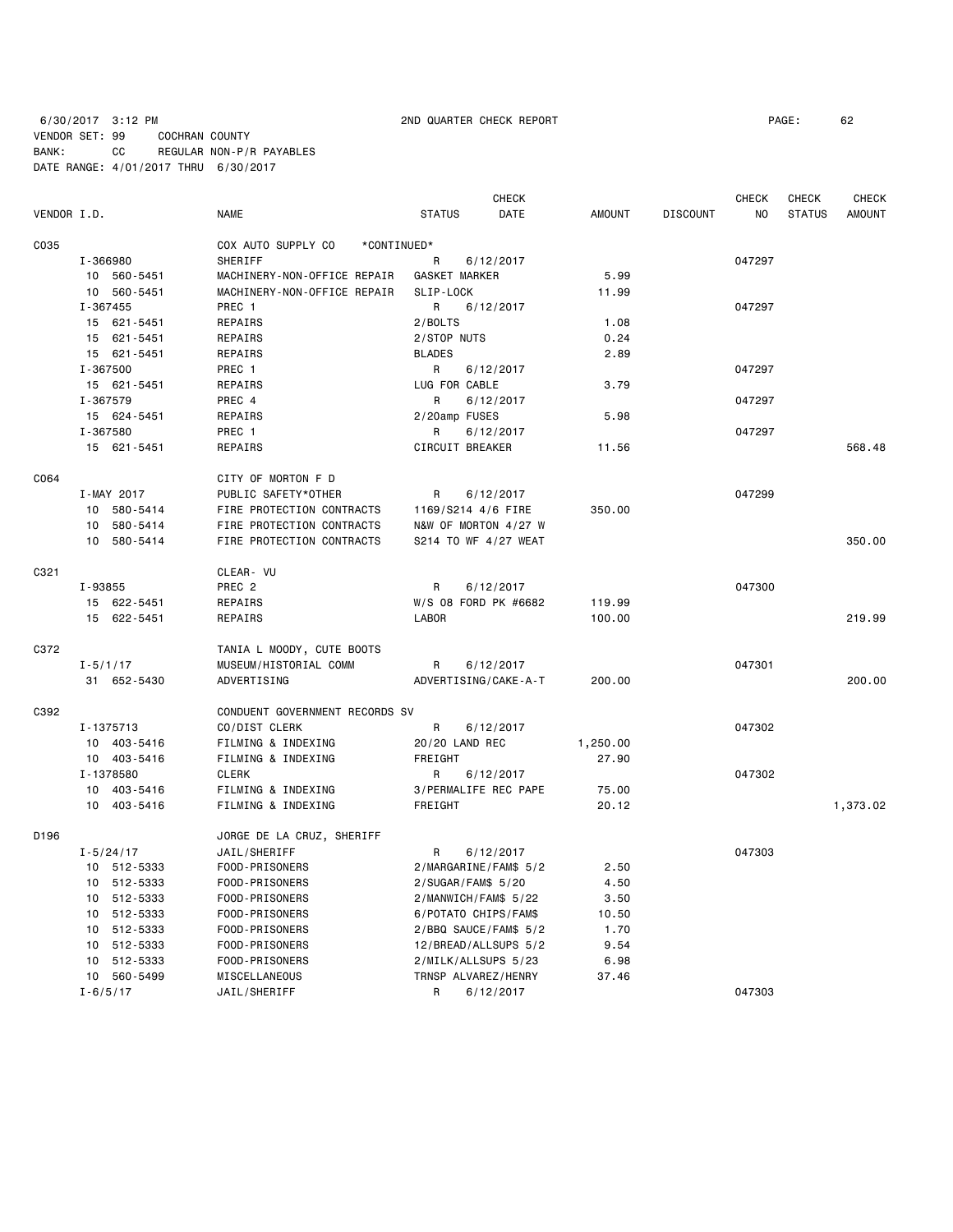# 6/30/2017 3:12 PM 2ND QUARTER CHECK REPORT PAGE: 63 VENDOR SET: 99 COCHRAN COUNTY BANK: CC REGULAR NON-P/R PAYABLES DATE RANGE: 4/01/2017 THRU 6/30/2017

|             |              |                   |                           |                     | <b>CHECK</b>          |               |                 | <b>CHECK</b> | <b>CHECK</b>  | <b>CHECK</b>  |
|-------------|--------------|-------------------|---------------------------|---------------------|-----------------------|---------------|-----------------|--------------|---------------|---------------|
| VENDOR I.D. |              |                   | <b>NAME</b>               | <b>STATUS</b>       | DATE                  | <b>AMOUNT</b> | <b>DISCOUNT</b> | NO.          | <b>STATUS</b> | <b>AMOUNT</b> |
| D196        |              |                   | JORGE DE LA CRUZ, SHERIFF | *CONTINUED*         |                       |               |                 |              |               |               |
|             | $I - 6/5/17$ |                   | JAIL/SHERIFF              | R                   | 6/12/2017             |               |                 | 047303       |               |               |
|             |              | 10 560-5499       | MISCELLANEOUS             | BREAKAST TRAY/SAM'S |                       | 19.98         |                 |              |               |               |
|             |              | 10 512-5392       | MISCELLANEOUS SUPPLIES    |                     | LADIES SZ6/FAM\$ 5/29 | 5.25          |                 |              |               |               |
|             |              | 10 512-5333       | FOOD-PRISONERS            |                     | 2/TOMATOES/ALLSUPS 5  | 1.98          |                 |              |               |               |
|             |              | 10 512-5333       | FOOD-PRISONERS            | GREEN CHILE/ALLSUPS |                       | 3.19          |                 |              |               |               |
|             |              | 10 512-5333       | FOOD-PRISONERS            |                     | 4/BANANAS/ALLSUPS 5/  | 1.00          |                 |              |               |               |
|             |              | 10 512-5333       | FOOD-PRISONERS            | 2/MILK/ALLSUPS 5/30 |                       | 6.98          |                 |              |               |               |
|             |              | 10 512-5333       | FOOD-PRISONERS            | WAFERS/FAM\$ 5/30   |                       | 1.00          |                 |              |               |               |
|             |              | 10 512-5333       | FOOD-PRISONERS            | $2/ROTEL/FAM$$ 6/2  |                       | 2.00          |                 |              |               |               |
|             |              | 10 512-5333       | FOOD-PRISONERS            | 2/CHIPS/ALLSUPS 6/2 |                       | 4.98          |                 |              |               |               |
|             |              | 10 512-5333       | FOOD-PRISONERS            | 2/MILK/ALLSUPS 6/3  |                       | 6.98          |                 |              |               |               |
|             |              | 10 512-5333       | FOOD-PRISONERS            |                     | TOMATOES/ALLSUPS 6/3  | 0.99          |                 |              |               | 131.01        |
| E002        |              |                   | EASTERN EQUIPMENT SUPPLY  |                     |                       |               |                 |              |               |               |
|             | I-G05347     |                   | PREC 1                    | R                   | 6/12/2017             |               |                 | 047304       |               |               |
|             |              | 15 621-5356       | ROAD MATERIALS & SUPPLIES |                     | ANNUAL OXY CYL LEASE  | 50.00         |                 |              |               |               |
|             | I-G05348     |                   | PREC 1                    | R                   | 6/12/2017             |               |                 | 047304       |               |               |
|             |              | 15 621-5356       | ROAD MATERIALS & SUPPLIES |                     | ANNUAL ACET CYL LEAS  | 50.00         |                 |              |               | 100.00        |
| E075        |              |                   | <b>WEX BANK</b>           |                     |                       |               |                 |              |               |               |
|             |              | I-49951745        | SHERIFF/CONSTABLE         | R                   | 6/12/2017             |               |                 | 047305       |               |               |
|             |              | 10 550-5330       | FUEL & OIL                | 13.5GL/UNL WF 5/15  |                       | 30.50         |                 |              |               |               |
|             |              | 10 560-5330       | FUEL AND OIL              |                     | 19.477GL/UNL MRTN 5/  | 44.00         |                 |              |               |               |
|             |              | 10 560-5330       | FUEL AND OIL              | 7.153GL/UNL ABILENE |                       | 14.73         |                 |              |               |               |
|             | 10           | 560-5330          | FUEL AND OIL              |                     | 15.649GL/UNL HAMILTO  | 35.35         |                 |              |               |               |
|             |              | 10 560-5330       | FUEL AND OIL              |                     | 10.005GL/UNL LBK 5/2  | 20.00         |                 |              |               |               |
|             | 10           | 560-5330          | FUEL AND OIL              | 15.292GL/ETH SNYDER |                       | 34.85         |                 |              |               |               |
|             | 10           | 550-5330          | FUEL & OIL                |                     | 21.019GL/UNL WF 5/24  | 47.48         |                 |              |               |               |
|             | 10           | 560-5330          | FUEL AND OIL              |                     | 22.801GL/UNL LVLND 5  | 49.00         |                 |              |               |               |
|             | 10           | 550-5330          | FUEL & OIL                |                     | 21.522GL/ETH MRTN 5/  | 48.62         |                 |              |               |               |
|             | 10           | 560-5330          | FUEL AND OIL              |                     | FUEL REBATE/5c15.649  | 0.78CR        |                 |              |               | 323.75        |
| F010        |              |                   | FIVE-AREA TELEPHONE CO-OP |                     |                       |               |                 |              |               |               |
|             |              | I-927-5510 JUNE17 | PREC 4                    | R                   | 6/12/2017             |               |                 | 047306       |               |               |
|             |              | 15 624-5420       | TELECOMMUNICATIONS        | BASIC LOCAL SVC     |                       | 32.25         |                 |              |               |               |
|             |              | 15 624-5420       | TELECOMMUNICATIONS        | <b>FEES</b>         |                       | 9.37          |                 |              |               |               |
|             |              | 15 624-5420       | TELECOMMUNICATIONS        | LONG DISTANCE SVC   |                       | 0.49          |                 |              |               | 42.11         |
| F073        |              |                   | FRONTIER VALLEY INC.      |                     |                       |               |                 |              |               |               |
|             | I-375887     |                   | <b>CEMETERY</b>           | R                   | 6/12/2017             |               |                 | 047307       |               |               |
|             |              | 10 516-5451       | REPAIR                    | 36/SQUARE GASKET    |                       | 65.88         |                 |              |               |               |
|             |              | 10 516-5451       | REPAIR                    | 12/RAINWAY GASKET   |                       | 14.16         |                 |              |               |               |
|             | I-376187     |                   | CEMETERY                  | R                   | 6/12/2017             |               |                 | 047307       |               |               |
|             |              | 10 516-5451       | REPAIR                    | AIR RELIEF VALVE    |                       | 25.66         |                 |              |               | 105.70        |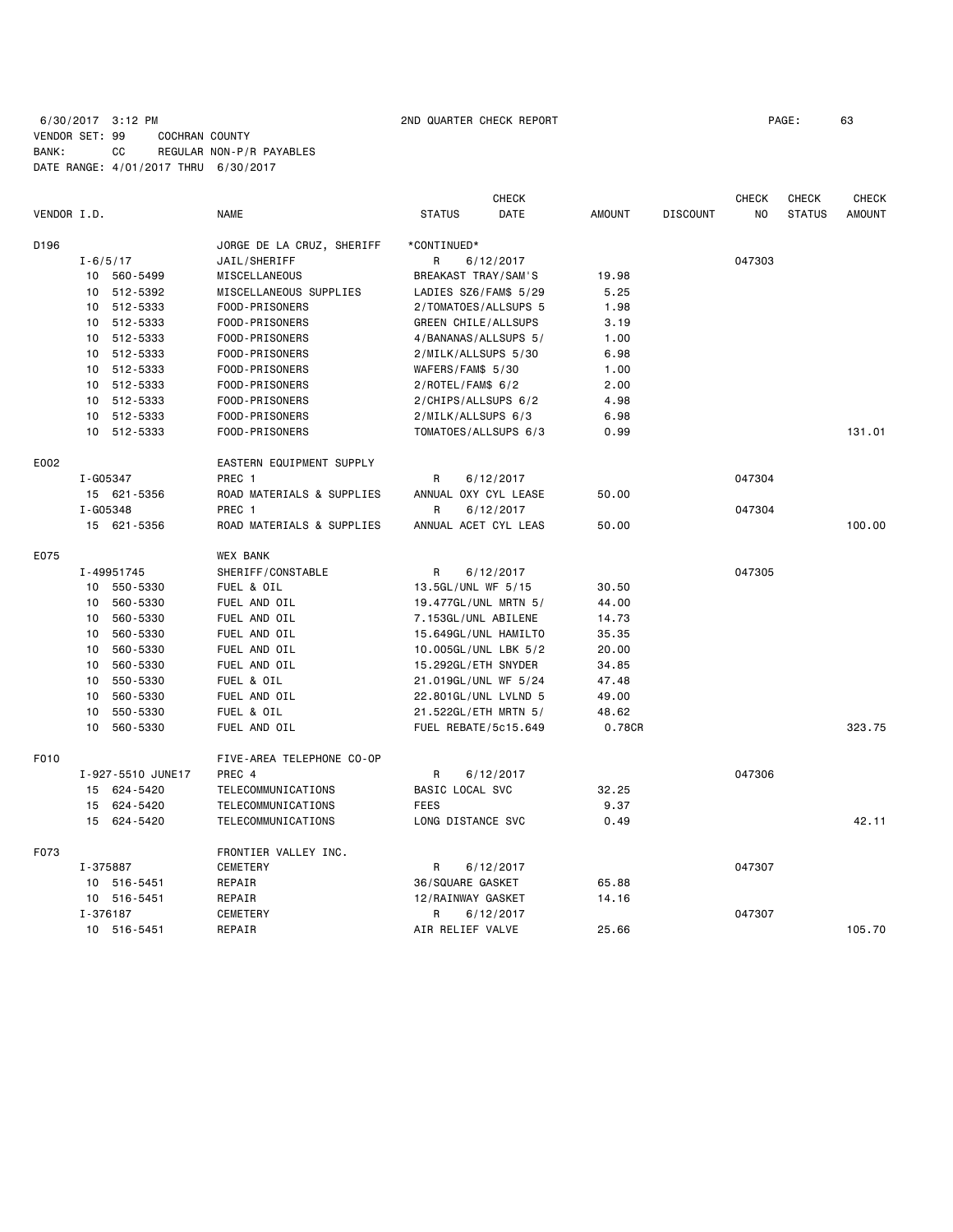6/30/2017 3:12 PM 2ND QUARTER CHECK REPORT PAGE: 64 VENDOR SET: 99 COCHRAN COUNTY BANK: CC REGULAR NON-P/R PAYABLES DATE RANGE: 4/01/2017 THRU 6/30/2017

|                  |                        |                                                    |                     | <b>CHECK</b>          |               |                 | <b>CHECK</b> | CHECK         | <b>CHECK</b>  |
|------------------|------------------------|----------------------------------------------------|---------------------|-----------------------|---------------|-----------------|--------------|---------------|---------------|
| VENDOR I.D.      |                        | <b>NAME</b>                                        | <b>STATUS</b>       | DATE                  | <b>AMOUNT</b> | <b>DISCOUNT</b> | NO           | <b>STATUS</b> | <b>AMOUNT</b> |
| F093             |                        | FARMERS CO-OPERATIVE ELEVATOR                      |                     |                       |               |                 |              |               |               |
|                  | $I - 3160$ 5/17        | PREC <sub>2</sub>                                  | R                   | 6/12/2017             |               |                 | 047308       |               |               |
|                  | 15 622-5330            | FUEL AND OIL                                       | 23.95GL/UNL 5/4     |                       | 51.70         |                 |              |               |               |
|                  | 15 622-5330            | FUEL AND OIL                                       | 23.78GL/UNL 5/10    |                       | 51.33         |                 |              |               | 103.03        |
| F096             |                        | FOOTPRINTS TRANSPORTATION INC.                     |                     |                       |               |                 |              |               |               |
|                  | I-JUV#832 5/31/17      | JUV-RESTITUTION                                    | R                   | 6/12/2017             |               |                 | 047309       |               |               |
|                  | 10 000-4340.900        | JUVENILE PROBATION FEES                            |                     | #832; RESTITUTION FOR | 2,400.00      |                 |              |               | 2,400.00      |
| F097             |                        | NATHAN D FOOS dba                                  |                     |                       |               |                 |              |               |               |
|                  | $I - 0166$             | JAIL                                               | R                   | 6/12/2017             |               |                 | 047310       |               |               |
|                  | 10 512-5451            | REPAIR                                             |                     | LABOR, TRVL/HOLIDAY 5 | 255.00        |                 |              |               |               |
|                  | 10 512-5451            | REPAIR                                             | SEWER MCHN FEE      |                       | 25.00         |                 |              |               |               |
|                  | 10 512-5451            | REPAIR                                             | SINK MCHN FEE       |                       | 15.00         |                 |              |               | 295.00        |
| F211             |                        | <b>FLATLAND TIRES</b>                              |                     |                       |               |                 |              |               |               |
|                  | I-2143579              | PREC <sub>2</sub>                                  | R                   | 6/12/2017             |               |                 | 047311       |               |               |
|                  | 15 622-5451            | REPAIRS                                            | 8/SPARK PLUGS       |                       | 136.65        |                 |              |               |               |
|                  | 15 622-5451            | REPAIRS                                            | LABOR               |                       | 225.00        |                 |              |               |               |
|                  | 15 622-5451            | REPAIRS                                            | ENVIRONMENTAL FEE   |                       | 10.00         |                 |              |               |               |
|                  | I-2158962              | PREC 2                                             | R                   | 6/12/2017             |               |                 | 047311       |               |               |
|                  | 15 622-5451            | REPAIRS                                            |                     | 2/CATALYTIC CONVERTE  | 473.90        |                 |              |               |               |
|                  | 15 622-5451            | REPAIRS                                            | <b>LABOR</b>        |                       | 150.00        |                 |              |               | 995.55        |
| G074             |                        | GRAVES, HUMPHRIES, STAHL, LTD                      |                     |                       |               |                 |              |               |               |
|                  | I-FEES MAY 17          | JUSTICE OF PEACE                                   | R                   | 6/12/2017             |               |                 | 047312       |               |               |
|                  | 10 000-2206.002        | COLLECTION AGENCY FEES                             | COLLECTION FEES FOR |                       | 323.20        |                 |              |               | 323.20        |
| G249             |                        | <b>GULF COAST TRADES CENTER</b>                    |                     |                       |               |                 |              |               |               |
|                  | I-2013043515           | JUVENILE PROBATION                                 | R                   | 6/12/2017             |               |                 | 047313       |               |               |
|                  | 17 573-5413.004        | Other Placements                                   |                     | 31 DAYS/POST(N)/JUV#  | 3,193.93      |                 |              |               | 3,193.93      |
| G259             |                        | G4S SERVICES, LLC                                  |                     |                       |               |                 |              |               |               |
|                  | I - COCHRAN - 0517 - B | JUVENILE PROBATION                                 | R                   | 6/12/2017             |               |                 | 047314       |               |               |
|                  | 17 573-5413.001        | Inter-Cnty Contr TELECOUNSEL'GTele-couns'g May'17F |                     |                       | 578.70        |                 |              |               | 578.70        |
| H <sub>152</sub> |                        | HARRIS LOCAL GOVERNMENT                            |                     |                       |               |                 |              |               |               |
|                  | I-CT002392             | TAX A/C                                            | R                   | 6/12/2017             |               |                 | 047315       |               |               |
|                  | 10 499-5310            | OFFICE SUPPLIES                                    |                     | '17 TRUTH IN TAXATIO  | 490.00        |                 |              |               |               |
|                  | 10 499-5310            | OFFICE SUPPLIES                                    | <b>DISC</b>         |                       | 122.50CR      |                 |              |               |               |
|                  | I-MN00007936           | TAX A/C                                            | R                   | 6/12/2017             |               |                 | 047315       |               |               |
|                  | 10 499-5411            | MAINTENANCE CONTRACTS                              | 3RD QTR ONLINE COLL |                       | 6,734.31      |                 |              |               |               |
|                  | 10 499-5411            | MAINTENANCE CONTRACTS                              |                     | 3RD QTR MAINT/ONLINE  | 338.00        |                 |              |               | 7,439.81      |
|                  |                        |                                                    |                     |                       |               |                 |              |               |               |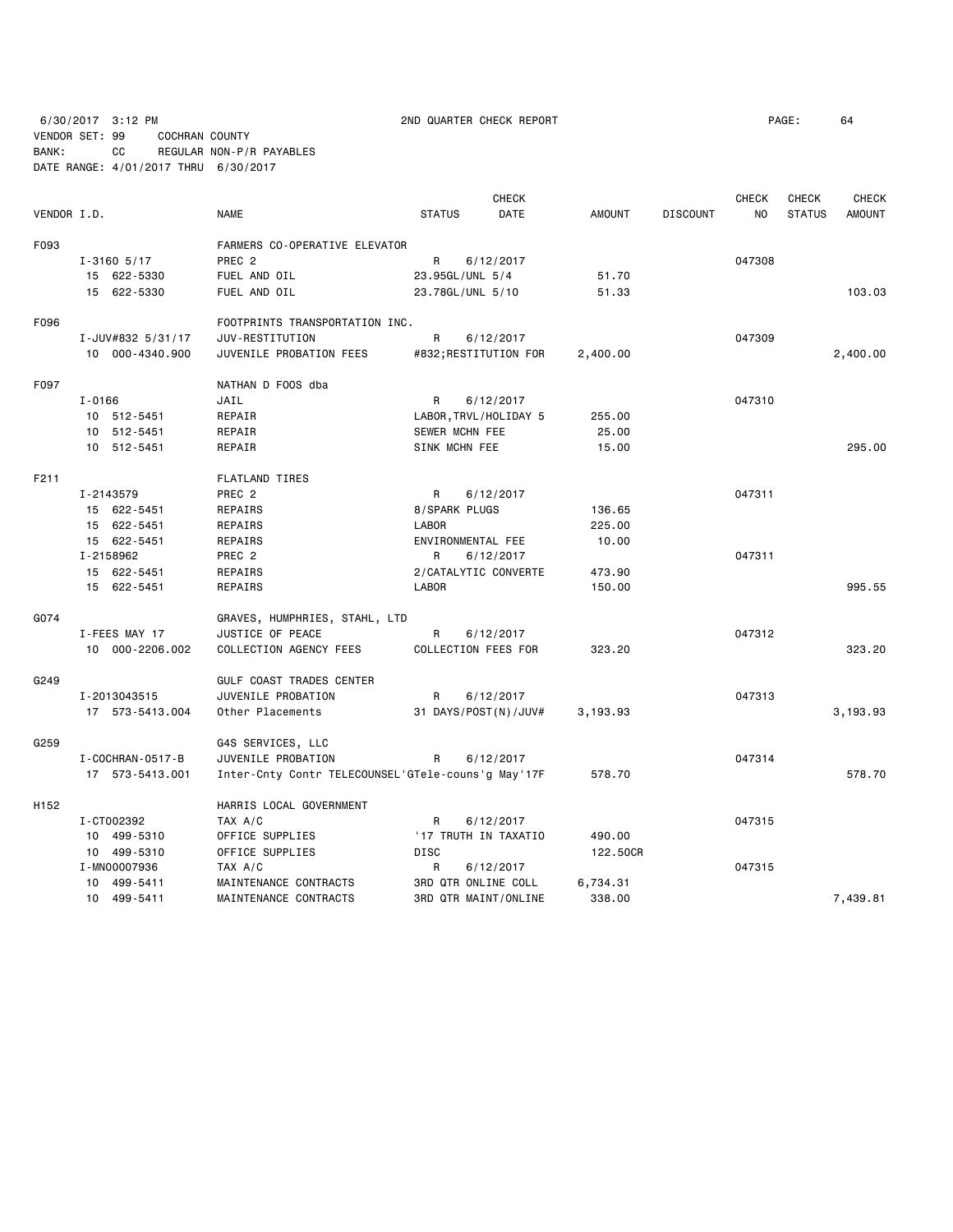6/30/2017 3:12 PM 2ND QUARTER CHECK REPORT PAGE: 65

VENDOR SET: 99 COCHRAN COUNTY BANK: CC REGULAR NON-P/R PAYABLES DATE RANGE: 4/01/2017 THRU 6/30/2017

 CHECK CHECK CHECK CHECK VENDOR I.D. NAME STATUS DATE AMOUNT DISCOUNT NO STATUS AMOUNT H308 TERRY HUCKABEE I-DW#17430 PARK/SHOWBARN R 6/12/2017 047316 10 000-4370.102 RENT-PARK FACILITIES REF DEP FOR SHOWBARN 150.00 150.00 J074 TREVA JACKSON, TAX ASSESSOR/CO I-R/B TRENDMICRO TAX A/C B 8/12/2017 R 6/12/2017 10 499-5310 OFFICE SUPPLIES INTERNET SECURITY RN 39.95 10 499-5310 OFFICE SUPPLIES TAX 3.10 3.10 499-5310 43.05 L010 LEWIS FARM & RANCH STORE INC I-49644 PARK R 6/12/2017 047318 10 660-5451 REPAIR 2/FAUCETS 14.98 10 660-5451 REPAIR DISC 1.50CR I-49646 PARK R 6/12/2017 047318 10 660-5451 REPAIR 2/CAPS 3.18 10 660-5451 REPAIR DISC 0.32CR I-50043 CEMETERY R 6/12/2017 047318 10 516-5332 CUSTODIAL SUPPLIES TRIM LINE 37.99 10 516-5332 CUSTODIAL SUPPLIES 30GL/TOMAHAWK 450.00 10 516-5332 CUSTODIAL SUPPLIES DISC 48.80CR I-50138 PREC 4 R 6/12/2017 047318 15 624-5356 ROAD MATERIALS & SUPPLIES COFFEE 13.95 15 624-5356 ROAD MATERIALS & SUPPLIES SOAP 2.99 15 624-5356 ROAD MATERIALS & SUPPLIES 2/SUGAR 3.90 15 624-5356 ROAD MATERIALS & SUPPLIES DISC 2.08CR I-50184 PARK R 6/12/2017 047318 10 660-5451 REPAIR CAP 3.49 I-50283 ACTIVITY BLDG R 6/12/2017 047318 10 662-5332 CUSTODIAL SUPPLIES BATTERIES 9.98 10 662-5332 CUSTODIAL SUPPLIES DISC 1.00CR I-50378 DISTRICT COURT R 6/12/2017 R 6/12/2017 047318 10 435-5499 MISCELLANEOUS 2CS/WATER 11.90 10 435-5499 MISCELLANEOUS DISC DISC 1.19CR I-50702 ACTIVITY BLDG R 6/12/2017 047318 10 662-5332 CUSTODIAL SUPPLIES 24FT LADDER 169.99 10 662-5332 CUSTODIAL SUPPLIES DISC 17.00CR I-50981 CEMETERY R 6/12/2017 047318 10 516-5332 CUSTODIAL SUPPLIES RAKE 19.99 10 516-5332 CUSTODIAL SUPPLIES DISC 2.00CR I-50994 JAIL R 6/12/2017 047318 10 512-5392 MISCELLANEOUS SUPPLIES 24/GLASS CLEANER 71.76 10 512-5392 MISCELLANEOUS SUPPLIES 16/BLEACH 47.84 10 512-5392 MISCELLANEOUS SUPPLIES DISC 11.96CR I-51087 PREC 4 R 6/12/2017 047318 15 624-5451 REPAIRS 30amp BREAKER 6.99 15 624-5451 REPAIRS DISC 0.70CR I-51139 PREC 4 R 6/12/2017 047318 15 624-5451 REPAIRS SHANK 15.00 I-51246 ACTIVITY BLDG R 6/12/2017 047318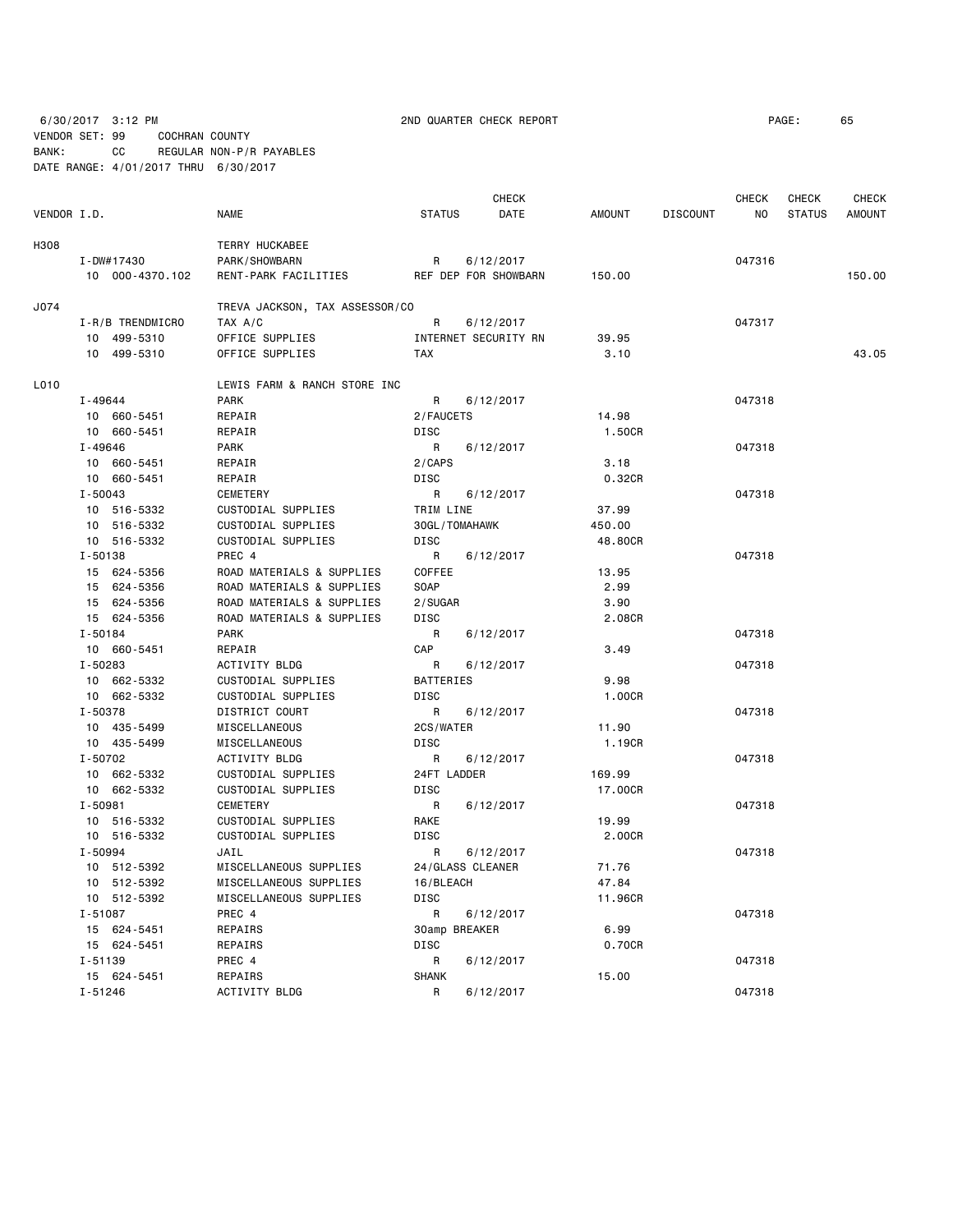# 6/30/2017 3:12 PM 2ND QUARTER CHECK REPORT PAGE: 66 VENDOR SET: 99 COCHRAN COUNTY BANK: CC REGULAR NON-P/R PAYABLES DATE RANGE: 4/01/2017 THRU 6/30/2017

|                  |                |                                | <b>CHECK</b>         |           |        |                 | CHECK  | CHECK         | <b>CHECK</b>  |
|------------------|----------------|--------------------------------|----------------------|-----------|--------|-----------------|--------|---------------|---------------|
| VENDOR I.D.      |                | <b>NAME</b>                    | <b>STATUS</b>        | DATE      | AMOUNT | <b>DISCOUNT</b> | NO.    | <b>STATUS</b> | <b>AMOUNT</b> |
| L010             |                | LEWIS FARM & RANCH STORE       | *CONTINUED*          |           |        |                 |        |               |               |
|                  | I-51246        | ACTIVITY BLDG                  | R                    | 6/12/2017 |        |                 | 047318 |               |               |
|                  | 10 662-5451    | REPAIR                         | 1DZ A/C FILTERS      |           | 59.88  |                 |        |               |               |
|                  | 10 662-5451    | REPAIR                         | <b>DISC</b>          |           | 5.99CR |                 |        |               |               |
|                  | I-51389 052217 | ACTIVITY BLDG                  | R                    | 6/12/2017 |        |                 | 047318 |               |               |
|                  | 10 662-5332    | CUSTODIAL SUPPLIES             | 25/PRAMILOL          |           | 86.25  |                 |        |               |               |
|                  | 10 662-5332    | CUSTODIAL SUPPLIES             | <b>SOAP</b>          |           | 1.99   |                 |        |               |               |
|                  | I-51588        | PREC <sub>2</sub>              | R                    | 6/12/2017 |        |                 | 047318 |               |               |
|                  | 15 622-5451    | REPAIRS                        | DRAIN KIT            |           | 3.99   |                 |        |               |               |
|                  | $I - 51600$    | PREC 1                         | R                    | 6/12/2017 |        |                 | 047318 |               |               |
|                  | 15 621-5356    | ROAD MATERIALS & SUPPLIES      | 2/ELEC CLEANER       |           | 15.18  |                 |        |               |               |
|                  | 15 621-5356    | ROAD MATERIALS & SUPPLIES      | DISC                 |           | 1.52CR |                 |        |               |               |
|                  | I-51639        | ACTIVITY BLDG                  | R                    | 6/12/2017 |        |                 | 047318 |               |               |
|                  | 10 662-5332    | CUSTODIAL SUPPLIES             | 2/HANDLES            |           | 11.98  |                 |        |               |               |
|                  | 10 662-5332    | CUSTODIAL SUPPLIES             | <b>DISC</b>          |           | 1.20CR |                 |        |               |               |
|                  | $I - 51661$    | <b>PARK</b>                    | R                    | 6/12/2017 |        |                 | 047318 |               |               |
|                  | 10 660-5451    | REPAIR                         | WAX RING             |           | 4.99   |                 |        |               |               |
|                  | 10 660-5451    | REPAIR                         | <b>DISC</b>          |           | 0.50CR |                 |        |               |               |
|                  | $I - 51667$    | ACTIVITY BLDG                  | R                    | 6/12/2017 |        |                 | 047318 |               |               |
|                  | 10 662-5332    | CUSTODIAL SUPPLIES             | <b>DOWEL</b>         |           | 4.99   |                 |        |               |               |
|                  | 10 662-5332    | CUSTODIAL SUPPLIES             | 4/SPOT LIGHTS        |           | 39.96  |                 |        |               |               |
|                  | 10 662-5332    | CUSTODIAL SUPPLIES             | DISC                 |           | 4.50CR |                 |        |               |               |
|                  | $I - 51672$    | SHERIFF                        | R                    | 6/12/2017 |        |                 | 047318 |               |               |
|                  | 10 560-5334    | OTHER SUPPLIES                 | 3/2x4x12 BOARDSTRGT  |           | 17.85  |                 |        |               |               |
|                  | 10 560-5334    | OTHER SUPPLIES                 | <b>DISC</b>          |           | 1.79CR |                 |        |               |               |
|                  | $I - 51741$    | <b>EXTENSION SVC</b>           | R                    | 6/12/2017 |        |                 | 047318 |               |               |
|                  | 10 665-5334    | OTHER SUPPLIES                 | SUPPLIES/JR LEADERSH |           | 35.52  |                 |        |               |               |
|                  | 10 665-5334    | OTHER SUPPLIES                 | <b>DISC</b>          |           | 3.55CR |                 |        |               |               |
|                  | $I - 51807$    | <b>CEMETERY</b>                | R                    | 6/12/2017 |        |                 | 047318 |               |               |
|                  | 10 516-5332    | CUSTODIAL SUPPLIES             | TAPE MEASURE         |           | 11.99  |                 |        |               | 1,072.90      |
| L018             |                | LUBBOCK GRADER BLADE, INC      |                      |           |        |                 |        |               |               |
|                  | $I - 60439$    | PREC <sub>3</sub>              | R                    | 6/12/2017 |        |                 | 047321 |               |               |
|                  | 15 623-5356    | ROAD MATERIALS & SUPPLIES      | 10/BOLTS W/ NUTS     |           | 3.50   |                 |        |               |               |
|                  | 15 623-5356    | ROAD MATERIALS & SUPPLIES      | 8/8' GREEN U-CHANNEL |           | 102.00 |                 |        |               |               |
|                  | 15 623-5356    | ROAD MATERIALS & SUPPLIES      | "NO PARKING FIRE LAN |           | 17.50  |                 |        |               |               |
|                  | 15 623-5356    | ROAD MATERIALS & SUPPLIES      | 2/"SLOW CHILDREN"    |           | 54.00  |                 |        |               |               |
|                  | 15 623-5356    | ROAD MATERIALS & SUPPLIES      | 2/"SPEED LIMIT 20mph |           | 54.00  |                 |        |               |               |
|                  | 15 623-5356    | ROAD MATERIALS & SUPPLIES      | $6/BLADES$ 3/4x8x7   |           | 756.00 |                 |        |               |               |
|                  | 15 623-5356    | ROAD MATERIALS & SUPPLIES      | 8/U-BRACKETS         |           | 47.60  |                 |        |               |               |
|                  | 15 623-5356    | ROAD MATERIALS & SUPPLIES      | 3/POST CAP EXTENDED  |           | 32.85  |                 |        |               | 1,067.45      |
| L <sub>189</sub> |                | HOCKLEY COUNTY PUBLISHING CO.I |                      |           |        |                 |        |               |               |
|                  | $I - 10747$    | COMMISSIONERS COURT            | R                    | 6/12/2017 |        |                 | 047322 |               |               |
|                  | 15 610-5430    | LEGAL NOTICES                  | NTC/AUCTION JUNE 201 |           | 28.50  |                 |        |               | 28.50         |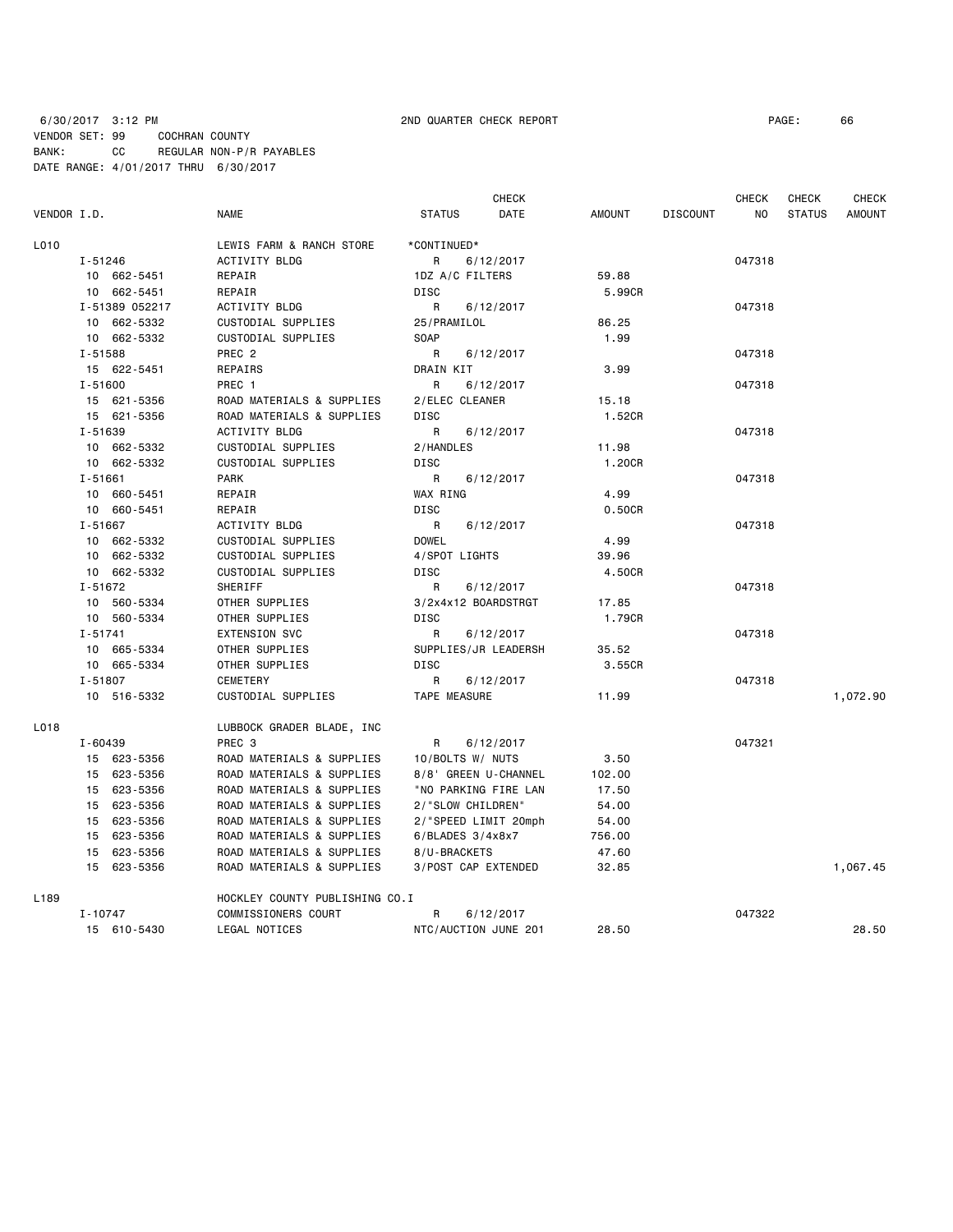6/30/2017 3:12 PM 2ND QUARTER CHECK REPORT PAGE: 67 VENDOR SET: 99 COCHRAN COUNTY BANK: CC REGULAR NON-P/R PAYABLES DATE RANGE: 4/01/2017 THRU 6/30/2017

|                 |                 |                    |                                | <b>CHECK</b><br><b>CHECK</b> |                  |                                          | <b>CHECK</b>  | <b>CHECK</b>    |        |               |               |
|-----------------|-----------------|--------------------|--------------------------------|------------------------------|------------------|------------------------------------------|---------------|-----------------|--------|---------------|---------------|
| VENDOR I.D.     |                 |                    | <b>NAME</b>                    | <b>STATUS</b>                |                  | DATE                                     | <b>AMOUNT</b> | <b>DISCOUNT</b> | NO     | <b>STATUS</b> | <b>AMOUNT</b> |
| M289            |                 |                    | MARCELO RODRIGUEZ dba          |                              |                  |                                          |               |                 |        |               |               |
|                 | $I - 05/26/17$  |                    | PREC 4                         | R                            |                  | 6/12/2017                                |               |                 | 047323 |               |               |
|                 |                 | 15 624-5451        | REPAIRS                        |                              |                  | R/R INJECTORS/PETERB                     | 678.40        |                 |        |               |               |
|                 |                 | 15 624-5451        | REPAIRS                        |                              | ADJ INJECTORS    |                                          | 380.00        |                 |        |               |               |
|                 |                 | 15 624-5451        | REPAIRS                        |                              |                  | MUD FLAPS/HOOD STRAP                     | 285.00        |                 |        |               |               |
|                 | $I - 5/26/17$   |                    | PREC <sub>2</sub>              | R                            |                  | 6/12/2017                                |               |                 | 047323 |               |               |
|                 |                 | 15 622-5451        | REPAIRS                        |                              |                  | RMV PUMP/RPL COUPLER                     | 279.64        |                 |        |               |               |
|                 |                 | 15 622-5451        | REPAIRS                        |                              |                  | 8HR/LABOR DUMP TRK#1                     | 760.00        |                 |        |               | 2,383.04      |
| M322            |                 |                    | MARY HELEN MCKNIGHT            |                              |                  |                                          |               |                 |        |               |               |
|                 |                 | I-ADD'L BANNERS 17 | MUSEUM/HISTORICAL COMMISSION   | R                            |                  | 6/12/2017                                |               |                 | 047324 |               |               |
|                 |                 | 31 652-5499        | MISCELLANEOUS                  |                              |                  | ADD'L FUNDS FOR BANN                     | 100.00        |                 |        |               | 100.00        |
| N082            |                 |                    | NETDATA                        |                              |                  |                                          |               |                 |        |               |               |
|                 |                 | I-iTICKET MAY 17   | JUSTICE OF PEACE               | R                            |                  | 6/12/2017                                |               |                 | 047325 |               |               |
|                 |                 | 10 455-5499        | MISCELLANEOUS                  | MAY 2017                     |                  |                                          | 4.00          |                 |        |               | 4.00          |
| P073            |                 |                    | THE PENWORTHY COMPANY          |                              |                  |                                          |               |                 |        |               |               |
|                 | I-0529246-IN    |                    | LIBRARY                        | R                            |                  |                                          |               |                 | 047326 |               |               |
|                 |                 | 10 650-5590        | <b>BOOKS</b>                   |                              |                  | 6/12/2017<br><b>BAD GUYS UNPLUCKABLE</b> | 16.36         |                 |        |               |               |
|                 | 10              | 650-5590           | <b>BOOKS</b>                   |                              | BEING BATMAN     |                                          | 13.89         |                 |        |               |               |
|                 | 10              | 650-5590           | <b>BOOKS</b>                   |                              |                  | GAMORA'S GALACTIC SH                     | 16.96         |                 |        |               |               |
|                 | 10              | 650-5590           | <b>BOOKS</b>                   |                              | GOODNIGHT LAGOON |                                          | 18.96         |                 |        |               |               |
|                 | 10              | 650-5590           | <b>BOOKS</b>                   |                              |                  | GUARDIANS SAVE THE D                     | 13.89         |                 |        |               |               |
|                 | 10              | 650-5590           | <b>BOOKS</b>                   |                              | I'M BATGIRL      |                                          | 13.89         |                 |        |               |               |
|                 | 10              | 650-5590           | <b>BOOKS</b>                   |                              | LIZARD OF OZ     |                                          | 17.89         |                 |        |               |               |
|                 | 10              | 650-5590           | <b>BOOKS</b>                   |                              |                  | LOOK AND FIND MARVEL                     | 21.96         |                 |        |               |               |
|                 | 10              | 650-5590           | <b>BOOKS</b>                   |                              |                  | MAGIC CHARM CHASE                        | 13.89         |                 |        |               |               |
|                 | 10              | 650-5590           | <b>BOOKS</b>                   |                              |                  | PETE THE CAT TREASUR                     | 13.89         |                 |        |               |               |
|                 | 10              | 650-5590           | <b>BOOKS</b>                   |                              |                  | RETURN OF ROCKET AND                     | 13.89         |                 |        |               |               |
|                 | 10              | 650-5590           | <b>BOOKS</b>                   |                              |                  | SLAPPY BIRTHDAY TO Y                     | 17.89         |                 |        |               |               |
|                 | 10              | 650-5590           | <b>BOOKS</b>                   |                              |                  | SMURFETTE AND THE LO                     | 13.89         |                 |        |               |               |
|                 | 10              | 650-5590           | <b>BOOKS</b>                   |                              |                  | SPOOKY PUMPKIN MOON                      | 13.89         |                 |        |               |               |
|                 | 10              | 650-5499           | MISCELLANEOUS                  |                              | 2/PICK A PRIZE   |                                          |               |                 |        |               |               |
|                 | 10 <sup>1</sup> | 650-5499           | MISCELLANEOUS                  |                              |                  | 2/SILICONE BRACELETS                     |               |                 |        |               | 221.14        |
|                 |                 |                    |                                |                              |                  |                                          |               |                 |        |               |               |
| P232            |                 |                    | THE POLICE AND SHERIFFS PRESS, |                              |                  |                                          |               |                 |        |               |               |
|                 | I-91420         |                    | SHERIFF                        | R                            |                  | 6/12/2017                                |               |                 | 047327 |               |               |
|                 |                 | 10 560-5310        | OFFICE SUPPLIES                | SHIPPING                     | 2/ID CARDS       |                                          | 30.00<br>2.49 |                 |        |               | 32.49         |
|                 |                 | 10 560-5310        | OFFICE SUPPLIES                |                              |                  |                                          |               |                 |        |               |               |
| P247            |                 |                    | PEGASUS SCHOOLS, INC.          |                              |                  |                                          |               |                 |        |               |               |
|                 | I-14553         |                    | JUVENILE PROBATION             | R                            |                  | 6/12/2017                                |               |                 | 047328 |               |               |
| 17 573-5413.004 |                 |                    | Other Placements               |                              |                  | 11 DAYS/POST(N)/JUV#                     | 1,133.33      |                 |        |               | 1,133.33      |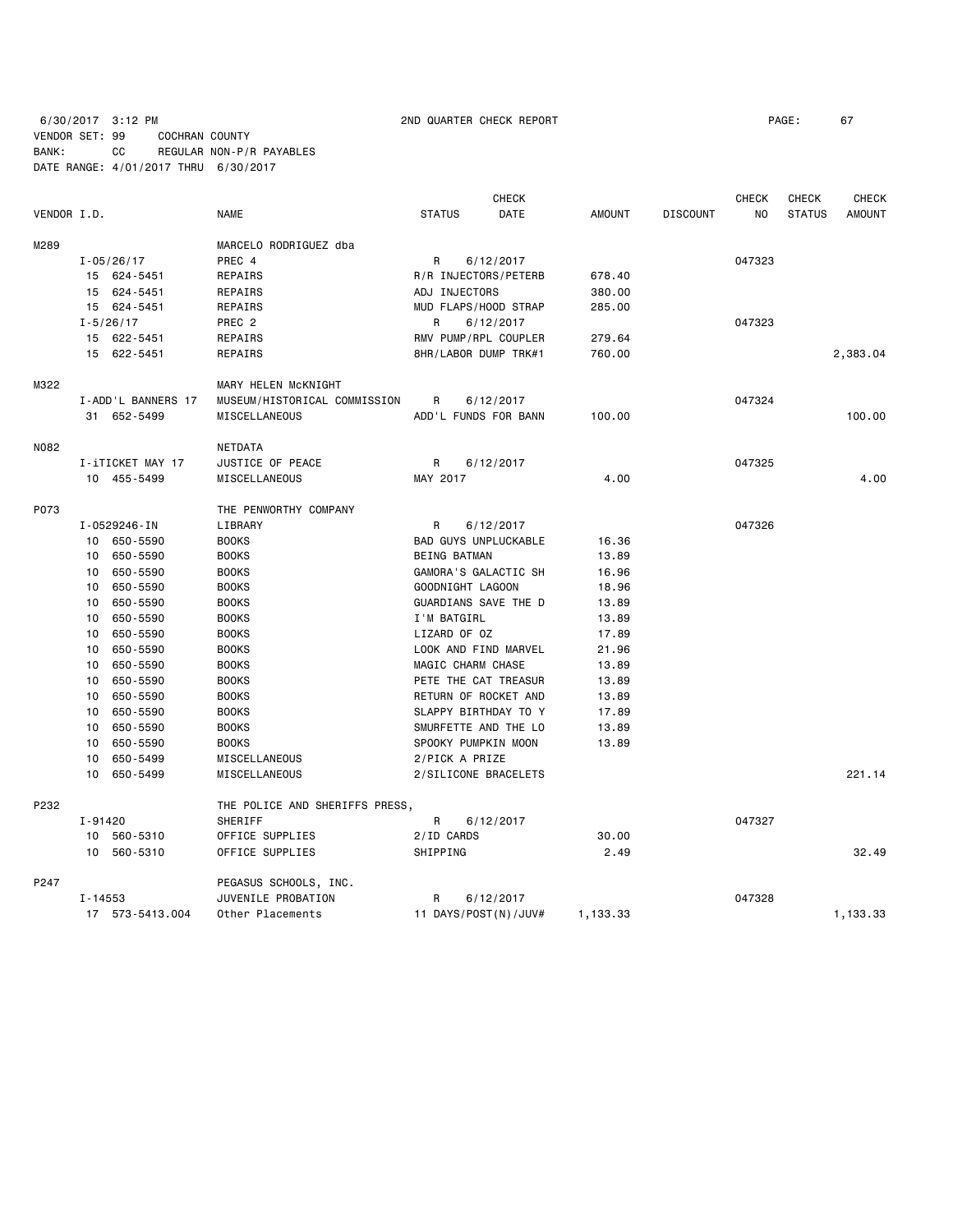6/30/2017 3:12 PM 2ND QUARTER CHECK REPORT PAGE: 68

VENDOR SET: 99 COCHRAN COUNTY BANK: CC REGULAR NON-P/R PAYABLES DATE RANGE: 4/01/2017 THRU 6/30/2017

 CHECK CHECK CHECK CHECK VENDOR I.D. NAME STATUS DATE AMOUNT DISCOUNT NO STATUS AMOUNT R034 ROBERTSON HEATING & AIR, INC I-46497 JAIL R 6/12/2017 047329 10 512-5451 REPAIR PLEATED FILTER 20x25 8.50 10 512-5451 REPAIR RPL FLTR/CHKED UNIT/ 135.00 143.50 R<sub>297</sub> AUSTIN RYAN RAWLS I-#6402/PENA COUNTY COURT R 6/12/2017 047330 10 426-5400 ATTORNEY AD LITEM PLEA HRNG(M)/JAKE PE 200.00 200.00 S010 SILVERS COMPANY I-CEMETERY 5/17 CEMETERY **CEMETERY R** 6/12/2017 **047331**  10 516-5330 FUEL & OIL 23.99GL/UNL 5/9 50.26 I-EXT SVC 5/17 EXTENSION SVC R 6/12/2017 047331 10 665-5330 FUEL AND OIL 21.31GL/UNL 5/1 45.50 10 665-5330 FUEL AND OIL 27.81GL/UNL 5/4 58.26 10 665-5330 FUEL AND OIL 12.95GL/UNL 5/9 27.13 10 665-5330 FUEL AND OIL 30.26GL/UNL 5/12 63.39 10 665-5330 FUEL AND OIL 27.91GL/UNL 5/16 58.47 10 665-5330 FUEL AND OIL 27.91GL/UNL 5/16 I-JUVENILE 5/17 JUVENILE PROBATION R 6/12/2017 047331 17 573-5499 OPERATING EXPENSES 20.22GL/UNL 5/1 43.17 17 573-5499 OPERATING EXPENSES 14GL/UNL 5/3 29.33 17 573-5499 OPERATING EXPENSES 20.32GL/UNL 5/5 42.57 17 573-5499 OPERATING EXPENSES 16.51GL/UNL 5/16 34.59 17 573-5499 OPERATING EXPENSES 19.33GL/UNL 5/22 41.08 17 573-5499 OPERATING EXPENSES 15.145GL/UNL 5/29 32.18 I-PARK 5/17 PARK/AIRPORT R 6/12/2017 047331 30 518-5330 FUEL & OIL 24GL/UNL 5/3 51.24 30 518-5330 FUEL & OIL 18.01GL/UNL 5/10 37.73 I-PREC 1 5/17 PREC 1 R 6/12/2017 1-PREC 1 047331 15 621-5330 FUEL & OIL 50GL/HS DIESEL 5/25 95.00 15 621-5330 FUEL & OIL 26.6GL/UNL 5/12 56.53 15 621-5330 FUEL & OIL 108.2GL/HS DIESEL 5/ 203.42 15 621-5330 FUEL & OIL 23GL/UNL 4/27 49.11<br>15 621-5330 FUEL & OIL 125.8GL/HS DIESEL 5/ 244.05 FUEL & OIL 125.8GL/HS DIESEL 5/ 244.05 15 621-5330 FUEL & OIL 27.7GL/UNL 5/10 58.03 15 621-5330 FUEL & OIL 71.4GL/HS DIESEL 5/2 134.23 I-PREC 2 5/17 PREC 2 R 6/12/2017 R 6/12/2017 047331 15 622-5330 FUEL AND OIL 566.5GL/HS DIESEL 5/ 1,093.34 15 622-5330 FUEL AND OIL 2/PS 80oz 5/17 29.68 15 622-5330 FUEL AND OIL 27.9GL/UNL 5/16 58.45 15 622-5330 FUEL AND OIL 27.06GL/UNL 5/3 57.77 15 622-5330 FUEL AND OIL 27.2GL/UNL 5/5 56.98 15 622-5330 FUEL AND OIL 12.01GL/UNL 5/19 25.16 15 622-5330 FUEL AND OIL 28.85GL/UNL 5/22 61.31 I-PREC 3 5/17 PREC 3 R 6/12/2017 2017 047331 15 623-5330 FUEL AND OIL 79GL/LS DIESEL 5/4 171.83 15 623-5330 FUEL AND OIL 124.7GL/LS DIESEL 5/ 277.46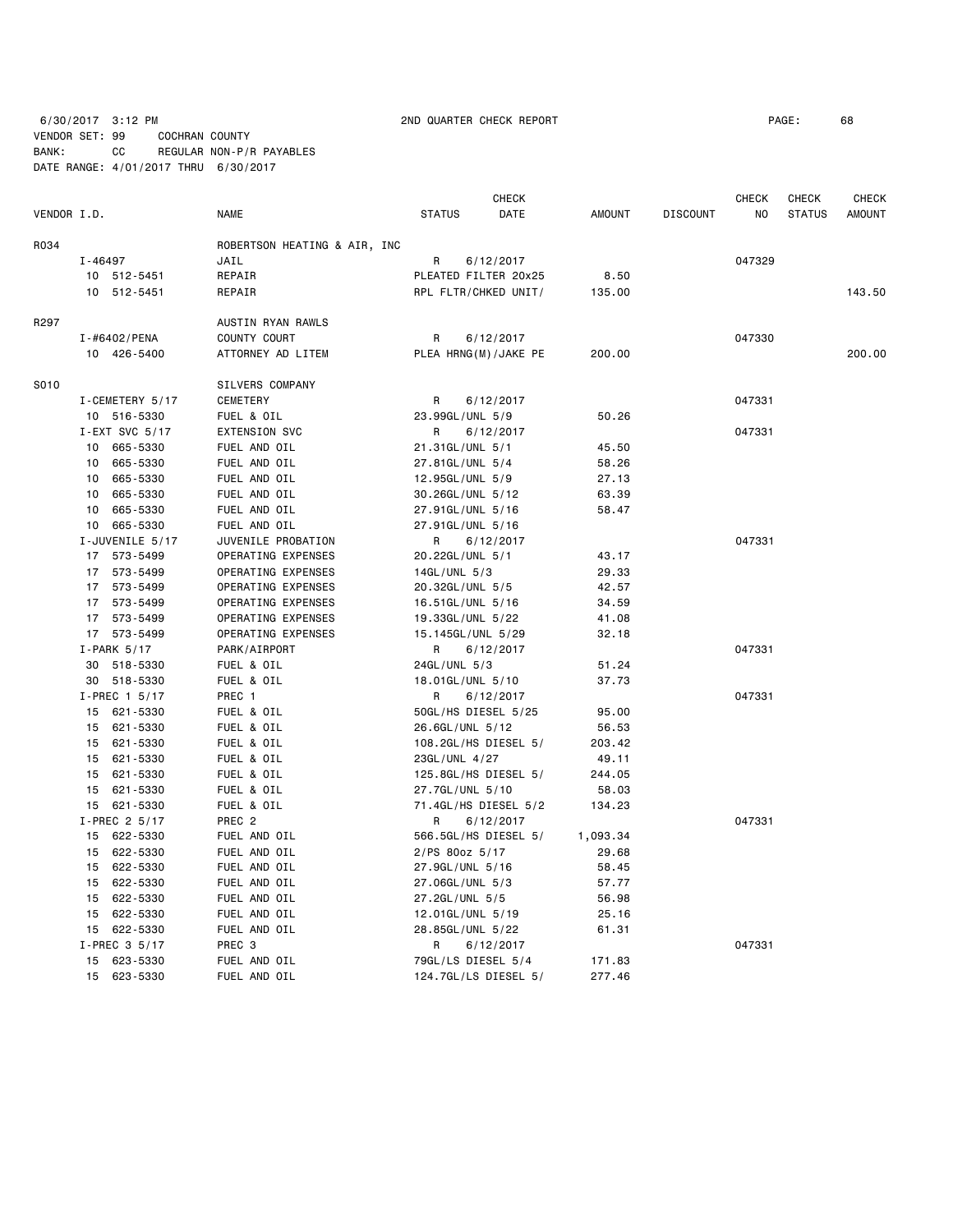6/30/2017 3:12 PM 2ND QUARTER CHECK REPORT PAGE: 69 VENDOR SET: 99 COCHRAN COUNTY BANK: CC REGULAR NON-P/R PAYABLES

DATE RANGE: 4/01/2017 THRU 6/30/2017

| VENDOR I.D. |                 | <b>NAME</b>                              | <b>STATUS</b>      | <b>CHECK</b><br>DATE | <b>AMOUNT</b> | <b>DISCOUNT</b> | <b>CHECK</b><br>NO. | CHECK<br><b>STATUS</b> | <b>CHECK</b><br><b>AMOUNT</b> |
|-------------|-----------------|------------------------------------------|--------------------|----------------------|---------------|-----------------|---------------------|------------------------|-------------------------------|
|             |                 |                                          |                    |                      |               |                 |                     |                        |                               |
| S010        | $I-PREC$ 3 5/17 | *CONTINUED*<br>SILVERS COMPANY<br>PREC 3 | R                  | 6/12/2017            |               |                 | 047331              |                        |                               |
|             | 15 623-5330     | FUEL AND OIL                             |                    | 80GL/LS DIESEL 5/2   | 174.00        |                 |                     |                        |                               |
|             | SHERIFF         |                                          |                    |                      |               |                 |                     |                        |                               |
|             | I-SHERIFF 5/17  |                                          | R                  | 6/12/2017            |               |                 | 047331              |                        |                               |
|             | 10 560-5330     | FUEL AND OIL                             | 515.96GL/UNL       |                      | 1,206.36      |                 |                     |                        | 4,667.61                      |
| S071        |                 | SCRIPT OFFICE PRODUCTS, INC.             |                    |                      |               |                 |                     |                        |                               |
|             | $C - 53100$     | <b>ATTORNEY</b>                          | R                  | 6/12/2017            |               |                 | 047332              |                        |                               |
|             | 10 475-5310     | OFFICE SUPPLIES                          |                    | RET/ELI70301 CA3903A | 56.95CR       |                 |                     |                        |                               |
|             | I-53069         | <b>ATTORNEY</b>                          | R                  | 6/12/2017            |               |                 | 047332              |                        |                               |
|             | 10 475-5310     | OFFICE SUPPLIES                          | BRITN660 TONER     |                      | 68.49         |                 |                     |                        |                               |
|             | 10 475-5310     | OFFICE SUPPLIES                          |                    | ELI70301 C3903A TNR  | 56.95         |                 |                     |                        |                               |
|             | I-53090         | TAX A/C                                  | R                  | 6/12/2017            |               |                 | 047332              |                        |                               |
|             | 10 499-5310     | OFFICE SUPPLIES                          | 4BX/COPY PAPER     |                      | 158.00        |                 |                     |                        |                               |
|             | 10 499-5310     | OFFICE SUPPLIES                          |                    | 2/SHARPIE HIGHLIGHTE | 1.90          |                 |                     |                        |                               |
|             | 10 499-5310     | OFFICE SUPPLIES                          | 10/STAPLES         |                      | 39.50         |                 |                     |                        |                               |
|             | I-53124         | <b>AUDITOR</b>                           | R                  | 6/12/2017            |               |                 | 047332              |                        |                               |
|             | 10 495-5310     | OFFICE SUPPLIES                          | <b>STAPLES</b>     |                      | 3.95          |                 |                     |                        |                               |
|             | 10 495-5310     | OFFICE SUPPLIES                          | <b>SCISSORS</b>    |                      | 2.95          |                 |                     |                        |                               |
|             | 10 495-5310     | OFFICE SUPPLIES                          | 1DZ/RED PENS       |                      | 1.95          |                 |                     |                        |                               |
|             | 10 495-5310     | OFFICE SUPPLIES                          |                    | PENLR7B RED REFILL   | 1.29          |                 |                     |                        |                               |
|             | 10 495-5310     | OFFICE SUPPLIES                          |                    | 2/PENLR7C BLUE REFIL | 2.58          |                 |                     |                        |                               |
|             | 10 495-5310     | OFFICE SUPPLIES                          |                    | MMMR35YW POP UP NOTE | 13.30         |                 |                     |                        |                               |
|             | 10 495-5310     | OFFICE SUPPLIES                          |                    | MMM65YW 3x5 POST-IT' | 28.95         |                 |                     |                        |                               |
|             | I-53139         | <b>CLERK</b>                             | R                  | 6/12/2017            |               |                 | 047332              |                        |                               |
|             | 10 403-5310     | OFFICE SUPPLIES                          | 2BX/COPY PAPER     |                      | 79.00         |                 |                     |                        | 401.86                        |
|             |                 |                                          |                    |                      |               |                 |                     |                        |                               |
| S210        |                 | SHAMBURGER AUTO & FARM SUPPLY            |                    |                      |               |                 | 047333              |                        |                               |
|             | I-351126        | PREC <sub>2</sub>                        | R                  | 6/12/2017            |               |                 |                     |                        |                               |
|             | 15 622-5451     | REPAIRS                                  | <b>ALTERNATOR</b>  |                      | 166.99        |                 |                     |                        |                               |
|             | 15 622-5451     | REPAIRS                                  | CORE DEDPOSIT      |                      | 37.03         |                 |                     |                        |                               |
|             | 15 622-5451     | REPAIRS                                  | REF/CORE DEDPOSIT  |                      | 37.03CR       |                 |                     |                        | 166.99                        |
| S222        |                 | SOUTH PLAINS COMMUNICATIONS              |                    |                      |               |                 |                     |                        |                               |
|             | I-0112506-IN    | PREC <sub>2</sub>                        | R                  | 6/12/2017            |               |                 | 047334              |                        |                               |
|             | 15 622-5451     | REPAIRS                                  | RPR RADIO#B0200591 |                      | 45.00         |                 |                     |                        |                               |
|             | 15 622-5451     | REPAIRS                                  | RPR RADIO#B0200411 |                      | 45.00         |                 |                     |                        | 90.00                         |
| S416        |                 | SOS WASTE DISPOSAL, INC                  |                    |                      |               |                 |                     |                        |                               |
|             | I-3594          | PREC 3/PREC 4                            | R                  | 6/12/2017            |               |                 | 047335              |                        |                               |
|             | 15 623-5440     | UTILITIES                                |                    | DUMPSTER SVC MAY 17  | 53.25         |                 |                     |                        |                               |
|             | 15 624-5440     | UTILITIES                                |                    | DUMPSTER SVC MAY 17  | 53.25         |                 |                     |                        | 106.50                        |
|             |                 |                                          |                    |                      |               |                 |                     |                        |                               |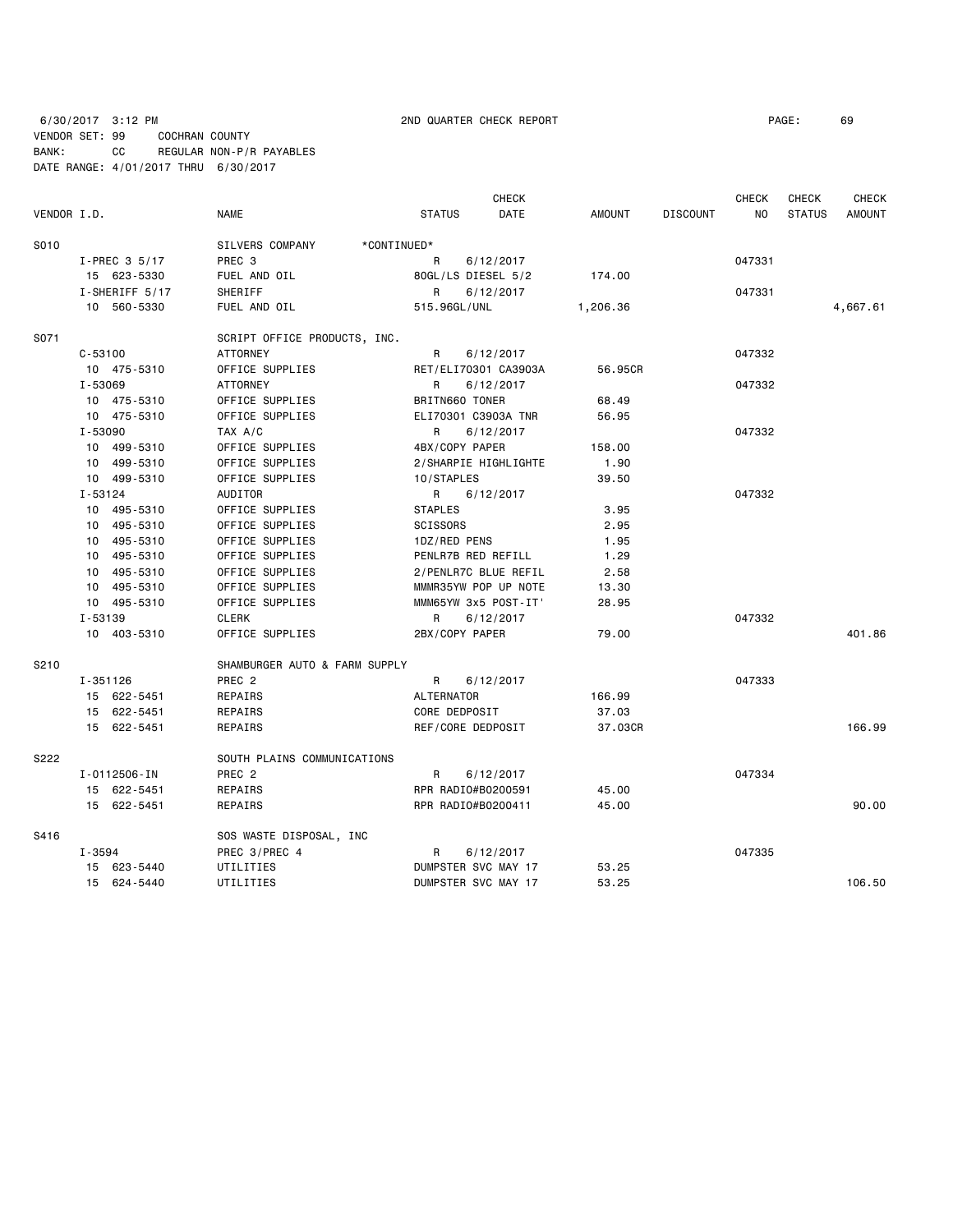6/30/2017 3:12 PM 2ND QUARTER CHECK REPORT PAGE: 70

VENDOR SET: 99 COCHRAN COUNTY BANK: CC REGULAR NON-P/R PAYABLES DATE RANGE: 4/01/2017 THRU 6/30/2017

|             |               |                   |                             |                      |                        | CHECK                |               |                 | CHECK  | CHECK         | <b>CHECK</b>  |
|-------------|---------------|-------------------|-----------------------------|----------------------|------------------------|----------------------|---------------|-----------------|--------|---------------|---------------|
| VENDOR I.D. |               |                   | <b>NAME</b>                 | <b>STATUS</b>        |                        | DATE                 | <b>AMOUNT</b> | <b>DISCOUNT</b> | NO.    | <b>STATUS</b> | <b>AMOUNT</b> |
| T087        |               |                   | TEXAS DEPARTMENT OF HEALTH  |                      |                        |                      |               |                 |        |               |               |
|             | I-2003267     |                   | <b>CLERK</b>                | R                    |                        | 6/12/2017            |               |                 | 047336 |               |               |
|             | 10 403-5310   |                   | OFFICE SUPPLIES             | 14/REMOTE BIRTH ACCE |                        | 25.62                |               |                 |        | 25.62         |               |
|             |               |                   |                             |                      |                        |                      |               |                 |        |               |               |
| T130        |               |                   | TEXAS DEPT OF LICENSING     |                      |                        |                      |               |                 |        |               |               |
|             | I-ELEVATOR'17 |                   | <b>COURTHOUSE</b>           | 6/12/2017<br>R       |                        |                      |               | 047337          |        |               |               |
|             |               | 10 510-5451       | REPAIR                      |                      |                        | ELEV INSP/LICENSE FE | 20.00         |                 |        |               | 20.00         |
| T148        |               |                   | TASCOSA OFFICE MACHINES INC |                      |                        |                      |               |                 |        |               |               |
|             | I-9GC199      |                   | <b>CLERK</b>                | R                    |                        | 6/12/2017            |               |                 | 047338 |               |               |
|             | 10 403-5411   |                   | MAINTENANCE CONTRACTS       | 3074 COPIES 4/10-5/9 |                        | 43.04                |               |                 |        | 43.04         |               |
| U019        |               |                   | UNITED SUPERMARKETS, INC    |                      |                        |                      |               |                 |        |               |               |
|             |               | I-5530002 5/20/17 | JAIL                        | R                    |                        | 6/12/2017            |               |                 | 047339 |               |               |
|             |               | 10 512-5333       | FOOD-PRISONERS              | CCNT PCN             |                        |                      | 1.79          |                 |        |               |               |
|             |               | 10 512-5333       | FOOD-PRISONERS              |                      | 8/HB HELPER            |                      | 8.00          |                 |        |               |               |
|             |               | 10 512-5333       | FOOD-PRISONERS              | FROSTING             |                        |                      | 1.79          |                 |        |               |               |
|             |               | 10 512-5333       | FOOD-PRISONERS              | 13/SOUP              |                        |                      | 15.47         |                 |        |               |               |
|             | 10            | 512-5333          | FOOD-PRISONERS              | 2/BUNS               |                        |                      | 1.78          |                 |        |               |               |
|             | 10            | 512-5333          | FOOD-PRISONERS              |                      | 2/HOT DOG BUNS         |                      | 1.78          |                 |        |               |               |
|             | 10            | 512-5333          | FOOD-PRISONERS              |                      | 6/CAKE MIX             |                      | 7.74          |                 |        |               |               |
|             | 10            | 512-5333          | FOOD-PRISONERS              | 2/CAKE MIX           |                        | 2.98                 |               |                 |        |               |               |
|             | 10            | 512-5333          | FOOD-PRISONERS              |                      |                        | 2/MASHED POTATOES    | 7.58          |                 |        |               |               |
|             |               | 10 512-5333       | FOOD-PRISONERS              |                      | 4/PUDDING              |                      | 5.96          |                 |        |               |               |
|             |               | 10 512-5333       | FOOD-PRISONERS              |                      | 4/BBQ SAUCE            |                      | 5.00          |                 |        |               |               |
|             |               | 10 512-5333       | FOOD-PRISONERS              |                      |                        | 2/CONSTENA PEPPERS   | 4.58          |                 |        |               |               |
|             | 10            | 512-5333          | FOOD-PRISONERS              | PICKLES              |                        |                      | 4.99          |                 |        |               |               |
|             |               | 10 512-5333       | FOOD-PRISONERS              |                      |                        | 2/CRUSHED RED PEPPER | 2.00          |                 |        |               |               |
|             | 10            | 512-5333          | FOOD-PRISONERS              |                      | 4/TUNA FISH            |                      | 3.96          |                 |        |               |               |
|             | 10            | 512-5333          | FOOD-PRISONERS              | 2/SALAD              |                        |                      | 7.98          |                 |        |               |               |
|             | 10            | 512-5333          | FOOD-PRISONERS              |                      |                        | 2/ICEBERG LETTUCE    | 2.58          |                 |        |               |               |
|             |               | 10 512-5333       | FOOD-PRISONERS              |                      | <b>JALAPENOS</b>       |                      | 3.29          |                 |        |               |               |
|             | 10            | 512-5333          | FOOD-PRISONERS              | ORANGES              |                        |                      | 10.66         |                 |        |               |               |
|             |               | 10 512-5333       | FOOD-PRISONERS              | 2/APPLES             |                        |                      | 10.00         |                 |        |               |               |
|             | 10            | 512-5333          | FOOD-PRISONERS              |                      | <b>SERRANO PEPPERS</b> |                      | 2.62          |                 |        |               |               |
|             | 10            | 512-5333          | FOOD-PRISONERS              |                      | 2/POTATOES             |                      | 3.98          |                 |        |               |               |
|             | 10            | 512-5333          | FOOD-PRISONERS              |                      | DISC/POTATOES          |                      | 1.99CR        |                 |        |               |               |
|             | 10            | 512-5333          | FOOD-PRISONERS              |                      | 2/POTATOES             |                      | 5.98          |                 |        |               |               |
|             | 10            | 512-5333          | FOOD-PRISONERS              | 6/BEEF               |                        |                      | 77.94         |                 |        |               |               |
|             | 10            | 512-5333          | FOOD-PRISONERS              | 8/FRANKS             |                        |                      | 7.92          |                 |        |               |               |
|             |               | 10 512-5333       | FOOD-PRISONERS              |                      | 2/PORK CHOPS           |                      | 2.58          |                 |        |               |               |
|             |               | 10 512-5333       | FOOD-PRISONERS              | SAUSAGE              |                        |                      | 6.00          |                 |        |               |               |
|             |               | 10 512-5333       | FOOD-PRISONERS              |                      |                        | 2/FLOUR TORTILLAS    | 7.38          |                 |        |               |               |
|             | 10            | 512-5333          | FOOD-PRISONERS              |                      |                        | 2/CORN TORTILLAS     | 7.98          |                 |        |               |               |
|             | 10            | 512-5333          | FOOD-PRISONERS              |                      | 4/CHOPPED HAM          |                      | 13.96         |                 |        |               |               |
|             | 10            | 512-5333          | FOOD-PRISONERS              |                      |                        | 4/HAM AND CHEESE     | 13.96         |                 |        |               |               |
|             | 10            | 512-5333          | FOOD-PRISONERS              | <b>BACON</b>         |                        |                      | 12.99         |                 |        |               |               |
|             |               | 10 512-5333       | FOOD-PRISONERS              |                      | 2/SAUSAGE              |                      | 11.38         |                 |        |               |               |
|             |               |                   |                             |                      |                        |                      |               |                 |        |               |               |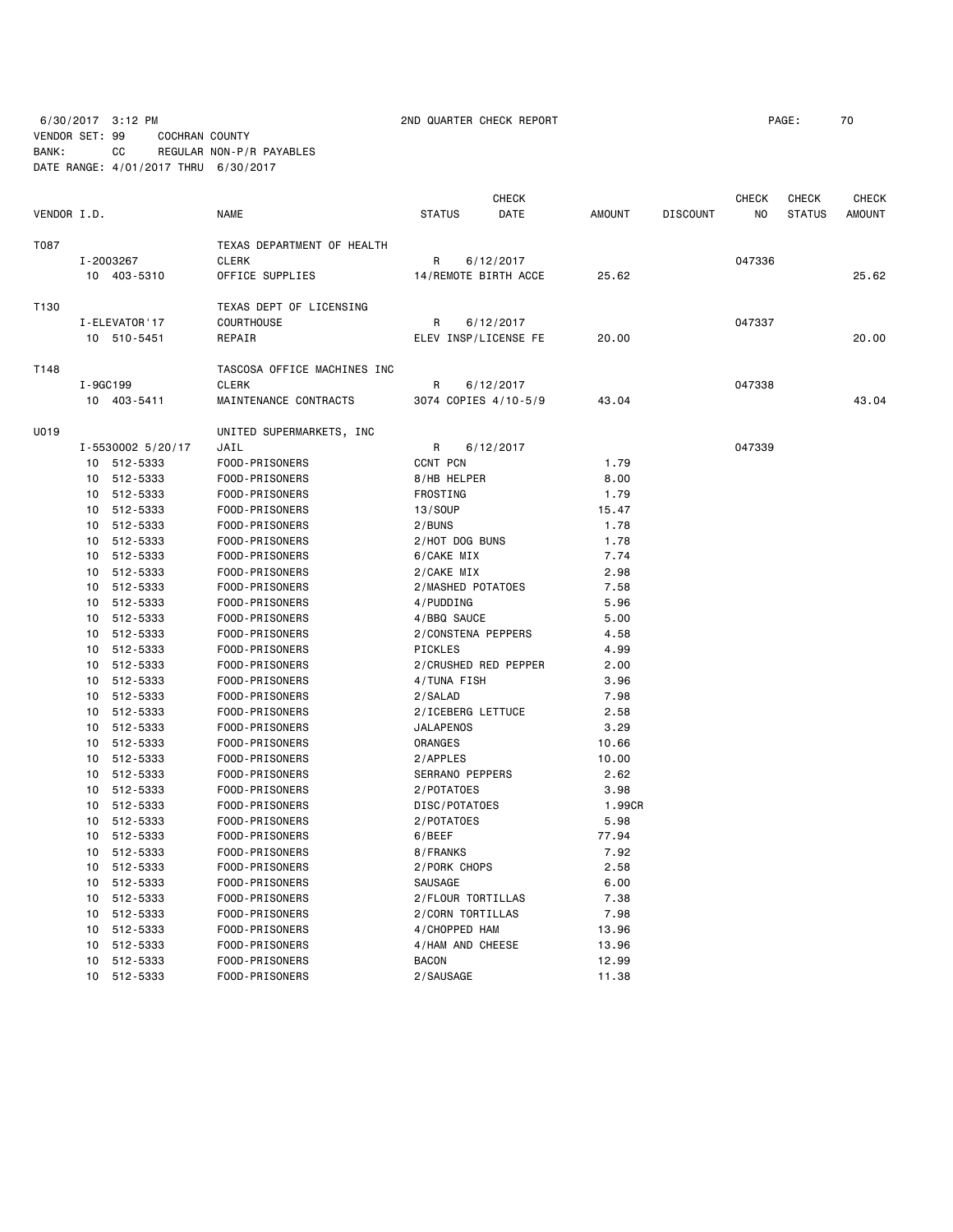# 6/30/2017 3:12 PM 2ND QUARTER CHECK REPORT PAGE: 71 VENDOR SET: 99 COCHRAN COUNTY BANK: CC REGULAR NON-P/R PAYABLES DATE RANGE: 4/01/2017 THRU 6/30/2017

|             |           |                   | <b>CHECK</b><br><b>CHECK</b><br>CHECK |                      |           |               |                 |        |               | <b>CHECK</b>  |  |  |
|-------------|-----------|-------------------|---------------------------------------|----------------------|-----------|---------------|-----------------|--------|---------------|---------------|--|--|
| VENDOR I.D. |           |                   | <b>NAME</b>                           | <b>STATUS</b>        | DATE      | <b>AMOUNT</b> | <b>DISCOUNT</b> | NO.    | <b>STATUS</b> | <b>AMOUNT</b> |  |  |
| U019        |           |                   | UNITED SUPERMARKETS, INC              | *CONTINUED*          |           |               |                 |        |               |               |  |  |
|             |           | I-5530002 5/20/17 | JAIL                                  | R                    | 6/12/2017 |               |                 | 047339 |               |               |  |  |
|             |           | 10 512-5333       | FOOD-PRISONERS                        | 2/CHICKEN            |           | 15.68         |                 |        |               |               |  |  |
|             |           | 10 512-5333       | FOOD-PRISONERS                        | 3/CHICKEN            |           | 11.02         |                 |        |               |               |  |  |
|             |           | 10 512-5333       | FOOD-PRISONERS                        | 4/CHICKEN            |           | 14.86         |                 |        |               |               |  |  |
|             |           | 10 512-5333       | FOOD-PRISONERS                        | 4/CHIPS              |           | 6.67          |                 |        |               |               |  |  |
|             |           | 10 512-5333       | FOOD-PRISONERS                        | DISC/CHIPS           |           | 3.33CR        |                 |        |               |               |  |  |
|             |           | 10 512-5333       | FOOD-PRISONERS                        | 2/TATER TOTS         |           | 8.94          |                 |        |               |               |  |  |
|             |           | 10 512-5333       | FOOD-PRISONERS                        | 2/CANOLA OIL         |           | 15.98         |                 |        |               |               |  |  |
|             |           | 10 512-5333       | FOOD-PRISONERS                        | <b>BROC CUTS</b>     |           | 2.69          |                 |        |               |               |  |  |
|             |           | 10 512-5333       | FOOD-PRISONERS                        | 2/RICE               |           | 4.98          |                 |        |               |               |  |  |
|             |           | 10 512-5333       | FOOD-PRISONERS                        | 3/APPLE SAUCE        |           | 8.97          |                 |        |               |               |  |  |
|             |           | 10 512-5333       | FOOD-PRISONERS                        | 3/SALT               |           | 2.07          |                 |        |               |               |  |  |
|             |           | 10 512-5333       | FOOD-PRISONERS                        | 2/VEG MIX            |           | 5.38          |                 |        |               |               |  |  |
|             |           | 10 512-5333       | FOOD-PRISONERS                        | <b>SUGAR</b>         |           | 13.99         |                 |        |               |               |  |  |
|             |           | 10 512-5333       | FOOD-PRISONERS                        | <b>FRIES</b>         |           | 4.47          |                 |        |               |               |  |  |
|             |           | 10 512-5333       | FOOD-PRISONERS                        | PEANUT BUTTER        |           | 7.49          |                 |        |               |               |  |  |
|             |           | 10 512-5333       | FOOD-PRISONERS                        | 3/MAC N CHEESE       |           | 2.37          |                 |        |               |               |  |  |
|             |           | 10 512-5333       | FOOD-PRISONERS                        | <b>DISC</b>          |           | 8.07CR        |                 |        |               |               |  |  |
|             |           | I-9607003 5/20/17 | JAIL                                  | R                    | 6/12/2017 |               |                 | 047339 |               |               |  |  |
|             |           | 10 512-5333       | FOOD-PRISONERS                        | 4/IMPERIAL SPREAD    |           | 11.96         |                 |        |               | 408.71        |  |  |
| U036        |           |                   | UNIFIRST HOLDINGS, INC.               |                      |           |               |                 |        |               |               |  |  |
|             |           | I-831 2292833     | JAIL/SHERIFF                          | R                    | 6/12/2017 |               |                 | 047340 |               |               |  |  |
|             |           | 10 512-5205       | UNIFORMS                              | UNIFORM SVC 5/29/17  |           | 40.60         |                 |        |               |               |  |  |
|             |           | 10 560-5205       | UNIFORMS                              | UNIFORM SVC 5/29/17  |           | 45.43         |                 |        |               |               |  |  |
|             | 10        | 560-5205          | UNIFORMS                              | DEFE CHARGE          |           | 9.60          |                 |        |               |               |  |  |
|             |           | 10 560-5205       | UNIFORMS                              | MIN CHARGE           |           | 2.51          |                 |        |               | 98.14         |  |  |
| <b>V053</b> |           |                   | VP PLUMBING INC.                      |                      |           |               |                 |        |               |               |  |  |
|             | $I - 792$ |                   | JAIL                                  | R                    | 6/12/2017 |               |                 | 047341 |               |               |  |  |
|             |           | 10 512-5451       | REPAIR                                | SEWER LABOR/NO ISSUE |           | 220.00        |                 |        |               |               |  |  |
|             |           | 10 512-5451       | REPAIR                                | <b>PARTS</b>         |           | 8.82          |                 |        |               |               |  |  |
|             |           | 10 512-5451       | REPAIR                                | MACHINE USE          |           | 25.00         |                 |        |               | 253.82        |  |  |
| <b>WOO7</b> |           |                   | THOMSON REUTERS-WEST PAYMENT C        |                      |           |               |                 |        |               |               |  |  |
|             |           | I-836048221       | ATTORNEY/LAW LIBRARY                  | R                    | 6/12/2017 |               |                 | 047342 |               |               |  |  |
|             |           | 10 475-5590       | LAW LIBRARY MTRLS/UPDATES             | DATABASE CHG 4/1-4/7 |           | 60.67         |                 |        |               |               |  |  |
|             |           | 10 475-5590       | LAW LIBRARY MTRLS/UPDATES             | DATABASE CHG 4/8-4/3 |           | 230.00        |                 |        |               |               |  |  |
|             |           | I-836129021       | ATTORNEY/LAW LIBRARY                  | R                    | 6/12/2017 |               |                 | 047342 |               |               |  |  |
|             |           | 10 475-5590       | LAW LIBRARY MTRLS/UPDATES             | BOOKS&BOUND VOLUMES  |           | 549.60        |                 |        |               |               |  |  |
|             |           | I-836139811       | ATTORNEY/LAW LIBRARY                  | R                    | 6/12/2017 |               |                 | 047342 |               |               |  |  |
|             |           | 10 475-5590       | LAW LIBRARY MTRLS/UPDATES             | BOOKS&BOUND VOLUMES  |           | 109.80        |                 |        |               |               |  |  |
|             |           | I-836220861       | ATTORNEY/LAW LIBRARY                  | R                    | 6/12/2017 |               |                 | 047342 |               |               |  |  |
|             |           | 10 475-5590       | LAW LIBRARY MTRLS/UPDATES             | MONTHLY DATABAS CHG  |           | 300.00        |                 |        |               | 1,250.07      |  |  |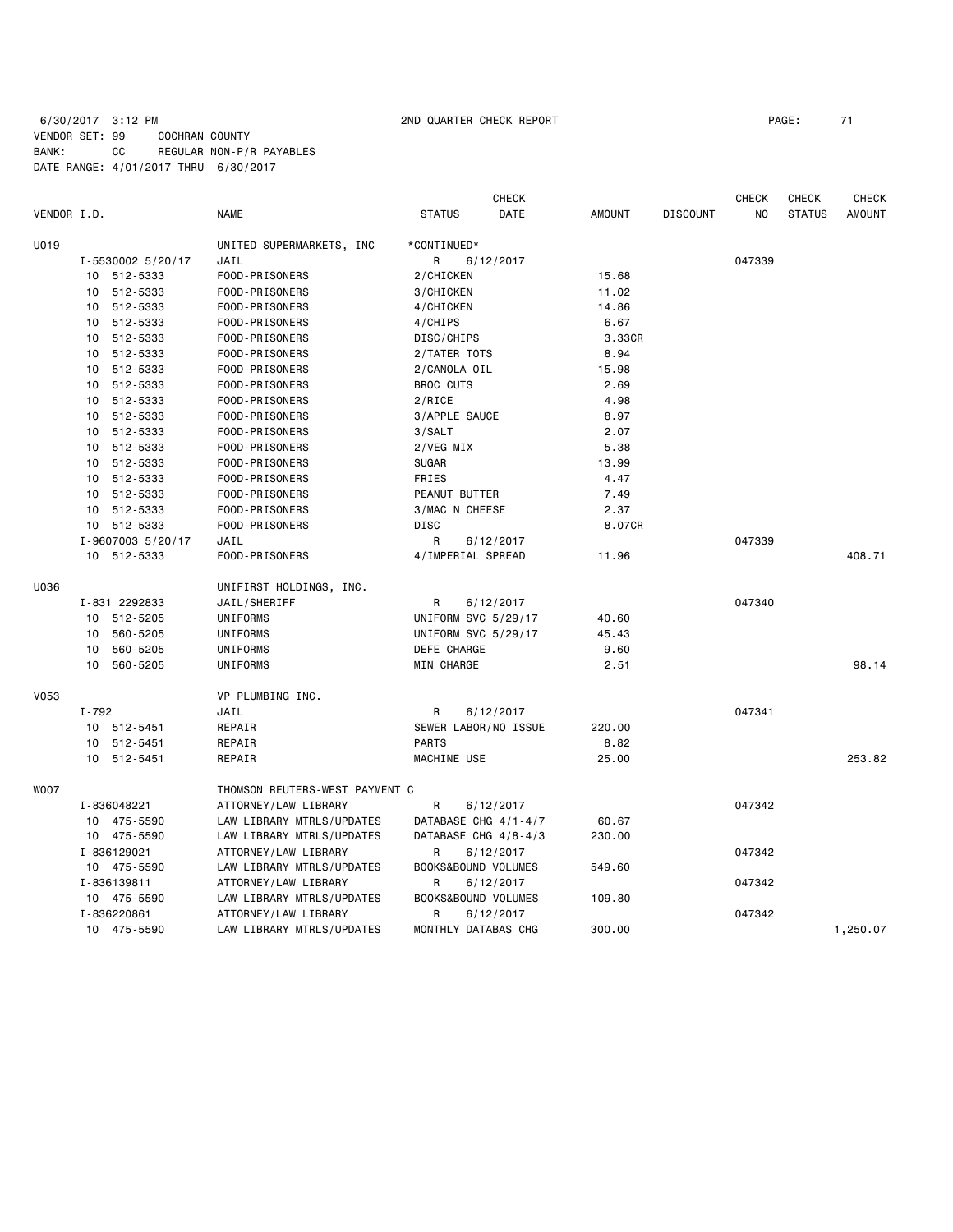6/30/2017 3:12 PM 2ND QUARTER CHECK REPORT PAGE: 72 VENDOR SET: 99 COCHRAN COUNTY BANK: CC REGULAR NON-P/R PAYABLES DATE RANGE: 4/01/2017 THRU 6/30/2017

|             |                      |                                |                         | <b>CHECK</b> |               |                 | <b>CHECK</b> | <b>CHECK</b>  | <b>CHECK</b>  |
|-------------|----------------------|--------------------------------|-------------------------|--------------|---------------|-----------------|--------------|---------------|---------------|
| VENDOR I.D. |                      | <b>NAME</b>                    | <b>STATUS</b>           | <b>DATE</b>  | <b>AMOUNT</b> | <b>DISCOUNT</b> | NO.          | <b>STATUS</b> | <b>AMOUNT</b> |
| <b>W055</b> |                      | WINDSTREAM COMMUNICATIONS SW   |                         |              |               |                 |              |               |               |
|             | I-266-5215 MAY 17    | <b>EXTENSION SVC</b>           | R                       | 6/12/2017    |               |                 | 047343       |               |               |
|             | 10 665-5420          | TELECOMMUNICATIONS             | BASIC LOCAL SVC         |              | 172.14        |                 |              |               |               |
|             | 665-5420<br>10       | TELECOMMUNICATIONS             | HI SPEED INTERNET       |              | 39.99         |                 |              |               |               |
|             | 10 665-5420          | TELECOMMUNICATIONS             | LONG DISTANCE SVC       |              | 0.77          |                 |              |               | 212.90        |
| <b>W058</b> |                      | BRIAN S WALSH                  |                         |              |               |                 |              |               |               |
|             | I-#6357/0RNELAS      | COUNTY COURT                   | R                       | 6/12/2017    |               |                 | 047344       |               |               |
|             | 10 426-5400          | ATTORNEY AD LITEM              | PLEA HRNG(M)/JESSIE     |              | 200.00        |                 |              |               |               |
|             | I-#6379/ROMERO       | COUNTY COURT                   | R.                      | 6/12/2017    |               |                 | 047344       |               |               |
|             | 10 426-5400          | ATTORNEY AD LITEM              | PLEA HRNG(M)/JOSE RO    |              | 200.00        |                 |              |               |               |
|             | $I - #6384/A$ MILLER | COUNTY COURT                   | R                       | 6/12/2017    |               |                 | 047344       |               |               |
|             | 10 426-5400          | ATTORNEY AD LITEM              | PLEA HRNG (M) / ANTHONY |              | 200,00        |                 |              |               | 600.00        |
| <b>WO70</b> |                      | R D WALLACE OIL CO INC         |                         |              |               |                 |              |               |               |
|             | I-12520010 MAY 17    | CEMETERY                       | R                       | 6/12/2017    |               |                 | 047345       |               |               |
|             | 10 516-5330          | FUEL & OIL                     | 28.002GL/REG ETH 5/2    |              | 55.06         |                 |              |               |               |
|             | I-12520021 MAY 17    | PREC <sub>3</sub>              | R                       | 6/12/2017    |               |                 | 047345       |               |               |
|             | 15 623-5330          | FUEL AND OIL                   | 100GL/CLEAR DIESEL 5    |              | 234.90        |                 |              |               |               |
|             | 15 623-5330          | FUEL AND OIL                   | 149.9GL/REG ETH 5/31    |              | 302.20        |                 |              |               |               |
|             | I-12520030 MAY 17    | PREC 1                         | R                       | 6/12/2017    |               |                 | 047345       |               |               |
|             | 15 621-5330          | FUEL & OIL                     | 28GL/REG ETH 5/4        |              | 56.45         |                 |              |               |               |
|             | I-12520041 MAY 17    | PREC 4                         | R                       | 6/12/2017    |               |                 | 047345       |               |               |
|             | 15 624-5330          | FUEL AND OIL                   | 9GL/DYED DIESEL 5/22    |              | 17.10         |                 |              |               |               |
|             | 15 624-5330          | FUEL AND OIL                   | 2GL/DNYATRANSmp         |              | 28.50         |                 |              |               |               |
|             | 15 624-5330          | FUEL AND OIL                   | 15GL/REG ETH 5/4        |              | 30.25         |                 |              |               |               |
|             | 15 624-5330          | FUEL AND OIL                   | 21.956GL/PREMIUM ETH    |              | 53.04         |                 |              |               |               |
|             | 15 624-5330          | FUEL AND OIL                   | 27.346GL/REG ETH 5/3    |              | 55.14         |                 |              |               |               |
|             | I-12520043 MAY 17    | SHERIFF                        | R                       | 6/12/2017    |               |                 | 047345       |               |               |
|             | 10 560-5330          | FUEL AND OIL                   | 301.395GL/UNL           |              | 716.60        |                 |              |               | 1,549.24      |
| W164        |                      | <b>WARREN CAT</b>              |                         |              |               |                 |              |               |               |
|             | I-PS020332785        | PREC <sub>2</sub>              | R                       | 6/12/2017    |               |                 | 047346       |               |               |
|             | 15 622-5451          | REPAIRS                        | <b>SEAL</b>             |              | 13.77         |                 |              |               |               |
|             | 15 622-5451          | REPAIRS                        | SEAL STK                |              | 139.04        |                 |              |               |               |
|             | 15 622-5451          | REPAIRS                        | <b>SEAL</b>             |              | 59.09         |                 |              |               |               |
|             | 15 622-5451          | REPAIRS                        | WINDOW                  |              | 107.69        |                 |              |               |               |
|             | 15 622-5451          | REPAIRS                        | SHIPPING                |              | 25.30         |                 |              |               | 344.89        |
| W193        |                      | WESTWARD AUTOMOTIVE REPAIR LLC |                         |              |               |                 |              |               |               |
|             | $I - 224$            | SHERIFF                        | R                       | 6/12/2017    |               |                 | 047347       |               |               |
|             | 10 560-5451          | MACHINERY-NON-OFFICE REPAIR    | RMV RADIO EQUIP/CROW    |              | 245.00        |                 |              |               | 245.00        |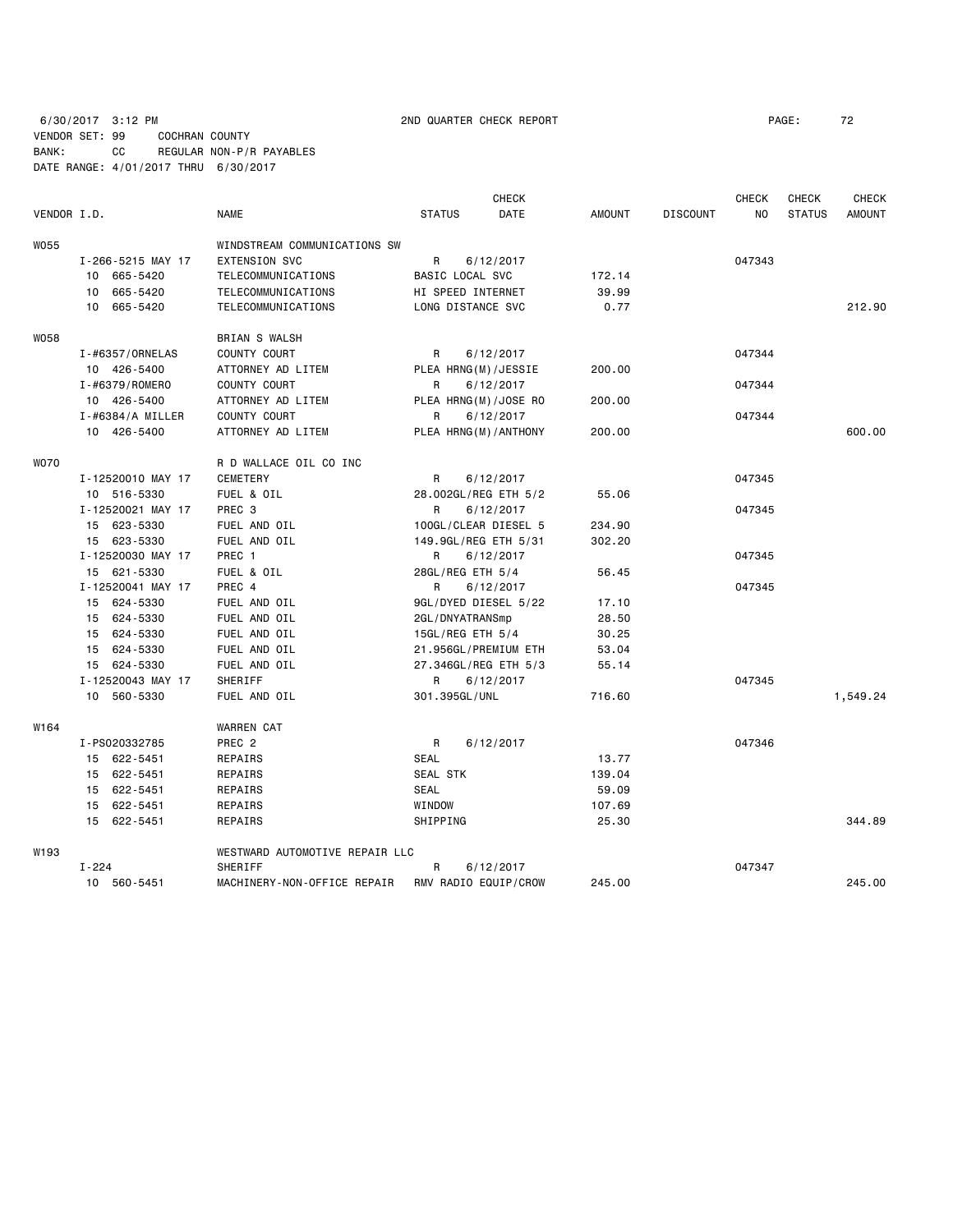VENDOR SET: 99 COCHRAN COUNTY

6/30/2017 3:12 PM **2ND QUARTER CHECK REPORT 200 200 200 200 200 200 200 200 200 200 200 200 200 200 200 200 200 200 200 200 200 200 200 200 200 200 200 200 200 20** 

BANK: CC REGULAR NON-P/R PAYABLES

| DATE RANGE: 4/01/2017 THRU 6/30/2017 |  |
|--------------------------------------|--|
|--------------------------------------|--|

|             |                    |                                | <b>CHECK</b>         |      |               |                 | <b>CHECK</b> | <b>CHECK</b>  | <b>CHECK</b>  |
|-------------|--------------------|--------------------------------|----------------------|------|---------------|-----------------|--------------|---------------|---------------|
| VENDOR I.D. |                    | <b>NAME</b>                    | <b>STATUS</b>        | DATE | <b>AMOUNT</b> | <b>DISCOUNT</b> | NO.          | <b>STATUS</b> | <b>AMOUNT</b> |
| Y001        |                    | YELLOWHOUSE MACHINERY CO.      |                      |      |               |                 |              |               |               |
|             | I-236919           | PREC 1                         | V<br>6/12/2017       |      |               |                 | 047348       |               | 64.30         |
|             |                    |                                |                      |      |               |                 |              |               |               |
| Y001        |                    | YELLOWHOUSE MACHINERY CO.      |                      |      |               |                 |              |               |               |
|             | <b>M-CHECK</b>     | YELLOWHOUSE MACHINERY COUNPOST | 6/19/2017<br>V       |      |               |                 | 047348       |               | 64.30CR       |
| M322        |                    | MARY HELEN MCKNIGHT            |                      |      |               |                 |              |               |               |
|             | I-LIVE BAND JUN 17 | MUSEUM/HISTORICAL COMMISSION   | 6/12/2017<br>R.      |      |               |                 | 047349       |               |               |
|             | 31 652-5499        | MISCELLANEOUS                  | LIVE ENTERTAINMENT 6 |      | 800.00        |                 |              |               | 800.00        |
|             |                    |                                |                      |      |               |                 |              |               |               |
| C007        |                    | CITY OF MORTON                 |                      |      |               |                 |              |               |               |
|             | I-07-0878-06 JUN17 | WELFARE                        | R<br>6/21/2017       |      |               |                 | 047350       |               |               |
|             | 10 640-5440        | UTILITIES                      | WILLIE DANCER        |      | 91.09         |                 |              |               | 91.09         |
| A178        |                    | AMAZON                         |                      |      |               |                 |              |               |               |
|             | I-052022526528     | NON-DEPT'L                     | 6/29/2017<br>R       |      |               |                 | 047377       |               |               |
|             | 10 409-5300        | COUNTY-WIDE SUPPLIES           | 1DZ/D BATTERIES      |      | 13.95         |                 |              |               |               |
|             | I-071673091424     | AUDITOR/SHERIFF                | R<br>6/29/2017       |      |               |                 | 047377       |               |               |
|             | 10 560-5334        | OTHER SUPPLIES                 | 2/DL132A DURACELL BA |      | 33.80         |                 |              |               |               |
|             | 10 495-5310        | OFFICE SUPPLIES                | 3/M231 1/2in BLK/WHI |      | 17.97         |                 |              |               |               |
|             | I-152259227637     | NON-DEPT'L/COURTHOUSE          | R<br>6/29/2017       |      |               |                 | 047377       |               |               |
|             | 10 409-5300        | COUNTY-WIDE SUPPLIES           | AA BATTERIES         |      | 18.05         |                 |              |               |               |
|             | 10 510-5332        | CUSTODIAL SUPPLIES             | 2/3VOLT LITHIUM BATT |      | 45.82         |                 |              |               |               |
|             | I-212355429931     | LIBRARY                        | 6/29/2017<br>R       |      |               |                 | 047377       |               |               |
|             | 10 650-5590        | <b>BOOKS</b>                   | SINCE WE FELL        |      | 16.77         |                 |              |               |               |
|             | 10 650-5590        | <b>BOOKS</b>                   | <b>SURRENDER</b>     |      | 10.87         |                 |              |               |               |
|             | 10 650-5590        | <b>BOOKS</b>                   | LORD OF SHADOWS      |      | 14.99         |                 |              |               |               |
|             | 10 650-5590        | <b>BOOKS</b>                   | THE OPERATOR         |      | 16.76         |                 |              |               |               |
|             | I-218603313762     | LIBRARY                        | R<br>6/29/2017       |      |               |                 | 047377       |               |               |
|             | 10 650-5590        | <b>BOOKS</b>                   | ISLAND OF SILENCE    |      | 8.25          |                 |              |               |               |
|             | 650-5590<br>10     | <b>BOOKS</b>                   | THE UNWANTEDS        |      | 12.39         |                 |              |               |               |
|             | 650-5590<br>10     | <b>BOOKS</b>                   | THE TRIALS OF APOLLO |      | 12.07         |                 |              |               |               |
|             | 650-5590<br>10     | <b>BOOKS</b>                   | FRANK EINSEIN AND TH |      | 8.50          |                 |              |               |               |
|             | 10<br>650-5590     | <b>BOOKS</b>                   | TWIST ME             |      | 13.99         |                 |              |               |               |
|             | 650-5590<br>10     | <b>BOOKS</b>                   | 16TH SEDUCTION (WOME |      | 17.40         |                 |              |               |               |
|             | 650-5590<br>10     | <b>BOOKS</b>                   | TREASURING AMBER     |      | 9.43          |                 |              |               |               |
|             | 650-5590<br>10     | <b>BOOKS</b>                   | TANTALIZING MARIA    |      | 10.56         |                 |              |               |               |
|             | 650-5590<br>10     | <b>BOOKS</b>                   | MISSING              |      | 10.58         |                 |              |               |               |
|             | 10<br>650-5590     | <b>BOOKS</b>                   | A COURT OF WINGS AND |      | 11.92         |                 |              |               |               |
|             | 10 650-5590        | <b>BOOKS</b>                   | TRUSTING SYDNEY      |      | 9.57          |                 |              |               |               |
|             | I-235142746246     | AUDITOR/SHERIFF                | 6/29/2017<br>R       |      |               |                 | 047377       |               |               |
|             | 10 495-5310        | OFFICE SUPPLIES                | 3/COMPRESSED AIR     |      | 19.96         |                 |              |               |               |
|             | 10 560-5310        | OFFICE SUPPLIES                | 2/32GB USB           |      | 195.98        |                 |              |               | 529.58        |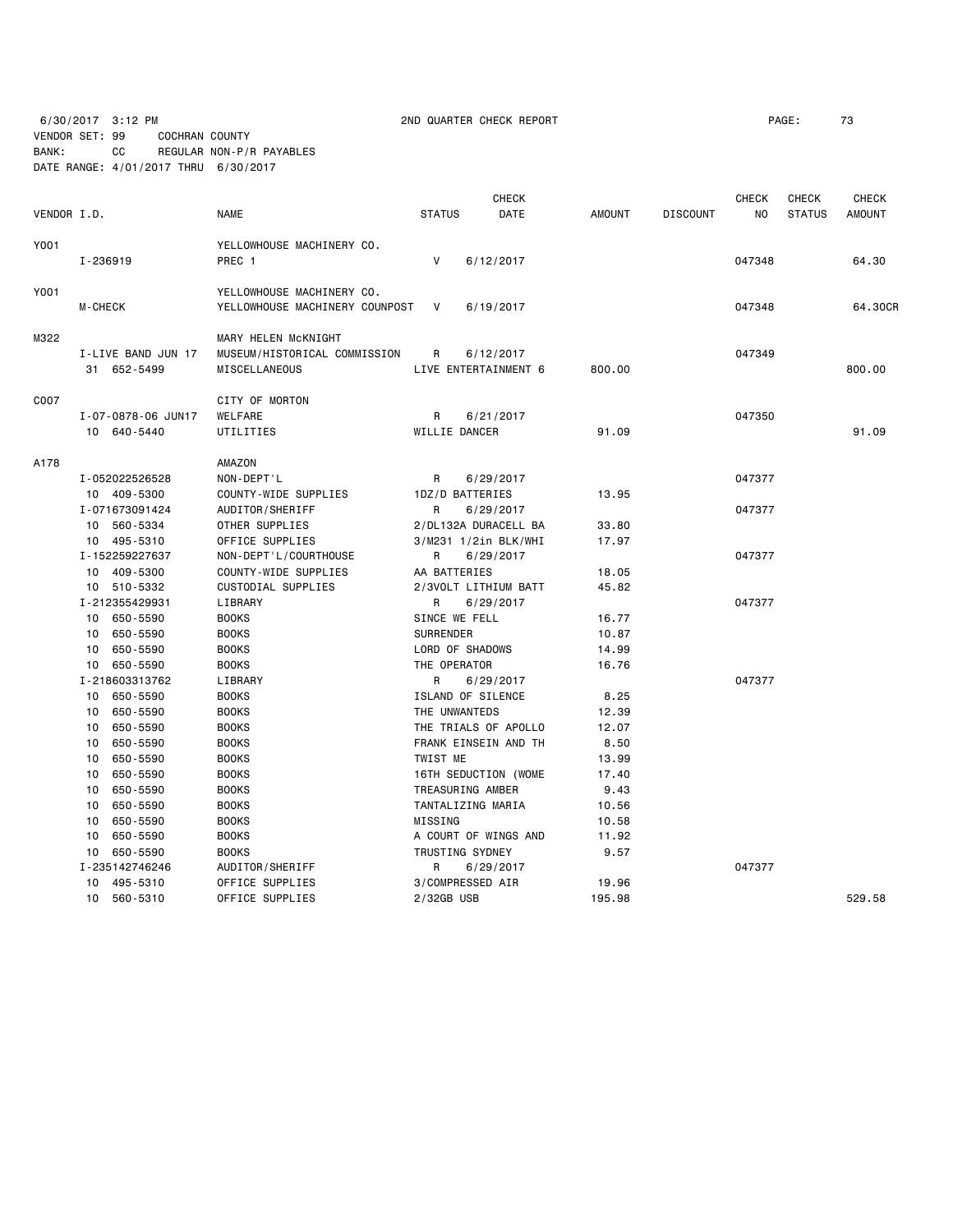6/30/2017 3:12 PM 2ND QUARTER CHECK REPORT PAGE: 74 VENDOR SET: 99 COCHRAN COUNTY BANK: CC REGULAR NON-P/R PAYABLES

DATE RANGE: 4/01/2017 THRU 6/30/2017

| VENDOR I.D. |                                                                               | <b>NAME</b>                                                                                                                                                      | <b>CHECK</b><br><b>STATUS</b><br><b>DATE</b>                                                                 | <b>AMOUNT</b>                        | <b>DISCOUNT</b> | <b>CHECK</b><br>NO. | <b>CHECK</b><br><b>STATUS</b> | <b>CHECK</b><br><b>AMOUNT</b> |
|-------------|-------------------------------------------------------------------------------|------------------------------------------------------------------------------------------------------------------------------------------------------------------|--------------------------------------------------------------------------------------------------------------|--------------------------------------|-----------------|---------------------|-------------------------------|-------------------------------|
| <b>B007</b> | I-UT1000422465<br>10 560-5205                                                 | BOB BARKER COMPANY, INC.<br>SHERIFF<br>UNIFORMS                                                                                                                  | R<br>6/29/2017<br>4/TROUSERS/DUDLEY                                                                          | 60.00                                |                 | 047378              |                               | 60.00                         |
| B026        | $I - 3004$ 6/17<br>15 623-5440                                                | BLEDSOE WATER SUPPLY CORP<br>PREC <sub>3</sub><br>UTILITIES                                                                                                      | 6/29/2017<br>R<br>320GL WATER JUNE 17                                                                        | 20.10                                |                 | 047379              |                               | 20.10                         |
| <b>B050</b> | I-32038<br>10 409-5499                                                        | BERRYHILL SEWER SERVICE, INC<br>NON-DEPT'L/RODEO GROUNDS<br>MISCELLANEOUS                                                                                        | R<br>6/29/2017<br>TOILET RENTAL JUNE 2                                                                       | 400.00                               |                 | 047380              |                               | 400.00                        |
| B102        | I-0773727<br>10 403-5310<br>10 403-5310                                       | BEAR GRAPHICS INC.<br>CO/DIST CLERK<br>OFFICE SUPPLIES<br>OFFICE SUPPLIES                                                                                        | R<br>6/29/2017<br>3/PUBLIC RECORDS VOL<br>SHIPPING                                                           | 367.50<br>25.13                      |                 | 047381              |                               | 392.63                        |
| B197        | I-31648<br>10 560-5452                                                        | <b>BRETT BUTLER</b><br>SHERIFF<br>OFFICE EQUIPMENT REPAIR                                                                                                        | R<br>6/29/2017<br>2.5HRS/REM SUPP/RPR                                                                        | 375.00                               |                 | 047382              |                               | 375.00                        |
| C015        | I-JUNE'17 INSTLMT<br>10 663-5418                                              | COCHRAN COUNTY SENIOR<br>SENIOR CITIZENS<br>SENIOR CITIZENS CONTRACT                                                                                             | R<br>6/29/2017<br><b>JUNE 2017</b>                                                                           | 6,250.00                             |                 | 047383              |                               | 6,250.00                      |
| C019        | I-7845-0022/MARQUEZ<br>10 560-5499<br>10 560-5499                             | COCHRAN MEMORIAL HOSPITAL<br>SHERIFF<br>MISCELLANEOUS<br>MISCELLANEOUS                                                                                           | R<br>6/29/2017<br>EMPL PHYS/JUSTIN MAR<br>EMP DRUG SCREEN/JUST                                               | 60.00<br>50.00                       |                 | 047384              |                               | 110.00                        |
| C065        | I-MAR '17-JUN '17<br>10 580-5414<br>10 580-5414<br>10 580-5414<br>10 580-5414 | CITY OF WHITEFACE F D<br>PUBLIC SAFETY*OTHER<br>FIRE PROTECTION CONTRACTS<br>FIRE PROTECTION CONTRACTS<br>FIRE PROTECTION CONTRACTS<br>FIRE PROTECTION CONTRACTS | 6/29/2017<br>R<br>1585/CR197 GRASS 3/1<br>214/CR120 GRASS 4/6<br>FM 2195/CR 130 GRASS<br>6mi S ON 1780 GRASS | 350.00<br>350.00<br>350.00<br>350.00 |                 | 047385              |                               | 1,400.00                      |
| C084        | I-MAY 17<br>90 000-2379.002                                                   | CLERK, SEVENTH COURT OF APPEAL<br>STATE FEES<br>7th Crt of Appeal Gov't22.2081COUNTY COURT                                                                       | R<br>6/29/2017                                                                                               | 15.00                                |                 | 047386              |                               | 15.00                         |
| C340        | I-S0P007428<br>10 409-5420                                                    | COUNTY INFORMATION RESOURCE AG<br>NON-DEPT'L<br>TELECOMMUNICATIONS                                                                                               | R<br>6/29/2017<br>25 EMAIL ACCOUNTS MA                                                                       | 50.00                                |                 | 047387              |                               | 50.00                         |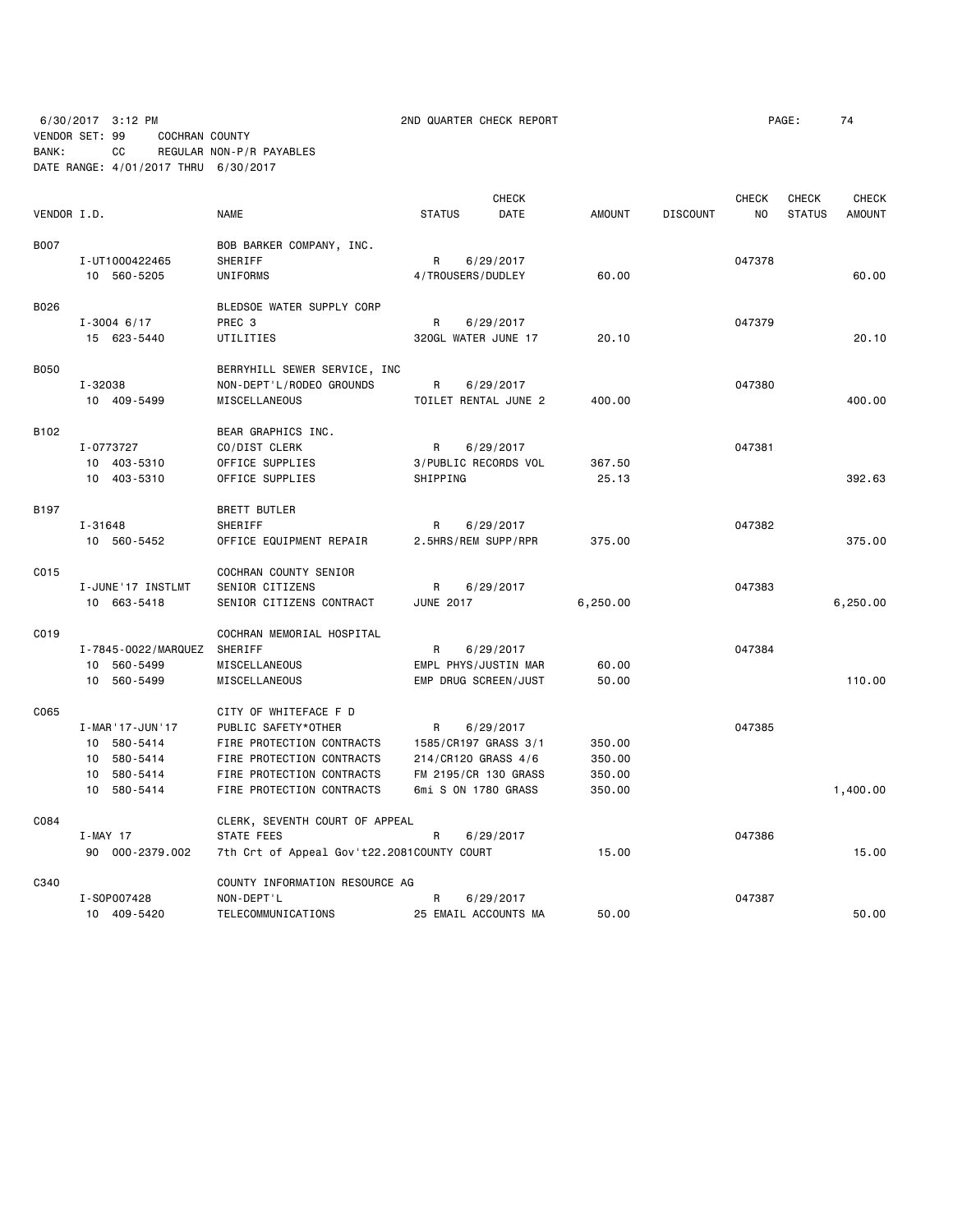# 6/30/2017 3:12 PM 2ND QUARTER CHECK REPORT PAGE: 75

VENDOR SET: 99 COCHRAN COUNTY BANK: CC REGULAR NON-P/R PAYABLES DATE RANGE: 4/01/2017 THRU 6/30/2017

|             |    |               | <b>CHECK</b>              |                       |           |               | <b>CHECK</b>    | <b>CHECK</b> | <b>CHECK</b>  |               |
|-------------|----|---------------|---------------------------|-----------------------|-----------|---------------|-----------------|--------------|---------------|---------------|
| VENDOR I.D. |    |               | <b>NAME</b>               | <b>STATUS</b>         | DATE      | <b>AMOUNT</b> | <b>DISCOUNT</b> | NO           | <b>STATUS</b> | <b>AMOUNT</b> |
| C384        |    |               | CHEMAQUA                  |                       |           |               |                 |              |               |               |
|             |    | I-2759327     | COURTHOUSE                | R                     | 6/29/2017 |               |                 | 047388       |               |               |
|             |    | 10 510-5411   | MAINTENANCE CONTRACTS     | WATER TREATMENT JUNE  |           | 120,00        |                 |              |               | 120,00        |
| D016        |    |               | DELL MARKETING LP         |                       |           |               |                 |              |               |               |
|             |    | I-222040031   | AUDITOR                   | R                     | 6/29/2017 |               |                 | 047389       |               |               |
|             |    | 10 495-5451   | REPAIRS                   | TRNSFR ROLLER/DELL51  |           | 137.99        |                 |              |               | 137.99        |
| D048        |    |               | DATA-LINE OFFICE SYSTEMS  |                       |           |               |                 |              |               |               |
|             |    | I-IN67153     | LIBRARY                   | R                     | 6/29/2017 |               |                 | 047390       |               |               |
|             |    | 10 650-5411   | MAINTENANCE CONTRACTS     | COPIER MAINT          |           | 37.50         |                 |              |               |               |
|             |    | 10 650-5411   | MAINTENANCE CONTRACTS     | 1157 COLOR COPIES     |           | 115.70        |                 |              |               |               |
|             |    | I-IN67769     | <b>EXTENSION SVC</b>      | R                     | 6/29/2017 |               |                 | 047390       |               |               |
|             |    | 10 665-5411   | MAINTENANCE CONTRACTS     | COPIER MAINT 6/5-7/4  |           | 30.00         |                 |              |               | 183.20        |
| D196        |    |               | JORGE DE LA CRUZ, SHERIFF |                       |           |               |                 |              |               |               |
|             |    | $I - 6/16/17$ | JAIL                      | R                     | 6/29/2017 |               |                 | 047391       |               |               |
|             |    | 10 512-5333   | FOOD-PRISONERS            | ONION ALLSUPS 5/31    |           | 0.99          |                 |              |               |               |
|             |    | 10 512-5333   | FOOD-PRISONERS            | 12/BREAD ALLSUPS 5/3  |           | 9.54          |                 |              |               |               |
|             |    | 10 512-5333   | FOOD-PRISONERS            | BUNS ALLSUPS 6/5      |           | 1.49          |                 |              |               |               |
|             |    | 10 512-5333   | FOOD-PRISONERS            | WEENIES FAM\$ 6/5     |           | 1.25          |                 |              |               |               |
|             |    | 10 512-5333   | FOOD-PRISONERS            | $2/EGGS$ FAM\$ $6/6$  |           | 2.70          |                 |              |               |               |
|             |    | 10 512-5333   | FOOD-PRISONERS            | INST POTATOES FAM\$ 6 |           | 2.00          |                 |              |               |               |
|             |    | 10 512-5333   | FOOD-PRISONERS            | 2/CB BITES FAM\$ 6/7  |           | 2.00          |                 |              |               |               |
|             |    | 10 512-5333   | FOOD-PRISONERS            | BEEF PATTIES FAM\$ 6/ |           | 4.00          |                 |              |               |               |
|             |    | 10 512-5333   | FOOD-PRISONERS            | 6/BREAD ALLSUPS 6/8   |           | 4.77          |                 |              |               |               |
|             |    | 10 512-5333   | FOOD-PRISONERS            | EGGS ALLSUPS 6/10     |           | 1.29          |                 |              |               |               |
|             |    | 10 512-5333   | FOOD-PRISONERS            | 2/BREAD ALLSUPS 6/12  |           | 1.59          |                 |              |               |               |
|             |    | 10 512-5333   | FOOD-PRISONERS            | 2/EGGS ALLSUPS 6/13   |           | 3.78          |                 |              |               |               |
|             | 10 | 512-5333      | FOOD-PRISONERS            | 2/MILK ALLSUPS 6/13   |           | 6.98          |                 |              |               |               |
|             |    | 10 512-5333   | FOOD-PRISONERS            | 12/BREAD ALLSUPS 6/1  |           | 9.54          |                 |              |               |               |
|             |    | $I - 6/19/17$ | JAIL                      | R                     | 6/29/2017 |               |                 | 047391       |               |               |
|             |    | 10 512-5333   | FOOD-PRISONERS            | 6/TOMATOES ALLSUPS 6  |           | 5.94          |                 |              |               |               |
|             |    | 10 512-5333   | FOOD-PRISONERS            | 2/EGGS ALLSUPS 6/18   |           | 3.78          |                 |              |               |               |
|             |    | 10 512-5333   | FOOD-PRISONERS            | MILK ALLSUPS 6/18     |           | 2.99          |                 |              |               |               |
|             | 10 | 512-5333      | FOOD-PRISONERS            | 4/TOMATOES ALLSUPS 6  |           | 3.96          |                 |              |               |               |
|             |    | 10 512-5333   | FOOD-PRISONERS            | LETTUCE ALLSUPS 6/19  |           | 2.59          |                 |              |               |               |
|             |    | $I - 6/27/17$ | JAIL/SHERIFF              | R                     | 6/29/2017 |               |                 | 047391       |               |               |
|             |    | 10 512-5333   | FOOD-PRISONERS            | 3/CHIPS FAM\$ 6/17    |           | 5.25          |                 |              |               |               |
|             |    | 10 512-5333   | FOOD-PRISONERS            | $3/CHIPS$ FAM\$ 6/20  |           | 5.25          |                 |              |               |               |
|             |    | 10 512-5333   | FOOD-PRISONERS            | 4/CHICKEN BROTH FAM\$ |           | 4.00          |                 |              |               |               |
|             |    | 10 560-5499   | MISCELLANEOUS             | REVA MEAL/SCHOOL 6/2  |           | 8.22          |                 |              |               |               |
|             |    | 10 512-5333   | FOOD-PRISONERS            | 6/TOMATO SOUP FAM\$ 6 |           | 4.20          |                 |              |               |               |
|             | 10 | 512-5333      | FOOD-PRISONERS            | 3/CHILI SEASONING FA  |           | 1.80          |                 |              |               |               |
|             | 10 | 512-5333      | FOOD-PRISONERS            | 2/BOLOGNA ALLSUPS 6/  |           | 3.58          |                 |              |               |               |
|             | 10 | 512-5333      | FOOD-PRISONERS            | 12/BREAD ALLSUPS 6/2  |           | 9.54          |                 |              |               |               |
|             | 10 | 512-5333      | FOOD-PRISONERS            | 2/MILK ALLSUPS 6/26   |           | 5.98          |                 |              |               |               |
|             |    | 10 512-5392   | MISCELLANEOUS SUPPLIES    | 2/SHAVING CREAM       |           | 3.20          |                 |              |               |               |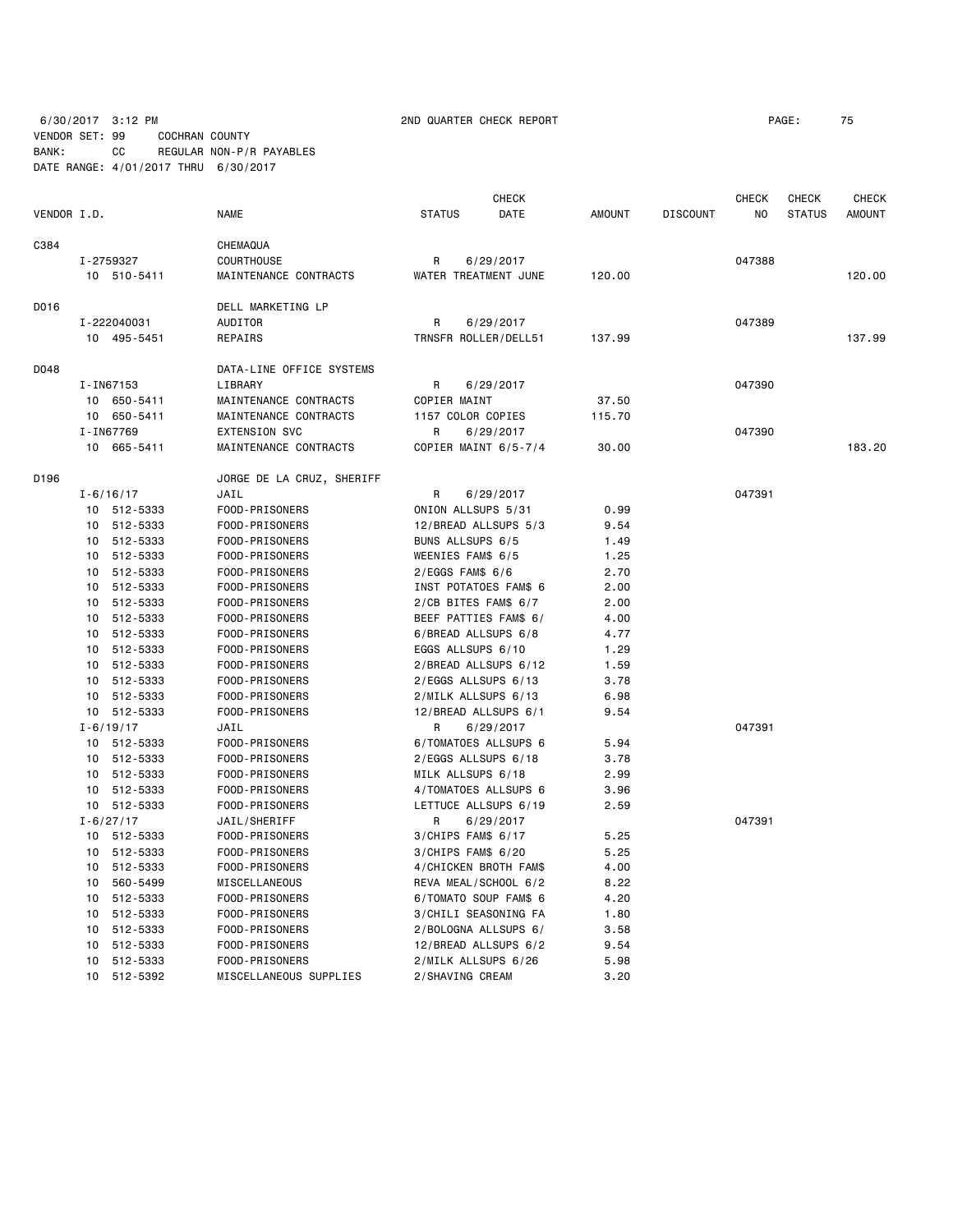6/30/2017 3:12 PM 2ND QUARTER CHECK REPORT PAGE: 76 VENDOR SET: 99 COCHRAN COUNTY BANK: CC REGULAR NON-P/R PAYABLES DATE RANGE: 4/01/2017 THRU 6/30/2017

|                  |                    |                                                   |                       | <b>CHECK</b> |               |                 | <b>CHECK</b> | <b>CHECK</b>  | <b>CHECK</b>  |
|------------------|--------------------|---------------------------------------------------|-----------------------|--------------|---------------|-----------------|--------------|---------------|---------------|
| VENDOR I.D.      |                    | <b>NAME</b>                                       | <b>STATUS</b>         | DATE         | <b>AMOUNT</b> | <b>DISCOUNT</b> | NO           | <b>STATUS</b> | <b>AMOUNT</b> |
| D196             |                    | JORGE DE LA CRUZ, SHERIFF                         | *CONTINUED*           |              |               |                 |              |               |               |
|                  | $I - 6/27/17$      | JAIL/SHERIFF                                      | R                     | 6/29/2017    |               |                 | 047391       |               |               |
|                  | 10 512-5333        | FOOD-PRISONERS                                    | 2/BROWN GRAVY FAM\$ 6 |              | 1.10          |                 |              |               |               |
|                  | 10 512-5333        | FOOD-PRISONERS                                    | 4/FROSTING FAM\$ 6/26 |              | 4.00          |                 |              |               | 127.30        |
| E017             |                    | ELLIS AND SON INC                                 |                       |              |               |                 |              |               |               |
|                  | I-MANUEL BUSTILLOS | JUSTICE OF PEACE                                  | R                     | 6/29/2017    |               |                 | 047392       |               |               |
|                  | 10 455-5405        | <b>AUTOPSY</b>                                    | RMVL/MANUEL BUSTILLO  |              | 95.00         |                 |              |               |               |
|                  | 10 455-5405        | <b>AUTOPSY</b>                                    | BODY BAG              |              | 60.00         |                 |              |               |               |
|                  | 10 455-5405        | <b>AUTOPSY</b>                                    | TRANSPORT TO LBK      |              | 87.50         |                 |              |               | 242.50        |
| E087             |                    | PRISSY ELMORE                                     |                       |              |               |                 |              |               |               |
|                  |                    | I-R/B POSTAGE 060917 MUSEUM/HISTORICAL COMMISSION | R                     | 6/29/2017    |               |                 | 047393       |               |               |
|                  | 31 652-5311        | POSTAL EXPENSES                                   | R/B POSTAGE 6/9/2017  |              | 14.56         |                 |              |               | 14.56         |
| F097             |                    | NATHAN D FOOS dba                                 |                       |              |               |                 |              |               |               |
|                  | $I - 0171$         | <b>COURTHOUSE</b>                                 | R                     | 6/29/2017    |               |                 | 047394       |               |               |
|                  | 10 510-5451        | REPAIR                                            | RPR DISTRICT COURT R  |              | 340.00        |                 |              |               |               |
|                  | $I - 0172$         | JAIL/COURTHOUSE                                   | R                     | 6/29/2017    |               |                 | 047394       |               |               |
|                  | 10 512-5451        | REPAIR                                            | TURN T-STAT ON/CK R-  |              | 20.00         |                 |              |               |               |
|                  | 10 510-5451        | REPAIR                                            | CHG FLTRS/RPR COIL/C  |              | 255.00        |                 |              |               |               |
|                  | $I - 0180$         | <b>COURTHOUSE</b>                                 | R                     | 6/29/2017    |               |                 | 047394       |               |               |
|                  | 10 510-5451        | REPAIR                                            | R/R MTR/COILS, AUDIT  |              | 285.00        |                 |              |               |               |
|                  | 10 510-5451        | REPAIR                                            | RPL AIR/OIL FLTR, CMP |              | 85.00         |                 |              |               | 985.00        |
| G031             |                    | GRAINGER                                          |                       |              |               |                 |              |               |               |
|                  | I-9460446017       | PARK                                              | R                     | 6/29/2017    |               |                 | 047395       |               |               |
|                  | 10 660-5451        | REPAIR                                            | 2/TOILETS #3043001.0  |              | 362.86        |                 |              |               |               |
|                  | I-9479100100       | CRTHSE/PARK                                       | R                     | 6/29/2017    |               |                 | 047395       |               |               |
|                  | 10 510-5451        | REPAIR                                            | FILTER ROLL 90FT/#4W  |              | 103.55        |                 |              |               |               |
|                  | 10 660-5451        | REPAIR                                            | 2/DISPENSER, HARDWOUN |              | 100.54        |                 |              |               |               |
|                  | 10 510-5451        | REPAIR                                            | AIR CONDITIONER MOTO  |              | 63.25         |                 |              |               | 630.20        |
| G198             |                    | GREY HOUSE PUBLISHING                             |                       |              |               |                 |              |               |               |
|                  | I-934922           | LIBRARY/LONE STAR GRANT                           | R                     | 6/29/2017    |               |                 | 047396       |               |               |
|                  | 10 650-5590        | <b>BOOKS</b>                                      | 1-BOOK PROFILES OF T  |              | 149.00        |                 |              |               |               |
|                  | 10 650-5590        | <b>BOOKS</b>                                      | <b>DISC</b>           |              | 14.90CR       |                 |              |               |               |
|                  | 650-5590<br>10     | <b>BOOKS</b>                                      | SHIPPING              |              | 14.50         |                 |              |               | 148.60        |
| H <sub>242</sub> |                    | DANA HEFLIN                                       |                       |              |               |                 |              |               |               |
|                  | I-A/V RENEW 2017   | LIBRARY                                           | R                     | 6/29/2017    |               |                 | 047397       |               |               |
|                  | 10 650-5310        | OFFICE SUPPLIES                                   | 5/FARONICS DEEP FREE  |              | 36.00         |                 |              |               |               |
|                  | 10 560-5310        | OFFICE SUPPLIES                                   | R/B SALES TAX         |              | 2.79          |                 |              |               | 38.79         |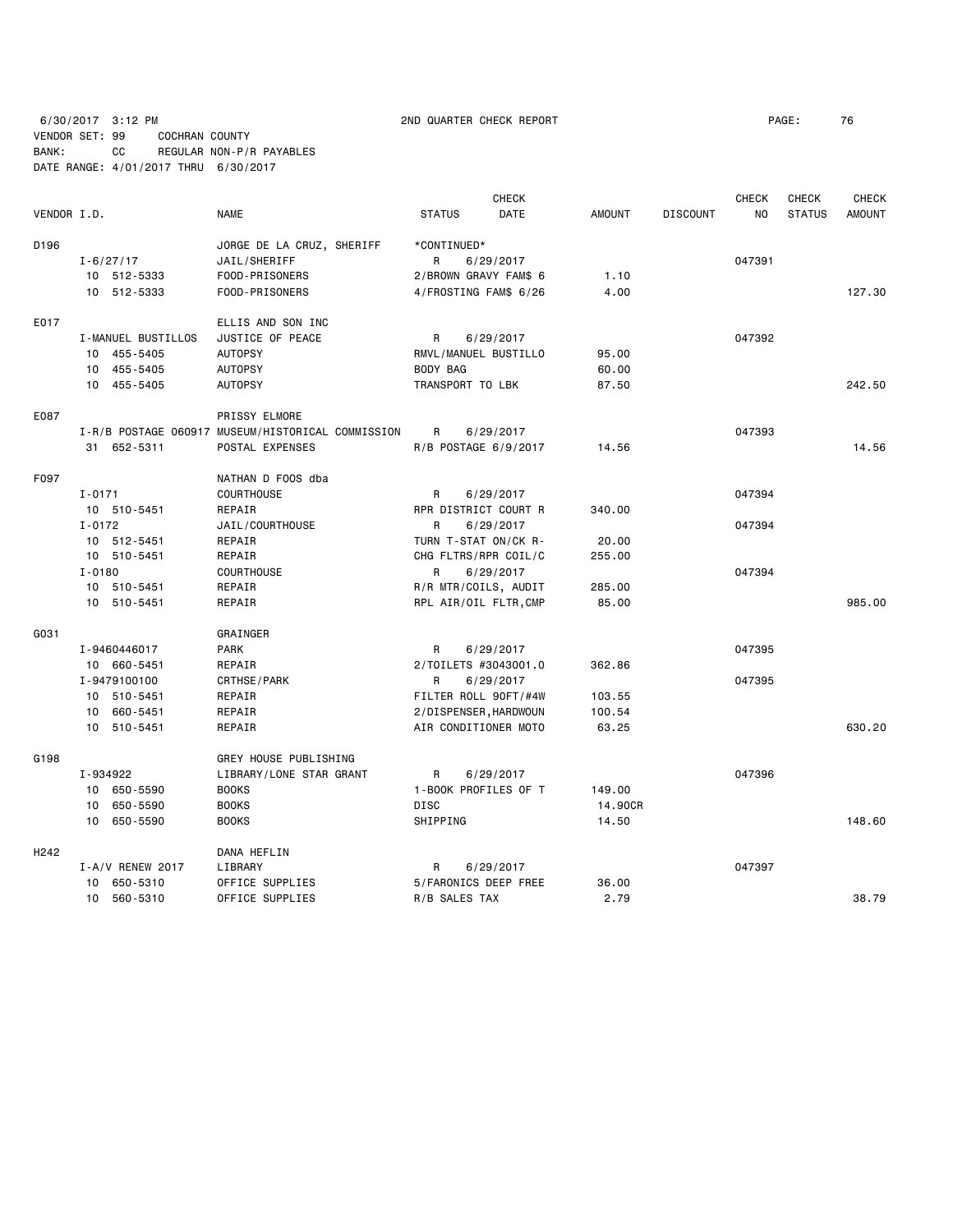6/30/2017 3:12 PM 2ND QUARTER CHECK REPORT PAGE: 77 VENDOR SET: 99 COCHRAN COUNTY BANK: CC REGULAR NON-P/R PAYABLES DATE RANGE: 4/01/2017 THRU 6/30/2017

|             |                                   |                                   |                      | CHECK                |               |                 | <b>CHECK</b>   | <b>CHECK</b>  | <b>CHECK</b>  |
|-------------|-----------------------------------|-----------------------------------|----------------------|----------------------|---------------|-----------------|----------------|---------------|---------------|
| VENDOR I.D. |                                   | <b>NAME</b>                       | <b>STATUS</b>        | DATE                 | <b>AMOUNT</b> | <b>DISCOUNT</b> | N <sub>O</sub> | <b>STATUS</b> | <b>AMOUNT</b> |
| H301        |                                   | HAYS COUNTY TREASURER             |                      |                      |               |                 |                |               |               |
|             | $I - 6/8/17$ #1025                | JUVENILE PROBATION                | R                    | 6/29/2017            |               |                 | 047398         |               |               |
|             | 17 573-5413.004                   | Other Placements                  |                      | 31 DAYS GO/POST(S)/J | 3,410.00      |                 |                |               | 3,410.00      |
| I028        |                                   | ICS JAIL SUPPLIES INC.            |                      |                      |               |                 |                |               |               |
|             | I-33001011                        | JAIL                              | R                    | 6/29/2017            |               |                 | 047399         |               |               |
|             | 10 512-5392                       | MISCELLANEOUS SUPPLIES            | 1CS/TUMBLER 16oz     |                      | 90.00         |                 |                |               |               |
|             | 10 512-5392                       | MISCELLANEOUS SUPPLIES            | SHIPPING             |                      | 9.00          |                 |                |               |               |
|             | I-33001033                        | JAIL                              | R                    | 6/29/2017            |               |                 | 047399         |               |               |
|             | 10 512-5392                       | MISCELLANEOUS SUPPLIES            | 1CS/BOWLS            |                      | 68,00         |                 |                |               |               |
|             | 10 512-5392                       | MISCELLANEOUS SUPPLIES            | SHIPPING             |                      | 6.80          |                 |                |               | 173.80        |
| L018        |                                   | LUBBOCK GRADER BLADE, INC         |                      |                      |               |                 |                |               |               |
|             | I-60632                           | PREC <sub>3</sub>                 | R                    | 6/29/2017            |               |                 | 047400         |               |               |
|             | 15 623-5356                       | ROAD MATERIALS & SUPPLIES         | 2/DEAD END SIGNS     |                      | 98.00         |                 |                |               | 98,00         |
| L113        |                                   | LAW ENFORCEMENT SYSTEMS           |                      |                      |               |                 |                |               |               |
|             | I-198521                          | SHERIFF                           | R                    | 6/29/2017            |               |                 | 047401         |               |               |
|             | 10 560-5334                       | OTHER SUPPLIES                    |                      | 1000 WARNING TRAFFIC | 128.00        |                 |                |               |               |
|             | 10 560-5334                       | OTHER SUPPLIES                    | SHIPPING             |                      | 14.00         |                 |                |               | 142.00        |
| M239        |                                   | MIDAMERICA BOOKS                  |                      |                      |               |                 |                |               |               |
|             | $I - 417060$                      | LIBRARY                           | R                    | 6/29/2017            |               |                 | 047402         |               |               |
|             | 10 650-5590                       | <b>BOOKS</b>                      | CAPTAIN AMERICA: THE |                      | 16.95         |                 |                |               |               |
|             | 650-5590<br>10                    | <b>BOOKS</b>                      | ANT-MAN              |                      | 16.95         |                 |                |               |               |
|             | 650-5590<br>10                    | <b>BOOKS</b>                      | <b>FALCON</b>        |                      | 16.95         |                 |                |               |               |
|             | 650-5590<br>10                    | <b>BOOKS</b>                      | SPIDER MAN           |                      | 16.95         |                 |                |               |               |
|             | 650-5590<br>10                    | <b>BOOKS</b>                      | STAR LORD            |                      | 16.95         |                 |                |               |               |
|             | 650-5590<br>10                    | <b>BOOKS</b>                      |                      | HUNT THE OZARK HOWLE | 18.95         |                 |                |               |               |
|             | 650-5590<br>10                    | <b>BOOKS</b>                      | MEET THE MOTHMAN     |                      | 18.95         |                 |                |               |               |
|             | 650-5590<br>10                    | <b>BOOKS</b>                      |                      | SPOT THE SWAMP LIZAR | 18.95         |                 |                |               |               |
|             | 10<br>650-5590                    | <b>BOOKS</b>                      |                      | TRACK THE TURTLE LAK | 18.95         |                 |                |               | 160.55        |
| M333        |                                   | MARC MARTINEZ                     |                      |                      |               |                 |                |               |               |
|             | I-#16-11-0012/WITNES COUNTY COURT |                                   | R                    | 6/29/2017            |               |                 | 047403         |               |               |
|             | 10 426-5499                       | MISCELLANEOUS                     |                      | 404mi/SUBPOENA TO/FR | 216.14        |                 |                |               | 216.14        |
| N066        |                                   | NTS COMMUNICATIONS                |                      |                      |               |                 |                |               |               |
|             | I-8062660032 JUN 17               | COMM'R CT/CO JUDGE                | R                    | 6/29/2017            |               |                 | 047404         |               |               |
|             | 15 610-5420                       | TELECOMMUNICATIONS                | WATS LINE            |                      | 4.99          |                 |                |               |               |
|             | 15 610-5420                       | TELECOMMUNICATIONS                | <b>FEES</b>          |                      | 7.43          |                 |                |               | 12.42         |
| P221        |                                   | PERDUE, BRANDON, FIELDER, COLLINS |                      |                      |               |                 |                |               |               |
|             | I-NOTICES 2017                    | TAX A/C                           | R                    | 6/29/2017            |               |                 | 047405         |               |               |
|             | 499-5408<br>10                    | TAX ROLL                          |                      | LASER PRINT 1196 NOT | 59.80         |                 |                |               |               |
|             | 499-5408<br>10                    | TAX ROLL                          |                      | RENDERING 1196 NOTIC | 59.80         |                 |                |               |               |
|             | 10 499-5311                       | POSTAL EXPENSES                   |                      | POSTAGE 1196 NOTICES | 478.40        |                 |                |               | 598.00        |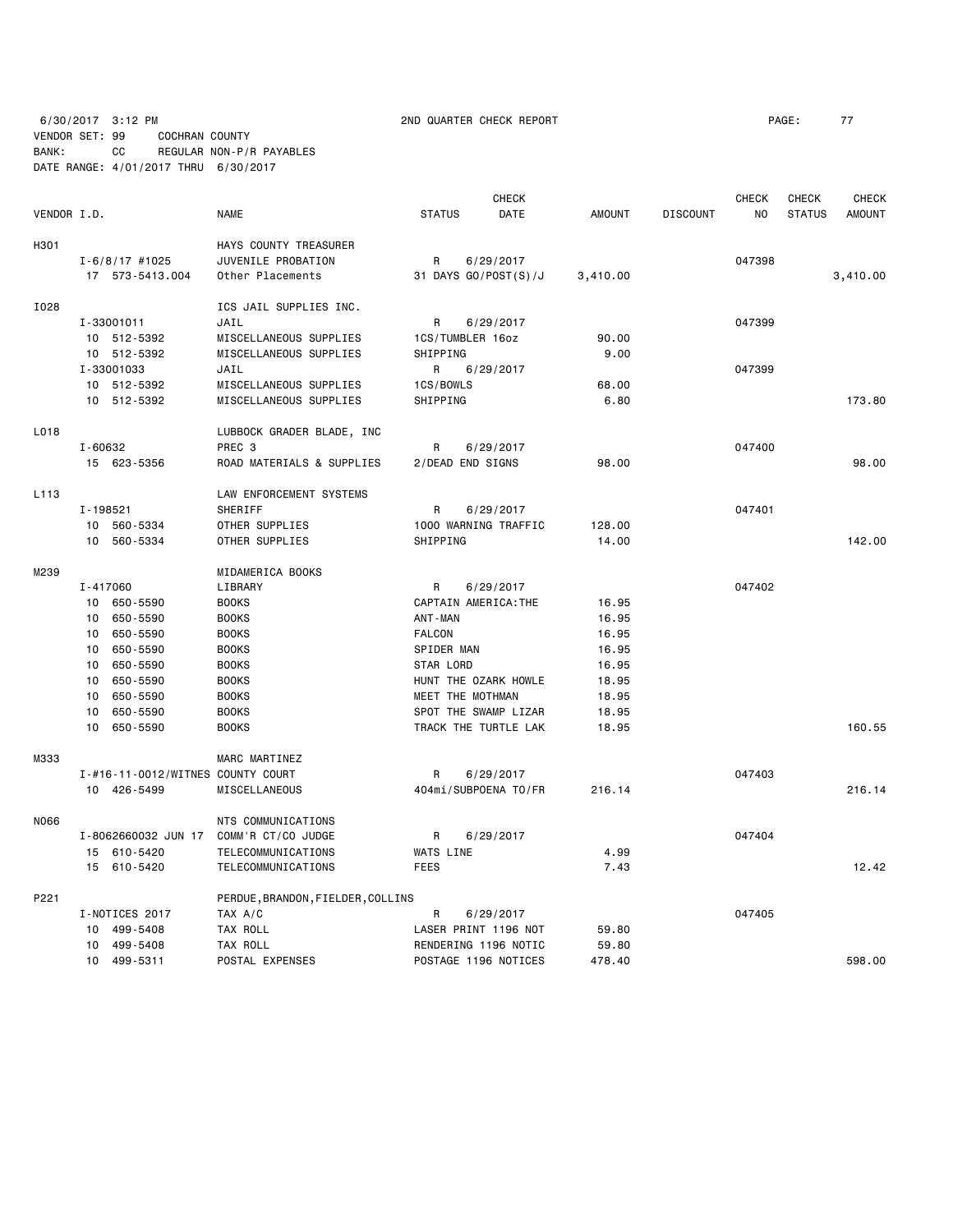### 6/30/2017 3:12 PM 2ND QUARTER CHECK REPORT PAGE: 78 VENDOR SET: 99 COCHRAN COUNTY BANK: CC REGULAR NON-P/R PAYABLES DATE RANGE: 4/01/2017 THRU 6/30/2017

|             |         |                    |                             |                      | <b>CHECK</b> |               |                 | CHECK  | CHECK         | CHECK         |
|-------------|---------|--------------------|-----------------------------|----------------------|--------------|---------------|-----------------|--------|---------------|---------------|
| VENDOR I.D. |         |                    | NAME                        | <b>STATUS</b>        | DATE         | <b>AMOUNT</b> | <b>DISCOUNT</b> | NO.    | <b>STATUS</b> | <b>AMOUNT</b> |
| Q001        |         |                    | QUILL CORPORATION           |                      |              |               |                 |        |               |               |
|             |         | I-7543097          | LIBRARY                     | R                    | 6/29/2017    |               |                 | 047406 |               |               |
|             |         | 10 650-5310        | OFFICE SUPPLIES             | <b>BIC BLUE PENS</b> |              | 14.23         |                 |        |               |               |
|             | 10      | 650-5310           | OFFICE SUPPLIES             | <b>BLK MARKERS</b>   |              | 8.23          |                 |        |               |               |
|             | 10      | 650-5310           | OFFICE SUPPLIES             | SHARPIE              |              | 21.99         |                 |        |               |               |
|             | 10      | 650-5310           | OFFICE SUPPLIES             | SHARPIE PEN          |              | 22.79         |                 |        |               |               |
|             | 10      | 650-5310           | OFFICE SUPPLIES             | <b>GLUE</b>          |              | 13.75         |                 |        |               |               |
|             | 10      | 650-5310           | OFFICE SUPPLIES             | 6/ELMERS GLUE        |              | 3.18          |                 |        |               |               |
|             | 10      | 650-5499           | MISCELLANEOUS               | FREE SNACK           |              |               |                 |        |               |               |
|             |         | I-7552577          | LIBRARY                     | R                    | 6/29/2017    |               |                 | 047406 |               |               |
|             |         | 10 650-5332        | CUSTODIAL SUPPLIES          | MTRD AIR FRSHR       |              | 27.97         |                 |        |               | 112.14        |
|             |         |                    |                             |                      |              |               |                 |        |               |               |
| <b>S005</b> |         |                    | DORIS SEALY, COUNTY TREAS   |                      |              |               |                 |        |               |               |
|             |         | I-CIO CONF 6/19/17 | TREASURER                   | R                    | 6/29/2017    |               |                 | 047407 |               |               |
|             |         | 10 497-5427        | CONTINUING EDUCATION        | 758 MILES TO/FR FRIS |              | 405.53        |                 |        |               |               |
|             |         | 10 497-5427        | CONTINUING EDUCATION        | 3 NITES/FRISCO 6/18- |              | 465.00        |                 |        |               |               |
|             |         | 10 497-5427        | CONTINUING EDUCATION        | LODGING TAX          |              | 60.45         |                 |        |               | 930.98        |
| S016        |         |                    | SOUTH PLAINS ASSN. OF GOV   |                      |              |               |                 |        |               |               |
|             | I-MP031 |                    | SHERIFF                     | R                    | 6/29/2017    |               |                 | 047408 |               |               |
|             |         | 10 560-5334        | OTHER SUPPLIES              | 10/COCHRAN COUNTY BO |              | 168.00        |                 |        |               | 168.00        |
| S222        |         |                    | SOUTH PLAINS COMMUNICATIONS |                      |              |               |                 |        |               |               |
|             |         | $I - 0112711 - IN$ | SHERIFF                     | R                    | 6/29/2017    |               |                 | 047409 |               |               |
|             |         | 10 560-5571        | CAPITAL OUTLAY              | 17hrs/INST FULL PKG/ |              | 1,275.00      |                 |        |               |               |
|             | 10      | 560-5571           | CAPITAL OUTLAY              | HARNESS KIT          |              | 100.85        |                 |        |               |               |
|             | 10      | 560-5571           | CAPITAL OUTLAY              | 2/CONSOLE PANELS     |              | 39.00         |                 |        |               |               |
|             | 10      | 560-5571           | CAPITAL OUTLAY              | 6PT FUSE HOLDER      |              | 19.25         |                 |        |               |               |
|             | 10      | 560-5571           | CAPITAL OUTLAY              | 2 MAXI FUSE HOLDER   |              | 7.50          |                 |        |               |               |
|             | 10      | 560-5571           | CAPITAL OUTLAY              | 4PT FUSE BLOCK       |              | 15.00         |                 |        |               |               |
|             | 10      | 560-5571           | CAPITAL OUTLAY              | 152-162MHz 150w ANTE |              | 11.00         |                 |        |               |               |
|             | 10      | 560-5571           | CAPITAL OUTLAY              | <b>BRASS MOUNT</b>   |              | 25.00         |                 |        |               | 1,492.60      |
|             |         |                    |                             |                      |              |               |                 |        |               |               |
| S242        |         |                    | SAM'S CLUB                  |                      |              |               |                 |        |               |               |
|             |         | I-5580 062017      | JAIL/NON-DEPT'L             | R                    | 6/29/2017    |               |                 | 047410 |               |               |
|             |         | 10 512-5333        | FOOD-PRISONERS              | 10/JUICE BOX         |              | 99.80         |                 |        |               |               |
|             |         | 10 409-5300        | COUNTY-WIDE SUPPLIES        | 2/FORKS              |              | 19.94         |                 |        |               |               |
|             | 10      | 409-5300           | COUNTY-WIDE SUPPLIES        | <b>SPOONS</b>        |              | 9.97          |                 |        |               |               |
|             | 10      | 512-5392           | MISCELLANEOUS SUPPLIES      | PAPER TOWEL          |              | 16.76         |                 |        |               |               |
|             | 10      | 512-5392           | MISCELLANEOUS SUPPLIES      | 2/FOAM CUPS          |              | 37.56         |                 |        |               |               |
|             | 10      | 512-5392           | MISCELLANEOUS SUPPLIES      | PAPER TOWEL          |              | 16.76         |                 |        |               |               |
|             |         | 10 512-5392        | MISCELLANEOUS SUPPLIES      | 2/TOILET PAPER       |              | 42.46         |                 |        |               |               |
|             | 10      | 409-5300           | COUNTY-WIDE SUPPLIES        | 2/BOWLS              |              | 19.16         |                 |        |               |               |
|             | 10      | 512-5392           | MISCELLANEOUS SUPPLIES      | <b>BOWLS</b>         |              | 9.58          |                 |        |               |               |
|             | 10      | 512-5392           | MISCELLANEOUS SUPPLIES      | 2/13GL TRASH BAGS    |              | 27.96         |                 |        |               |               |
|             | 10      | 512-5392           | MISCELLANEOUS SUPPLIES      | 2/ZIPLOCK BAGS       |              | 24.96         |                 |        |               |               |
|             | 10      | 512-5392           | MISCELLANEOUS SUPPLIES      | <b>FOAM CUPS</b>     |              | 18.27         |                 |        |               |               |
|             | 10      | 409-5300           | COUNTY-WIDE SUPPLIES        | <b>FOAM PLATES</b>   |              | 11.24         |                 |        |               |               |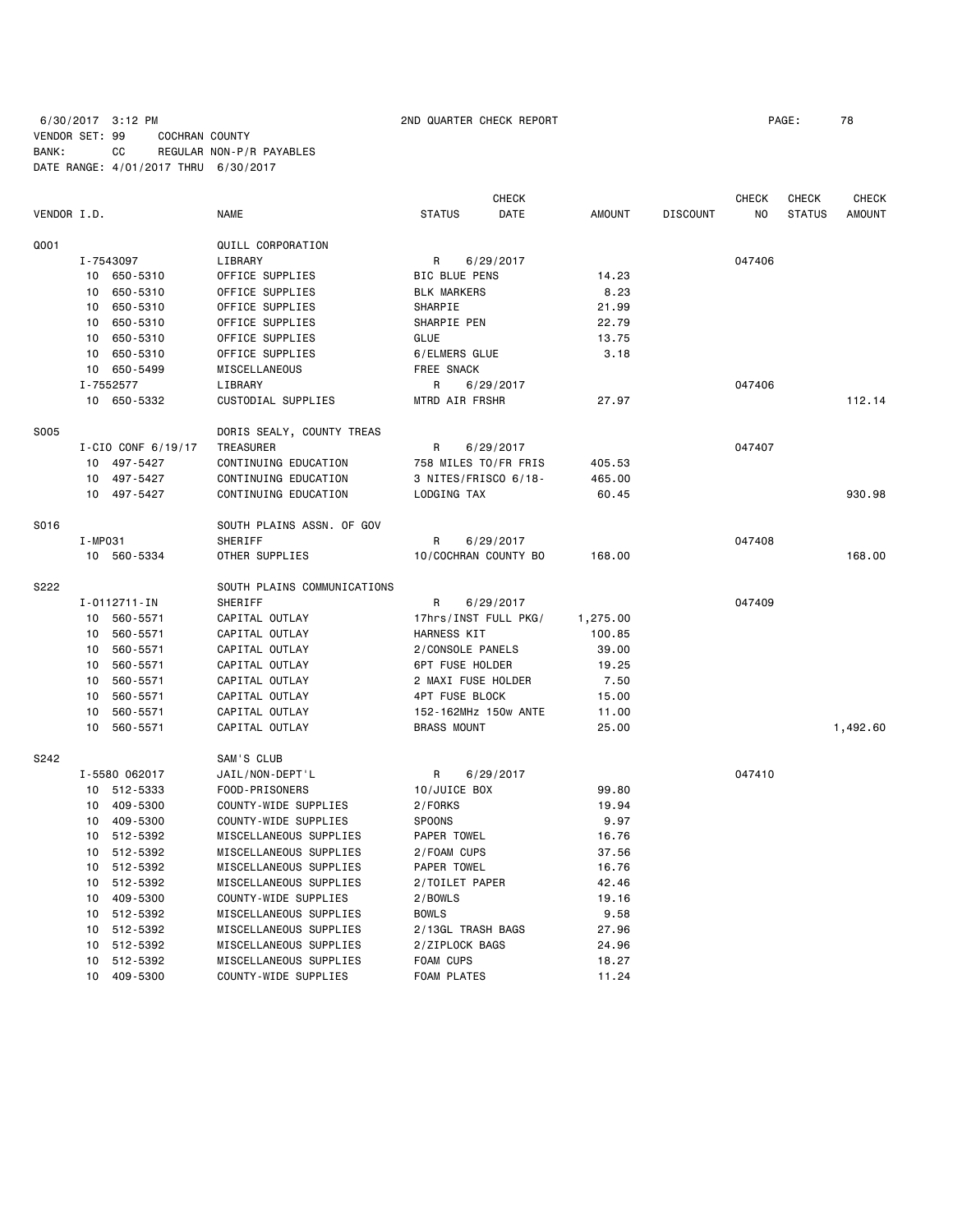### 6/30/2017 3:12 PM 2ND QUARTER CHECK REPORT PAGE: 79 VENDOR SET: 99 COCHRAN COUNTY BANK: CC REGULAR NON-P/R PAYABLES DATE RANGE: 4/01/2017 THRU 6/30/2017

 CHECK CHECK CHECK CHECK VENDOR I.D. NAME STATUS DATE AMOUNT DISCOUNT NO STATUS AMOUNT S242 SAM'S CLUB \*CONTINUED\* I-5580 062017 JAIL/NON-DEPT'L R 6/29/2017 047410 10 512-5392 MISCELLANEOUS SUPPLIES FOAM PLATES 11.24 10 409-5300 COUNTY-WIDE SUPPLIES NAPKINS 10.46 10 512-5333 FOOD-PRISONERS 3/CORN 26.94 10 512-5333 FOOD-PRISONERS 4/GREEN BEANS 35.92 10 512-5333 FOOD-PRISONERS ROTEL 6.48 10 512-5333 FOOD-PRISONERS 3/WOLF CHILI 23.94 10 512-5333 FOOD-PRISONERS PEAS 9.48 10 512-5333 FOOD-PRISONERS 2/CANNED ORANGES 15.96 10 512-5333 FOOD-PRISONERS 3/MIXED FRUIT CUPS 22.74 10 512-5333 FOOD-PRISONERS 4/FRUIT TO GO 30.32 10 512-5391 MEDICAL CARE-PRISONERS 2/IBU 21.08 10 512-5391 MEDICAL CARE-PRISONERS RANITIDINE 8.98 10 512-5391 MEDICAL CARE-PRISONERS OMEPRAZOL 13.98 10 512-5391 MEDICAL CARE-PRISONERS ADVIL 16.48 10 512-5391 MEDICAL CARE-PRISONERS FAMOTIDINE 8.82 10 512-5333 FOOD-PRISONERS 2/MILK 4.38 10 512-5333 FOOD-PRISONERS MOTTS 3PK460 6.98 10 512-5333 FOOD-PRISONERS 2/CHEERIOS 11.56 10 512-5333 FOOD-PRISONERS SYRUP 6.82 10 512-5333 FOOD-PRISONERS CHEERIOS 6.88 10 512-5333 FOOD-PRISONERS 2/RAISIN BRAN 15.56 10 512-5333 FOOD-PRISONERS MUSTARD 7.88 10 512-5333 FOOD-PRISONERS EGGS 14.98 10 512-5333 FOOD-PRISONERS SHREDDED CHEESE 11.84 10 512-5333 FOOD-PRISONERS TATER TOTS 6.98 10 512-5333 FOOD-PRISONERS TUNA FISH 9.98 10 512-5333 FOOD-PRISONERS FRENCH FRIES 6.78 10 512-5333 FOOD-PRISONERS RANCH DRESSING 9.98 10 512-5333 FOOD-PRISONERS MIRACLE WHIP 5.98 10 512-5333 FOOD-PRISONERS BLK PEPPER 9.42 10 512-5333 FOOD-PRISONERS SOUR CREAM 4.58 10 512-5333 FOOD-PRISONERS MARGARINE 4.98 10 512-5333 FOOD-PRISONERS 2/SAUSAGE PATTIES 15.96 10 512-5333 FOOD-PRISONERS KETCHUP 17.98 10 512-5333 FOOD-PRISONERS 2/MAYO PACKETS 19.46 10 512-5333 FOOD-PRISONERS 3/CHIPS 14.94 10 512-5333 FOOD-PRISONERS 2/SAUSAGE 10.64 10 512-5392 MISCELLANEOUS SUPPLIES 3/PINESOL 31.74 10 512-5333 FOOD-PRISONERS BACON 13.98 10 512-5333 FOOD-PRISONERS POTATOES 6.98 10 512-5392 MISCELLANEOUS SUPPLIES 2/COMET 13.56 10 512-5333 FOOD-PRISONERS 2/SALAD 3.96 10 512-5333 FOOD-PRISONERS LETTUCE 1.96 10 512-5392 MISCELLANEOUS SUPPLIES 4/DISINFECTANT 25.44 10 512-5392 MISCELLANEOUS SUPPLIES 2/DAWN 17.56 10 512-5392 MISCELLANEOUS SUPPLIES 3/LYSOL 44.94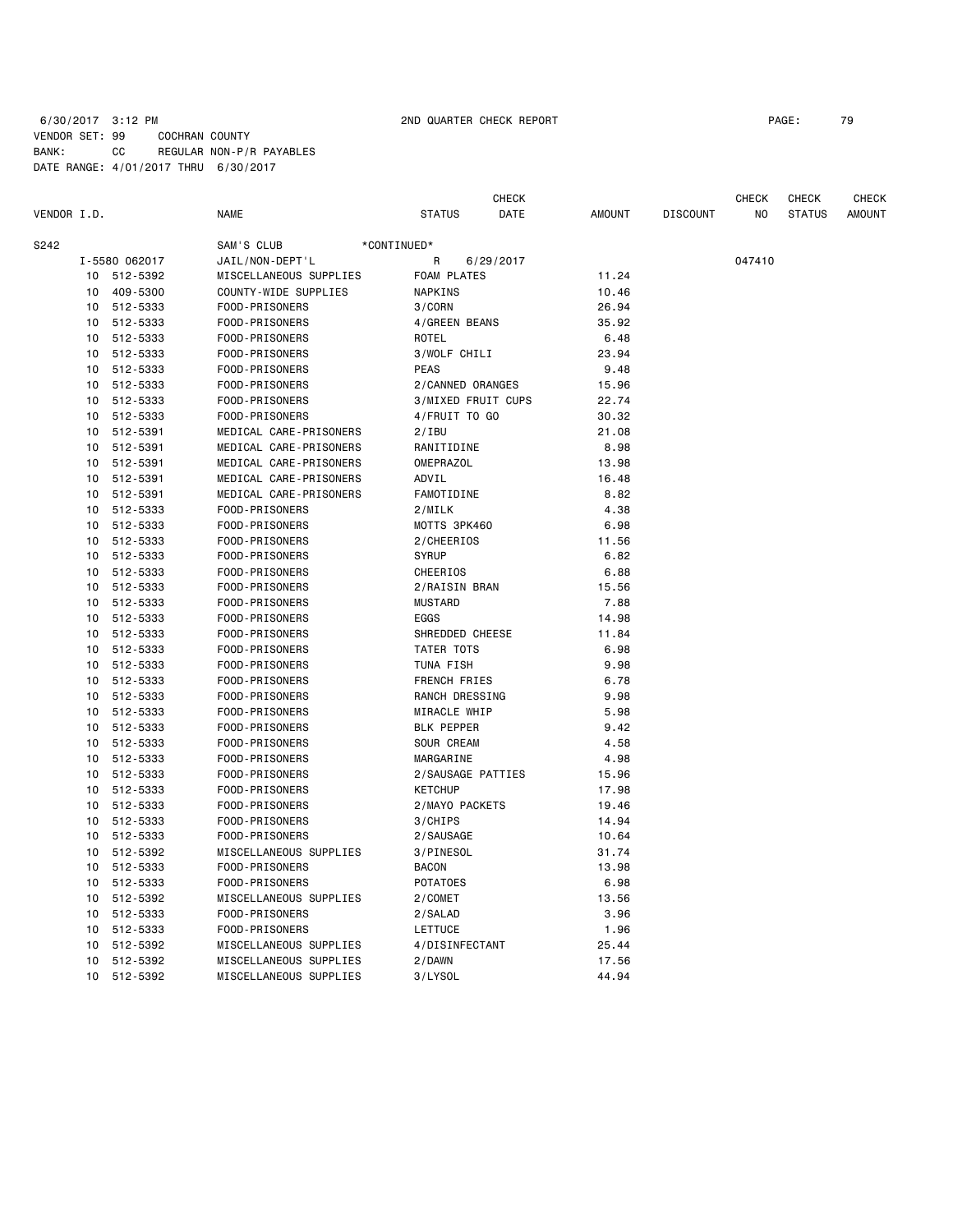6/30/2017 3:12 PM 2ND QUARTER CHECK REPORT PAGE: 80 VENDOR SET: 99 COCHRAN COUNTY BANK: CC REGULAR NON-P/R PAYABLES DATE RANGE: 4/01/2017 THRU 6/30/2017

|             |                                          |                                |                      | <b>CHECK</b>         |               |                 | <b>CHECK</b>   | <b>CHECK</b>  | <b>CHECK</b>  |
|-------------|------------------------------------------|--------------------------------|----------------------|----------------------|---------------|-----------------|----------------|---------------|---------------|
| VENDOR I.D. |                                          | <b>NAME</b>                    | <b>STATUS</b>        | DATE                 | <b>AMOUNT</b> | <b>DISCOUNT</b> | N <sub>O</sub> | <b>STATUS</b> | <b>AMOUNT</b> |
| S242        |                                          | SAM'S CLUB<br>*CONTINUED*      |                      |                      |               |                 |                |               |               |
|             | I-5580 062017                            | JAIL/NON-DEPT'L                | R                    | 6/29/2017            |               |                 | 047410         |               |               |
|             | 10 512-5392                              | MISCELLANEOUS SUPPLIES         | WINDFRESH            |                      | 16.24         |                 |                |               | 1,018.14      |
| S281        |                                          | <b>STAPLES</b>                 |                      |                      |               |                 |                |               |               |
|             | I-1834761121                             | SHERIFF                        | R                    | 6/29/2017            |               |                 | 047411         |               |               |
|             | 10 560-5310                              | OFFICE SUPPLIES                | DIVIDERS             |                      | 3.99          |                 |                |               |               |
|             | 560-5310<br>10                           | OFFICE SUPPLIES                | 2/PILOT BLUE PENS    |                      | 27.98         |                 |                |               |               |
|             | 10 560-5310                              | OFFICE SUPPLIES                | <b>BIC BLUE PENS</b> |                      | 3.99          |                 |                |               |               |
|             | 10 560-5310                              | OFFICE SUPPLIES                | DISC/COUPON          |                      | 0.30CR        |                 |                |               |               |
|             | I-1838488621                             | SHERIFF                        | R                    | 6/29/2017            |               |                 | 047411         |               |               |
|             | 10 560-5310                              | OFFICE SUPPLIES                | UNIBALL BLUE PENS    |                      | 9.99          |                 |                |               |               |
|             | 560-5310<br>10                           | OFFICE SUPPLIES                | VERBATIM DVDR 47GB   |                      | 41.39         |                 |                |               |               |
|             | 560-5310<br>10                           | OFFICE SUPPLIES                | DISC/COUPON          |                      | 1.20CR        |                 |                |               |               |
|             | 10 560-5310                              | OFFICE SUPPLIES                | DISC/COUPON          |                      | 5.40CR        |                 |                |               | 80.44         |
| S316        |                                          | BRYANT SEARS                   |                      |                      |               |                 |                |               |               |
|             | I-CHF CNF; RUIDOSO 17 JUVENILE PROBATION |                                | R                    | 6/29/2017            |               |                 | 047412         |               |               |
|             | 17 573-5427                              | TRAVEL & TRAINING              |                      | 3 NITES/RUIDOSO 6/10 | 327,00        |                 |                |               |               |
|             | 17 573-5427                              | TRAVEL & TRAINING              | LODGING TAX          |                      | 61.68         |                 |                |               |               |
|             | 17 573-5427                              | TRAVEL & TRAINING              | MEALS 6/11-6/13      |                      | 59.33         |                 |                |               | 448.01        |
| S366        |                                          | SOUTHEASTERN EMERGENCY EQUIPME |                      |                      |               |                 |                |               |               |
|             | I-762149                                 | PUBLIC SAFETY*OTHER            | R                    | 6/29/2017            |               |                 | 047413         |               |               |
|             | 10 580-5499                              | MISCELLANEOUS                  |                      | 3/AED BATTERIES CRTH | 390.00        |                 |                |               |               |
|             | 10 580-5499                              | MISCELLANEOUS                  |                      | 3/AED SMART PAD CRTG | 147.39        |                 |                |               |               |
|             | 10 580-5499                              | MISCELLANEOUS                  | SHIPPING             |                      | 11.37         |                 |                |               | 548.76        |
| S395        |                                          | SOUTH PLAINS TACA              |                      |                      |               |                 |                |               |               |
|             | I-2017 DUES                              | TAX A/C                        | R                    | 6/29/2017            |               |                 | 047414         |               |               |
|             | 10 499-5481                              | DUES AND REGISTRATION          | ANNUAL MEMBERSHIP/T  |                      | 25.00         |                 |                |               | 25.00         |
| S400        |                                          | STUEART'S PIT STOP KWIK LUBE   |                      |                      |               |                 |                |               |               |
|             | I-75000                                  | JUVENILE PROBATION             | R                    | 6/29/2017            |               |                 | 047415         |               |               |
|             | 17 573-5499                              | OPERATING EXPENSES             |                      | OIL CHG/'14 CHEV#722 | 38.99         |                 |                |               |               |
|             | 17 573-5499                              | OPERATING EXPENSES             |                      | 8/MOBIL1 SYNTHETIC 0 | 26.97         |                 |                |               |               |
|             | 17 573-5499                              | OPERATING EXPENSES             |                      | SYNTHETIC OIL UPGRAD | 28.99         |                 |                |               | 94.95         |
| S416        |                                          | SOS WASTE DISPOSAL, INC        |                      |                      |               |                 |                |               |               |
|             | $I - 5090$                               | PREC 3/ PREC 4                 | R                    | 6/29/2017            |               |                 | 047416         |               |               |
|             | 15 623-5440                              | UTILITIES                      |                      | DUMPSTER SVC JUNE 17 | 53.25         |                 |                |               |               |
|             | 15 624-5440                              | UTILITIES                      |                      | DUMPSTER SVC JUNE 17 | 53.25         |                 |                |               | 106.50        |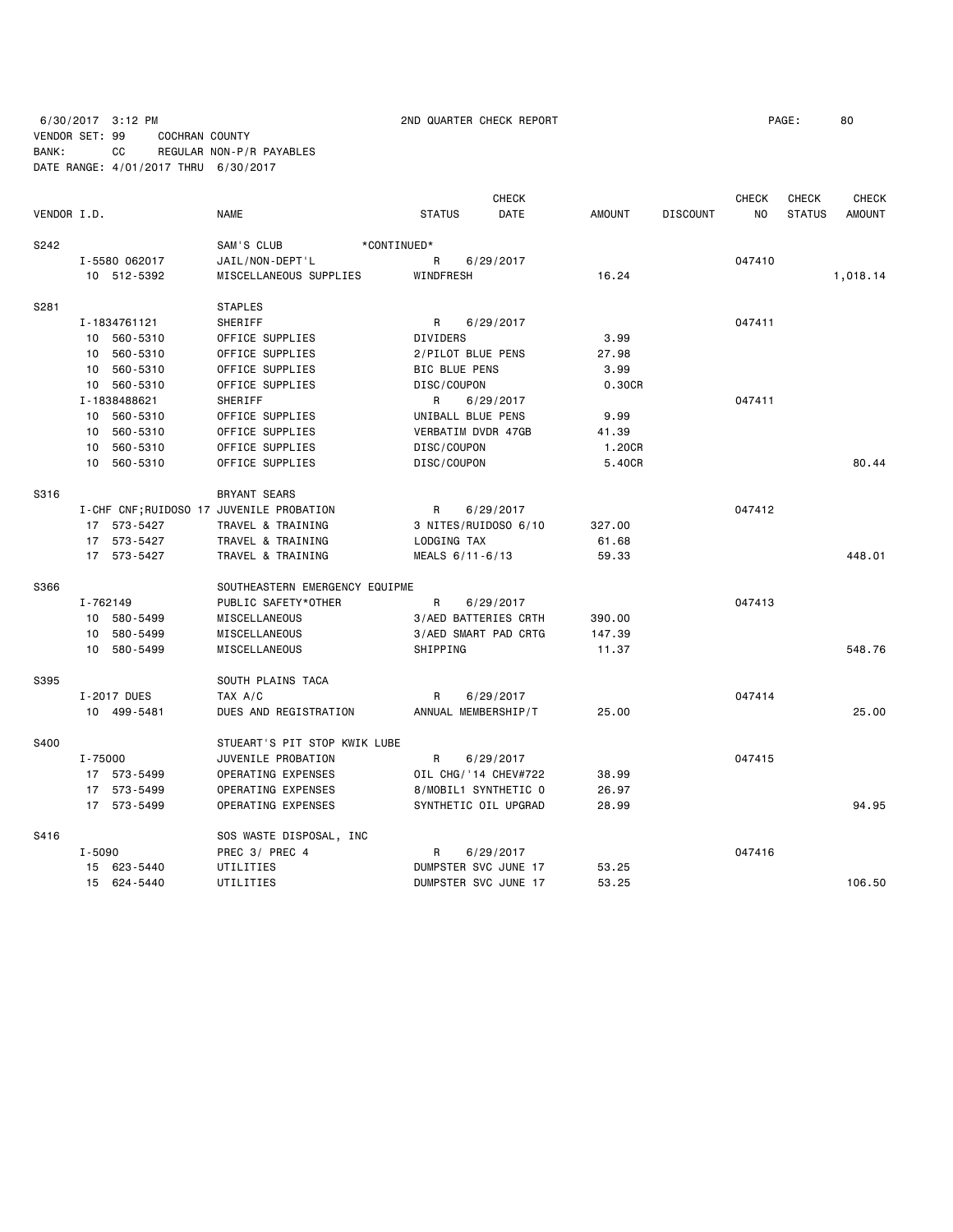6/30/2017 3:12 PM 2ND QUARTER CHECK REPORT PAGE: 81 VENDOR SET: 99 COCHRAN COUNTY

BANK: CC REGULAR NON-P/R PAYABLES DATE RANGE: 4/01/2017 THRU 6/30/2017

|             |                                        |                                                                              | CHECK                                  |               |                 | CHECK  | CHECK         | CHECK         |
|-------------|----------------------------------------|------------------------------------------------------------------------------|----------------------------------------|---------------|-----------------|--------|---------------|---------------|
| VENDOR I.D. |                                        | <b>NAME</b>                                                                  | <b>STATUS</b><br>DATE                  | <b>AMOUNT</b> | <b>DISCOUNT</b> | NO     | <b>STATUS</b> | <b>AMOUNT</b> |
| T019        | I-R70013<br>10 560-5334                | TEXAS DEPT. OF PUBLIC SAFETY<br>SHERIFF<br>OTHER SUPPLIES                    | 6/29/2017<br>R<br>50/BLOOD ALCOHOL TES | 325.00        |                 | 047417 |               | 325.00        |
|             |                                        |                                                                              |                                        |               |                 |        |               |               |
| T081        | I - NRDD - 0002576 - AL<br>10 409-5498 | TAC RISK MANAGEMENT POOL<br>NON-DEPT'L-CLAIMS<br><b>CLAIMS AND JUDGMENTS</b> | 6/29/2017<br>R<br>DEDUCTIBLE-KENDRA BI | 1,000.00      |                 | 047418 |               | 1,000.00      |
|             |                                        |                                                                              |                                        |               |                 |        |               |               |
| T083        |                                        | TYLER TECHNOLOGIES, INC                                                      |                                        |               |                 |        |               |               |
|             | I-025-193229                           | NON-DEPT'L                                                                   | R<br>6/29/2017                         |               |                 | 047419 |               |               |
|             | 10 409-5411                            | MAINTENANCE CONTRACTS                                                        | MONTHLY NETWORK MAIN                   | 220.50        |                 |        |               | 220.50        |
| T194        |                                        | TEXAS TECH UNIVERSITY                                                        |                                        |               |                 |        |               |               |
|             | I-1547/MONTEZ                          | DISTRICT COURT                                                               | 6/29/2017<br>R                         |               |                 | 047420 |               |               |
|             | 10 435-5499                            | MISCELLANEOUS                                                                | EVAL/ROCKY MONTEZ 6/                   | 750.00        |                 |        |               | 750.00        |
| T230        |                                        | TEXAS PUBLIC HEALTH ASSOCIATIO                                               |                                        |               |                 |        |               |               |
|             | I-VIT STAT CONF'17                     | <b>CLERK</b>                                                                 | R<br>6/29/2017                         |               |                 | 047421 |               |               |
|             | 10 403-5427                            | CONTINUING EDUCATION                                                         | REG VITAL STAT/SHANN                   | 145.00        |                 |        |               | 145.00        |
|             |                                        |                                                                              |                                        |               |                 |        |               |               |
| U019        |                                        | UNITED SUPERMARKETS, INC                                                     |                                        |               |                 |        |               |               |
|             | I-2849 060717                          | JAIL                                                                         | R<br>6/29/2017                         |               |                 | 047422 |               |               |
|             | 10 512-5333                            | FOOD-PRISONERS                                                               | CORNMEAL<br>8/S0UP                     | 3.19          |                 |        |               |               |
|             | 10 512-5333<br>10 512-5333             | FOOD-PRISONERS<br>FOOD-PRISONERS                                             | 8/HOTDOG BUNS                          | 9.52<br>7.12  |                 |        |               |               |
|             | 512-5333<br>10                         | FOOD-PRISONERS                                                               | 6/TUNA                                 | 4.74          |                 |        |               |               |
|             | 10<br>512-5333                         | FOOD-PRISONERS                                                               | 2/CAKE MIX                             | 2.38          |                 |        |               |               |
|             | 512-5333<br>10                         |                                                                              | 2/MASHED POTATOES                      | 7.58          |                 |        |               |               |
|             | 512-5333                               | FOOD-PRISONERS<br>FOOD-PRISONERS                                             |                                        | 5.18          |                 |        |               |               |
|             | 10<br>512-5333<br>10                   |                                                                              | 2/MANWICH<br>2/MIRACLE WHIP            | 5.98          |                 |        |               |               |
|             | 10 512-5333                            | FOOD-PRISONERS<br>FOOD-PRISONERS                                             | PICKLES                                | 4.99          |                 |        |               |               |
|             | 10 512-5333                            | FOOD-PRISONERS                                                               | 4/CAKE MIX                             | 4.76          |                 |        |               |               |
|             | 512-5333<br>10                         | FOOD-PRISONERS                                                               | 3/CHIPS                                | 11.97         |                 |        |               |               |
|             | 10 512-5333                            | FOOD-PRISONERS                                                               | 4/ROTEL                                | 4.36          |                 |        |               |               |
|             | 10 512-5333                            | FOOD-PRISONERS                                                               | 4/APPLESAUCE                           | 11.96         |                 |        |               |               |
|             | 10 512-5333                            | FOOD-PRISONERS                                                               | $4/0$ IL                               | 31.96         |                 |        |               |               |
|             | 10<br>512-5333                         | FOOD-PRISONERS                                                               | CHERRY RED                             | 1.99          |                 |        |               |               |
|             | 10 512-5333                            | FOOD-PRISONERS                                                               | PEANUT BUTTER                          | 7.49          |                 |        |               |               |
|             | 512-5333<br>10                         | FOOD-PRISONERS                                                               | 3/PINEAPPLE                            | 4.47          |                 |        |               |               |
|             | 512-5333<br>10                         | FOOD-PRISONERS                                                               | 2/SUGAR                                | 27.98         |                 |        |               |               |
|             | 512-5333<br>10                         | FOOD-PRISONERS                                                               | 4/CHILI                                | 10.36         |                 |        |               |               |
|             | 10 512-5333                            | FOOD-PRISONERS                                                               | 2/SALAD                                | 7.98          |                 |        |               |               |
|             | 10 512-5333                            | FOOD-PRISONERS                                                               | <b>JALAPENOS</b>                       | 1.42          |                 |        |               |               |
|             | 10 512-5333                            | FOOD-PRISONERS                                                               | 2/ORANGES                              | 7.98          |                 |        |               |               |
|             | 512-5333<br>10                         | FOOD-PRISONERS                                                               | 2/APPLES                               | 10.00         |                 |        |               |               |
|             | 512-5333<br>10                         | FOOD-PRISONERS                                                               | SERRANO PEPPERS                        | 1.91          |                 |        |               |               |
|             | 512-5333<br>10                         | FOOD-PRISONERS                                                               | <b>POTATOES</b>                        | 1.99          |                 |        |               |               |
|             | 10<br>512-5333                         | FOOD-PRISONERS                                                               | 9/BEEF                                 | 116.91        |                 |        |               |               |
|             |                                        |                                                                              |                                        |               |                 |        |               |               |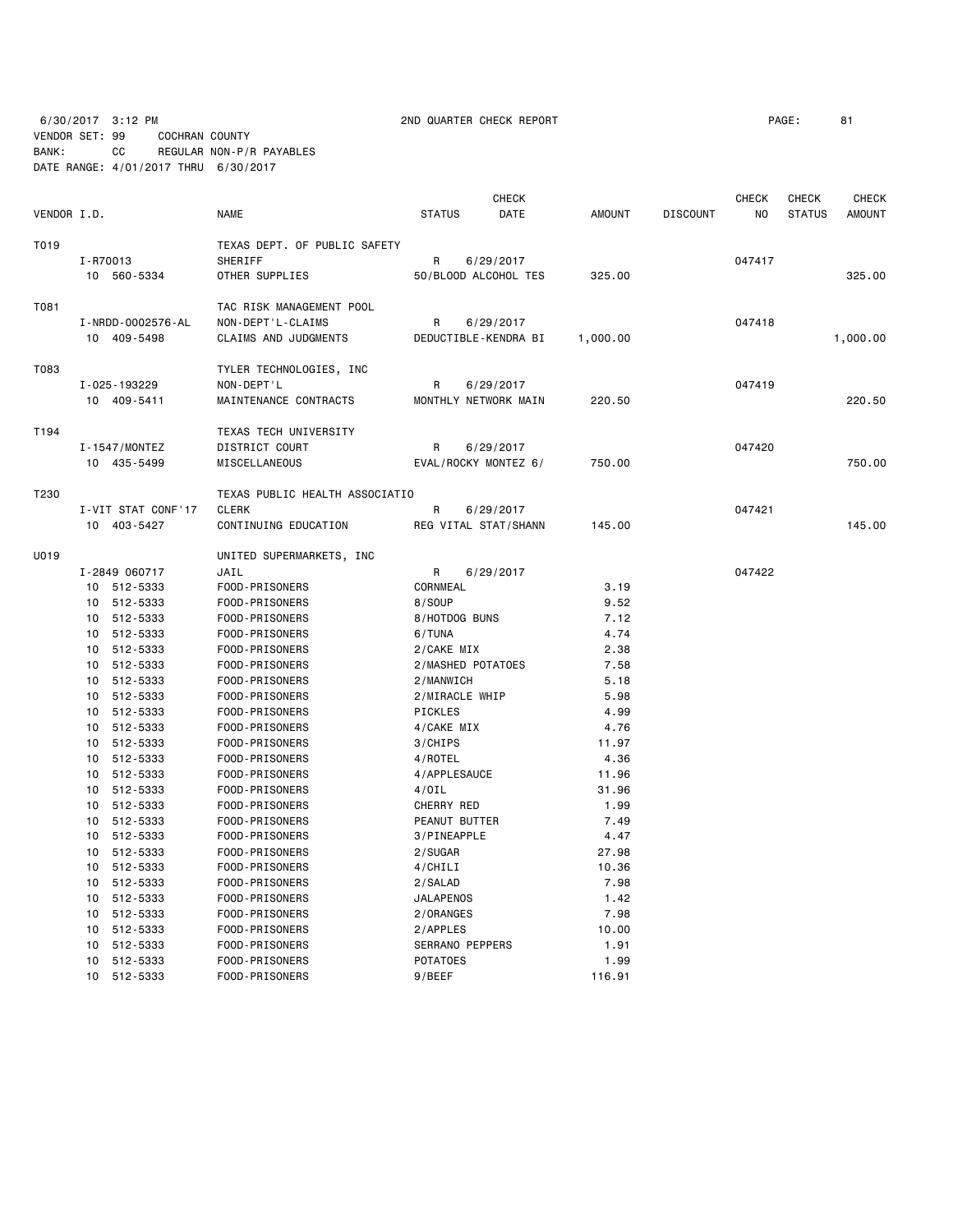### 6/30/2017 3:12 PM 2ND QUARTER CHECK REPORT PAGE: 82 VENDOR SET: 99 COCHRAN COUNTY BANK: CC REGULAR NON-P/R PAYABLES DATE RANGE: 4/01/2017 THRU 6/30/2017

|             |                                  |               |                          |                          | <b>CHECK</b>         |               |                 | <b>CHECK</b> | CHECK         | <b>CHECK</b>  |
|-------------|----------------------------------|---------------|--------------------------|--------------------------|----------------------|---------------|-----------------|--------------|---------------|---------------|
| VENDOR I.D. |                                  |               | NAME                     | <b>STATUS</b>            | DATE                 | <b>AMOUNT</b> | <b>DISCOUNT</b> | ΝO           | <b>STATUS</b> | <b>AMOUNT</b> |
| U019        |                                  |               | UNITED SUPERMARKETS, INC | *CONTINUED*              |                      |               |                 |              |               |               |
|             |                                  | I-2849 060717 | JAIL                     | R                        | 6/29/2017            |               |                 | 047422       |               |               |
|             |                                  | 10 512-5333   | FOOD-PRISONERS           | 2/CORNDOGS               |                      | 9.98          |                 |              |               |               |
|             |                                  | 10 512-5333   | FOOD-PRISONERS           | 8/WEENIES                |                      | 7.92          |                 |              |               |               |
|             | 10                               | 512-5333      | FOOD-PRISONERS           | BONE IN SIRLOIN          |                      | 6.00          |                 |              |               |               |
|             | 512-5333<br>FOOD-PRISONERS<br>10 |               |                          | BONE IN SIRLOIN          |                      | 5.15          |                 |              |               |               |
|             | 10                               | 512-5333      | FOOD-PRISONERS           | BONE IN SIRLOIN          |                      | 6.45          |                 |              |               |               |
|             | 10                               | 512-5333      | FOOD-PRISONERS           | 5/PORK CHOPS             |                      | 6.45          |                 |              |               |               |
|             | 10                               | 512-5333      | FOOD-PRISONERS           | 2/SAUSAGE                |                      | 12.00         |                 |              |               |               |
|             | 10                               | 512-5333      | FOOD-PRISONERS           | 2/CHEESE                 |                      | 25.98         |                 |              |               |               |
|             | 10                               | 512-5333      | FOOD-PRISONERS           | 2/FLOUR TORTILLAS        |                      | 7.38          |                 |              |               |               |
|             | 10                               | 512-5333      | FOOD-PRISONERS           | 4/CHOPPED HAM            |                      | 12.00         |                 |              |               |               |
|             |                                  | 10 512-5333   | FOOD-PRISONERS           | 2/HAM/CHEESE             |                      | 6.00          |                 |              |               |               |
|             | 10                               | 512-5333      | FOOD-PRISONERS           | 2/HNY HAM                |                      | 6.00          |                 |              |               |               |
|             |                                  | 10 512-5333   | FOOD-PRISONERS           | SAUSAGE                  |                      | 9.99          |                 |              |               |               |
|             |                                  | 10 512-5333   | FOOD-PRISONERS           | 2/BACON                  |                      | 25.98         |                 |              |               |               |
|             |                                  | 10 512-5333   | FOOD-PRISONERS           | 2/HOT SAUSAGE            |                      | 11.38         |                 |              |               |               |
|             | 10                               | 512-5333      | FOOD-PRISONERS           | <b>DRUMS</b>             |                      | 3.10          |                 |              |               |               |
|             | 10                               | 512-5333      | FOOD-PRISONERS           | <b>DRUMS</b>             |                      | 4.06          |                 |              |               |               |
|             | 10                               | 512-5333      | FOOD-PRISONERS           | THIGHS                   |                      | 3.71          |                 |              |               |               |
|             | 10                               | 512-5333      | FOOD-PRISONERS           | THIGHS                   |                      | 3.81          |                 |              |               |               |
|             | 10                               | 512-5333      | FOOD-PRISONERS           | THIGHS                   |                      | 4.08          |                 |              |               |               |
|             | 10                               | 512-5333      | FOOD-PRISONERS           | THIGHS                   |                      | 3.81          |                 |              |               |               |
|             | 10                               | 512-5333      | FOOD-PRISONERS           | HAM/CHS                  |                      | 9.99          |                 |              |               |               |
|             | 10                               | 512-5333      | FOOD-PRISONERS           | 3/BEEF/BEAN BURRITO      |                      | 11.97         |                 |              |               |               |
|             | 10                               | 512-5333      | FOOD-PRISONERS           | 2/BROC                   |                      | 5.38          |                 |              |               |               |
|             | 10                               | 512-5333      | FOOD-PRISONERS           | 2/MIX VEG                |                      | 5.38          |                 |              |               |               |
|             | 10                               | 512-5333      |                          | TATER TOTS               |                      | 5.99          |                 |              |               |               |
|             |                                  |               | FOOD-PRISONERS           |                          |                      |               |                 |              |               |               |
|             | 10                               | 512-5333      | FOOD-PRISONERS           | 2/FISH SANDWICH          |                      | 10.98         |                 |              |               |               |
|             | 10                               | 512-5333      | FOOD-PRISONERS           | 2/FISH FILLETS           |                      | 10.98         |                 |              |               |               |
|             | 10                               | 512-5333      | FOOD-PRISONERS           | BLUE BONNET TUB          |                      | 3.49          |                 |              |               |               |
|             | 10                               | 512-5333      | FOOD-PRISONERS           | BLUE BONNET TUB          |                      | 3.49          |                 |              |               | 577.02        |
|             | 10                               | 512-5392      | MISCELLANEOUS SUPPLIES   | <b>3/FEMALE PRODUCTS</b> |                      | 11.97         |                 |              |               |               |
| U036        |                                  |               | UNIFIRST HOLDINGS, INC.  |                          |                      |               |                 |              |               |               |
|             |                                  | I-831 2294222 | JAIL/SHERIFF             | R                        | 6/29/2017            |               |                 | 047423       |               |               |
|             |                                  | 10 512-5205   | UNIFORMS                 | UNIFORM SVC 6/5          |                      | 22.60         |                 |              |               |               |
|             |                                  | 10 512-5392   | MISCELLANEOUS SUPPLIES   | 2/PAPER TOWEL            |                      | 18.00         |                 |              |               |               |
|             | 10                               | 560-5205      | UNIFORMS                 | UNIFORM SVC 6/5          |                      | 45.43         |                 |              |               |               |
|             |                                  | 10 560-5205   | UNIFORMS                 | DEFE CHG                 |                      | 9.60          |                 |              |               |               |
|             |                                  | I-831 2295580 | JAIL/SHERIFF             | R                        | 6/29/2017            |               |                 | 047423       |               |               |
|             |                                  | 10 512-5205   | UNIFORMS                 | UNIFORM SVC 6/12         |                      | 22.60         |                 |              |               |               |
|             | 10                               | 512-5392      | MISCELLANEOUS SUPPLIES   |                          | 2/WHITE HAND TOWEL R | 18.00         |                 |              |               |               |
|             | 10                               | 560-5205      | UNIFORMS                 | UNIFORM SVC 6/12         |                      | 45.43         |                 |              |               |               |
|             | 10                               | 560-5205      | UNIFORMS                 | DEFE CHG                 |                      | 9.60          |                 |              |               |               |
|             |                                  | I-831 2296960 | JAIL/SHERIFF             | R                        | 6/29/2017            |               |                 | 047423       |               |               |
|             | 10                               | 512-5205      | <b>UNIFORMS</b>          | UNIFORM SVC 6/19         |                      | 22.60         |                 |              |               |               |
|             | 10                               | 560-5205      | <b>UNIFORMS</b>          | UNIFORM SVC 6/19         |                      | 23.03         |                 |              |               |               |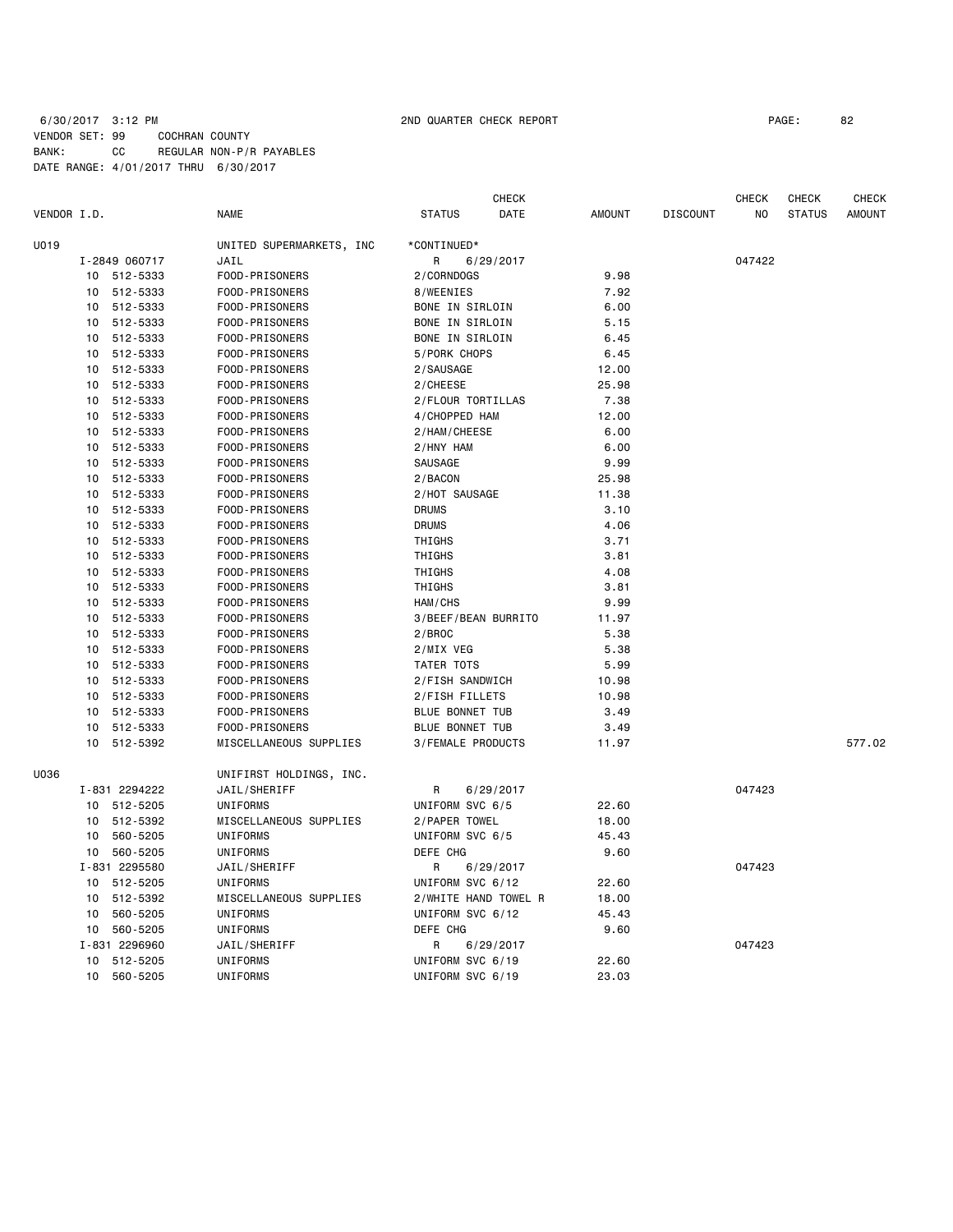### 6/30/2017 3:12 PM 2ND QUARTER CHECK REPORT PAGE: 83 VENDOR SET: 99 COCHRAN COUNTY BANK: CC REGULAR NON-P/R PAYABLES DATE RANGE: 4/01/2017 THRU 6/30/2017

|             |                                   |                                | CHECK                 |               |                 | <b>CHECK</b> | CHECK         | <b>CHECK</b>  |
|-------------|-----------------------------------|--------------------------------|-----------------------|---------------|-----------------|--------------|---------------|---------------|
| VENDOR I.D. |                                   | NAME                           | <b>STATUS</b><br>DATE | <b>AMOUNT</b> | <b>DISCOUNT</b> | NO.          | <b>STATUS</b> | <b>AMOUNT</b> |
| U036        |                                   | UNIFIRST HOLDINGS, INC         | *CONTINUED*           |               |                 |              |               |               |
|             | I-831 2296960                     | JAIL/SHERIFF                   | 6/29/2017<br>R        |               |                 | 047423       |               |               |
|             | 10 512-5392                       | MISCELLANEOUS SUPPLIES         | 2/ROLL HAND TOWEL 6/  | 18.00         |                 |              |               |               |
|             | 10 560-5205                       | UNIFORMS                       | DEFE CHG              | 9.60          |                 |              |               |               |
|             | I-831 2298327                     | JAIL/SHERIFF                   | R<br>6/29/2017        |               |                 | 047423       |               |               |
|             | 10 512-5205                       | UNIFORMS                       | UNIFORM SVC 6/26      | 22.60         |                 |              |               |               |
|             | 512-5392<br>10                    | MISCELLANEOUS SUPPLIES         | 2/PAPER TOWEL ROLL    | 18.00         |                 |              |               |               |
|             | 10<br>560-5205                    | UNIFORMS                       | UNIFORM SVC 6/26      | 11.76         |                 |              |               |               |
|             | 560-5205<br>10                    | UNIFORMS                       | LOST PANT/MAX         | 32.49         |                 |              |               |               |
|             | 560-5205<br>10                    | UNIFORMS                       | LOST PANT/RIVA        | 38.40         |                 |              |               |               |
|             | 560-5205<br>10                    | UNIFORMS                       | LOST SHIRT/RIVA       | 33.86         |                 |              |               |               |
|             | 560-5205<br>10                    | UNIFORMS                       | DEFE CHARGE           | 9.60          |                 |              |               |               |
|             | 10 560-5205                       | UNIFORMS                       | MIN CHARGE            | 0.99          |                 |              |               | 432.19        |
|             |                                   |                                |                       |               |                 |              |               |               |
| V054        |                                   | VJ CONSTRUCTION LLC            |                       |               |                 |              |               |               |
|             | $I - 1245$                        | PARK/SHOWBARN                  | R<br>6/29/2017        |               |                 | 047424       |               |               |
|             | 10 660-5451                       | REPAIR                         | RPR/ROOF, GUTTER/SHOW | 4,847.00      |                 |              |               |               |
|             | 10 660-5451                       | REPAIR                         | INSTL SIDE LIGHTS     | 400.00        |                 |              |               | 5,247.00      |
| <b>WOO7</b> |                                   | THOMSON REUTERS-WEST PAYMENT C |                       |               |                 |              |               |               |
|             | I-836297211                       | ATTORNEY/LAW LIBRARY           | R<br>6/29/2017        |               |                 | 047425       |               |               |
|             | 10 475-5590                       | LAW LIBRARY MTRLS/UPDATES      | BOOKS&BOUND VOLUMES   | 549.60        |                 |              |               |               |
|             | I-836308132                       | ATTORNEY/LAW LIBRARY           | R<br>6/29/2017        |               |                 | 047425       |               |               |
|             | 10 475-5590                       | LAW LIBRARY MTRLS/UPDATES      | BOOKS&BOUND VOLUMES   | 109.80        |                 |              |               | 659.40        |
|             |                                   |                                |                       |               |                 |              |               |               |
| WO10        |                                   | WEST TEXAS GAS INC             |                       |               |                 |              |               |               |
|             | I-004036001501 6/17               | PARK/SHOP                      | R<br>6/29/2017        |               |                 | 047426       |               |               |
|             | 10 660-5440                       | UTILITIES & IRRIGATION         | GAS SVC 5/8-6/1       | 10.00         |                 |              |               |               |
|             | 10 660-5440                       | UTILITIES & IRRIGATION         | GRIP CHARGE           | 3.23          |                 |              |               |               |
|             | I-004036002501 6/17 PARK/SHOWBARN |                                | R<br>6/29/2017        |               |                 | 047426       |               |               |
|             | 10<br>660-5440                    | UTILITIES & IRRIGATION         | GAS SVC 5/8-6/1       | 10.00         |                 |              |               |               |
|             | 660-5440<br>10                    | UTILITIES & IRRIGATION         | <b>GRIP CHARGE</b>    | 3.23          |                 |              |               |               |
|             | I-004049022001 6/17 PREC 3        |                                | R<br>6/29/2017        |               |                 | 047426       |               |               |
|             | 15 623-5440                       | UTILITIES                      | GAS SVC 5/8-6/1       | 13.70         |                 |              |               |               |
|             | 15 623-5440                       | UTILITIES                      | GRIP CHARGE           | 8.59          |                 |              |               | 48.75         |
| W055        |                                   | WINDSTREAM COMMUNICATIONS SW   |                       |               |                 |              |               |               |
|             | I-266-0638 JUNE 17                | <b>MUSEUM</b>                  | R<br>6/29/2017        |               |                 | 047427       |               |               |
|             | 10 652-5420                       | TELECOMMUNICATIONS             | BASIC LOCAL SVC       | 48.26         |                 |              |               |               |
|             | 10 652-5420                       | TELECOMMUNICATIONS             | HI SPEED INTERNET     | 100.00        |                 |              |               |               |
|             | 10 652-5420                       | TELECOMMUNICATIONS             | CR/HI SPEED INTERNET  | 25.00CR       |                 |              |               |               |
|             | 10 652-5420                       | TELECOMMUNICATIONS             | OPTIONAL SVC          | 8.70          |                 |              |               |               |
|             |                                   |                                |                       |               |                 |              |               |               |
|             | 10 652-5420<br>I-266-5051 JUNE 17 | TELECOMMUNICATIONS<br>LIBRARY  | LONG DISTANCE SVC     | 6.63          |                 | 047427       |               |               |
|             | 10                                |                                | 6/29/2017<br>R        |               |                 |              |               |               |
|             | 650-5420                          | TELECOMMUNICATIONS             | BASIC LOCAL SVC/2 LI  | 109.96        |                 |              |               |               |
|             | 650-5420<br>10 <sub>1</sub>       | TELECOMMUNICATIONS             | HI SPEED INTERNET     | 54.99         |                 |              |               |               |
|             | 10 650-5420                       | TELECOMMUNICATIONS             | LONG DISTANCE SVC     | 0.87          |                 | 047427       |               |               |
|             | I-266-5074 JUNE 17                | ADULT PROBATION                | R<br>6/29/2017        |               |                 |              |               |               |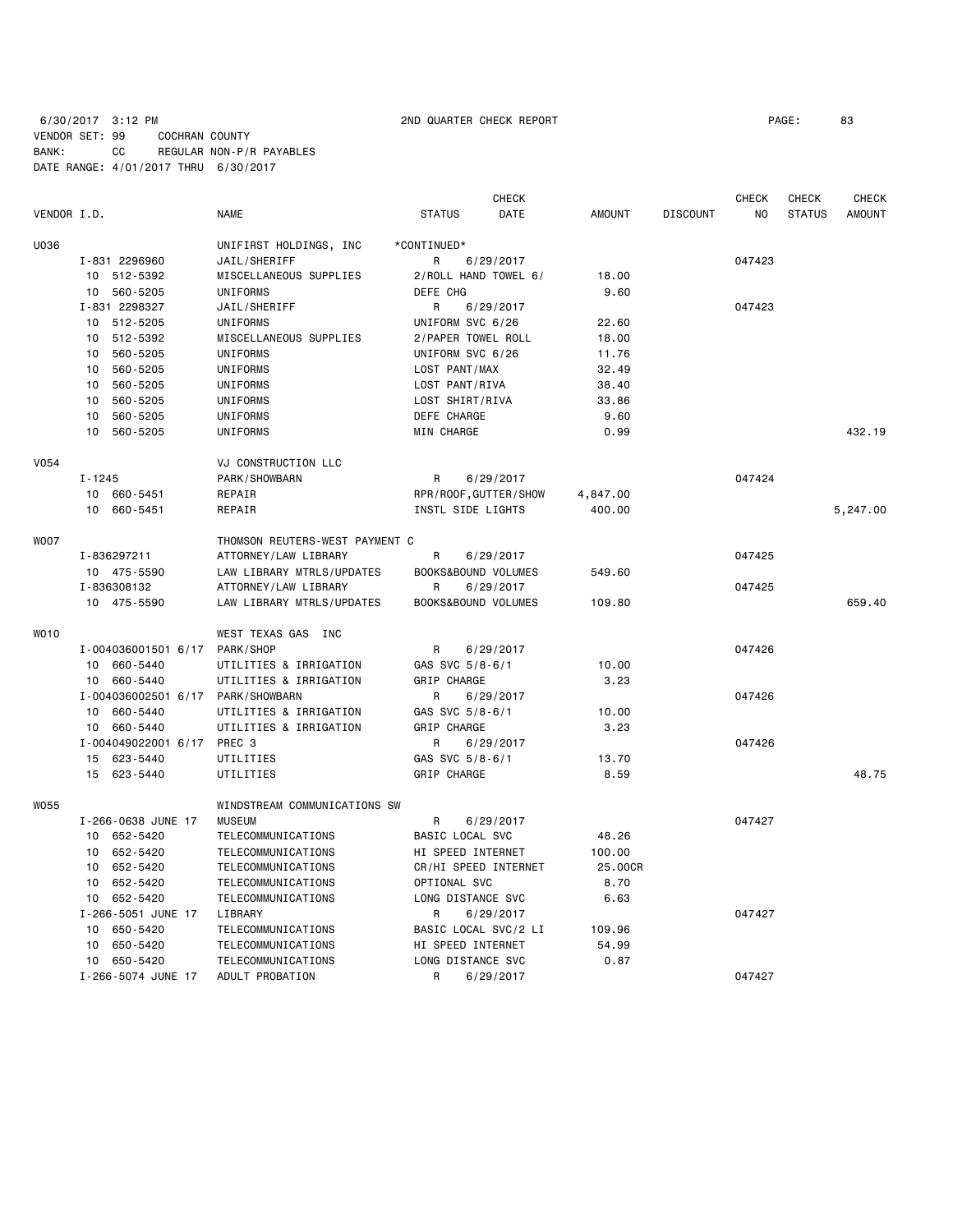### 6/30/2017 3:12 PM 2ND QUARTER CHECK REPORT PAGE: 84 VENDOR SET: 99 COCHRAN COUNTY BANK: CC REGULAR NON-P/R PAYABLES DATE RANGE: 4/01/2017 THRU 6/30/2017

| VENDOR I.D. |                    | <b>NAME</b>                  | <b>STATUS</b>            | <b>CHECK</b><br>DATE | <b>AMOUNT</b> | <b>DISCOUNT</b> | <b>CHECK</b><br>NO | <b>CHECK</b><br><b>STATUS</b> | <b>CHECK</b><br><b>AMOUNT</b> |
|-------------|--------------------|------------------------------|--------------------------|----------------------|---------------|-----------------|--------------------|-------------------------------|-------------------------------|
| W055        |                    | WINDSTREAM COMMUNICATIONS SW | *CONTINUED*              |                      |               |                 |                    |                               |                               |
|             | I-266-5074 JUNE 17 | ADULT PROBATION              | R                        | 6/29/2017            |               |                 | 047427             |                               |                               |
|             | 10 570-5420        | TELECOMMUNICATIONS           | BASIC LOCAL SVC          |                      | 48.89         |                 |                    |                               |                               |
|             | 10 570-5420        | TELECOMMUNICATIONS           | OPTIONAL SVC             |                      | 11.97         |                 |                    |                               |                               |
|             | I-266-5161 JUNE 17 | TREASURER                    | R                        | 6/29/2017            |               |                 | 047427             |                               |                               |
|             | 10 497-5420        | TELECOMMUNICATIONS           | BASIC LOCAL SVC          |                      | 48.89         |                 |                    |                               |                               |
|             | 10 497-5420        | TELECOMMUNICATIONS           | LONG DISTANCE SVC        |                      | 0.53          |                 |                    |                               |                               |
|             | I-266-5171 JUNE 17 | TAX A/C                      | R                        | 6/29/2017            |               |                 | 047427             |                               |                               |
|             | 10 499-5420        | TELECOMMUNICATIONS           | BASIC LOCAL SVC/3 LI     |                      | 151.27        |                 |                    |                               |                               |
|             | 10<br>499-5420     | TELECOMMUNICATIONS           | <b>HI SPEED INTERNET</b> |                      | 84.99         |                 |                    |                               |                               |
|             | 499-5420<br>10     | TELECOMMUNICATIONS           | OPTIONAL SVC             |                      | 28.72         |                 |                    |                               |                               |
|             | 10 499-5420        | TELECOMMUNICATIONS           | LONG DISTANCE SVC        |                      | 12.26         |                 |                    |                               |                               |
|             | I-266-5181 JUNE17  | <b>ELECTIONS</b>             | R                        | 6/29/2017            |               |                 | 047427             |                               |                               |
|             | 10 490-5420        | TELECOMMUNICATIONS           | BASIC LOCAL SVC          |                      | 51.59         |                 |                    |                               |                               |
|             | 10 490-5420        | TELECOMMUNICATIONS           | OPTIONAL SVC             |                      | 3.00          |                 |                    |                               |                               |
|             | 10 490-5420        | TELECOMMUNICATIONS           | LONG DISTANCE SVC        |                      | 6.08          |                 |                    |                               |                               |
|             | I-266-5211 JUNE 17 | SHERIFF                      | R                        | 6/29/2017            |               |                 | 047427             |                               |                               |
|             | 10 560-5420        | TELECOMMUNICATIONS           | BASIC LOCAL SVC/3 LI     |                      | 169.78        |                 |                    |                               |                               |
|             | 560-5420<br>10     | TELECOMMUNICATIONS           | LONG DISTANCE SVC        |                      | 5.15          |                 |                    |                               |                               |
|             | I-266-5215 JUNE 17 | EXTENSION SVC                | R                        | 6/29/2017            |               |                 | 047427             |                               |                               |
|             | 10 665-5420        | TELECOMMUNICATIONS           | BASIC LOCAL SVC/3 LI     |                      | 161.62        |                 |                    |                               |                               |
|             | 665-5420<br>10     | TELECOMMUNICATIONS           | HI SPEED INTERNET        |                      | 39.99         |                 |                    |                               |                               |
|             | 10 665-5420        | TELECOMMUNICATIONS           | LONG DISTANCE SVC        |                      | 2.74          |                 |                    |                               |                               |
|             | I-266-5302 JUNE 17 | JUSTICE OF PEACE             | R                        | 6/29/2017            |               |                 | 047427             |                               |                               |
|             | 10 455-5420        | TELECOMMUNICATIONS           | BASIC LOCAL SVC          |                      | 48.89         |                 |                    |                               |                               |
|             | 10 455-5420        | TELECOMMUNICATIONS           | LONG DISTANCE SVC        |                      | 1.56          |                 |                    |                               |                               |
|             | I-266-5411 JUNE 17 | JUVENILE PROBATION           | R                        | 6/29/2017            |               |                 | 047427             |                               |                               |
|             | 17 573-5499        | OPERATING EXPENSES           | BASIC LOCAL SVC          |                      | 48.89         |                 |                    |                               |                               |
|             | 17 573-5499        | OPERATING EXPENSES           | LONG DISTANCE SVC        |                      | 2.13          |                 |                    |                               |                               |
|             | I-266-5412 JUNE 17 | DISTRICT COURT/CONSTABLE     | R                        | 6/29/2017            |               |                 | 047427             |                               |                               |
|             | 10 435-5420        | TELECOMMUNICATIONS           | BASIC LOCAL SVC          |                      | 85.64         |                 |                    |                               |                               |
|             | 435-5420<br>10     | TELECOMMUNICATIONS           | 2/HI SPEED INTERNET      |                      | 220.00        |                 |                    |                               |                               |
|             | 435-5420<br>10     | TELECOMMUNICATIONS           | OPTIONAL SVC             |                      | 20.00         |                 |                    |                               |                               |
|             | 550-5420<br>10     | TELECOMMUNICATIONS           | LONG DISTANCE SVC        |                      | 0.25          |                 |                    |                               |                               |
|             | I-266-5450 JUNE 17 | <b>CLERK</b>                 | R                        | 6/29/2017            |               |                 | 047427             |                               |                               |
|             | 10<br>403-5420     | TELECOMMUNICATIONS           | BASIC LOCAL SVC/3 LI     |                      | 166.53        |                 |                    |                               |                               |
|             | 403-5420<br>10     | TELECOMMUNICATIONS           | OPTIONAL SVC             |                      | 3.00          |                 |                    |                               |                               |
|             | 10 403-5420        | TELECOMMUNICATIONS           | LONG DISTANCE SVC        |                      | 9.44          |                 |                    |                               |                               |
|             | I-266-5508 JUNE 17 | CO JUDGE/COOMM'R CT          | R                        | 6/29/2017            |               |                 | 047427             |                               |                               |
|             | 15 610-5420        | TELECOMMUNICATIONS           | BASIC LOCAL SVC/2 LI     |                      | 118.83        |                 |                    |                               |                               |
|             | 15 610-5420        | TELECOMMUNICATIONS           | LONG DISTANCE SVC        |                      | 1.80          |                 |                    |                               |                               |
|             | I-266-5700 JUNE 17 | SHERIFF                      | R                        | 6/29/2017            |               |                 | 047427             |                               |                               |
|             | 10 560-5420        | TELECOMMUNICATIONS           | BASIC LOCAL SVC          |                      | 57.23         |                 |                    |                               |                               |
|             | 10 560-5420        | TELECOMMUNICATIONS           | LONG DISTANCE SVC        |                      | 2.28          |                 |                    |                               |                               |
|             | I-266-5822 JUNE 17 | AUDITOR/NON-DEPT'L           | R                        | 6/29/2017            |               |                 | 047427             |                               |                               |
|             | 495-5420<br>10     | TELECOMMUNICATIONS           | BASIC LOCAL SVC 266-     |                      | 40.32         |                 |                    |                               |                               |
|             | 10<br>495-5420     | TELECOMMUNICATIONS           | PREMIUM PLUS INTERNE     |                      | 120.00        |                 |                    |                               |                               |
|             | 10<br>495-5420     | TELECOMMUNICATIONS           | LONG DISTANCE SVC        |                      | 1.97          |                 |                    |                               |                               |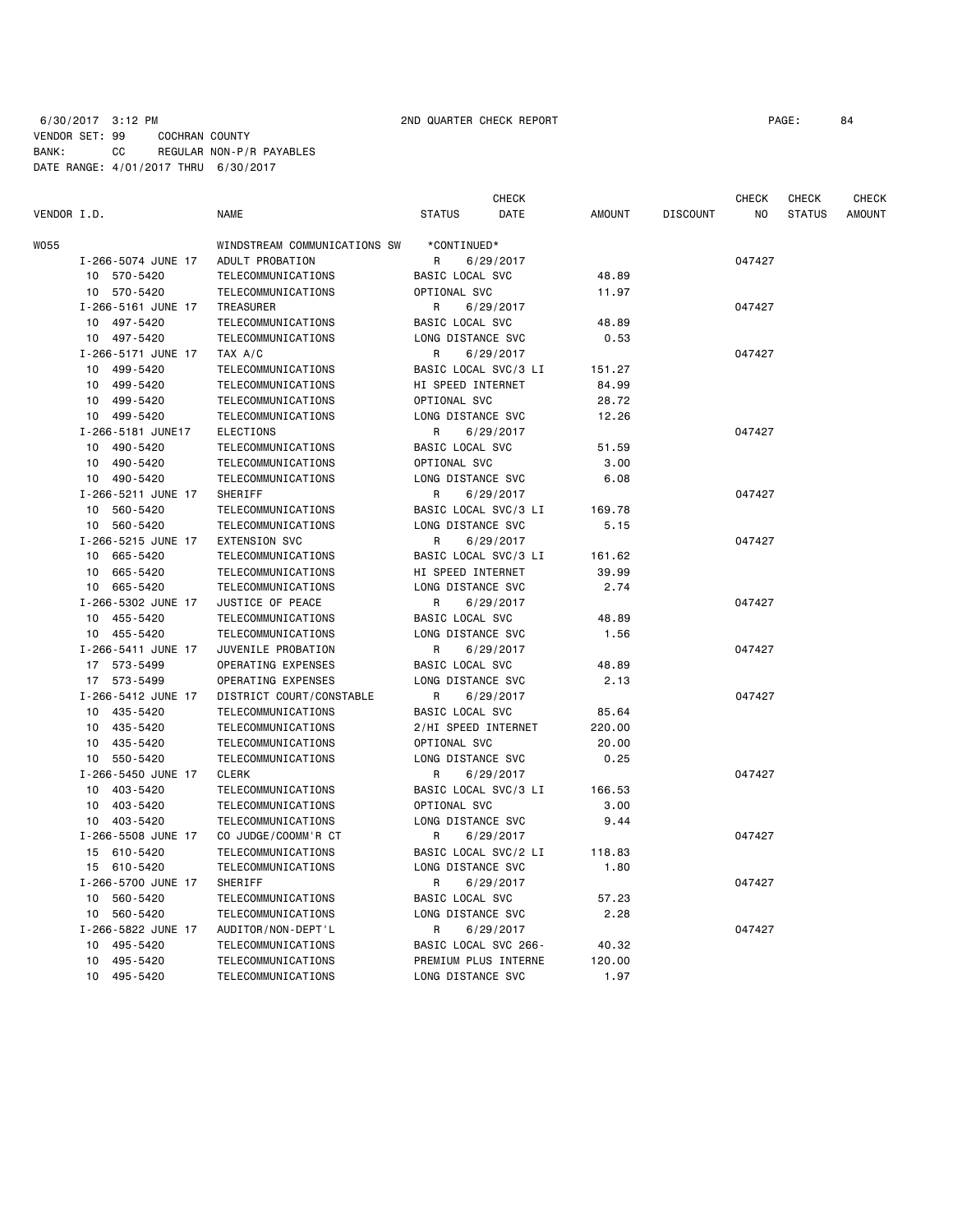### 6/30/2017 3:12 PM 2ND QUARTER CHECK REPORT PAGE: 85 VENDOR SET: 99 COCHRAN COUNTY BANK: CC REGULAR NON-P/R PAYABLES DATE RANGE: 4/01/2017 THRU 6/30/2017

|             |                    |                                       |                   | <b>CHECK</b>         |               |                 | <b>CHECK</b> | CHECK         | <b>CHECK</b>  |
|-------------|--------------------|---------------------------------------|-------------------|----------------------|---------------|-----------------|--------------|---------------|---------------|
| VENDOR I.D. |                    | <b>NAME</b>                           | <b>STATUS</b>     | DATE                 | <b>AMOUNT</b> | <b>DISCOUNT</b> | NO           | <b>STATUS</b> | <b>AMOUNT</b> |
| <b>W055</b> |                    | WINDSTREAM COMMUNICATIONS SW          | *CONTINUED*       |                      |               |                 |              |               |               |
|             | I-266-5822 JUNE 17 | AUDITOR/NON-DEPT'L                    | R                 | 6/29/2017            |               |                 | 047427       |               |               |
|             | 10 409-5420        | TELECOMMUNICATIONS                    | FAX LINE 266-5629 |                      | 40.33         |                 |              |               |               |
|             | 10 409-5420        | TELECOMMUNICATIONS                    | HI SPEED INTERNET |                      | 154.99        |                 |              |               |               |
|             | 10 409-5420        | TELECOMMUNICATIONS                    | FAX LONG DISTANCE |                      | 0.29          |                 |              |               |               |
|             | I-266-8661 JUNE 17 | <b>ATTORNEY</b>                       | R                 | 6/29/2017            |               |                 | 047427       |               |               |
|             | 10<br>475-5420     | TELECOMMUNICATIONS                    |                   | BASIC LOCAL SVC/2 LI | 114.04        |                 |              |               |               |
|             | 10<br>475-5420     | TELECOMMUNICATIONS                    | HI SPEED INTERNET |                      | 79.99         |                 |              |               |               |
|             | 10 475-5420        | TELECOMMUNICATIONS                    | LONG DISTANCE SVC |                      | 0.34          |                 |              |               |               |
|             | I-266-8888 JUNE 17 | SHERIFF                               | R                 | 6/29/2017            |               |                 | 047427       |               |               |
|             | 560-5420<br>10     | TELECOMMUNICATIONS                    |                   | FAX LINE&CRIME CONTR | 46.21         |                 |              |               |               |
|             | 560-5420<br>10     | TELECOMMUNICATIONS                    | LONG DISTANCE SVC |                      | 0.91          |                 |              |               | 2,517.74      |
| W062        |                    | WAL-MART COMMUNITY                    |                   |                      |               |                 |              |               |               |
|             | I-8426 061817      | JUVENILE PROBATION                    | R                 | 6/29/2017            |               |                 | 047429       |               |               |
|             | 17 573-5499        | OPERATING EXPENSES                    | EPSN INK          |                      | 62.97         |                 |              |               | 62.97         |
| W164        |                    | <b>WARREN CAT</b>                     |                   |                      |               |                 |              |               |               |
|             | C-CS020037221      | PREC <sub>3</sub>                     | R                 | 6/29/2017            |               |                 | 047430       |               |               |
|             | 15 623-5451        | REPAIRS                               |                   | RET12 FILTERS #1R-07 | 213,24CR      |                 |              |               |               |
|             | 15 623-5451        | REPAIRS                               |                   | RET 3 FILTERS #1R-06 | 24.69CR       |                 |              |               |               |
|             | 15 623-5451        | REPAIRS                               | RESTOCK CHG       |                      | 35.69         |                 |              |               |               |
|             | I-0S020333068      | PREC <sub>2</sub>                     | R                 | 6/29/2017            |               |                 | 047430       |               |               |
|             | 15 622-5451        | REPAIRS                               | 2/FILTERS         |                      | 50.86         |                 |              |               |               |
|             | 15 622-5451        | REPAIRS                               | 6/WTY SAMPLE KITS |                      | 90.00         |                 |              |               |               |
|             | I-PS020333146      | PREC <sub>3</sub>                     | R                 | 6/29/2017            |               |                 | 047430       |               |               |
|             | 15 623-5451        | REPAIRS                               | <b>WASHER</b>     |                      | 0.36          |                 |              |               |               |
|             | 15 623-5451        | REPAIRS                               | <b>BOLT</b>       |                      | 0.54          |                 |              |               |               |
|             | 623-5451<br>15     | REPAIRS                               | <b>SPACER</b>     |                      | 9.64          |                 |              |               |               |
|             | 15<br>623-5451     | REPAIRS                               | <b>CLAMP</b>      |                      | 21.12         |                 |              |               |               |
|             | 15 623-5451        | REPAIRS                               | SHIPPING          |                      | 1.06          |                 |              |               |               |
|             | I-PS02033528       | PREC <sub>3</sub>                     | R                 | 6/29/2017            |               |                 | 047430       |               |               |
|             | 15 623-5451        | REPAIRS                               | 16/GL OIL 15W40   |                      | 240.48        |                 |              |               |               |
|             | 15 623-5451        | REPAIRS                               | DISC              |                      | 24.00CR       |                 |              |               | 187.82        |
| W235        |                    | VANDY NELSON dba                      |                   |                      |               |                 |              |               |               |
|             | I-2964             | CRTHSE/LIBRARY/ACT BLDG               | R                 | 6/29/2017            |               |                 | 047431       |               |               |
|             | 10 510-5332        | CUSTODIAL SUPPLIES                    | <b>SPRAY BUGS</b> |                      | 70.00         |                 |              |               |               |
|             | 650-5332<br>10     | CUSTODIAL SUPPLIES                    | <b>SPRAY BUGS</b> |                      | 45.00         |                 |              |               |               |
|             | 10<br>662-5332     | CUSTODIAL SUPPLIES                    | <b>SPRAY BUGS</b> |                      | 35.00         |                 |              |               | 150.00        |
| X001        |                    | <b>XCEL ENERGY</b>                    |                   |                      |               |                 |              |               |               |
|             |                    | I-54-1324315-7 JUN17 ALMOST ALL DEPTS | R                 | 6/29/2017            |               |                 | 047432       |               |               |
|             | 30 518-5440        | UTILITIES                             |                   | 300210167 RUNWAY LIG | 59.34         |                 |              |               |               |
|             | 510-5440<br>10     | UTILITIES                             |                   | 300240736 COURTHOUSE | 1,586.58      |                 |              |               |               |
|             | 10<br>660-5440     | UTILITIES & IRRIGATION                |                   | 300265059 SOFTBALL P | 10.19         |                 |              |               |               |
|             | 580-5440<br>10     | UTILITIES [TOWER]                     | 300282806 TOWER   |                      | 67.35         |                 |              |               |               |
|             | 15<br>621-5440     | UTILITIES                             |                   | 300294119 PREC 1 SHO | 66.79         |                 |              |               |               |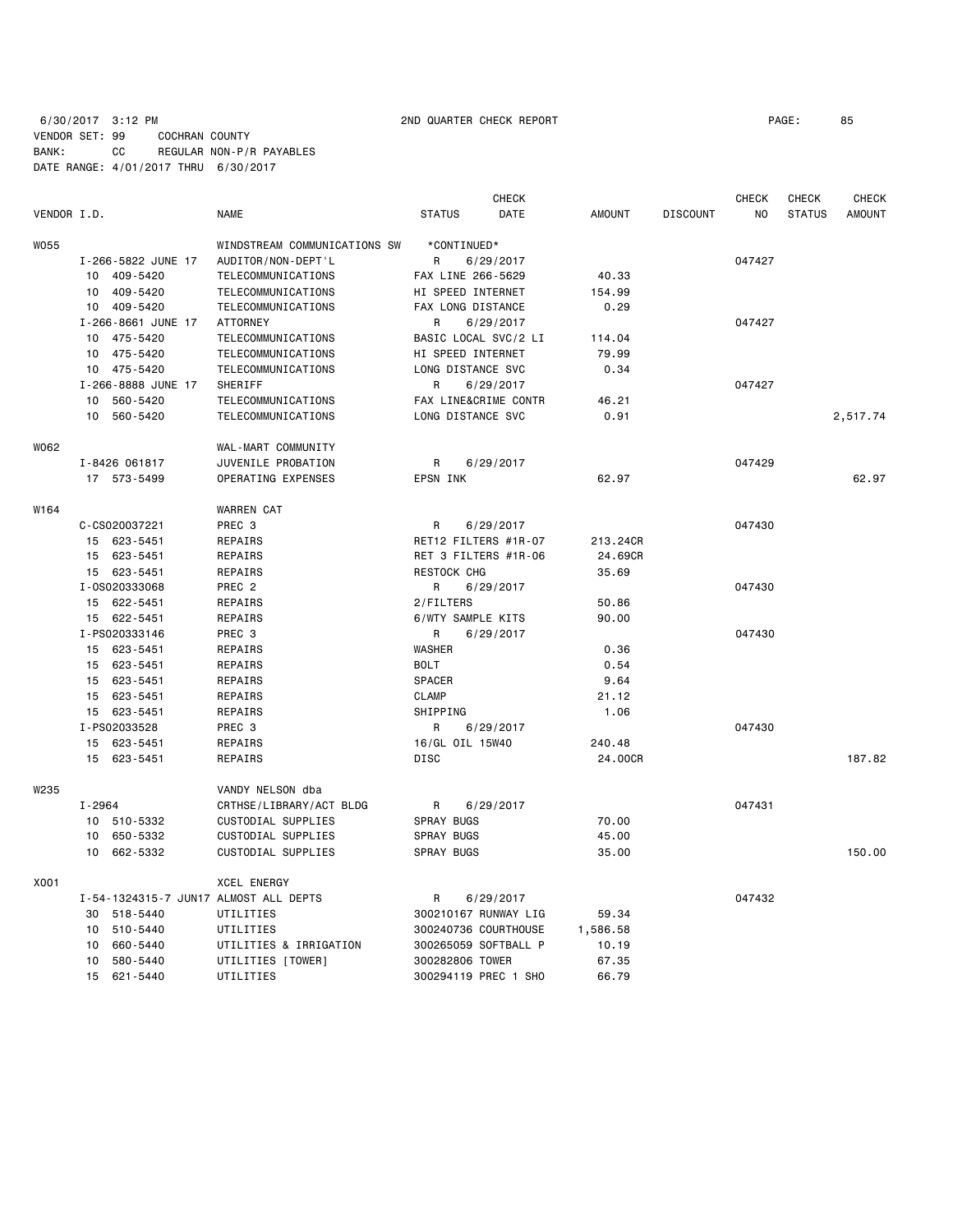### 6/30/2017 3:12 PM 2ND QUARTER CHECK REPORT PAGE: 86 VENDOR SET: 99 COCHRAN COUNTY BANK: CC REGULAR NON-P/R PAYABLES DATE RANGE: 4/01/2017 THRU 6/30/2017

|             |    |                             |                                         |               | <b>CHECK</b>         |         |                 | CHECK  | <b>CHECK</b>  | <b>CHECK</b>  |
|-------------|----|-----------------------------|-----------------------------------------|---------------|----------------------|---------|-----------------|--------|---------------|---------------|
| VENDOR I.D. |    |                             | <b>NAME</b>                             | <b>STATUS</b> | <b>DATE</b>          | AMOUNT  | <b>DISCOUNT</b> | NO.    | <b>STATUS</b> | <b>AMOUNT</b> |
| X001        |    |                             | <b>XCEL ENERGY</b>                      | *CONTINUED*   |                      |         |                 |        |               |               |
|             |    |                             | I-54-1324315-7 JUN17 ALMOST ALL DEPTS   | $\mathsf{R}$  | 6/29/2017            |         |                 | 047432 |               |               |
|             |    | 10 650-5440                 | UTILITIES                               |               | 300338546 LIBRARY    | 261.32  |                 |        |               |               |
|             | 10 | 652-5440                    | UTILITIES                               |               | 300342232 MUSEUM     | 141.77  |                 |        |               |               |
|             | 10 | 662-5440                    | UTILITIES                               |               | 300390484 ACTIVITY B | 677.75  |                 |        |               |               |
|             | 10 | 660-5440                    | UTILITIES & IRRIGATION                  |               | 300410370 PARK       | 496.84  |                 |        |               |               |
|             | 10 | 660-5440                    | UTILITIES & IRRIGATION                  |               | 300457515 PARK/SHOP  | 40.88   |                 |        |               |               |
|             | 10 | 516-5440                    | UTILITIES                               |               | 300555198 CEMETERY   | 193.97  |                 |        |               |               |
|             | 10 | 660-5440                    | UTILITIES & IRRIGATION                  |               | 300587052 SHOWBARN   | 90.96   |                 |        |               |               |
|             | 10 | 660-5440                    | UTILITIES & IRRIGATION                  |               | 300587753 RODEO GROU | 22.53   |                 |        |               |               |
|             | 10 | 409-5440                    | UTILITIES                               |               | 300588989 ANNEX      | 60.52CR |                 |        |               |               |
|             | 10 | 516-5440                    | UTILITIES                               |               | 300603417 CEMETERY   | 148.41  |                 |        |               |               |
|             | 10 | 516-5440                    | UTILITIES                               |               | 300637038 CEMETERY S | 216.37  |                 |        |               | 4,020.53      |
| X001        |    |                             | <b>XCEL ENERGY</b>                      |               |                      |         |                 |        |               |               |
|             |    |                             | I-54-1324315-7 JUNRG PARK/RODEO GROUNDS | R             | 6/29/2017            |         |                 | 047433 |               |               |
|             |    | 10 660-5440                 | UTILITIES & IRRIGATION                  |               | 360KWH 5/18-6/22     | 97.88   |                 |        |               |               |
|             |    | 10 660-5440                 | UTILITIES & IRRIGATION                  | PREV PAID     |                      | 22,53CR |                 |        |               | 75.35         |
| X001        |    |                             | <b>XCEL ENERGY</b>                      |               |                      |         |                 |        |               |               |
|             |    | I-54-1829977-7 JUN17 PREC 2 |                                         | $\mathsf{R}$  | 6/29/2017            |         |                 | 047434 |               |               |
|             |    | 15 622-5440                 | UTILITIES                               |               | 138KWH 5/12-6/13     | 21.82   |                 |        |               |               |
|             |    | 15 622-5440                 | UTILITIES                               | AREA LIGHT    |                      | 17.35   |                 |        |               | 39.17         |

| * * TOTALS * * |                     | N <sub>0</sub>      | INVOICE AMOUNT |          | <b>DISCOUNTS</b> | CHECK AMOUNT |
|----------------|---------------------|---------------------|----------------|----------|------------------|--------------|
|                | REGULAR CHECKS:     | 414                 | 356,142.08     |          | 0.00             | 355,994.70   |
|                | HAND CHECKS:        | 0                   |                | 0.00     | 0.00             | 0.00         |
|                | DRAFTS:             | 0                   |                | 0.00     | 0.00             | 0.00         |
|                | EFT:                | 0                   |                | 0.00     | 0.00             | 0.00         |
|                | NON CHECKS:         | 0                   |                | 0.00     | 0.00             | 0.00         |
|                | <b>VOID CHECKS:</b> | 5 VOID DEBITS       | 0.00           |          |                  |              |
|                |                     | <b>VOID CREDITS</b> | 147.38CR       | 147.38CR | 0.00             |              |

TOTAL ERRORS: 0

|     | G/L ACCOUNT  | NAME                    | AMOUNT   |
|-----|--------------|-------------------------|----------|
|     |              |                         |          |
| 10  | 000-2206.002 | COLLECTION AGENCY FEES  | 611.21   |
| 10. | 000-2206.003 | Omni Collection Fee     | 72.00    |
| 10. | 000-4340.900 | JUVENILE PROBATION FEES | 2,400.00 |
| 10. | 000-4370.101 | RENT-ACTIVITY BUILDING  | 450.00   |
| 10. | 000-4370.102 | RENT-PARK FACILITIES    | 150.00   |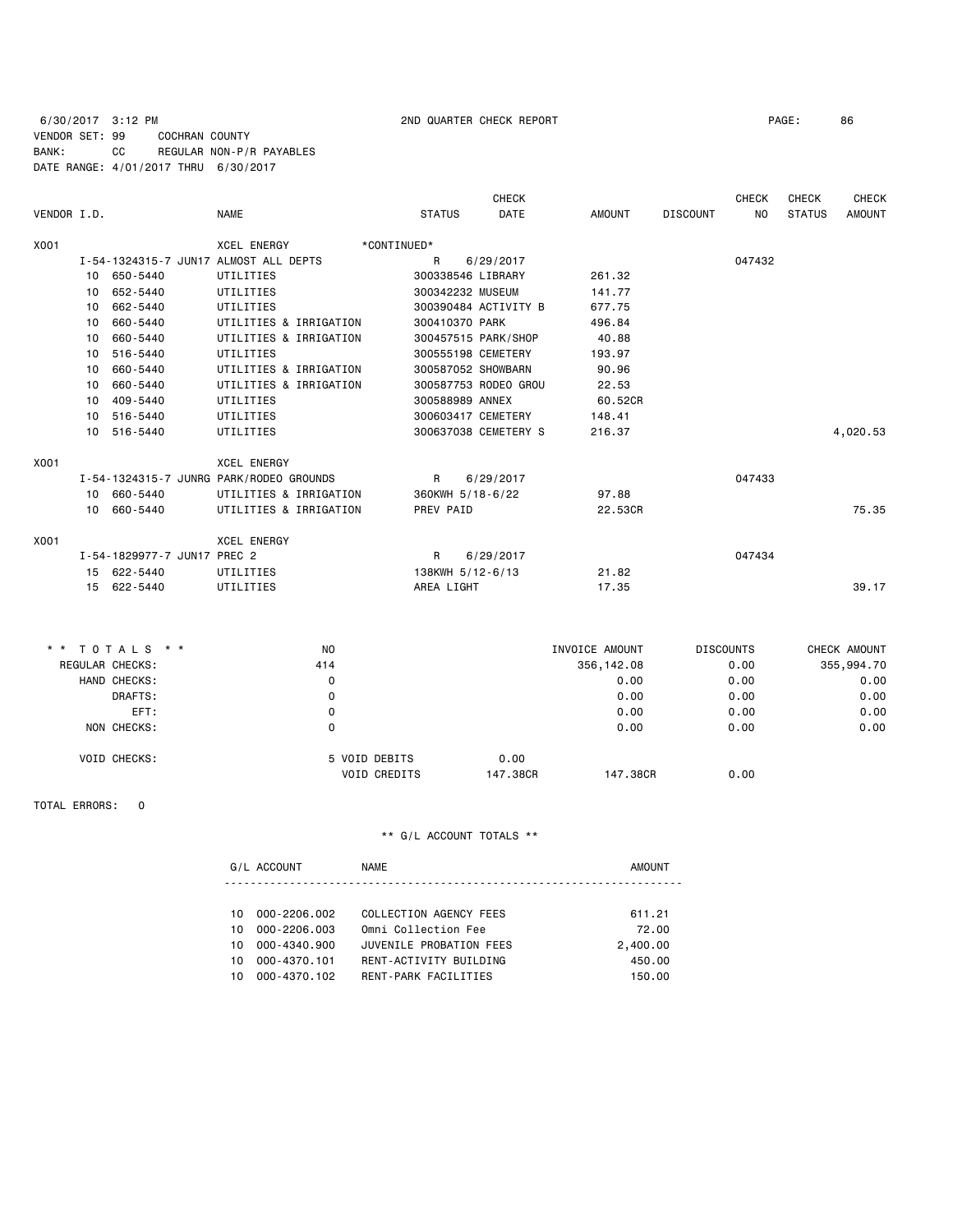6/30/2017 3:12 PM 2ND QUARTER CHECK REPORT PAGE: 87 VENDOR SET: 99 COCHRAN COUNTY BANK: CC REGULAR NON-P/R PAYABLES DATE RANGE: 4/01/2017 THRU 6/30/2017

|    | G/L ACCOUNT  | <b>NAME</b>                 | AMOUNT    |
|----|--------------|-----------------------------|-----------|
|    |              |                             |           |
| 10 | 000-4370.103 | SALE OF CEMETERY LOTS       | 50.00     |
| 10 | 000-4380.200 | OTHER [MISCELLANEOUS]       | 500.00    |
| 10 | 403-5310     | OFFICE SUPPLIES             | 1,439.02  |
| 10 | 403-5411     | MAINTENANCE CONTRACTS       | 116.27    |
| 10 | 403-5416     | FILMING & INDEXING          | 4,012.74  |
| 10 | 403-5420     | TELECOMMUNICATIONS          | 536.02    |
| 10 | 403-5427     | CONTINUING EDUCATION        | 145.00    |
| 10 | 409-5300     | COUNTY-WIDE SUPPLIES        | 281.07    |
| 10 | 409-5311     | POSTAL EXPENSES             | 737.91    |
| 10 | 409-5411     | MAINTENANCE CONTRACTS       | 8,410.40  |
| 10 | 409-5420     | TELECOMMUNICATIONS          | 739.21    |
| 10 | 409-5427     | CONTINUING EDUCATION        | 23.38     |
| 10 | 409-5440     | UTILITIES                   | 122.91    |
| 10 | 409-5482     | PROPERTY INSURANCE          | 25,246.00 |
| 10 | 409-5498     | <b>CLAIMS AND JUDGMENTS</b> | 1,000.00  |
| 10 | 409-5499     | MISCELLANEOUS               | 400.00    |
| 10 | 426-5310     | OFFICE SUPPLIES             | 145.46    |
| 10 | 426-5400     | ATTORNEY AD LITEM           | 2,700.00  |
| 10 | 426-5492     | PETIT JURY                  | 540.00    |
| 10 | 426-5499     | MISCELLANEOUS               | 216.14    |
| 10 | 435-5400     | ATTORNEY AD LITEM           | 10,468.75 |
| 10 | 435-5410     | COURT REPORTER SERVICES     | 409.00    |
| 10 | 435-5420     | TELECOMMUNICATIONS          | 1,009.11  |
| 10 | 435-5491     | <b>GRAND JURY</b>           | 480.00    |
| 10 | 435-5492     | PETIT JURY                  | 915.00    |
| 10 | 435-5499     | MISCELLANEOUS               | 879.61    |
| 10 | 455-5310     | OFFICE SUPPLIES             | 109.82    |
| 10 | 455-5405     | <b>AUTOPSY</b>              | 242.50    |
| 10 | 455-5420     | TELECOMMUNICATIONS          | 151.20    |
| 10 | 455-5427     | CONTINUING EDUCATION        | 150.00    |
| 10 | 455-5499     | MISCELLANEOUS               | 10.00     |
| 10 | 475-5310     | OFFICE SUPPLIES             | 287.70    |
| 10 | 475-5420     | TELECOMMUNICATIONS          | 585.47    |
| 10 | 475-5590     | LAW LIBRARY MTRLS/UPDATES   | 3,234.85  |
| 10 | 490-5310     | OFFICE SUPPLIES             | 18.19     |
| 10 | 490-5335     | ELECTION SUPPLIES           | 284.50    |
| 10 | 490-5420     | TELECOMMUNICATIONS          | 182.01    |
| 10 | 490-5427     | CONTINUING EDUCATION        | 260.00    |
| 10 | 495-5310     | OFFICE SUPPLIES             | 468.85    |
| 10 | 495-5420     | TELECOMMUNICATIONS          | 602.97    |
| 10 | 495-5427     | CONTINUING EDUCATION        | 1,652.75  |
| 10 | 495-5451     | REPAIRS                     | 137.99    |
| 10 | 497-5310     | OFFICE SUPPLIES             | 973.54    |
| 10 | 497-5420     | TELECOMMUNICATIONS          | 147.53    |
| 10 | 497-5427     | CONTINUING EDUCATION        | 2,354.92  |
| 10 | 499-5310     | OFFICE SUPPLIES             | 1,125.45  |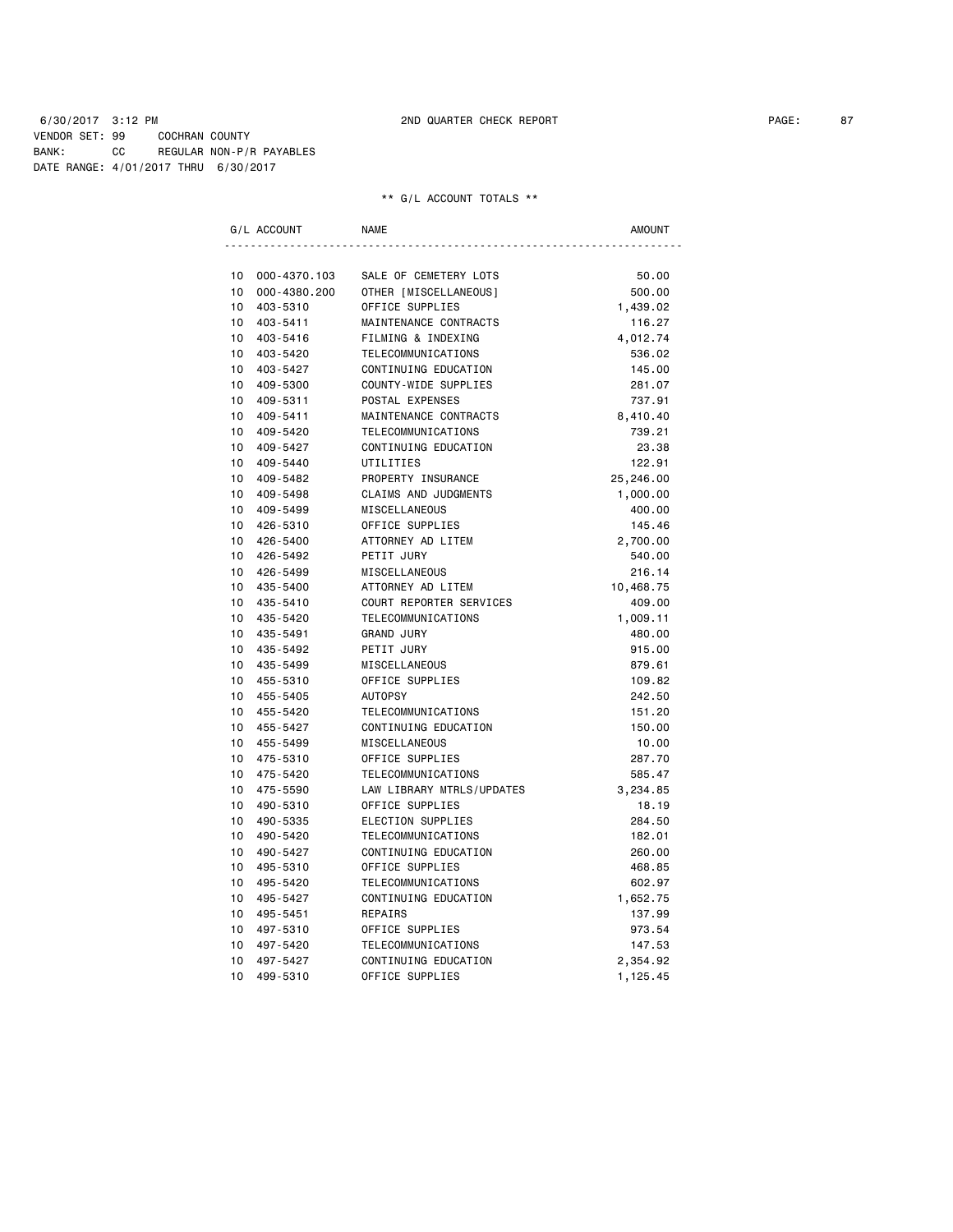6/30/2017 3:12 PM 2ND QUARTER CHECK REPORT PAGE: 88 VENDOR SET: 99 COCHRAN COUNTY BANK: CC REGULAR NON-P/R PAYABLES DATE RANGE: 4/01/2017 THRU 6/30/2017

| G/L ACCOUNT                 | <b>NAME</b>                    | AMOUNT    |
|-----------------------------|--------------------------------|-----------|
|                             |                                |           |
| 10<br>499-5311              | POSTAL EXPENSES                | 478.40    |
| 10<br>499-5408              | TAX ROLL                       | 119.60    |
| 10<br>499-5411              | MAINTENANCE CONTRACTS          | 7,072.31  |
| 10<br>499-5420              | TELECOMMUNICATIONS             | 828.44    |
| 10<br>499-5427              | CONTINUING EDUCATION           | 360.11    |
| 10<br>499-5480              | <b>BONDS &amp; NOTARY FEES</b> | 25.00     |
| 10<br>499-5481              | DUES AND REGISTRATION          | 25.00     |
| $10-10$<br>510-5332         | CUSTODIAL SUPPLIES             | 2,000.72  |
| 10<br>510-5411              | MAINTENANCE CONTRACTS          | 2,372.80  |
| 10 <sup>1</sup><br>510-5440 | UTILITIES                      | 7,417.87  |
| 10<br>510-5451              | REPAIR                         | 1,623.20  |
| 10<br>512-5205              | UNIFORMS                       | 476.11    |
| 10<br>512-5310              | OFFICE SUPPLIES                | 18.19     |
| 10<br>512-5333              | FOOD-PRISONERS                 | 3,437.13  |
| 10<br>512-5391              | MEDICAL CARE-PRISONERS         | 221.97    |
| 10<br>512-5392              | MISCELLANEOUS SUPPLIES         | 1,636.76  |
| 10 512-5451                 | REPAIR                         | 829.85    |
| 10<br>512-5499              | MISCELLANEOUS                  | 60.00     |
| $10-10$<br>516-5330         | FUEL & OIL                     | 261.57    |
| 10<br>516-5332              | CUSTODIAL SUPPLIES             | 574.63    |
| 10<br>516-5440              | UTILITIES                      | 1,090.51  |
| 10<br>516-5451              | REPAIR                         | 260.36    |
| 10<br>516-5486              | CONTRACT LABOR-OPEN CLOSE      | 600.00    |
| 10<br>550-5310              | OFFICE SUPPLIES                | 84.67     |
| 10<br>550-5330              | FUEL & OIL                     | 597.47    |
| 10<br>550-5420              | TELECOMMUNICATIONS             | 6.27      |
| 10<br>560-5205              | UNIFORMS                       | 2,221.25  |
| 10<br>560-5310              | OFFICE SUPPLIES                | 1,590.73  |
| 10<br>560-5311              | POSTAL EXPENSES                | 68.60     |
| 10<br>560-5330              | FUEL AND OIL                   | 5,247.56  |
| 10<br>560-5334              | OTHER SUPPLIES                 | 1,192.85  |
| 10<br>560-5420              | TELECOMMUNICATIONS             | 853.19    |
| 10<br>560-5427              | CONTINUING EDUCATION           | 367.95    |
| 10<br>560-5451              | MACHINERY-NON-OFFICE REPAIR    | 1,103.07  |
| 10<br>560-5452              | OFFICE EQUIPMENT REPAIR        | 500.00    |
| 10<br>560-5454              | <b>TIRES</b>                   | 100.00    |
| 10<br>560-5499              | MISCELLANEOUS                  | 1,478.62  |
| 10<br>560-5571              | CAPITAL OUTLAY                 | 29,994.35 |
| 10<br>570-5420              | TELECOMMUNICATIONS             | 182.58    |
| 10<br>571-5472              | LOCAL SUPPORT-JUV BOARD        | 34,376.25 |
| 10<br>580-5414              | FIRE PROTECTION CONTRACTS      | 2,450.00  |
| 10<br>580-5440              | UTILITIES [TOWER]              | 162.78    |
| 10<br>580-5499              | MISCELLANEOUS                  | 598.76    |
| 10<br>640-5440              | UTILITIES                      | 91.09     |
| 10<br>650-5310              | OFFICE SUPPLIES                | 120.17    |
| 10<br>650-5332              | CUSTODIAL SUPPLIES             | 152.97    |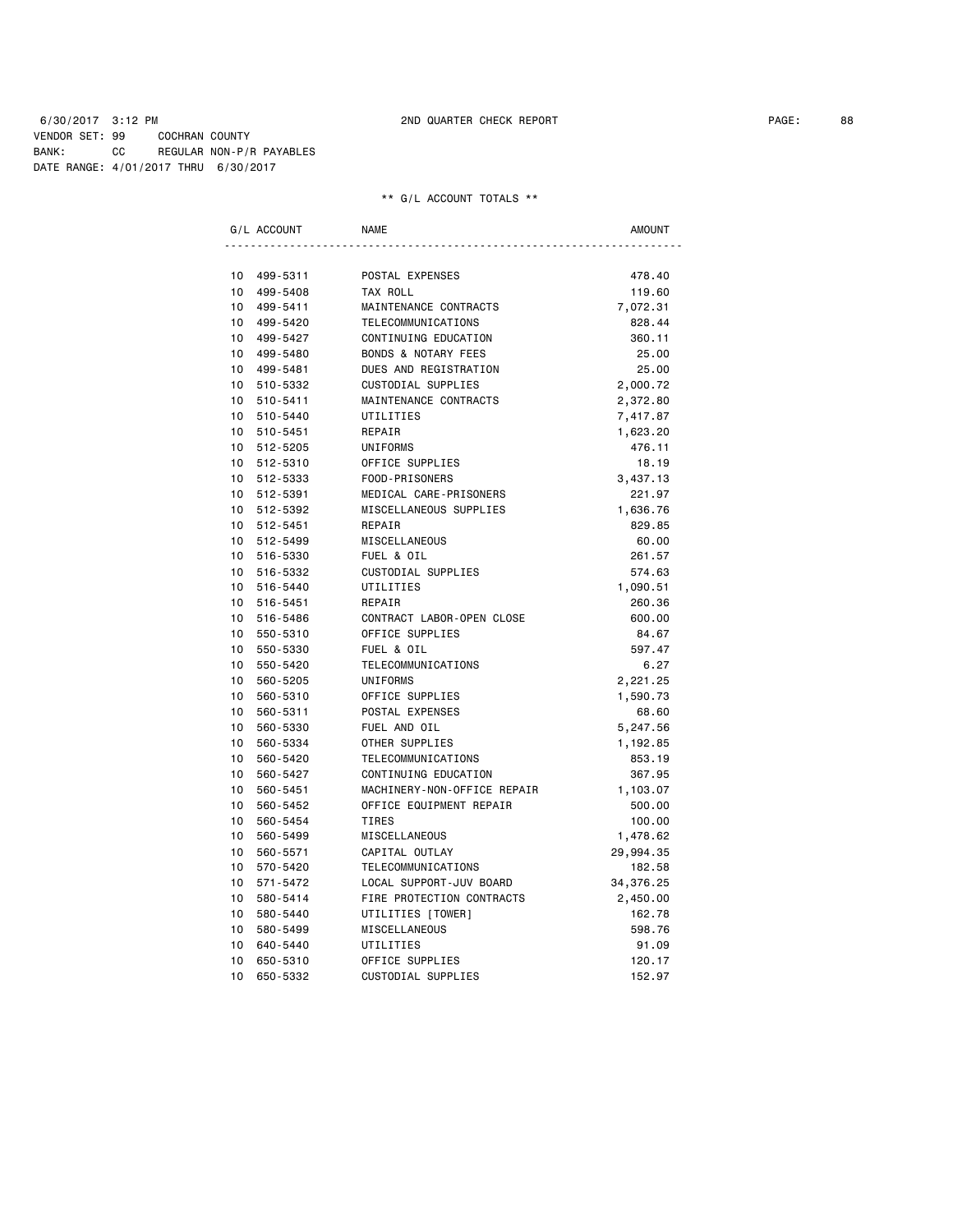6/30/2017 3:12 PM 2ND QUARTER CHECK REPORT PAGE: 89 VENDOR SET: 99 COCHRAN COUNTY BANK: CC REGULAR NON-P/R PAYABLES DATE RANGE: 4/01/2017 THRU 6/30/2017

|         | G/L ACCOUNT | <b>NAME</b>               | AMOUNT     |
|---------|-------------|---------------------------|------------|
|         |             |                           |            |
|         | 10 650-5411 | MAINTENANCE CONTRACTS     | 476.17     |
|         | 10 650-5420 | TELECOMMUNICATIONS        | 496.86     |
|         | 10 650-5440 | UTILITIES                 | 922.40     |
|         | 10 650-5499 | MISCELLANEOUS             | 3.78       |
|         | 10 650-5590 | <b>BOOKS</b>              | 1,465.70   |
|         | 10 652-5311 | POSTAL EXPENSES           | 19.60      |
|         | 10 652-5420 | TELECOMMUNICATIONS        | 415.49     |
|         | 10 652-5440 | UTILITIES                 | 642.96     |
|         | 10 660-5330 | FUEL AND OIL              | 51.90      |
|         | 10 660-5332 | CUSTODIAL SUPPLIES        | 1,158.42   |
|         | 10 660-5440 | UTILITIES & IRRIGATION    | 1,758.25   |
|         | 10 660-5451 | REPAIR                    | 6,385.43   |
|         | 10 662-5332 | CUSTODIAL SUPPLIES        | 725.06     |
|         | 10 662-5440 | UTILITIES                 | 3,129.55   |
|         | 10 662-5451 | REPAIR                    | 229.40     |
|         | 10 663-5418 | SENIOR CITIZENS CONTRACT  | 18,750.00  |
|         | 10 665-5330 | FUEL AND OIL              | 647.16     |
|         | 10 665-5334 | OTHER SUPPLIES            | 74.70      |
|         | 10 665-5411 | MAINTENANCE CONTRACTS     | 90.00      |
|         | 10 665-5420 | TELECOMMUNICATIONS        | 630.48     |
| $10-10$ | 665-5451    | REPAIRS                   | 251.97     |
|         | 10 700-5700 | TRANSFERS TO OTHER FUNDS  | 20,000.00  |
|         |             | *** FUND TOTAL ***        | 251,843.44 |
|         | 15 610-5310 | OFFICE SUPPLIES           | 267.84     |
|         | 15 610-5420 | TELECOMMUNICATIONS        | 409.19     |
|         | 15 610-5430 | LEGAL NOTICES             | 1,186.70   |
|         | 15 621-5330 | FUEL & OIL                | 3,672.96   |
|         | 15 621-5356 | ROAD MATERIALS & SUPPLIES | 230.45     |
|         | 15 621-5440 | UTILITIES                 | 464.06     |
|         | 15 621-5451 | REPAIRS                   | 1,733.96   |
|         | 15 621-5454 | <b>TIRES</b>              | 4,752.24   |
|         | 15 622-5330 | FUEL AND OIL              | 4,007.79   |
|         | 15 622-5356 | ROAD MATERIALS & SUPPLIES | 115.88     |
|         | 15 622-5440 | UTILITIES                 | 317.11     |
|         | 15 622-5451 | REPAIRS                   | 4,859.88   |
|         | 15 623-5330 | FUEL AND OIL              | 5,087.53   |
|         | 15 623-5356 | ROAD MATERIALS & SUPPLIES | 12,990.66  |
|         | 15 623-5440 | UTILITIES                 | 476.38     |
|         | 15 623-5451 | REPAIRS                   | 571.16     |
|         | 15 624-5330 | FUEL AND OIL              | 2,059.24   |
|         | 15 624-5356 | ROAD MATERIALS & SUPPLIES | 315.68     |
|         | 15 624-5420 | TELECOMMUNICATIONS        | 128.32     |
|         | 15 624-5440 | UTILITIES                 | 427.51     |
|         | 15 624-5451 | REPAIRS                   | 9,655.73   |
|         | 15 624-5454 | TIRES                     | 89.00      |
|         |             | *** FUND TOTAL ***        | 53,819.27  |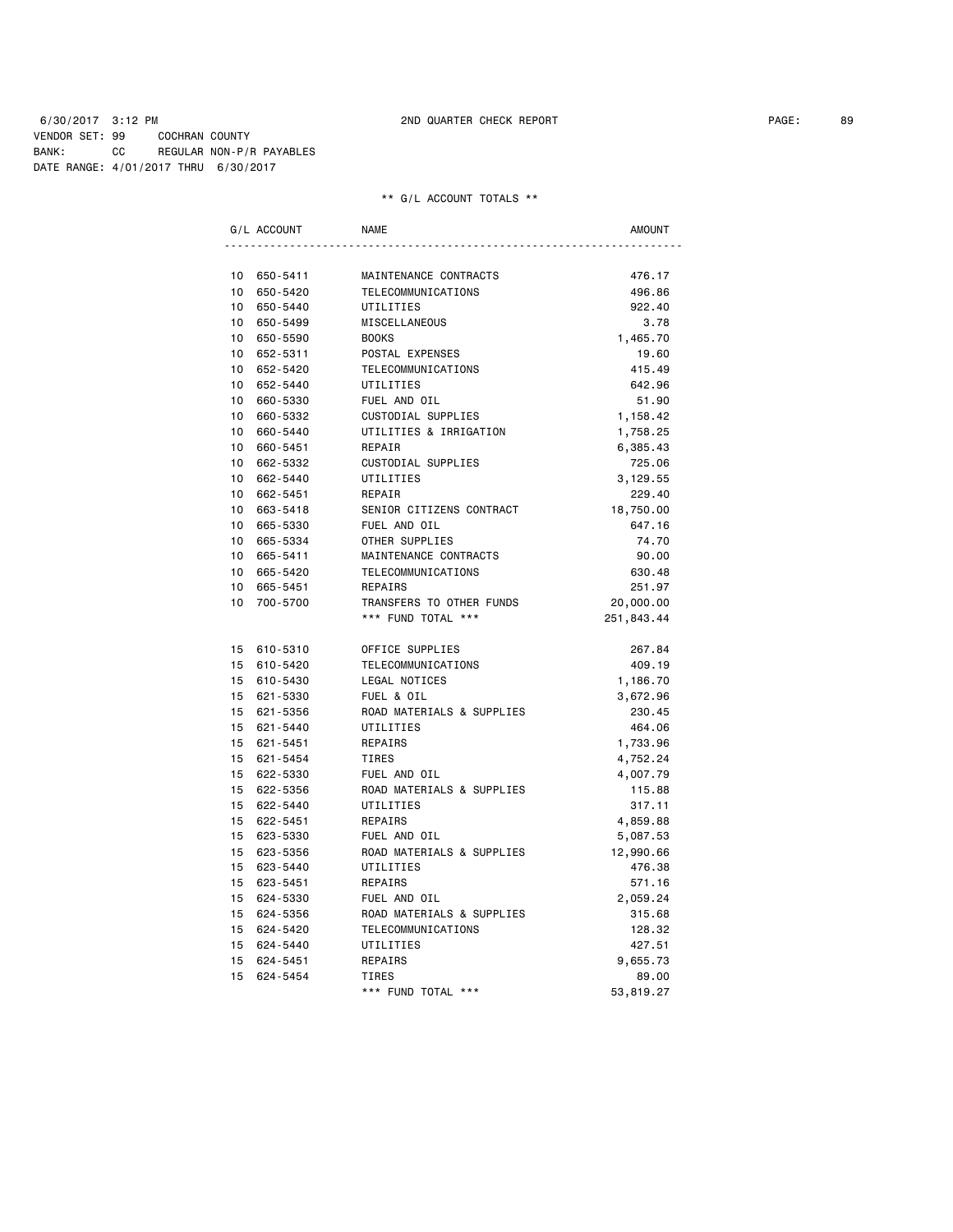6/30/2017 3:12 PM 2ND QUARTER CHECK REPORT PAGE: 90 VENDOR SET: 99 COCHRAN COUNTY BANK: CC REGULAR NON-P/R PAYABLES DATE RANGE: 4/01/2017 THRU 6/30/2017

|    | G/L ACCOUNT     | <b>NAME</b>                    | AMOUNT    |
|----|-----------------|--------------------------------|-----------|
|    |                 |                                |           |
|    | 17 573-5413     | Detention Services             | 2,200.00  |
| 17 | 573-5413.001    | Inter-Cnty Contr TELECOUNSEL'G | 1,736.10  |
|    | 17 573-5413.004 | Other Placements               | 29,660.92 |
|    | 17 573-5427     | TRAVEL & TRAINING              | 1,245.76  |
|    | 17 573-5499     | OPERATING EXPENSES             | 899.77    |
|    |                 | *** FUND TOTAL ***             | 35,742.55 |
|    | 19 435-5409     | DISPUTE RESOLUTION             | 49.24     |
|    |                 | *** FUND TOTAL ***             | 49.24     |
| 29 | 435-5499        | GOV'T CODE 51.601(c) ITEMS     | 299.00    |
|    |                 | *** FUND TOTAL ***             | 299.00    |
|    | 30 518-5330     | FUEL & OIL                     | 152.45    |
| 30 | 518-5440        | UTILITIES                      | 138.10    |
|    |                 | *** FUND TOTAL ***             | 290.55    |
| 31 | 652-5311        | POSTAL EXPENSES                | 14.56     |
| 31 | 652-5430        | ADVERTISING                    | 200.00    |
| 31 | 652-5499        | MISCELLANEOUS                  | 2,000.00  |
|    |                 | *** FUND TOTAL ***             | 2,214.56  |
|    | 90 000-2342     | Arrest Fees - State Officers   | 11.65     |
|    | 90 000-2342.001 | Omni FTA                       | 260.00    |
|    | 90 000-2347.001 | Truancy Prvtn & Diver. 102.015 | 98.10     |
|    | 90 000-2355     | MVF CCP 102.002                | 3.17      |
| 90 | 000-2358.001    | State CCC Date 010104 Forward  | 2,323.53  |
| 90 | 000-2361        | 50% of Time Payment to State   | 118.46    |
| 90 | 000-2363.001    | Divorce & Family Gov't 133.151 | 50.00     |
| 90 | 000-2363.002    | Other Than Divorce/Family 10B  | 550.00    |
| 90 | 000-2363.003    | Indigent Defense Fee           | 102.71    |
| 90 | 000-2363.004    | Co Filing Fee Ind Lgl Serv.    | 206.15    |
| 90 | 000-2363.005    | ELE. FILING FEE DIS CLK        | 330.00    |
| 90 | 000-2363.006    | ELE FILING FEE COUNTY CLERK    | 120.00    |
| 90 | 000-2363.007    | ELE FILING FEE JP              | 20.00     |
| 90 | 000-2367        | STF-Sub 95% C(Trans CD542.40   | 1,005.57  |
| 90 | 000-2368        | BB Bond Fee (Gov CD 41.258)    | 255.00    |
| 90 | 000-2372        | Birth Cert. Gov118.015         | 45.00     |
| 90 | 000-2373        | Marriage License Gov 118.011   | 120.00    |
| 90 | 000-2376        | Co. CrtCriminal Judicial Fund  | 240.00    |
| 90 | 000-2376.001    | CRIM ELECTRONIC EFF DIS CLK    | 3.51      |
|    | 90 000-2376.002 | CRIMINAL ELECTRONIC EFF CO.    | 77.20     |
| 90 | 000-2378        | JRF Jury Reimb Fee CCP102.0045 | 215.13    |
| 90 | 000-2379        | Judicial Support Fee/L133.105  | 1,007.63  |
| 90 | 000-2379.001    | Drug Court Fee CCP102.0178     | 13.28     |
| 90 | 000-2379.002    | 7th Crt of Appeal Gov't22.2081 | 45.00     |
|    |                 | *** FUND TOTAL ***             | 7,221.09  |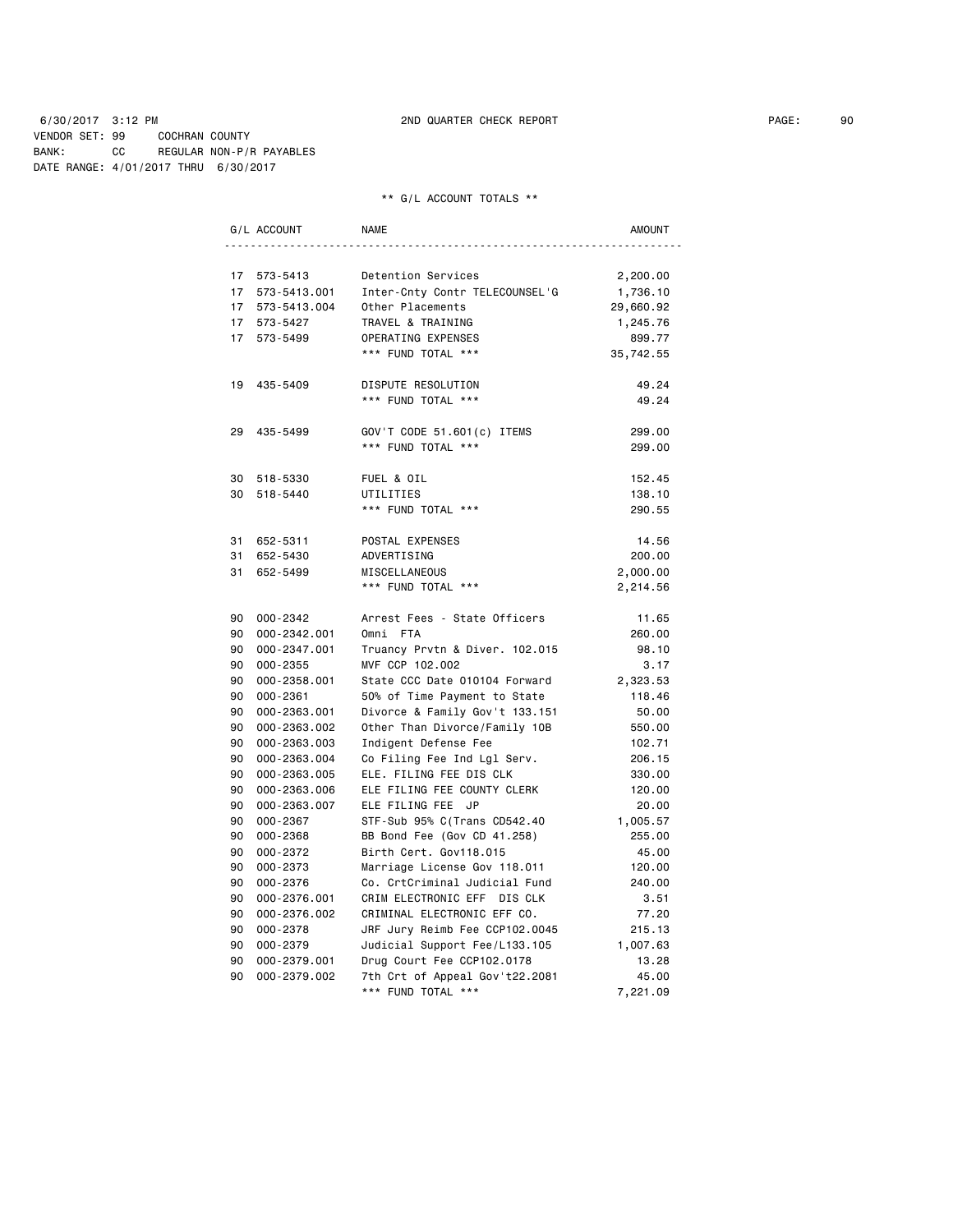6/30/2017 3:12 PM 2ND QUARTER CHECK REPORT PAGE: 91 VENDOR SET: 99 COCHRAN COUNTY BANK: CC REGULAR NON-P/R PAYABLES DATE RANGE: 4/01/2017 THRU 6/30/2017

|                            | G/L ACCOUNT    | <b>NAME</b>                          | <b>AMOUNT</b>        |                  |              |
|----------------------------|----------------|--------------------------------------|----------------------|------------------|--------------|
|                            | 560-5334<br>93 | OTHER SUPPLIES<br>*** FUND TOTAL *** | 4,515.00<br>4,515.00 |                  |              |
|                            | N <sub>0</sub> |                                      | INVOICE AMOUNT       | <b>DISCOUNTS</b> | CHECK AMOUNT |
| VENDOR SET: 99<br>BANK: CC | TOTALS:<br>419 |                                      | 355,994.70           | 0.00             | 355,994.70   |
| BANK: CC<br>TOTALS:        | 419            |                                      | 355,994.70           | 0.00             | 355,994.70   |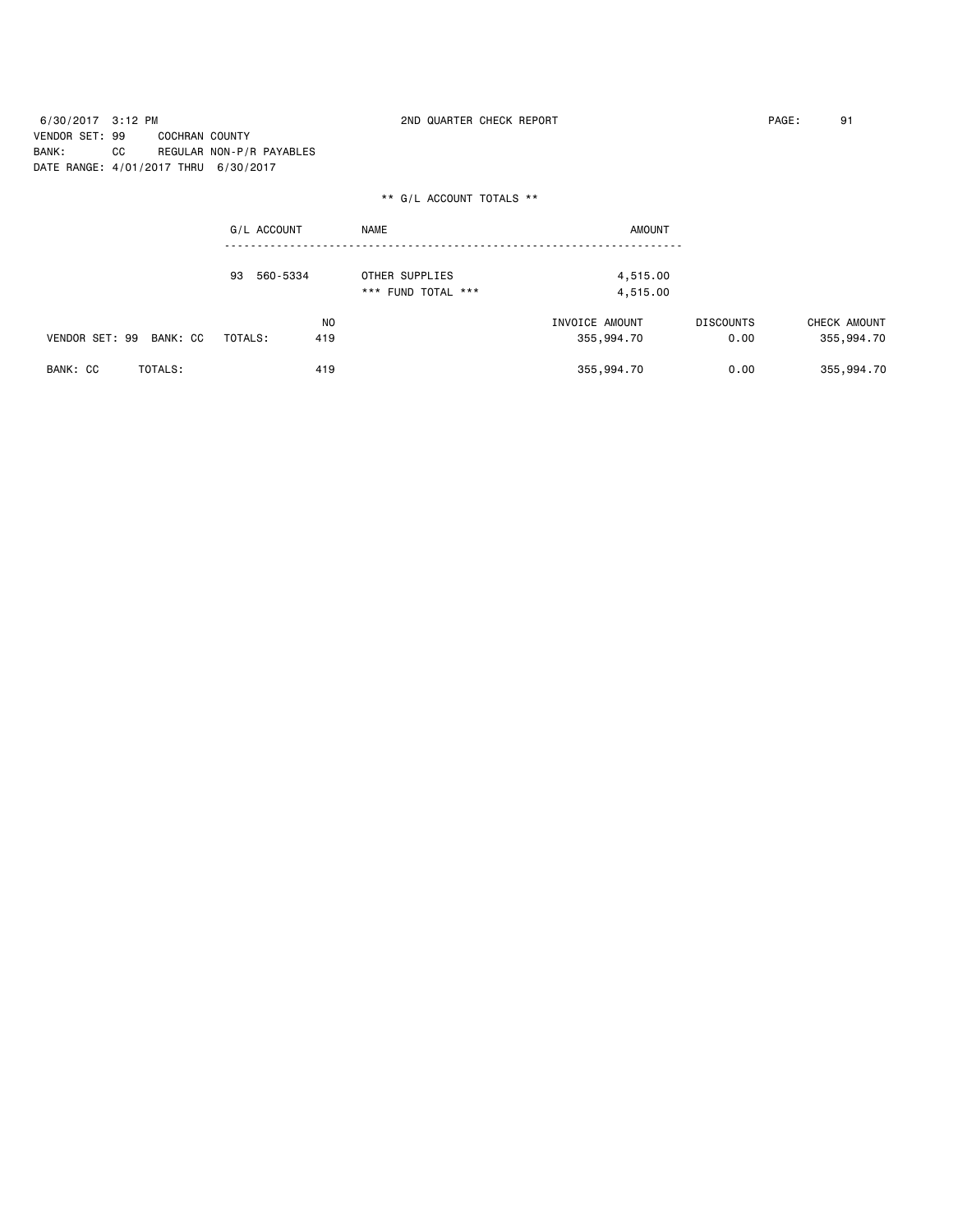6/30/2017 3:12 PM 2ND QUARTER CHECK REPORT PAGE: 92 VENDOR SET: 99 COCHRAN COUNTY BANK: PR PAYROLL PAYABLES DATE RANGE: 4/01/2017 THRU 6/30/2017

|             |    |                   |                                |                 | <b>CHECK</b>         |               |                 | <b>CHECK</b> | <b>CHECK</b>  | <b>CHECK</b>  |
|-------------|----|-------------------|--------------------------------|-----------------|----------------------|---------------|-----------------|--------------|---------------|---------------|
| VENDOR I.D. |    |                   | <b>NAME</b>                    | <b>STATUS</b>   | DATE                 | <b>AMOUNT</b> | <b>DISCOUNT</b> | NO           | <b>STATUS</b> | <b>AMOUNT</b> |
| A067        |    |                   | AMERICAN FAMILY LIFE ASSURANCE |                 |                      |               |                 |              |               |               |
|             |    | I-08 201704140620 | MONTHLY PREMIUM                | R               | 4/28/2017            |               |                 | 047035       |               |               |
|             | 10 | $000 - 2500.4$    | INSURANCE PAYABLE              | MONTHLY PREMIUM |                      | 648.51        |                 |              |               |               |
|             | 15 | 000-2500.4        | INSURANCE PAYABLE              | MONTHLY PREMIUM |                      | 335.39        |                 |              |               |               |
|             | 30 | 000-2500.4        | AFLAC                          | MONTHLY PREMIUM |                      | 8.27          |                 |              |               |               |
|             |    | I-08A201704140620 | MONTHLY PREMIUM                | R               | 4/28/2017            |               |                 | 047035       |               |               |
|             | 10 | $000 - 2500.4$    | INSURANCE PAYABLE              | MONTHLY PREMIUM |                      | 200.46        |                 |              |               | 1,192.63      |
| C091        |    |                   | COMPBENEFITS                   |                 |                      |               |                 |              |               |               |
|             |    | I-17A201704140620 | VISION MONTHLY PREMIUM         | R               | 4/28/2017            |               |                 | 047036       |               |               |
|             |    | 10 000-2500.4     | INSURANCE PAYABLE              |                 | VISION MONTHLY PREMI | 20.14         |                 |              |               | 20.14         |
| C253        |    |                   | COCHRAN COUNTY MONEY MKT       |                 |                      |               |                 |              |               |               |
|             |    | I-01 201704140620 | RETIREMENT CONTRIBUTIONS       | R               | 4/28/2017            |               |                 | 047037       |               |               |
|             | 10 | $000 - 2500.3$    | <b>TCDRS PAYABLE</b>           |                 | RETIREMENT CONTRIBUT | 8,712.32      |                 |              |               |               |
|             | 10 | 400-5203          | RETIREMENT                     |                 | RETIREMENT CONTRIBUT | 1,165.59      |                 |              |               |               |
|             | 10 | 403-5203          | RETIREMENT                     |                 | RETIREMENT CONTRIBUT | 1,094.79      |                 |              |               |               |
|             | 10 | 435-5203          | RETIREMENT                     |                 | RETIREMENT CONTRIBUT | 220.51        |                 |              |               |               |
|             | 10 | 455-5203          | RETIREMENT                     |                 | RETIREMENT CONTRIBUT | 500.64        |                 |              |               |               |
|             | 10 | 475-5203          | RETIREMENT                     |                 | RETIREMENT CONTRIBUT | 1,352.39      |                 |              |               |               |
|             | 10 | 476-5203          | RETIREMENT                     |                 | RETIREMENT CONTRIBUT | 132.34        |                 |              |               |               |
|             | 10 | 490-5203.001      | RETIREMENT                     |                 | RETIREMENT CONTRIBUT | 115.47        |                 |              |               |               |
|             | 10 | 495-5203          | RETIREMENT                     |                 | RETIREMENT CONTRIBUT | 935.73        |                 |              |               |               |
|             | 10 | 497-5203          | RETIREMENT                     |                 | RETIREMENT CONTRIBUT | 570.90        |                 |              |               |               |
|             | 10 | 499-5203          | RETIREMENT                     |                 | RETIREMENT CONTRIBUT | 1,368.40      |                 |              |               |               |
|             | 10 | 510-5203          | RETIREMENT                     |                 | RETIREMENT CONTRIBUT | 377.00        |                 |              |               |               |
|             | 10 | 512-5203          | RETIREMENT                     |                 | RETIREMENT CONTRIBUT | 1,558.37      |                 |              |               |               |
|             | 10 | 516-5203          | RETIREMENT                     |                 | RETIREMENT CONTRIBUT | 456.50        |                 |              |               |               |
|             | 10 | 550-5203          | RETIREMENT                     |                 | RETIREMENT CONTRIBUT | 354.17        |                 |              |               |               |
|             | 10 | 560-5203          | RETIREMENT                     |                 | RETIREMENT CONTRIBUT | 4,302.90      |                 |              |               |               |
|             | 10 | 650-5203          | RETIREMENT                     |                 | RETIREMENT CONTRIBUT | 502.25        |                 |              |               |               |
|             | 10 | 652-5203          | RETIREMENT                     |                 | RETIREMENT CONTRIBUT | 22.27         |                 |              |               |               |
|             | 10 | 660-5203          | RETIREMENT                     |                 | RETIREMENT CONTRIBUT | 306.81        |                 |              |               |               |
|             | 10 | 662-5203          | RETIREMENT                     |                 | RETIREMENT CONTRIBUT | 420.39        |                 |              |               |               |
|             | 10 | 665-5203          | RETIREMENT                     |                 | RETIREMENT CONTRIBUT | 422.60        |                 |              |               |               |
|             | 15 | $000 - 2500.3$    | <b>TCDRS PAYABLE</b>           |                 | RETIREMENT CONTRIBUT | 3,184.06      |                 |              |               |               |
|             | 15 | 610-5203          | RETIREMENT                     |                 | RETIREMENT CONTRIBUT | 2,238.42      |                 |              |               |               |
|             | 15 | 621-5203          | RETIREMENT                     |                 | RETIREMENT CONTRIBUT | 908.97        |                 |              |               |               |
|             | 15 | 622-5203          | RETIREMENT                     |                 | RETIREMENT CONTRIBUT | 901.53        |                 |              |               |               |
|             | 15 | 623-5203          | RETIREMENT                     |                 | RETIREMENT CONTRIBUT | 940.20        |                 |              |               |               |
|             | 15 | 624-5203          | RETIREMENT                     |                 | RETIREMENT CONTRIBUT | 924.14        |                 |              |               |               |
|             | 17 | $000 - 2500.3$    | <b>TCDRS PAYABLE</b>           |                 | RETIREMENT CONTRIBUT | 239.59        |                 |              |               |               |
|             | 17 | 573-5203          | RETIREMENT                     |                 | RETIREMENT CONTRIBUT | 444.95        |                 |              |               |               |
|             | 30 | $000 - 2500.3$    | <b>TCDRS</b>                   |                 | RETIREMENT CONTRIBUT | 70.81         |                 |              |               |               |
|             | 30 | 518-5203          | RETIREMENT                     |                 | RETIREMENT CONTRIBUT | 131.48        |                 |              |               | 34,876.49     |
|             |    |                   |                                |                 |                      |               |                 |              |               |               |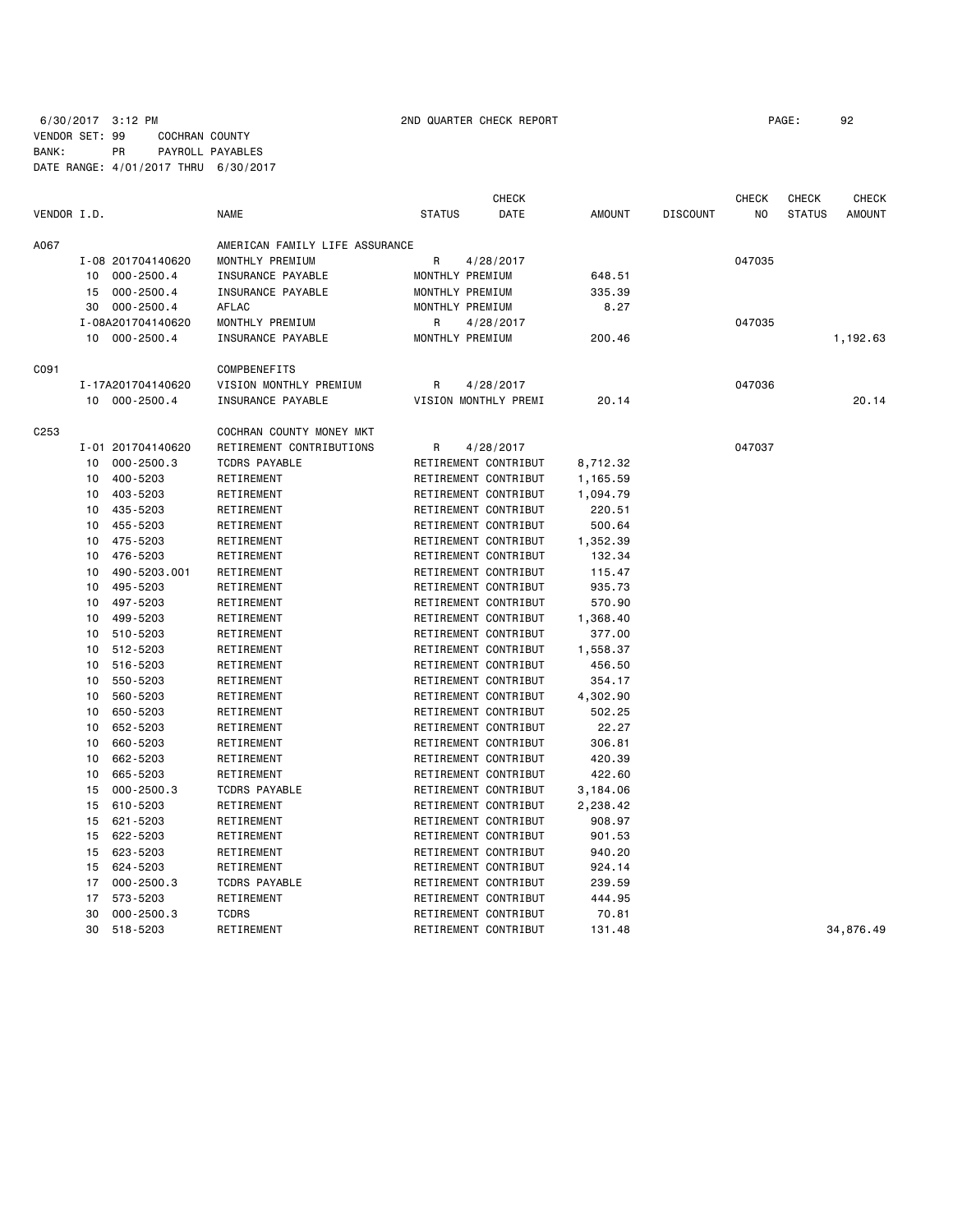6/30/2017 3:12 PM 2ND QUARTER CHECK REPORT PAGE: 93 VENDOR SET: 99 COCHRAN COUNTY BANK: PR PAYROLL PAYABLES DATE RANGE: 4/01/2017 THRU 6/30/2017

|             |                      |                                |                 | <b>CHECK</b>         |           |                 | CHECK          | CHECK         | CHECK         |
|-------------|----------------------|--------------------------------|-----------------|----------------------|-----------|-----------------|----------------|---------------|---------------|
| VENDOR I.D. |                      | <b>NAME</b>                    | <b>STATUS</b>   | DATE                 | AMOUNT    | <b>DISCOUNT</b> | N <sub>O</sub> | <b>STATUS</b> | <b>AMOUNT</b> |
| C300        |                      | COCHRAN COUNTY SCHOOLS FEDERAL |                 |                      |           |                 |                |               |               |
|             | I-18A201704140620    | MONTHLY PREMUIM                | R               | 4/28/2017            |           |                 | 047038         |               |               |
|             | 10 000-2500.4        | INSURANCE PAYABLE              | MONTHLY PREMUIM |                      | 8,424.81  |                 |                |               |               |
|             | 000-2500.4<br>15     | INSURANCE PAYABLE              | MONTHLY PREMUIM |                      | 2,747.81  |                 |                |               |               |
|             | 30<br>$000 - 2500.4$ | AFLAC                          | MONTHLY PREMUIM |                      | 70.26     |                 |                |               | 11,242.88     |
| <b>NO17</b> |                      | NATIONAL FARM LIFE             |                 |                      |           |                 |                |               |               |
|             | I-05 201704140620    | NFL PREMIUM                    | R               | 4/28/2017            |           |                 | 047039         |               |               |
|             | 10 000-2500.4        | INSURANCE PAYABLE              | NFL PREMIUM     |                      | 40.90     |                 |                |               |               |
|             | 15 000-2500.4        | INSURANCE PAYABLE              | NFL PREMIUM     |                      | 25.28     |                 |                |               |               |
|             | I-05A201704140620    | AFTER TAX PREM                 | R               | 4/28/2017            |           |                 | 047039         |               |               |
|             | 10<br>$000 - 2500.4$ | INSURANCE PAYABLE              | AFTER TAX PREM  |                      | 114.21    |                 |                |               |               |
|             | 15 000-2500.4        | INSURANCE PAYABLE              | AFTER TAX PREM  |                      | 93.82     |                 |                |               | 274.21        |
| N060        |                      | NATIONWIDE RETIREMENT SOL      |                 |                      |           |                 |                |               |               |
|             | I-04 201704140620    | DEFERRED COMP WITHHELD         | R               | 4/28/2017            |           |                 | 047040         |               |               |
|             | $000 - 2500.7$<br>10 | PEBSCO DEF COMP PAYABLE        |                 | DEFERRED COMP WITHHE | 2,500.00  |                 |                |               |               |
|             | 15 000-2500.7        | PEBSCO DEF COMP PAYABLE        |                 | DEFERRED COMP WITHHE | 25.00     |                 |                |               | 2,525.00      |
|             |                      |                                |                 |                      |           |                 |                |               |               |
| N081        |                      | NATIONAL FAMILY CARE LIFE INS  |                 |                      |           |                 |                |               |               |
|             | I-21 201704140620    | NATIONAL FAMILY CARE           | R               | 4/28/2017            |           |                 | 047041         |               |               |
|             | 10 000-2500.4        | INSURANCE PAYABLE              |                 | NATIONAL FAMILY CARE | 59.00     |                 |                |               | 59.00         |
| 0029        |                      | OFFICE OF THE ATTORNEY GE      |                 |                      |           |                 |                |               |               |
|             | I-09 201704140620    | CAUSE# 2002517527 &2003521159  | R               | 4/28/2017            |           |                 | 047042         |               |               |
|             | 10 000-2500.8        | CHILD SUPPORT PAYABLE          |                 | CAUSE# 2002517527 &2 | 1,362.00  |                 |                |               | 1,362.00      |
| 0029        |                      | OFFICE OF THE ATTORNEY GE      |                 |                      |           |                 |                |               |               |
|             | I-CDH201704140620    | CAUSE#233-534019-13            | R               | 4/28/2017            |           |                 | 047043         |               |               |
|             | 10 000-2500.8        | CHILD SUPPORT PAYABLE          |                 | CAUSE#233-534019-13  | 570.00    |                 |                |               | 570.00        |
| P187        |                      | COCHRAN COUNTY PAYROLL TAX     |                 |                      |           |                 |                |               |               |
|             | I-T1 201704140620    | FEDERAL INCOME TAX W/H         | R               | 4/28/2017            |           |                 | 047044         |               |               |
|             | 10<br>$000 - 2500.1$ | WITHHOLDING TAX PAYABLE        |                 | FEDERAL INCOME TAX W | 11,286.10 |                 |                |               |               |
|             | $000 - 2500.1$<br>15 | WITHHOLDING TAX PAYABLE        |                 | FEDERAL INCOME TAX W | 4,218.01  |                 |                |               |               |
|             | $000 - 2500.1$<br>17 | WITHHOLDING TAX PAYABLE        |                 | FEDERAL INCOME TAX W | 298.35    |                 |                |               |               |
|             | $000 - 2500.1$<br>30 | FEDERAL WITHOLDING             |                 | FEDERAL INCOME TAX W | 137.53    |                 |                |               |               |
|             | I-T3 201704140620    | <b>FICA TAX</b>                | R               | 4/28/2017            |           |                 | 047044         |               |               |
|             | $000 - 2500.2$<br>10 | FICA PAYABLE                   | FICA TAX        |                      | 7,582.97  |                 |                |               |               |
|             | 400-5201<br>10       | SOCIAL SECURITY                | FICA TAX        |                      | 555.90    |                 |                |               |               |
|             | 403-5201<br>10       | SOCIAL SECURITY                | FICA TAX        |                      | 454.82    |                 |                |               |               |
|             | 10<br>435-5201       | SOCIAL SECURITY                | FICA TAX        |                      | 105.17    |                 |                |               |               |
|             | 455-5201<br>10       | SOCIAL SECURITY                | FICA TAX        |                      | 238.77    |                 |                |               |               |
|             | 475-5201<br>10       | SOCIAL SECURITY                | FICA TAX        |                      | 644.99    |                 |                |               |               |
|             | 10<br>476-5201       | SOCIAL SECURITY                | FICA TAX        |                      | 63.12     |                 |                |               |               |
|             | 490-5201.001<br>10   | SOCIAL SECURITY FICA           | FICA TAX        |                      | 55.07     |                 |                |               |               |
|             | 10<br>495-5201       | SOCIAL SECURITY                | FICA TAX        |                      | 411.03    |                 |                |               |               |

10 497-5201 SOCIAL SECURITY FICA TAX 272.28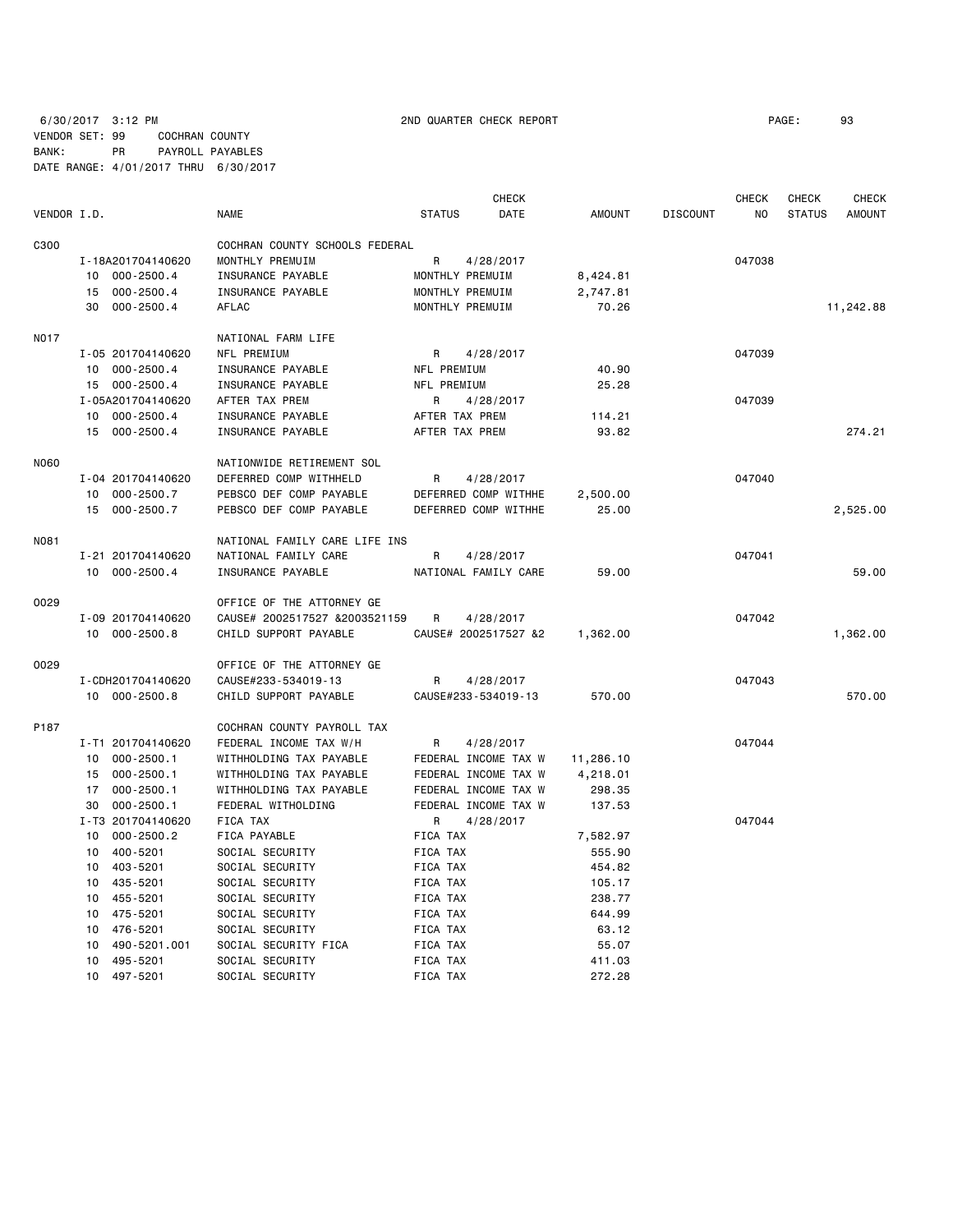| VENDOR I.D. |          |                            | <b>NAME</b>                        | <b>STATUS</b>               | CHECK<br>DATE | <b>AMOUNT</b>      | <b>DISCOUNT</b> | CHECK<br>NO | CHECK<br><b>STATUS</b> | CHECK<br><b>AMOUNT</b> |
|-------------|----------|----------------------------|------------------------------------|-----------------------------|---------------|--------------------|-----------------|-------------|------------------------|------------------------|
|             |          |                            |                                    |                             |               |                    |                 |             |                        |                        |
| P187        |          |                            | COCHRAN COUNTY PAYROLL TAX         | *CONTINUED*                 |               |                    |                 |             |                        |                        |
|             |          | I-T3 201704140620          | FICA TAX                           | R                           | 4/28/2017     | 645.85             |                 | 047044      |                        |                        |
|             | 10       | 499-5201                   | SOCIAL SECURITY                    | FICA TAX<br><b>FICA TAX</b> |               |                    |                 |             |                        |                        |
|             | 10       | 510-5201                   | SOCIAL SECURITY                    |                             |               | 179.80             |                 |             |                        |                        |
|             | 10       | 512-5201                   | SOCIAL SECURITY                    | FICA TAX                    |               | 688.97             |                 |             |                        |                        |
|             | 10       | 516-5201                   | SOCIAL SECURITY                    | FICA TAX                    |               | 219.43             |                 |             |                        |                        |
|             | 10       | 550-5201                   | SOCIAL SECURITY                    | FICA TAX                    |               | 168.91             |                 |             |                        |                        |
|             | 10       | 560-5201<br>650-5201       | SOCIAL SECURITY<br>SOCIAL SECURITY | FICA TAX<br>FICA TAX        |               | 2,016.90<br>239.53 |                 |             |                        |                        |
|             | 10       |                            |                                    |                             |               |                    |                 |             |                        |                        |
|             | 10       | 652-5201                   | SOCIAL SECURITY                    | FICA TAX                    |               | 10.62              |                 |             |                        |                        |
|             | 10       | 660-5201                   | SOCIAL SECURITY                    | FICA TAX                    |               | 147.43             |                 |             |                        |                        |
|             | 10       | 662-5201                   | SOCIAL SECURITY                    | FICA TAX                    |               | 200.49             |                 |             |                        |                        |
|             | 10       | 665-5201                   | SOCIAL SECURITY                    | FICA TAX                    |               | 263.90             |                 |             |                        |                        |
|             | 15       | $000 - 2500.2$<br>610-5201 | FICA PAYABLE                       | FICA TAX                    |               | 2,750.03           |                 |             |                        |                        |
|             | 15       |                            | SOCIAL SECURITY                    | FICA TAX                    |               | 1,067.56           |                 |             |                        |                        |
|             | 15       | 621-5201<br>622-5201       | SOCIAL SECURITY                    | FICA TAX<br><b>FICA TAX</b> |               | 433.51             |                 |             |                        |                        |
|             | 15       |                            | SOCIAL SECURITY                    |                             |               | 424.84             |                 |             |                        |                        |
|             | 15<br>15 | 623-5201                   | SOCIAL SECURITY<br>SOCIAL SECURITY | FICA TAX                    |               | 451.05             |                 |             |                        |                        |
|             |          | 624-5201<br>$000 - 2500.2$ | FICA PAYABLE                       | FICA TAX<br>FICA TAX        |               | 373.07<br>215.00   |                 |             |                        |                        |
|             | 17<br>17 | 573-5201                   | SOCIAL SECURITY                    | FICA TAX                    |               | 215.00             |                 |             |                        |                        |
|             | 30       | $000 - 2500.2$             | <b>FICA</b>                        | FICA TAX                    |               | 63.18              |                 |             |                        |                        |
|             | 30       | 518-5201                   | SOCIAL SECURITY                    | FICA TAX                    |               | 63.17              |                 |             |                        |                        |
|             |          | I-T4 201704140620          | MEDICARE TAX                       | R                           | 4/28/2017     |                    |                 | 047044      |                        |                        |
|             | 10       | $000 - 2500.2$             | FICA PAYABLE                       | MEDICARE TAX                |               | 1,773.43           |                 |             |                        |                        |
|             | 10       | 400-5201                   | SOCIAL SECURITY                    | MEDICARE TAX                |               | 130.02             |                 |             |                        |                        |
|             | 10       | 403-5201                   | SOCIAL SECURITY                    | MEDICARE TAX                |               | 106.38             |                 |             |                        |                        |
|             | 10       | 435-5201                   | SOCIAL SECURITY                    | MEDICARE TAX                |               | 24.59              |                 |             |                        |                        |
|             | 10       | 455-5201                   | SOCIAL SECURITY                    | MEDICARE TAX                |               | 55.84              |                 |             |                        |                        |
|             | 10       | 475-5201                   | SOCIAL SECURITY                    | MEDICARE TAX                |               | 150.84             |                 |             |                        |                        |
|             | 10       | 476-5201                   | SOCIAL SECURITY                    | MEDICARE TAX                |               | 14.76              |                 |             |                        |                        |
|             | 10       | 490-5201.001               | SOCIAL SECURITY FICA               | MEDICARE TAX                |               | 12.88              |                 |             |                        |                        |
|             | 10       | 495-5201                   | SOCIAL SECURITY                    | MEDICARE TAX                |               | 96.13              |                 |             |                        |                        |
|             | 10       | 497-5201                   | SOCIAL SECURITY                    | MEDICARE TAX                |               | 63.68              |                 |             |                        |                        |
|             | 10       | 499-5201                   | SOCIAL SECURITY                    | MEDICARE TAX                |               | 151.05             |                 |             |                        |                        |
|             | 10       | 510-5201                   | SOCIAL SECURITY                    | MEDICARE TAX                |               | 42.05              |                 |             |                        |                        |
|             | 10       | 512-5201                   | SOCIAL SECURITY                    | MEDICARE TAX                |               | 161.13             |                 |             |                        |                        |
|             | 10       | 516-5201                   | SOCIAL SECURITY                    | MEDICARE TAX                |               | 51.32              |                 |             |                        |                        |
|             | 10       | 550-5201                   | SOCIAL SECURITY                    | MEDICARE TAX                |               | 39.50              |                 |             |                        |                        |
|             | 10       | 560-5201                   | SOCIAL SECURITY                    | MEDICARE TAX                |               | 471.69             |                 |             |                        |                        |
|             | 10       | 650-5201                   | SOCIAL SECURITY                    | MEDICARE TAX                |               | 56.01              |                 |             |                        |                        |
|             | 10       | 652-5201                   | SOCIAL SECURITY                    | MEDICARE TAX                |               | 2.48               |                 |             |                        |                        |
|             | 10       | 660-5201                   | SOCIAL SECURITY                    | MEDICARE TAX                |               | 34.48              |                 |             |                        |                        |
|             | 10       | 662-5201                   | SOCIAL SECURITY                    | MEDICARE TAX                |               | 46.90              |                 |             |                        |                        |
|             | 10       | 665-5201                   | SOCIAL SECURITY                    | MEDICARE TAX                |               | 61.72              |                 |             |                        |                        |
|             | 15       | $000 - 2500.2$             | FICA PAYABLE                       | MEDICARE TAX                |               | 643.16             |                 |             |                        |                        |
|             | 15       | 610-5201                   | SOCIAL SECURITY                    | MEDICARE TAX                |               | 249.67             |                 |             |                        |                        |
|             | 15       | 621-5201                   | SOCIAL SECURITY                    | MEDICARE TAX                |               | 101.39             |                 |             |                        |                        |
|             |          |                            |                                    |                             |               |                    |                 |             |                        |                        |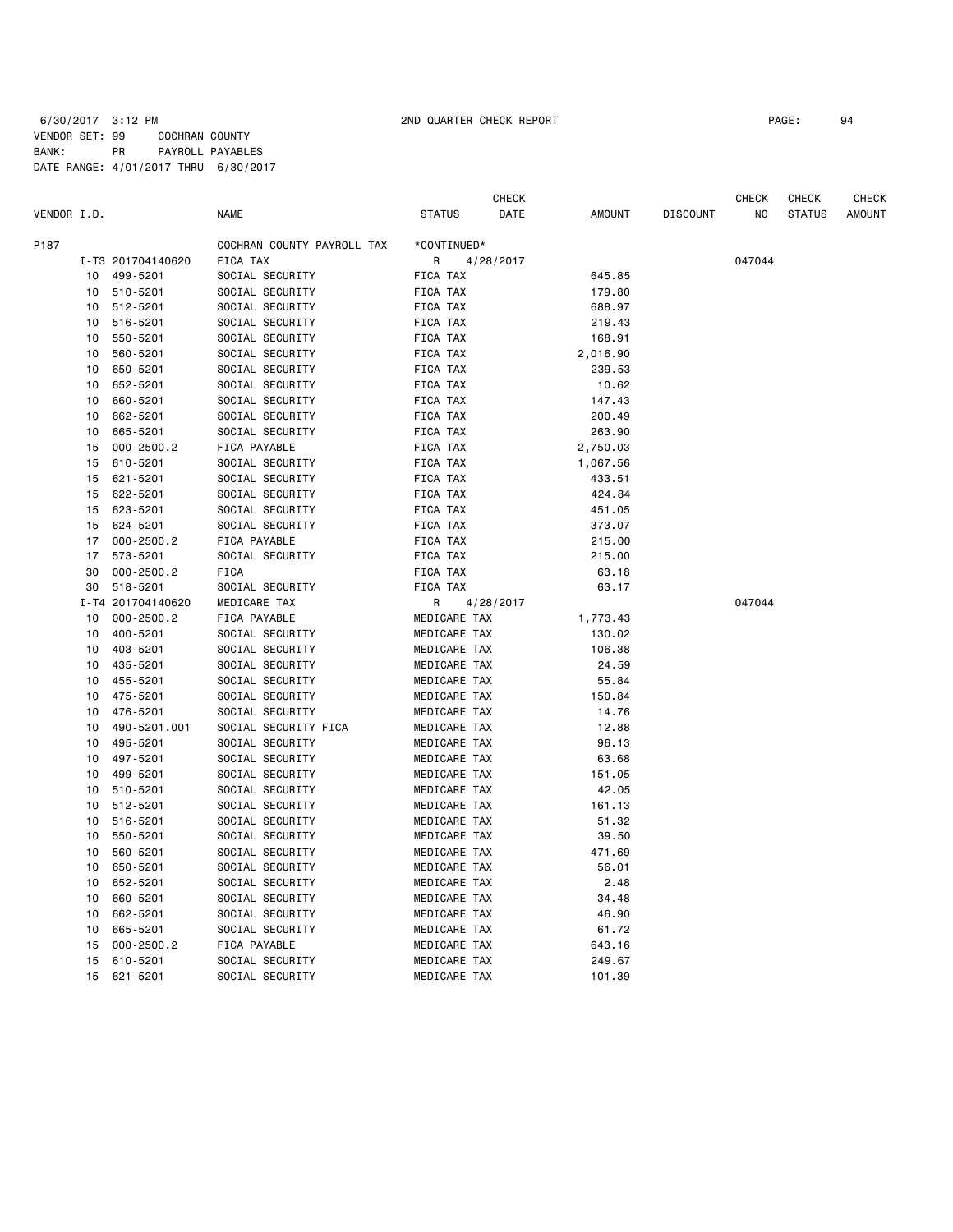|             |    |                   |                            |                          | <b>CHECK</b>         |          |                 | <b>CHECK</b>   | <b>CHECK</b>  | <b>CHECK</b>  |
|-------------|----|-------------------|----------------------------|--------------------------|----------------------|----------|-----------------|----------------|---------------|---------------|
| VENDOR I.D. |    |                   | <b>NAME</b>                | <b>STATUS</b>            | DATE                 | AMOUNT   | <b>DISCOUNT</b> | N <sub>0</sub> | <b>STATUS</b> | <b>AMOUNT</b> |
| P187        |    |                   | COCHRAN COUNTY PAYROLL TAX | *CONTINUED*              |                      |          |                 |                |               |               |
|             |    | I-T4 201704140620 | MEDICARE TAX               | R                        | 4/28/2017            |          |                 | 047044         |               |               |
|             | 15 | 622-5201          | SOCIAL SECURITY            | MEDICARE TAX             |                      | 99.36    |                 |                |               |               |
|             | 15 | 623-5201          | SOCIAL SECURITY            | MEDICARE TAX             |                      | 105.49   |                 |                |               |               |
|             | 15 | 624-5201          | SOCIAL SECURITY            | MEDICARE TAX             |                      | 87.24    |                 |                |               |               |
|             | 17 | $000 - 2500.2$    | FICA PAYABLE               | MEDICARE TAX             |                      | 50.28    |                 |                |               |               |
|             | 17 | 573-5201          | SOCIAL SECURITY            | MEDICARE TAX             |                      | 50.28    |                 |                |               |               |
|             | 30 | $000 - 2500.2$    | FICA                       | MEDICARE TAX             |                      | 14.78    |                 |                |               |               |
|             | 30 | 518-5201          | SOCIAL SECURITY            | MEDICARE TAX             |                      | 14.77    |                 |                |               | 42,125.65     |
| T218        |    |                   | TEXAS ASS'N OF COUNTIES    |                          |                      |          |                 |                |               |               |
|             |    | I-11 201704140620 | EMPLOYEE PREMIUMS          | R                        | 4/28/2017            |          |                 | 047045         |               |               |
|             | 10 | 400-5202          | GROUP INSURANCE            | EMPLOYEE PREMIUMS        |                      | 1,454.29 |                 |                |               |               |
|             | 10 | 403-5202          | GROUP INSURANCE            | EMPLOYEE PREMIUMS        |                      | 2,342.58 |                 |                |               |               |
|             | 10 | 455-5202          | GROUP INSURANCE            | EMPLOYEE PREMIUMS        |                      | 780.86   |                 |                |               |               |
|             | 10 | 475-5202          | GROUP INSURANCE            | EMPLOYEE PREMIUMS        |                      | 1,561.72 |                 |                |               |               |
|             | 10 | 495-5202          | GROUP INSURANCE            | EMPLOYEE PREMIUMS        |                      | 1,561.72 |                 |                |               |               |
|             | 10 | 497-5202          | GROUP INSURANCE            | EMPLOYEE PREMIUMS        |                      | 780.86   |                 |                |               |               |
|             | 10 | 499-5202          | GROUP INSURANCE            | EMPLOYEE PREMIUMS        |                      | 2,342.58 |                 |                |               |               |
|             | 10 | 510-5202          | GROUP INSURANCE            | EMPLOYEE PREMIUMS        |                      | 780.86   |                 |                |               |               |
|             | 10 | 512-5202          | GROUP INSURANCE            | EMPLOYEE PREMIUMS        |                      | 3,123.44 |                 |                |               |               |
|             | 10 | 516-5202          | GROUP INSURANCE [50%]      | EMPLOYEE PREMIUMS        |                      | 796.19   |                 |                |               |               |
|             | 10 | 550-5202          | GROUP INSURANCE            | EMPLOYEE PREMIUMS        |                      | 780.86   |                 |                |               |               |
|             | 10 | 560-5202          | GROUP INSURANCE            | EMPLOYEE PREMIUMS        |                      | 7,027.74 |                 |                |               |               |
|             | 10 | 650-5202          | GROUP INSURANCE            | EMPLOYEE PREMIUMS        |                      | 818.26   |                 |                |               |               |
|             | 10 | 652-5202          | GROUP INSURANCE            | <b>EMPLOYEE PREMIUMS</b> |                      | 37.40    |                 |                |               |               |
|             | 10 | 660-5202          | GROUP INSURANCE [35%]      | EMPLOYEE PREMIUMS        |                      | 535.87   |                 |                |               |               |
|             | 10 | 662-5202          | GROUP INSURANCE            | EMPLOYEE PREMIUMS        |                      | 706.06   |                 |                |               |               |
|             | 10 | 665-5202          | GROUP INSURANCE            | EMPLOYEE PREMIUMS        |                      | 780.86   |                 |                |               |               |
|             | 15 | 610-5202          | GROUP INSURANCE            | EMPLOYEE PREMIUMS        |                      | 3,230.87 |                 |                |               |               |
|             |    | 15 621-5202       | GROUP INSURANCE            | EMPLOYEE PREMIUMS        |                      | 1,561.72 |                 |                |               |               |
|             | 15 | 622-5202          | GROUP INSURANCE            | <b>EMPLOYEE PREMIUMS</b> |                      | 1,561.72 |                 |                |               |               |
|             | 15 | 623-5202          | GROUP INSURANCE            | EMPLOYEE PREMIUMS        |                      | 1,561.72 |                 |                |               |               |
|             | 15 | 624-5202          | GROUP INSURANCE            | EMPLOYEE PREMIUMS        |                      | 1,561.72 |                 |                |               |               |
|             | 17 | 573-5202          | GROUP HEALTH INSURANCE     | EMPLOYEE PREMIUMS        |                      | 780.86   |                 |                |               |               |
|             | 30 | 518-5202          | GROUP INSURANCE [15%]      | EMPLOYEE PREMIUMS        |                      | 229.66   |                 |                |               |               |
|             |    | I-12 201704140620 | GROUP LIFE INSURANCE       | R                        | 4/28/2017            |          |                 | 047045         |               |               |
|             | 10 | 400-5202          | GROUP INSURANCE            |                          | GROUP LIFE INSURANCE | 5.39     |                 |                |               |               |
|             | 10 | 403-5202          | GROUP INSURANCE            |                          | GROUP LIFE INSURANCE | 8.67     |                 |                |               |               |
|             | 10 | 455-5202          | GROUP INSURANCE            |                          | GROUP LIFE INSURANCE | 2.89     |                 |                |               |               |
|             | 10 | 475-5202          | GROUP INSURANCE            |                          | GROUP LIFE INSURANCE | 5.78     |                 |                |               |               |
|             | 10 | 495-5202          | GROUP INSURANCE            |                          | GROUP LIFE INSURANCE | 5.78     |                 |                |               |               |
|             | 10 | 497-5202          | GROUP INSURANCE            |                          | GROUP LIFE INSURANCE | 2.89     |                 |                |               |               |
|             | 10 | 499-5202          | GROUP INSURANCE            |                          | GROUP LIFE INSURANCE | 8.67     |                 |                |               |               |
|             | 10 | 510-5202          | GROUP INSURANCE            |                          | GROUP LIFE INSURANCE | 2.89     |                 |                |               |               |
|             | 10 | 512-5202          | GROUP INSURANCE            |                          | GROUP LIFE INSURANCE | 11.56    |                 |                |               |               |
|             | 10 | 516-5202          | GROUP INSURANCE [50%]      |                          | GROUP LIFE INSURANCE | 2.95     |                 |                |               |               |
|             | 10 | 550-5202          | GROUP INSURANCE            |                          | GROUP LIFE INSURANCE | 2.89     |                 |                |               |               |
|             |    |                   |                            |                          |                      |          |                 |                |               |               |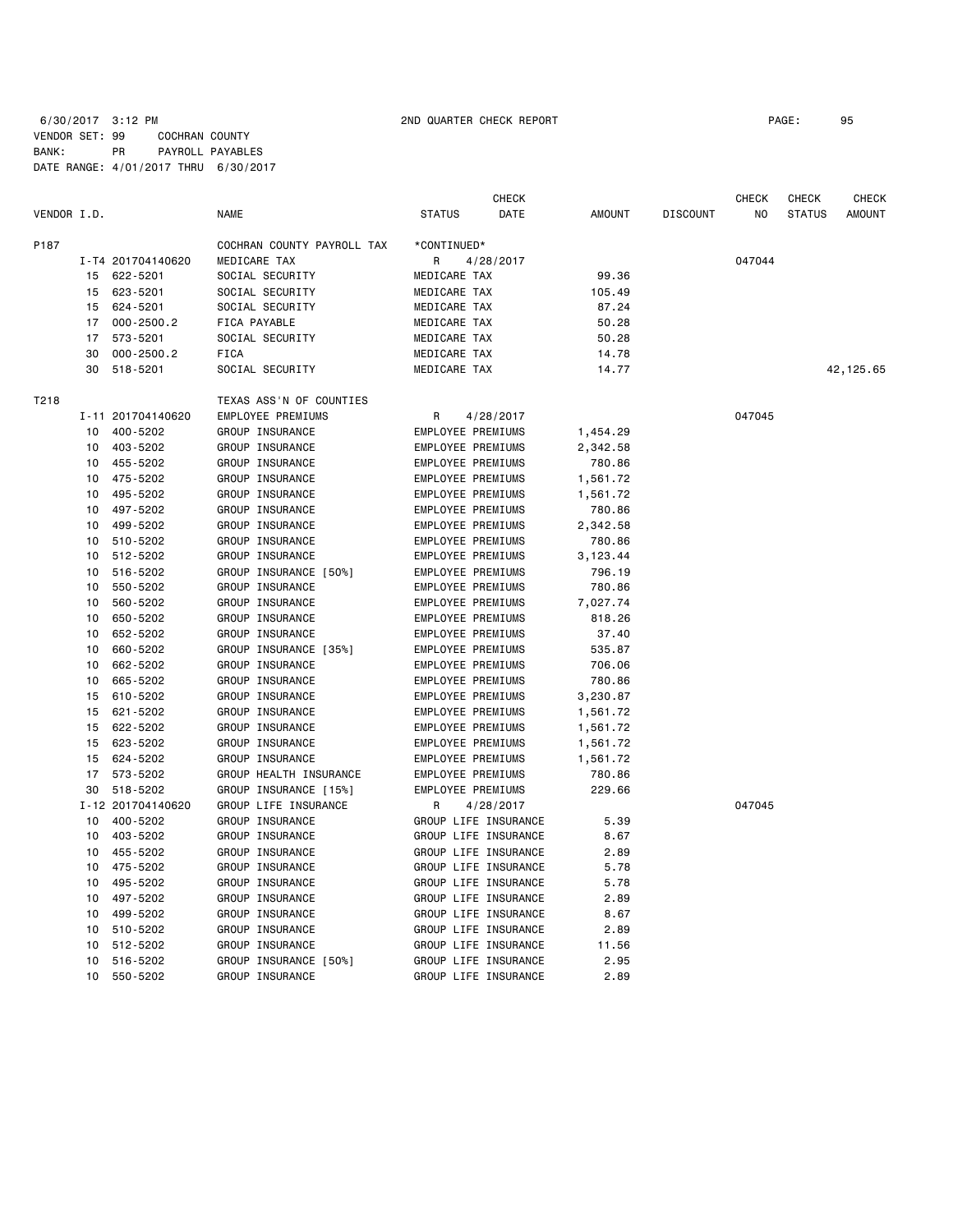6/30/2017 3:12 PM 2ND QUARTER CHECK REPORT PAGE: 96 VENDOR SET: 99 COCHRAN COUNTY BANK: PR PAYROLL PAYABLES DATE RANGE: 4/01/2017 THRU 6/30/2017

|                  |                      |                                | <b>CHECK</b>                 |               |                 | <b>CHECK</b>   | <b>CHECK</b>  | CHECK         |
|------------------|----------------------|--------------------------------|------------------------------|---------------|-----------------|----------------|---------------|---------------|
| VENDOR I.D.      |                      | <b>NAME</b>                    | <b>STATUS</b><br><b>DATE</b> | <b>AMOUNT</b> | <b>DISCOUNT</b> | N <sub>O</sub> | <b>STATUS</b> | <b>AMOUNT</b> |
| T218             |                      | TEXAS ASS'N OF COUNTIES        | *CONTINUED*                  |               |                 |                |               |               |
|                  | I-12 201704140620    | GROUP LIFE INSURANCE           | 4/28/2017<br>R               |               |                 | 047045         |               |               |
|                  | 560-5202<br>10       | GROUP INSURANCE                | GROUP LIFE INSURANCE         | 26.05         |                 |                |               |               |
|                  | 650-5202<br>10       | GROUP INSURANCE                | GROUP LIFE INSURANCE         | 3.03          |                 |                |               |               |
|                  | 652-5202<br>10       | GROUP INSURANCE                | GROUP LIFE INSURANCE         | 0.14          |                 |                |               |               |
|                  | 660-5202<br>10       | GROUP INSURANCE [35%]          | GROUP LIFE INSURANCE         | 1.98          |                 |                |               |               |
|                  | 662-5202<br>10       | GROUP INSURANCE                | GROUP LIFE INSURANCE         | 2.61          |                 |                |               |               |
|                  | 665-5202<br>10       | GROUP INSURANCE                | GROUP LIFE INSURANCE         | 2.89          |                 |                |               |               |
|                  | 610-5202<br>15       | GROUP INSURANCE                | GROUP LIFE INSURANCE         | 11.95         |                 |                |               |               |
|                  | 621-5202<br>15       | GROUP INSURANCE                | GROUP LIFE INSURANCE         | 5.78          |                 |                |               |               |
|                  | 622-5202<br>15       | GROUP INSURANCE                | GROUP LIFE INSURANCE         | 5.78          |                 |                |               |               |
|                  | 623-5202<br>15       | GROUP INSURANCE                | GROUP LIFE INSURANCE         | 5.78          |                 |                |               |               |
|                  | 624-5202<br>15       | GROUP INSURANCE                | GROUP LIFE INSURANCE         | 4.77          |                 |                |               |               |
|                  | 573-5202<br>17       | GROUP HEALTH INSURANCE         | GROUP LIFE INSURANCE         | 2.89          |                 |                |               |               |
|                  | 30<br>518-5202       | GROUP INSURANCE [15%]          | GROUP LIFE INSURANCE         | 0.85          |                 |                |               |               |
|                  | I-15 201704140620    | DEPENDENT HEALTH PREM WITHHELD | R<br>4/28/2017               |               |                 | 047045         |               |               |
|                  | $000 - 2500.4$<br>10 | INSURANCE PAYABLE              | DEPENDENT HEALTH PRE         | 2,564.42      |                 |                |               |               |
|                  | 15<br>$000 - 2500.4$ | INSURANCE PAYABLE              | DEPENDENT HEALTH PRE         | 858.92        |                 |                |               | 40,258.62     |
| C <sub>253</sub> |                      | COCHRAN COUNTY MONEY MKT       |                              |               |                 |                |               |               |
|                  | I-201704140621       | NON-DEPT SUPP DEATH            | R<br>4/28/2017               |               |                 | 047046         |               |               |
|                  | 10 409-5207          | SUPPLEMENTAL DEATH BENEFITS    | NON-DEPT SUPP DEATH          | 1,395.06      |                 |                |               | 1,395.06      |
| A067             |                      | AMERICAN FAMILY LIFE ASSURANCE |                              |               |                 |                |               |               |
|                  | I-08 201705230622    | MONTHLY PREMIUM                | R<br>5/31/2017               |               |                 | 047190         |               |               |
|                  | 10 000-2500.4        | INSURANCE PAYABLE              | MONTHLY PREMIUM              | 601.66        |                 |                |               |               |
|                  | 15 000-2500.4        | INSURANCE PAYABLE              | MONTHLY PREMIUM              | 315.88        |                 |                |               |               |
|                  | I-08A201705230622    | MONTHLY PREMIUM                | R<br>5/31/2017               |               |                 | 047190         |               |               |
|                  | 10 000-2500.4        | INSURANCE PAYABLE              | MONTHLY PREMIUM              | 200.46        |                 |                |               | 1,118.00      |
| C091             |                      | COMPBENEFITS                   |                              |               |                 |                |               |               |
|                  | I-17A201705230622    | VISION MONTHLY PREMIUM         | R<br>5/31/2017               |               |                 | 047191         |               |               |
|                  | 10 000-2500.4        | INSURANCE PAYABLE              | VISION MONTHLY PREMI         | 38.14         |                 |                |               | 38.14         |
| C <sub>253</sub> |                      | COCHRAN COUNTY MONEY MKT       |                              |               |                 |                |               |               |
|                  | I-01 201705230622    | RETIREMENT CONTRIBUTIONS       | R<br>5/31/2017               |               |                 | 047192         |               |               |
|                  | $000 - 2500.3$<br>10 | <b>TCDRS PAYABLE</b>           | RETIREMENT CONTRIBUT         | 9,305.44      |                 |                |               |               |
|                  | 400-5203<br>10       | RETIREMENT                     | RETIREMENT CONTRIBUT         | 1,165.59      |                 |                |               |               |
|                  | 403-5203<br>10       | RETIREMENT                     | RETIREMENT CONTRIBUT         | 1,192.26      |                 |                |               |               |
|                  | 435-5203<br>10       | RETIREMENT                     | RETIREMENT CONTRIBUT         | 220.51        |                 |                |               |               |
|                  | 455-5203<br>10       | RETIREMENT                     | RETIREMENT CONTRIBUT         | 570.84        |                 |                |               |               |
|                  | 10<br>475-5203       | RETIREMENT                     | RETIREMENT CONTRIBUT         | 1,350.71      |                 |                |               |               |
|                  | 476-5203<br>10       | RETIREMENT                     | RETIREMENT CONTRIBUT         | 132.34        |                 |                |               |               |
|                  | 490-5203.001<br>10   | RETIREMENT                     | RETIREMENT CONTRIBUT         | 142.24        |                 |                |               |               |
|                  | 495-5203<br>10       | RETIREMENT                     | RETIREMENT CONTRIBUT         | 935.73        |                 |                |               |               |
|                  | 497-5203<br>10       | RETIREMENT                     | RETIREMENT CONTRIBUT         | 565.10        |                 |                |               |               |
|                  | 10<br>499-5203       | RETIREMENT                     | RETIREMENT CONTRIBUT         | 1,367.81      |                 |                |               |               |

10 510-5203 RETIREMENT RETIREMENT CONTRIBUT 377.00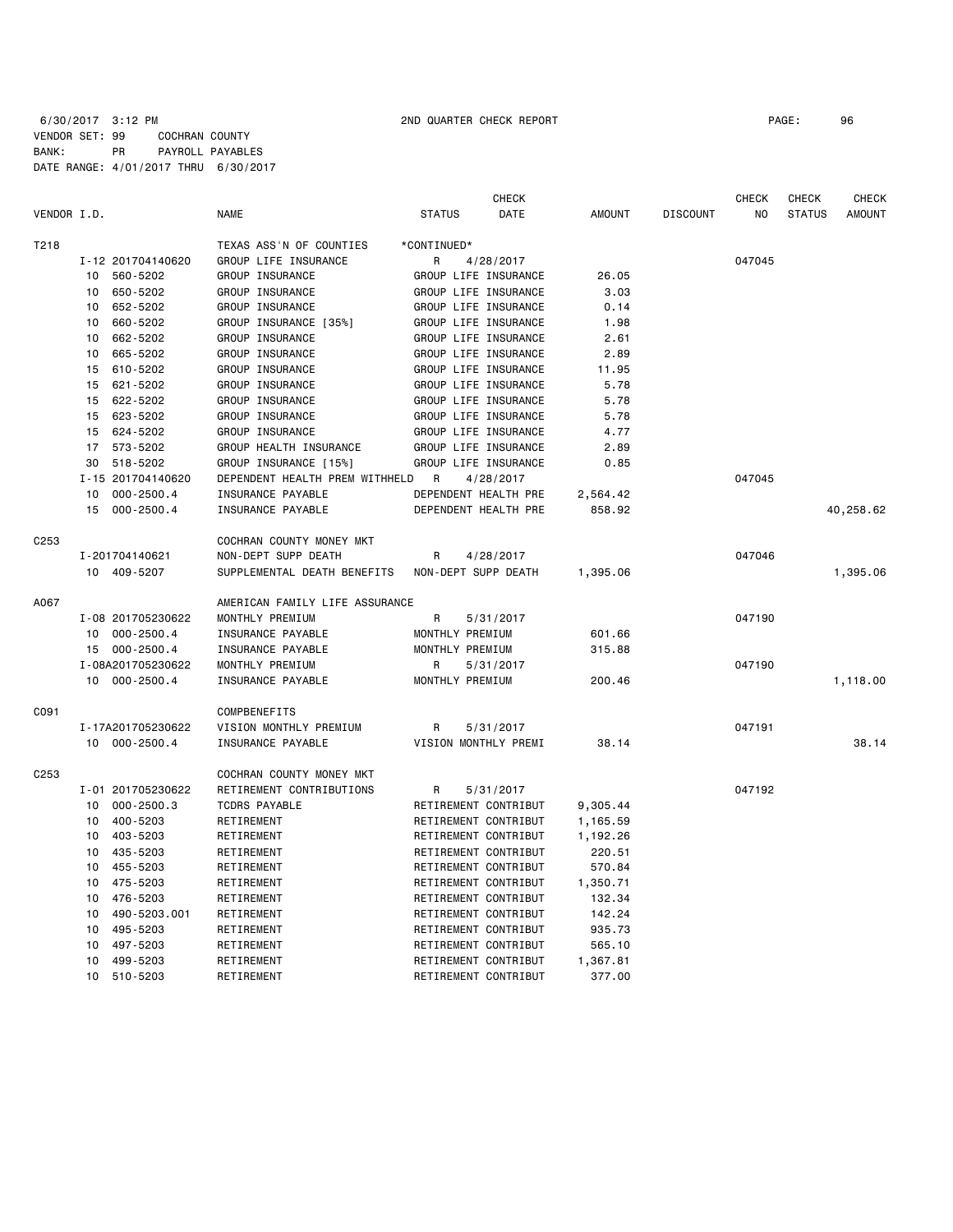|                  |    |                   |                                |                      | <b>CHECK</b> |               |                 | <b>CHECK</b> | <b>CHECK</b>  | <b>CHECK</b>  |
|------------------|----|-------------------|--------------------------------|----------------------|--------------|---------------|-----------------|--------------|---------------|---------------|
| VENDOR I.D.      |    |                   | <b>NAME</b>                    | <b>STATUS</b>        | DATE         | <b>AMOUNT</b> | <b>DISCOUNT</b> | NO           | <b>STATUS</b> | <b>AMOUNT</b> |
| C <sub>253</sub> |    |                   | COCHRAN COUNTY MONEY MKT       | *CONTINUED*          |              |               |                 |              |               |               |
|                  |    | I-01 201705230622 | RETIREMENT CONTRIBUTIONS       | R                    | 5/31/2017    |               |                 | 047192       |               |               |
|                  |    | 10 512-5203       | RETIREMENT                     | RETIREMENT CONTRIBUT |              | 1,515.52      |                 |              |               |               |
|                  | 10 | 516-5203          | RETIREMENT                     | RETIREMENT CONTRIBUT |              | 456.50        |                 |              |               |               |
|                  |    | 10 550-5203       | RETIREMENT                     | RETIREMENT CONTRIBUT |              | 354.17        |                 |              |               |               |
|                  | 10 | 560-5203          | RETIREMENT                     | RETIREMENT CONTRIBUT |              | 5,229.01      |                 |              |               |               |
|                  | 10 | 650-5203          | RETIREMENT                     | RETIREMENT CONTRIBUT |              | 534.13        |                 |              |               |               |
|                  | 10 | 652-5203          | RETIREMENT                     | RETIREMENT CONTRIBUT |              | 22.27         |                 |              |               |               |
|                  | 10 | 660-5203          | RETIREMENT                     | RETIREMENT CONTRIBUT |              | 306.81        |                 |              |               |               |
|                  | 10 | 662-5203          | RETIREMENT                     | RETIREMENT CONTRIBUT |              | 420.39        |                 |              |               |               |
|                  | 10 | 665-5203          | RETIREMENT                     | RETIREMENT CONTRIBUT |              | 422.60        |                 |              |               |               |
|                  | 15 | $000 - 2500.3$    | <b>TCDRS PAYABLE</b>           | RETIREMENT CONTRIBUT |              | 3,180.90      |                 |              |               |               |
|                  | 15 | 610-5203          | RETIREMENT                     | RETIREMENT CONTRIBUT |              | 2,238.42      |                 |              |               |               |
|                  | 15 | 621-5203          | RETIREMENT                     | RETIREMENT CONTRIBUT |              | 908.97        |                 |              |               |               |
|                  | 15 | 622-5203          | RETIREMENT                     | RETIREMENT CONTRIBUT |              | 895.66        |                 |              |               |               |
|                  | 15 | 623-5203          | RETIREMENT                     | RETIREMENT CONTRIBUT |              | 940.20        |                 |              |               |               |
|                  | 15 | 624-5203          | RETIREMENT                     | RETIREMENT CONTRIBUT |              | 924.14        |                 |              |               |               |
|                  | 17 | $000 - 2500.3$    | <b>TCDRS PAYABLE</b>           | RETIREMENT CONTRIBUT |              | 239.59        |                 |              |               |               |
|                  | 17 | 573-5203          | RETIREMENT                     | RETIREMENT CONTRIBUT |              | 444.95        |                 |              |               |               |
|                  | 30 | $000 - 2500.3$    | <b>TCDRS</b>                   | RETIREMENT CONTRIBUT |              | 70.81         |                 |              |               |               |
|                  | 30 | 518-5203          | RETIREMENT                     | RETIREMENT CONTRIBUT |              | 131.48        |                 |              |               | 36,562.09     |
| C300             |    |                   | COCHRAN COUNTY SCHOOLS FEDERAL |                      |              |               |                 |              |               |               |
|                  |    | I-18A201705230622 | MONTHLY PREMUIM                | R                    | 5/31/2017    |               |                 | 047193       |               |               |
|                  | 10 | $000 - 2500.4$    | INSURANCE PAYABLE              | MONTHLY PREMUIM      |              | 8,474.81      |                 |              |               |               |
|                  | 15 | $000 - 2500.4$    | INSURANCE PAYABLE              | MONTHLY PREMUIM      |              | 2,747.81      |                 |              |               |               |
|                  | 30 | $000 - 2500.4$    | AFLAC                          | MONTHLY PREMUIM      |              | 70.26         |                 |              |               | 11,292.88     |
| <b>NO17</b>      |    |                   | NATIONAL FARM LIFE             |                      |              |               |                 |              |               |               |
|                  |    | I-05 201705230622 | NFL PREMIUM                    | R                    | 5/31/2017    |               |                 | 047194       |               |               |
|                  |    | 10 000-2500.4     | INSURANCE PAYABLE              | NFL PREMIUM          |              | 40.90         |                 |              |               |               |
|                  |    | I-05A201705230622 | AFTER TAX PREM                 | R                    | 5/31/2017    |               |                 | 047194       |               |               |
|                  |    | 10 000-2500.4     | INSURANCE PAYABLE              | AFTER TAX PREM       |              | 114.21        |                 |              |               |               |
|                  |    | 15 000-2500.4     | INSURANCE PAYABLE              | AFTER TAX PREM       |              | 127.68        |                 |              |               | 282.79        |
| <b>N060</b>      |    |                   | NATIONWIDE RETIREMENT SOL      |                      |              |               |                 |              |               |               |
|                  |    | I-04 201705230622 | DEFERRED COMP WITHHELD         | R                    | 5/31/2017    |               |                 | 047195       |               |               |
|                  | 10 | $000 - 2500.7$    | PEBSCO DEF COMP PAYABLE        | DEFERRED COMP WITHHE |              | 2,500.00      |                 |              |               |               |
|                  | 15 | $000 - 2500.7$    | PEBSCO DEF COMP PAYABLE        | DEFERRED COMP WITHHE |              | 25,00         |                 |              |               | 2,525.00      |
| N081             |    |                   | NATIONAL FAMILY CARE LIFE INSU |                      |              |               |                 |              |               |               |
|                  |    | I-21 201705230622 | NATIONAL FAMILY CARE           | R                    | 5/31/2017    |               |                 | 047196       |               |               |
|                  | 10 | $000 - 2500.4$    | INSURANCE PAYABLE              | NATIONAL FAMILY CARE |              | 59.00         |                 |              |               | 59.00         |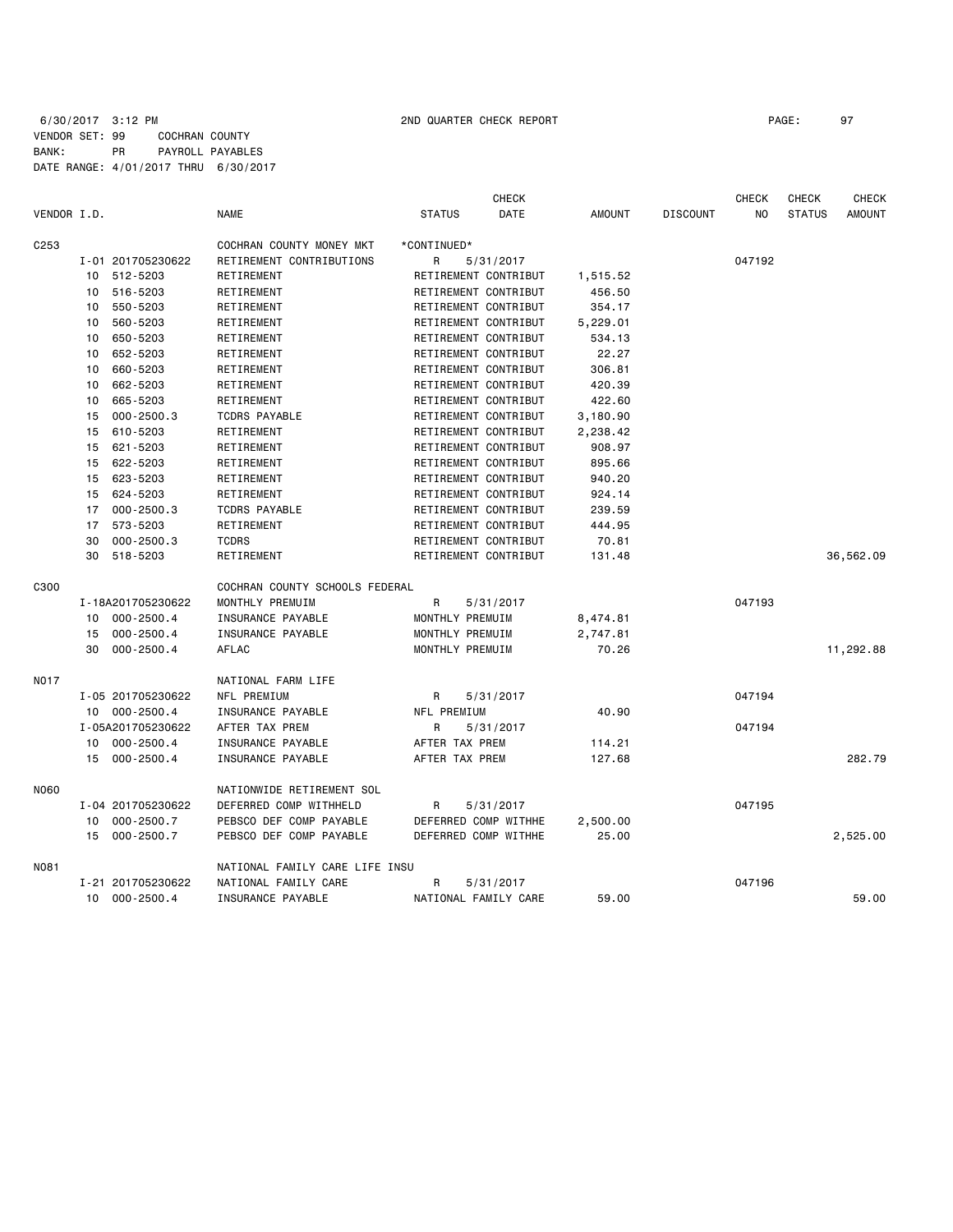6/30/2017 3:12 PM 2ND QUARTER CHECK REPORT PAGE: 98 VENDOR SET: 99 COCHRAN COUNTY BANK: PR PAYROLL PAYABLES DATE RANGE: 4/01/2017 THRU 6/30/2017

| VENDOR I.D. |                 |                      | <b>NAME</b>                    | <b>STATUS</b>   | <b>CHECK</b><br>DATE | AMOUNT     | <b>DISCOUNT</b> | CHECK<br>NO. | <b>CHECK</b><br><b>STATUS</b> | <b>CHECK</b><br><b>AMOUNT</b> |
|-------------|-----------------|----------------------|--------------------------------|-----------------|----------------------|------------|-----------------|--------------|-------------------------------|-------------------------------|
| 0029        |                 |                      | OFFICE OF THE ATTORNEY GENERAL |                 |                      |            |                 |              |                               |                               |
|             |                 | I-09 201705230622    | CAUSE# 2002517527 &2003521159  | R               | 5/31/2017            |            |                 | 047197       |                               |                               |
|             |                 | 10 000-2500.8        | CHILD SUPPORT PAYABLE          |                 | CAUSE# 2002517527 &2 | 1,362.00   |                 |              |                               | 1,362.00                      |
| 0029        |                 |                      | OFFICE OF THE ATTORNEY GENERAL |                 |                      |            |                 |              |                               |                               |
|             |                 | I-CDH201705230622    | CAUSE#233-534019-13            | R               | 5/31/2017            |            |                 | 047198       |                               |                               |
|             |                 | 10 000-2500.8        | CHILD SUPPORT PAYABLE          |                 | CAUSE#233-534019-13  | 570.00     |                 |              |                               | 570.00                        |
| P187        |                 |                      | COCHRAN COUNTY PAYROLL TAX     |                 |                      |            |                 |              |                               |                               |
|             |                 | I-T1 201705230622    | FEDERAL INCOME TAX W/H         | R               | 5/31/2017            |            |                 | 047199       |                               |                               |
|             | 10              | $000 - 2500.1$       | WITHHOLDING TAX PAYABLE        |                 | FEDERAL INCOME TAX W | 12, 153.43 |                 |              |                               |                               |
|             | 15              | 000-2500.1           | WITHHOLDING TAX PAYABLE        |                 | FEDERAL INCOME TAX W | 4,347.26   |                 |              |                               |                               |
|             | 17              | $000 - 2500.1$       | WITHHOLDING TAX PAYABLE        |                 | FEDERAL INCOME TAX W | 297.45     |                 |              |                               |                               |
|             | 30              | $000 - 2500.1$       | FEDERAL WITHOLDING             |                 | FEDERAL INCOME TAX W | 138.92     |                 |              |                               |                               |
|             |                 | I-T3 201705230622    | FICA TAX                       | R               | 5/31/2017            |            |                 | 047199       |                               |                               |
|             | 10              | $000 - 2500.2$       | FICA PAYABLE                   | FICA TAX        |                      | 8,109.88   |                 |              |                               |                               |
|             | 10              | 400-5201             | SOCIAL SECURITY                | <b>FICA TAX</b> |                      | 555.90     |                 |              |                               |                               |
|             | 10              | 403-5201             | SOCIAL SECURITY                | FICA TAX        |                      | 501.31     |                 |              |                               |                               |
|             | 10              | 435-5201             | SOCIAL SECURITY                | FICA TAX        |                      | 105.17     |                 |              |                               |                               |
|             | 10              | 455-5201             | SOCIAL SECURITY                | FICA TAX        |                      | 272.25     |                 |              |                               |                               |
|             | 10              | 475-5201             | SOCIAL SECURITY                | FICA TAX        |                      | 644.19     |                 |              |                               |                               |
|             | 10              | 476-5201             | SOCIAL SECURITY                | FICA TAX        |                      | 63.12      |                 |              |                               |                               |
|             | 10              | 490-5201.001         | SOCIAL SECURITY FICA           | FICA TAX        |                      | 67.84      |                 |              |                               |                               |
|             | 10              | 495-5201             | SOCIAL SECURITY                | FICA TAX        |                      | 411.03     |                 |              |                               |                               |
|             | 10              | 497-5201             | SOCIAL SECURITY                | FICA TAX        |                      | 269.51     |                 |              |                               |                               |
|             | 10              | 499-5201             | SOCIAL SECURITY                | <b>FICA TAX</b> |                      | 645.57     |                 |              |                               |                               |
|             | 10              | 510-5201             | SOCIAL SECURITY                | FICA TAX        |                      | 179.80     |                 |              |                               |                               |
|             | 10              | 512-5201             | SOCIAL SECURITY                | FICA TAX        |                      | 668.53     |                 |              |                               |                               |
|             | 10              | 516-5201             | SOCIAL SECURITY                | <b>FICA TAX</b> |                      | 221.23     |                 |              |                               |                               |
|             | 10              | 550-5201             | SOCIAL SECURITY                | FICA TAX        |                      | 168.91     |                 |              |                               |                               |
|             | 10              | 560-5201             | SOCIAL SECURITY                | FICA TAX        |                      | 2,458.58   |                 |              |                               |                               |
|             | 10              | 650-5201             | SOCIAL SECURITY                | FICA TAX        |                      | 254.74     |                 |              |                               |                               |
|             | 10              | 652-5201             | SOCIAL SECURITY                | FICA TAX        |                      | 10.62      |                 |              |                               |                               |
|             |                 |                      | SOCIAL SECURITY                |                 |                      |            |                 |              |                               |                               |
|             | 10              | 660-5201             |                                | FICA TAX        |                      | 148.68     |                 |              |                               |                               |
|             | 10<br>10        | 662-5201<br>665-5201 | SOCIAL SECURITY                | FICA TAX        |                      | 200.49     |                 |              |                               |                               |
|             |                 |                      | SOCIAL SECURITY                | FICA TAX        |                      | 262.41     |                 |              |                               |                               |
|             | 15              | $000 - 2500.2$       | FICA PAYABLE                   | FICA TAX        |                      | 2,797.79   |                 |              |                               |                               |
|             | 15              | 610-5201             | SOCIAL SECURITY                | FICA TAX        |                      | 1,067.56   |                 |              |                               |                               |
|             | 15              | 621-5201             | SOCIAL SECURITY                | FICA TAX        |                      | 433.51     |                 |              |                               |                               |
|             | 15              | 622-5201             | SOCIAL SECURITY                | FICA TAX        |                      | 424.82     |                 |              |                               |                               |
|             | 15              | 623-5201             | SOCIAL SECURITY                | FICA TAX        |                      | 445.58     |                 |              |                               |                               |
|             | 15              | 624-5201             | SOCIAL SECURITY                | FICA TAX        |                      | 426.32     |                 |              |                               |                               |
|             | 17              | 000-2500.2           | FICA PAYABLE                   | FICA TAX        |                      | 214.63     |                 |              |                               |                               |
|             | 17              | 573-5201             | SOCIAL SECURITY                | FICA TAX        |                      | 214.63     |                 |              |                               |                               |
|             | 30              | $000 - 2500.2$       | FICA                           | FICA TAX        |                      | 63.72      |                 |              |                               |                               |
|             | 30              | 518-5201             | SOCIAL SECURITY                | FICA TAX        |                      | 63.72      |                 |              |                               |                               |
|             |                 | I-T4 201705230622    | MEDICARE TAX                   | R               | 5/31/2017            |            |                 | 047199       |                               |                               |
|             | 10 <sup>1</sup> | $000 - 2500.2$       | FICA PAYABLE                   | MEDICARE TAX    |                      | 1,896.64   |                 |              |                               |                               |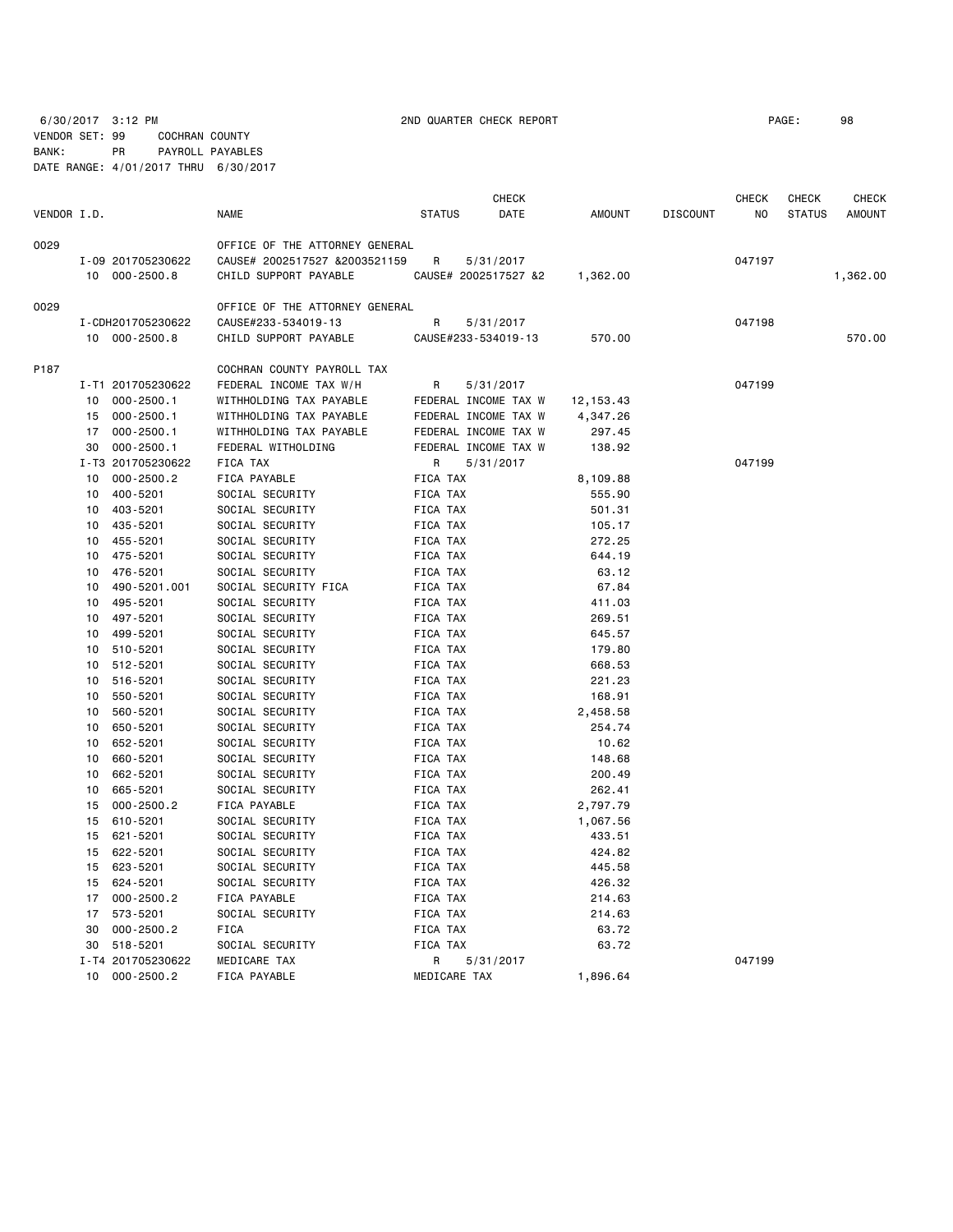### 6/30/2017 3:12 PM 2ND QUARTER CHECK REPORT PAGE: 99 VENDOR SET: 99 COCHRAN COUNTY BANK: PR PAYROLL PAYABLES DATE RANGE: 4/01/2017 THRU 6/30/2017

|             |    |                   |                            |                          | CHECK     |               |                 | CHECK  | CHECK         | CHECK         |
|-------------|----|-------------------|----------------------------|--------------------------|-----------|---------------|-----------------|--------|---------------|---------------|
| VENDOR I.D. |    |                   | <b>NAME</b>                | <b>STATUS</b>            | DATE      | <b>AMOUNT</b> | <b>DISCOUNT</b> | NO     | <b>STATUS</b> | <b>AMOUNT</b> |
| P187        |    |                   | COCHRAN COUNTY PAYROLL TAX | *CONTINUED*              |           |               |                 |        |               |               |
|             |    | I-T4 201705230622 | MEDICARE TAX               | R                        | 5/31/2017 |               |                 | 047199 |               |               |
|             | 10 | 400-5201          | SOCIAL SECURITY            | MEDICARE TAX             |           | 130.02        |                 |        |               |               |
|             | 10 | 403-5201          | SOCIAL SECURITY            | MEDICARE TAX             |           | 117.24        |                 |        |               |               |
|             | 10 | 435-5201          | SOCIAL SECURITY            | MEDICARE TAX             |           | 24.59         |                 |        |               |               |
|             | 10 | 455-5201          | SOCIAL SECURITY            | MEDICARE TAX             |           | 63.67         |                 |        |               |               |
|             | 10 | 475-5201          | SOCIAL SECURITY            | MEDICARE TAX             |           | 150.65        |                 |        |               |               |
|             | 10 | 476-5201          | SOCIAL SECURITY            | MEDICARE TAX             |           | 14.76         |                 |        |               |               |
|             | 10 | 490-5201.001      | SOCIAL SECURITY FICA       | MEDICARE TAX             |           | 15.87         |                 |        |               |               |
|             | 10 | 495-5201          | SOCIAL SECURITY            | MEDICARE TAX             |           | 96.13         |                 |        |               |               |
|             | 10 | 497-5201          | SOCIAL SECURITY            | MEDICARE TAX             |           | 63.03         |                 |        |               |               |
|             | 10 | 499-5201          | SOCIAL SECURITY            | MEDICARE TAX             |           | 150.98        |                 |        |               |               |
|             | 10 | 510-5201          | SOCIAL SECURITY            | MEDICARE TAX             |           | 42.05         |                 |        |               |               |
|             | 10 | 512-5201          | SOCIAL SECURITY            | MEDICARE TAX             |           | 156.35        |                 |        |               |               |
|             | 10 | 516-5201          | SOCIAL SECURITY            | MEDICARE TAX             |           | 51.74         |                 |        |               |               |
|             | 10 | 550-5201          | SOCIAL SECURITY            | MEDICARE TAX             |           | 39.50         |                 |        |               |               |
|             | 10 | 560-5201          | SOCIAL SECURITY            | MEDICARE TAX             |           | 574.98        |                 |        |               |               |
|             | 10 | 650-5201          | SOCIAL SECURITY            | MEDICARE TAX             |           | 59.57         |                 |        |               |               |
|             | 10 | 652-5201          | SOCIAL SECURITY            | MEDICARE TAX             |           | 2.48          |                 |        |               |               |
|             | 10 | 660-5201          | SOCIAL SECURITY            | MEDICARE TAX             |           | 34.77         |                 |        |               |               |
|             | 10 | 662-5201          | SOCIAL SECURITY            | MEDICARE TAX             |           | 46.90         |                 |        |               |               |
|             | 10 | 665-5201          | SOCIAL SECURITY            | MEDICARE TAX             |           | 61.37         |                 |        |               |               |
|             | 15 | $000 - 2500.2$    | FICA PAYABLE               | MEDICARE TAX             |           | 654.33        |                 |        |               |               |
|             | 15 | 610-5201          | SOCIAL SECURITY            | MEDICARE TAX             |           | 249.67        |                 |        |               |               |
|             | 15 | 621-5201          | SOCIAL SECURITY            | MEDICARE TAX             |           | 101.39        |                 |        |               |               |
|             | 15 | 622-5201          | SOCIAL SECURITY            | MEDICARE TAX             |           | 99.35         |                 |        |               |               |
|             | 15 | 623-5201          | SOCIAL SECURITY            | MEDICARE TAX             |           | 104.21        |                 |        |               |               |
|             | 15 | 624-5201          | SOCIAL SECURITY            | MEDICARE TAX             |           | 99.70         |                 |        |               |               |
|             | 17 | $000 - 2500.2$    | FICA PAYABLE               | MEDICARE TAX             |           | 50.19         |                 |        |               |               |
|             | 17 | 573-5201          | SOCIAL SECURITY            | MEDICARE TAX             |           | 50.19         |                 |        |               |               |
|             | 30 | $000 - 2500.2$    | FICA                       | MEDICARE TAX             |           | 14.90         |                 |        |               |               |
|             | 30 | 518-5201          | SOCIAL SECURITY            | MEDICARE TAX             |           | 14.90         |                 |        |               | 44,541.22     |
|             |    |                   |                            |                          |           |               |                 |        |               |               |
| T218        |    |                   | TEXAS ASS'N OF COUNTIES    |                          |           |               |                 |        |               |               |
|             |    | I-11 201705230622 | EMPLOYEE PREMIUMS          | R                        | 5/31/2017 |               |                 | 047200 |               |               |
|             | 10 | 400-5202          | GROUP INSURANCE            | EMPLOYEE PREMIUMS        |           | 1,454.29      |                 |        |               |               |
|             | 10 | 403-5202          | GROUP INSURANCE            | EMPLOYEE PREMIUMS        |           | 1,561.72      |                 |        |               |               |
|             | 10 | 455-5202          | GROUP INSURANCE            | <b>EMPLOYEE PREMIUMS</b> |           | 780.86        |                 |        |               |               |
|             | 10 | 475-5202          | GROUP INSURANCE            | EMPLOYEE PREMIUMS        |           | 1,561.72      |                 |        |               |               |
|             | 10 | 495-5202          | GROUP INSURANCE            | EMPLOYEE PREMIUMS        |           | 1,561.72      |                 |        |               |               |
|             | 10 | 497-5202          | GROUP INSURANCE            | EMPLOYEE PREMIUMS        |           | 780.86        |                 |        |               |               |
|             | 10 | 499-5202          | GROUP INSURANCE            | EMPLOYEE PREMIUMS        |           | 2,342.58      |                 |        |               |               |
|             | 10 | 510-5202          | GROUP INSURANCE            | EMPLOYEE PREMIUMS        |           | 780.86        |                 |        |               |               |
|             | 10 | 512-5202          | GROUP INSURANCE            | EMPLOYEE PREMIUMS        |           | 3,123.44      |                 |        |               |               |
|             | 10 | 516-5202          | GROUP INSURANCE [50%]      | EMPLOYEE PREMIUMS        |           | 796.19        |                 |        |               |               |
|             | 10 | 550-5202          | GROUP INSURANCE            | EMPLOYEE PREMIUMS        |           | 780.86        |                 |        |               |               |
|             | 10 | 560-5202          | GROUP INSURANCE            | <b>EMPLOYEE PREMIUMS</b> |           | 7,027.74      |                 |        |               |               |
|             | 10 | 650-5202          | GROUP INSURANCE            | EMPLOYEE PREMIUMS        |           | 818.26        |                 |        |               |               |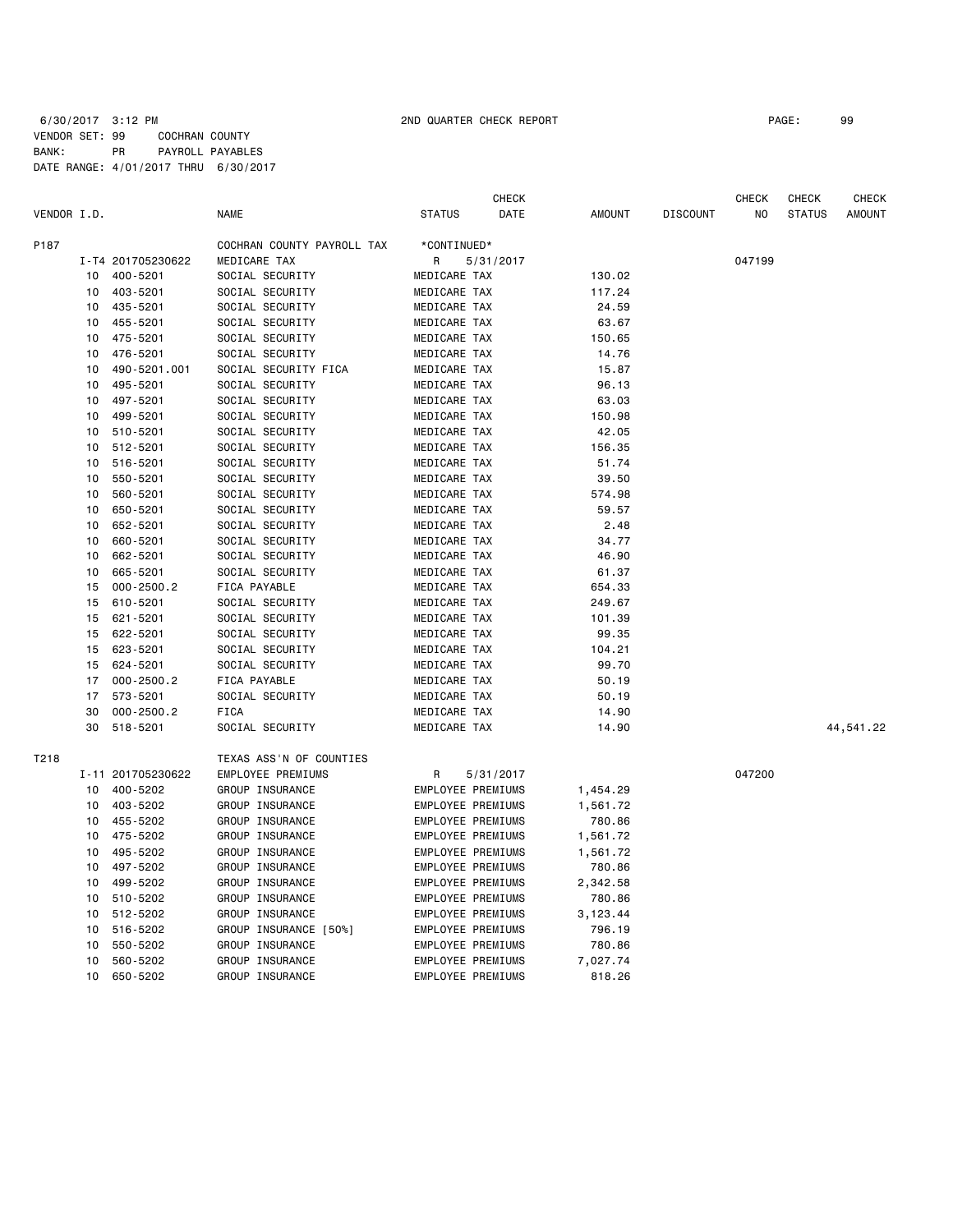|                  |    |                   |                                |                          | <b>CHECK</b>         |          |                 | <b>CHECK</b> | <b>CHECK</b>  | CHECK         |
|------------------|----|-------------------|--------------------------------|--------------------------|----------------------|----------|-----------------|--------------|---------------|---------------|
| VENDOR I.D.      |    |                   | NAME                           | <b>STATUS</b>            | DATE                 | AMOUNT   | <b>DISCOUNT</b> | NO.          | <b>STATUS</b> | <b>AMOUNT</b> |
| T218             |    |                   | TEXAS ASS'N OF COUNTIES        | *CONTINUED*              |                      |          |                 |              |               |               |
|                  |    | I-11 201705230622 | EMPLOYEE PREMIUMS              | R                        | 5/31/2017            |          |                 | 047200       |               |               |
|                  |    | 10 652-5202       | GROUP INSURANCE                | EMPLOYEE PREMIUMS        |                      | 37.40    |                 |              |               |               |
|                  | 10 | 660-5202          | GROUP INSURANCE [35%]          | <b>EMPLOYEE PREMIUMS</b> |                      | 535.87   |                 |              |               |               |
|                  | 10 | 662-5202          | GROUP INSURANCE                | EMPLOYEE PREMIUMS        |                      | 706.06   |                 |              |               |               |
|                  | 10 | 665-5202          | GROUP INSURANCE                | EMPLOYEE PREMIUMS        |                      | 780.86   |                 |              |               |               |
|                  | 15 | 610-5202          | GROUP INSURANCE                | EMPLOYEE PREMIUMS        |                      | 3,230.87 |                 |              |               |               |
|                  | 15 | 621-5202          | GROUP INSURANCE                | EMPLOYEE PREMIUMS        |                      | 1,561.72 |                 |              |               |               |
|                  | 15 | 622-5202          | GROUP INSURANCE                | EMPLOYEE PREMIUMS        |                      | 1,561.72 |                 |              |               |               |
|                  | 15 | 623-5202          | GROUP INSURANCE                | EMPLOYEE PREMIUMS        |                      | 1,561.72 |                 |              |               |               |
|                  | 15 | 624-5202          | GROUP INSURANCE                | EMPLOYEE PREMIUMS        |                      | 1,561.72 |                 |              |               |               |
|                  |    | 17 573-5202       | GROUP HEALTH INSURANCE         | EMPLOYEE PREMIUMS        |                      | 780.86   |                 |              |               |               |
|                  |    | 30 518-5202       | GROUP INSURANCE [15%]          | EMPLOYEE PREMIUMS        |                      | 229.66   |                 |              |               |               |
|                  |    | I-12 201705230622 | GROUP LIFE INSURANCE           | R                        | 5/31/2017            |          |                 | 047200       |               |               |
|                  | 10 | 400-5202          | GROUP INSURANCE                |                          | GROUP LIFE INSURANCE | 5.39     |                 |              |               |               |
|                  | 10 | 403-5202          | GROUP INSURANCE                |                          | GROUP LIFE INSURANCE | 5.78     |                 |              |               |               |
|                  | 10 | 455-5202          | GROUP INSURANCE                |                          | GROUP LIFE INSURANCE | 2.89     |                 |              |               |               |
|                  |    | 10 475-5202       | GROUP INSURANCE                |                          | GROUP LIFE INSURANCE | 5.78     |                 |              |               |               |
|                  | 10 | 495-5202          | GROUP INSURANCE                |                          | GROUP LIFE INSURANCE | 5.78     |                 |              |               |               |
|                  | 10 | 497-5202          | GROUP INSURANCE                |                          | GROUP LIFE INSURANCE | 2.89     |                 |              |               |               |
|                  | 10 | 499-5202          | GROUP INSURANCE                |                          | GROUP LIFE INSURANCE | 8.67     |                 |              |               |               |
|                  |    | 10 510-5202       | GROUP INSURANCE                |                          | GROUP LIFE INSURANCE | 2.89     |                 |              |               |               |
|                  | 10 | 512-5202          | GROUP INSURANCE                |                          | GROUP LIFE INSURANCE | 11.56    |                 |              |               |               |
|                  | 10 | 516-5202          | GROUP INSURANCE [50%]          |                          | GROUP LIFE INSURANCE | 2.95     |                 |              |               |               |
|                  | 10 | 550-5202          | GROUP INSURANCE                |                          | GROUP LIFE INSURANCE | 2.89     |                 |              |               |               |
|                  | 10 | 560-5202          | GROUP INSURANCE                |                          | GROUP LIFE INSURANCE | 26.05    |                 |              |               |               |
|                  | 10 | 650-5202          | GROUP INSURANCE                |                          | GROUP LIFE INSURANCE | 3.03     |                 |              |               |               |
|                  | 10 | 652-5202          | GROUP INSURANCE                |                          | GROUP LIFE INSURANCE | 0.14     |                 |              |               |               |
|                  | 10 | 660-5202          | GROUP INSURANCE [35%]          |                          | GROUP LIFE INSURANCE | 1.98     |                 |              |               |               |
|                  | 10 | 662-5202          | GROUP INSURANCE                |                          | GROUP LIFE INSURANCE | 2.61     |                 |              |               |               |
|                  | 10 | 665-5202          | GROUP INSURANCE                |                          | GROUP LIFE INSURANCE | 2.89     |                 |              |               |               |
|                  | 15 | 610-5202          | GROUP INSURANCE                |                          | GROUP LIFE INSURANCE | 11.95    |                 |              |               |               |
|                  | 15 | 621-5202          | GROUP INSURANCE                |                          | GROUP LIFE INSURANCE | 5.78     |                 |              |               |               |
|                  | 15 | 622-5202          | GROUP INSURANCE                |                          | GROUP LIFE INSURANCE | 5.78     |                 |              |               |               |
|                  | 15 | 623-5202          | GROUP INSURANCE                |                          | GROUP LIFE INSURANCE | 5.78     |                 |              |               |               |
|                  | 15 | 624-5202          | GROUP INSURANCE                |                          | GROUP LIFE INSURANCE | 4.77     |                 |              |               |               |
|                  | 17 | 573-5202          | GROUP HEALTH INSURANCE         |                          | GROUP LIFE INSURANCE | 2.89     |                 |              |               |               |
|                  | 30 | 518-5202          | GROUP INSURANCE [15%]          |                          | GROUP LIFE INSURANCE | 0.85     |                 |              |               |               |
|                  |    | I-15 201705230622 | DEPENDENT HEALTH PREM WITHHELD | $\overline{R}$           | 5/31/2017            |          |                 | 047200       |               |               |
|                  |    | 10 000-2500.4     | INSURANCE PAYABLE              |                          | DEPENDENT HEALTH PRE | 2,564.42 |                 |              |               | 38,615.95     |
| C <sub>253</sub> |    |                   | COCHRAN COUNTY MONEY MKT       |                          |                      |          |                 |              |               |               |
|                  |    | I-201705230623    | NON-DEPT SUPP DEATH            | R                        | 5/31/2017            |          |                 | 047201       |               |               |
|                  |    | 10 409-5207       | SUPPLEMENTAL DEATH BENEFITS    |                          | NON-DEPT SUPP DEATH  | 1,462.48 |                 |              |               | 1,462.48      |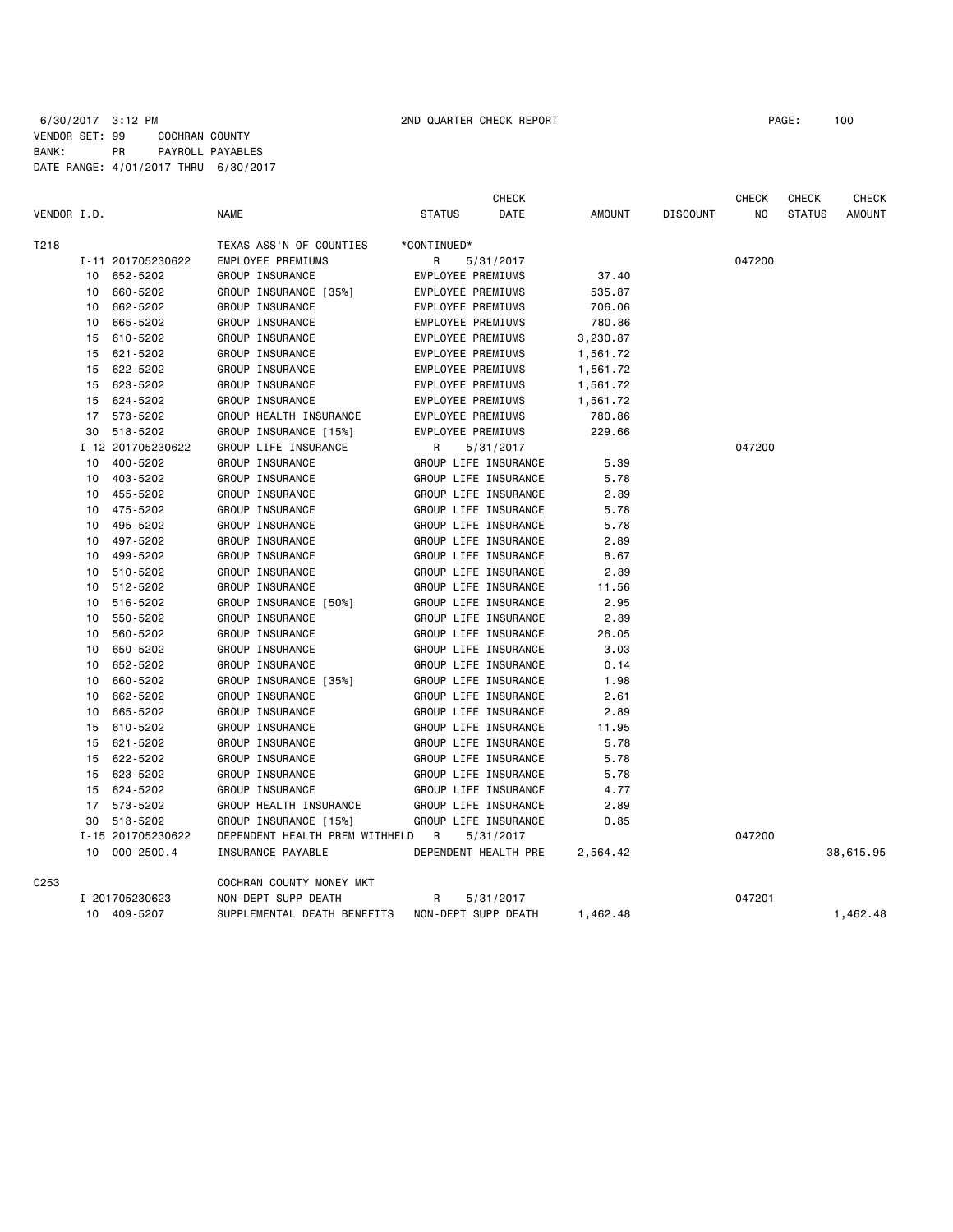6/30/2017 3:12 PM 2ND QUARTER CHECK REPORT PAGE: 101 VENDOR SET: 99 COCHRAN COUNTY BANK: PR PAYROLL PAYABLES DATE RANGE: 4/01/2017 THRU 6/30/2017

|                  |    |                   |                                |                 | <b>CHECK</b>         |               |                 | <b>CHECK</b> | <b>CHECK</b>  | <b>CHECK</b>  |
|------------------|----|-------------------|--------------------------------|-----------------|----------------------|---------------|-----------------|--------------|---------------|---------------|
| VENDOR I.D.      |    |                   | <b>NAME</b>                    | <b>STATUS</b>   | DATE                 | <b>AMOUNT</b> | <b>DISCOUNT</b> | NO           | <b>STATUS</b> | <b>AMOUNT</b> |
| A067             |    |                   | AMERICAN FAMILY LIFE ASSURANCE |                 |                      |               |                 |              |               |               |
|                  |    | I-08 201706230624 | MONTHLY PREMIUM                | R               | 6/30/2017            |               |                 | 047365       |               |               |
|                  | 10 | $000 - 2500.4$    | INSURANCE PAYABLE              | MONTHLY PREMIUM |                      | 601.66        |                 |              |               |               |
|                  |    | 15 000-2500.4     | INSURANCE PAYABLE              | MONTHLY PREMIUM |                      | 315.88        |                 |              |               |               |
|                  |    | I-08A201706230624 | MONTHLY PREMIUM                | R               |                      |               |                 | 047365       |               |               |
|                  |    | 10 000-2500.4     | INSURANCE PAYABLE              | MONTHLY PREMIUM | 6/30/2017            |               |                 |              |               |               |
|                  |    |                   |                                |                 |                      | 200.46        |                 |              |               | 1,118.00      |
| C091             |    |                   | <b>COMPBENEFITS</b>            |                 |                      |               |                 |              |               |               |
|                  |    | I-17A201706230624 | VISION MONTHLY PREMIUM         | R               | 6/30/2017            |               |                 | 047366       |               |               |
|                  |    | 10 000-2500.4     | INSURANCE PAYABLE              |                 | VISION MONTHLY PREMI | 38.14         |                 |              |               | 38.14         |
| C <sub>253</sub> |    |                   | COCHRAN COUNTY MONEY MKT       |                 |                      |               |                 |              |               |               |
|                  |    | I-01 201706230624 | RETIREMENT CONTRIBUTIONS       | R               | 6/30/2017            |               |                 | 047367       |               |               |
|                  | 10 | $000 - 2500.3$    | <b>TCDRS PAYABLE</b>           |                 | RETIREMENT CONTRIBUT | 8,572.24      |                 |              |               |               |
|                  | 10 | 400-5203          | RETIREMENT                     |                 | RETIREMENT CONTRIBUT |               |                 |              |               |               |
|                  |    |                   |                                |                 |                      | 1,166.54      |                 |              |               |               |
|                  | 10 | 403-5203          | RETIREMENT                     |                 | RETIREMENT CONTRIBUT | 1,245.83      |                 |              |               |               |
|                  | 10 | 435-5203          | RETIREMENT                     |                 | RETIREMENT CONTRIBUT | 220.51        |                 |              |               |               |
|                  | 10 | 455-5203          | RETIREMENT                     |                 | RETIREMENT CONTRIBUT | 571.49        |                 |              |               |               |
|                  | 10 | 475-5203          | RETIREMENT                     |                 | RETIREMENT CONTRIBUT | 1,341.15      |                 |              |               |               |
|                  | 10 | 476-5203          | RETIREMENT                     |                 | RETIREMENT CONTRIBUT | 132.34        |                 |              |               |               |
|                  | 10 | 490-5203.001      | RETIREMENT                     |                 | RETIREMENT CONTRIBUT | 157.46        |                 |              |               |               |
|                  | 10 | 495-5203          | RETIREMENT                     |                 | RETIREMENT CONTRIBUT | 935.73        |                 |              |               |               |
|                  | 10 | 497-5203          | RETIREMENT                     |                 | RETIREMENT CONTRIBUT | 520.05        |                 |              |               |               |
|                  | 10 | 499-5203          | RETIREMENT                     |                 | RETIREMENT CONTRIBUT | 1,369.75      |                 |              |               |               |
|                  | 10 | 510-5203          | RETIREMENT                     |                 | RETIREMENT CONTRIBUT | 377.00        |                 |              |               |               |
|                  | 10 | 512-5203          | RETIREMENT                     |                 | RETIREMENT CONTRIBUT | 1,378.48      |                 |              |               |               |
|                  | 10 | 516-5203          | RETIREMENT                     |                 | RETIREMENT CONTRIBUT | 456.50        |                 |              |               |               |
|                  | 10 | 550-5203          | RETIREMENT                     |                 | RETIREMENT CONTRIBUT | 354.17        |                 |              |               |               |
|                  | 10 | 560-5203          | RETIREMENT                     |                 | RETIREMENT CONTRIBUT | 4,032.61      |                 |              |               |               |
|                  | 10 | 650-5203          | RETIREMENT                     |                 | RETIREMENT CONTRIBUT | 488.21        |                 |              |               |               |
|                  | 10 | 652-5203          | RETIREMENT                     |                 | RETIREMENT CONTRIBUT | 22.27         |                 |              |               |               |
|                  | 10 | 660-5203          | RETIREMENT                     |                 | RETIREMENT CONTRIBUT | 306.81        |                 |              |               |               |
|                  | 10 | 662-5203          | RETIREMENT                     |                 | RETIREMENT CONTRIBUT | 420.39        |                 |              |               |               |
|                  | 10 | 665-5203          | RETIREMENT                     |                 | RETIREMENT CONTRIBUT | 422.60        |                 |              |               |               |
|                  | 15 | $000 - 2500.3$    | <b>TCDRS PAYABLE</b>           |                 | RETIREMENT CONTRIBUT | 3,170.09      |                 |              |               |               |
|                  | 15 | 610-5203          | RETIREMENT                     |                 | RETIREMENT CONTRIBUT | 2,238.42      |                 |              |               |               |
|                  | 15 | 621-5203          | RETIREMENT                     |                 | RETIREMENT CONTRIBUT | 908.97        |                 |              |               |               |
|                  | 15 | 622-5203          | RETIREMENT                     |                 | RETIREMENT CONTRIBUT | 875.60        |                 |              |               |               |
|                  | 15 | 623-5203          | RETIREMENT                     |                 | RETIREMENT CONTRIBUT | 940.20        |                 |              |               |               |
|                  | 15 | 624-5203          | RETIREMENT                     |                 | RETIREMENT CONTRIBUT | 924.14        |                 |              |               |               |
|                  | 17 | $000 - 2500.3$    | <b>TCDRS PAYABLE</b>           |                 | RETIREMENT CONTRIBUT | 239.59        |                 |              |               |               |
|                  | 17 | 573-5203          | RETIREMENT                     |                 | RETIREMENT CONTRIBUT | 444.95        |                 |              |               |               |
|                  | 30 | $000 - 2500.3$    | <b>TCDRS</b>                   |                 | RETIREMENT CONTRIBUT | 70.81         |                 |              |               |               |
|                  | 30 | 518-5203          | RETIREMENT                     |                 | RETIREMENT CONTRIBUT | 131.48        |                 |              |               | 34,436,38     |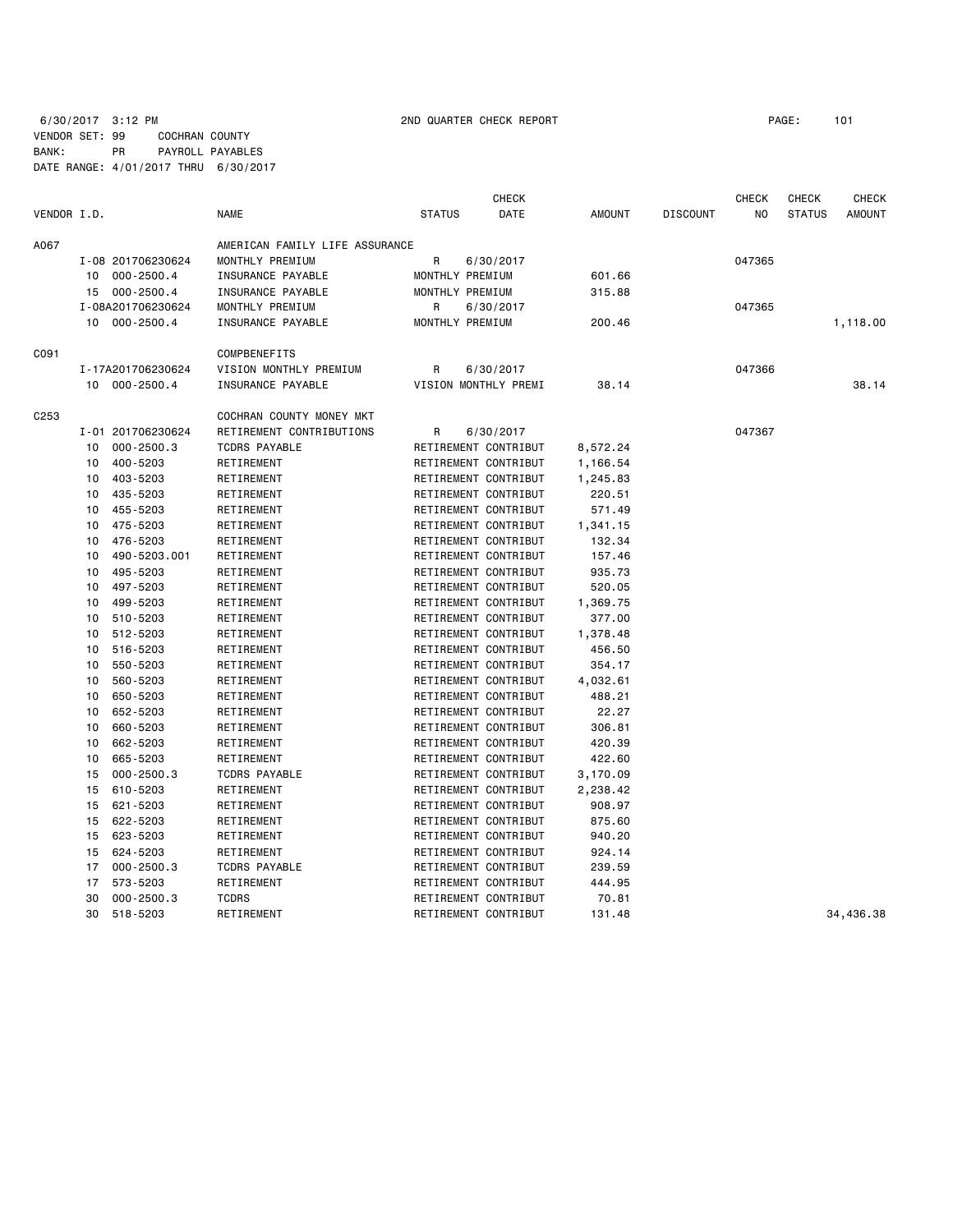6/30/2017 3:12 PM 2ND QUARTER CHECK REPORT PAGE: 102 VENDOR SET: 99 COCHRAN COUNTY BANK: PR PAYROLL PAYABLES DATE RANGE: 4/01/2017 THRU 6/30/2017

|             |                      |                                |                 | <b>CHECK</b>         |               |                 | <b>CHECK</b> | <b>CHECK</b>  | <b>CHECK</b>  |
|-------------|----------------------|--------------------------------|-----------------|----------------------|---------------|-----------------|--------------|---------------|---------------|
| VENDOR I.D. |                      | <b>NAME</b>                    | <b>STATUS</b>   | <b>DATE</b>          | <b>AMOUNT</b> | <b>DISCOUNT</b> | NO           | <b>STATUS</b> | <b>AMOUNT</b> |
| C300        |                      | COCHRAN COUNTY SCHOOLS FEDERAL |                 |                      |               |                 |              |               |               |
|             | I-18A201706230624    | MONTHLY PREMUIM                | $\mathsf{R}$    | 6/30/2017            |               |                 | 047368       |               |               |
|             | 000-2500.4<br>10     | INSURANCE PAYABLE              | MONTHLY PREMUIM |                      | 8,867.11      |                 |              |               |               |
|             | $000 - 2500.4$<br>15 | INSURANCE PAYABLE              | MONTHLY PREMUIM |                      | 3,052.13      |                 |              |               |               |
|             | $000 - 2500.4$<br>30 | AFLAC                          | MONTHLY PREMUIM |                      | 70.26         |                 |              |               | 11,989.50     |
| N017        |                      | NATIONAL FARM LIFE             |                 |                      |               |                 |              |               |               |
|             | I-05 201706230624    | NFL PREMIUM                    | R               | 6/30/2017            |               |                 | 047369       |               |               |
|             | 10 000-2500.4        | INSURANCE PAYABLE              | NFL PREMIUM     |                      | 40.90         |                 |              |               |               |
|             | I-05A201706230624    | AFTER TAX PREM                 | R               | 6/30/2017            |               |                 | 047369       |               |               |
|             | 10 000-2500.4        | INSURANCE PAYABLE              | AFTER TAX PREM  |                      | 114.21        |                 |              |               |               |
|             | 15 000-2500.4        | INSURANCE PAYABLE              | AFTER TAX PREM  |                      | 127.67        |                 |              |               | 282.78        |
| N060        |                      | NATIONWIDE RETIREMENT SOL      |                 |                      |               |                 |              |               |               |
|             | I-04 201706230624    | DEFERRED COMP WITHHELD         | R               | 6/30/2017            |               |                 | 047370       |               |               |
|             | 10 000-2500.7        | PEBSCO DEF COMP PAYABLE        |                 | DEFERRED COMP WITHHE | 2,500.00      |                 |              |               |               |
|             | 15 000-2500.7        | PEBSCO DEF COMP PAYABLE        |                 | DEFERRED COMP WITHHE | 25.00         |                 |              |               | 2,525.00      |
| N081        |                      | NATIONAL FAMILY CARE LIFE INS  |                 |                      |               |                 |              |               |               |
|             | I-21 201706230624    | NATIONAL FAMILY CARE           | R               | 6/30/2017            |               |                 | 047371       |               |               |
|             | 10 000-2500.4        | INSURANCE PAYABLE              |                 | NATIONAL FAMILY CARE | 59.00         |                 |              |               | 59.00         |
| 0029        |                      | OFFICE OF THE ATTORNEY GENERAL |                 |                      |               |                 |              |               |               |
|             | I-09 201706230624    | CAUSE# 2002517527 &2003521159  | R               | 6/30/2017            |               |                 | 047372       |               |               |
|             | 10 000-2500.8        | CHILD SUPPORT PAYABLE          |                 | CAUSE# 2002517527 &2 | 1,362.00      |                 |              |               | 1,362.00      |
| 0029        |                      | OFFICE OF THE ATTORNEY GENERAL |                 |                      |               |                 |              |               |               |
|             | I-CDH201706230624    | CAUSE#233-534019-13            | R               | 6/30/2017            |               |                 | 047373       |               |               |
|             | 10 000-2500.8        | CHILD SUPPORT PAYABLE          |                 | CAUSE#233-534019-13  | 570.00        |                 |              |               | 570.00        |
| P187        |                      | COCHRAN COUNTY PAYROLL TAX     |                 |                      |               |                 |              |               |               |
|             | I-T1 201706230624    | FEDERAL INCOME TAX W/H         | R               | 6/30/2017            |               |                 | 047374       |               |               |
|             | 10<br>$000 - 2500.1$ | WITHHOLDING TAX PAYABLE        |                 | FEDERAL INCOME TAX W | 11,099.67     |                 |              |               |               |
|             | 000-2500.1<br>15     | WITHHOLDING TAX PAYABLE        |                 | FEDERAL INCOME TAX W | 4,325.73      |                 |              |               |               |
|             | $000 - 2500.1$<br>17 | WITHHOLDING TAX PAYABLE        |                 | FEDERAL INCOME TAX W | 301.05        |                 |              |               |               |
|             | $000 - 2500.1$<br>30 | FEDERAL WITHOLDING             |                 | FEDERAL INCOME TAX W | 140.00        |                 |              |               |               |
|             | I-T3 201706230624    | FICA TAX                       | R               | 6/30/2017            |               |                 | 047374       |               |               |
|             | $000 - 2500.2$<br>10 | FICA PAYABLE                   | FICA TAX        |                      | 7,463.33      |                 |              |               |               |
|             | 400-5201<br>10       | SOCIAL SECURITY                | FICA TAX        |                      | 556.35        |                 |              |               |               |
|             | 403-5201<br>10       | SOCIAL SECURITY                | FICA TAX        |                      | 526.86        |                 |              |               |               |
|             | 435-5201<br>10       | SOCIAL SECURITY                | FICA TAX        |                      | 105.17        |                 |              |               |               |
|             | 455-5201<br>10       | SOCIAL SECURITY                | FICA TAX        |                      | 272.56        |                 |              |               |               |
|             | 475-5201<br>10       | SOCIAL SECURITY                | FICA TAX        |                      | 639.63        |                 |              |               |               |
|             | 10<br>476-5201       | SOCIAL SECURITY                | FICA TAX        |                      | 63.12         |                 |              |               |               |
|             | 10<br>490-5201.001   | SOCIAL SECURITY FICA           | FICA TAX        |                      | 75.10         |                 |              |               |               |
|             | 495-5201<br>10       | SOCIAL SECURITY                | FICA TAX        |                      | 411.03        |                 |              |               |               |
|             | 10<br>497-5201       | SOCIAL SECURITY                | FICA TAX        |                      | 248.03        |                 |              |               |               |
|             | 10<br>499-5201       | SOCIAL SECURITY                | FICA TAX        |                      | 646.50        |                 |              |               |               |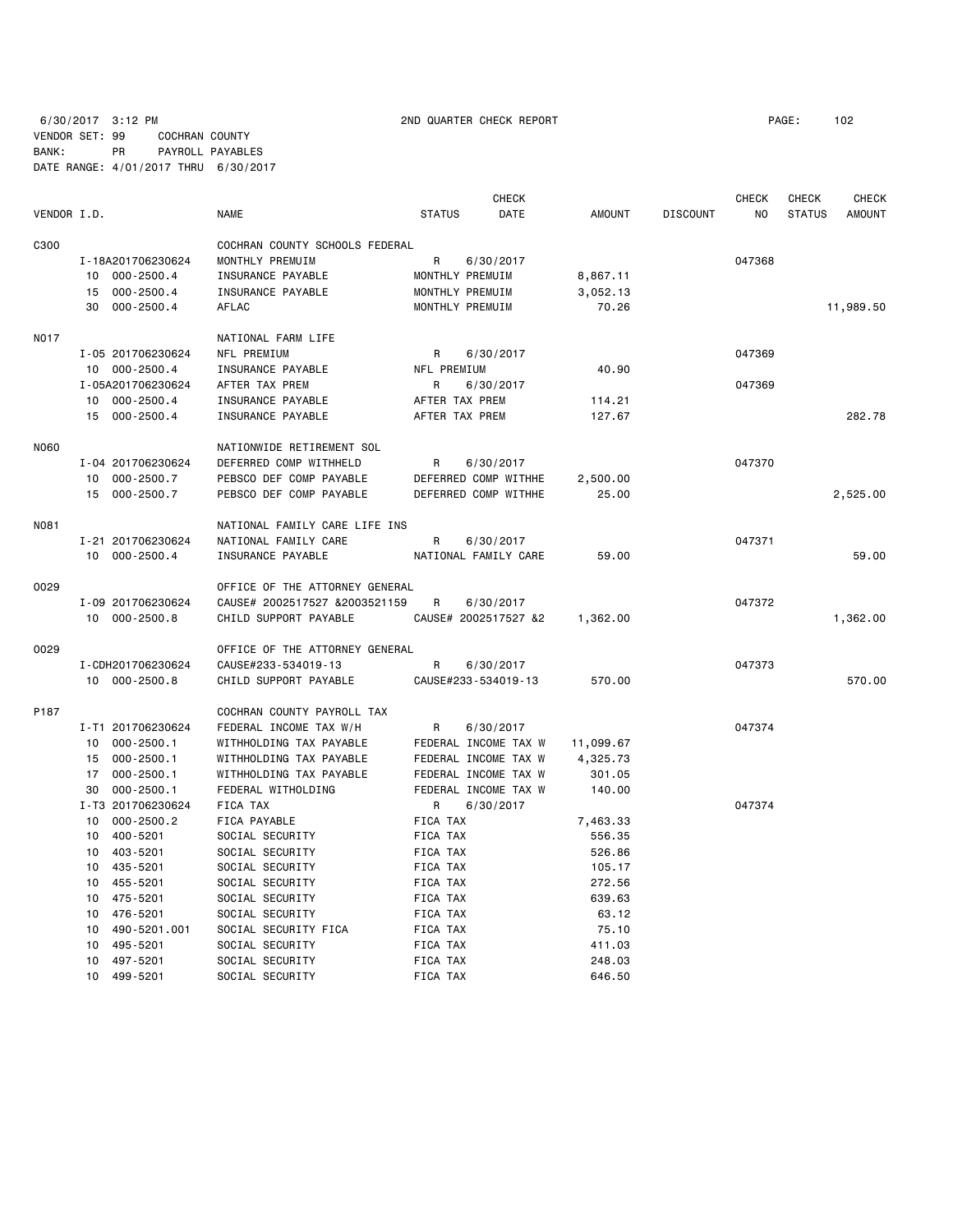| COCHRAN COUNTY PAYROLL TAX<br>P187<br>*CONTINUED*<br>FICA TAX<br>047374<br>I-T3 201706230624<br>6/30/2017<br>R.<br><b>FICA TAX</b><br>10<br>510-5201<br>SOCIAL SECURITY<br>179.80<br>512-5201<br>SOCIAL SECURITY<br>FICA TAX<br>603.17<br>10<br>516-5201<br>FICA TAX<br>222.46<br>10<br>SOCIAL SECURITY<br>550-5201<br>SOCIAL SECURITY<br>FICA TAX<br>168.91<br>10<br>560-5201<br>SOCIAL SECURITY<br>FICA TAX<br>10<br>1,888.02<br>650-5201<br>SOCIAL SECURITY<br>FICA TAX<br>232.84<br>10<br>FICA TAX<br>652-5201<br>SOCIAL SECURITY<br>10.62<br>10<br>660-5201<br>SOCIAL SECURITY<br>FICA TAX<br>149.51<br>10<br>662-5201<br>SOCIAL SECURITY<br>FICA TAX<br>200.49<br>10<br>SOCIAL SECURITY<br>263.16<br>665-5201<br>FICA TAX<br>10<br>$000 - 2500.2$<br>FICA PAYABLE<br>FICA TAX<br>2,788.22<br>15<br>610-5201<br>SOCIAL SECURITY<br>FICA TAX<br>1,067.56<br>15<br>621-5201<br>SOCIAL SECURITY<br>FICA TAX<br>433.51<br>15<br>622-5201<br>SOCIAL SECURITY<br>FICA TAX<br>415.25<br>15<br>623-5201<br>SOCIAL SECURITY<br>FICA TAX<br>445.58<br>15<br>624-5201<br>SOCIAL SECURITY<br>FICA TAX<br>426.32<br>15<br>$000 - 2500.2$<br>FICA PAYABLE<br>FICA TAX<br>17<br>216.11<br>573-5201<br>SOCIAL SECURITY<br>FICA TAX<br>216.11<br>17<br>$000 - 2500.2$<br><b>FICA</b><br>64.08<br>30<br>FICA TAX<br>518-5201<br>SOCIAL SECURITY<br>FICA TAX<br>64.08<br>30<br>I-T4 201706230624<br>MEDICARE TAX<br>R<br>6/30/2017<br>047374<br>10<br>$000 - 2500.2$<br>FICA PAYABLE<br>MEDICARE TAX<br>1,745.43<br>400-5201<br>MEDICARE TAX<br>SOCIAL SECURITY<br>130.12<br>10<br>403-5201<br>SOCIAL SECURITY<br>MEDICARE TAX<br>123.21<br>10<br>MEDICARE TAX<br>435-5201<br>SOCIAL SECURITY<br>24.59<br>10<br>MEDICARE TAX<br>455-5201<br>SOCIAL SECURITY<br>63.74<br>10<br>475-5201<br>SOCIAL SECURITY<br>MEDICARE TAX<br>149.59<br>10<br>10<br>476-5201<br>SOCIAL SECURITY<br>MEDICARE TAX<br>14.76<br>490-5201.001<br>SOCIAL SECURITY FICA<br>MEDICARE TAX<br>17.56<br>10<br>495-5201<br>SOCIAL SECURITY<br>MEDICARE TAX<br>96.13<br>10<br>497-5201<br>SOCIAL SECURITY<br>MEDICARE TAX<br>10<br>58.01<br>499-5201<br>SOCIAL SECURITY<br>MEDICARE TAX<br>151.20<br>10<br>510-5201<br>SOCIAL SECURITY<br>MEDICARE TAX<br>42.05<br>10<br>512-5201<br>SOCIAL SECURITY<br>MEDICARE TAX<br>10<br>141.06<br>SOCIAL SECURITY<br>MEDICARE TAX<br>10<br>516-5201<br>52.02<br>550-5201<br>SOCIAL SECURITY<br>MEDICARE TAX<br>39.50<br>10<br>560-5201<br>SOCIAL SECURITY<br>MEDICARE TAX<br>441.55<br>10<br>650-5201<br>MEDICARE TAX<br>SOCIAL SECURITY<br>54.45<br>10<br>652-5201<br>SOCIAL SECURITY<br>MEDICARE TAX<br>2.48<br>10<br>10<br>660-5201<br>SOCIAL SECURITY<br>MEDICARE TAX<br>34.97<br>662-5201<br>SOCIAL SECURITY<br>MEDICARE TAX<br>46.90<br>10<br>SOCIAL SECURITY<br>665-5201<br>MEDICARE TAX<br>61.54<br>10<br>$000 - 2500.2$<br>FICA PAYABLE<br>MEDICARE TAX<br>15<br>652.10<br>15<br>610-5201<br>SOCIAL SECURITY<br>MEDICARE TAX<br>249.67<br>621-5201<br>SOCIAL SECURITY<br>MEDICARE TAX<br>101.39<br>15<br>15<br>622-5201<br>SOCIAL SECURITY<br>MEDICARE TAX<br>97.12 | VENDOR I.D. |  | <b>NAME</b> | <b>STATUS</b> | <b>CHECK</b><br>DATE | <b>AMOUNT</b> | <b>DISCOUNT</b> | <b>CHECK</b><br>NO | <b>CHECK</b><br><b>STATUS</b> | <b>CHECK</b><br><b>AMOUNT</b> |
|------------------------------------------------------------------------------------------------------------------------------------------------------------------------------------------------------------------------------------------------------------------------------------------------------------------------------------------------------------------------------------------------------------------------------------------------------------------------------------------------------------------------------------------------------------------------------------------------------------------------------------------------------------------------------------------------------------------------------------------------------------------------------------------------------------------------------------------------------------------------------------------------------------------------------------------------------------------------------------------------------------------------------------------------------------------------------------------------------------------------------------------------------------------------------------------------------------------------------------------------------------------------------------------------------------------------------------------------------------------------------------------------------------------------------------------------------------------------------------------------------------------------------------------------------------------------------------------------------------------------------------------------------------------------------------------------------------------------------------------------------------------------------------------------------------------------------------------------------------------------------------------------------------------------------------------------------------------------------------------------------------------------------------------------------------------------------------------------------------------------------------------------------------------------------------------------------------------------------------------------------------------------------------------------------------------------------------------------------------------------------------------------------------------------------------------------------------------------------------------------------------------------------------------------------------------------------------------------------------------------------------------------------------------------------------------------------------------------------------------------------------------------------------------------------------------------------------------------------------------------------------------------------------------------------------------------------------------------------------------------------------------------------------------------------------------------|-------------|--|-------------|---------------|----------------------|---------------|-----------------|--------------------|-------------------------------|-------------------------------|
|                                                                                                                                                                                                                                                                                                                                                                                                                                                                                                                                                                                                                                                                                                                                                                                                                                                                                                                                                                                                                                                                                                                                                                                                                                                                                                                                                                                                                                                                                                                                                                                                                                                                                                                                                                                                                                                                                                                                                                                                                                                                                                                                                                                                                                                                                                                                                                                                                                                                                                                                                                                                                                                                                                                                                                                                                                                                                                                                                                                                                                                                        |             |  |             |               |                      |               |                 |                    |                               |                               |
|                                                                                                                                                                                                                                                                                                                                                                                                                                                                                                                                                                                                                                                                                                                                                                                                                                                                                                                                                                                                                                                                                                                                                                                                                                                                                                                                                                                                                                                                                                                                                                                                                                                                                                                                                                                                                                                                                                                                                                                                                                                                                                                                                                                                                                                                                                                                                                                                                                                                                                                                                                                                                                                                                                                                                                                                                                                                                                                                                                                                                                                                        |             |  |             |               |                      |               |                 |                    |                               |                               |
|                                                                                                                                                                                                                                                                                                                                                                                                                                                                                                                                                                                                                                                                                                                                                                                                                                                                                                                                                                                                                                                                                                                                                                                                                                                                                                                                                                                                                                                                                                                                                                                                                                                                                                                                                                                                                                                                                                                                                                                                                                                                                                                                                                                                                                                                                                                                                                                                                                                                                                                                                                                                                                                                                                                                                                                                                                                                                                                                                                                                                                                                        |             |  |             |               |                      |               |                 |                    |                               |                               |
|                                                                                                                                                                                                                                                                                                                                                                                                                                                                                                                                                                                                                                                                                                                                                                                                                                                                                                                                                                                                                                                                                                                                                                                                                                                                                                                                                                                                                                                                                                                                                                                                                                                                                                                                                                                                                                                                                                                                                                                                                                                                                                                                                                                                                                                                                                                                                                                                                                                                                                                                                                                                                                                                                                                                                                                                                                                                                                                                                                                                                                                                        |             |  |             |               |                      |               |                 |                    |                               |                               |
|                                                                                                                                                                                                                                                                                                                                                                                                                                                                                                                                                                                                                                                                                                                                                                                                                                                                                                                                                                                                                                                                                                                                                                                                                                                                                                                                                                                                                                                                                                                                                                                                                                                                                                                                                                                                                                                                                                                                                                                                                                                                                                                                                                                                                                                                                                                                                                                                                                                                                                                                                                                                                                                                                                                                                                                                                                                                                                                                                                                                                                                                        |             |  |             |               |                      |               |                 |                    |                               |                               |
|                                                                                                                                                                                                                                                                                                                                                                                                                                                                                                                                                                                                                                                                                                                                                                                                                                                                                                                                                                                                                                                                                                                                                                                                                                                                                                                                                                                                                                                                                                                                                                                                                                                                                                                                                                                                                                                                                                                                                                                                                                                                                                                                                                                                                                                                                                                                                                                                                                                                                                                                                                                                                                                                                                                                                                                                                                                                                                                                                                                                                                                                        |             |  |             |               |                      |               |                 |                    |                               |                               |
|                                                                                                                                                                                                                                                                                                                                                                                                                                                                                                                                                                                                                                                                                                                                                                                                                                                                                                                                                                                                                                                                                                                                                                                                                                                                                                                                                                                                                                                                                                                                                                                                                                                                                                                                                                                                                                                                                                                                                                                                                                                                                                                                                                                                                                                                                                                                                                                                                                                                                                                                                                                                                                                                                                                                                                                                                                                                                                                                                                                                                                                                        |             |  |             |               |                      |               |                 |                    |                               |                               |
|                                                                                                                                                                                                                                                                                                                                                                                                                                                                                                                                                                                                                                                                                                                                                                                                                                                                                                                                                                                                                                                                                                                                                                                                                                                                                                                                                                                                                                                                                                                                                                                                                                                                                                                                                                                                                                                                                                                                                                                                                                                                                                                                                                                                                                                                                                                                                                                                                                                                                                                                                                                                                                                                                                                                                                                                                                                                                                                                                                                                                                                                        |             |  |             |               |                      |               |                 |                    |                               |                               |
|                                                                                                                                                                                                                                                                                                                                                                                                                                                                                                                                                                                                                                                                                                                                                                                                                                                                                                                                                                                                                                                                                                                                                                                                                                                                                                                                                                                                                                                                                                                                                                                                                                                                                                                                                                                                                                                                                                                                                                                                                                                                                                                                                                                                                                                                                                                                                                                                                                                                                                                                                                                                                                                                                                                                                                                                                                                                                                                                                                                                                                                                        |             |  |             |               |                      |               |                 |                    |                               |                               |
|                                                                                                                                                                                                                                                                                                                                                                                                                                                                                                                                                                                                                                                                                                                                                                                                                                                                                                                                                                                                                                                                                                                                                                                                                                                                                                                                                                                                                                                                                                                                                                                                                                                                                                                                                                                                                                                                                                                                                                                                                                                                                                                                                                                                                                                                                                                                                                                                                                                                                                                                                                                                                                                                                                                                                                                                                                                                                                                                                                                                                                                                        |             |  |             |               |                      |               |                 |                    |                               |                               |
|                                                                                                                                                                                                                                                                                                                                                                                                                                                                                                                                                                                                                                                                                                                                                                                                                                                                                                                                                                                                                                                                                                                                                                                                                                                                                                                                                                                                                                                                                                                                                                                                                                                                                                                                                                                                                                                                                                                                                                                                                                                                                                                                                                                                                                                                                                                                                                                                                                                                                                                                                                                                                                                                                                                                                                                                                                                                                                                                                                                                                                                                        |             |  |             |               |                      |               |                 |                    |                               |                               |
|                                                                                                                                                                                                                                                                                                                                                                                                                                                                                                                                                                                                                                                                                                                                                                                                                                                                                                                                                                                                                                                                                                                                                                                                                                                                                                                                                                                                                                                                                                                                                                                                                                                                                                                                                                                                                                                                                                                                                                                                                                                                                                                                                                                                                                                                                                                                                                                                                                                                                                                                                                                                                                                                                                                                                                                                                                                                                                                                                                                                                                                                        |             |  |             |               |                      |               |                 |                    |                               |                               |
|                                                                                                                                                                                                                                                                                                                                                                                                                                                                                                                                                                                                                                                                                                                                                                                                                                                                                                                                                                                                                                                                                                                                                                                                                                                                                                                                                                                                                                                                                                                                                                                                                                                                                                                                                                                                                                                                                                                                                                                                                                                                                                                                                                                                                                                                                                                                                                                                                                                                                                                                                                                                                                                                                                                                                                                                                                                                                                                                                                                                                                                                        |             |  |             |               |                      |               |                 |                    |                               |                               |
|                                                                                                                                                                                                                                                                                                                                                                                                                                                                                                                                                                                                                                                                                                                                                                                                                                                                                                                                                                                                                                                                                                                                                                                                                                                                                                                                                                                                                                                                                                                                                                                                                                                                                                                                                                                                                                                                                                                                                                                                                                                                                                                                                                                                                                                                                                                                                                                                                                                                                                                                                                                                                                                                                                                                                                                                                                                                                                                                                                                                                                                                        |             |  |             |               |                      |               |                 |                    |                               |                               |
|                                                                                                                                                                                                                                                                                                                                                                                                                                                                                                                                                                                                                                                                                                                                                                                                                                                                                                                                                                                                                                                                                                                                                                                                                                                                                                                                                                                                                                                                                                                                                                                                                                                                                                                                                                                                                                                                                                                                                                                                                                                                                                                                                                                                                                                                                                                                                                                                                                                                                                                                                                                                                                                                                                                                                                                                                                                                                                                                                                                                                                                                        |             |  |             |               |                      |               |                 |                    |                               |                               |
|                                                                                                                                                                                                                                                                                                                                                                                                                                                                                                                                                                                                                                                                                                                                                                                                                                                                                                                                                                                                                                                                                                                                                                                                                                                                                                                                                                                                                                                                                                                                                                                                                                                                                                                                                                                                                                                                                                                                                                                                                                                                                                                                                                                                                                                                                                                                                                                                                                                                                                                                                                                                                                                                                                                                                                                                                                                                                                                                                                                                                                                                        |             |  |             |               |                      |               |                 |                    |                               |                               |
|                                                                                                                                                                                                                                                                                                                                                                                                                                                                                                                                                                                                                                                                                                                                                                                                                                                                                                                                                                                                                                                                                                                                                                                                                                                                                                                                                                                                                                                                                                                                                                                                                                                                                                                                                                                                                                                                                                                                                                                                                                                                                                                                                                                                                                                                                                                                                                                                                                                                                                                                                                                                                                                                                                                                                                                                                                                                                                                                                                                                                                                                        |             |  |             |               |                      |               |                 |                    |                               |                               |
|                                                                                                                                                                                                                                                                                                                                                                                                                                                                                                                                                                                                                                                                                                                                                                                                                                                                                                                                                                                                                                                                                                                                                                                                                                                                                                                                                                                                                                                                                                                                                                                                                                                                                                                                                                                                                                                                                                                                                                                                                                                                                                                                                                                                                                                                                                                                                                                                                                                                                                                                                                                                                                                                                                                                                                                                                                                                                                                                                                                                                                                                        |             |  |             |               |                      |               |                 |                    |                               |                               |
|                                                                                                                                                                                                                                                                                                                                                                                                                                                                                                                                                                                                                                                                                                                                                                                                                                                                                                                                                                                                                                                                                                                                                                                                                                                                                                                                                                                                                                                                                                                                                                                                                                                                                                                                                                                                                                                                                                                                                                                                                                                                                                                                                                                                                                                                                                                                                                                                                                                                                                                                                                                                                                                                                                                                                                                                                                                                                                                                                                                                                                                                        |             |  |             |               |                      |               |                 |                    |                               |                               |
|                                                                                                                                                                                                                                                                                                                                                                                                                                                                                                                                                                                                                                                                                                                                                                                                                                                                                                                                                                                                                                                                                                                                                                                                                                                                                                                                                                                                                                                                                                                                                                                                                                                                                                                                                                                                                                                                                                                                                                                                                                                                                                                                                                                                                                                                                                                                                                                                                                                                                                                                                                                                                                                                                                                                                                                                                                                                                                                                                                                                                                                                        |             |  |             |               |                      |               |                 |                    |                               |                               |
|                                                                                                                                                                                                                                                                                                                                                                                                                                                                                                                                                                                                                                                                                                                                                                                                                                                                                                                                                                                                                                                                                                                                                                                                                                                                                                                                                                                                                                                                                                                                                                                                                                                                                                                                                                                                                                                                                                                                                                                                                                                                                                                                                                                                                                                                                                                                                                                                                                                                                                                                                                                                                                                                                                                                                                                                                                                                                                                                                                                                                                                                        |             |  |             |               |                      |               |                 |                    |                               |                               |
|                                                                                                                                                                                                                                                                                                                                                                                                                                                                                                                                                                                                                                                                                                                                                                                                                                                                                                                                                                                                                                                                                                                                                                                                                                                                                                                                                                                                                                                                                                                                                                                                                                                                                                                                                                                                                                                                                                                                                                                                                                                                                                                                                                                                                                                                                                                                                                                                                                                                                                                                                                                                                                                                                                                                                                                                                                                                                                                                                                                                                                                                        |             |  |             |               |                      |               |                 |                    |                               |                               |
|                                                                                                                                                                                                                                                                                                                                                                                                                                                                                                                                                                                                                                                                                                                                                                                                                                                                                                                                                                                                                                                                                                                                                                                                                                                                                                                                                                                                                                                                                                                                                                                                                                                                                                                                                                                                                                                                                                                                                                                                                                                                                                                                                                                                                                                                                                                                                                                                                                                                                                                                                                                                                                                                                                                                                                                                                                                                                                                                                                                                                                                                        |             |  |             |               |                      |               |                 |                    |                               |                               |
|                                                                                                                                                                                                                                                                                                                                                                                                                                                                                                                                                                                                                                                                                                                                                                                                                                                                                                                                                                                                                                                                                                                                                                                                                                                                                                                                                                                                                                                                                                                                                                                                                                                                                                                                                                                                                                                                                                                                                                                                                                                                                                                                                                                                                                                                                                                                                                                                                                                                                                                                                                                                                                                                                                                                                                                                                                                                                                                                                                                                                                                                        |             |  |             |               |                      |               |                 |                    |                               |                               |
|                                                                                                                                                                                                                                                                                                                                                                                                                                                                                                                                                                                                                                                                                                                                                                                                                                                                                                                                                                                                                                                                                                                                                                                                                                                                                                                                                                                                                                                                                                                                                                                                                                                                                                                                                                                                                                                                                                                                                                                                                                                                                                                                                                                                                                                                                                                                                                                                                                                                                                                                                                                                                                                                                                                                                                                                                                                                                                                                                                                                                                                                        |             |  |             |               |                      |               |                 |                    |                               |                               |
|                                                                                                                                                                                                                                                                                                                                                                                                                                                                                                                                                                                                                                                                                                                                                                                                                                                                                                                                                                                                                                                                                                                                                                                                                                                                                                                                                                                                                                                                                                                                                                                                                                                                                                                                                                                                                                                                                                                                                                                                                                                                                                                                                                                                                                                                                                                                                                                                                                                                                                                                                                                                                                                                                                                                                                                                                                                                                                                                                                                                                                                                        |             |  |             |               |                      |               |                 |                    |                               |                               |
|                                                                                                                                                                                                                                                                                                                                                                                                                                                                                                                                                                                                                                                                                                                                                                                                                                                                                                                                                                                                                                                                                                                                                                                                                                                                                                                                                                                                                                                                                                                                                                                                                                                                                                                                                                                                                                                                                                                                                                                                                                                                                                                                                                                                                                                                                                                                                                                                                                                                                                                                                                                                                                                                                                                                                                                                                                                                                                                                                                                                                                                                        |             |  |             |               |                      |               |                 |                    |                               |                               |
|                                                                                                                                                                                                                                                                                                                                                                                                                                                                                                                                                                                                                                                                                                                                                                                                                                                                                                                                                                                                                                                                                                                                                                                                                                                                                                                                                                                                                                                                                                                                                                                                                                                                                                                                                                                                                                                                                                                                                                                                                                                                                                                                                                                                                                                                                                                                                                                                                                                                                                                                                                                                                                                                                                                                                                                                                                                                                                                                                                                                                                                                        |             |  |             |               |                      |               |                 |                    |                               |                               |
|                                                                                                                                                                                                                                                                                                                                                                                                                                                                                                                                                                                                                                                                                                                                                                                                                                                                                                                                                                                                                                                                                                                                                                                                                                                                                                                                                                                                                                                                                                                                                                                                                                                                                                                                                                                                                                                                                                                                                                                                                                                                                                                                                                                                                                                                                                                                                                                                                                                                                                                                                                                                                                                                                                                                                                                                                                                                                                                                                                                                                                                                        |             |  |             |               |                      |               |                 |                    |                               |                               |
|                                                                                                                                                                                                                                                                                                                                                                                                                                                                                                                                                                                                                                                                                                                                                                                                                                                                                                                                                                                                                                                                                                                                                                                                                                                                                                                                                                                                                                                                                                                                                                                                                                                                                                                                                                                                                                                                                                                                                                                                                                                                                                                                                                                                                                                                                                                                                                                                                                                                                                                                                                                                                                                                                                                                                                                                                                                                                                                                                                                                                                                                        |             |  |             |               |                      |               |                 |                    |                               |                               |
|                                                                                                                                                                                                                                                                                                                                                                                                                                                                                                                                                                                                                                                                                                                                                                                                                                                                                                                                                                                                                                                                                                                                                                                                                                                                                                                                                                                                                                                                                                                                                                                                                                                                                                                                                                                                                                                                                                                                                                                                                                                                                                                                                                                                                                                                                                                                                                                                                                                                                                                                                                                                                                                                                                                                                                                                                                                                                                                                                                                                                                                                        |             |  |             |               |                      |               |                 |                    |                               |                               |
|                                                                                                                                                                                                                                                                                                                                                                                                                                                                                                                                                                                                                                                                                                                                                                                                                                                                                                                                                                                                                                                                                                                                                                                                                                                                                                                                                                                                                                                                                                                                                                                                                                                                                                                                                                                                                                                                                                                                                                                                                                                                                                                                                                                                                                                                                                                                                                                                                                                                                                                                                                                                                                                                                                                                                                                                                                                                                                                                                                                                                                                                        |             |  |             |               |                      |               |                 |                    |                               |                               |
|                                                                                                                                                                                                                                                                                                                                                                                                                                                                                                                                                                                                                                                                                                                                                                                                                                                                                                                                                                                                                                                                                                                                                                                                                                                                                                                                                                                                                                                                                                                                                                                                                                                                                                                                                                                                                                                                                                                                                                                                                                                                                                                                                                                                                                                                                                                                                                                                                                                                                                                                                                                                                                                                                                                                                                                                                                                                                                                                                                                                                                                                        |             |  |             |               |                      |               |                 |                    |                               |                               |
|                                                                                                                                                                                                                                                                                                                                                                                                                                                                                                                                                                                                                                                                                                                                                                                                                                                                                                                                                                                                                                                                                                                                                                                                                                                                                                                                                                                                                                                                                                                                                                                                                                                                                                                                                                                                                                                                                                                                                                                                                                                                                                                                                                                                                                                                                                                                                                                                                                                                                                                                                                                                                                                                                                                                                                                                                                                                                                                                                                                                                                                                        |             |  |             |               |                      |               |                 |                    |                               |                               |
|                                                                                                                                                                                                                                                                                                                                                                                                                                                                                                                                                                                                                                                                                                                                                                                                                                                                                                                                                                                                                                                                                                                                                                                                                                                                                                                                                                                                                                                                                                                                                                                                                                                                                                                                                                                                                                                                                                                                                                                                                                                                                                                                                                                                                                                                                                                                                                                                                                                                                                                                                                                                                                                                                                                                                                                                                                                                                                                                                                                                                                                                        |             |  |             |               |                      |               |                 |                    |                               |                               |
|                                                                                                                                                                                                                                                                                                                                                                                                                                                                                                                                                                                                                                                                                                                                                                                                                                                                                                                                                                                                                                                                                                                                                                                                                                                                                                                                                                                                                                                                                                                                                                                                                                                                                                                                                                                                                                                                                                                                                                                                                                                                                                                                                                                                                                                                                                                                                                                                                                                                                                                                                                                                                                                                                                                                                                                                                                                                                                                                                                                                                                                                        |             |  |             |               |                      |               |                 |                    |                               |                               |
|                                                                                                                                                                                                                                                                                                                                                                                                                                                                                                                                                                                                                                                                                                                                                                                                                                                                                                                                                                                                                                                                                                                                                                                                                                                                                                                                                                                                                                                                                                                                                                                                                                                                                                                                                                                                                                                                                                                                                                                                                                                                                                                                                                                                                                                                                                                                                                                                                                                                                                                                                                                                                                                                                                                                                                                                                                                                                                                                                                                                                                                                        |             |  |             |               |                      |               |                 |                    |                               |                               |
|                                                                                                                                                                                                                                                                                                                                                                                                                                                                                                                                                                                                                                                                                                                                                                                                                                                                                                                                                                                                                                                                                                                                                                                                                                                                                                                                                                                                                                                                                                                                                                                                                                                                                                                                                                                                                                                                                                                                                                                                                                                                                                                                                                                                                                                                                                                                                                                                                                                                                                                                                                                                                                                                                                                                                                                                                                                                                                                                                                                                                                                                        |             |  |             |               |                      |               |                 |                    |                               |                               |
|                                                                                                                                                                                                                                                                                                                                                                                                                                                                                                                                                                                                                                                                                                                                                                                                                                                                                                                                                                                                                                                                                                                                                                                                                                                                                                                                                                                                                                                                                                                                                                                                                                                                                                                                                                                                                                                                                                                                                                                                                                                                                                                                                                                                                                                                                                                                                                                                                                                                                                                                                                                                                                                                                                                                                                                                                                                                                                                                                                                                                                                                        |             |  |             |               |                      |               |                 |                    |                               |                               |
|                                                                                                                                                                                                                                                                                                                                                                                                                                                                                                                                                                                                                                                                                                                                                                                                                                                                                                                                                                                                                                                                                                                                                                                                                                                                                                                                                                                                                                                                                                                                                                                                                                                                                                                                                                                                                                                                                                                                                                                                                                                                                                                                                                                                                                                                                                                                                                                                                                                                                                                                                                                                                                                                                                                                                                                                                                                                                                                                                                                                                                                                        |             |  |             |               |                      |               |                 |                    |                               |                               |
|                                                                                                                                                                                                                                                                                                                                                                                                                                                                                                                                                                                                                                                                                                                                                                                                                                                                                                                                                                                                                                                                                                                                                                                                                                                                                                                                                                                                                                                                                                                                                                                                                                                                                                                                                                                                                                                                                                                                                                                                                                                                                                                                                                                                                                                                                                                                                                                                                                                                                                                                                                                                                                                                                                                                                                                                                                                                                                                                                                                                                                                                        |             |  |             |               |                      |               |                 |                    |                               |                               |
|                                                                                                                                                                                                                                                                                                                                                                                                                                                                                                                                                                                                                                                                                                                                                                                                                                                                                                                                                                                                                                                                                                                                                                                                                                                                                                                                                                                                                                                                                                                                                                                                                                                                                                                                                                                                                                                                                                                                                                                                                                                                                                                                                                                                                                                                                                                                                                                                                                                                                                                                                                                                                                                                                                                                                                                                                                                                                                                                                                                                                                                                        |             |  |             |               |                      |               |                 |                    |                               |                               |
|                                                                                                                                                                                                                                                                                                                                                                                                                                                                                                                                                                                                                                                                                                                                                                                                                                                                                                                                                                                                                                                                                                                                                                                                                                                                                                                                                                                                                                                                                                                                                                                                                                                                                                                                                                                                                                                                                                                                                                                                                                                                                                                                                                                                                                                                                                                                                                                                                                                                                                                                                                                                                                                                                                                                                                                                                                                                                                                                                                                                                                                                        |             |  |             |               |                      |               |                 |                    |                               |                               |
|                                                                                                                                                                                                                                                                                                                                                                                                                                                                                                                                                                                                                                                                                                                                                                                                                                                                                                                                                                                                                                                                                                                                                                                                                                                                                                                                                                                                                                                                                                                                                                                                                                                                                                                                                                                                                                                                                                                                                                                                                                                                                                                                                                                                                                                                                                                                                                                                                                                                                                                                                                                                                                                                                                                                                                                                                                                                                                                                                                                                                                                                        |             |  |             |               |                      |               |                 |                    |                               |                               |
|                                                                                                                                                                                                                                                                                                                                                                                                                                                                                                                                                                                                                                                                                                                                                                                                                                                                                                                                                                                                                                                                                                                                                                                                                                                                                                                                                                                                                                                                                                                                                                                                                                                                                                                                                                                                                                                                                                                                                                                                                                                                                                                                                                                                                                                                                                                                                                                                                                                                                                                                                                                                                                                                                                                                                                                                                                                                                                                                                                                                                                                                        |             |  |             |               |                      |               |                 |                    |                               |                               |
|                                                                                                                                                                                                                                                                                                                                                                                                                                                                                                                                                                                                                                                                                                                                                                                                                                                                                                                                                                                                                                                                                                                                                                                                                                                                                                                                                                                                                                                                                                                                                                                                                                                                                                                                                                                                                                                                                                                                                                                                                                                                                                                                                                                                                                                                                                                                                                                                                                                                                                                                                                                                                                                                                                                                                                                                                                                                                                                                                                                                                                                                        |             |  |             |               |                      |               |                 |                    |                               |                               |
|                                                                                                                                                                                                                                                                                                                                                                                                                                                                                                                                                                                                                                                                                                                                                                                                                                                                                                                                                                                                                                                                                                                                                                                                                                                                                                                                                                                                                                                                                                                                                                                                                                                                                                                                                                                                                                                                                                                                                                                                                                                                                                                                                                                                                                                                                                                                                                                                                                                                                                                                                                                                                                                                                                                                                                                                                                                                                                                                                                                                                                                                        |             |  |             |               |                      |               |                 |                    |                               |                               |
|                                                                                                                                                                                                                                                                                                                                                                                                                                                                                                                                                                                                                                                                                                                                                                                                                                                                                                                                                                                                                                                                                                                                                                                                                                                                                                                                                                                                                                                                                                                                                                                                                                                                                                                                                                                                                                                                                                                                                                                                                                                                                                                                                                                                                                                                                                                                                                                                                                                                                                                                                                                                                                                                                                                                                                                                                                                                                                                                                                                                                                                                        |             |  |             |               |                      |               |                 |                    |                               |                               |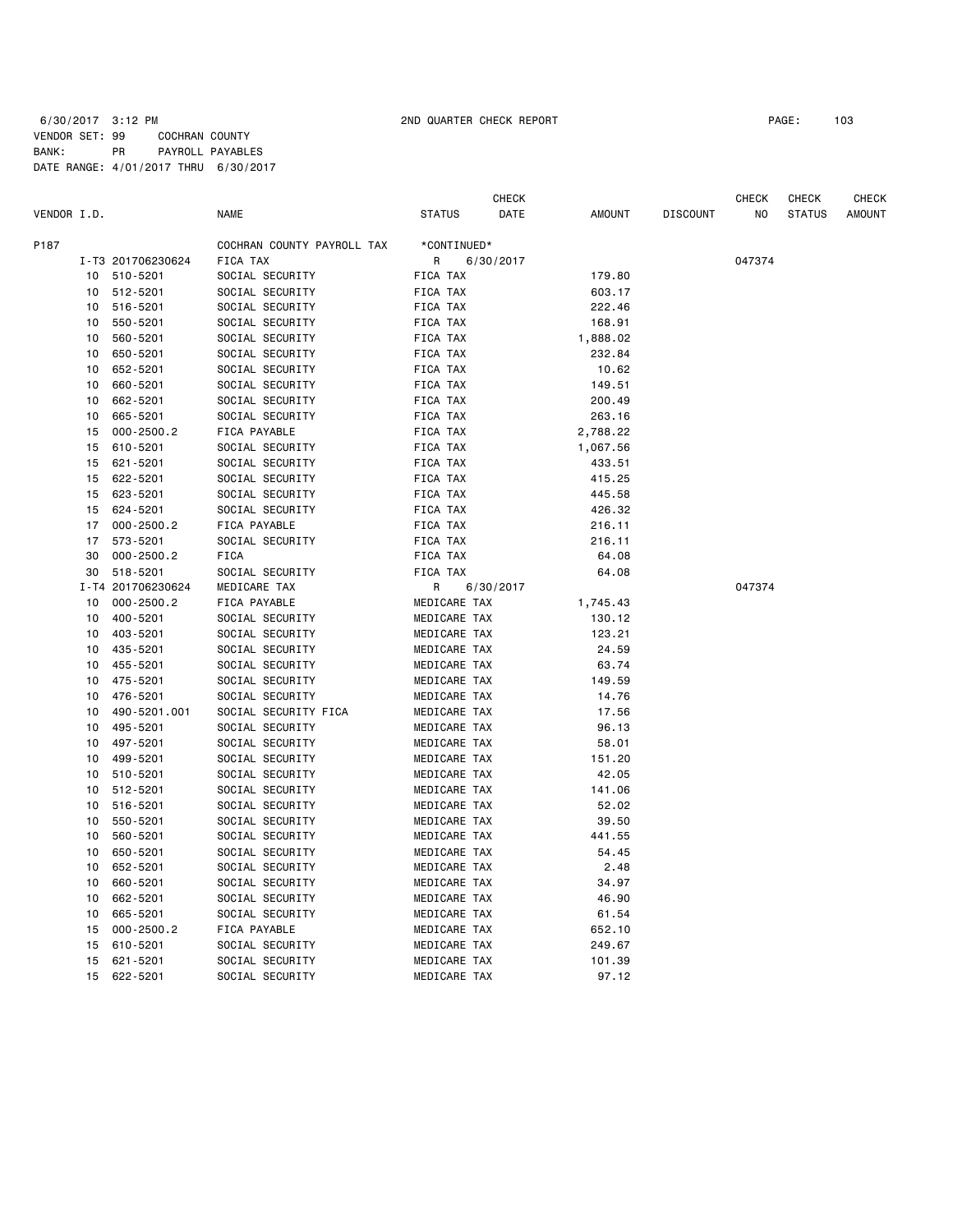|             |    |                   |                            |                          | <b>CHECK</b>         |               |                 | <b>CHECK</b>   | <b>CHECK</b>  | CHECK     |
|-------------|----|-------------------|----------------------------|--------------------------|----------------------|---------------|-----------------|----------------|---------------|-----------|
| VENDOR I.D. |    |                   | NAME                       | <b>STATUS</b>            | DATE                 | <b>AMOUNT</b> | <b>DISCOUNT</b> | N <sub>O</sub> | <b>STATUS</b> | AMOUNT    |
| P187        |    |                   | COCHRAN COUNTY PAYROLL TAX | *CONTINUED*              |                      |               |                 |                |               |           |
|             |    | I-T4 201706230624 | MEDICARE TAX               | R                        | 6/30/2017            |               |                 | 047374         |               |           |
|             | 15 | 623-5201          | SOCIAL SECURITY            | MEDICARE TAX             |                      | 104.21        |                 |                |               |           |
|             | 15 | 624-5201          | SOCIAL SECURITY            | MEDICARE TAX             |                      | 99.70         |                 |                |               |           |
|             | 17 | $000 - 2500.2$    | FICA PAYABLE               | MEDICARE TAX             |                      | 50.54         |                 |                |               |           |
|             | 17 | 573-5201          | SOCIAL SECURITY            | MEDICARE TAX             |                      | 50.54         |                 |                |               |           |
|             | 30 | $000 - 2500.2$    | FICA                       | MEDICARE TAX             |                      | 14.98         |                 |                |               |           |
|             | 30 | 518-5201          | SOCIAL SECURITY            | MEDICARE TAX             |                      | 14.99         |                 |                |               | 41,856.03 |
| T218        |    |                   | TEXAS ASS'N OF COUNTIES    |                          |                      |               |                 |                |               |           |
|             |    | I-11 201706230624 | EMPLOYEE PREMIUMS          | R                        | 6/30/2017            |               |                 | 047375         |               |           |
|             | 10 | 400-5202          | GROUP INSURANCE            | EMPLOYEE PREMIUMS        |                      | 1,268.05      |                 |                |               |           |
|             | 10 | 403-5202          | GROUP INSURANCE            | EMPLOYEE PREMIUMS        |                      | 1,361.72      |                 |                |               |           |
|             | 10 | 455-5202          | GROUP INSURANCE            | EMPLOYEE PREMIUMS        |                      | 680.86        |                 |                |               |           |
|             | 10 | 475-5202          | GROUP INSURANCE            | EMPLOYEE PREMIUMS        |                      | 1,361.72      |                 |                |               |           |
|             | 10 | 495-5202          | GROUP INSURANCE            | <b>EMPLOYEE PREMIUMS</b> |                      | 1,361.72      |                 |                |               |           |
|             | 10 | 497-5202          | GROUP INSURANCE            | <b>EMPLOYEE PREMIUMS</b> |                      | 680.86        |                 |                |               |           |
|             | 10 | 499-5202          | GROUP INSURANCE            | EMPLOYEE PREMIUMS        |                      | 2,042.58      |                 |                |               |           |
|             | 10 | 510-5202          | GROUP INSURANCE            | EMPLOYEE PREMIUMS        |                      | 680.86        |                 |                |               |           |
|             | 10 | 512-5202          | GROUP INSURANCE            | EMPLOYEE PREMIUMS        |                      | 2,723.44      |                 |                |               |           |
|             | 10 | 516-5202          | GROUP INSURANCE [50%]      | EMPLOYEE PREMIUMS        |                      | 694.22        |                 |                |               |           |
|             | 10 | 550-5202          | GROUP INSURANCE            | EMPLOYEE PREMIUMS        |                      | 680.86        |                 |                |               |           |
|             | 10 | 560-5202          | GROUP INSURANCE            | EMPLOYEE PREMIUMS        |                      | 6,127.74      |                 |                |               |           |
|             | 10 | 650-5202          | GROUP INSURANCE            | EMPLOYEE PREMIUMS        |                      | 713.47        |                 |                |               |           |
|             | 10 | 652-5202          | GROUP INSURANCE            | EMPLOYEE PREMIUMS        |                      | 32.61         |                 |                |               |           |
|             | 10 | 660-5202          | GROUP INSURANCE [35%]      | EMPLOYEE PREMIUMS        |                      | 467.25        |                 |                |               |           |
|             | 10 | 662-5202          | GROUP INSURANCE            | EMPLOYEE PREMIUMS        |                      | 615.64        |                 |                |               |           |
|             | 10 | 665-5202          | GROUP INSURANCE            | EMPLOYEE PREMIUMS        |                      | 680.86        |                 |                |               |           |
|             | 15 | 610-5202          | GROUP INSURANCE            | EMPLOYEE PREMIUMS        |                      | 2,817.11      |                 |                |               |           |
|             | 15 | 621-5202          | GROUP INSURANCE            | EMPLOYEE PREMIUMS        |                      | 1,361.72      |                 |                |               |           |
|             | 15 | 622-5202          | GROUP INSURANCE            | <b>EMPLOYEE PREMIUMS</b> |                      | 1,361.72      |                 |                |               |           |
|             | 15 | 623-5202          | GROUP INSURANCE            | EMPLOYEE PREMIUMS        |                      | 1,361.72      |                 |                |               |           |
|             | 15 | 624-5202          | GROUP INSURANCE            | EMPLOYEE PREMIUMS        |                      | 1,361.72      |                 |                |               |           |
|             | 17 | 573-5202          | GROUP HEALTH INSURANCE     | EMPLOYEE PREMIUMS        |                      | 680.86        |                 |                |               |           |
|             | 30 | 518-5202          | GROUP INSURANCE [15%]      | <b>EMPLOYEE PREMIUMS</b> |                      | 200.25        |                 |                |               |           |
|             |    | I-12 201706230624 | GROUP LIFE INSURANCE       | R                        | 6/30/2017            |               |                 | 047375         |               |           |
|             | 10 | 400-5202          | GROUP INSURANCE            |                          | GROUP LIFE INSURANCE | 5.39          |                 |                |               |           |
|             | 10 | 403-5202          | GROUP INSURANCE            |                          | GROUP LIFE INSURANCE | 5.78          |                 |                |               |           |
|             | 10 | 455-5202          | GROUP INSURANCE            |                          | GROUP LIFE INSURANCE | 2.89          |                 |                |               |           |
|             | 10 | 475-5202          | GROUP INSURANCE            |                          | GROUP LIFE INSURANCE | 5.78          |                 |                |               |           |
|             | 10 | 495-5202          | GROUP INSURANCE            |                          | GROUP LIFE INSURANCE | 5.78          |                 |                |               |           |
|             | 10 | 497-5202          | GROUP INSURANCE            |                          | GROUP LIFE INSURANCE | 2.89          |                 |                |               |           |
|             | 10 | 499-5202          | GROUP INSURANCE            |                          | GROUP LIFE INSURANCE | 8.67          |                 |                |               |           |
|             | 10 | 510-5202          | GROUP INSURANCE            |                          | GROUP LIFE INSURANCE | 2.89          |                 |                |               |           |
|             | 10 | 512-5202          | GROUP INSURANCE            |                          | GROUP LIFE INSURANCE | 11.56         |                 |                |               |           |
|             | 10 | 516-5202          | GROUP INSURANCE [50%]      |                          | GROUP LIFE INSURANCE | 2.95          |                 |                |               |           |
|             | 10 | 550-5202          | GROUP INSURANCE            |                          | GROUP LIFE INSURANCE | 2.89          |                 |                |               |           |
|             | 10 | 560-5202          | GROUP INSURANCE            |                          | GROUP LIFE INSURANCE | 26.05         |                 |                |               |           |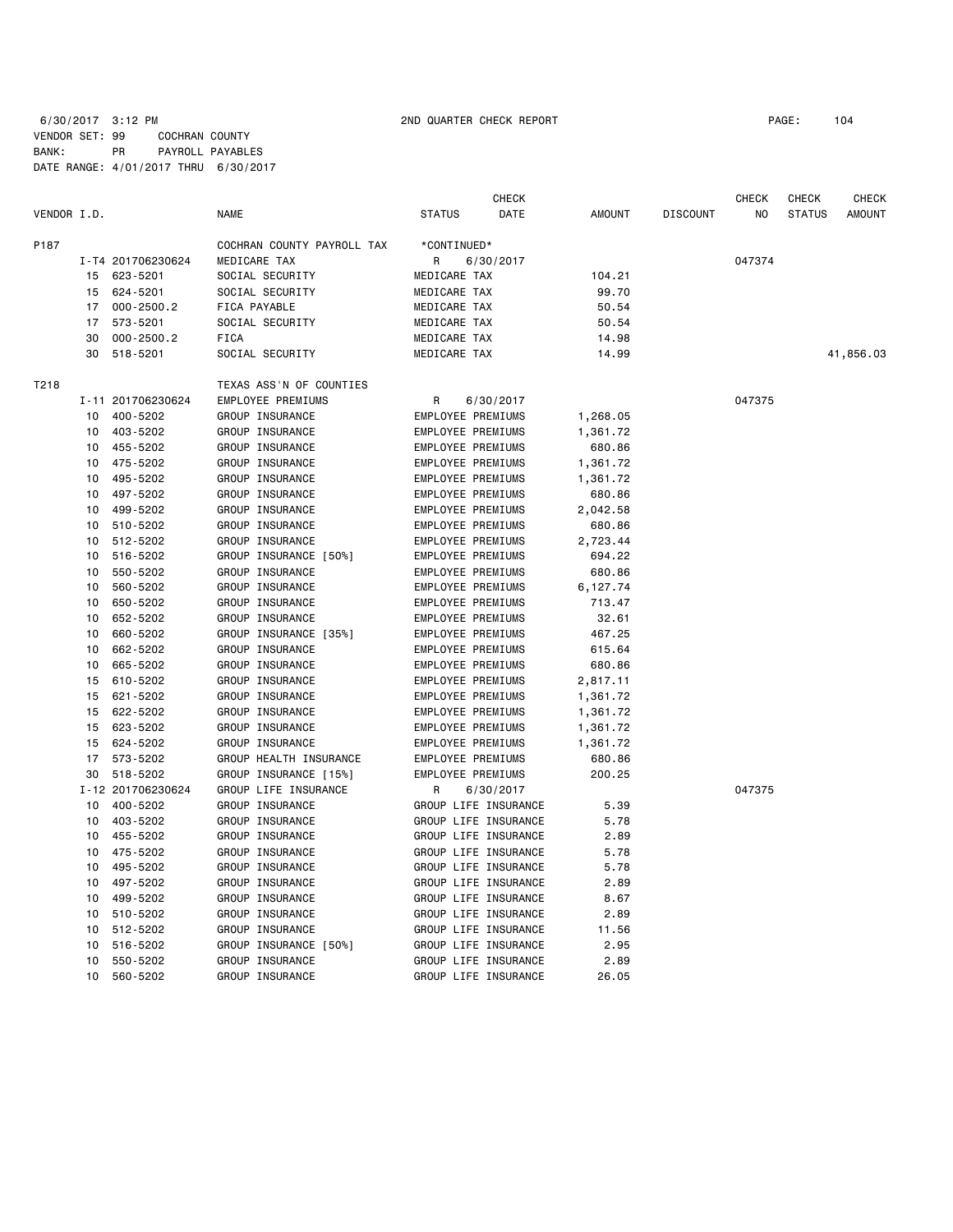6/30/2017 3:12 PM 2ND QUARTER CHECK REPORT PAGE: 105 VENDOR SET: 99 COCHRAN COUNTY BANK: PR PAYROLL PAYABLES DATE RANGE: 4/01/2017 THRU 6/30/2017

| VENDOR I.D.      |                             | <b>NAME</b>                      | <b>STATUS</b>       | <b>CHECK</b><br><b>DATE</b> | AMOUNT   | DISCOUNT | <b>CHECK</b><br>NO. | <b>CHECK</b><br><b>STATUS</b> | <b>CHECK</b><br><b>AMOUNT</b> |
|------------------|-----------------------------|----------------------------------|---------------------|-----------------------------|----------|----------|---------------------|-------------------------------|-------------------------------|
| T218             |                             | TEXAS ASS'N OF COUNTIES          | *CONTINUED*         |                             |          |          |                     |                               |                               |
|                  | I-12 201706230624           | GROUP LIFE INSURANCE             | R                   | 6/30/2017                   |          |          | 047375              |                               |                               |
|                  | 10 650-5202                 | GROUP INSURANCE                  |                     | GROUP LIFE INSURANCE        | 3.03     |          |                     |                               |                               |
|                  | 652-5202<br>10 <sup>1</sup> | GROUP INSURANCE                  |                     | GROUP LIFE INSURANCE        | 0.14     |          |                     |                               |                               |
|                  | 660-5202<br>10              | GROUP INSURANCE [35%]            |                     | GROUP LIFE INSURANCE        | 1.98     |          |                     |                               |                               |
|                  | 662-5202<br>10 <sup>1</sup> | GROUP INSURANCE                  |                     | GROUP LIFE INSURANCE        | 2.61     |          |                     |                               |                               |
|                  | 665-5202<br>10 <sup>1</sup> | GROUP INSURANCE                  |                     | GROUP LIFE INSURANCE        | 2.89     |          |                     |                               |                               |
|                  | 610-5202<br>15              | GROUP INSURANCE                  |                     | GROUP LIFE INSURANCE        | 11.95    |          |                     |                               |                               |
|                  | 621-5202<br>15              | GROUP INSURANCE                  |                     | GROUP LIFE INSURANCE        | 5.78     |          |                     |                               |                               |
|                  | 622-5202<br>15              | GROUP INSURANCE                  |                     | GROUP LIFE INSURANCE        | 5.78     |          |                     |                               |                               |
|                  | 623-5202<br>15              | GROUP INSURANCE                  |                     | GROUP LIFE INSURANCE        | 5.78     |          |                     |                               |                               |
|                  | 624-5202<br>15              | GROUP INSURANCE                  |                     | GROUP LIFE INSURANCE        | 4.77     |          |                     |                               |                               |
|                  | 573-5202<br>17              | GROUP HEALTH INSURANCE           |                     | GROUP LIFE INSURANCE        | 2.89     |          |                     |                               |                               |
|                  | 30<br>518-5202              | GROUP INSURANCE [15%]            |                     | GROUP LIFE INSURANCE        | 0.85     |          |                     |                               |                               |
|                  | I-15 201706230624           | DEPENDENT HEALTH PREM WITHHELD R |                     | 6/30/2017                   |          |          | 047375              |                               |                               |
|                  | 10 000-2500.4               | INSURANCE PAYABLE                |                     | DEPENDENT HEALTH PRE        | 2,564.42 |          |                     |                               | 34,015.95                     |
| C <sub>253</sub> |                             | COCHRAN COUNTY MONEY MKT         |                     |                             |          |          |                     |                               |                               |
|                  | I-201706230625              | NON-DEPT SUPP DEATH              | $\overline{R}$      | 6/30/2017                   |          |          | 047376              |                               |                               |
|                  | 10 409-5207                 | SUPPLEMENTAL DEATH BENEFITS      | NON-DEPT SUPP DEATH |                             | 1,377.45 |          |                     |                               | 1,377.45                      |

| ** TOTALS **        | N <sub>0</sub>      | INVOICE AMOUNT |            | <b>DISCOUNTS</b><br>CHECK AMOUNT |            |
|---------------------|---------------------|----------------|------------|----------------------------------|------------|
| REGULAR CHECKS:     | 36                  |                | 403,961.46 | 0.00                             | 403,961.46 |
| HAND CHECKS:        | 0                   |                | 0.00       | 0.00                             | 0.00       |
| DRAFTS:             | 0                   |                | 0.00       | 0.00                             | 0.00       |
| EFT:                | 0                   |                | 0.00       | 0.00                             | 0.00       |
| NON CHECKS:         | 0                   |                | 0.00       | 0.00                             | 0.00       |
| <b>VOID CHECKS:</b> | O VOID DEBITS       | 0.00           |            |                                  |            |
|                     | <b>VOID CREDITS</b> | 0.00           | 0.00       | 0.00                             |            |
|                     |                     |                |            |                                  |            |

TOTAL ERRORS: 0

|     | G/L ACCOUNT    | <b>NAME</b>             | <b>AMOUNT</b> |
|-----|----------------|-------------------------|---------------|
|     |                |                         |               |
| 10  | $000 - 2500.1$ | WITHHOLDING TAX PAYABLE | 34,539.20     |
| 10  | $000 - 2500.2$ | FICA PAYABLE            | 28,571.68     |
| 10  | $000 - 2500.3$ | TCDRS PAYABLE           | 26,590.00     |
| 10  | $000 - 2500.4$ | INSURANCE PAYABLE       | 36,651.95     |
| 10  | $000 - 2500.7$ | PEBSCO DEF COMP PAYABLE | 7,500.00      |
| 10  | $000 - 2500.8$ | CHILD SUPPORT PAYABLE   | 5,796.00      |
| 10  | 400-5201       | SOCIAL SECURITY         | 2,058.31      |
| 10. | 400-5202       | GROUP INSURANCE         | 4,192.80      |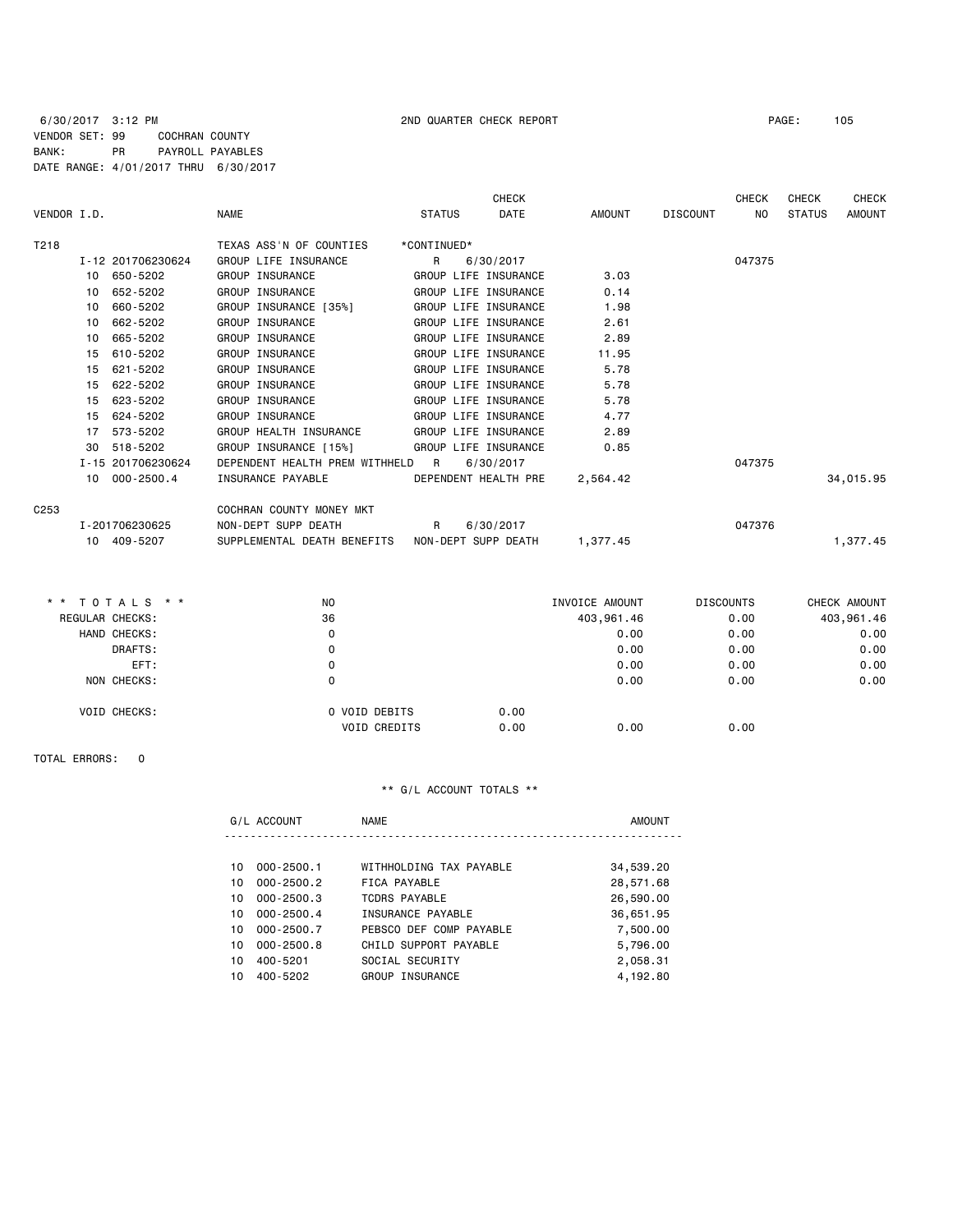6/30/2017 3:12 PM 2ND QUARTER CHECK REPORT PAGE: 106 VENDOR SET: 99 COCHRAN COUNTY BANK: PR PAYROLL PAYABLES DATE RANGE: 4/01/2017 THRU 6/30/2017

|    | G/L ACCOUNT  | <b>NAME</b>                 | <b>AMOUNT</b> |
|----|--------------|-----------------------------|---------------|
|    |              |                             |               |
| 10 | 400-5203     | RETIREMENT                  | 3,497.72      |
| 10 | 403-5201     | SOCIAL SECURITY             | 1,829.82      |
| 10 | 403-5202     | GROUP INSURANCE             | 5,286.25      |
| 10 | 403-5203     | RETIREMENT                  | 3,532.88      |
| 10 | 409-5207     | SUPPLEMENTAL DEATH BENEFITS | 4,234.99      |
| 10 | 435-5201     | SOCIAL SECURITY             | 389.28        |
| 10 | 435-5203     | RETIREMENT                  | 661.53        |
| 10 | 455-5201     | SOCIAL SECURITY             | 966.83        |
| 10 | 455-5202     | GROUP INSURANCE             | 2,251.25      |
| 10 | 455-5203     | RETIREMENT                  | 1,642.97      |
| 10 | 475-5201     | SOCIAL SECURITY             | 2,379.89      |
| 10 | 475-5202     | GROUP INSURANCE             | 4,502.50      |
| 10 | 475-5203     | RETIREMENT                  | 4,044.25      |
| 10 | 476-5201     | SOCIAL SECURITY             | 233.64        |
| 10 | 476-5203     | RETIREMENT                  | 397.02        |
| 10 | 490-5201.001 | SOCIAL SECURITY FICA        | 244.32        |
| 10 | 490-5203.001 | RETIREMENT                  | 415.17        |
| 10 | 495-5201     | SOCIAL SECURITY             | 1,521.48      |
| 10 | 495-5202     | GROUP INSURANCE             | 4,502.50      |
| 10 | 495-5203     | RETIREMENT                  | 2,807.19      |
| 10 | 497-5201     | SOCIAL SECURITY             | 974.54        |
| 10 | 497-5202     | GROUP INSURANCE             | 2,251.25      |
| 10 | 497-5203     | RETIREMENT                  | 1,656.05      |
| 10 | 499-5201     | SOCIAL SECURITY             | 2,391.15      |
| 10 | 499-5202     | GROUP INSURANCE             | 6,753.75      |
| 10 | 499-5203     | RETIREMENT                  | 4,105.96      |
| 10 | 510-5201     | SOCIAL SECURITY             | 665.55        |
| 10 | 510-5202     | GROUP INSURANCE             | 2,251.25      |
| 10 | 510-5203     | RETIREMENT                  | 1,131.00      |
| 10 | 512-5201     | SOCIAL SECURITY             | 2,419.21      |
| 10 | 512-5202     | GROUP INSURANCE             | 9,005.00      |
| 10 | 512-5203     | RETIREMENT                  | 4,452.37      |
| 10 | 516-5201     | SOCIAL SECURITY             | 818.20        |
| 10 | 516-5202     | GROUP INSURANCE [50%]       | 2,295.45      |
| 10 | 516-5203     | RETIREMENT                  | 1,369.50      |
| 10 | 550-5201     | SOCIAL SECURITY             | 625.23        |
| 10 | 550-5202     | GROUP INSURANCE             | 2,251.25      |
| 10 | 550-5203     | RETIREMENT                  | 1,062.51      |
| 10 | 560-5201     | SOCIAL SECURITY             | 7,851.72      |
| 10 | 560-5202     | GROUP INSURANCE             | 20,261.37     |
| 10 | 560-5203     | RETIREMENT                  | 13,564.52     |
| 10 | 650-5201     | SOCIAL SECURITY             | 897.14        |
| 10 | 650-5202     | GROUP INSURANCE             | 2,359.08      |
| 10 | 650-5203     | RETIREMENT                  | 1,524.59      |
| 10 | 652-5201     | SOCIAL SECURITY             | 39.30         |
| 10 | 652-5202     | GROUP INSURANCE             | 107.83        |
|    |              |                             |               |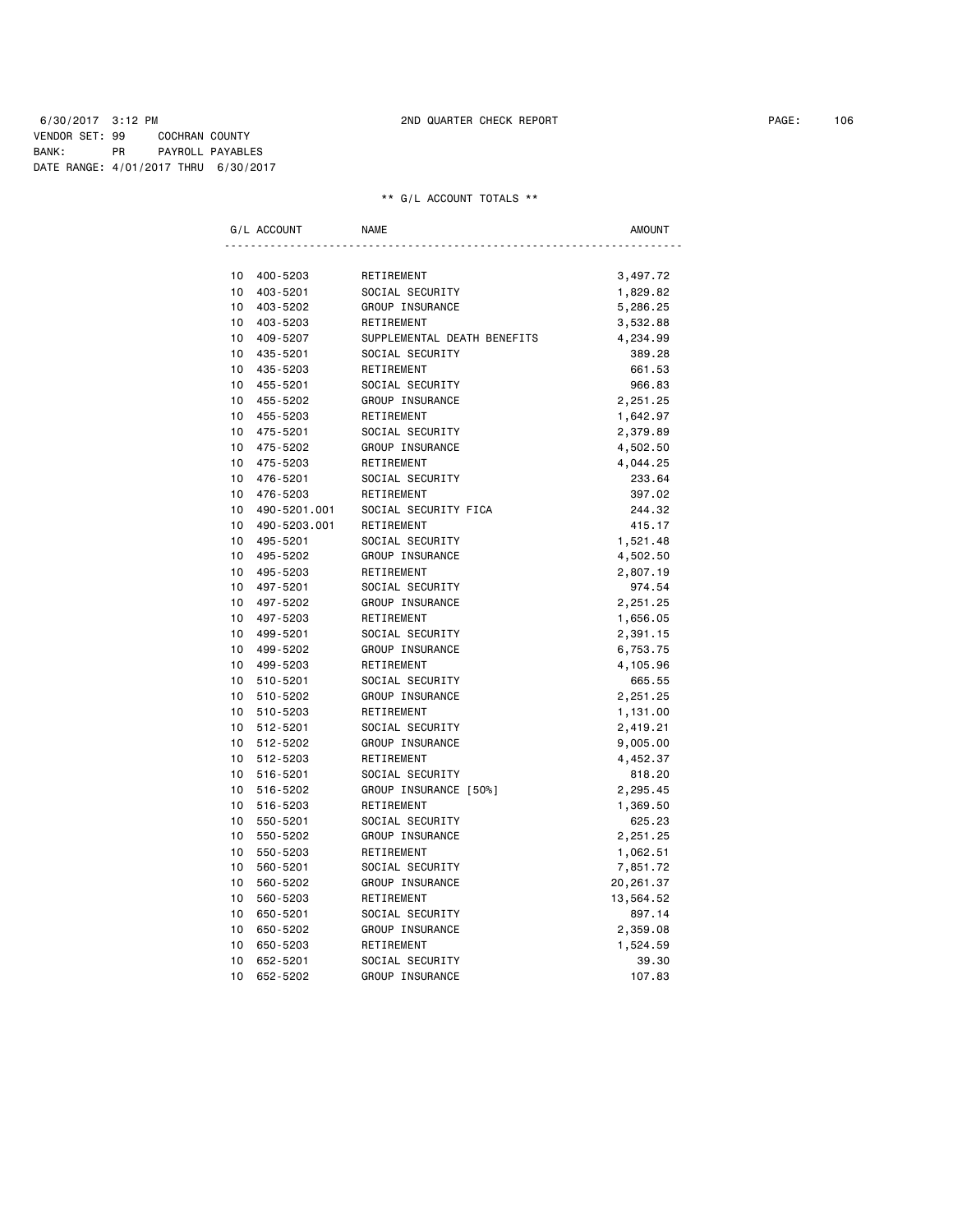### 6/30/2017 3:12 PM 2ND QUARTER CHECK REPORT PAGE: 107 VENDOR SET: 99 COCHRAN COUNTY BANK: PR PAYROLL PAYABLES DATE RANGE: 4/01/2017 THRU 6/30/2017

|                 | G/L ACCOUNT    | <b>NAME</b>             | AMOUNT     |
|-----------------|----------------|-------------------------|------------|
|                 |                |                         |            |
| 10              | 652-5203       | RETIREMENT              | 66.81      |
| 10              | 660-5201       | SOCIAL SECURITY         | 549.84     |
| 10              | 660-5202       | GROUP INSURANCE [35%]   | 1,544.93   |
| 10 <sup>1</sup> | 660-5203       | RETIREMENT              | 920.43     |
| 10              | 662-5201       | SOCIAL SECURITY         | 742.17     |
| $10-10$         | 662-5202       | GROUP INSURANCE         | 2,035.59   |
| 10              | 662-5203       | RETIREMENT              | 1,261.17   |
| $10-10$         | 665-5201       | SOCIAL SECURITY         | 974.10     |
| 10              | 665-5202       | GROUP INSURANCE         | 2,251.25   |
| 10 <sup>1</sup> | 665-5203       | RETIREMENT              | 1,267.80   |
|                 |                | *** FUND TOTAL ***      | 295,940.28 |
| 15              | $000 - 2500.1$ | WITHHOLDING TAX PAYABLE | 12,891.00  |
| 15              | $000 - 2500.2$ | FICA PAYABLE            | 10,285.63  |
| 15              | $000 - 2500.3$ | <b>TCDRS PAYABLE</b>    | 9,535.05   |
| 15              | $000 - 2500.4$ | INSURANCE PAYABLE       | 10,748.27  |
| 15              | 000-2500.7     | PEBSCO DEF COMP PAYABLE | 75.00      |
| 15              | 610-5201       | SOCIAL SECURITY         | 3,951.69   |
| 15              | 610-5202       | GROUP INSURANCE         | 9,314.70   |
| 15              | 610-5203       | RETIREMENT              | 6,715.26   |
| 15              | 621-5201       | SOCIAL SECURITY         | 1,604.70   |
| 15              | 621-5202       | GROUP INSURANCE         | 4,502.50   |
| 15              | 621-5203       | RETIREMENT              | 2,726.91   |
| 15              | 622-5201       | SOCIAL SECURITY         | 1,560.74   |
| 15              | 622-5202       | GROUP INSURANCE         | 4,502.50   |
|                 | 15 622-5203    | RETIREMENT              | 2,672.79   |
|                 | 15 623-5201    | SOCIAL SECURITY         | 1,656.12   |
|                 | 15 623-5202    | GROUP INSURANCE         | 4,502.50   |
|                 | 15 623-5203    | RETIREMENT              | 2,820.60   |
| 15              | 624-5201       | SOCIAL SECURITY         | 1,512.35   |
|                 | 15 624-5202    | GROUP INSURANCE         | 4,499.47   |
| 15              | 624-5203       | RETIREMENT              | 2,772.42   |
|                 |                | *** FUND TOTAL ***      | 98,850.20  |
|                 | 17 000-2500.1  | WITHHOLDING TAX PAYABLE | 896.85     |
| 17              | $000 - 2500.2$ | FICA PAYABLE            | 796.75     |
| 17              | $000 - 2500.3$ | TCDRS PAYABLE           | 718.77     |
| 17              | 573-5201       | SOCIAL SECURITY         | 796.75     |
| 17              | 573-5202       | GROUP HEALTH INSURANCE  | 2,251.25   |
| 17              | 573-5203       | RETIREMENT              | 1,334.85   |
|                 |                | *** FUND TOTAL ***      | 6,795.22   |
| 30              | $000 - 2500.1$ | FEDERAL WITHOLDING      | 416.45     |
| 30              | $000 - 2500.2$ | <b>FICA</b>             | 235.64     |
| 30              | $000 - 2500.3$ | <b>TCDRS</b>            | 212.43     |
| 30              | $000 - 2500.4$ | AFLAC                   | 219.05     |
|                 |                |                         |            |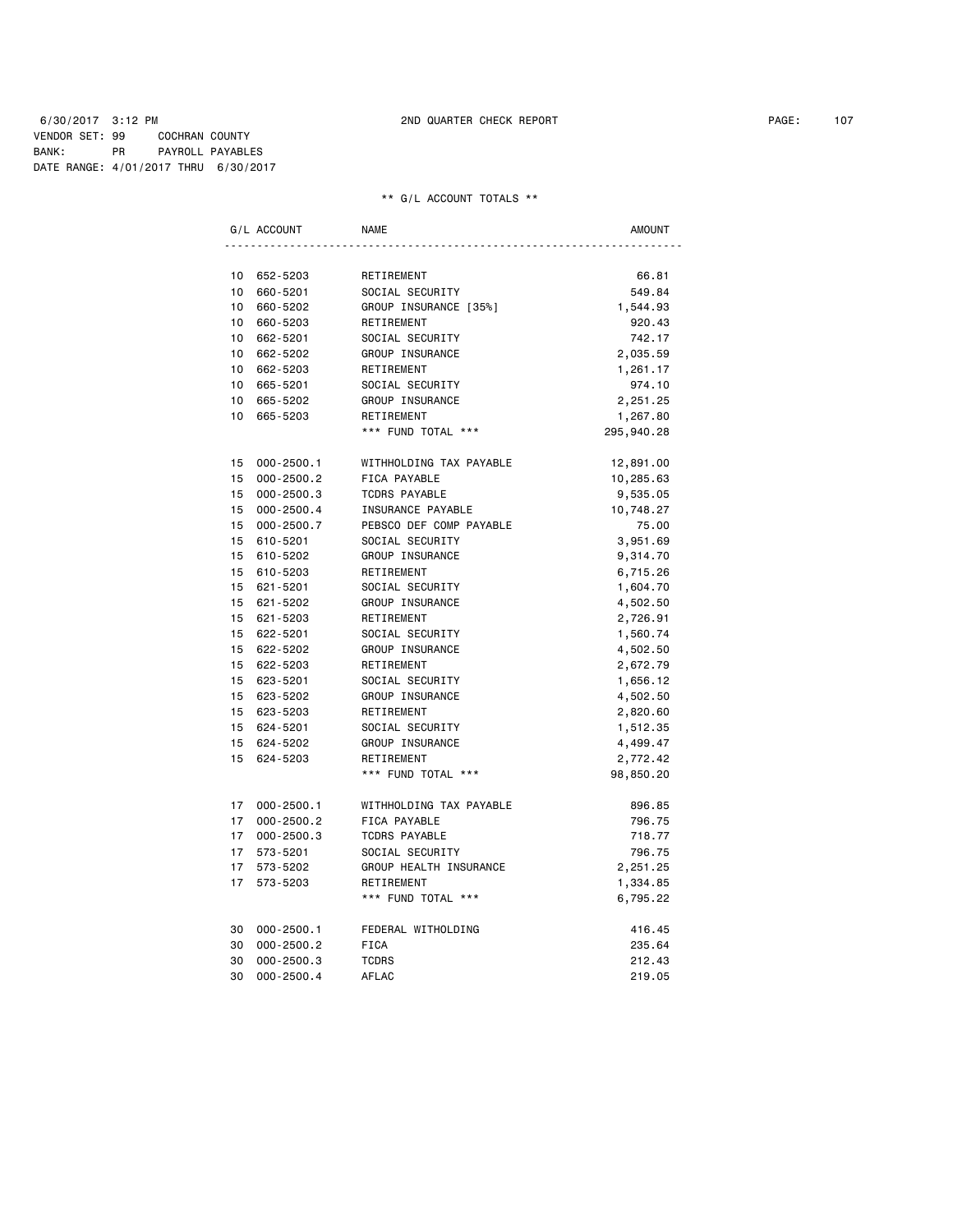6/30/2017 3:12 PM 2ND QUARTER CHECK REPORT PAGE: 108 VENDOR SET: 99 COCHRAN COUNTY BANK: PR PAYROLL PAYABLES DATE RANGE: 4/01/2017 THRU 6/30/2017

|                            | G/L ACCOUNT    | <b>NAME</b><br><b>AMOUNT</b> |                |                  |              |
|----------------------------|----------------|------------------------------|----------------|------------------|--------------|
|                            | 518-5201<br>30 | SOCIAL SECURITY              | 235.63         |                  |              |
|                            | 518-5202<br>30 | GROUP INSURANCE [15%]        | 662.12         |                  |              |
|                            | 30<br>518-5203 | RETIREMENT                   | 394.44         |                  |              |
|                            |                | *** FUND TOTAL ***           | 2,375.76       |                  |              |
|                            | N <sub>0</sub> |                              | INVOICE AMOUNT | <b>DISCOUNTS</b> | CHECK AMOUNT |
| VENDOR SET: 99<br>BANK: PR | 36<br>TOTALS:  |                              | 403,961.46     | 0.00             | 403,961.46   |
| BANK: PR<br>TOTALS:        | 36             |                              | 403,961.46     | 0.00             | 403,961.46   |
| <b>REPORT TOTALS:</b>      | 455            |                              | 759,956.16     | 0.00             | 759,956.16   |